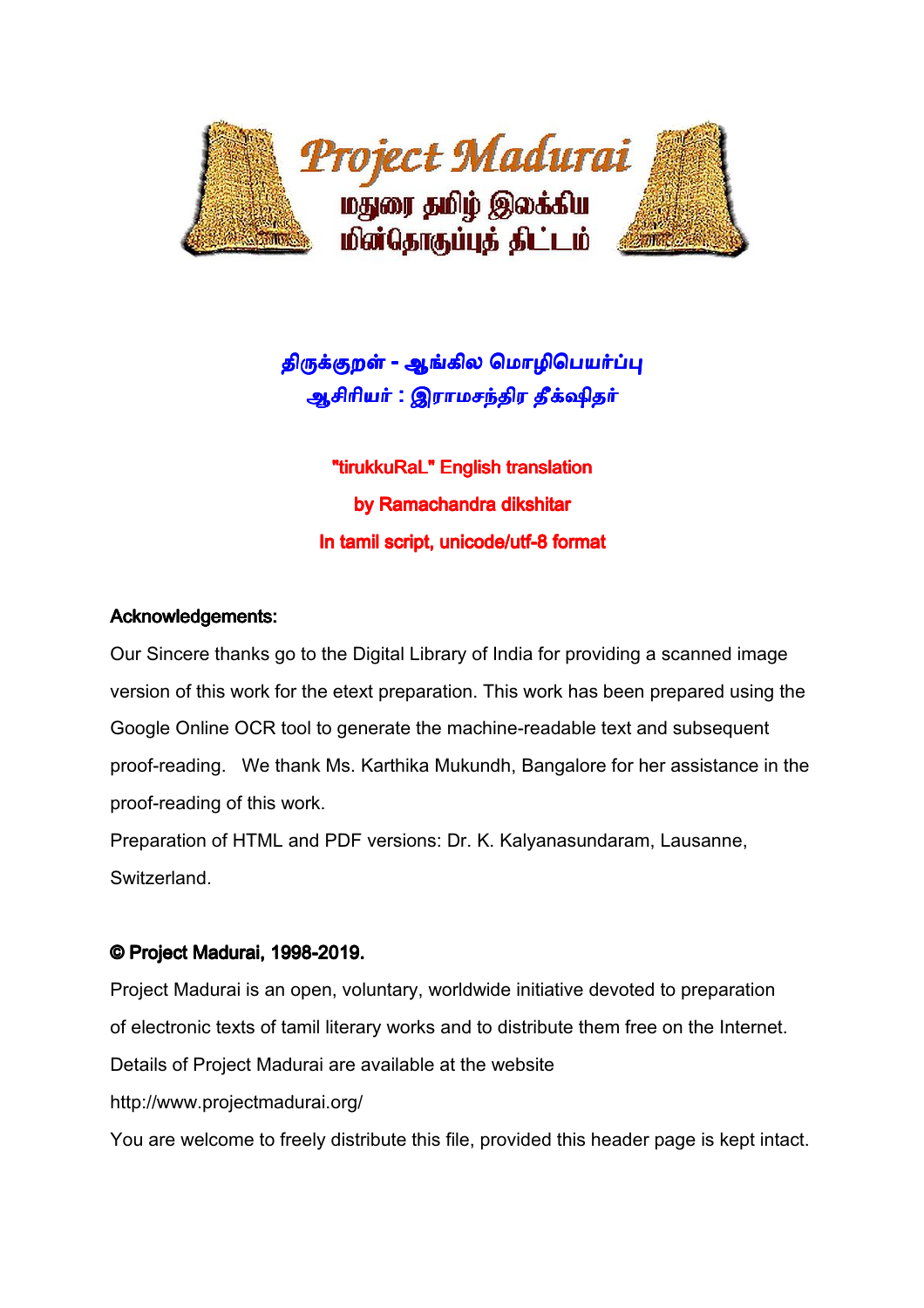#### "tirukkuRal"

#### English translation by Ramachandra dikshitar

#### Source:

Tirukkural of Tiruvalluvar (in Roman transliteration) with English Translation by V.R. Ramachandra Dikshitar, M.A., Professor of Indian History and Archaeology, University of Madras with a Foreword by Sir A. Ramaswami Mudaliar, Dewan of Mysore The Adyar Library, 1949 (The Adyar Library Series Nr. 67) Price Rs. 3 Printed by C.Subbarayudu at the Vasanta Press, The Theosophical Society, Adyar, Madras

---------

#### **FOREWORD**

It has been long my desire to get an English translation in simple language of the holy Tirukkural, the teachings of which, to Tamilians, are an eternal inspiration and guide. More than 25 years back, I had invoked the aid and assistance of a great Tamil Pandit with whose collaboration I felt I would be in a position to bring out such a translation but, owing to his untimely demise, I had to give up the project. The happy thought struck me a few years back that, if my esteemed friend, Professor V. R. Ramachandra Dikshitar, could under take this task, it would be the consummation of my hope and desire. Professor Ramachandra Dikshitar readily agreed to my request that he might undertake to translate the holy Tirukkural. I could not have entrusted the work to a more distinguished scholar of Tamil literature or a better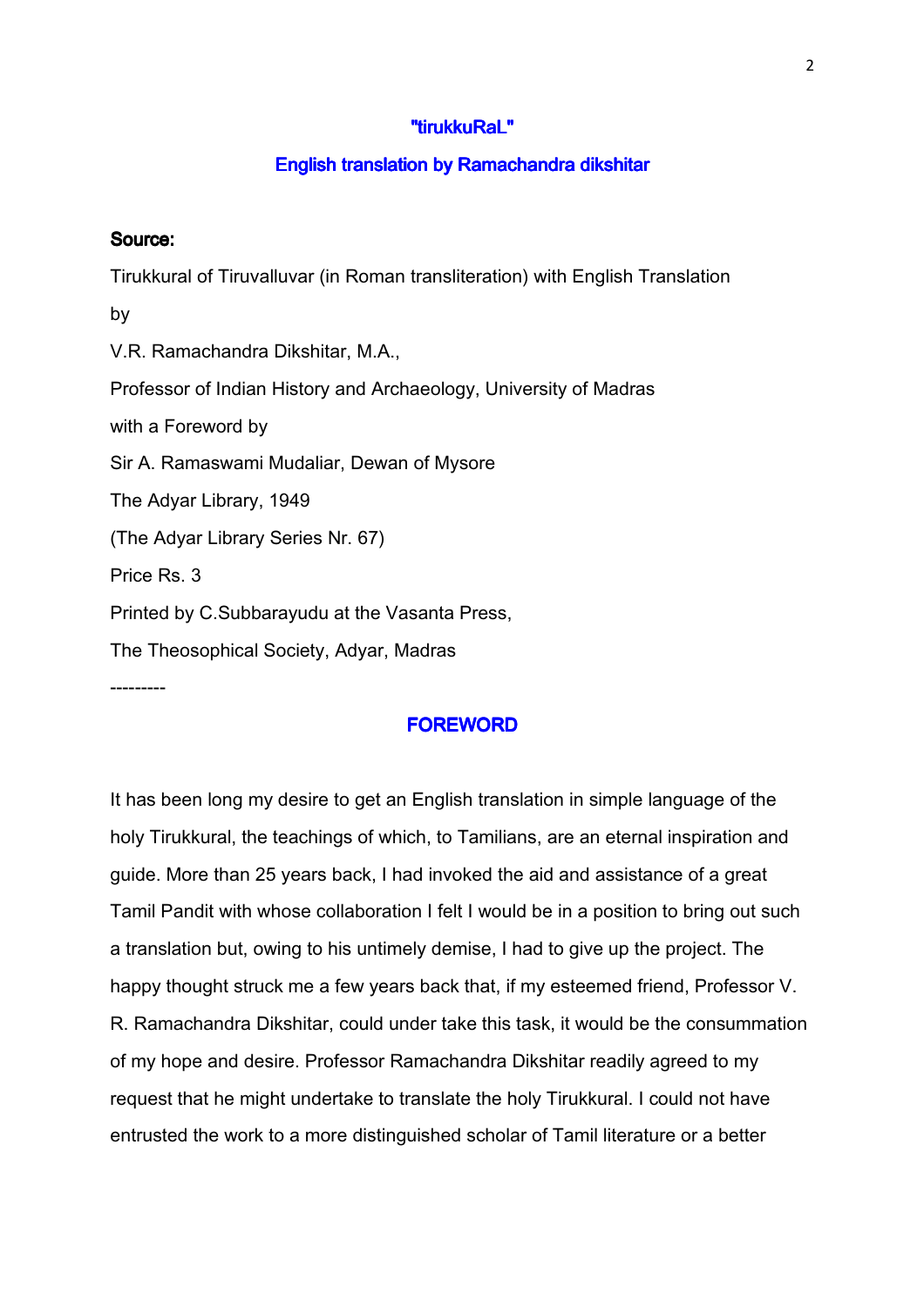writer of simple and elegant English. Mr. Dikshitar's contribution in research, particularly of Tamil literature, is well known and needs no emphasis.

Mr. Dikshitar has presented to the public two volumes of the Tirukkural, one containing the text in Tamil with the English translation and the other, the text in Roman transliteration with the same English translation. I hope and trust that these volumes will have a wide circulation both in India and outside and that it will be possible, by donations and subsidy, to issue these volumes at a comparatively small cost. There is a great deal of patriotism in South India for Tamil language and a legitimate pride exhibited in the eternal verities that are enshrined in this holy scripture. This patriotism and pride will have to manifest itself by providing facilities for spreading these great divine truths to as wide a populace as possible, thereby extending that knowledge to races and peoples whose mother tongue is not Tamil. Tamil is one of the most ancient of classics and yet, while other classical literature has been translated into many of the modern languages, Tamil classics have been retained as the sole proud possession of Tamil scholars and have rarely been translated into other languages, Indian or foreign.

Now that Mr. Dikshitar has completed his task, it behoves all of us who are enthusiastic about the Tamil language and more, about its literature, to do our best to make it available to peoples in foreign countries. I should like to express my very sincere thanks to Mr. Dikshitar for acceding to my request and bringing out these publications.

Bangalore, 15th May 1949

#### CARLTON HOUSE, A. RAMASWAMI MUDALIAR

-----------------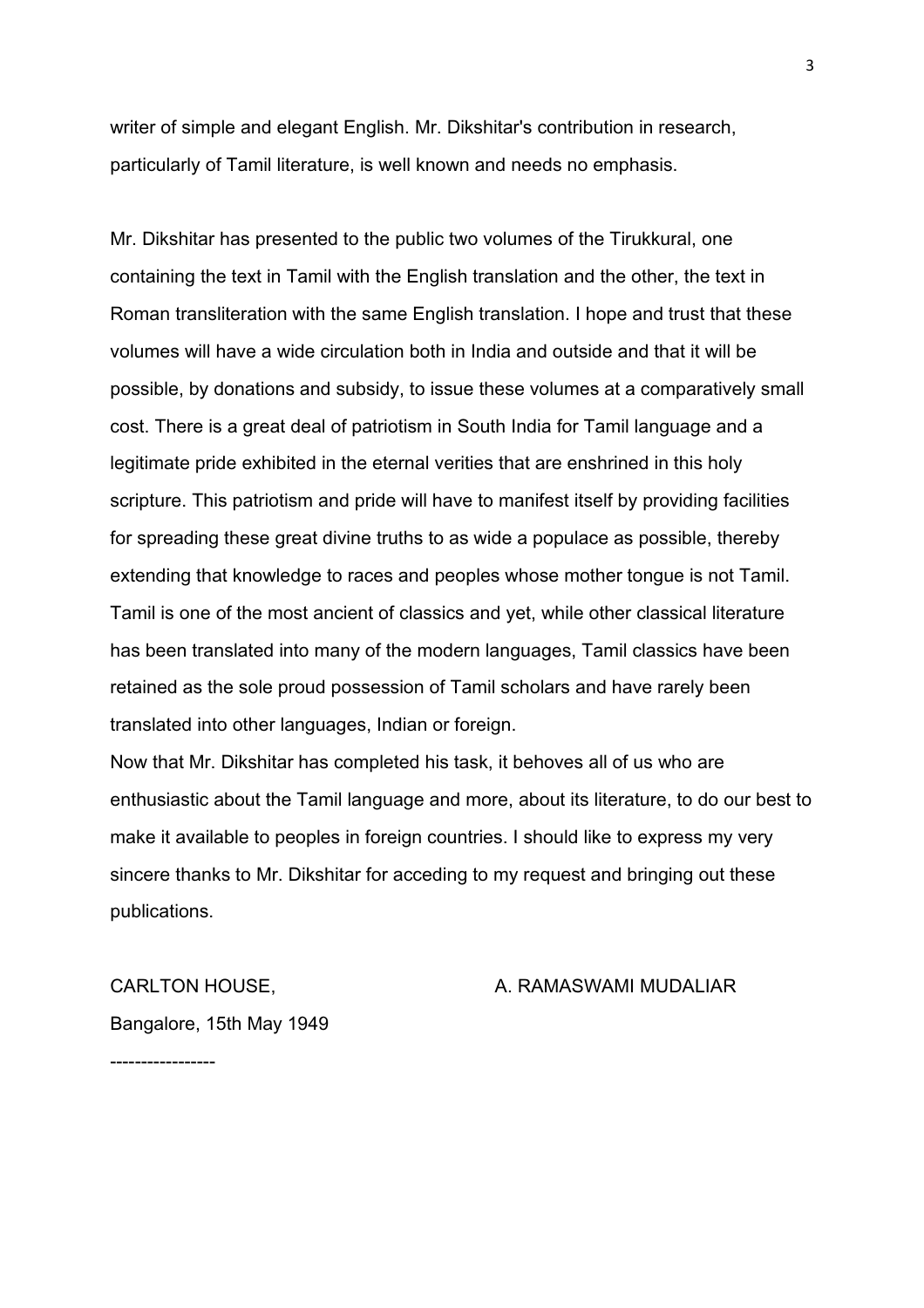#### **PREFATORY NOTE**

This is the first time that the Adyar Library has included a Tamil text in its Series. The name of Prof. V. R. Ramachandra Dikshitar, the editor and translator of the Tirukkural now published, is already well-known as a great Tamil scholar by his book on The Studies in Tamil Literature and History. He is the well known Translator of that difficult Tamil classic the Silappadikaram. A smaller book of his, The Origin and spread of the Tamils, has already been published in this Series as No. 58 in 1947. It is a matter of gratification to the Library to be able to publish one of the most important Tamil Classics with an English translation by such a great scholar in the Library Series.

There may be many students who would be able to read and to study this text if it could be made available in a script with which they are familiar. And the Roman script is now fairly well spread over in the whole world; that is why the text has been given in the Roman script, with the English translation. But we cannot ignore the big population that knows the Tamil script, and the text in the Roman script may not be known to them to the same extent, if at all they know it. So there is given a parallel volume of the text in Tamil script with the same English translation as No. 68.

The Tirukkural is in three parts, dealing with the three "Aims" in life, namely, Dharma, Artha and Kama, so well-known in Hindu thought. We hear more now-a-days about the Varnasramadharma, as the foundation of Hindu life. But the real basis of Hindu life is the Trivarga, the three-fold objects of life, dealt with in this text. Perhaps the expression Puruşarthacatuştaya, (the four-fold objects of life) is more popular, with Moksa or final release as the fourth. But the truth is that according to the true Hindu view the objects of life are only three, and the fourth comes as a natural sequence. The three objects of life are not mutually exclusive; it is only a question of importance according to the different tendencies of the individuals.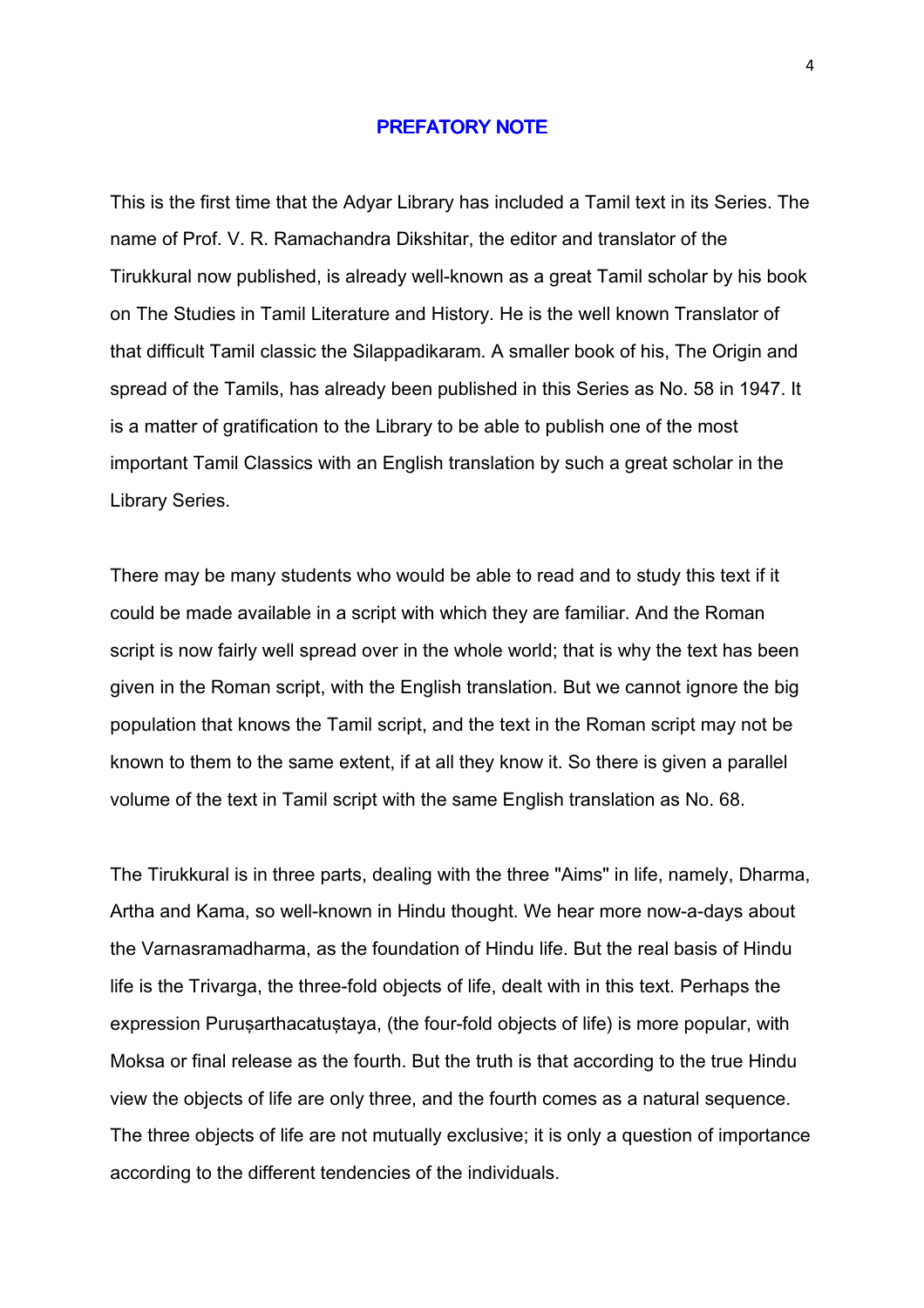The text and the translation are given one against the other on opposite pages, so that one can very easily make use of the translation while reading the text. The text has been edited before, and a few commentaries too are known. There have been also English translations prior to this. But the value of this new translation will be clear to anyone who reads the book. The text in Roman transliteration is now appearing for the first time. To the scholarship of Prof. Dikshitar is added the fame of the Vasanta Press for neat printing; and such a wealth is now offered at a very moderate price by the Adyar Library which has always sacrificed profit in the interest of service.

ADYAR LIBRARY C. KUNHAN RAJA

13th April, 1949 (New Year Day)

------------

#### **PREFACE**

MORE than four years ago Sir A. Ramaswami Mudaliar, now Dewan of Mysore, suggested that I might undertake a translation of the Tirukkural as also its transliteration. The present book is the outcome of his suggestion. To serve the needs of a wider public, it is now published in two volumes, one containing the text in Roman transliteration and the other in Tamil script, and both containing English translation. The Tirukkural of Tiruvalluvar is the pride of South India. What the Bhagavad Gita is to the Sanskritist, the Tirukkural is to the lover of Tamil. In this book Tiruvalluvar treats of Muppal, or Trivarga (Dharma, Artha, and Kama). He has divided his book into three parts, the first dealing with Aram, the second with Porul, and the last with Kāma. This Tamil classic deals in extenso with the moral values of life which foster neighbourliness and love among all men and women to whatever race or community they may belong. It is now nearly twenty years since I published my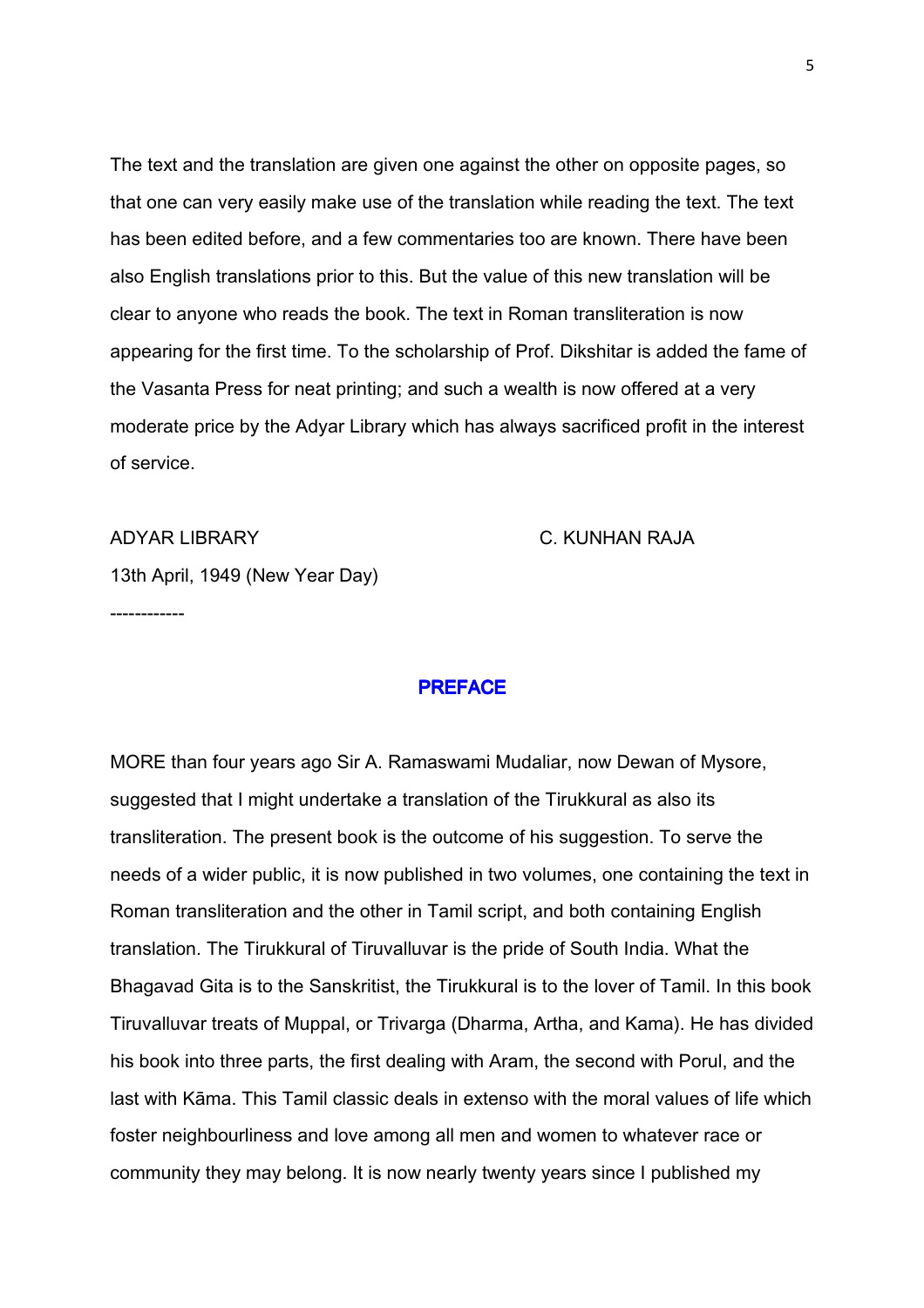Studies in Tamil Literature and History, where I have assigned the first or second century B. C. as the date of its composition. I find no reason to change that view.

In this endeavour I have largely followed the text and consulted the translation of the Tirukkural published by Sri A. Ranganatha Mudaliar, Triplicane. Mr. R. S. Desikan of the Presidency College and the Rev. W. B. Harris of the Methodist Mission looked into the manuscript of the work and offered me valuable suggestions for which my thanks are due to them. I must also acknowledge the immense help I received from Dr. M. Varadarajan, Senior Lecturer in Tamil, University of Madras, in going through the proofs. I am indebted to the authorities of the Adyar Library, Adyar especially to Captain G. Srinivasa Murti for undertaking this publication and to Dr. C. Kunhan Raja for his co-operation. I further record my thanks to the Syndicate of the Madras University for permitting me to bring out this publication.

Madras, V. R. R. DIKSHITAR

6th May, 1949

-------------

#### **CONTENTS**

Foreword by Sir A. Ramaswami Mudaliar Prefatory Note by Prof. C. Kunhan Raja Preface Note on Transliteration and Diacritical Marks ARATTUPPĀL 1. Kaḍavuḷ Vālttu In Praise of God

- 2. Vān Sirappu In Praise of Rain
- 3. Nīttār Perumai On the Greatness of Renunciation
- 4. Aŗaṉvaliyuŗuttal On Dharma
- 5. Ilvāḻkkai On Family Life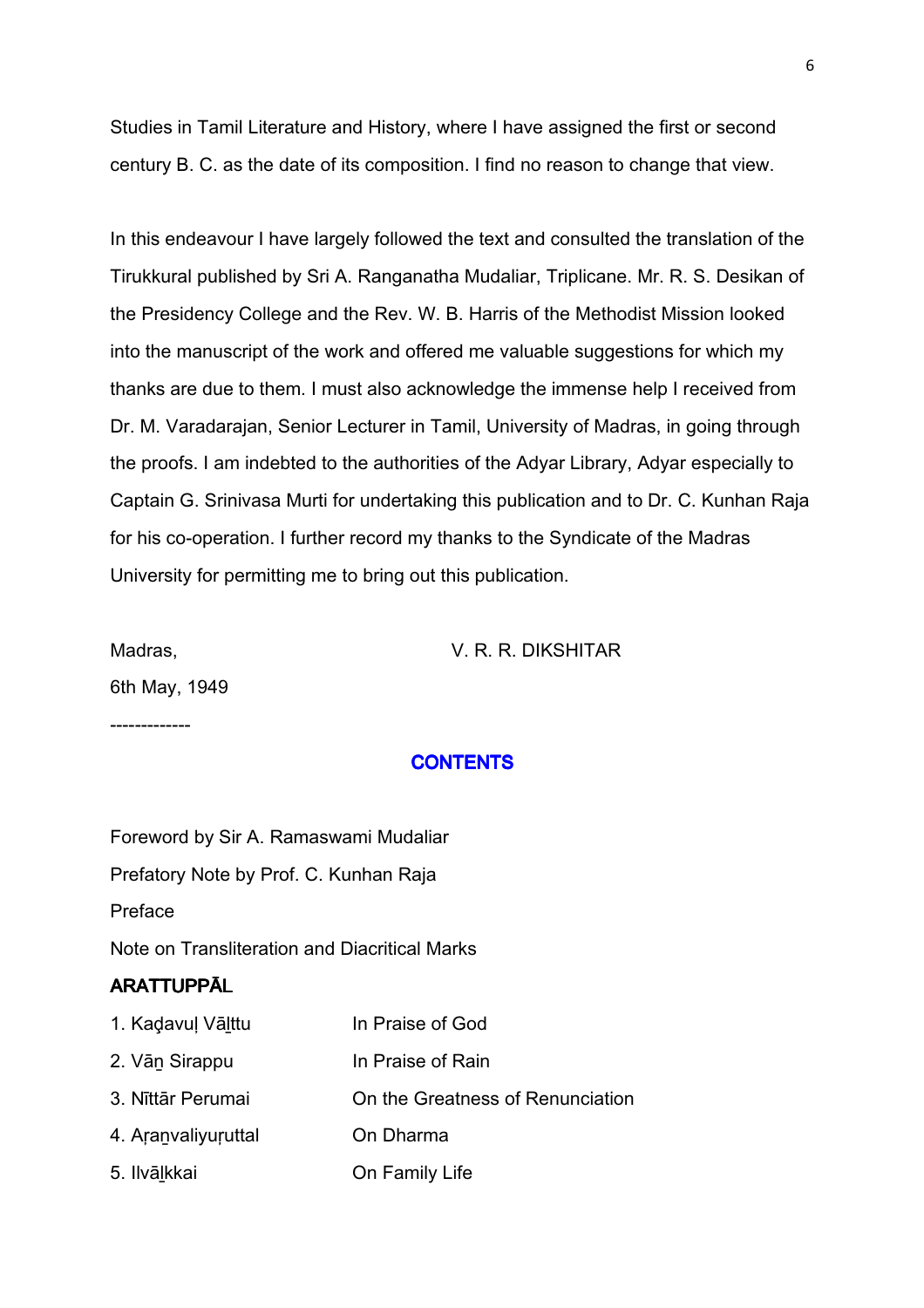| 6. Vālkkaittuņainalam  | On Wives                |
|------------------------|-------------------------|
| 7. Putalvaraip Perutal | On Sons                 |
| 8. Anbudaimai          | Loving-Kindness         |
| 9. Viruntõmbal         | On Hospitality          |
| 10. Iniyavai Kūral     | <b>On Sweet Words</b>   |
| 11. Seynnanri Yaridal  | On Gratitude            |
| 12. Naduvu Nilaimai    | On Equity.              |
| 13. Atakkamudaimai     | On Self-Control         |
| 14. Olukkamudaimai     | On Right Conduct        |
| 15. Piranil Vilaiyāmai | On Adultery             |
| 16. Poraiyudaimai      | On Patience             |
| 17. Alukkārāmai        | On Envy                 |
| 18. Vehkāmai           | On Non-Coveting         |
| 19. Purankūrāmai       | On Not Back-Biting      |
| 20. Payanila Sollāmai  | On Frivolity of Speech  |
| 21. Tīvinaiyaccam      | On Fear of Evil Deeds   |
| 22. Oppuravarital      | On Decorum              |
| 23. Ikai               | On Liberality           |
| 24. Pugal              | On Renown               |
| 25. Aruļudaimai        | On Compassion           |
| 26. Pulāl Maruttal     | On Abstaining from Meat |
| 27. Tavam              | <b>On Penance</b>       |
| 28. Kūdā Olukkam       | On Improper Conduct     |
| 29. Kaļļāmai           | On Non-Stealing         |
| 30. Vāymai             | On Truth                |
| 31. Vekuļāmai          | On Not Getting Angry    |
| 32. Innāśeyyāmai       | On Not Doing Evil       |
| 33. Kollāmai           | On Not Killing          |
| 34. Nilaiyāmai         | On Instability          |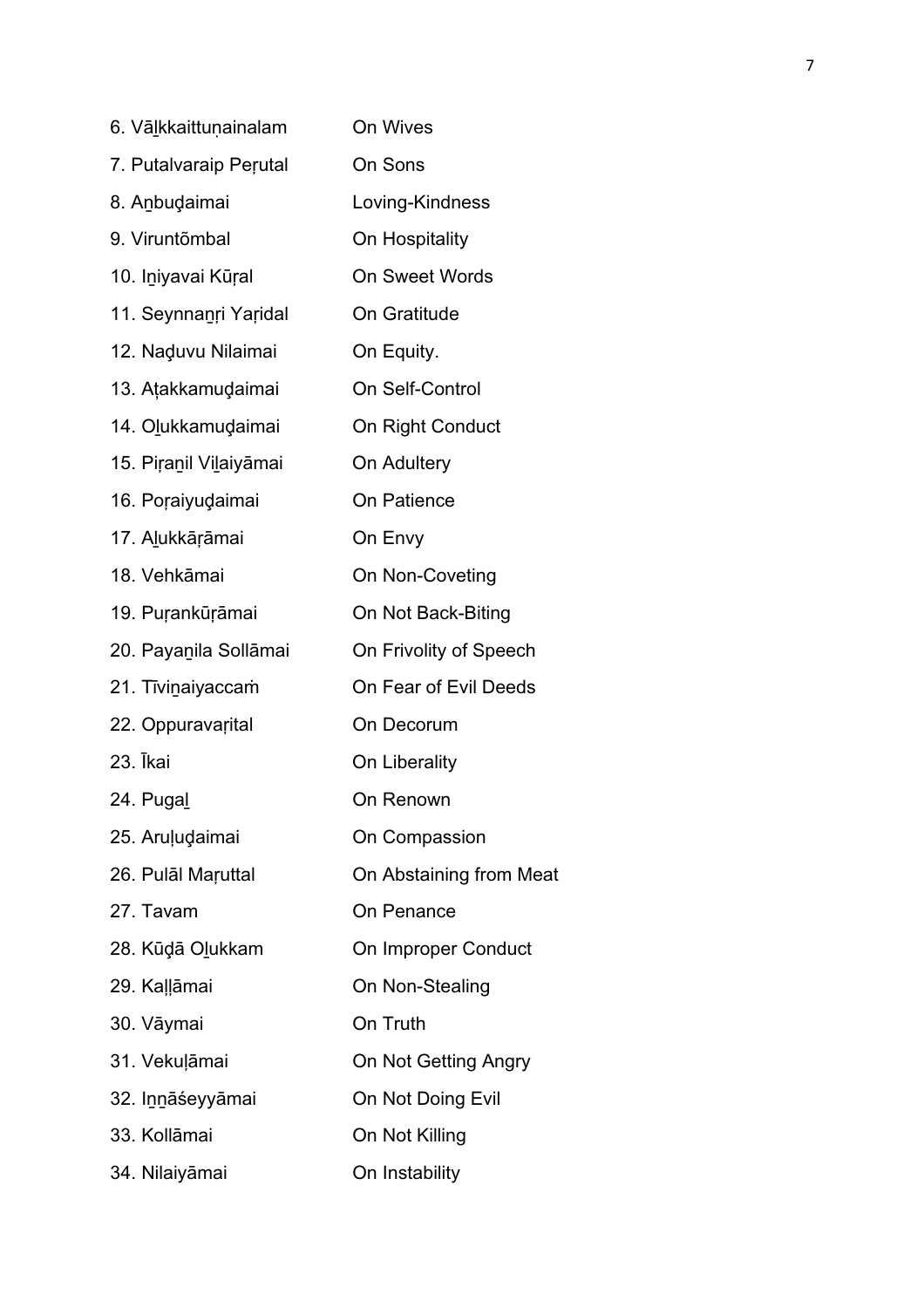| 35. Turavu      | On Renunciation              |  |
|-----------------|------------------------------|--|
| 36. Meyyunartal | On True Knowledge            |  |
| 37. Avāvaruttal | On the Destruction of Desire |  |
| 38. ŪI          | On Fate                      |  |

# PORUȚPĀL

--------------

| 39. Iraimāțci              | On Majesty                          |
|----------------------------|-------------------------------------|
| 40. Kalvi                  | On Learning                         |
| 41. Kallāmai               | On Non-Learning                     |
| 42. Kēļvi                  | On Hearing                          |
| 43. Arivudaimai            | On Knowledge                        |
| 44. Kurram Katital         | On Restraining Faults               |
| 45. Periyārait Tuņaikkõțal | On Association with Elders          |
| 46. Sirrinañ cērāmai       | On Avoiding Low Company             |
| 47. Terindu Śeyal Vakai    | On Action after Due Deliberation    |
| 48. Valiyarital            | On Knowing the Enemy's Strength     |
| 49. Kālam Arital           | On Knowing the Time                 |
| 50. Idan Arital            | On Knowing the Place                |
| 51. Terindu Telital        | <b>Engaging Servants After Test</b> |
| 52. Terindu Vinaiyāțal     | On Appointment According to Merit   |
| 53. Surrantalal            | On Cherishing One's Kindred         |
| 54. Poccāvāmai             | <b>Against Forgetfulness</b>        |
| 55. Senkōnmai              | On Righteous Sceptre                |
| 56. Kodunkōnmai            | On Unrighteous Rule                 |
| 57. Veruvanta Śeyyāmai     | On Tyranny                          |
| 58. Kannōttam              | <b>On Kindliness</b>                |
| 59. Orrāțal                | On Spies                            |
| 60. Ükkamudaimai           | On Exertion                         |
| 61. Mațiyinmai             | <b>Against Sloth</b>                |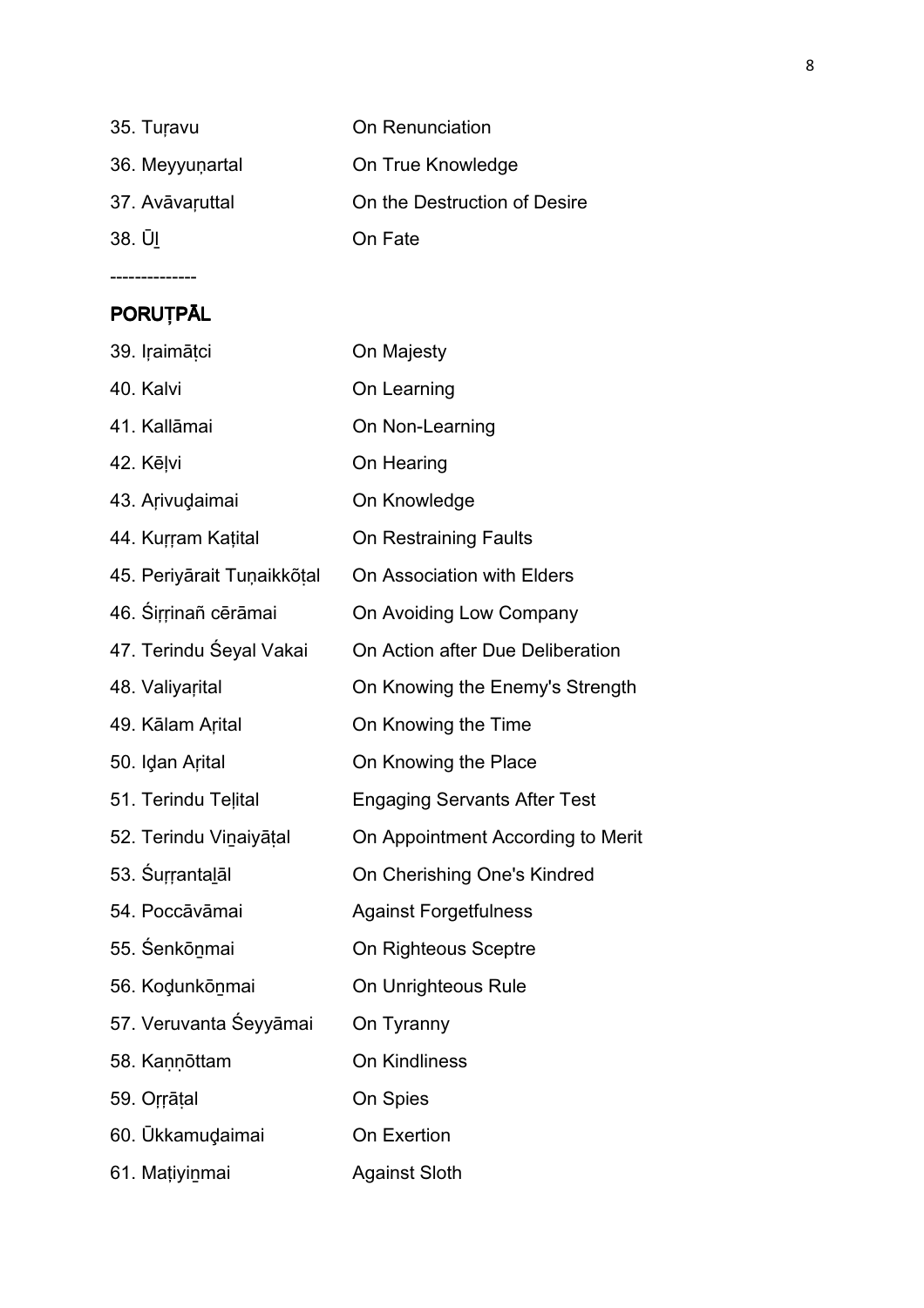| 62. Alavinaiyudaimai      | On Perseverance                 |
|---------------------------|---------------------------------|
| 63. Idukkanaliyāmai       | On Courage                      |
| 64. Amaiccu               | <b>On Ministers</b>             |
| 65. Solvanmai             | On Good Speech                  |
| 66. Vinaittūymai          | On Purity in Action             |
| 67. Vinaittitpam          | <b>On Resoluteness</b>          |
| 68. Vinaiśeyal Vakai      | On the Means of Action          |
| 69. Tūtu                  | On Embassy                      |
| 70. Mannaraic Cērndolukal | On Co-operation with King       |
| 71. Kuripparital          | On Reading One's Intentions     |
| 72. Avaiyarital           | On Knowing the Assembly         |
| 73. Avaiyañjāmai          | Not to be Afraid of Assembly    |
| 74. Nādu                  | On the Kingdom                  |
| 75. Aran                  | <b>On Fortress</b>              |
| 76. Poruļ Śeyal Vakai     | On Acquisition of Wealth        |
| 77. Padai Mātci           | On the Value of an Army         |
| 78. Padaiccerukku         | On Courage of the Army          |
| 79. Natpu                 | On Friendship                   |
| 80. Națpārāytal           | On True Friendship              |
| 81. Palamai               | On Old Friendship               |
| 82. Tinatpu               | On Base Alliance                |
| 83. Kūdānatpu             | On False Alliance               |
| 84. Pēdaimai              | <b>On Stupidity</b>             |
| 85. Pullarivāņmai         | On Ignorance                    |
| 86. Ikal                  | On Discord                      |
| 87. Pakai Mātci           | On Enmity                       |
| 88. Pakaittiranterital    | On Knowing the Enemy's Strength |
| 89. Utpakai               | <b>Internal Foes</b>            |
| 90. Periyāraippilaiyāmai  | Not Censuring the Great         |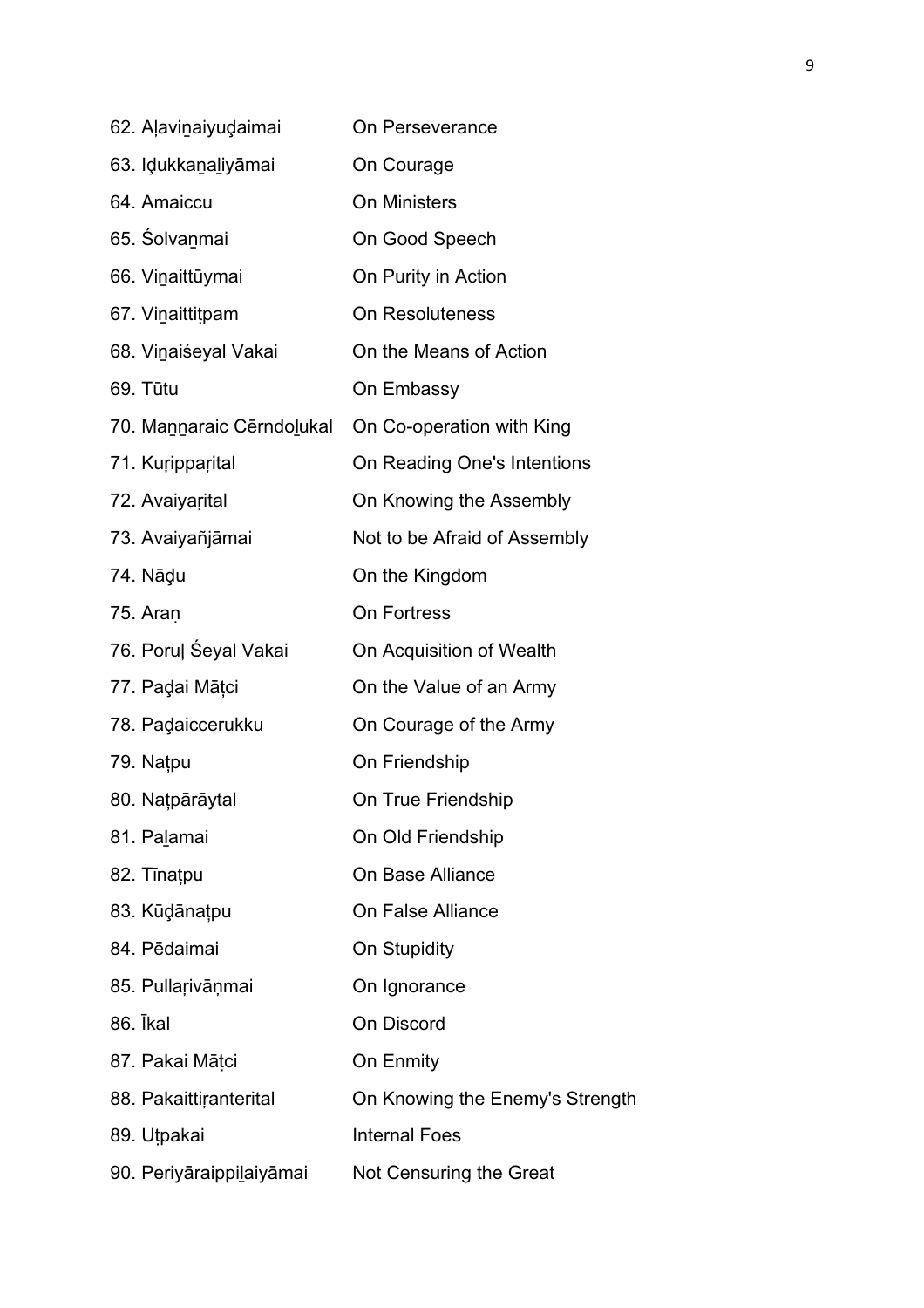| 91. Peņvaliccēral    | On Following Women's Advice |
|----------------------|-----------------------------|
| 92. Varaivinmakaļir  | On Public Women             |
| 93. Kaļļuņņāmai      | On Avoiding Wine            |
| 94. Śūtu             | On Gambling                 |
| 95. Marundu          | On Medicine                 |
| 96. Kudimai          | On Noble Lineage            |
| 97. Mānam            | On Honour                   |
| 98. Perumai          | <b>On Greatness</b>         |
| 99. Sānrāņmai        | <b>On Good Conduct</b>      |
| 100. Paņbudaimai     | On Courtesy                 |
| 101. Nanriyil Selvam | On Unprofitable Wealth      |
| 102. Nāņudaimai      | On Modesty                  |
| 103. Kudi Śeyalvakai | On Exalting One's Family    |
| 104. Ulavu           | On Agriculture              |
| 105. Nalkuravu       | On Poverty                  |
| 106. Iravu           | On Begging                  |
| 107. Iravaccam       | On Fear of Begging          |
| 108. Kayamai         | <b>On Meanness</b>          |

# KĀMATTUPPĀL

-----------

| 109. Takaiyananguruttal   | On Lover's Distraction        |
|---------------------------|-------------------------------|
| 110. Kuripparital         | <b>Reading Love's Signs</b>   |
| 111. Punarcci Makiltal    | The Ecstasy of Love's Union   |
| 112. Nalampunainduraittal | On His Lady                   |
| 113. Kādar Śirappuraittal | On the Affirmation of Love    |
| 114. Nāņuttaravuraittal   | <b>Speaking Out Unabashed</b> |
| 115. Alararivuruttal      | <b>Rumours of Secret Love</b> |
| 116. Pirivārrāmai         | The Pangs of Separation       |
| 117. Padarmelindirangal   | The Cry of the Separated      |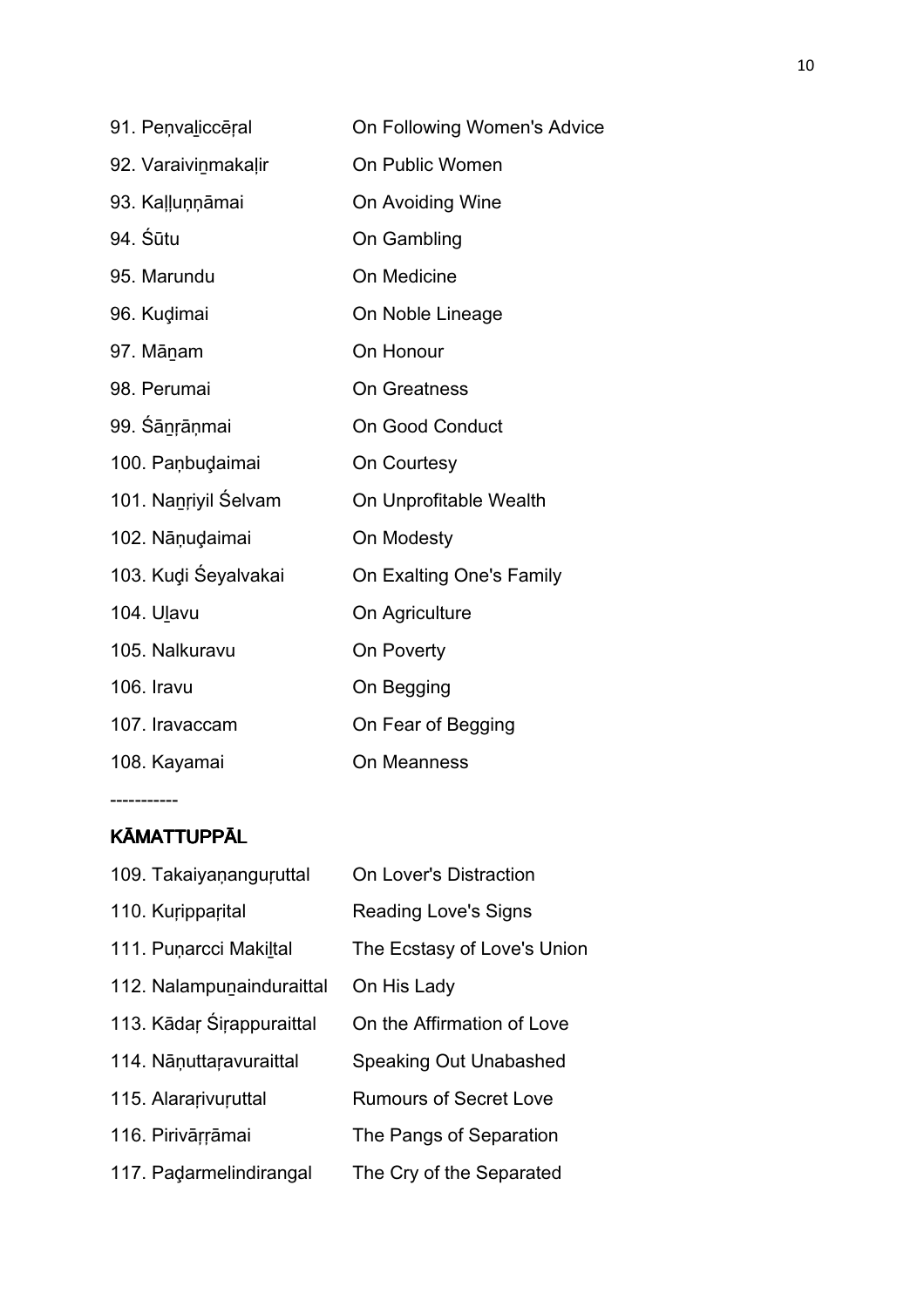| 118. Kanviduppalidal      | On Eyes That Languish                        |
|---------------------------|----------------------------------------------|
| 119. Pacappuru Paruvaral  | <b>Grieving Over Love's Pallor</b>           |
| 120. Tanippadar Mikuti    | Feeling All Alone                            |
| 121. Ninaindavar Pulambal | Recollecting the Pleasures of Love           |
| 122. Kanavunilai Uraittal | Dreams of Love                               |
| 123. Polutu Kandirangal   | <b>Sunset and Sorrow</b>                     |
| 124. Uruppunalan Alital   | Wasting Away                                 |
| 125. Neñcodu Kilattal     | Soliloquy of the Lady Love                   |
| 126. Nirai Alital         | On the Loss of Modesty                       |
| 127. Avarvayin Vidumbal   | On the Distress of each Towards the Other    |
| 128. Kuriparivuruttal     | On Speaking on the Signs                     |
| 129. Puņarcci Vidumbal    | On Yearning After Union                      |
| 130. Neñcodu Pulattal     | On Speaking with the Mind                    |
| 131. Pulavi               | On Lovers' Misunderstanding                  |
| 132. Pulavi Nuņukkam      | On Subtlety of Lovers' Misunderstanding      |
| 133. Ūdaluvakai           | On the Pleasures of Lovers' Misunderstanding |

------------------

## Thirukkural English Translation by Ramachandra Dikshitar

#### pāl - iyal -atikāram attavaṇai

# 1. arattuppāl

- 1.1 pāyiram / kaṭavuḷ vāḻttu (atikāram 1 4)
- 1.2 illaṟaviyal (atikāram 5 24)
- 1.3 tuṟavaṟaviyal (atikāram 25 37)
- 1.4 ūḻiyal (atikāram 38)

# 2. poruțpāl

- 2.1 araciyal (atikāram 39 63)
- 2.2 amaicciyal (atikāram 64 73)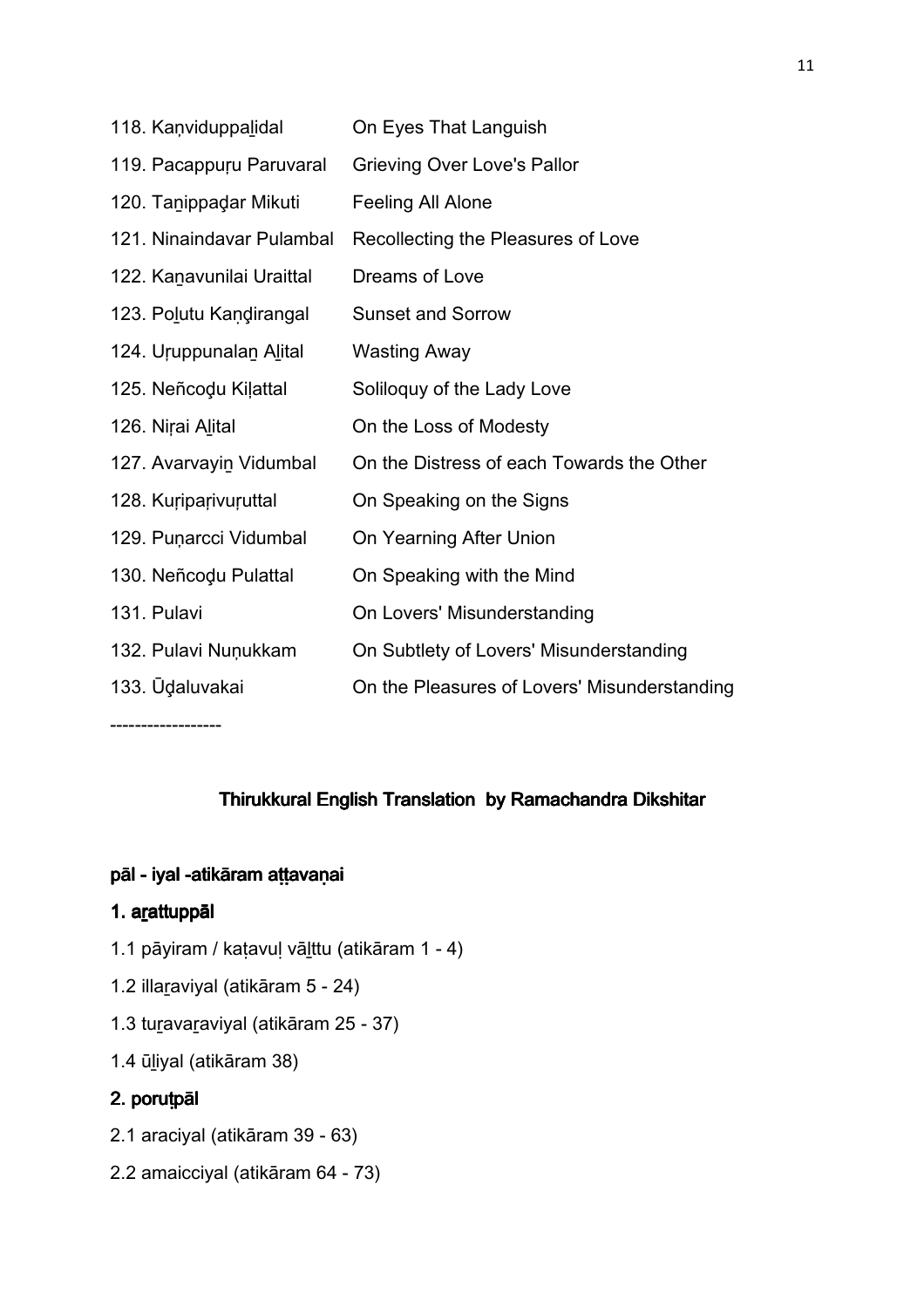2.3 aṅkaviyal (atikāram 74 - 95)

2.4 oḻipiyal (atikāram 96 - 108)

#### 3. kāmattuppāl 3. kāmattuppāl

- 3.1 kaḷaviyal (atikāram 109 115)
- 3.2 kaṟpiyal (atikāram 116 133)

-----------

## Thirukkural English Translation by Ramachandra Dikshitar

## 1. arattuppāl / 1.1 pāyiraviyal

I. PREFACE

1. kaṭavuḷ vāḻttu - CHAPTER 1 — IN PRAISE OF GOD

1. akaram mutala, eḻuttu ellām; āti-

pakavan mutarrē, ulaku.

1. All the letters have the letter 'A' as their Origin; this world has God as its origin.

----

2. karratanāl āya payan enkol-vāl-arivan

nal tāḷ toḻāar eṉiṉ?.

2. Of what avail is learning, if the learned do not adore the good feet of Him who is Immaculate Wisdom?

----

3. malarmicai ēkiṉāṉ māṇ aṭi cērntār

nilamicai nīṭu vāḻvār.

3. Those who find refuge in the great feet (of Him) who lives in the lotus of the heart (of the devotee) live eternally in heaven.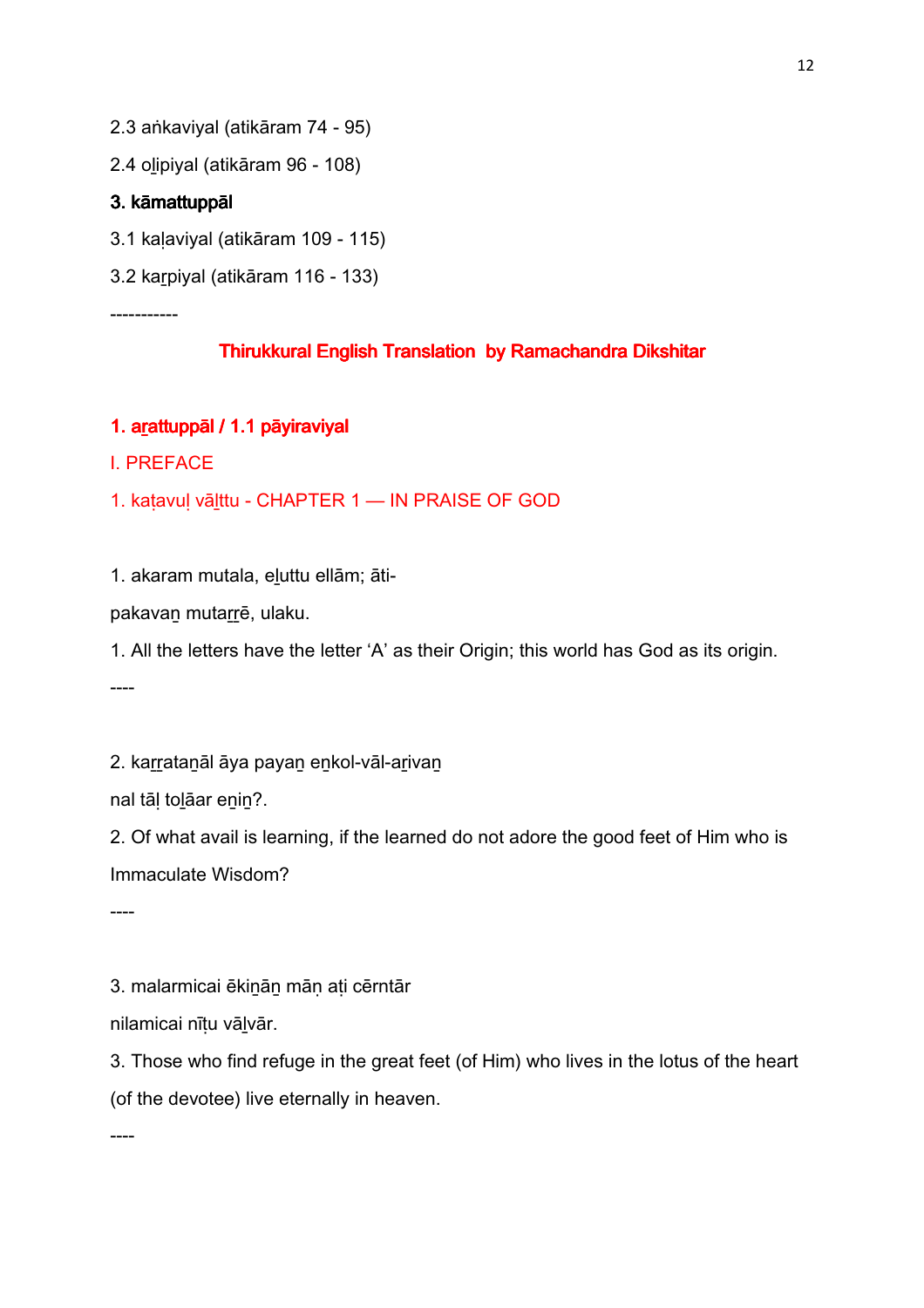4. vēntutal vēntāmai ilān ati cērntārkku

yāntum itumpai ila.

4. Those who have attained the feet of Him who has no likes or dislikes will be rid of all troubles.

----

5. irul cēr iru vinaiyum cērā, iraivan

poruḷ cēr pukaḻ purintārmāṭṭu.

5. Actions, both good and bad that spring from darkness of the mind will never touch those who ever chant the glories of the Lord.

----

6. poṟi vāyil aintu avittāṉ poy tīr oḻukka

neṟi niṉṟār nīṭu vāḻvār.

6. Those who still the five senses and walk in truth and right will ever live.

----

7. taṉakku uvamai illātāṉ tāḷ cērntārkku allāl,

manak kavalai mārral aritu.

7. Only those who have sought refuge in the feet of the peerless can shake off anxiety. Others cannot.

----

8. aṟa āḻi antaṇaṉ tāḷ cērntārkku allāl,

pira āli nīntal aritu.

8. Only those who have clung to the feet of the Lord who is the sea of righteousness, will be able to sail the other seas. Others cannot.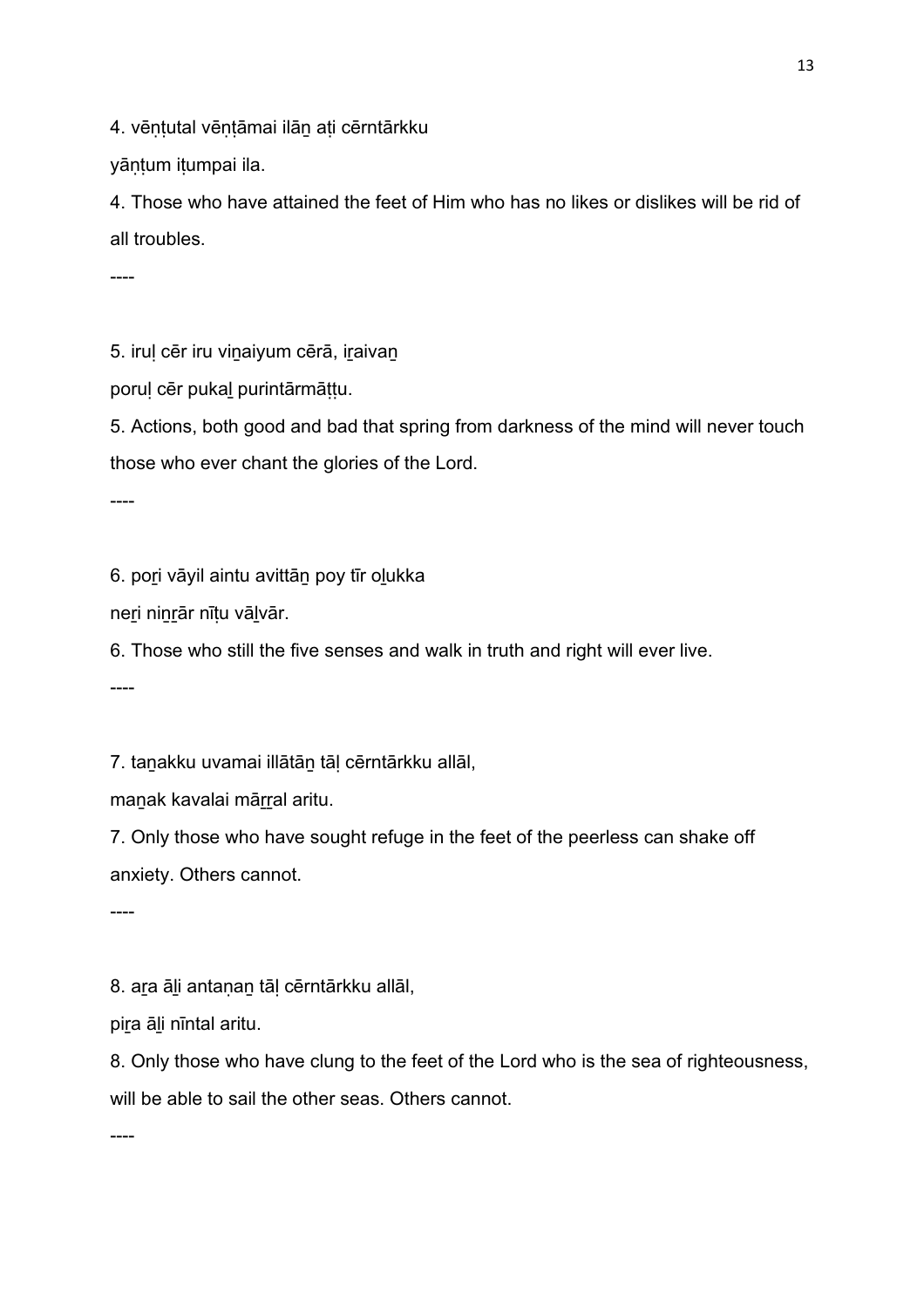9. kōl il poriyil kunam ilavē-enkunattān

tālai vanaṅkāt talai.

9. The head that does not bow down before and worship the feet of the Lord of the eight attributes, will be as like the palsied senses.

----

10. piravip peruṅ katal nīntuvar; nīntār,

iraivan ati cērātār.

10. Those who gain the feet of the Lord cross the great ocean of births; others cannot.

=======

# 2. vān cirappu - CHAPTER 2 — IN PRAISE OF RAIN

11. vāṉ niṉṟu ulakam vaḻaṅki varutalāṉ,

tān amiltam enru unaral pārru.

11. The world for its existence depends on unfailing rainfall; the rain may well be regarded as the nectar of life.

----

12. tuppārkkut tuppu āya tuppu ākki, tuppārkkut

tuppu āyatūum maḻai.

12. The rain is the source of all articles of food that man needs. It becomes his drink too.

----

13. viņ inru poyppin, virinīr viyan ulakattuul ninru utarrum paci.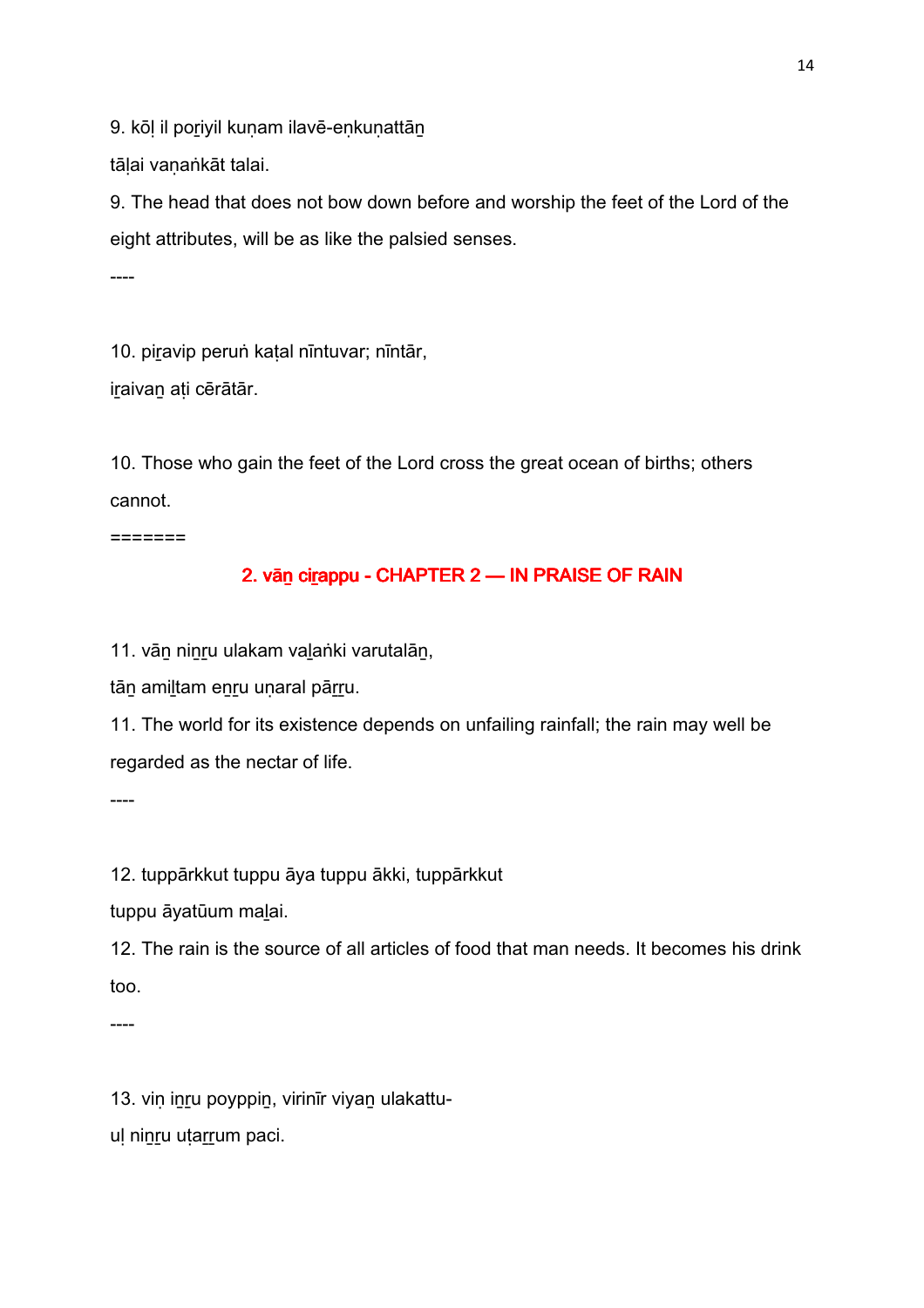13. Hunger would stalk abroad and torment this wide sea-girt world were the rims to fail in time.

----

14. ērin ulāar ulavar, puyal ennum

vāri valam kunrikkāl.

14. The cultivators would cease to plough were the clouds' free supply of water to fail.

----

15. ketuppatūum, kettārkkuc cārvāy marru āṅkē

eṭuppatūum, ellām maḻai.

15. It is the rain that afflicts man and it is its fall that relieves him.

----

16. vicumpin tuli vīlin allāl, marru ānkē

pacum pul talai kāṇpu aritu.

16. If the clouds were to withhold rain not even a blade of grass would rustle on earth.

----

17. netuṅ katalum tan nīrmai kunrum, tatintu elili-

tān nalkātu ākivitin.

17. Even the illimitable deep shrinks if the clouds do not pour and replenish it.

----

18. ciṟappoṭu pūcaṉai cellātu-vāṉam vaṟakkumēl, vāṉōrkkum, īṇṭu.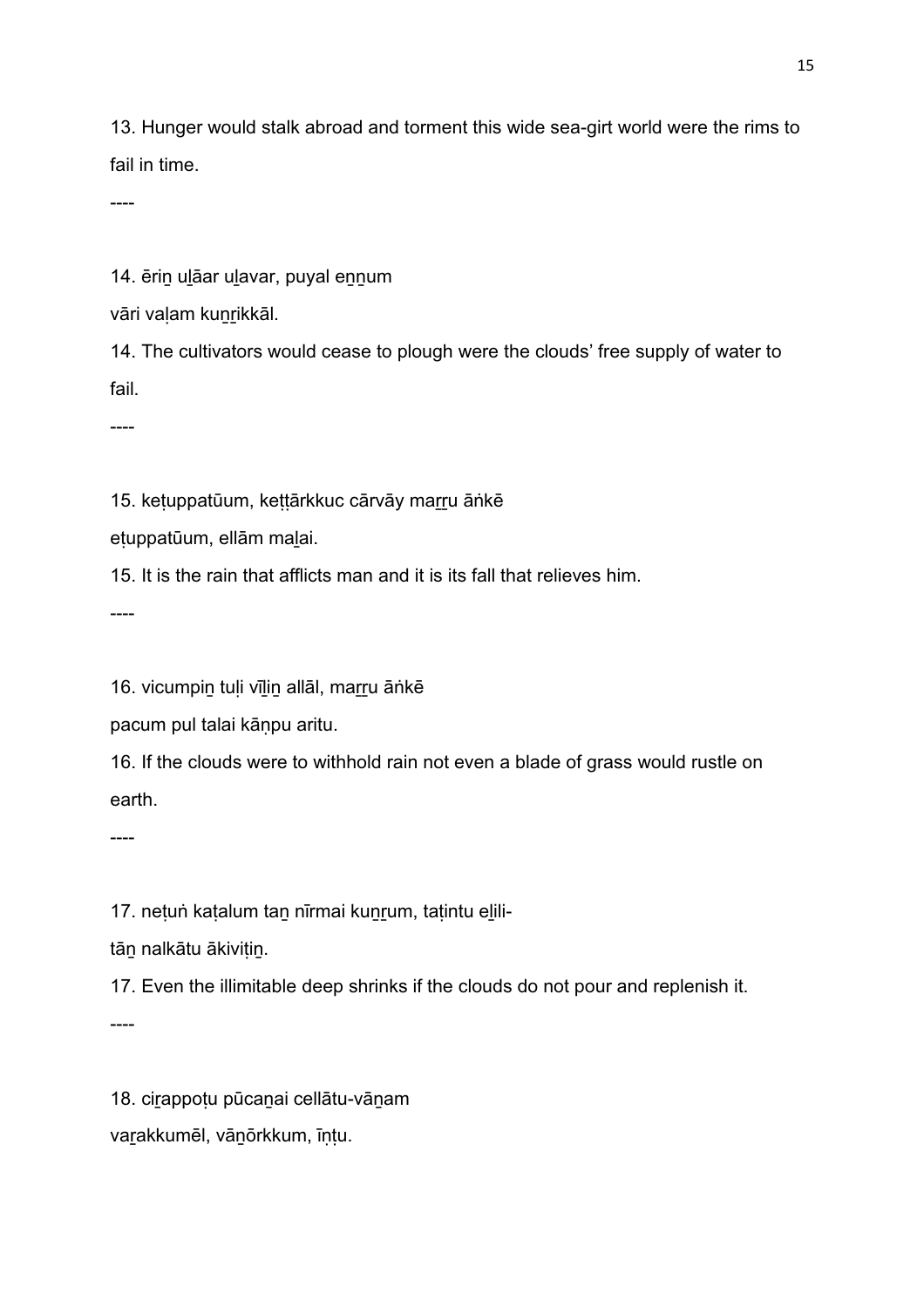18. If the rains were to fail there would be no more o£ferings and festivals to the gods.

----

19. tānam tavam irantum taṅkā, viyan ulakam

vānam valaṅkātu enin.

19. If the rains were to fail, there would neither be alms nor penance on this wide earth.

----

20. nīr inru amaiyātu ulakuenin, yāryārkkum

vān inru amaiyātu olukku.

20. The world cannot exist without water; there will be no ceaseless supply without rainfall.

======

# 3. nīttār perumai - CHAPTER 3 — ON THE GREATNESS OF RENUNCIATION

21. oḻukkattu nīttār perumai viḻuppattu

vēntum- panuval tunivu.

21. The one supreme thing all scriptures affirm is the great renunciation of those who walk in right conduct.

----

22. turantār perumai tuṇaik kūrin, vaiyattu

iṟantārai eṇṇikkoṇṭaṟṟu.

22. To measure the greatness of one who has renounced is like reckoning the number of the dead in this world.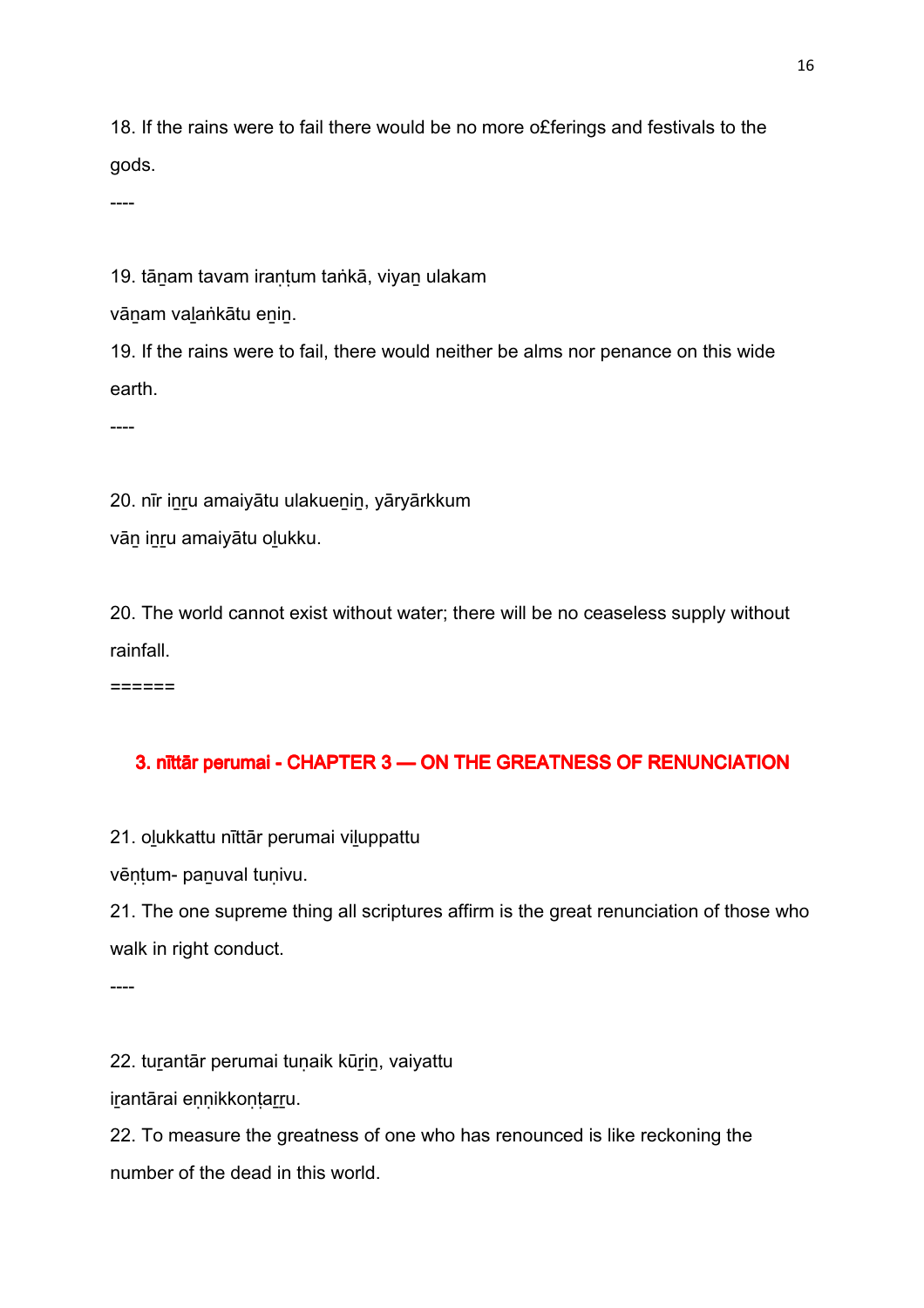----

#### 23. irumai vakai terintu īntu aram pūntār

perumai piraṅkirru, ulaku.

23. The greatest thing on earth is the renunciation of those who understand birth and liberation.

----

24. uran ennum tōṭṭiyān, ōr aintum kāppāṇ

varan ennum vaippirku ōr vittu.

24. He who with firmness bridles the five senses is (himself) the seed of the eternal bliss.

Verily he is the seed of the immortals who with firmness bridles the five senses.

----

25. aintu avittān ārral, akal vicumpulār kōmān

intiraṉē cālum, kari.

25. Indra, the Lord of the skies is himself a witness, to the might of those who have conquered their five senses.

----

26. ceyarku ariya ceyvār periyar; ciriyar

ceyarku ariya ceykalātār.

26. The great achieve the impossible; the little cannot.

----

27. cuvai, oļi, ūr̯u, ōcai, nārram enru aintin vakai terivāṉkaṭṭē-ulaku.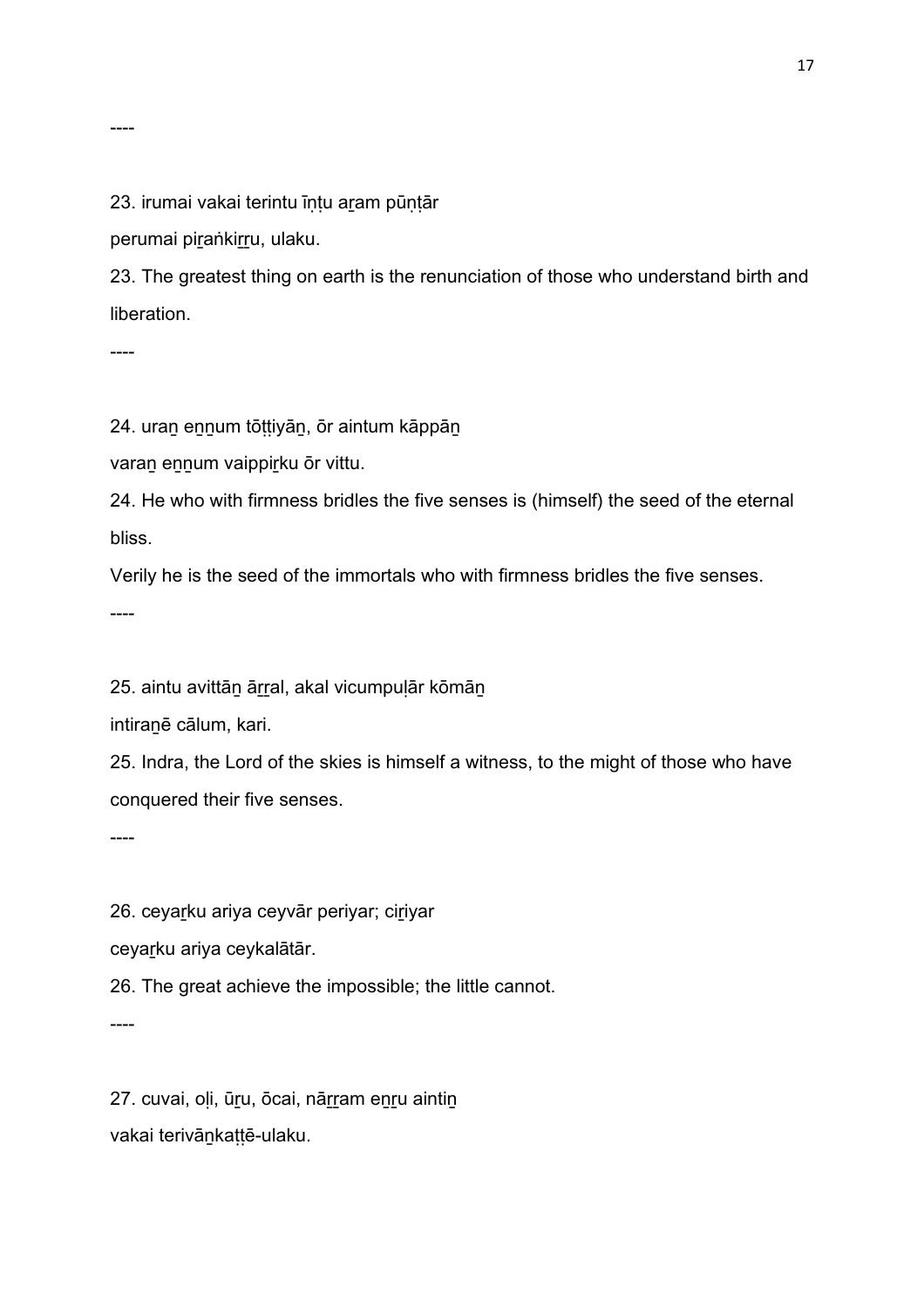27. The world falls at the feet of one who has realised the true nature of the taste, sight, touch, sound and smell.

----

28. niraimoli māntar perumai nilattu

maraimoli kāttivitum.

28. The greatness of the sages in this world is borne out by their prophetic utterances.

----

29. kuṇam ennum kuṇru ēri niṇrār vekuļi

kanam ēyum, kāttal aritu.

29. It is impossible to resist even for a minute the wrath of those who stand on the hill of virtue's actions.

----

30. antanar enpōr aravōr-marru ev uyirkkum

cen tanmai pūntu olukalān.

30. They are the Brahmans who are righteous and love all creation.

======

# 4. aran valiyuruttal - CHAPTER 4 - ON DHARMA

31. cirappu īnum; celvamum īnum; arattin ūuṅku

ākkam evaṉō, uyirkku.

31. Is there anything higher in life than Dharma? It secures glory and wealth.

----

32. aṟattiṉ ūuṅku ākkamum illai; ataṉai marattalin ūṅku illai kētu.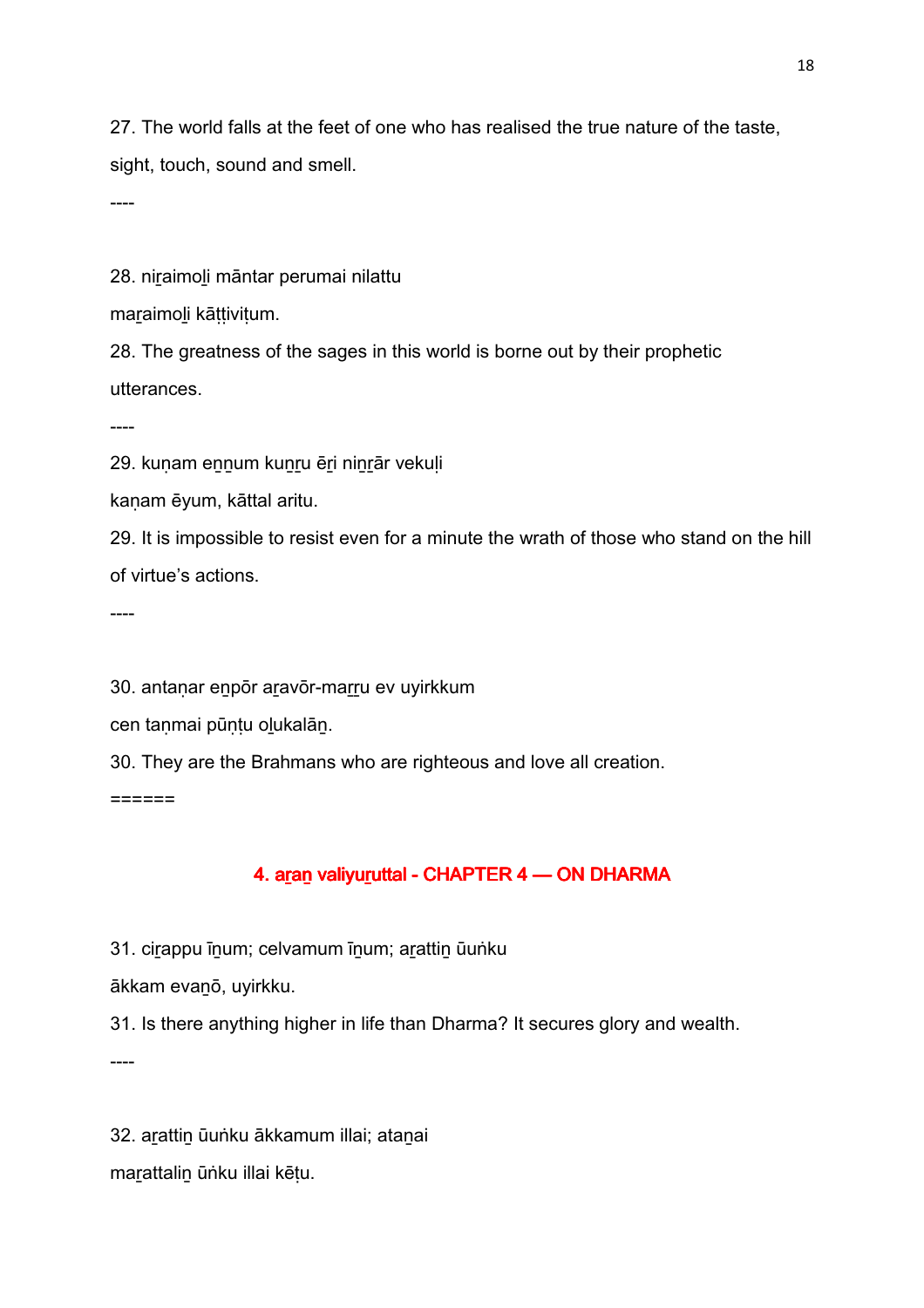32. Nothing is higher than Dharma; to forget it is wrought with greatest evil.

----

33. ollum vakaiyān aravinai ōvātē

cellum vāy ellām ceyal.

33. Avail yourself of all opportunities. Do not cease from practising Dharma on all possible occasions to the best of your ability.

----

34. maṉattukkaṇ mācu ilaṉ ātal; aṉaittu aṟaṉ;

ākula nīra, pira.

34. Be pure in mind. That is Dharma. All else is but pompous show.

----

35. aḻukkāṟu, avā, vekuḷi, iṉṉāc col, nāṉkum

ilukkā iyanratu-aram.

35. That course of conduct that steers clear of every desire, wrath, and offensive speech — is alone Dharma.

----

36. 'anru arivām' ennātu, aram ceyka; marru atu

ponruṅkāl ponrāt tunai.

36. Do not postpone doing Dharma. Do it now. For it will be a never failing friend at your death.

----

37. 'aṟattu āṟu itu' eṉa vēṇṭā; civikai poṟuttāṉoṭu ūrntāṉ iṭai.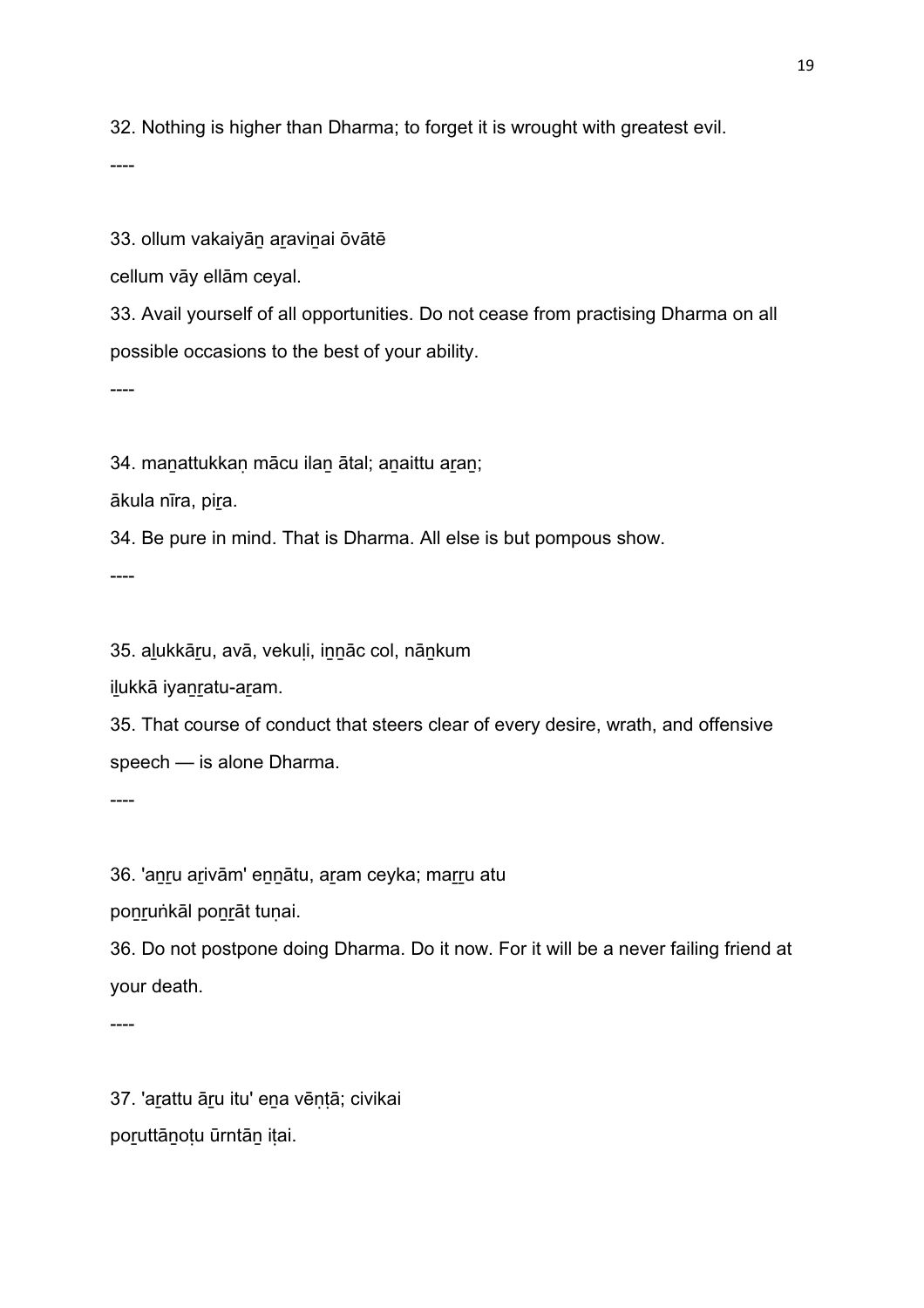37. Why search for the fruits of Dharma? Behold the one in the palanquin and the palanquin-bearer.

----

38. vīl nāl patāamai nanru ārrin, aktu oruvan

vāḻ nāḷ vaḻi aṭaikkum kal.

38. If one were to practise righteousness every day it would be the stone that blocks the way to re-birth.

----

39. arattān varuvatē inpam; marru ellām

puratta; pukalum ila.

39. Happiness springs only from Dharma. All else is sorrow and merits no praise.

----

40. ceyarpālatu ōrum aranē; oruvarku

uyaṟpālatu ōrum paḻi.

40. To do good and to avoid evil must be the law of our being.

======

# 1.2. illaraviyal II. ON DOMESTIC VIRTUE

# 5. ilvālkkai - CHAPTER 5 - ON FAMILY LIFE

41. ilvālvān enpān iyalpu utaiya mūvarkkum

nallārrin ninra tunai.

41. The householder is the prop of the three orders of life in the conduct of their virtue.

----

42. turantārkkum, tuvvātavarkkum, irantārkkum,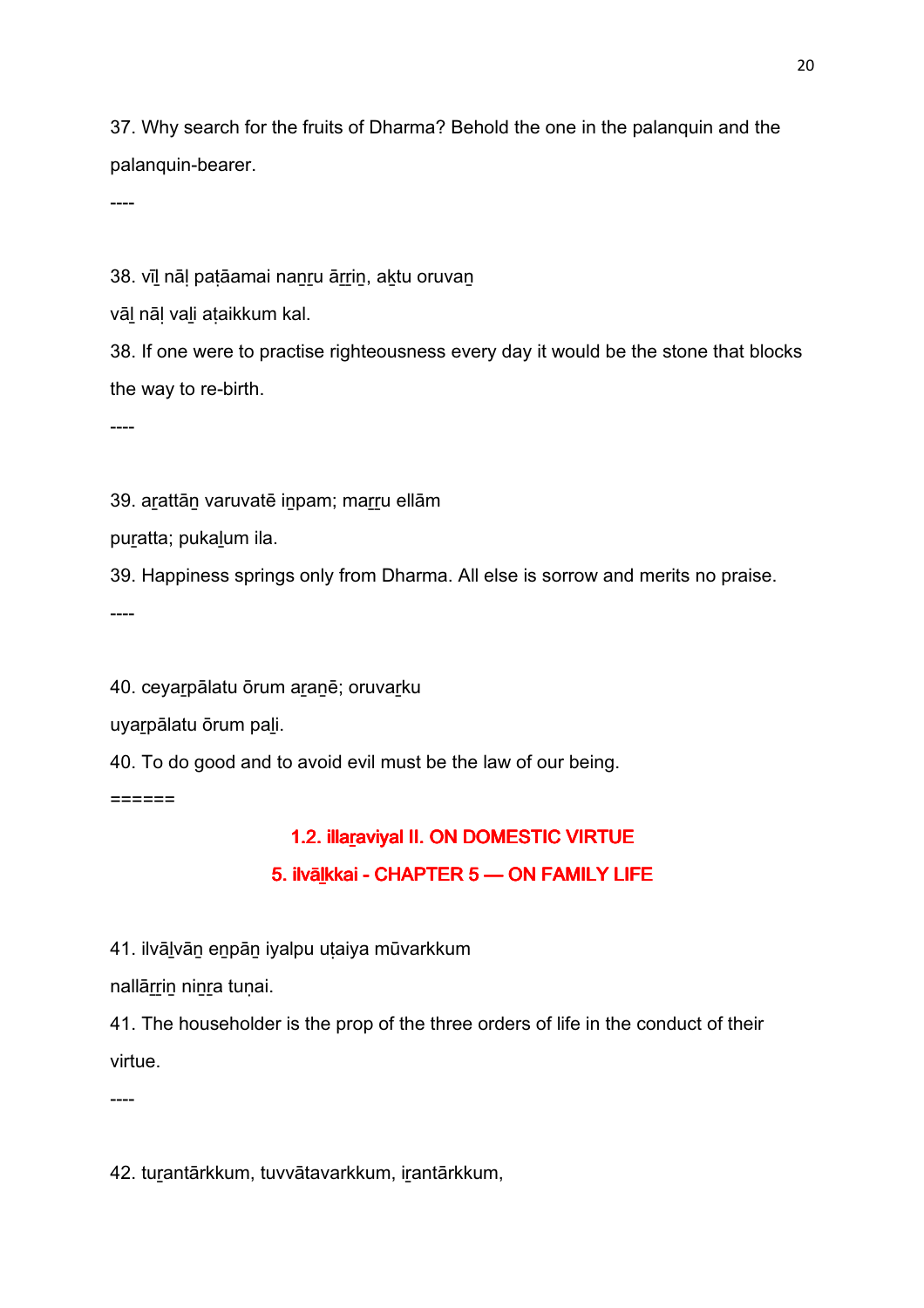ilvālvān enpān tunai.

42. The householder is the mainstay of the ascetics, the needy and the dead.

----

43. teṉpulattār, teyvam, viruntu, okkal, tāṉ, eṉṟu āṅku

aimpulattu āru ōmpal talai.

43. It is the supreme virtue (of the householder) to fulfil his obligations to forefathers, gods, guests, relatives and himself.

----

44. pali añcip pāttu ūn utaittāyin, vālkkai

vaḻi eñcal, eññāṉṟum, il.

44. If one were to live in fear of infamy and partake of the remains of food (offered) one's line would never perish.

----

45. anpum aranum utaittuāyin, ilvālkkai

paṇpum payaṉum atu.

45. The life of householder marked by love and rectitude is itself virtue and its fruit. ----

46. arattu ārrin ilvālkkai ārrin, purattu ārril

pōoyp peruvatu evan?.

46. Is there any gain greater in resorting to other orders of life than by pursuing the right path of the householder?

----

47. iyalpinān ilvālkkai vālpavan enpān muyalvāruḷ ellām talai.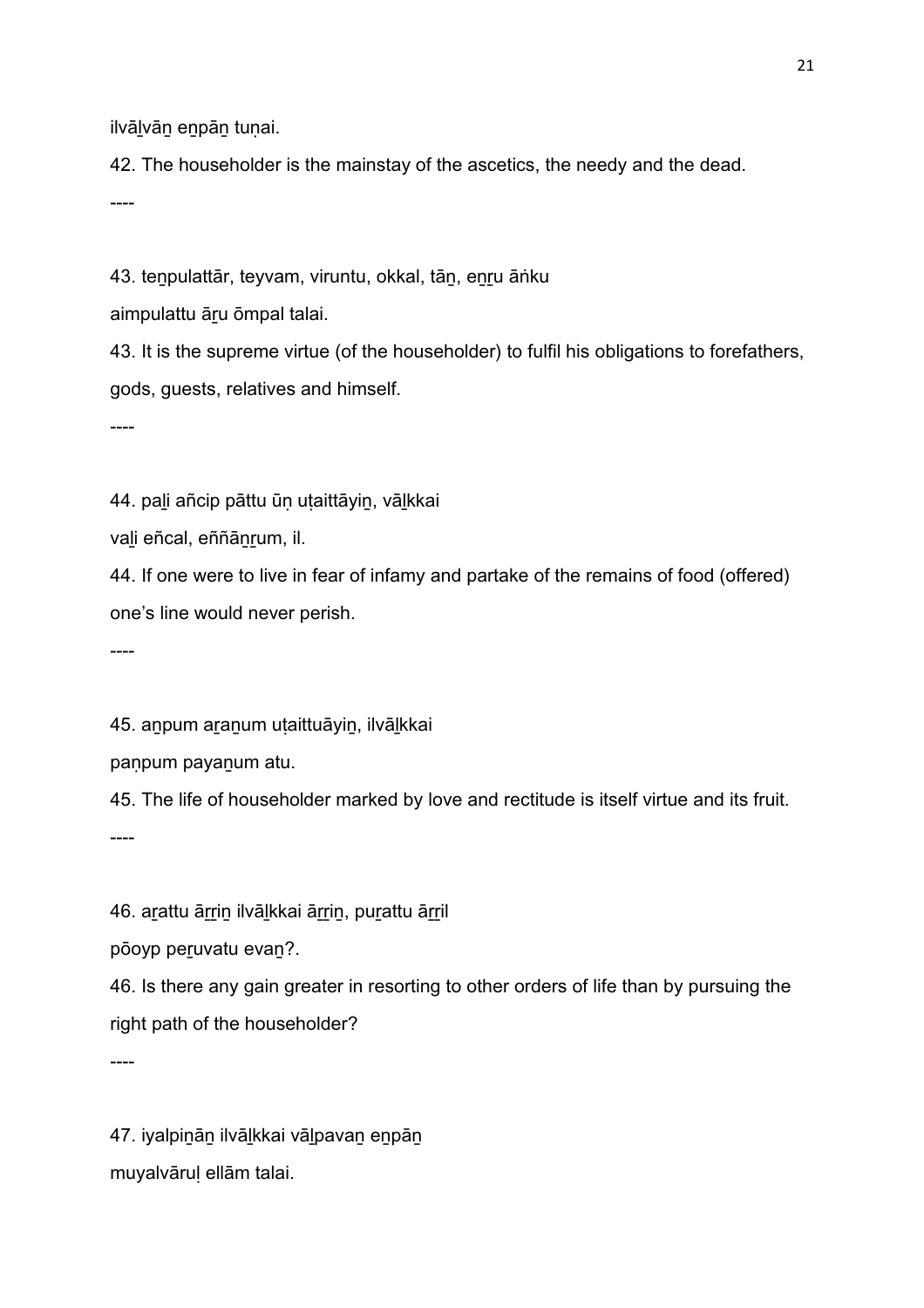47. The life of the householder is far greater than that of one in the path of renunciation.

----

48. ārrin olukki, aran ilukkā ilvālkkai

nōṟpāriṉ nōṉmai uṭaittu.

48. The householder who keeps others in the right path and himself does not deviate from his, does greater penance than the anchorite.

----

49. aran enappattatē ilvālkkai; aktum

piran palippatu il āyin nanru.

49. What is Dharma but the life of the householder? There is no greater life if it is free from reproach.

----

50. vaiyattul vālvāṅku vālpavan vān uraiyum

teyvattuḷ vaikkappaṭum.

50. He who lives the true life of the householder on earth becomes one among the gods in Heaven.

======

## 6. vālkkaittuṇai nalam - CHAPTER 6 — ON WIVES

51. maṉait takka māṇpu uṭaiyaḷ āki, taṟ koṇṭāṉ

vaḷattakkāḷ vāḻkkaittuṇai.

51. She is the true partner in life who possesses all the wifely virtues and spends according to the income of her husband.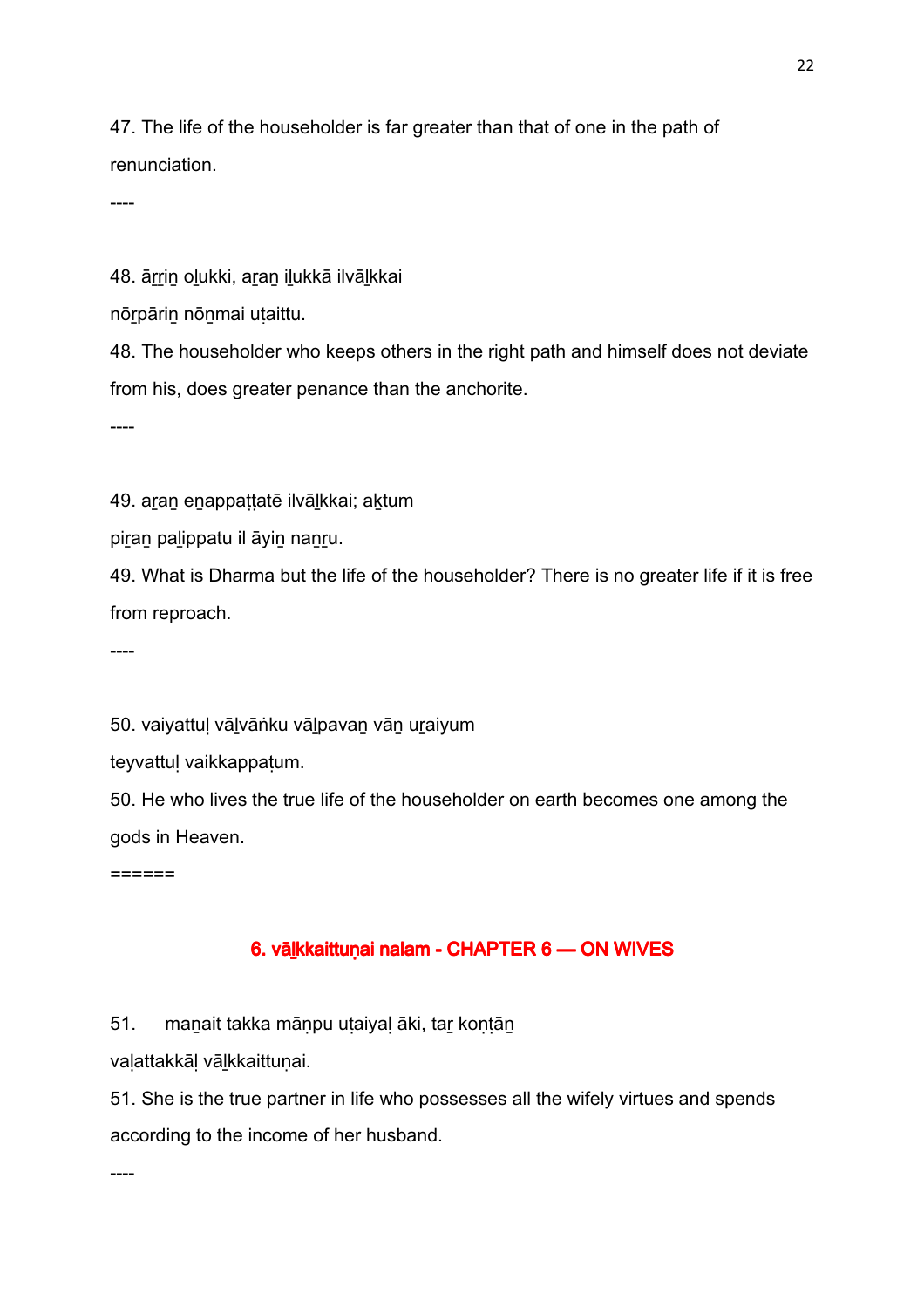52. manai mātci illālkan il āyin, vālkkai

enaimātcittu āyinum, il.

52. Home life shorn of its grace will be barren however pompous it may be.

----

53. illatu en, illaval mānpuānāl? ullatu en,

illavaḷ māṇākkaṭai?.

53. If the wife abounds in virtues is there anything lacking in home? Lacking which, it lacks everything.

----

54. peṇṇiṉ peruntakka yā uḷa-kaṟpu eṉṉum

tiṇmai uṇṭākappeṟiṉ?.

54. Is there anything greater than a woman if only she is the citadel of chastity? ----

55. teyvam toḻāaḷ, koḻunaṉ-toḻutu eḻuvāḷ,

'pey' eṉa, peyyum maḻai.

55. Waking up she worships no other god than her husband. Verily at her very bidding it rains.

----

56. taṟkāttu, taṟ koṇṭāṟ pēṇi, takai cāṉṟa

corkāttu, cōrvu ilāļ-peņ.

56. She is the woman who shields herself, serves her wedded lord, maintains her glory and never ceases from her toil.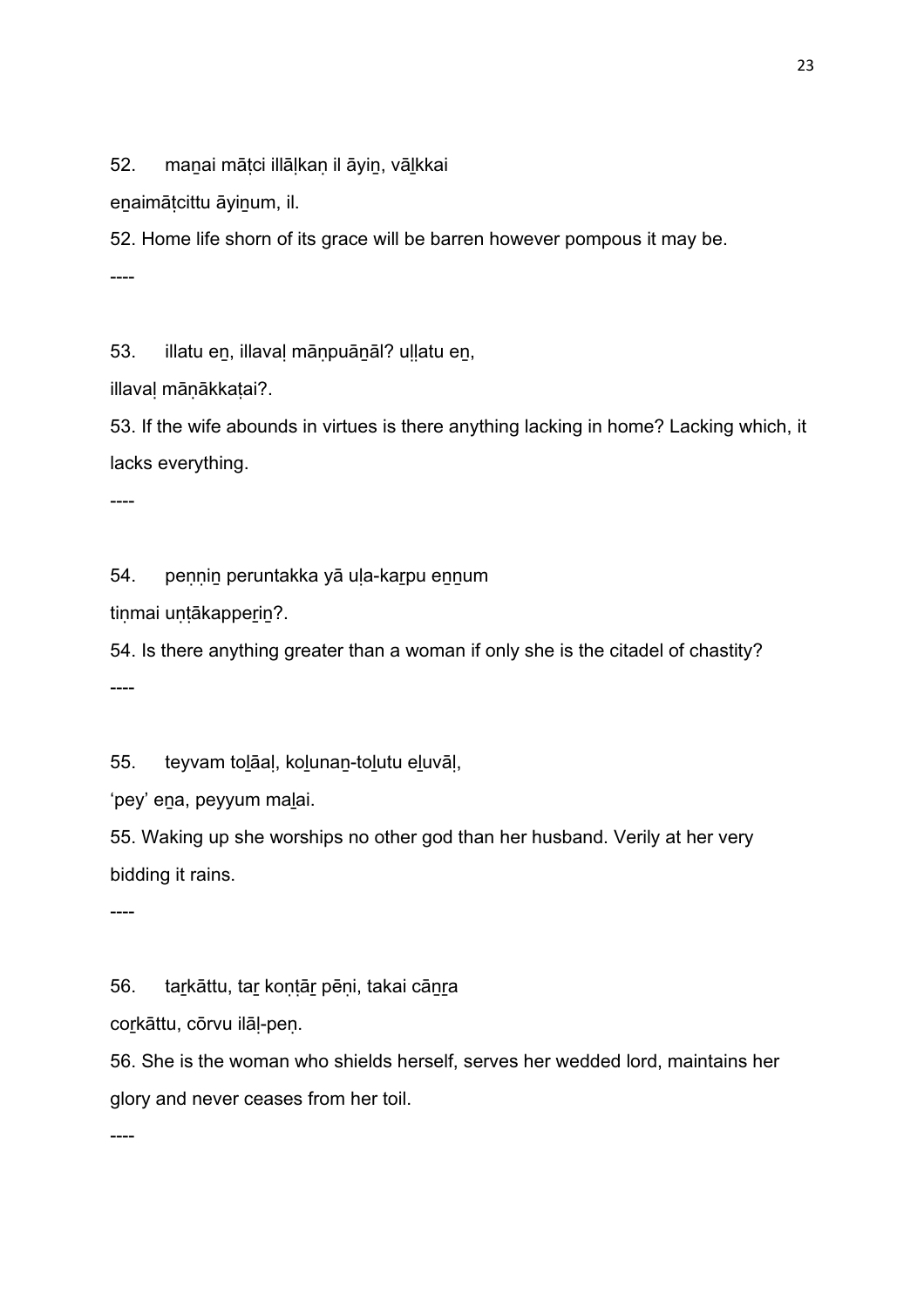57. cirai kākkum kāppu evan ceyyum? makalir

nirai kākkum kāppē talai.

57. Of what use is one's watch and ward? Her chastity is her only shield. ----

58. perrār perin peruvar, pentir, peruñ cirappup

puttēlir vālum ulaku.

58. A dutiful wife inherits heaven with all its glory.

----

59. pukal purinta il ilōrkku illai-ikalvārmun

ēṟupōl pīṭu naṭai.

59. A cuckold knows not the lovely gait of a lion before his detractors.

----

60. 'maṅkalam' enpa, manaimāṭci; marru atan

nankalam nan makkat pēru.

60. The grace of a home is her virtue. Her blessed children are its adornment. ======

# 7. putalvaraip perutal - CHAPTER 7 - ON SONS

61. perumavarrul yām arivatu illai-arivu arinta

makkatpēru alla pira.

61. We do not know of any other asset than that of intelligent off-spring.

----

62. eḻupiṟappum tīyavai tīṇṭā-paḻi piṟaṅkāp

paṇpuṭai makkaṭ perin.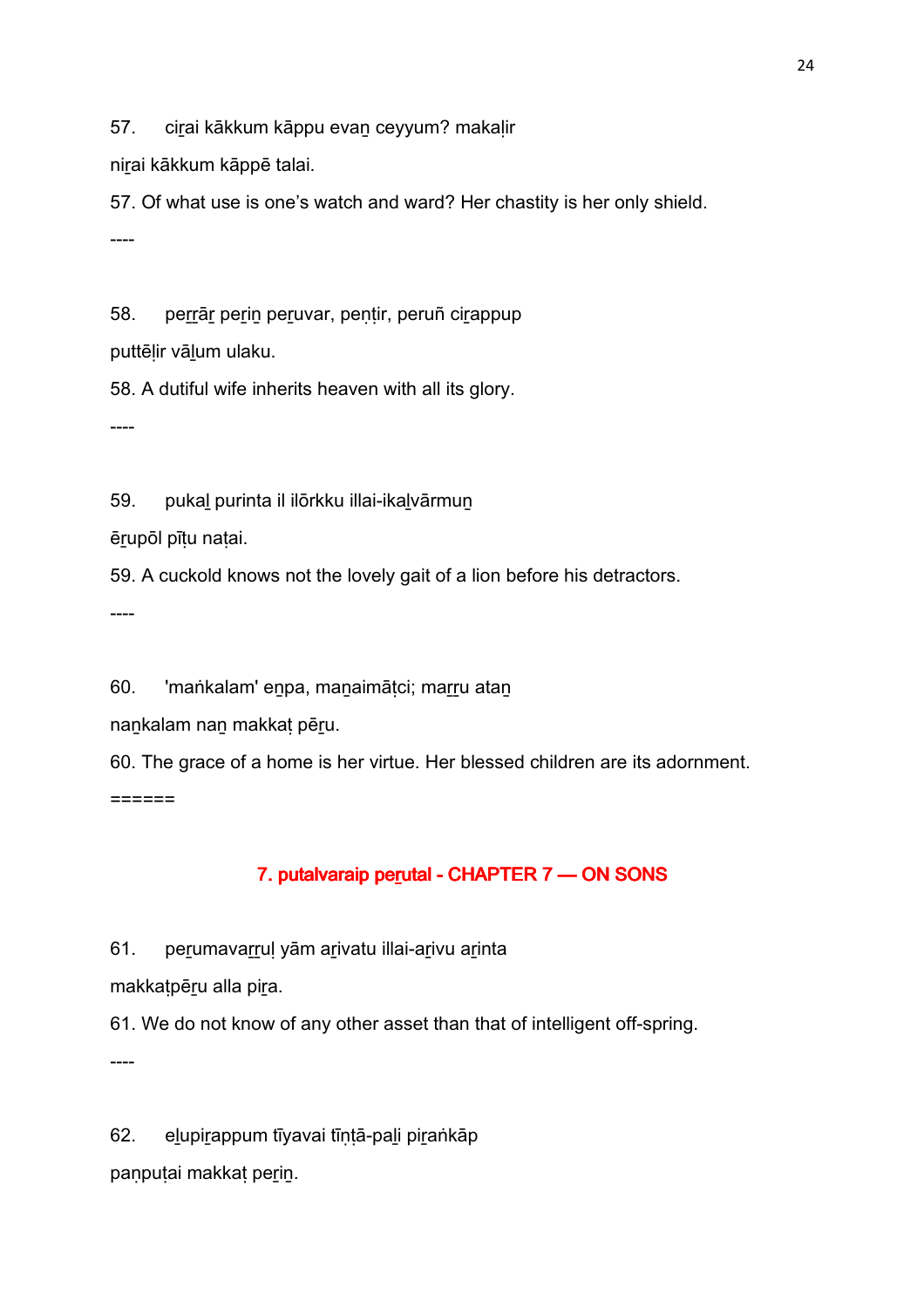62. All the seven births no evil befalls one who is blest with good and unstained children.

----

63. tam poruḷ eṉpa tam makkaḷ; avar poruḷ

tamtam vinaiyāl varum.

63. A man's riches are his children; their riches are the fruit of their actions.

----

64. amiltinum ārra initē-tam makkaļ

ciru kai alāviya kūl.

64. Sweeter than ambrosia is the food handled by the tender hand of one's children. ----

65. makkaļ mey tīņṭal uṭar̪ku in̪pam; marr̪u avar

col kēttal inpam, cevikku.

65. The delight of the body is the touch of one's children. The delight of the ear is their lisp.

----

66. 'kulal initu; yāl initu' enpa-tam makkal

maḻalaic col kēḷātavar.

66. The 'lute is sweet', 'the Veena is sweet', they say who have not heard the lisp of their little ones.

----

67. tantai makarku ārrum nanri avaiyattu munti iruppac ceyal.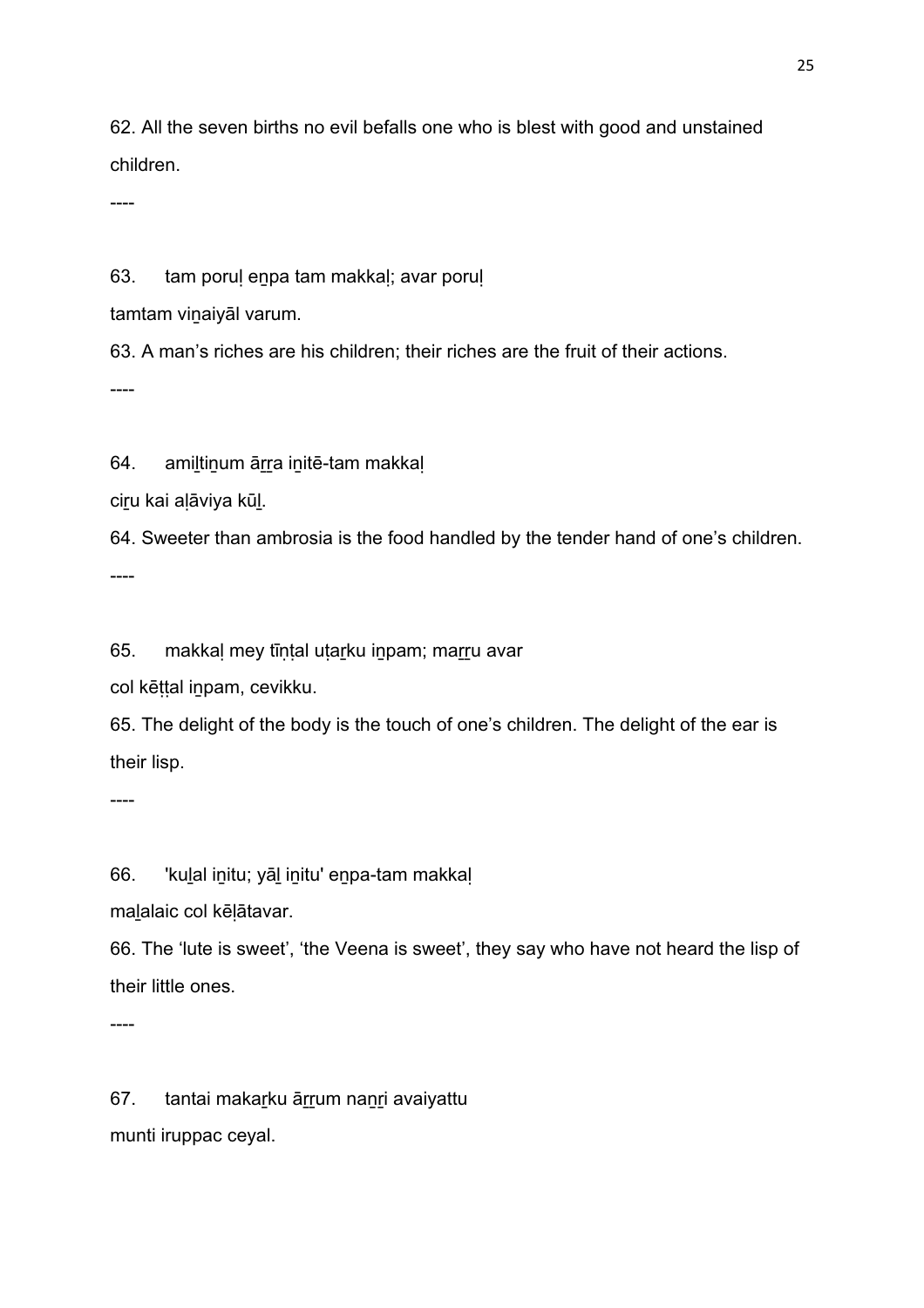67. The good a father can do his son is to make him occupy the first rank in an assembly.

----

68. tammin, tam makkal arivutaimai mā nilattu

man uyirkku ellām initu.

68. Wisdom of the child is not merely the father's delight but the delight of the world. ----

69. īṉṟa poḻutiṉ peritu uvakkum-taṉ makaṉaic

cānrōn enak kētta tāy.

69. A mother's joy to hear of her son's greatness transcends that at his birth.

----

70. makan tantaikku ārrum utavi, 'ivan tantai

en nōrrānkol!' enum col.

70. The service a son can do his father is to make the public exclaim 'see, the fruit of his father's good deeds.'

======

# 8. anpu uṭaimai - CHAPTER 8 — LOVING-KINDNESS

71. anpirkum untō, ataikkum tāl?ārvalar

punkannīr pūcal tarum.

71. Is there a bolt to fasten one's love? The trickling tears at the distress of one's friends will proclaim the love within.

----

72. anpu ilār ellām tamakku uriyar; anpu utaiyār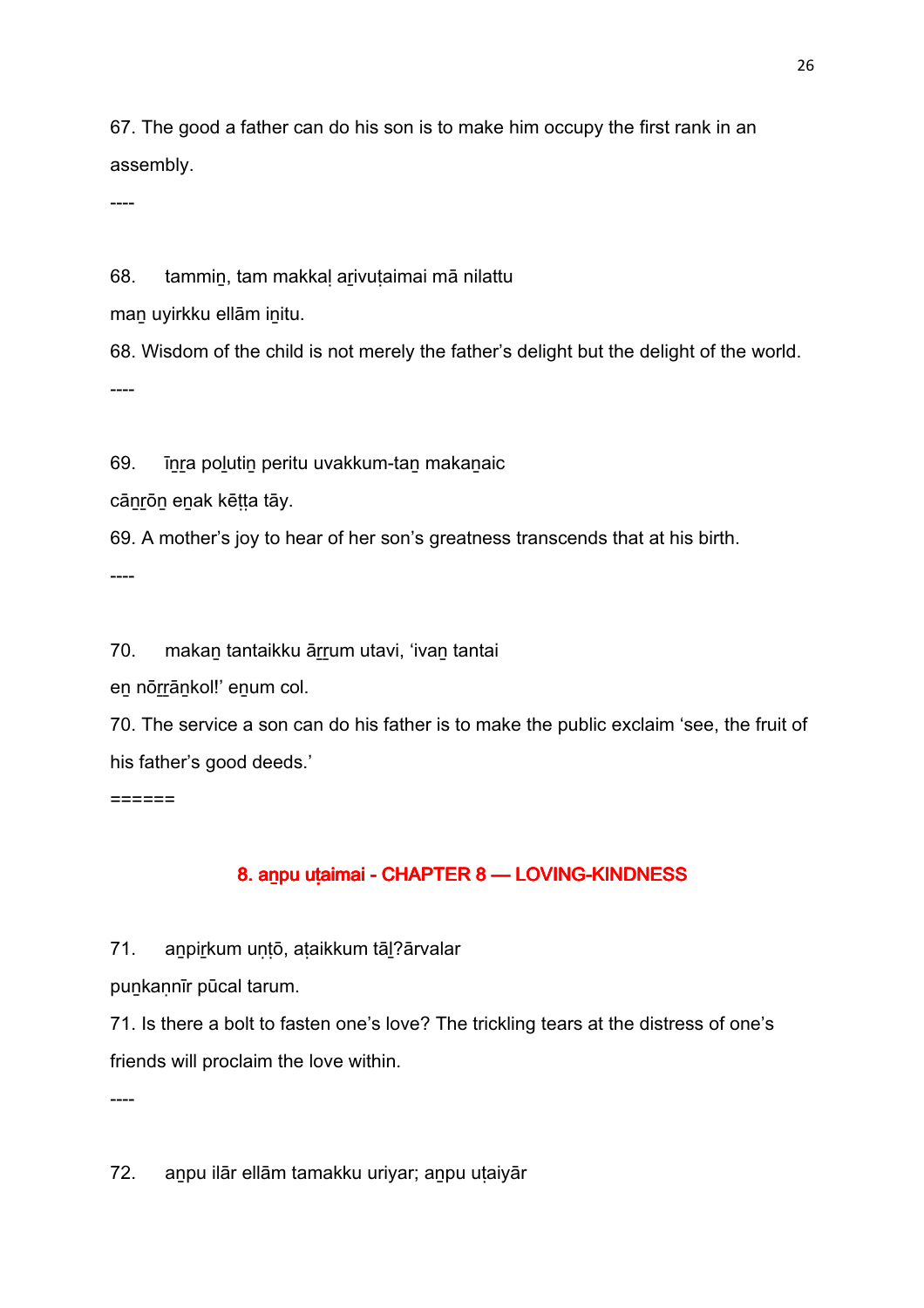enpum uriyar, pirarkku.

72. The loveless are full of themselves but the loving lay down their lives for others. ----

73. 'anpōtu iyainta valakku' enpa-'ār uyirkku

enpōtu iyainta totarpu'.

73. They say the endless incarnation of one's spirit is for the fulfilment of love.

----

74. anpu īnum ārvam uṭaimai; atu īnum,

'nanpu' ennum nātāc cirappu.

74. Out of love springs kindness. It in turn grows into inestimable prize of friendship. ----

75. 'anpurru amarnta valakku' enpa-'vaiyakattu

inpurrār eytum cirappu'.

75. The joy of heaven is but the fruit of righteous life rooted in love.

----

76. 'arattirkē anpu cārpu' enpa, ariyār;

marattirkum aktē tunai.

76. The ignorant say that kindness is an ally of virtue. No, it is a defence against evil too.

----

77. eṉpu ilataṉai veyil pōlak kāyumē-

aṉpu ilataṉai aṟam.

77. The sun dries up a boneless body. Likewise the god of righteousness destroys the loveless one.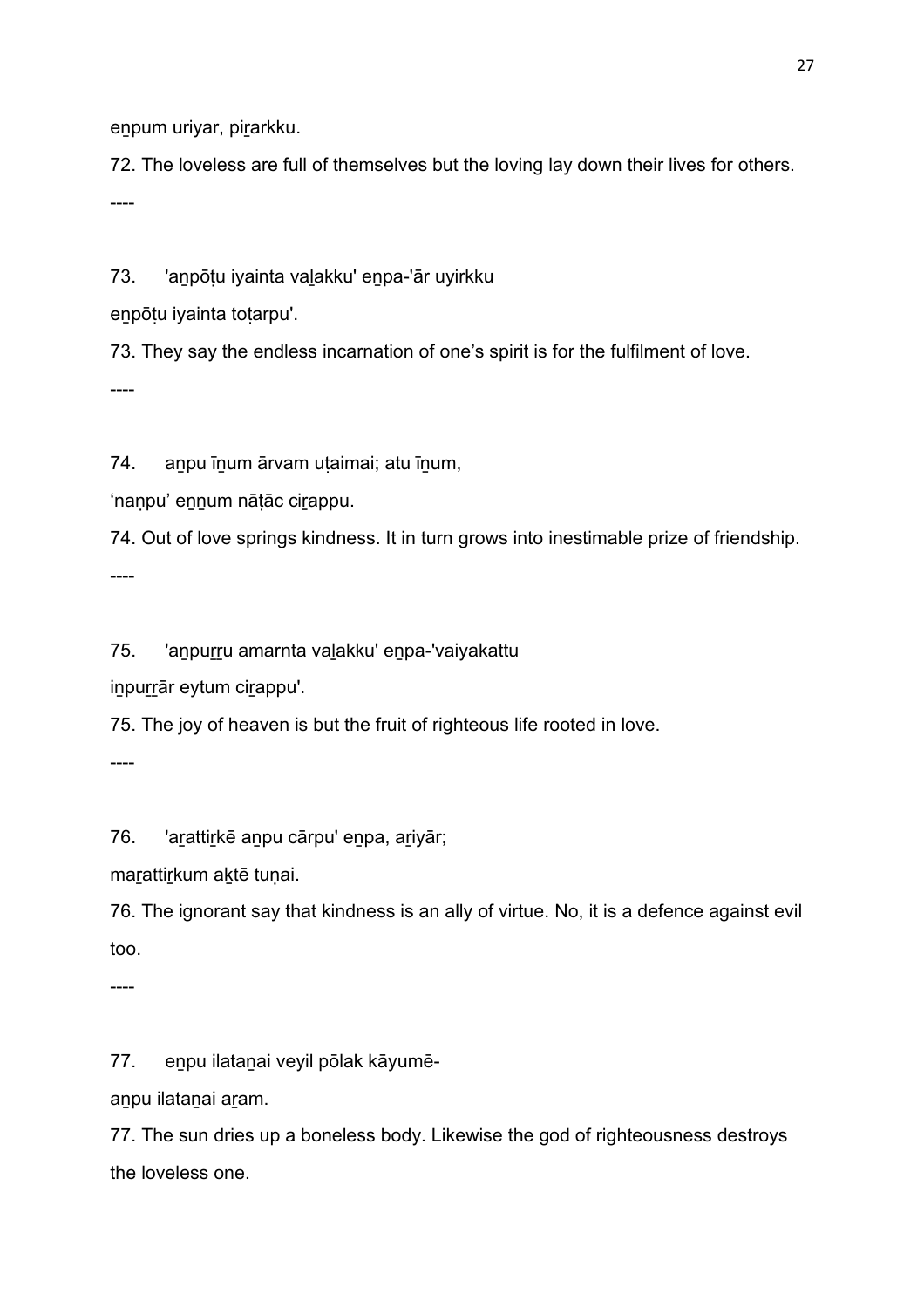#### 78. anpu akattu illā uyir vālkkai vanpārkan

varralmaram talirttarru.

78. To live a life void of love is like a withered tree bursting into leaf in a barren land. ----

79. purattu uruppu ellām evan ceyyum-yākkai

akattu uruppu anpu ilavarkku?.

79. What profits one's outward feature if one's heart is devoid of love?

----

80. anpin valiyatu uyirnilai; aktu ilārkku

eṉpu tōl pōrtta uṭampu.

80. That body where love dwells is the seat of life; all others are but skin-clad bones. ======

#### 9. viruntu ōmpal - Chapter 9 — On hospitality

81. iruntu ōmpi il vāḻvatu ellām viruntu ōmpi

vēlānmai ceytarporuttu.

81. To keep house and to acquire wealth is only to minister to guests.

----

82. viruntu purattatāt tān unțal, cāvā

maruntu eninum vēņtarpārru anru.

82. With a guest waiting it would not be proper to eat even though it were nectar.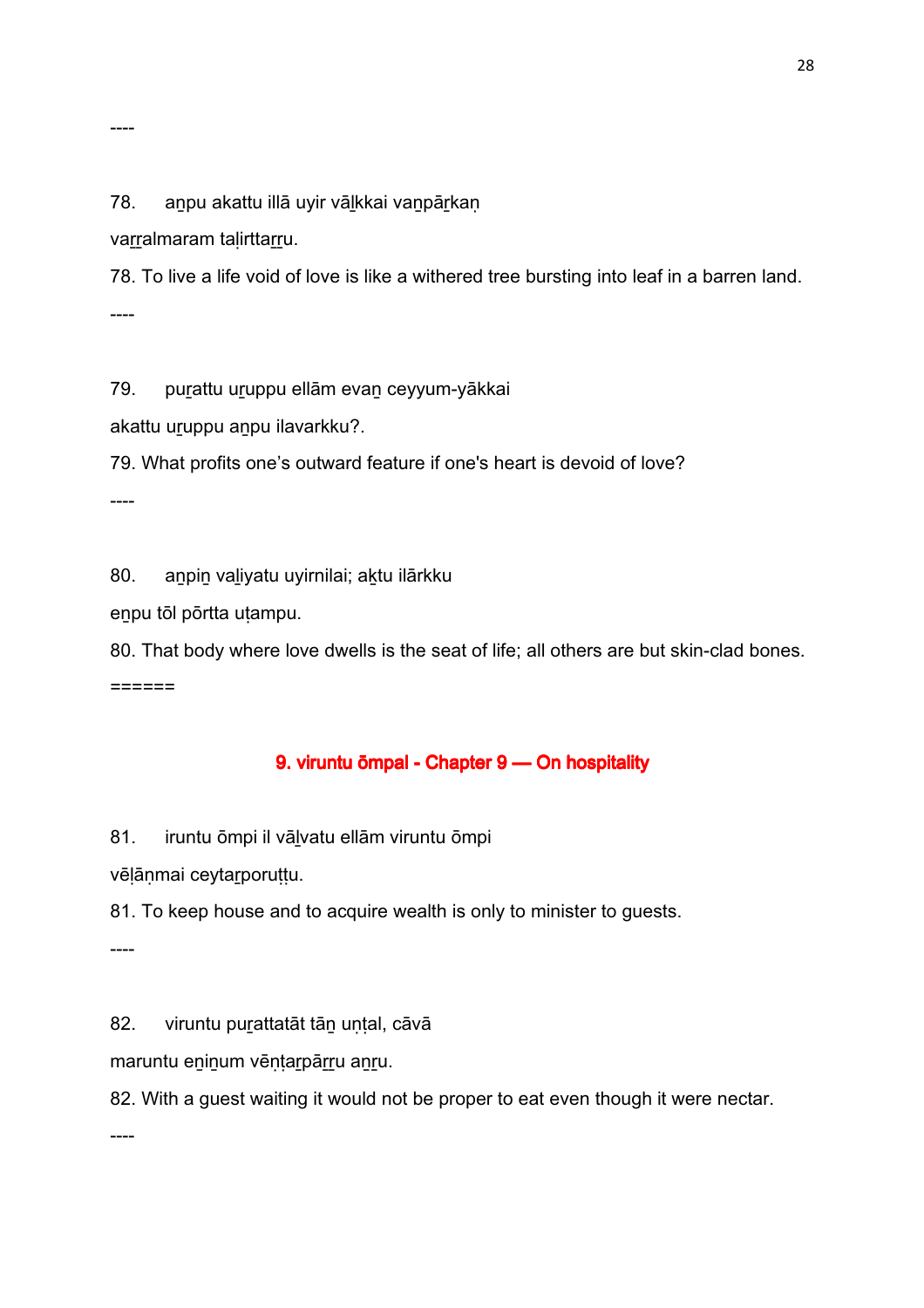83. varu viruntu vaikalum ōmpuvān vālkkai

paruvantu pālpatutal inru.

83. A life of one who daily looks after the incoming guests will never suffer from poverty.

----

84. akan amarntu ceyyāl uraiyum-mukan amarntu

nal viruntu ōmpuvāṉ il.

84. Fortune smiles on the house of one who entertains with cheerful face worthy guests.

----

85. vittum iṭalvēṇṭum kollō-viruntu ōmpi,

miccil micaivāṉ pulam?.

85. Does the field of one who partakes of what remains after entertaining the guest, need to be sown with seeds?

----

86. cel viruntu ōmpi, varu viruntu pārttiruppān

nal viruntu, vāṉattavarkku.

86. He who cherishes the guests who come to him, and looks forward to new guests, will himself be the honoured guest of the gods.

----

87. inait tunaittu enpatu onru illai; viruntin

tuṇait tuṇai-vēḷvip payan.

87. The effects of hospitality cannot be exactly measured. They are proportionate to the worth of the guest.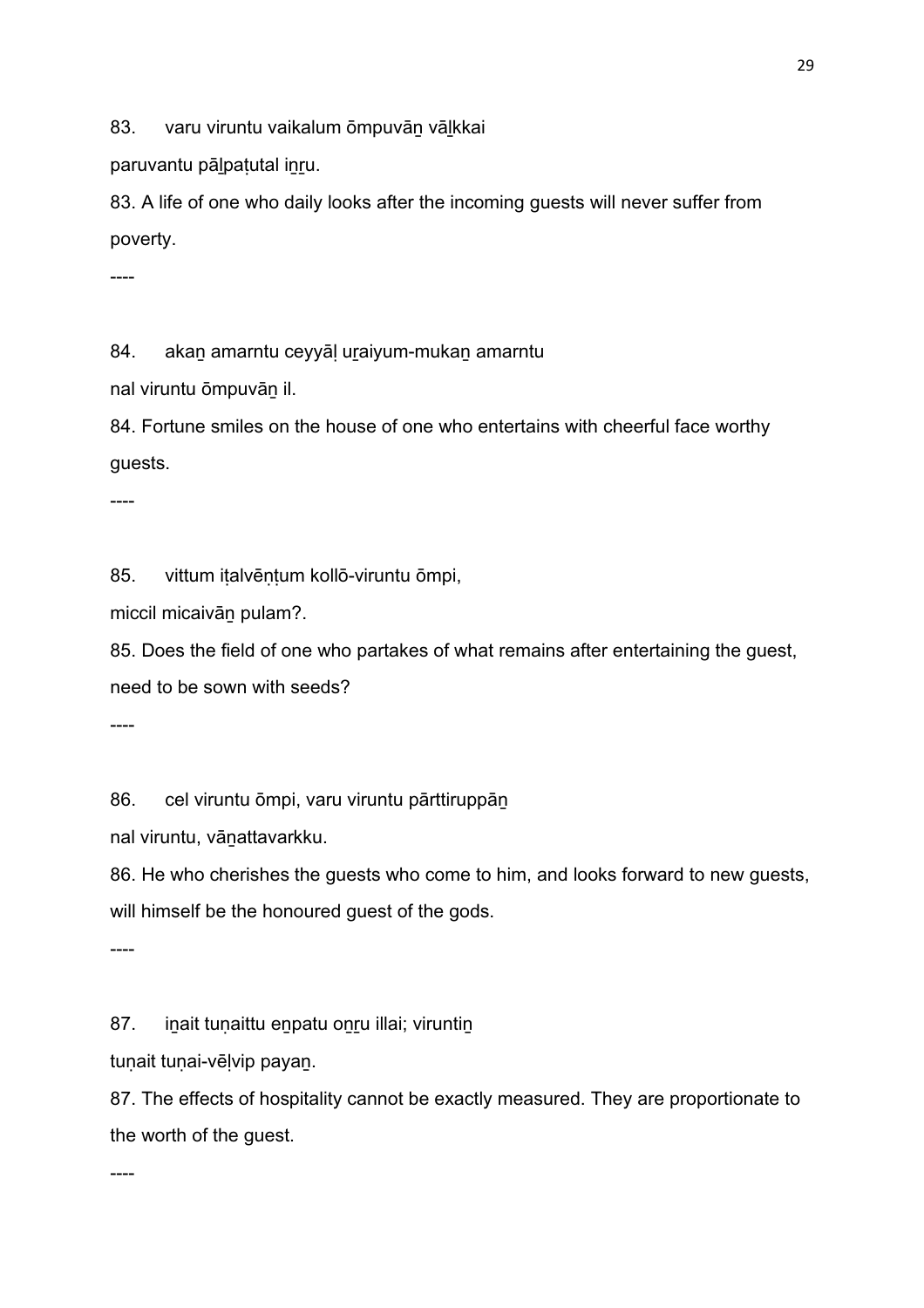88. 'parintu ōmpi, parru arrēm' enpar-viruntu ōmpi

vēḷvi talaippaṭātār.

88. Those who have failed in their duties to guests will regret the folly of mere hoarding.

----

89. utaimaiyul inmai viruntu ōmpal ōmpā

maṭamai; maṭavārkaṇ uṇṭu.

89. To be poor amidst plenty is to despise hospitality. Such folly is only of the ignorant.

----

90. mōppak kuḻaiyum aṉiccam;- mukam tirintu

nōkkak kuḻaiyum viruntu.

90. The aniccam flower withers when smelt, and the guest under a displeased look. ======

## 10. iniyavai kūral - CHAPTER 10 - ON SWEET WORDS

91. in col-āl īram alaii, patiru ilaām

cemporul kantār vāyc col.

91. Sweet are the words that fall from the lips of those who are full of guileless love and truth.

----

92. akan amarntu ītalin nanrēmukan amarntu

iṉcolaṉ ākappeṟiṉ.

92. To speak with a pleasant look is better than to give with a cheerful heart.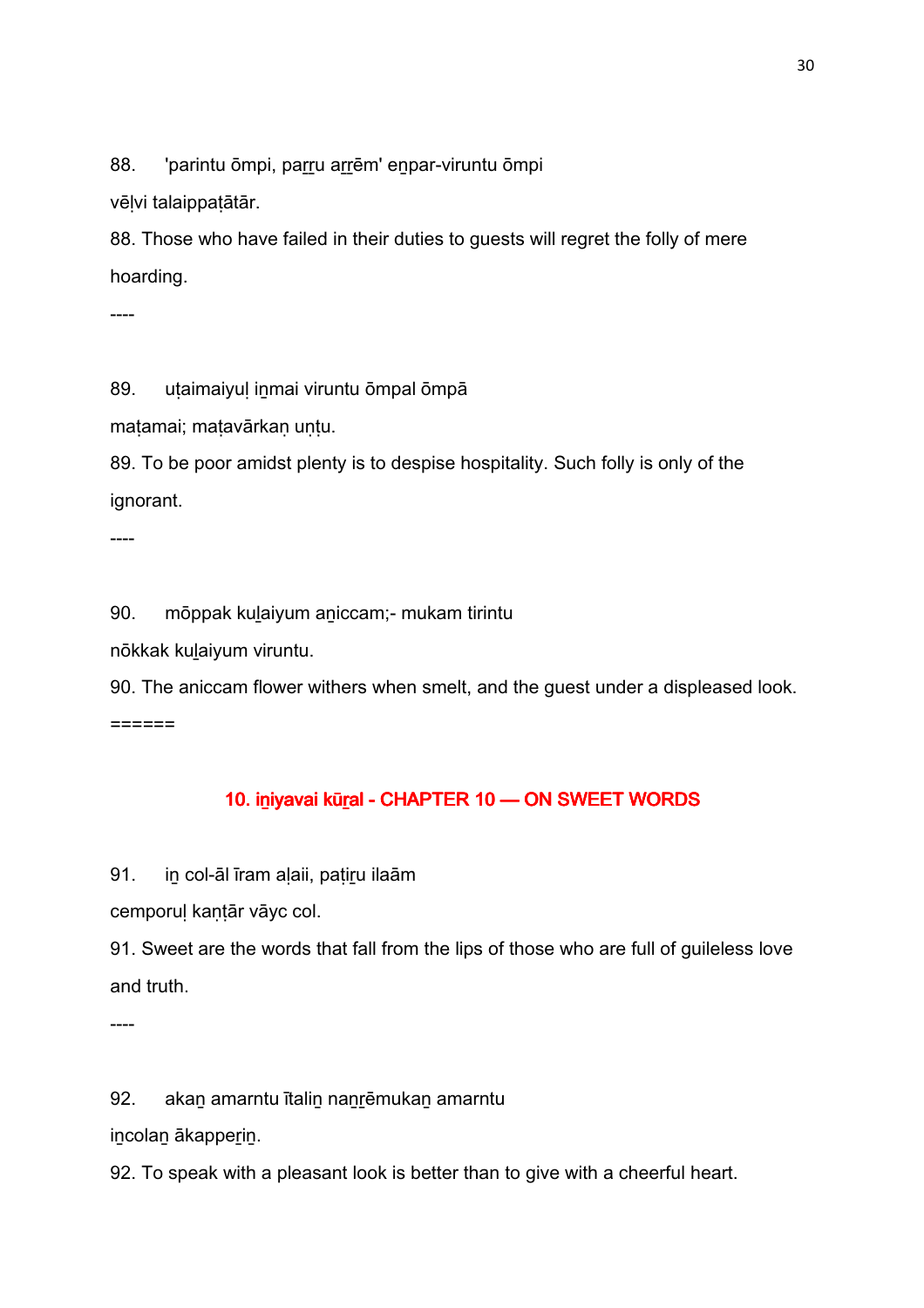#### 93. mukattān amarntu, initu nōkki, akattān ām

in colinatē aram.

93. To welcome one with a pleasant look and loving words is righteousness.

----

94. tunpurūum tuvvāmai illākum yārmāttum

inpurūum incolavarkku.

94. The torment of poverty does not befall those who have a good word to say to all.

----

95. paṇivu uṭaiyan, incolan ātal oruvarku

aṇi; alla, marrup pira.

95. Humility and loving words are only true ornaments. Others are not.

----

96. allavai tēya aram perukum nallavai

nāṭi, iṉiya coliṉ.

96. Vice wears out and virtue grows in one who speaks kind and wholesome words.

----

97. nayan īnru nanri payakkumpayan īnru

paṇpiṉ talaippiriyāc col.

97. Sweetly uttered words that do good to others will light up the path of virtue.

----

98. cirumaiyul nīṅkiya incol, marumaiyum

immaiyum, iṉpam tarum.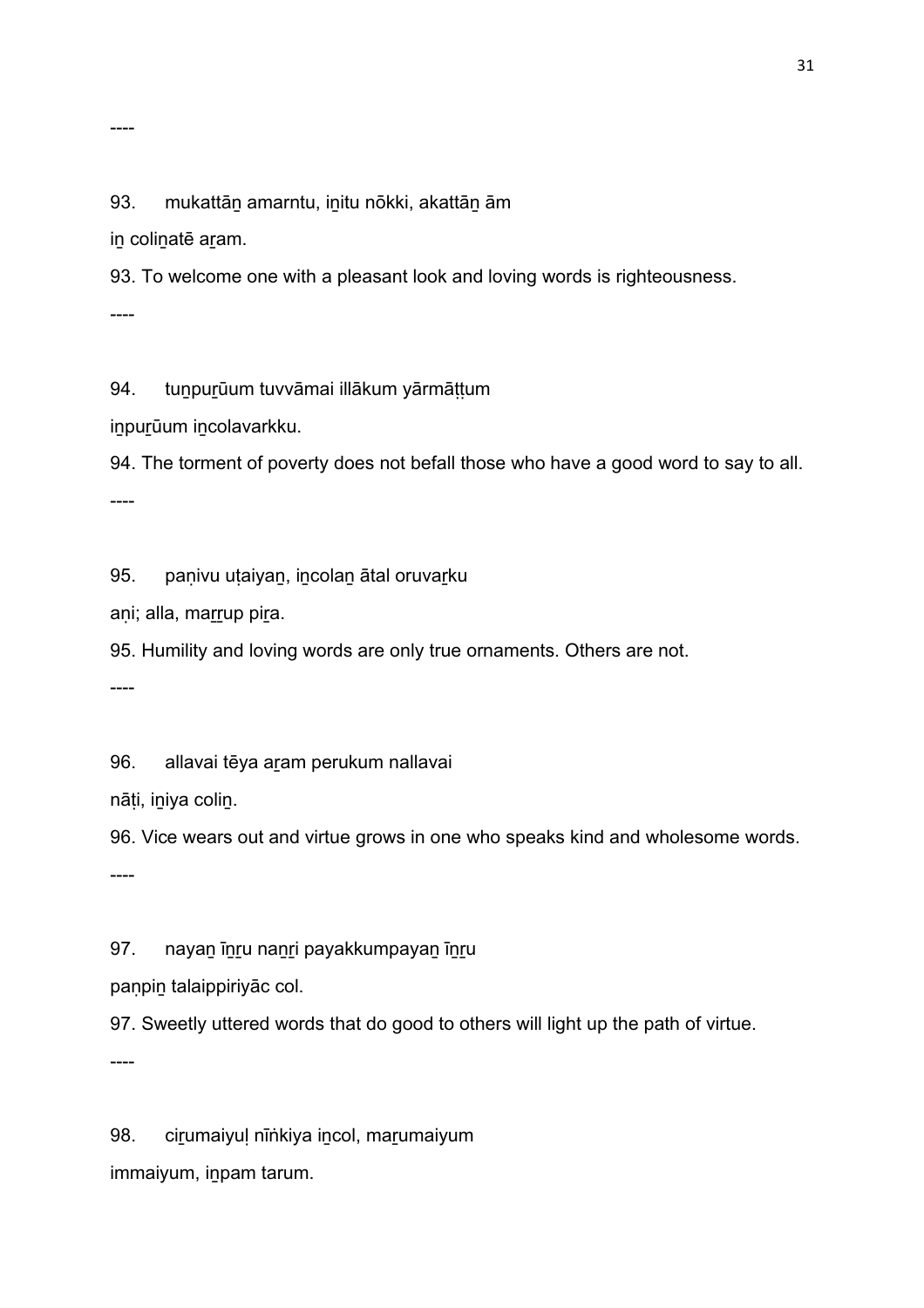98. Sweet and inoffensive words yield one happiness both here and hereafter.

----

99. in col initu īnral kānpān, evankolō-

van col valaṅkuvatu?.

99. Why should a man use harsh words, knowing the pleasure that sweet speech kindles?

----

100. iniya uļavāka innāta kūral-

kani iruppa, kāy kavarntarru.

100. Indulging in offensive words and avoiding sweet ones is like prefering the raw to a ripe fruit.

 $=$ 

## 11. ceynnanr arital - CHAPTER 11-ON GRATITUDE

101. ceyyāmal ceyta utavikku vaiyakamum

vānakamum ārral aritu.

101. For the help rendered expecting no return even earth and heaven will prove no recompense.

----

102. kālattināl ceyta nanri ciritu eninum,

ñālattiṉ māṇap peritu.

102. A help timely, though small, transcends the world.

----

103. payaṉ tūkkār ceyta utavi nayaṉ tūkkiṉ,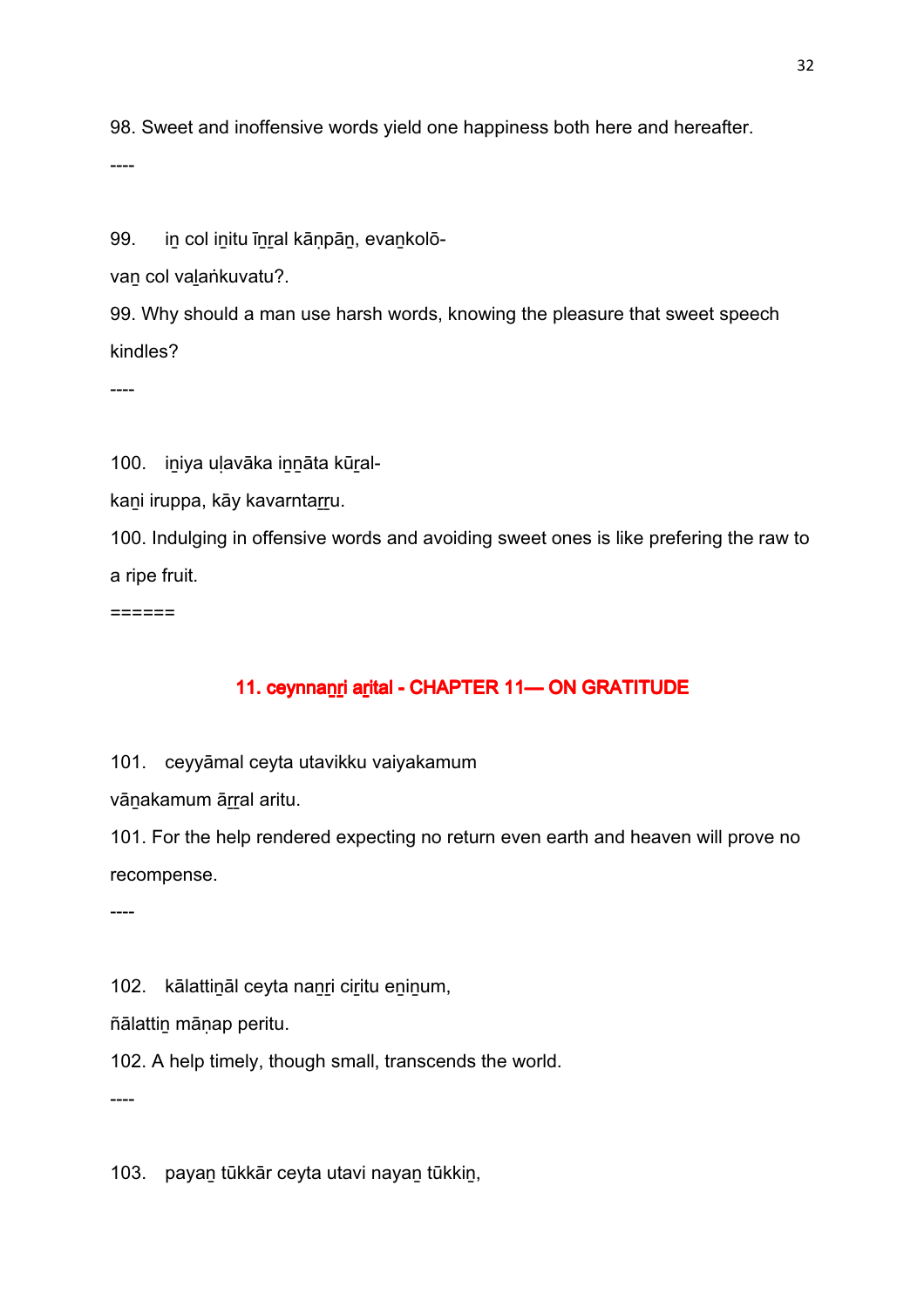nanmai katalin peritu.

103. Help done expecting no return, if weighed will be vaster than the sea.

----

104. tinait tunai nanri ceyinum, panait tunaiyāk

koḷvar-payaṉ terivār.

104. Small as millet is the help given, the wise hold it as big as a palmyra fruit.

----

105. utavi varaittu anru, utavi; utavi

ceyappattār cālpin varaittu.

105. Help rendered is not in terms of the return but its value depends on the receiver. ----

106. maṟavaṟka, mācu aṟṟār kēṇmai! tuṟavaṟka,

tunpattul tuppu āyār natpu!.

106. Forget not the companionship of the pure of heart. Give up not the friendship of those who have stood by you in hour of sorrow.

----

107. elumai elu pirappum ulluvar-tamkan

vilumam tutaittavar natpu.

107. The good remember with gratitude, all through seven births, the friendship of those who have wiped out their suffering.

----

108. nanֲr marappatu nanูru anูru; nanุru allatu aṉṟē maṟappatu naṉṟu.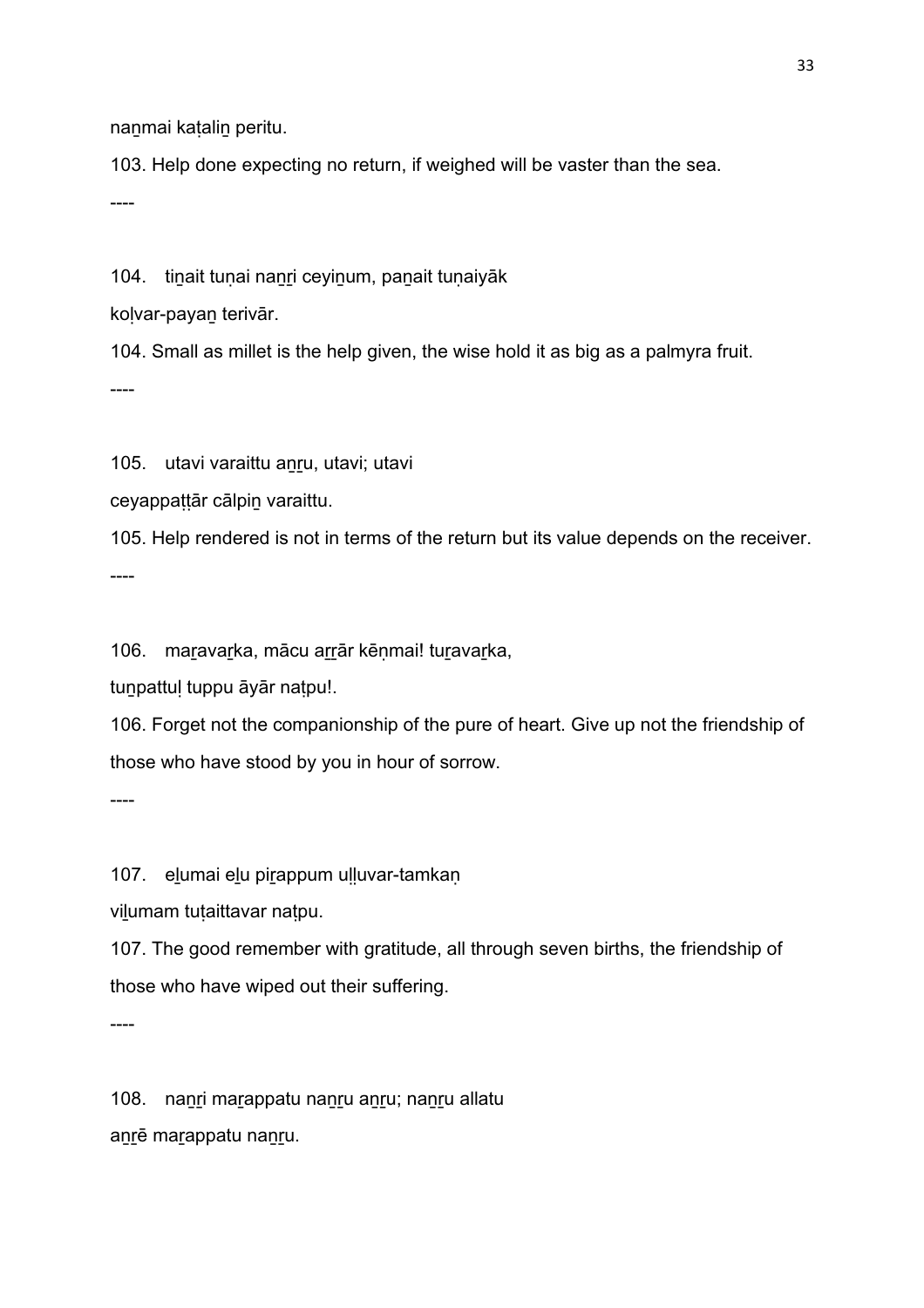108. It is not good to forget the benefit received; but it is good to forget then and there the injury done by another.

----

109. konranna innā ceyinum, avar ceyta

onrum nanru ulla,ketum.

109. The remembrance of one good act done removes from our mind the sting of a deadly injury.

----

110. en nanri konrārkkum uyvu untām; uyvu illai,

ceynnanri konra makarku.

110. There is salvation to those guilty of any other sin; but there is no redemption for the sin of ingratitude.

 $=$ 

## 12. natuvu nilaimai - CHAPTER 12 — ON EQUITY

111. takuti ena onrum nanrē-pakutiyān

pārpattu olukapperin.

111. An equity which knows no partiality is in itself a unique virtue.

----

112. ceppam uṭaiyavaṉ ākkam citaivu iṉṟi,

eccattirku ēmāppu utaittu.

112. The wealth of the upright dwindles not and passes on to their posterity.

----

113. nanrē tarinum, natuvu ikantu ām ākkattai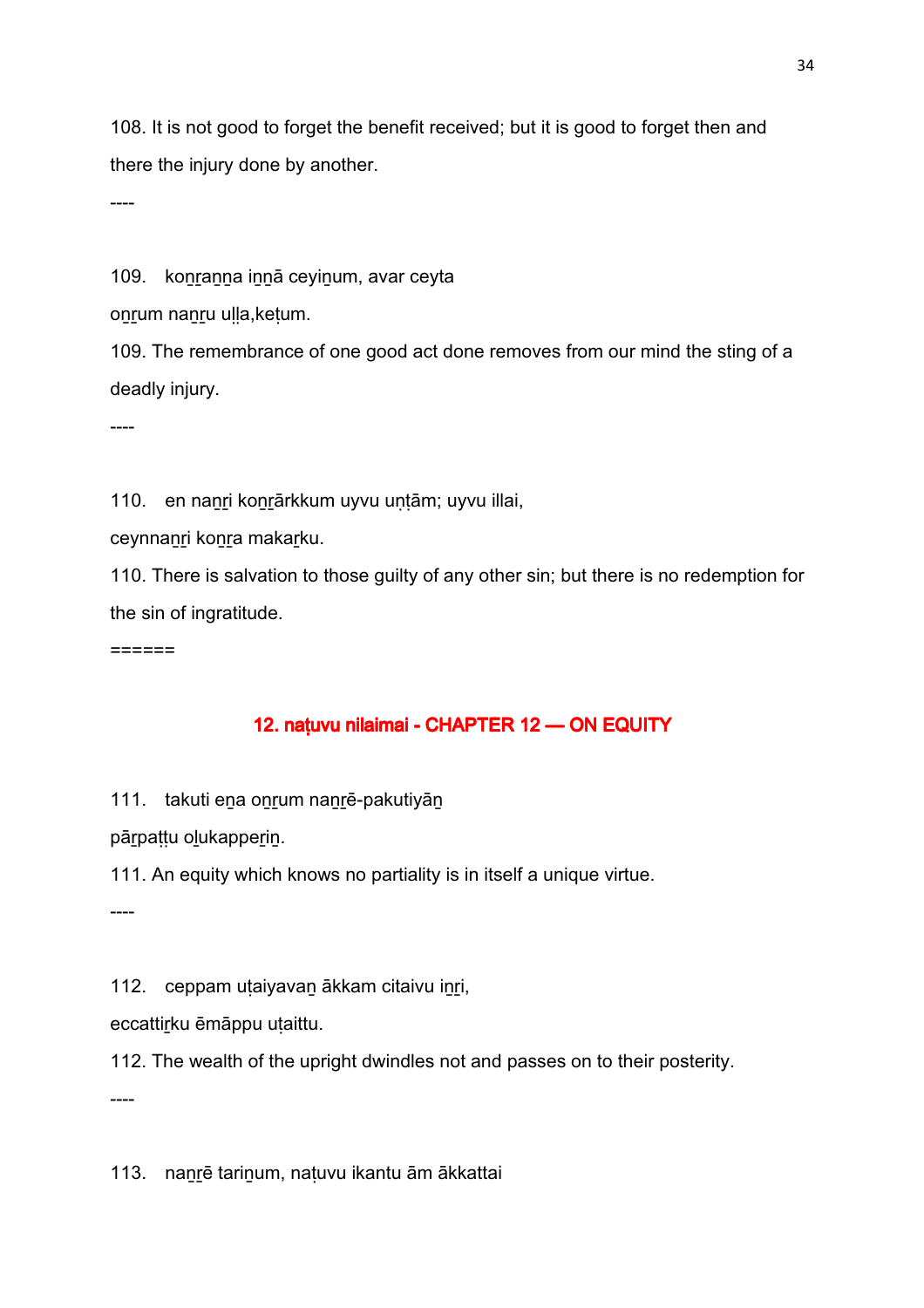anrē oliyavital!.

113. Give up ill-gotten wealth though it brings in its train prosperity.

----

114. takkār takavu ilar enpatu avar avar

eccattāl kāṇappaṭum.

114. The just and the unjust are known by the progeny.

----

115. kēṭum perukkamum il alla; neñcattuk

kōtāmai cānrōrkku ani.

115. To hold the scales even unmindful of prosperity or adversity is the ornament of the wise.

----

116. 'ketuval yān' enpatu arika-tan neñcam

naṭuvu ōrīi, alla ceyiṉ.

116. Even an iniquitous thought spells one's ruin.

----

117. keṭuvāka vaiyātu ulakam-naṭuvāka

nanrikkan taṅkiyān tālvu.

117. The world despises not the poverty of the just.

----

118. camaṉ ceytu cīr tūkkum kōlpōl amaintu, orupāl

kōṭāmai-cāṉṟōrkku aṇi.

118. Not to tilt like the well poised balance is the grace of the wise.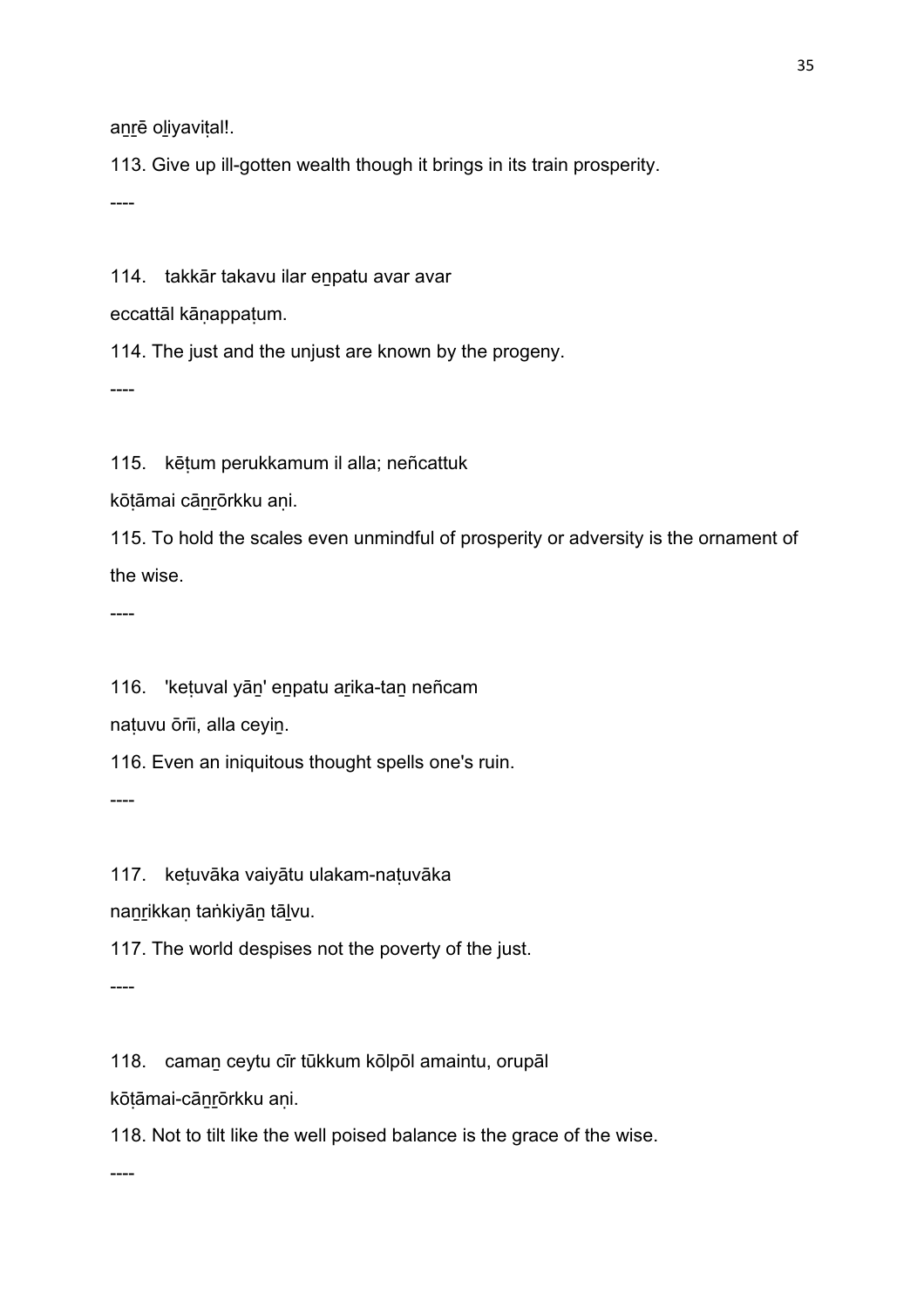119. cor kōttam illatu, ceppam-orutalaiyā

ut kōttam inmai perin.

119. Equity is the impartial expression of an unbiased mind.

----

120. vāṇikam ceyvārkku vāṇikam-pēṇip

piravum tamapōl ceyin.

120. To deal with others' goods as their own is the only true trade among traders.

 $=$ 

# 13. aṭakkam uṭaimai - CHAPTER 13 — ON SELF-CONTROL

121. aṭakkam amararuḷ uykkum; aṭaṅkāmai

ār iruḷ uyttuviṭum.

121. Self-control places one among the gods; lack of it leads one to the darkness of hell.

----

122. kākka, poruḷā aṭakkattai-ākkam

atanin ūṅku illai, uyirkku!.

122. There is no greater wealth than self-control; treasure it as your wealth.

----

123. cerivu arintu cīrmai payakkum-arivu arintu

ārrin atankap perin.

123. If one knows the value of self-control and restrains oneself it will bring one fame.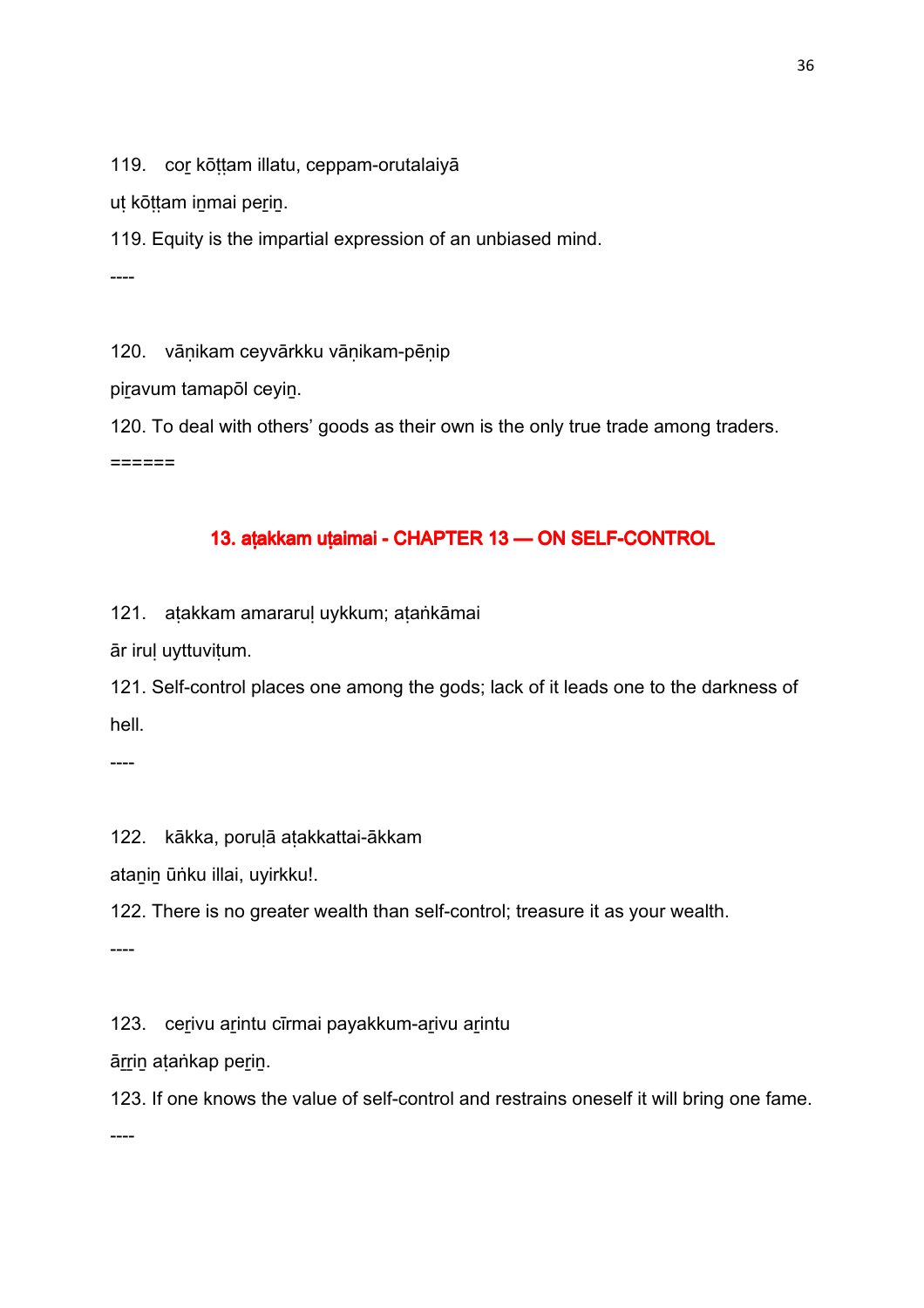124. nilaiyin tiriyātu ataṅkiyān tōrram

malaiyinum mānap peritu.

124. Loftier than a mountain is the greatness of one who practises self-control. ----

125. ellārkkum nanru ām, panital; avarullum

celvarkkē celvam takaittu.

125. Humility becomes all; but it crowns anew the wealthy.

----

126. orumaiyul, āmaipōl, aintu atakkal ārrin,

eḻumaiyum ēmāppu uṭaittu.

126. If one were to withdraw within oneself the five senses like a tortoise, it would afford him protection all the seven births.

----

127. yā kāvār āyinum, nā kākka; kāvākkāl,

cōkāppar, col iḻukkup paṭṭu.

127. Whatever else you may not control, control your tongue, lest you should repent your indiscreet words.

----

128. onrānum tīccor porut payan untāyin,

nanru ākātu ākivitum.

128. One would lose the fruits of one's good actions, if one word of evil were to land another in trouble.

----

129. tīyiṉāl cuṭṭa puṇ uḷ āṟum;- āṟātē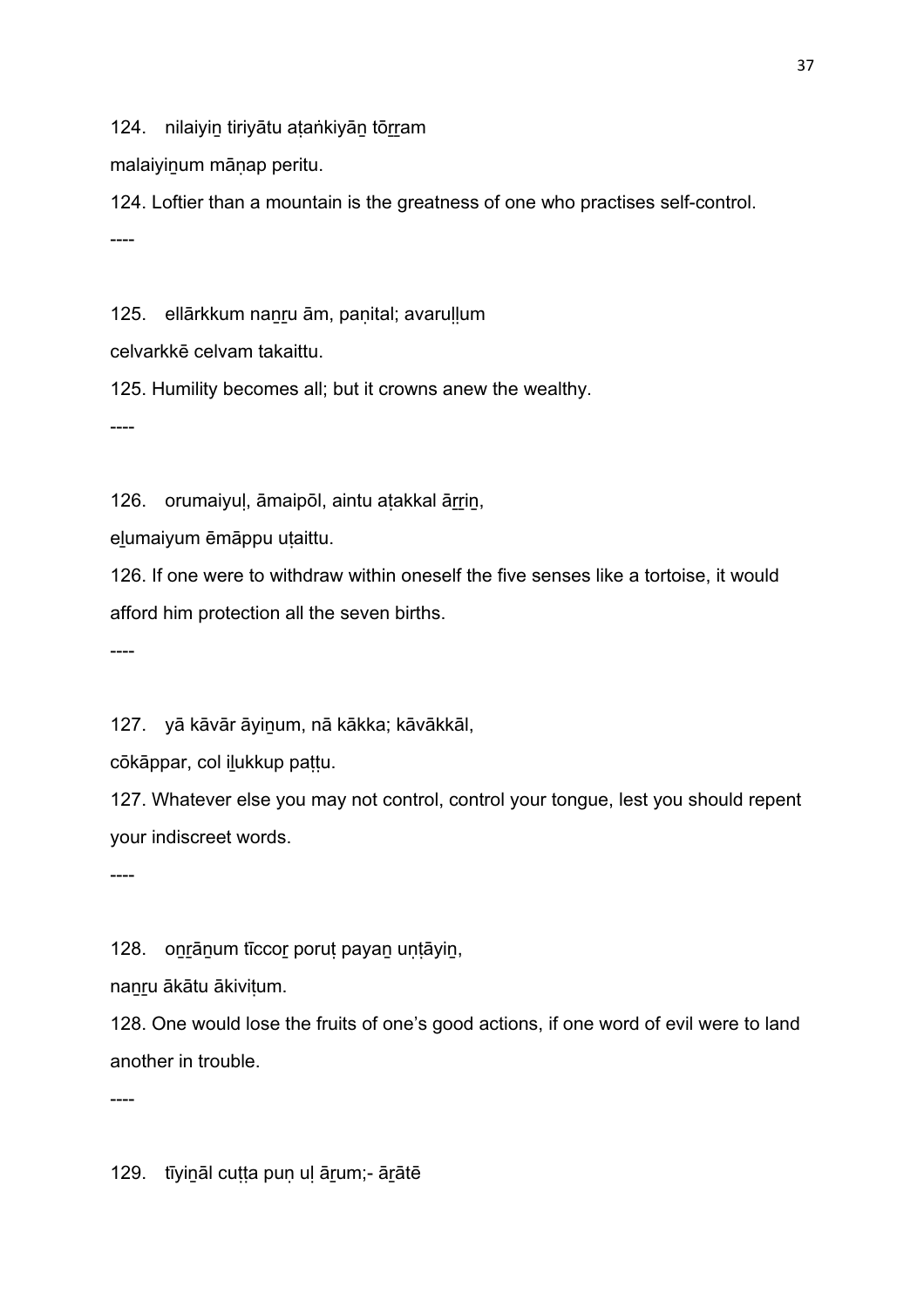nāvināl cutta vatu.

129. The blister caused by fire will heal. But the brand of a bitter tongue will never heal.

----

130. katam kāttu, karru, ataṅkal ārruvān cevvi

aram pārkkum ārrin nulaintu.

130. The God of righteousness seeks one who is on guard against anger and attains self-control through knowledge.

======

#### 14. olukkam uṭaimai - CHAPTER 14 — ON RIGHT CONDUCT

131. oḻukkam viḻuppam taralāṉ, oḻukkam

uyiriṉum ōmpappaṭum.

131. Right conduct exalts one. So it should be prized above one's life.

----

132. parintu ōmpik kākka, oḻukkam-terintu ōmpit

tēriṉum, aḵtē tuṇai!.

132. Strive hard to walk in the right path. One finds in it one's surest ally.

----

133. oḻukkam uṭaimai kuṭimai; iḻukkam

ilinta pirappāyvițum.

133. Right conduct ennobles one's family. Bad conduct makes one sink in the scale.

----

134. maṟappiṉum, ottuk koḷal ākum; pārppāṉ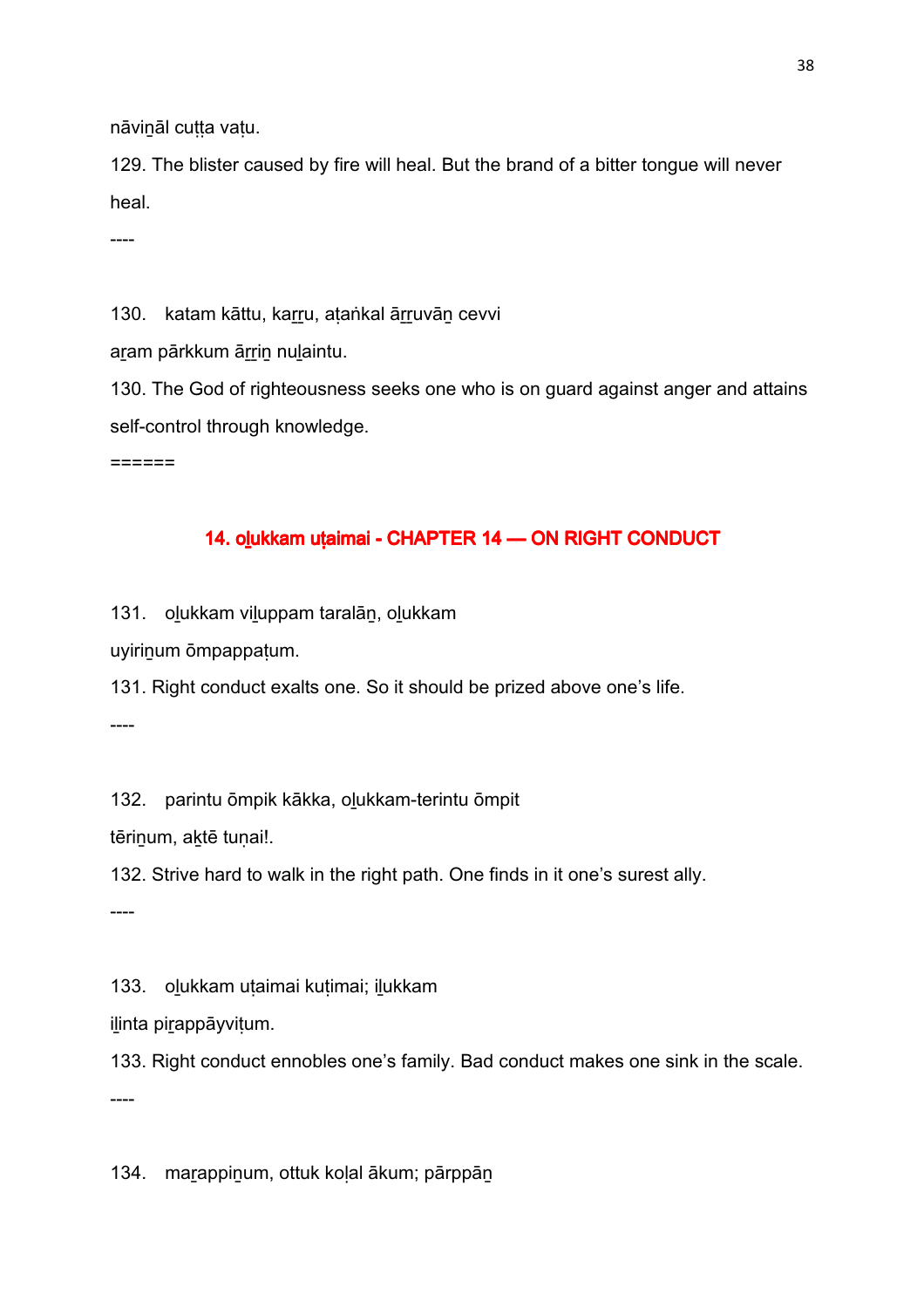pirappu olukkam kunrak ketum.

134. The Brahman may learn anew the Vedas which he forgot. If he were to fall from his estate he would be lost.

----

135. alukkāru utaiyānkan ākkam pōnru illai-

olukkam ilānkan uyarvu.

135. The envious do not prosper; likewise one straying from the right path does not advance.

----

136. olukkattin olkār uravōr-ilukkattin

ētam paṭupākku aṟintu.

136. The strong of mind will not shrink from virtue; for they know that any deviation is wrought with dire consequences.

----

137. olukkattin eytuvar, mēnmai; ilukkattin

eytuvar, eytāp paḻi.

137. Men of right conduct are crowned with glory. Men of evil ways are covered with disgrace.

----

138. nanrikku vittu ākum nal olukkam; tī olukkam

enrum itumpai tarum.

138. Good conduct is the spring of happiness. Bad conduct leads one ever to misery.

----

139. olukkam utaiyavarkku ollāvē-tīya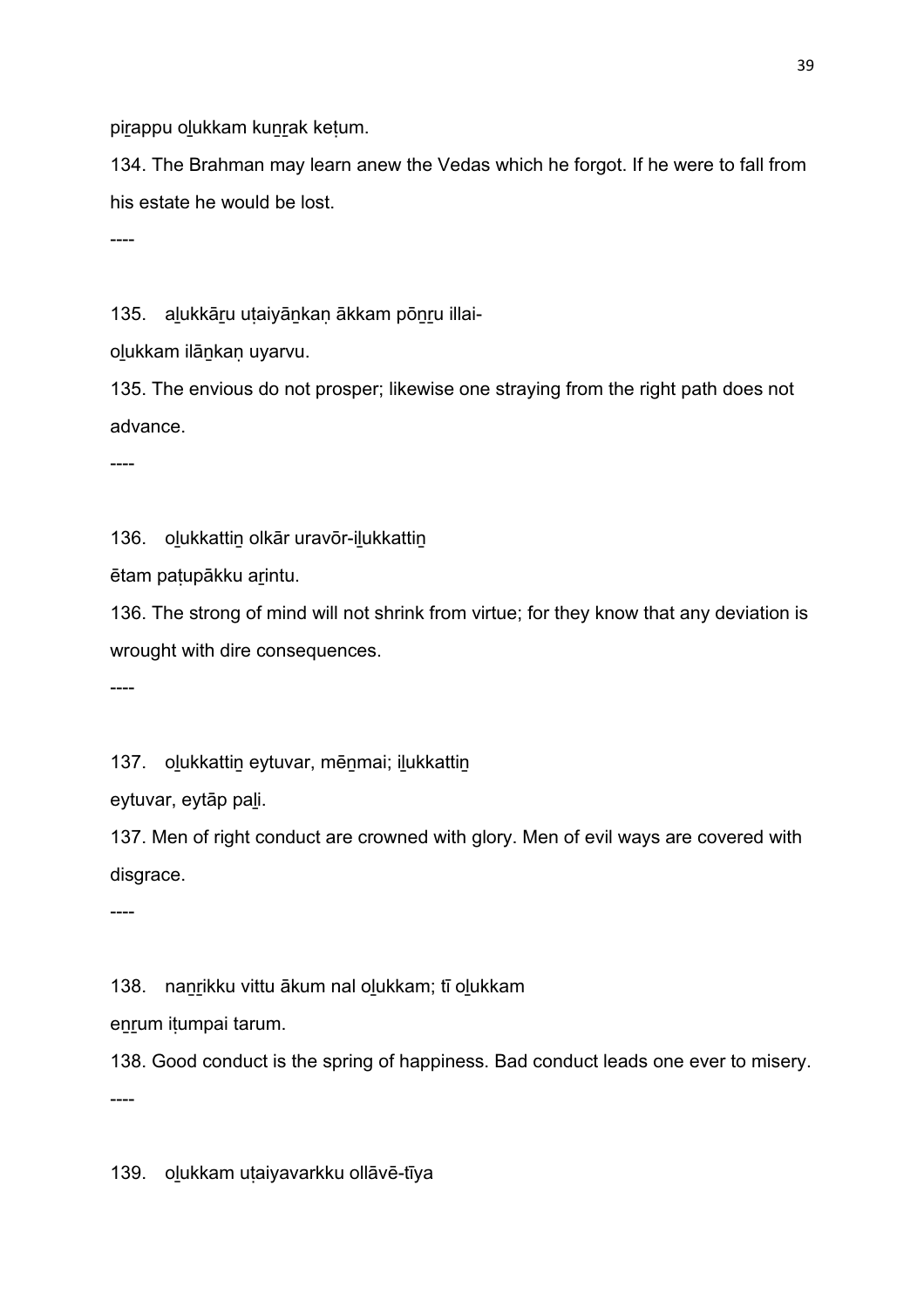valukkiyum, vāyāl colal.

139. It is difficult for a man of right conduct to utter evil words even in a forgetful mood.

----

140. ulakattōtu otta olukal, pala karrum,

kallār arivilātār.

140. Those who cannot move in harmony with the world are learned fools. ======

# 15. piran il vilaiyāmai - CHAPTER 15 — ON ADULTERY

141. piṟaṉ poruḷāḷ-peṭṭu oḻukum pētaimai ñālattu

aṟam, poruḷ, kaṇṭārkaṇ il.

141. The folly of intriguing with another's wife is not found in one versed in the laws of truth and wealth.

----

142. arankatai ninrārul ellām, pirankatai

niṉṟāriṉ, pētaiyār il.

142. Among those who walk in the ways of sin, the most foolish are those who stand at the entrance of another's (house).

----

143. viḷintāriṉ vēṟu allar maṉṟa-teḷintār il

tīmai purintu oḻukuvār.

143. They are as good as dead who misbehave towards the wives of their confiding friends.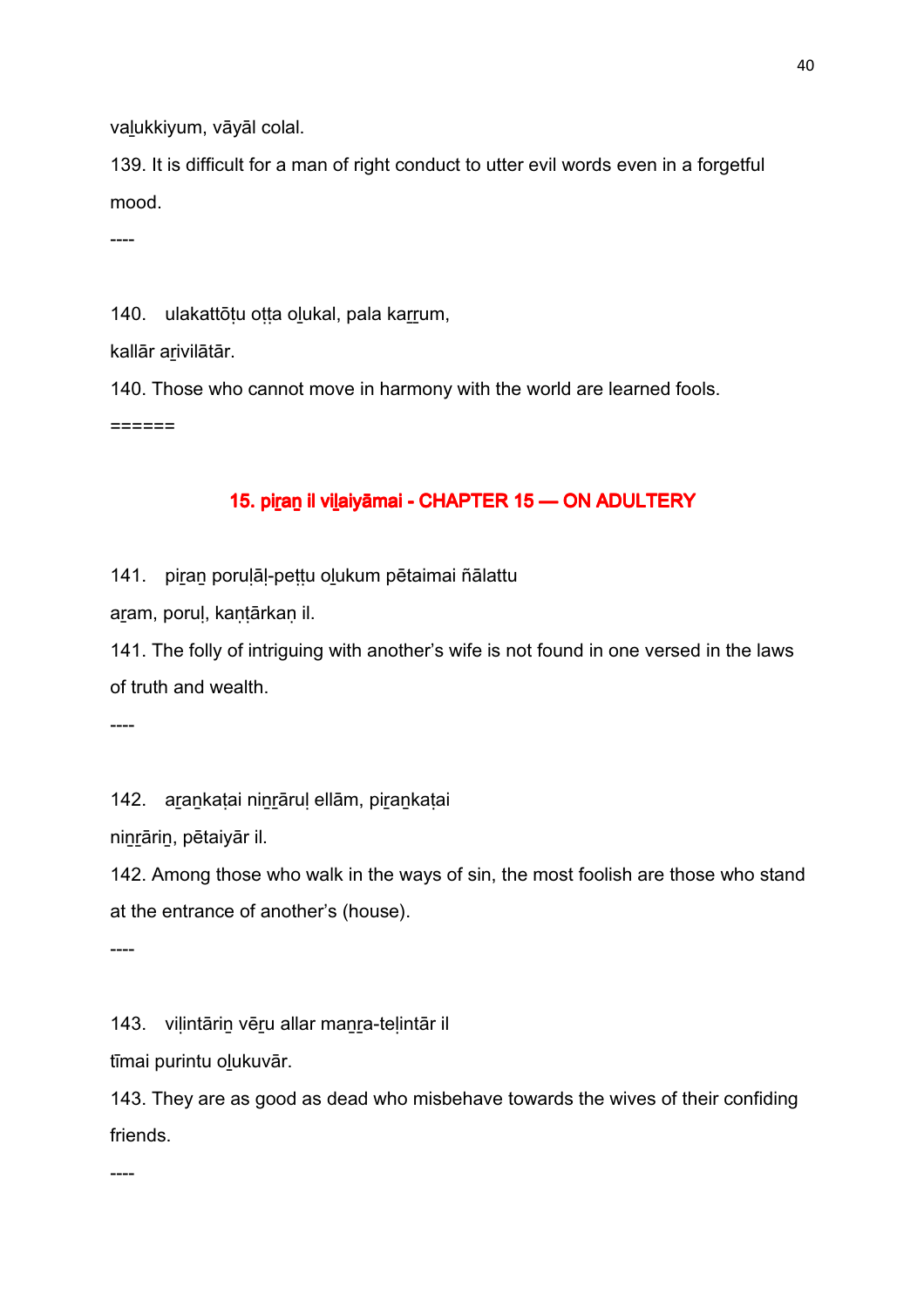144. eṉait tuṇaiyar āyiṉum eṉṉām-tiṉait tuṇaiyum

tērān, piran il pukala?.

144. What avails one's greatness if one desecrates the sanctity of the house of another reckless of the consequences.

----

145. 'elitu' ena il irappān eytum-eñ ñānrum

viliyātu nirkum pali.

145. He who invades (easily) the house of another thinking it a mere trifie will incur eternal infamy.

----

146. pakai, pāvam, accam, paḻi eṉa nāṉkum

ikavā ām-il iṟappāṉkaṇ.

146. Four evils, enmity, sin, fear and disgrace dog one who covets another's wife.

----

147. aṟaṉ iyalāṉ ilvāḻvāṉ eṉpāṉ-piṟaṉ iyalāḷ

peṇmai nayavātavaṉ.

147. He is a true householder who does not love another man's wife.

----

148. piṟaṉ maṉai nōkkāta pēr āṇmai, cāṉṟōrkku

aran onrō?ānra olukku.

148. The heroic manhood that does not lust after another's wife is to the wise not mere virtue but the very law of their being.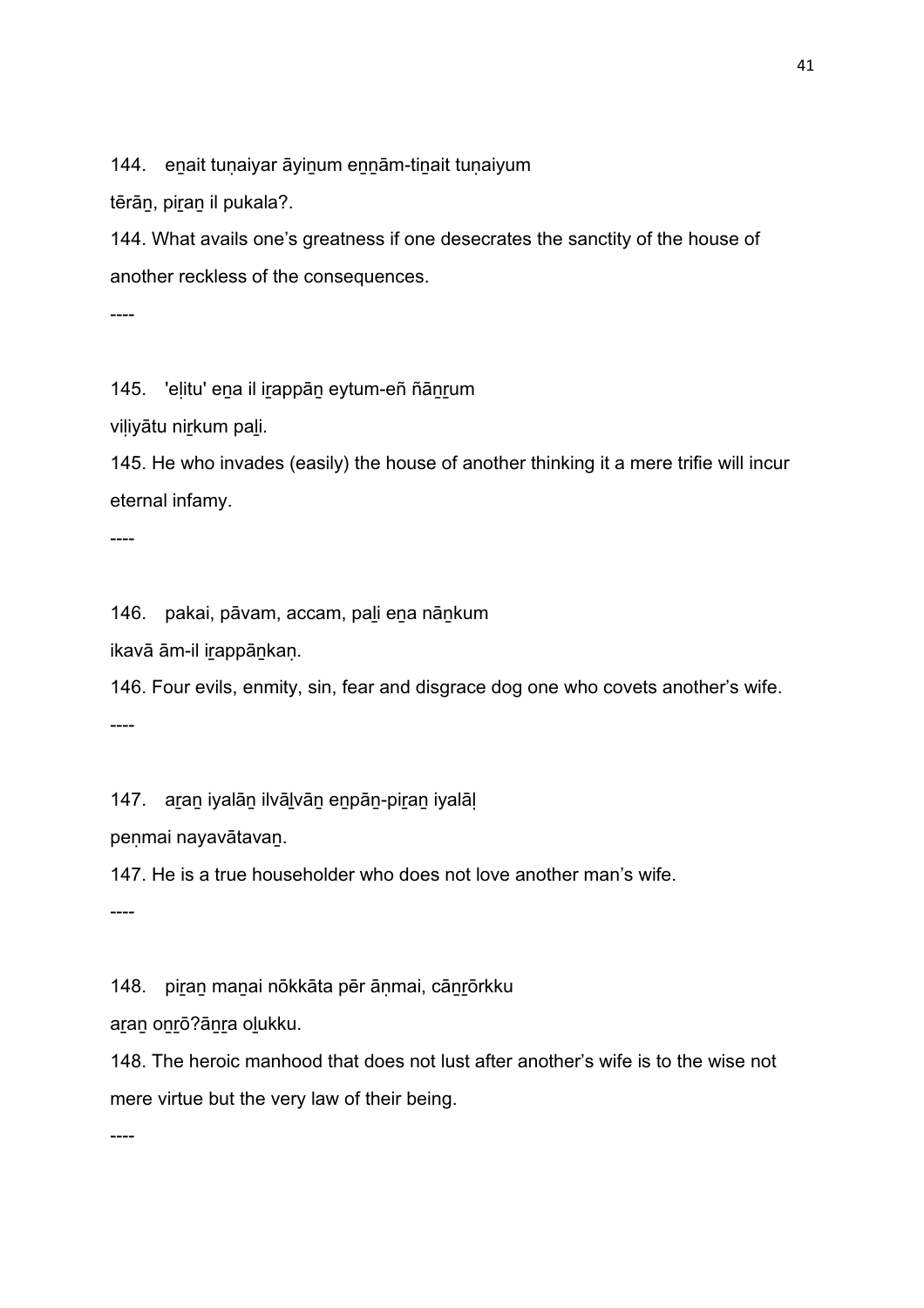149. 'nalakku uriyār yār?' enin, nāma nīr vaippil

pirarku uriyāl tōl tōyātār.

149. Verily he is a gentleman on this sea-girt earth who is free from the sin of adultery.

----

150. aran varaiyān, alla ceyinum, piran varaiyāl

penmai nayavāmai nanru.

150. One may be guilty of any other sins; let one be free from adultery.

======

# 16. porai utaimai - CHAPTER 16 - ON PATIENCE

151. akaḻvārait tāṅkum nilam pōla, tammai

ikalvārp poruttal talai.

151. The earth sustains even those who dig into her. To bear with those who slander us is the crown of virtue.

----

152. poruttal, irappinai enrum; atanai

marattal ataninum nanru.

152. Put up always with one's transgressions. Far greater than one's forbearance is one's oblivion of them.

----

153. inmaiyuļ inmai viruntu orāl; vanmaiyuļ

vaṉmai maṭavārp poṟai.

153. Poverty within poverty is denying hospitality to guests; grace within grace is bearing with the foolish.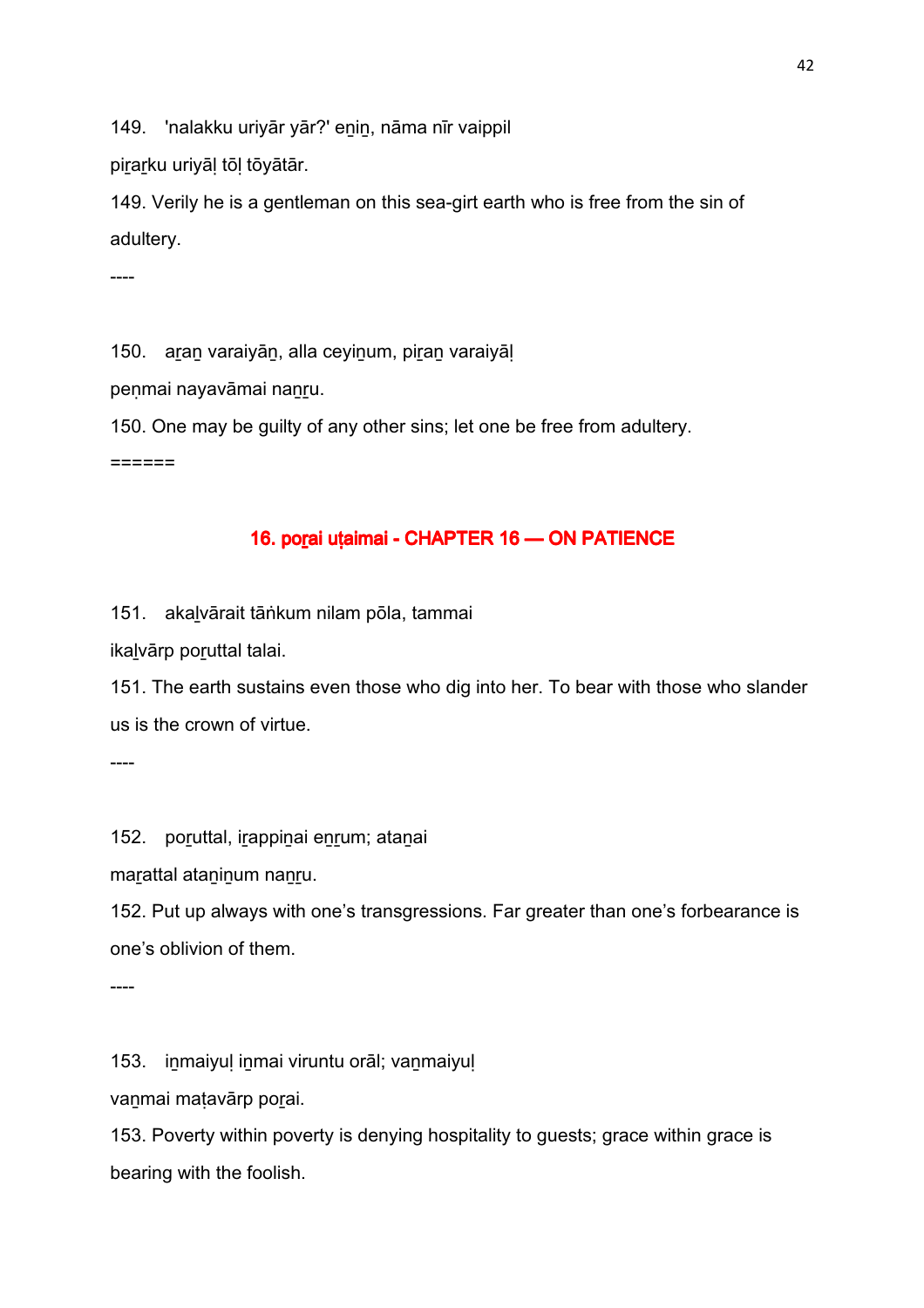154. niṟai uṭaimai nīṅkāmai vēṇṭiṉ, poṟai uṭaimai

pōrri olukappaṭum.

154. If one wishes to maintain character one's conduct must be marked by patience. ----

155. oruttārai onrāka vaiyārē; vaippar,

poruttāraip ponpōl potintu.

155. The world takes no note of the avenger but it esteems the patient like gold.

----

156. oṟuttārkku oru nāḷai iṉpam; poṟuttārkkup

ponrum tuṇaiyum pukal.

156. The delight of the avenger is for a day. The joy of the forbearing lasts till the end of the earth.

----

157. tiran alla tan-pirar ceyyinum, nō nontu,

aran alla ceyyāmai nanru.

157. Resist not a wrong however grievous but forgive out of pity other's transgressions.

----

158. mikutiyāṉ mikkavai ceytārait tām tam

takutiyāṉ veṉṟuviṭal!.

158. Conquer with forbearance one who has done you harm in one's insolent pride.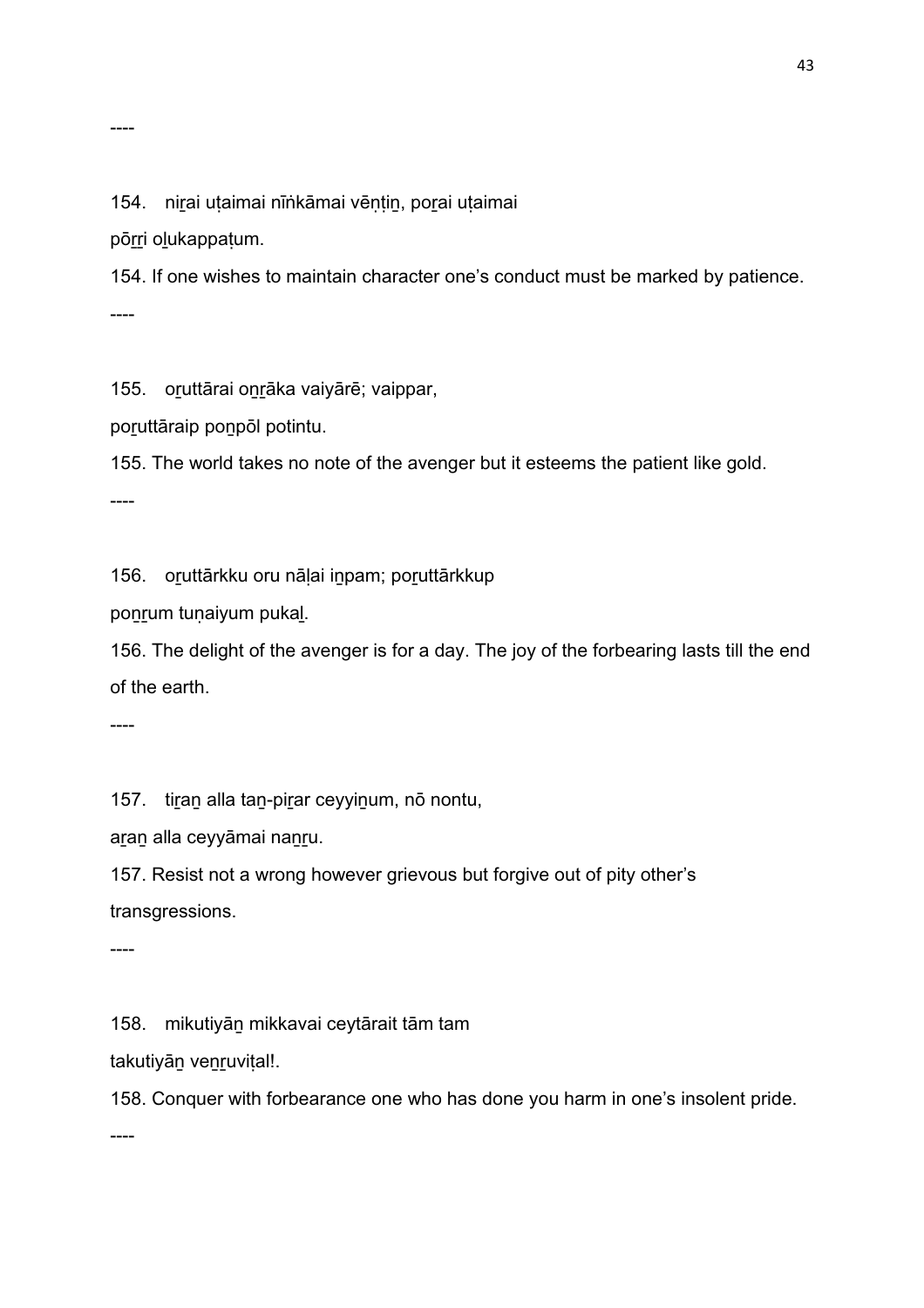159. turantārin tūymai utaiyar-irantārvāy

innāc col nōrkirpavar.

159. Greater than an ascetic is one who endures the insolent words of the transgressor.

----

160. unnātu nōrpār periyar-pirar collum

iṉṉāc col nōṟpāriṉ piṉ.

160. Great are those who fast and do penance but greater than they are those who put up with insults.

======

# 17. alukkārāmai - CHAPTER 17 — ON ENVY

161. oḻukku āṟāk koḷka-oruvaṉ taṉ neñcattu

alukkāru ilāta iyalpu.

161. Let no one have envy; for freedom from envy must be one's virtue.

----

162. viḻup pēṟṟiṉ aḵtu oppatu illai-yārmāṭṭum

alukkārrin anmai perin.

162. Envy none; there is no other possession greater than one's freedom from it.

----

163. aṟaṉ, ākkam, vēṇṭātāṉ eṉpāṉ piṟaṉ ākkam

pēṇātu aḻukkaṟuppāṉ.

163. He who envies other's riches neither loves virtue nor wealth.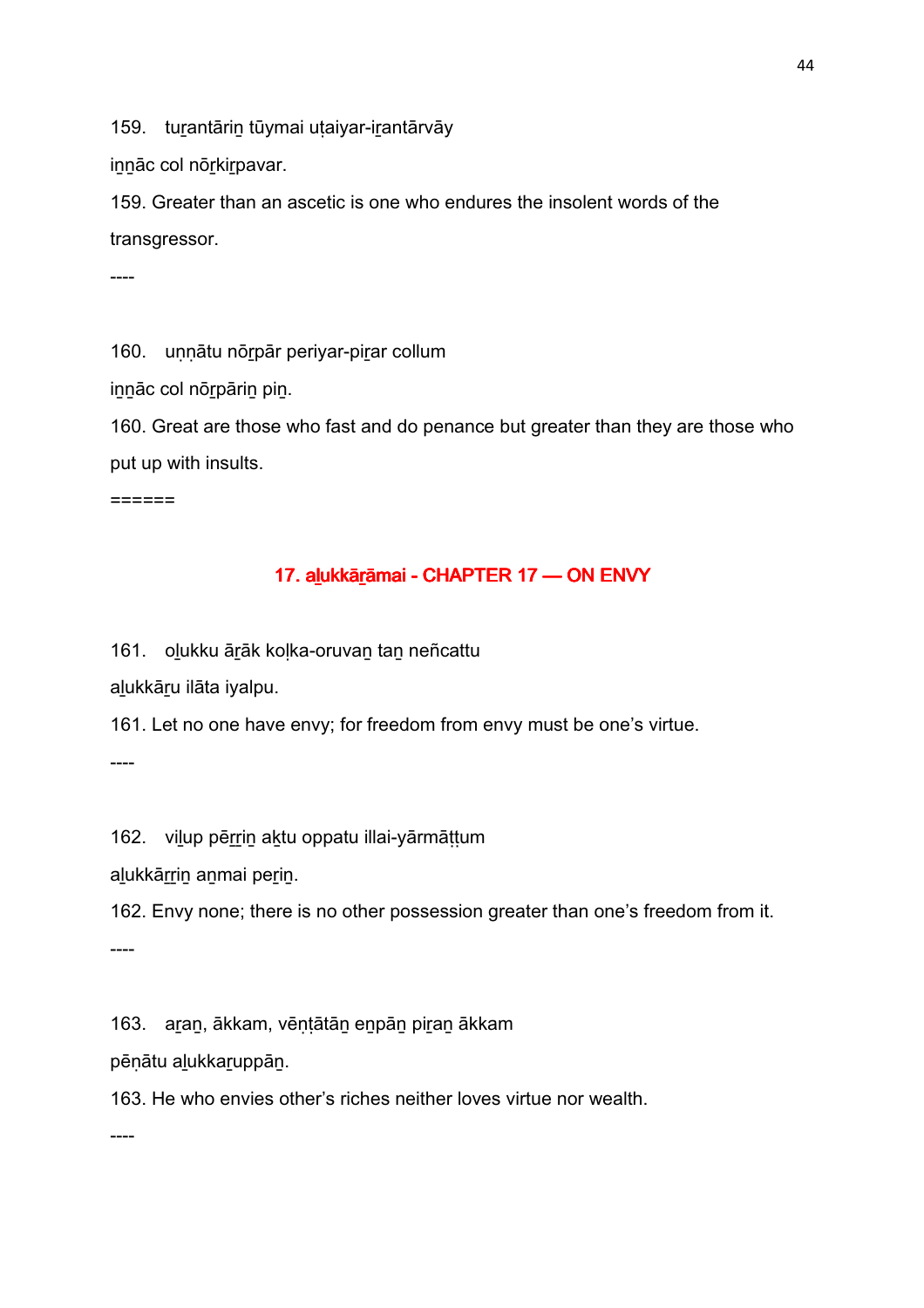164. alukkārrin allavai ceyyār-ilukku ārrin

ētam patupākku arintu.

164. The wise do not commit any wrong out of envy; for, they know the evils that spring from it.

----

165. alukkāru utaiyārkku atu cālum- onnār

valukkiyum kētu īnpatu.

165. The envious need no enemies to work their own ruin; for they find in their envy their sufficient foe.

----

166. koṭuppatu aḷukkar̪uppān curram uṭuppatūum

uṇpatūum iṉṟik keṭum.

166. The envious that stand in the way of charity perish with their kith and kin.

----

167. avvittu alukkāru utaiyānaic ceyyaval

tavvaiyaik kāṭṭi viṭum.

167. Fortune forsakes the envious to her elder sister.

----

168. alukkāru ena oru pāvi tiruc cerru,

tīyuḻi uyttuviṭum.

168. Envy is a deadly sin. It blights one's fortune and casts one into hell.

----

169. avviya neñcattāṉ ākkamum, cevviyāṉ kēṭum, niṉaikkappaṭum.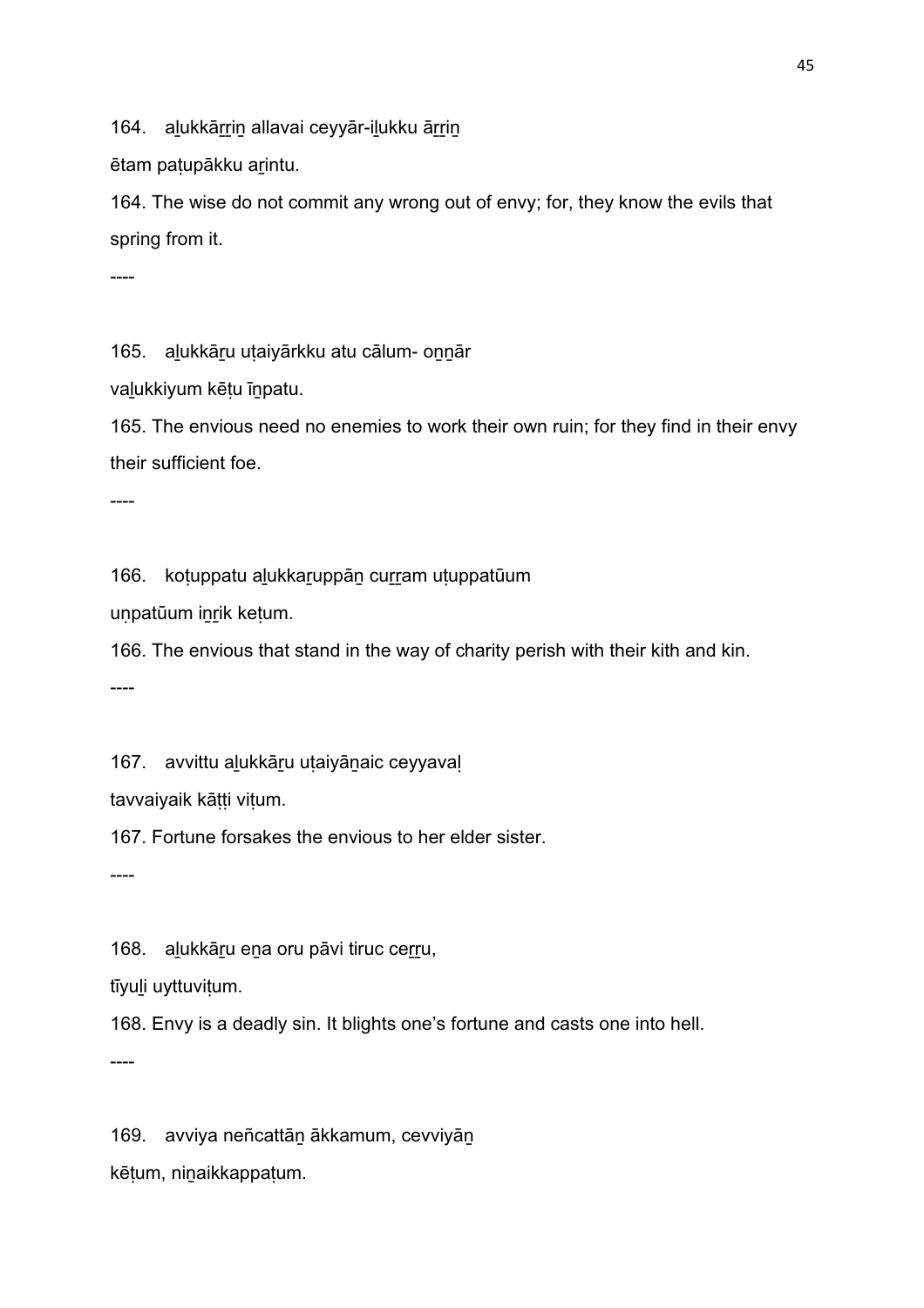169. The prosperity of the envious and the adversity of the virtuous afford food for reflection.

----

170. alukkarru akanrārum illai; aktu illār

perukkattin tīrntārum il.

170. Envy never thrives; fortune never forsakes one who is free from it. ======

## 18. vekkāmai - CHAPTER 18 — ON NON-COVETING

171. natuvu inri nan porul vekkin, kuti ponri,

kurramum āṅkē tarum.

171. Iniquitous coveting of wealth results in the ruin of one's home and brings in its train many sins.

----

172. patu payan vekki, palippatuva ceyyār-

naṭuvu aṉmai nāṇupavar.

172. Those who stand for equity do not commit sinful acts through covetousness.

----

173. cirrinpam vekki, aran alla ceyyārē-

marru inpam vēntupavar.

173. Those who seek eternal happiness will never commit unrighteous acts through love of low pleasures.

----

174. 'ilam' enru vekkutal ceyyār-pulam venra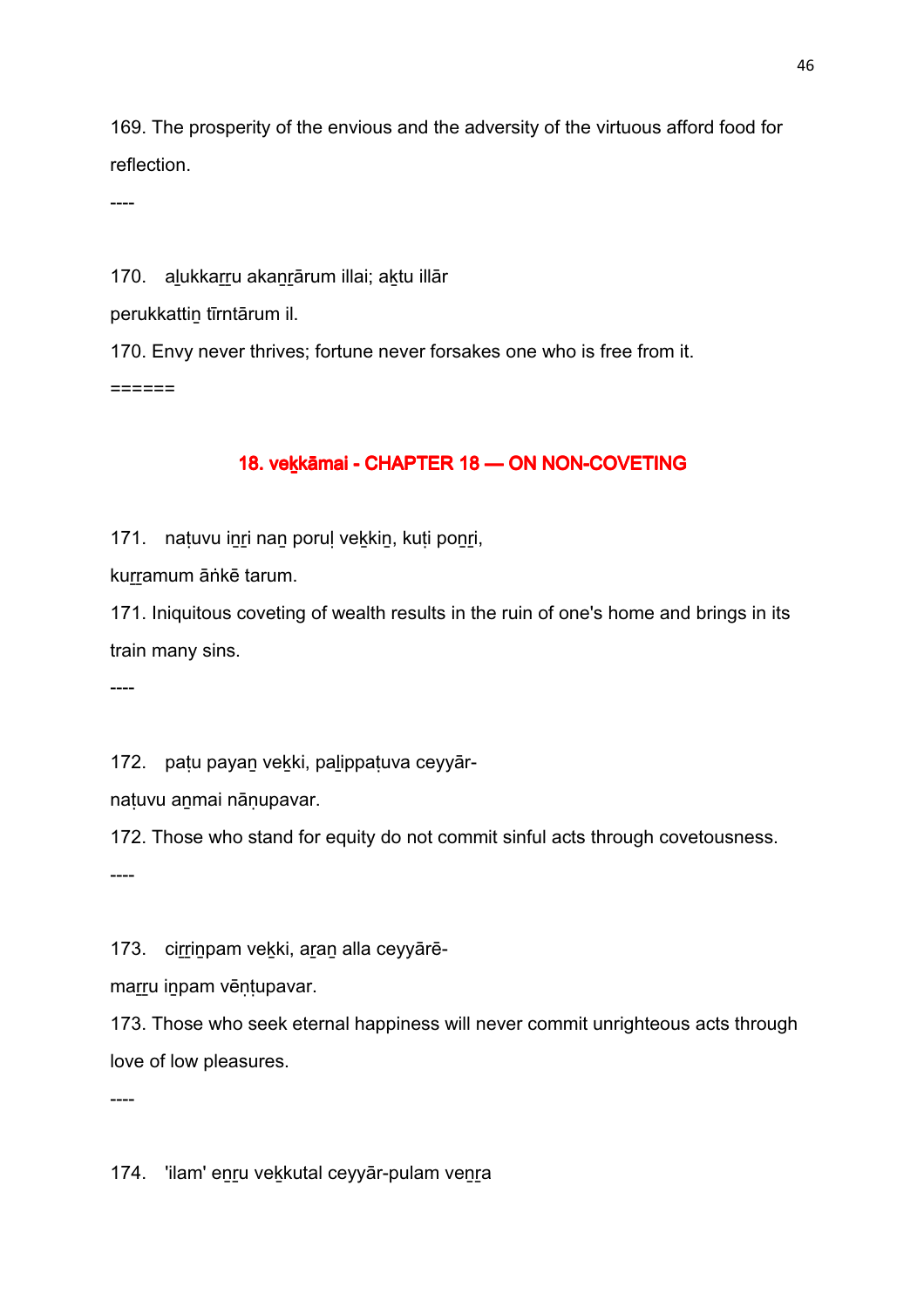punmai il kātciyavar.

174. The spotless wise who have conquered their senses though destitute, will not covet other's wealth.

----

175. akki akanra arivu en ām-yārmāttum

vekki, veriya ceyin?.

175. Of what avail is one's keen and penetrating intellect if one through covetousness acts foolishly?

----

176. aruļ vekki, ārrinkaņ ninrān, poruļ vekkip

pollāta cūḻa, keṭum.

176. Even he who treads the path of grace comes to ruin through covetous intentions.

----

177. vēntarka, vekki ām ākkam-vilaivayin

māṇṭaṟku aritu ām payaṉ!.

177. Covet not other's wealth for out of covetousness spring evils.

----

178. 'akkāmai celvattirku yātu?' enin, vekkāmai

vēṇṭum piṟaṉ kaip poruḷ.

178. Preservation of one's property lies through one's freedom from covetousness. ----

179. aran arintu vekkā arivu utaiyārc cērum-

tiran arintu āṅkē tiru.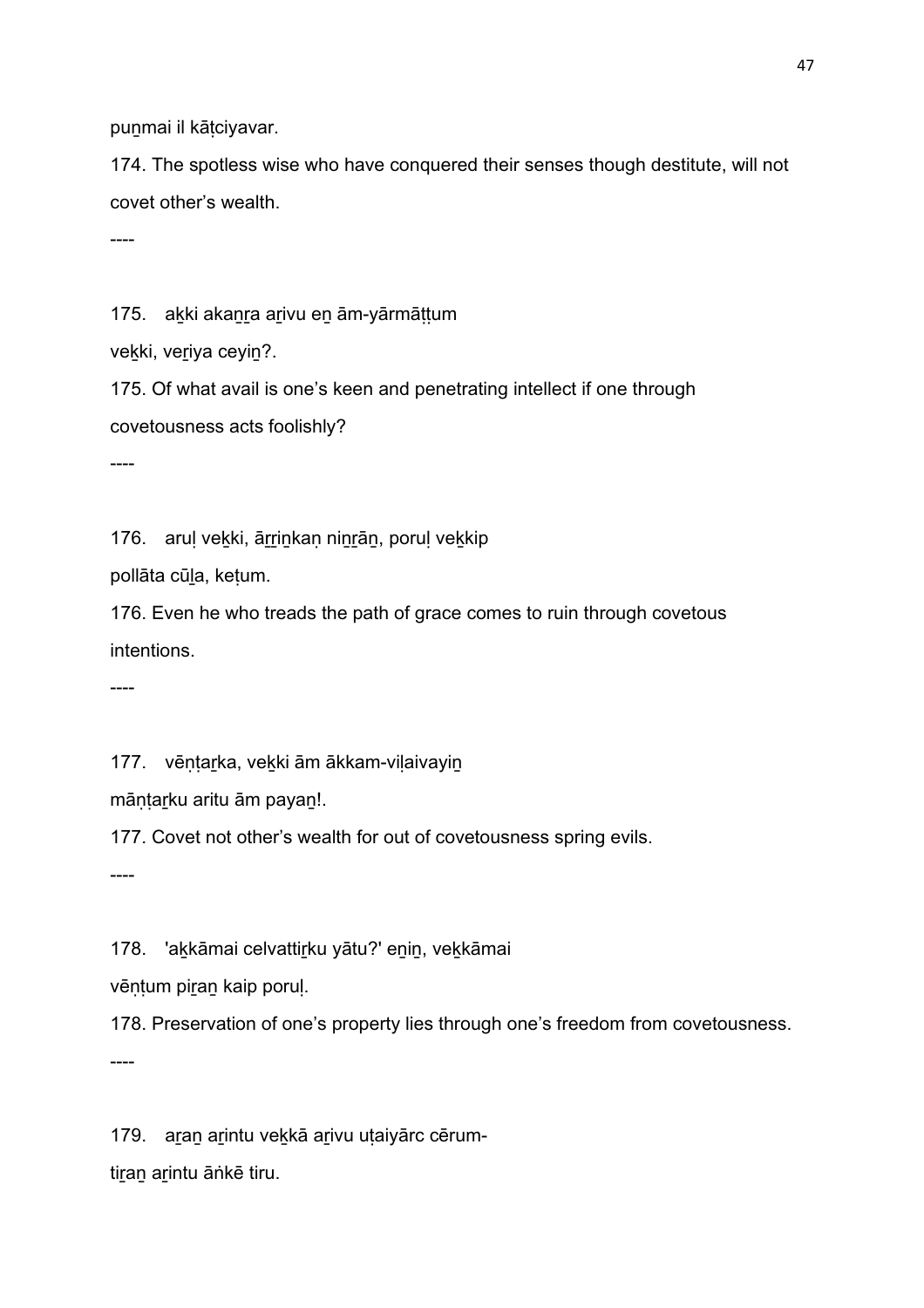179. The wise who know what is righteous covet not; the Goddess of Fortune would seek them unbidden.

----

180. iral īnum, ennātu vekkin; viral īnum,

vēntāmai ennum cerukku.

180. A blind covetousness brings about one's ruin. Freedom from it begets one's triumph.

======

#### 19. puram kūrāmai - CHAPTER 19 — ON NOT BACK-BITING

181. aram kūrān, alla ceyinum, oruvan

puṟam kūṟāṉ eṉṟal iṉitu.

181. One may be guilty of wrongful deeds, but let not one be guilty of slander.

----

182. aran alīi allavai ceytalin tītē-

puran alīip poyttu nakai.

182. More heinous than sin is the deceitful smile of a slanderer.

----

183. puram kūri, poyttu, uyir vāltalin, cātal

aram kūrum ākkam tarum.

183. Prefer death to a life of slander; for one finds in it the fruit of one's virtue.

----

184. kan ninru, kan arac collinum, collarkamuṉ iṉṟu piṉ nōkkāc col.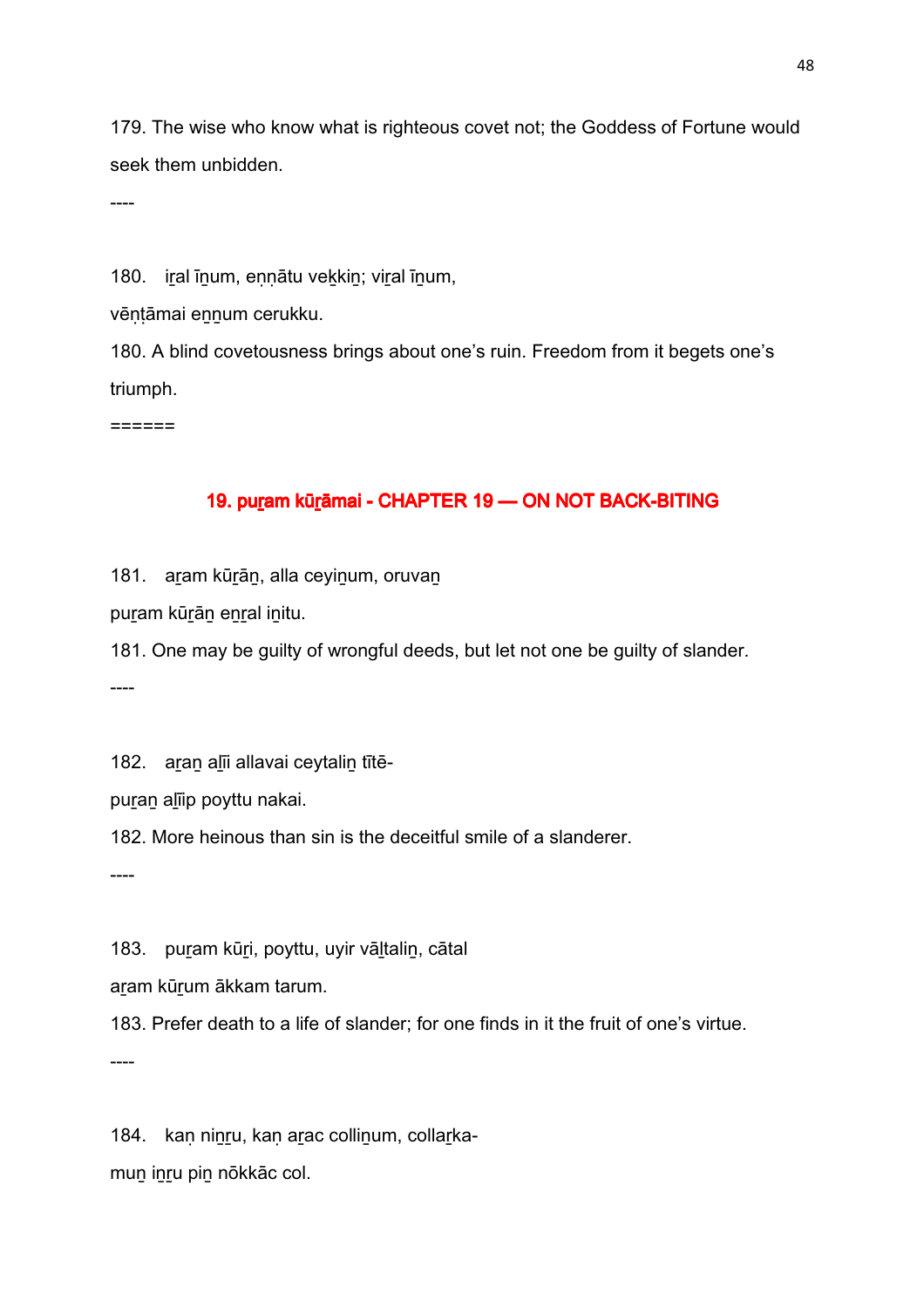184. Talk your bitterest to one's face but abstain from wanton slander.

----

185. aram collum neñcattān anmai puram collum

puṉmaiyāl kāṇappaṭum.

185. The tongue of the base slanderer that talks of virtue belies his heart. ----

186. piran pali kūruvān tan paliyullum

tiran terintu kūrappaṭum.

186. Ye scandal-mongers, beware of your being scandalized.

----

187. pakac collik kēḷirp pirippar-nakac colli

naṭpu āṭal tēṟṟātavar.

187. Those who alienate friends by back-biting may have forgotten the art of making friends through suavity of speech.

----

188. tunniyār kurramum tūrrum marapinār,

ennaikol, ētilārmāttu?.

188. Those who trumpet the faults of their closest friends, what would they not do in the case of strangers?

----

189. aran nōkki ārrum kol vaiyam-puran nōkkip

puṉ col uraippāṉ poṟai.

189. How the earth bears the heavy burden of one who scandalises others! Perhaps patience is her virtue.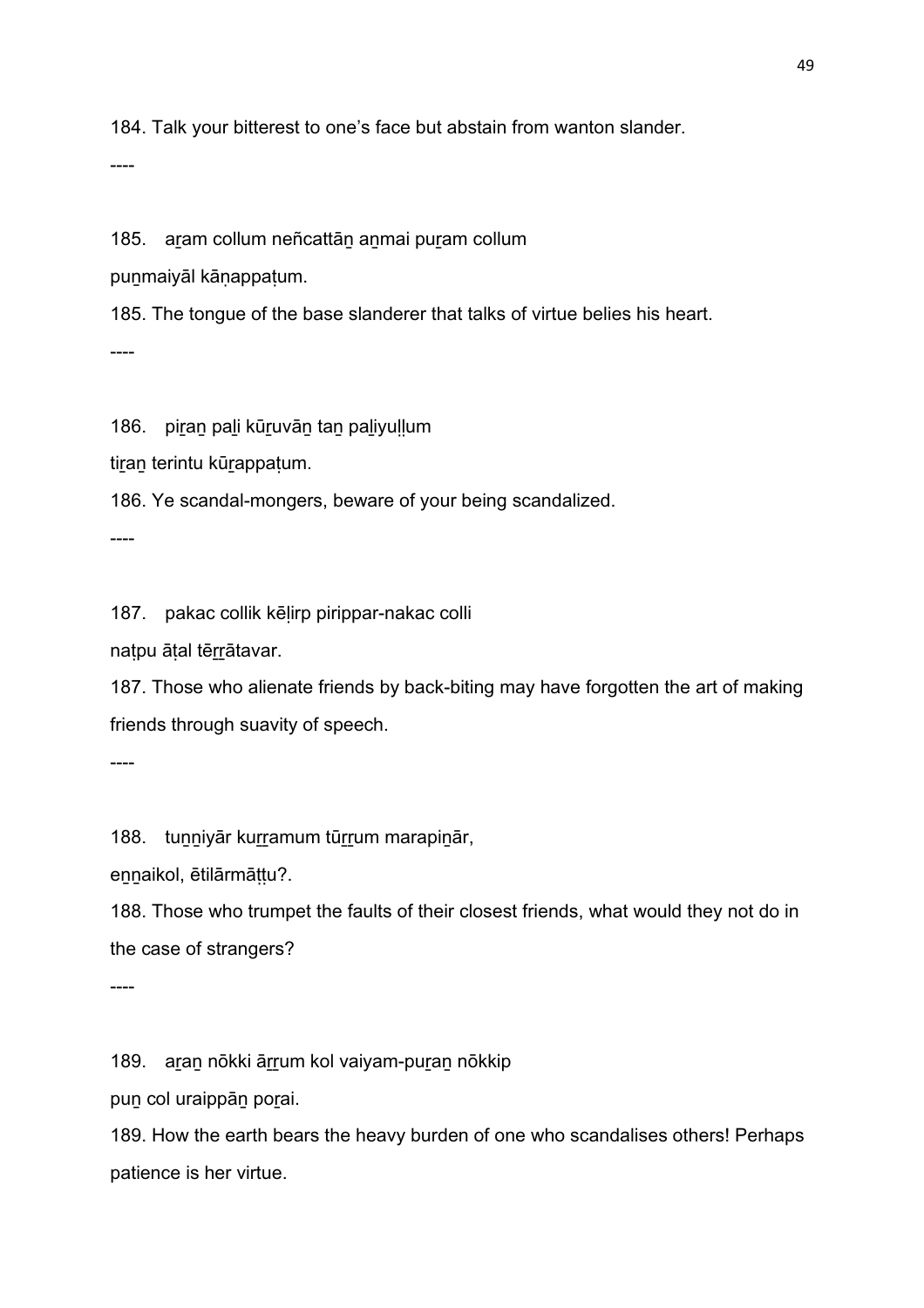190. ētilār kurrampōl tam kurram kānkirpin,

tītu untō, mannum uyirakku?.

190. Will ever harm befall one who looks upon the faults of others as one's own? ======

# 20. payan ila collāmai - CHAPTER 20 - ON FRIVOLITY OF SPEECH

191. pallār muṉiyap payaṉ ila colluvāṉ

ellārum ellappatum.

191. He who revels in frivolous talk will be despised by all.

----

----

192. payaṉ ila pallārmuṉ collal, nayaṉ ila

nattārkan ceytalin tītu.

192. To talk frivolously in the presence of many is worse than an unjust act towards friends.

----

193. nayan ilan enpatu collum-payan ila

pārittu uraikkum urai.

193. Indulgence in useless words at once betrays one's lack of probity.

----

194. nayaṉ cārā naṉmaiyiṉ nīkkum-payaṉ cārāp

paṇpu il col pallārakattu.

194. Uttering empty words before all deprives one of one's sense of justice and mars one's noble qualities.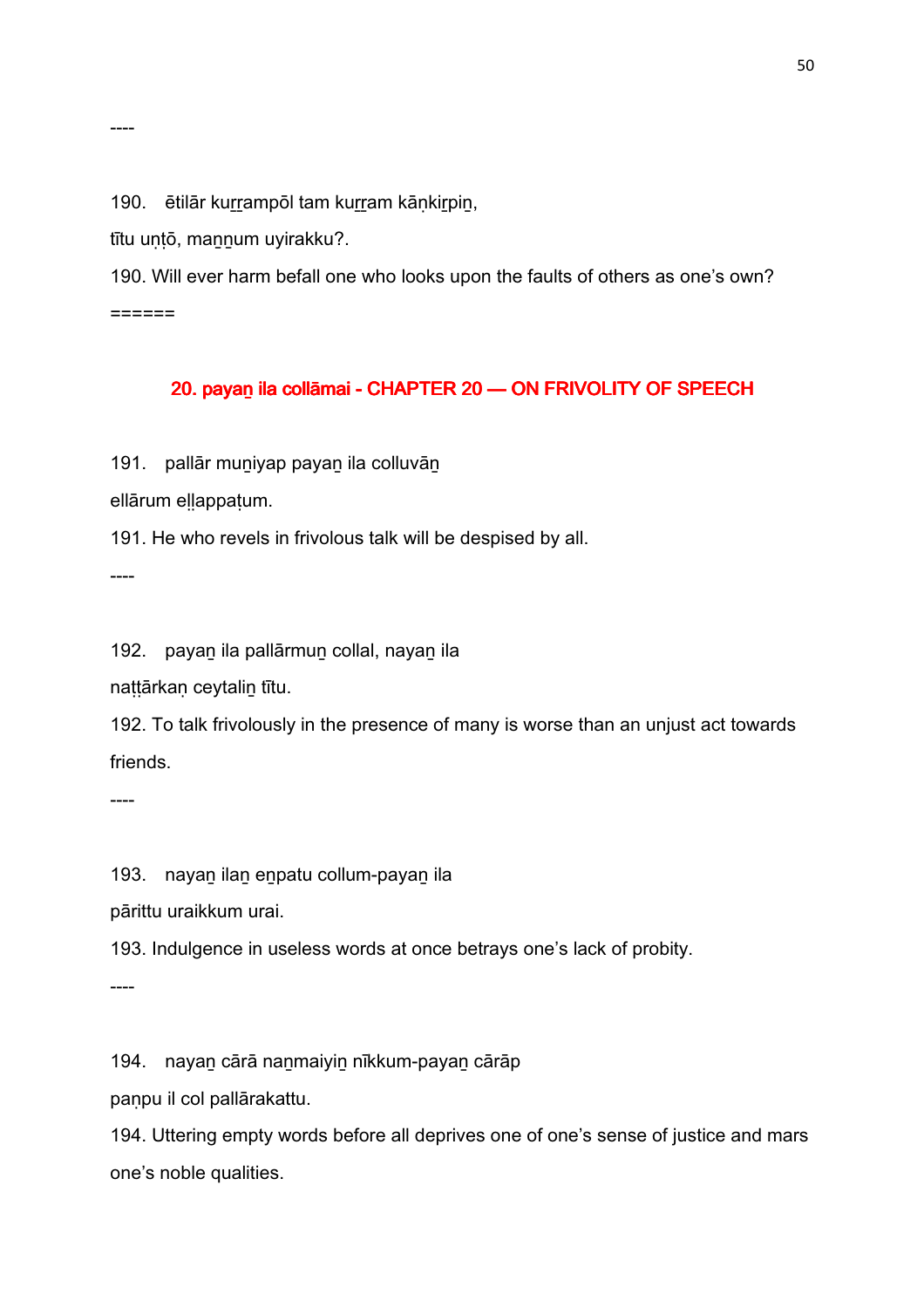#### 195. cīrmai cirappotu nīṅkum-payan ila

nīrmai uṭaiyār coliṉ.

195. If good-natured men speak profitless words, their greatness and glory will disappear.

----

196. payan il col pārāṭṭuvānai makan eṇal!

makkaṭ pataṭi eṉal!.

196. He is not a man but the chaff among men, who indulges in vain words.

----

197. nayan ila collinum colluka! cānrōr

payaṉ ila collāmai naṉṟu.

197. Let great men speak untruth; it is better they refrain from uttering useless words.

----

198. arum payan āyum arivinār collār-

perum payaṉ illāta col.

198. Men of great discernment will never speak words devoid of great import.

----

199. poruḷ tīrnta poccāntum collār-maruḷ tīrnta

mācu aṟu kāṭciyavar.

199. Men of unclouded wisdom never utter nonsense even in a forgetful mood.

----

200. colluka, collil payaṉ uṭaiya! collaṟka,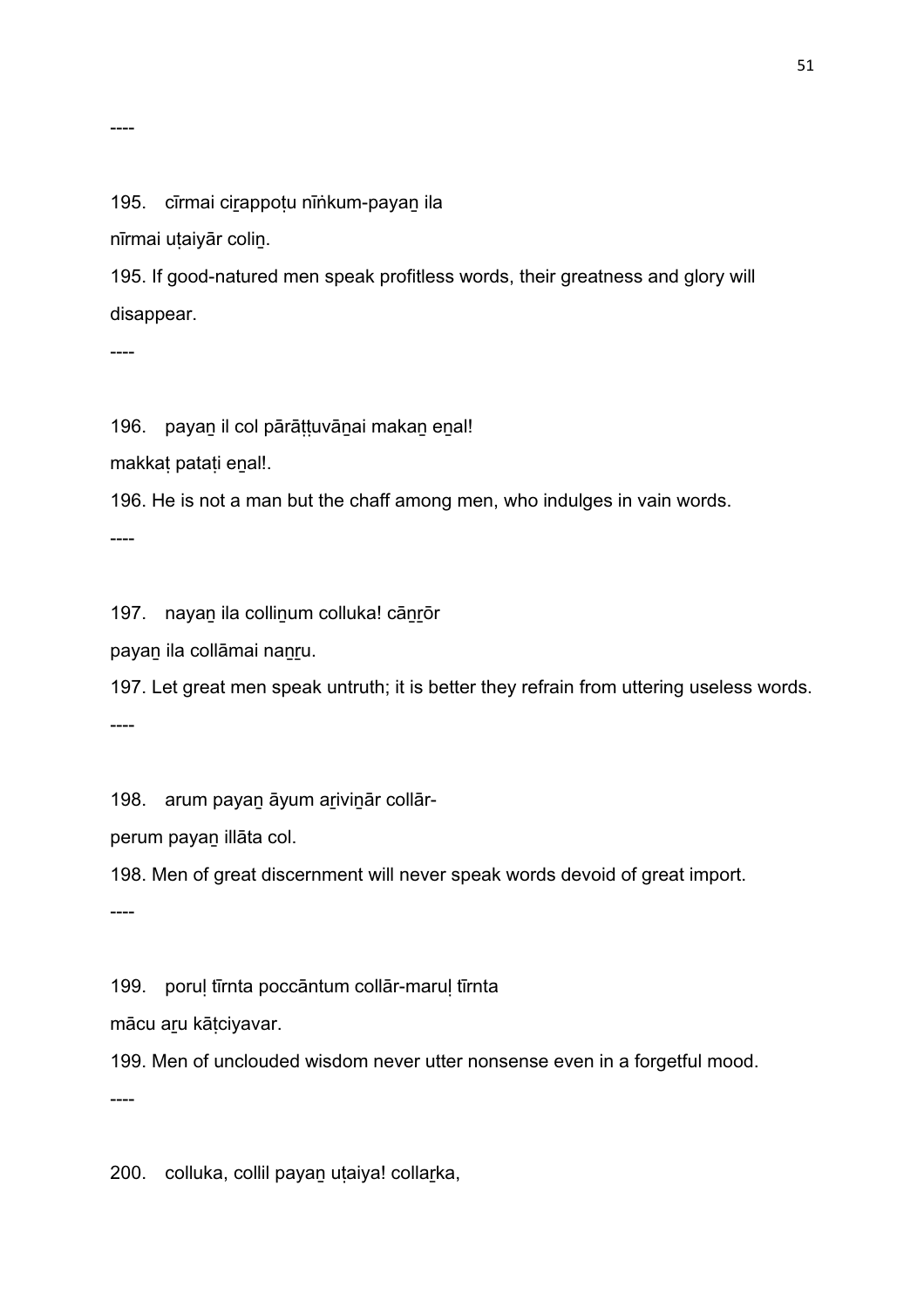collil payan ilāc col!.

200. Speak profitable words; avoid nonsense.

======

#### 21. tīvinai accam - CHAPTER 21 — ON FEAR OF EVIL DEEDS

201. tīvinaiyār añcār; vilumiyār añcuvar-

tīviṉai eṉṉum cerukku.

201. Men hardened in sins do not fear evil; but the good dread it.

----

202. tīyavai tīya payattalāṉ, tīyavai

tīyiṉum añcappaṭum.

202. Evil is to be dreaded more than fire; for it lands one in disaster.

----

203. arivinul ellām talai enpa-tīya

ceruvārkkum ceyyā vital.

203. Not to return evil to those who do evil unto you, is, they say, the crown of wisdom.

----

204. marantum piran kētu cūlarka! cūlin,

aṟam cūḻum, cūḻntavaṉ kēṭu.

204. Let none plot evil to others even in forgetfulness. If he does so, the God of Righteousness will compass his ruin.

----

205. 'ilaṉ' eṉṟu tīyavai ceyyaṟka! ceyyiṉ,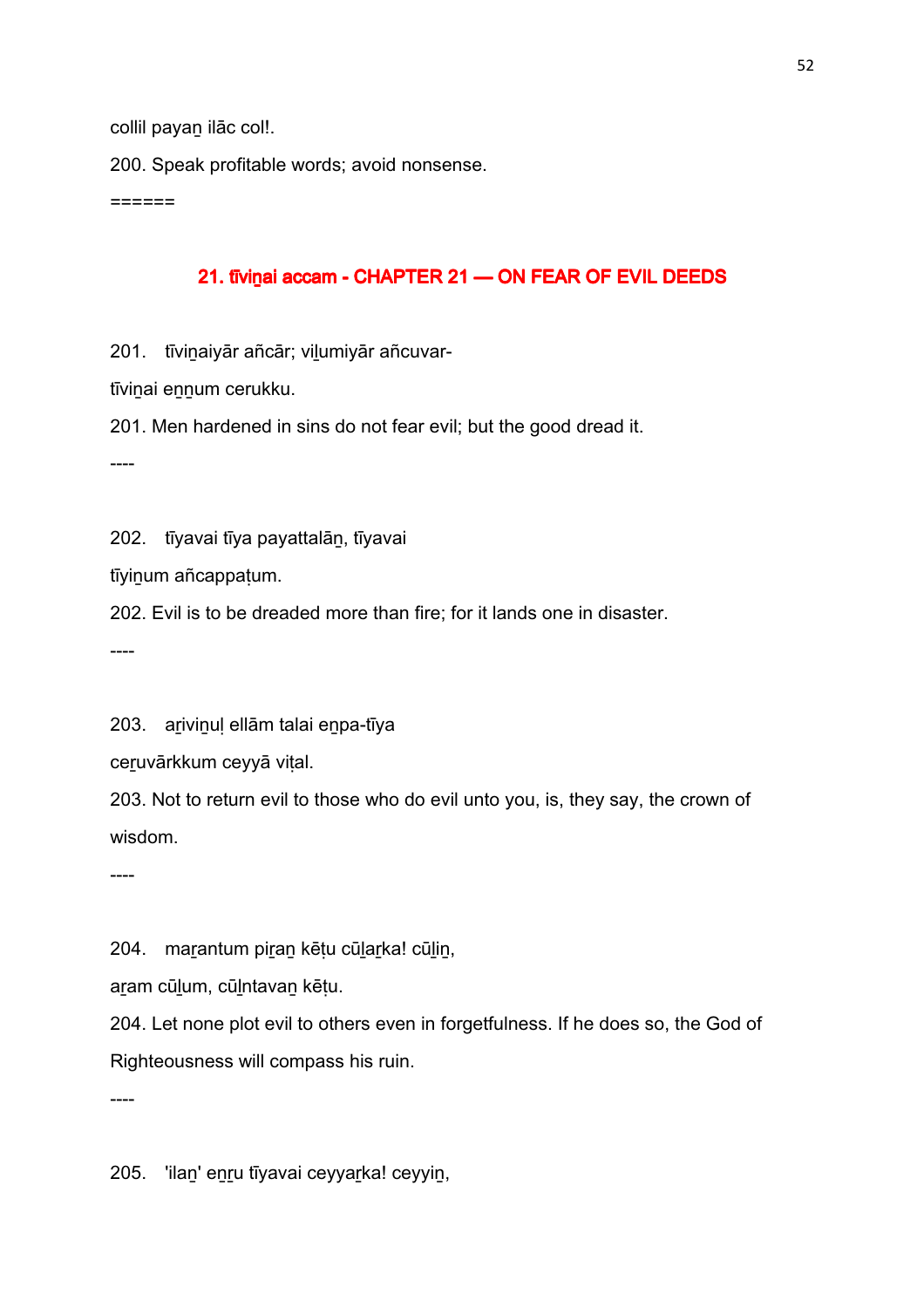ilan ākum, marrum peyarttu.

205. Let none do wrong on account of poverty; if he does so he becomes poorer still. ----

206. tīp pāla tāṉ piṟarkaṇ ceyyaṟka-nōyp pāla

tannai atal vēntātān!.

206. Let not one do evil unto others, if one wants to be free from affliction.

----

207. enaip pakai urrārum uyvar; vinaip pakai

vīyātu, pin cenru, atum.

207. You may escape your enemies but your evil follows you and hunts you down relentlessly.

----

208. tīyavai ceytār ketutal nilal tannai

vīyātu ati uraintarru.

208. Evil dogs you close on your heels like a shadow.

----

209. tannait tān kātalan āyin, enaittu onrum

tunnarka, tīvinaip pāl!.

209. If one really loves oneself let one not do any harm to others.

----

210. aruṅ kēṭaṉ eṉpatu aṟika-maruṅku ōṭit

tīviṉai ceyyāṉ eṉiṉ?.

210. Hardly doth sorrow befall one who does not deviate from right.

======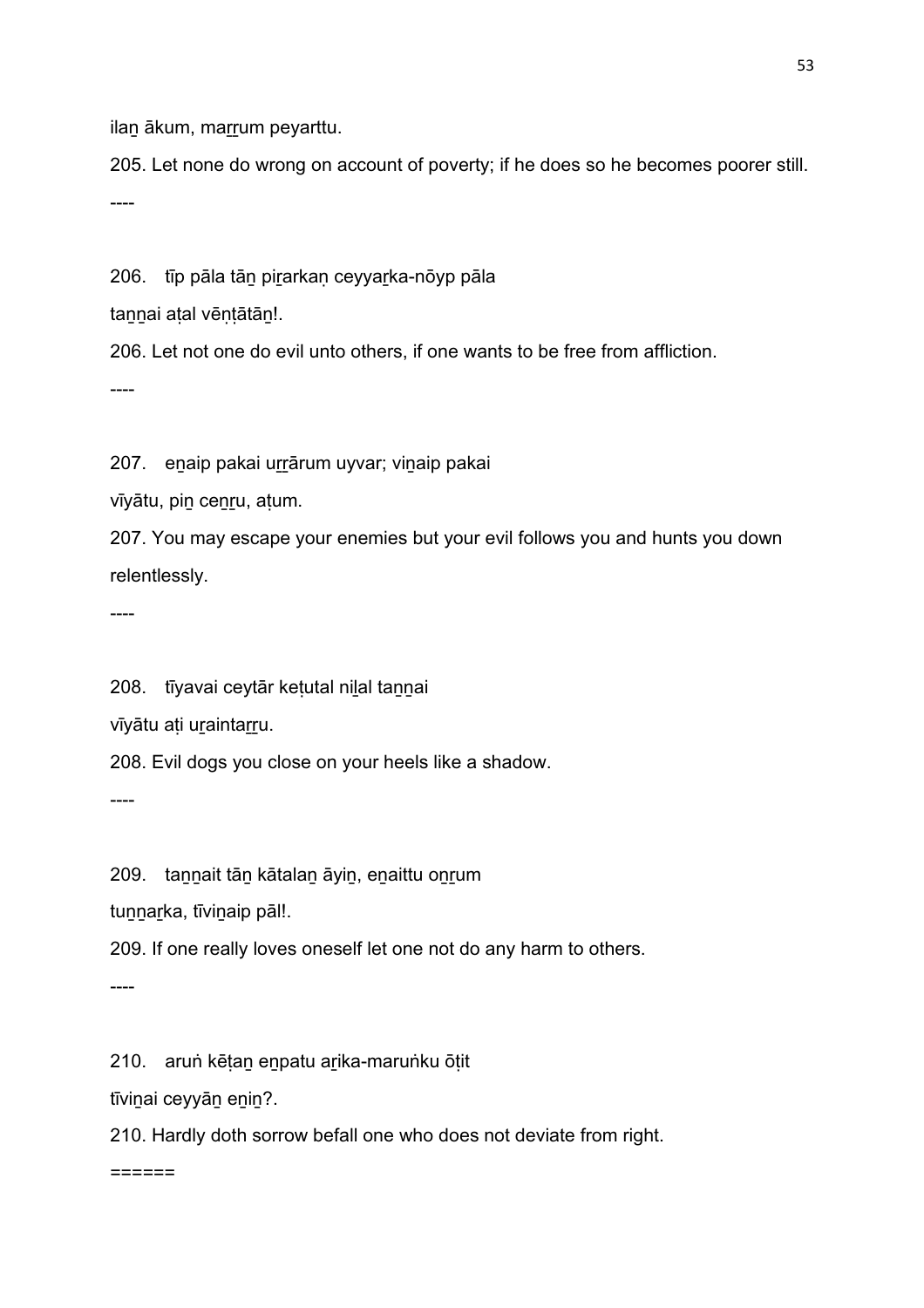## 22. oppuravu arital - CHAPTER 22 - ON DECORUM

211. kaimmāru vēntā katappātu; mārimāttu

eṉ āṟṟum kollō, ulaku?.

211. Do not expect any return for the services (duty) done. What does the world give in exchange for the clouds that pour rain?

----

212. tāļ ārrit tanta poruļ ellām takkārkku

vēlānmai ceytarporuttu.

212. All the wealth one earns is for rendering help to the deserving.

----

213. puttēḷ ulakattum, īṇṭum, peṟal aritē-

oppuravin nalla pira.

213. Is there anything greater than decorum either here or in the world to come? ----

214. ottatu arīvān uyir vālvān; marraiyān

cettāruḷ vaikkappaṭum.

214. Verily he is alive who is in harmony with the world; others should be ranked with the dead.

----

215. ūruņi nīr niraintarrē-ulaku avām

pēr aṟivāḷaṉ tiru.

215. The wealth of the wise is a never-failing spring.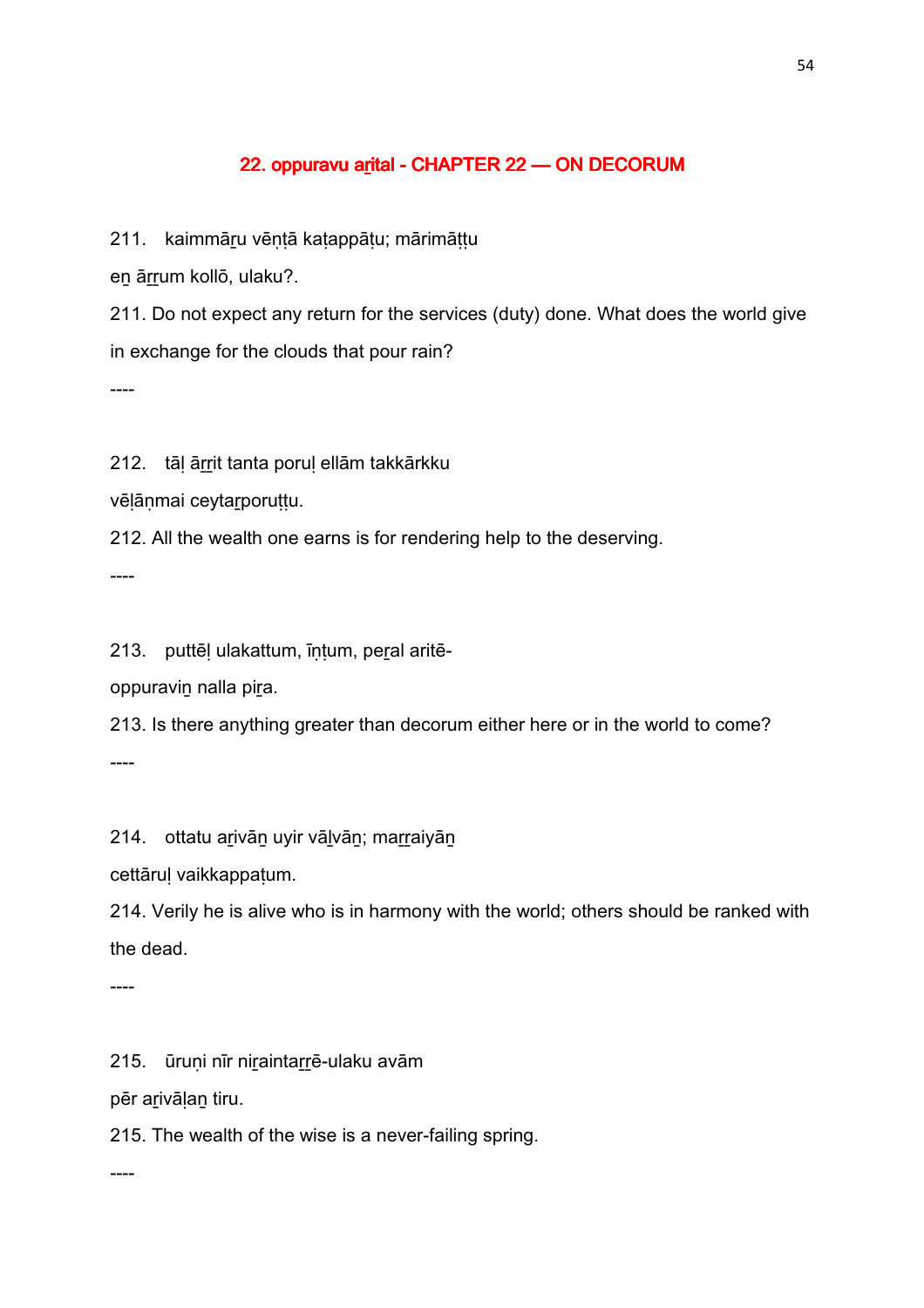216. payan maram ullūrp paluttarrāl-celvam

nayaṉ uṭaiyāṉkaṇ paṭiṉ.

216. The wealth of the truly liberal is like a tree ripening in the heart of a village. ----

217. maruntu ākit tappā marattarrāl-celvam

peruntakaiyāṉkaṇ paṭiṉ.

217. The wealth of the generous is like a healing medicinal tree.

----

218. itan il paruvattum, oppuravirku olkār-

kaṭaṉ aṟi kāṭciyavar.

218. Even in poverty the truly discerning never ceases to be liberal.

----

219. nayan utaiyān nalkūrntān ātal ceyum nīra

ceyyātu amaikalā āṟu.

219. The poverty of the liberal of heart is his failure in the offices of tenderness.

----

220. 'oppuravināl varum, kētu' enin, aktu oruvan

virruk kōl takkatu utaittu.

220. The poverty that results from a just course of action is worth purchasing by going into the very bond of slavery.

======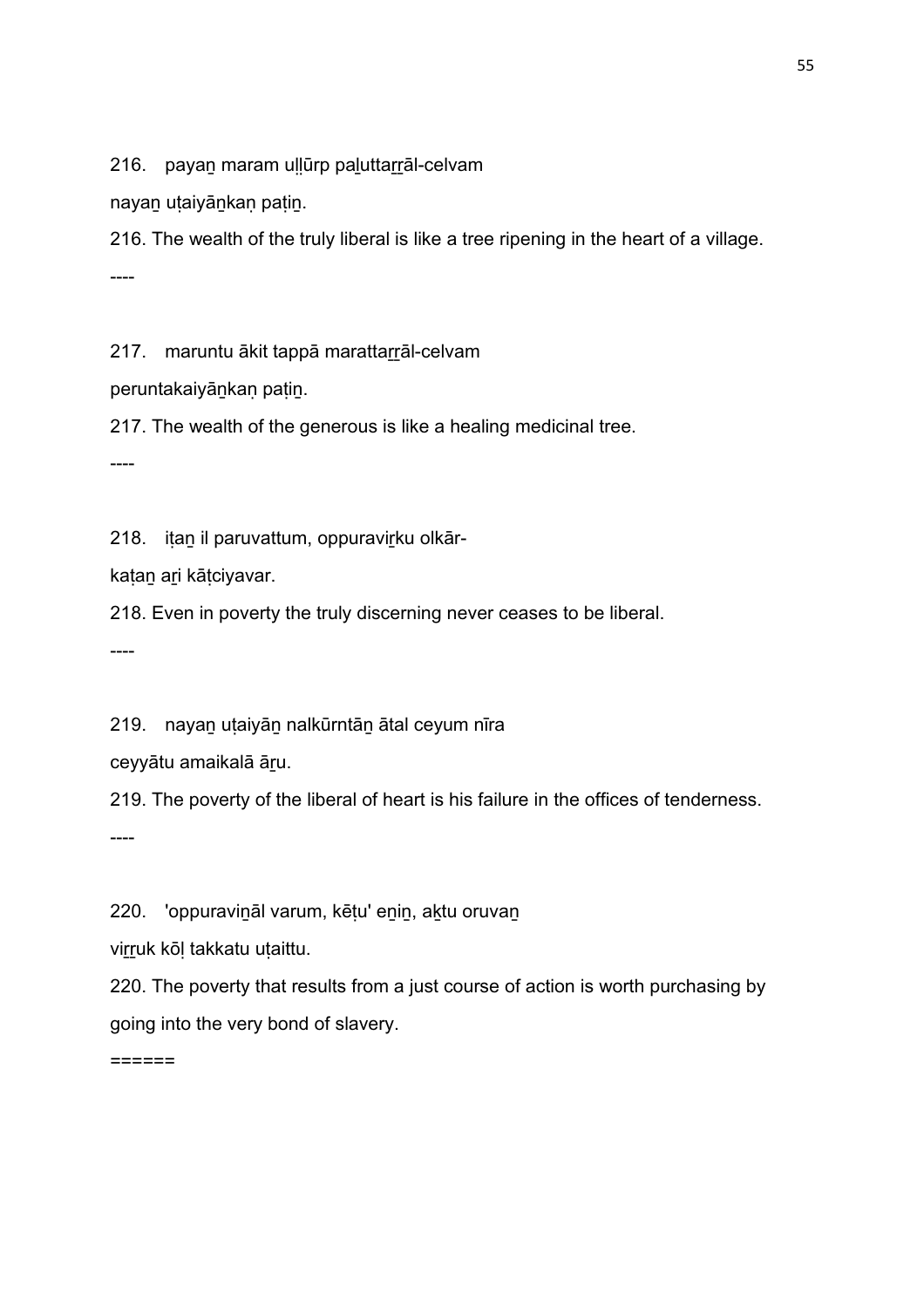#### 23. īkai - CHAPTER 23 CHAPTER 24 CHAPTER 24 CHAPTER 23

221. variyārkku onru īvatē īkai; marru ellām

kuriyetirppai nīratu utaittu.

221. Gift to the poor alone is true charity. Everything else is of the nature of a barter. ----

222. 'nallāru' eninum, kolal tītu; 'mēl ulakam

il' eninum, ītalē nanru.

222. Receiving gifts is bad though one is assured of heaven. Bestowing gifts is good, though thereby one should be bereft of it.

----

223. 'ilaṉ' eṉṉum evvam uraiyāmai ītal

kulan utaiyānkannē ula.

223. The innately noble never beg but give ere charity begins.

----

224. iṉṉātu, irakkappaṭutal-irantavar

in mukam kānum alavu.

224. Even to be begged is miserable for we feel wretched till the beggar's face is lit with joy.

----

225. ārruvār ārral paci ārral; ap paciyai

mārruvār ārralin pin.

225. Endurance of one's hunger is the test of one's penance. Far greater than that endurance is the spirit of appeasing the hunger of others.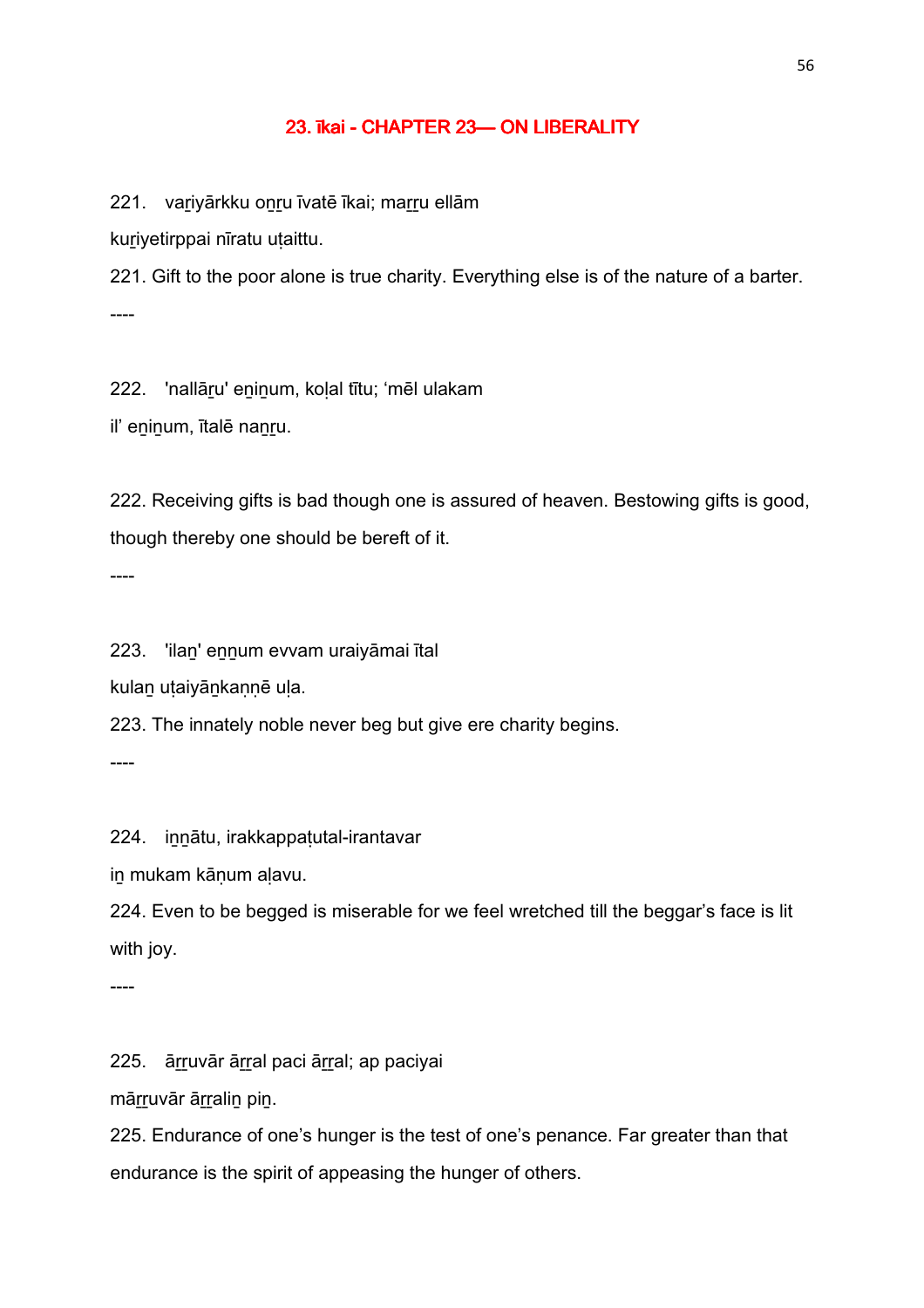#### 226. arrār ali paci tīrttal! aktu oruvan

perrān poruļ vaippu uli.

226. Let the rich appease the devouring hunger of the indigent poor. It is a charity rendered unto themselves.

----

----

227. pāttu ūṇ marīiyavaṉaip paci eṉṉum

tīp piṇi tīṇṭal aritu.

227. The pest of hunger never touches one who shares one's food with the poor.

----

228. īttu uvakkum iṉpam aṟiyārkol-tām uṭaimai

vaittu iḻakkum vaṉ kaṇavar?.

228. The callous rich hide their barren metal; perhaps they know not the joy of giving.

----

229. irattalin innātu manra-nirappiya

tāmē tamiyar uṇal.

229. More squalid than begging is a life of self-indulgence.

----

230. cātaliṉ iṉṉātatu illai; iṉitu, atūum

ītal iyaiyākkaṭai.

230. Death indeed is the greatest calamity; worse than death is one's failure in charity.

======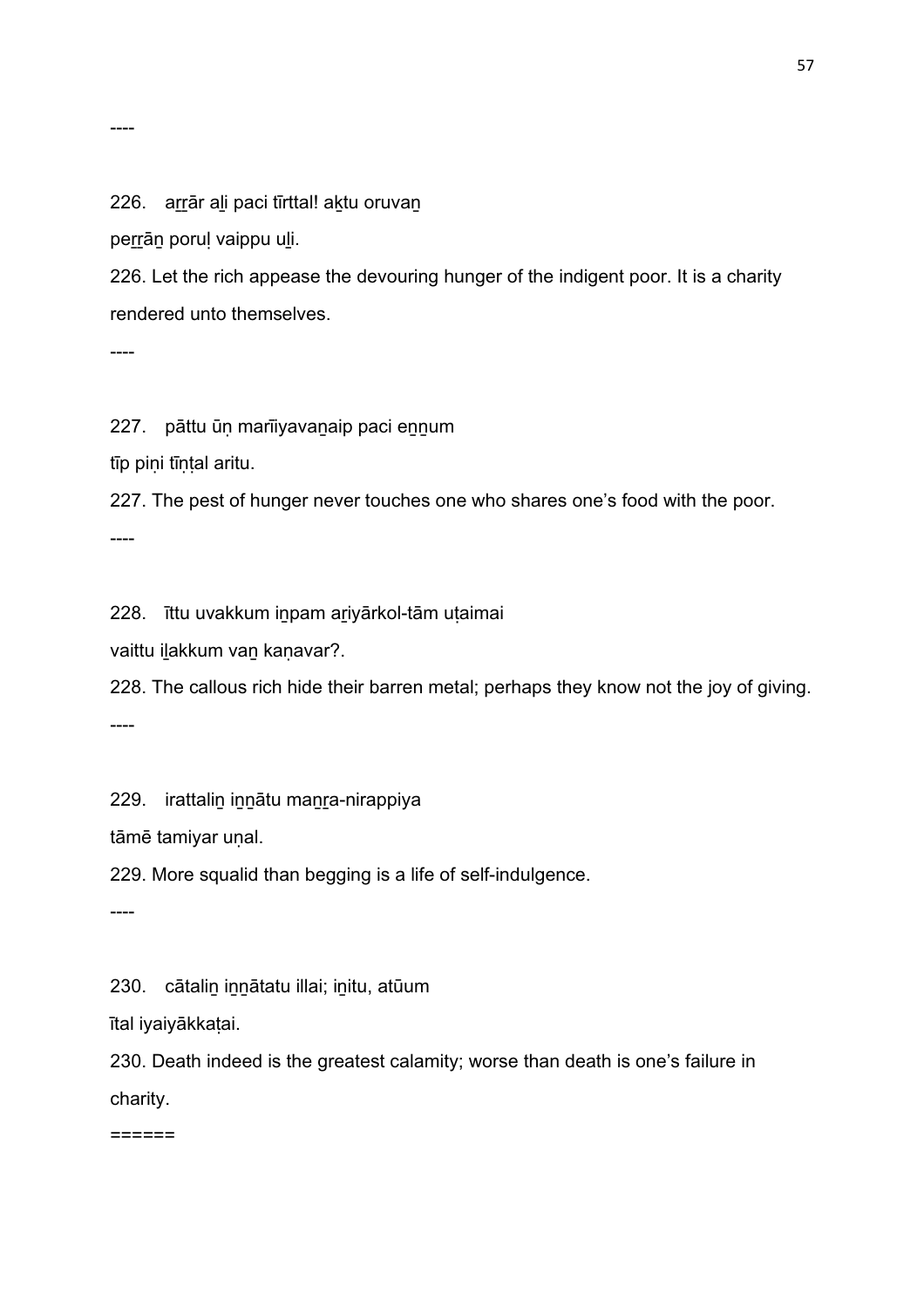#### 24. pukal - CHAPTER 24 - ON RENOWN

231. ītal! icaipata vāltal! atu allatu

ūtiyam illai, uyirkku.

231. Give and make a name. There is no greater gain to man than such a renown. ----

232. uraippār uraippavai ellām irappārkku onru

īvārmēl niṟkum pukaḻ.

232. The one undying theme of praise is the praise of charity.

----

233. oṉṟā ulakattu uyarnta pukaḻ allāl,

poṉṟātu niṟpatu oṉṟu il.

233. Nothing lasts save one's fearless renown.

----

234. nila varai nīl pukal ārrin, pulavaraip

pōṟṟātu, puttēḷ ulaku.

234. The wise are not favoured of the gods; but the' renowned on earth are adored by them.

----

235. nattampōl kēṭum, uḷatākum cākkāṭum,

vittakarkku allāl aritu.

235. Out of death and ruin the wise fashion things enduring.

----

236. tōṉṟiṉ, pukaḻoṭu tōṉṟuka! aḵtu ilār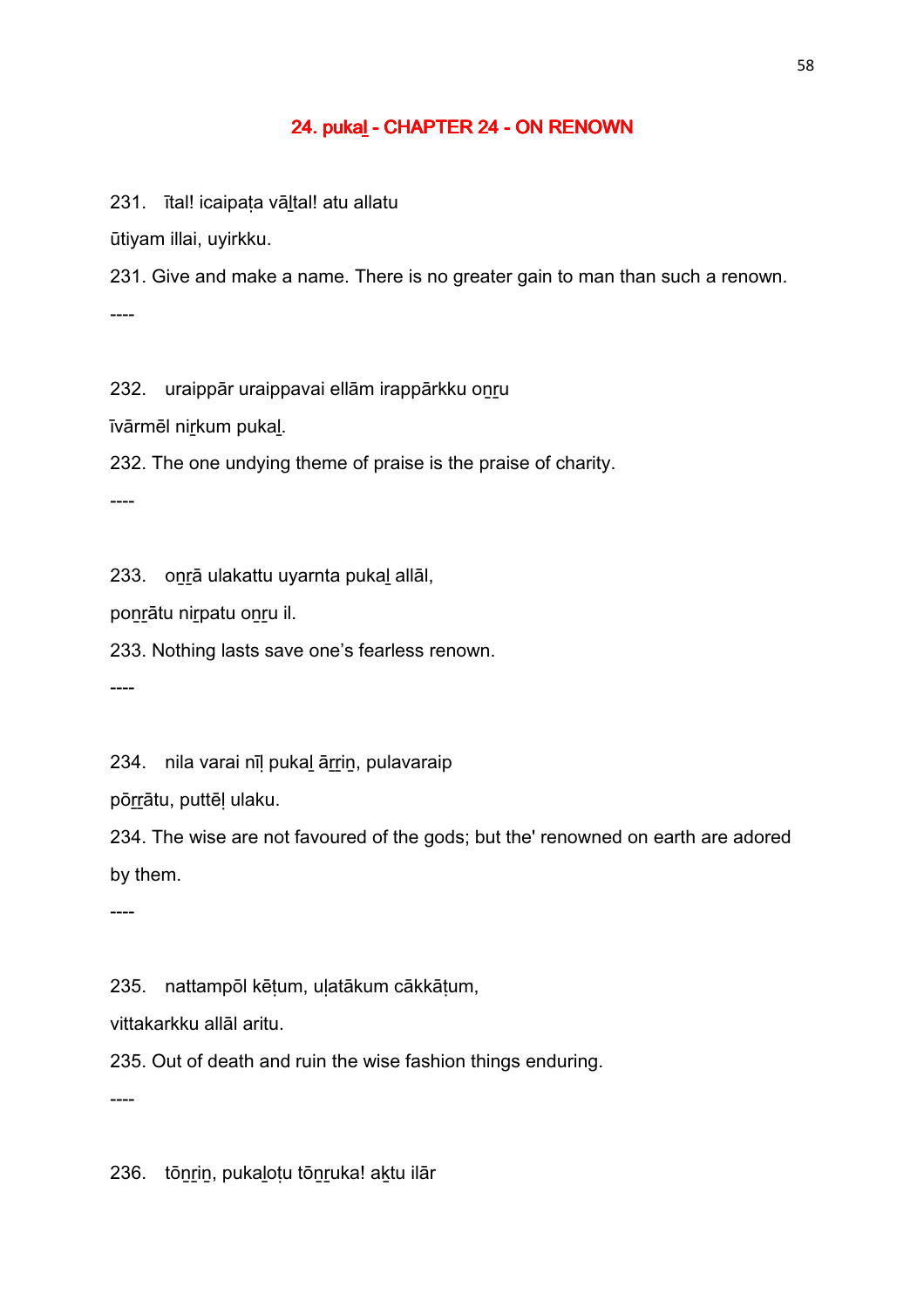tōnralin tōnrāmai nanru.

236. Let man be born to achieve renown. Let not the unrenowned see the light of day.

----

237. pukaḻpaṭa vāḻātār tam nōvār, tammai

ikalvārai nōvatu evan?.

237. Let the inglorious blame themselves. Let them not reproach others.

----

238. 'vacai' enpa, vaiyattārkku ellām-'icai' ennum

eccam peṟāaviṭiṉ.

238. World's reproach befalls one who does not achieve lasting fame.

----

239. vacai ilā van payan kunrum-icai ilā

yākkai poṟutta nilam.

239. In a land which bears the burden of the unrenowned even nature's bounty is on the wane.

----

240. vacai oḻiya vāḻvārē vāḻvār; icai oḻiya

vālvārē vālātavar.

240. The unblemished truly live; the unrenowned merely exist.

 $=$ 

End of the Section on Domestic Life

-----------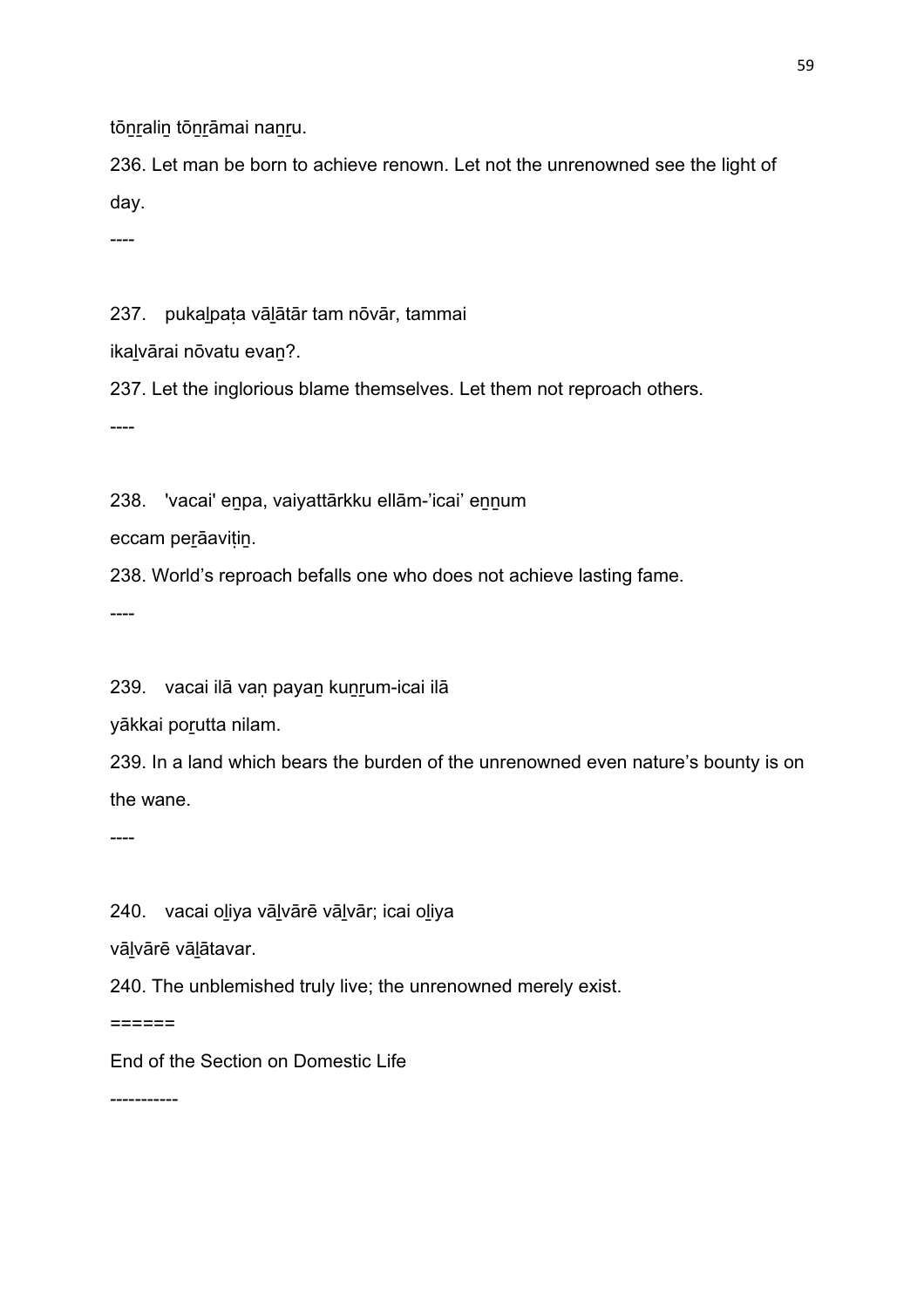# 1.3. turavaraviyal - III. ON RENUNCIATION 25. arul utaimai - CHAPTER 25 - ON COMPASSION

241. arut celvam, celvattul celvam; porut celvam

pūriyārkaṇṇum uḷa.

241. The crown of wealth is one's compassion; all other wealth is found even among meanest of men.

----

242. nal ārrāṇ nāṭi aruḷ āḷka! pal ārrāṇ

tērinum aktē tunai.

242. Be compassionate; for compassion is the pivot of all tenets.

----

243. aruḷ cērnta neñciṉārkku illai-iruḷ cērnta

innā ulakam pukal.

243. The compassionate know not hell.

----

244. 'maṉ uyir ōmpi, aruḷ āḷvāṟku il' eṉpa-

'tan uyir añcum vinai'.

244. Freedom from dread of sin is only for the compassionate that love all creation.

----

245. allal, arul ālvārkku illai; vali valaṅkum

mallal mā ñālam kari.

245. The compassionate know not life's agonies; verily the wind-blown earth is witness to it.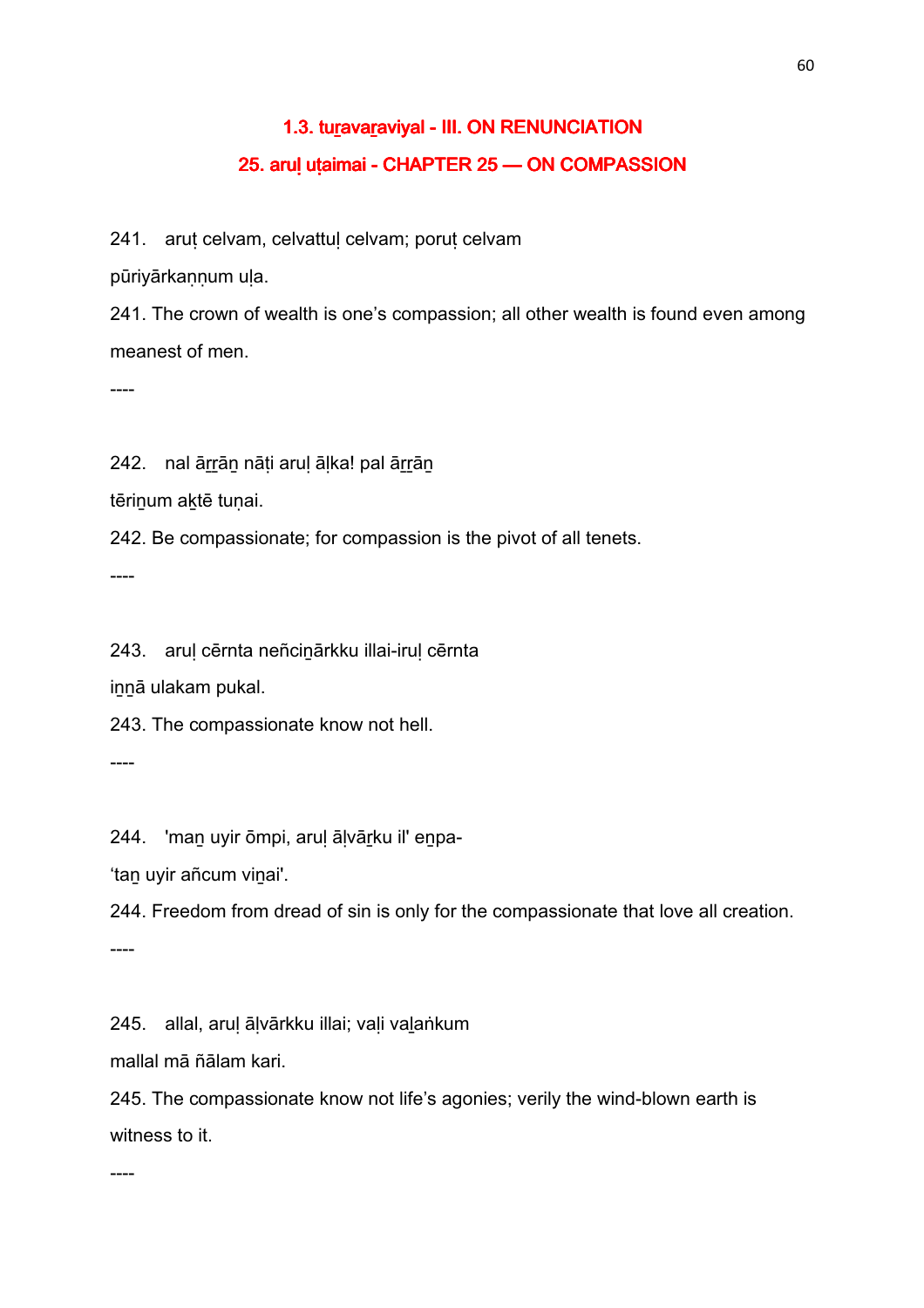246. 'porul nīṅkip poccāntār' enpar-'arul nīṅki

allavai ceytu oḻukuvār'.

246. The cruel that delight in sin perhaps know not what awaits them.

----

247. arul illārkku av ulakam illai-porul illārkku

iv ulakam illākiyāṅku.

247. Heaven is not for the unfeeling; earth is not for the indigent.

----

248. poruļ arrār pūppar orukāl; aruļ arrār

arrār; marru ātal aritu.

248. Fortune may smile on the ruined; the un feeling are the unredeemed.

----

249. terulātān meypporul kantarrāl-tērin,

aruḷātāṉ ceyyum aṟam.

249. Behold the unfeeling seeking virtue; it is like ignorance seeing light.

----

250. valiyār mun tannai ninaikka-tān tannin

meliyārmēl cellum iṭattu.

250. Oppress not the weak; remember your fate in stronger hands.

======

## 26. pulāl maruttal - CHAPTER 26 - ON ABSTAINING FROM MEAT

251. tan ūn perukkarkut tān piritu ūn unpān eṅṅaṉam āḷum aruḷ?.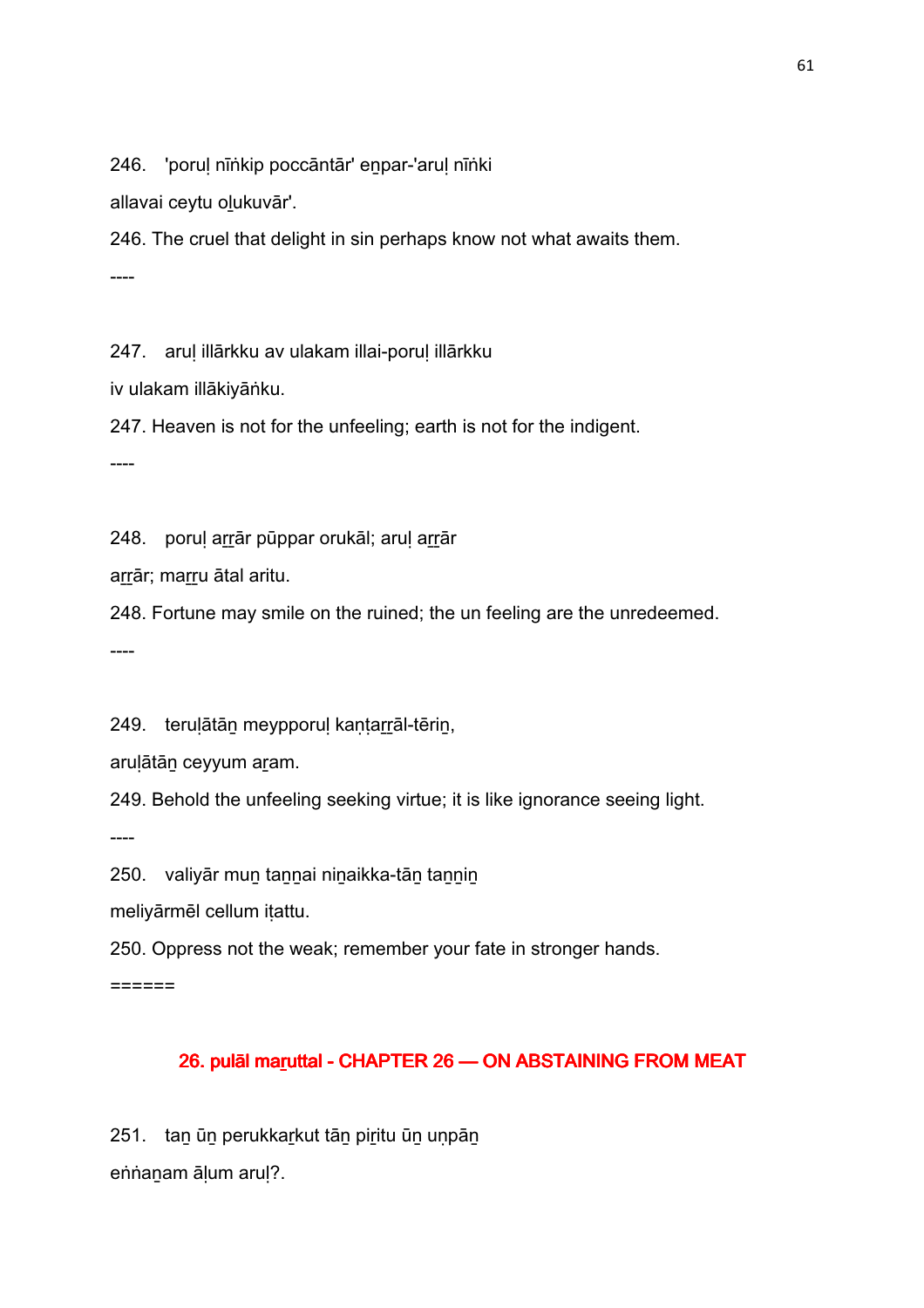251. He who fattens on the flesh of animals, can he ever understand the rule of love? ----

252. porul ātci pōrrātārkku illai; arul ātci

āṅku illai, ūṉ tiṉpavarkku.

252. Wealth is not for the unwary. Compassion is not for the flesh-eater.

----

253. patai kontār neñcam pōl nanru ūkkātu-onran

uṭal cuvai uṇṭār maṉam.

253. The heart of a flesh-eater is devoid of love like that of the wielder of a deadly weapon.

----

254. 'aruḷ', allatu, yātu?' eṉiṉ,-kollāmai, kōṟal:

porul allatu, av ūn tinal.

254. What is compassion but refraining from killing; what is sin but eating flesh? ----

255. uṇṇāmai uḷḷatu uyirnilai; ūṉ uṇṇa,

annāttal ceyyātu, alaru.

255. Will there be throb of life when there is flesh-eating? Will there be any escape from hell for the flesh-eater?

----

256. tinarporuttāl kollātu ulaku enin, yārum

vilaip poruṭṭāl ūṉ taruvār il.

256. Would there be meat for sale, if men were not to kill animals for eating flesh?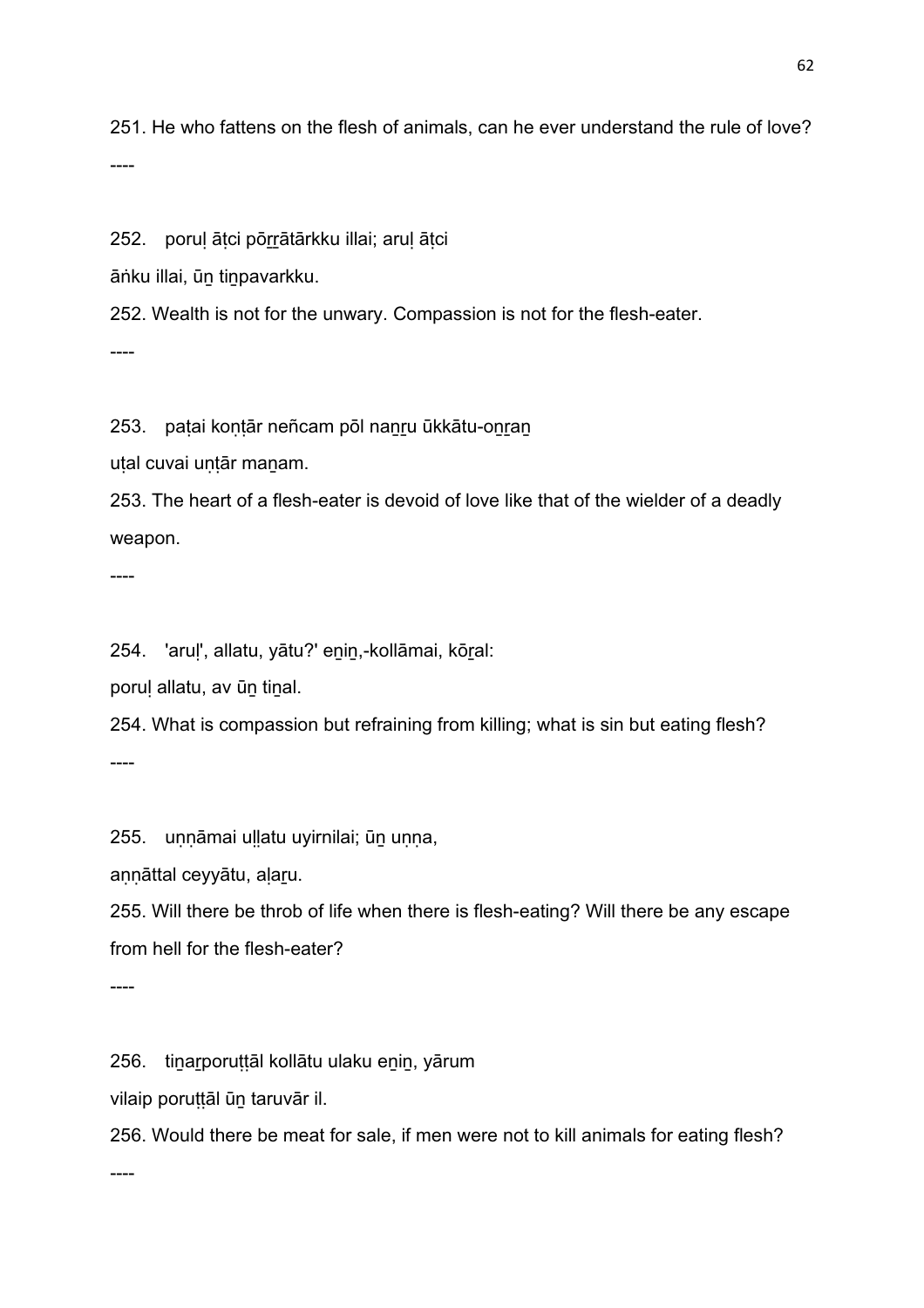257. unnāmai vēntum, pulāal-piritu onran

puṇ; atu uṇarvārp perin.

257. If one realises that meat is nothing but the wound of another creature, one refrains from eating it.

----

258. ceyirin talaip pirinta kātciyār unnār,

uyiriṉ talaippirinta ūṉ.

258. Men of clear vision abstain from the flesh of a slaughtered animal.

----

259. avi corintu āyiram vēttalin, onran

uyir cekuttu uṇṇāmai naṉṟu.

259. Far nobler than a thousand oblations on fire is an act of abstinence from flesh. ----

260. kollān, pulālai maruttānaik kaikūppi,

ellā uyirum toḻum.

260. The whole world folds its hands in prayer to one who kills not and abjures flesh.  $=$ 

# 27. tavam - CHAPTER 27 - ON PENANCE

261. urra nōy nōnral, uyirkku urukan ceyyāmai,

arrē-tavattirku uru.

261. The true form of penance is to put up with all pain and to abstain from injury.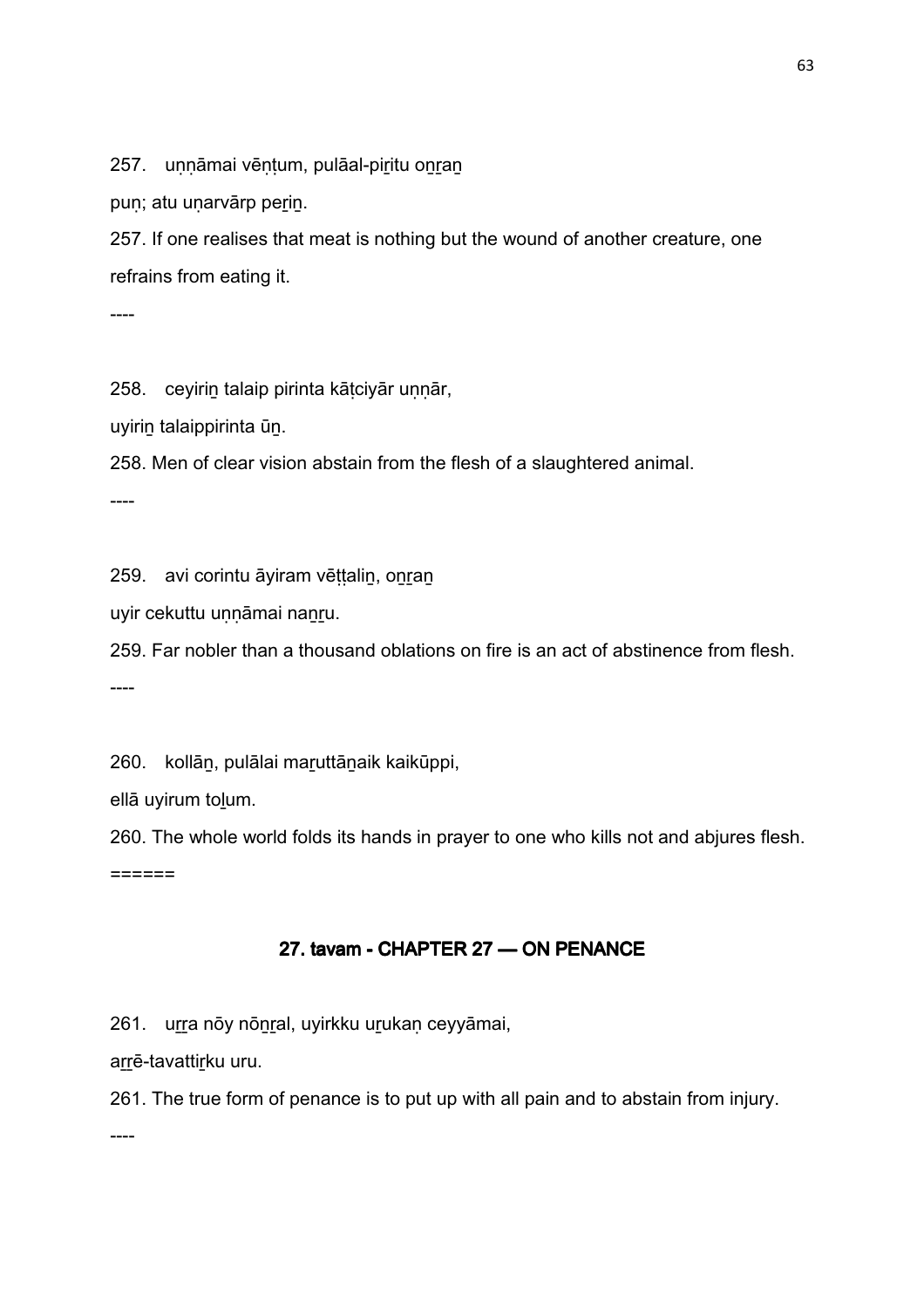262. tavamum tavam utaiyārkku ākum; avam, atanai

aktu ilār mērkolvatu.

262. Penance is possible only for the disciplined. Disgrace attends the undisciplined. ----

263. turantārkkut tuppuravu vēnti, marantārkol-

marraiyavarkal, tavam!.

263. In their ministering to the needs of the ascetic, verily the householders have become oblivious of their penance.

----

264. oṉṉārt teṟalum, uvantārai ākkalum,

eṇṇiṉ, tavattāṉ varum.

264. Penance, if it wills can mar its foe, or bless its friend.

----

265. vēntiya vēntiyāṅku eytalān, cey tavam

īṇṭu muyalappaṭum.

265. They persevere in penance; for through penance they achieve their desired goal.

----

266. tavam ceyvār tam karumam ceyvār; marru allār

avam ceyvār, ācaiyuḷ paṭṭu.

266. To do penance is to be alive to one's duty; those enmeshed in desire come to ruin.

----

267. cuṭac cuṭarum poṉpōl oḷiviṭum-tuṉpam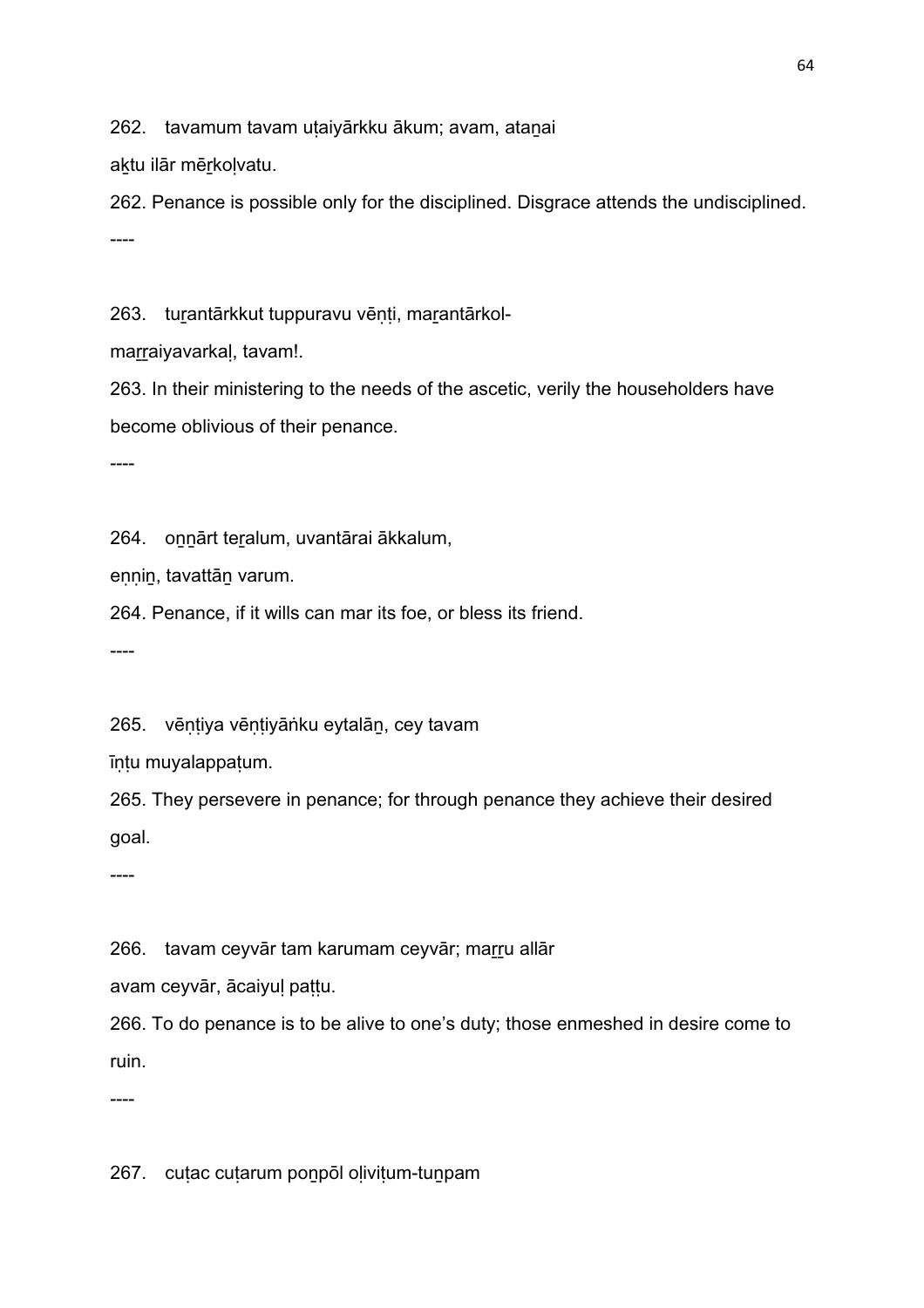cutaccuta nōrkirpavarkku.

267. Gold shines all the more in fire; those who do penance become mellowed through suffering.

----

268. tan uyir tān arap perrānai ēnaiya

man uyir ellām tolum.

268. The world worships one who has regained one's soul.

----

269. kūrram kutittalum kaikūtum-nōrralin

ārral talaippattavarkku.

269. Men at the height of their penance can triumph over even death.

----

270. ilar palar ākiya kāranam-nōrpār

cilar; palar nōlātavar.

270. Many are the indigent; for only a few practise penance.

======

# 28. kūṭā oḷukkam - CHAPTER 28- ON IMPROPER CONDUCT

271. vañca manattān patirru olukkam pūtaṅkal

aintum akattē nakum.

271. A man's five senses will laugh within at the false conduct of a deceitful mind. ----

272. vān uyar tōrram evan ceyyum-tan neñcam

tān ari kurrapatin?.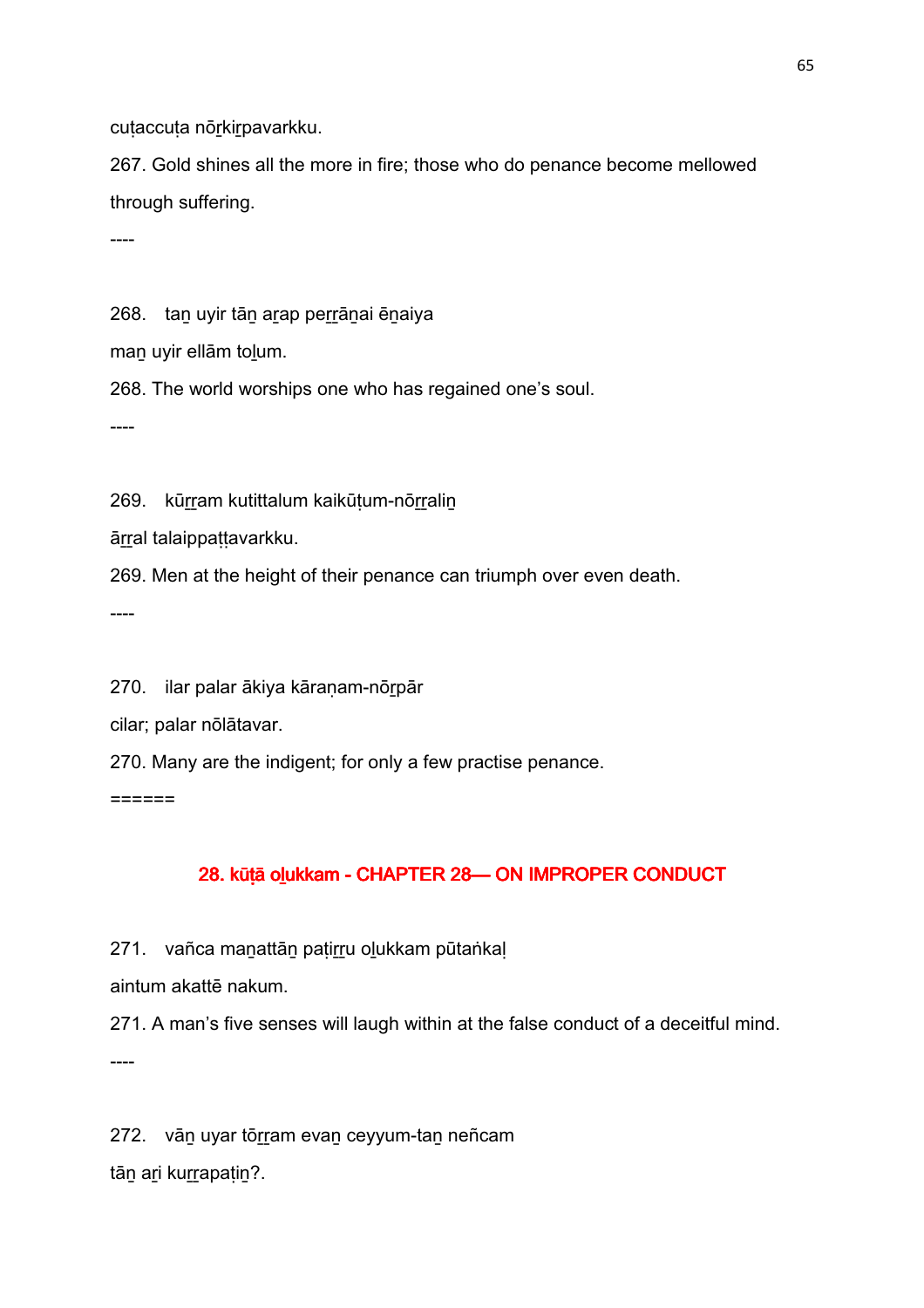272. Of what avail is a man's saintly mien, if his mind is bent on evil?

----

273. vali il nilaimaiyān val uruvam perram

puliyin tōl pōrttu mēyntarru.

273. The ascetic appearance of one who has no strength of will, is like that of an ox grazing in the guise of a tiger.

----

274. tavam maraintu, allavai ceytal-putalmaraintu

vēttuvan pul cimilttarru.

274. Committing evil under the mask of holiness is like the hunter lying in wait for birds.

----

275. 'parru arrēm' enpār patirru olukkam. 'erru! erru!' enru

ētam palavum tarum.

275. The hypocrisy of one who professes asceticism lands one in endless troubles. ----

276. neñcin turavār, turantārpōl vañcittu,

vāḻvāriṉ vaṉkaṇār il.

276. There is none so hardened in vice as one who though hollow at heart, wears the mask of saintliness.

----

277. puram kunri kaṇṭanaiyarēnum, akam kuṇri mūkkil kariyār uṭaittu.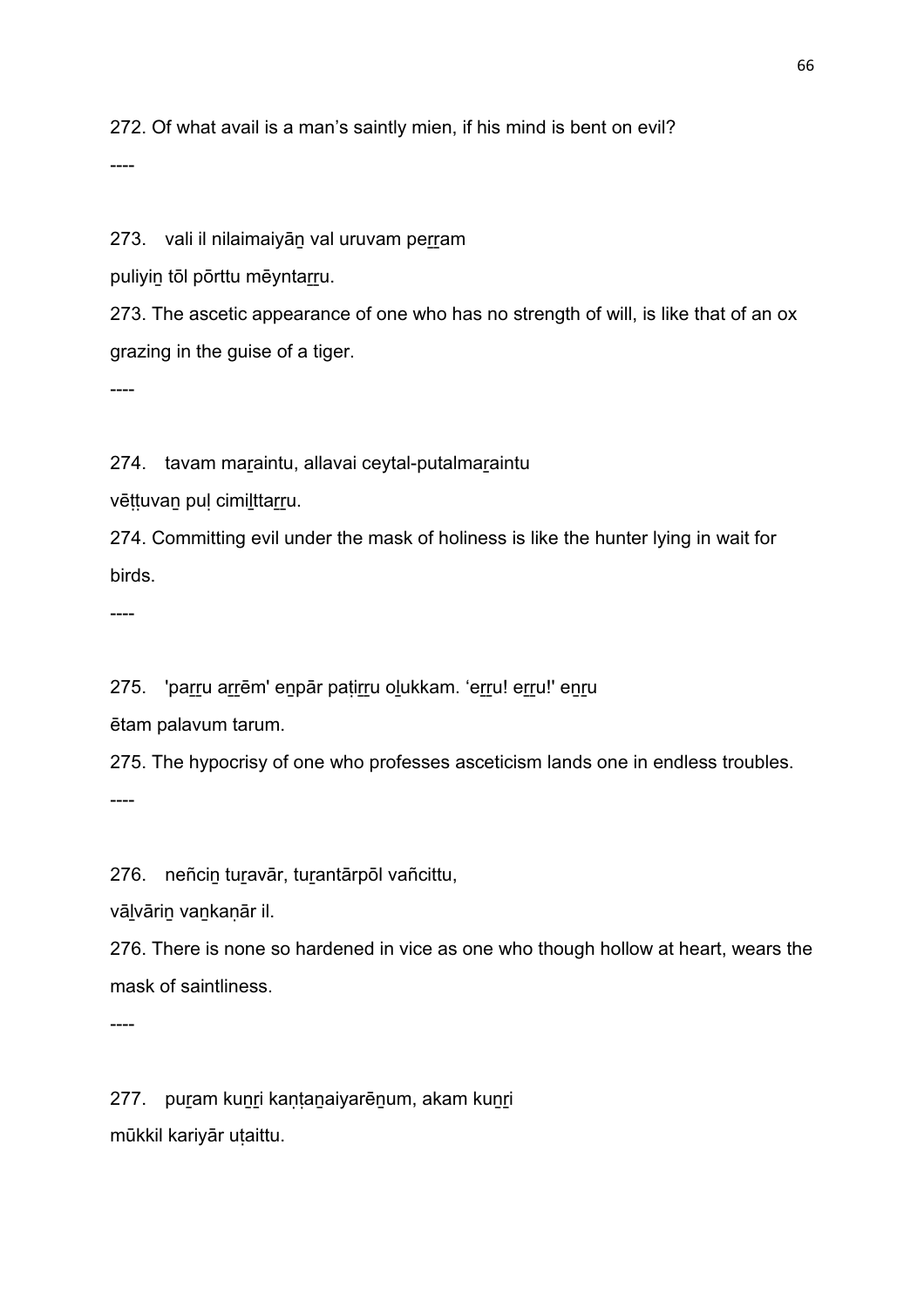277. This world contains (many) men who like the Kunri seed are fair of face but foul of heart.

----

278. manattatu mācu āka, māntār nīr āti,

maraintu olukum māntar palar.

278. There are many insincere men who frequent sacred waters to pass for holy men.

----

279. kanai kotitu; yāl kōtu cevvitu; āṅku anna

viṉaipaṭu pālāl koḷal.

279. The arrow, though straight is deadly; the yāl though crooked is sweet. Let people be judged by their actions.

----

280. malittalum nīttalum vēntā- ulakam

palittatu olittuvitin.

280. If persons abstain from deeds condemned by the world there is no need either for tonsure or for matted locks.

======

## 29. kallāmai - CHAPTER 29-ON NON-STEALING

281. eḷḷāmai vēṇṭuvāṉ eṉpāṉ eṉaittu oṉṟum

kaḷḷāmai kākka, taṉ neñcu!.

281. He who wants to command respect must guard his mind against robbing others.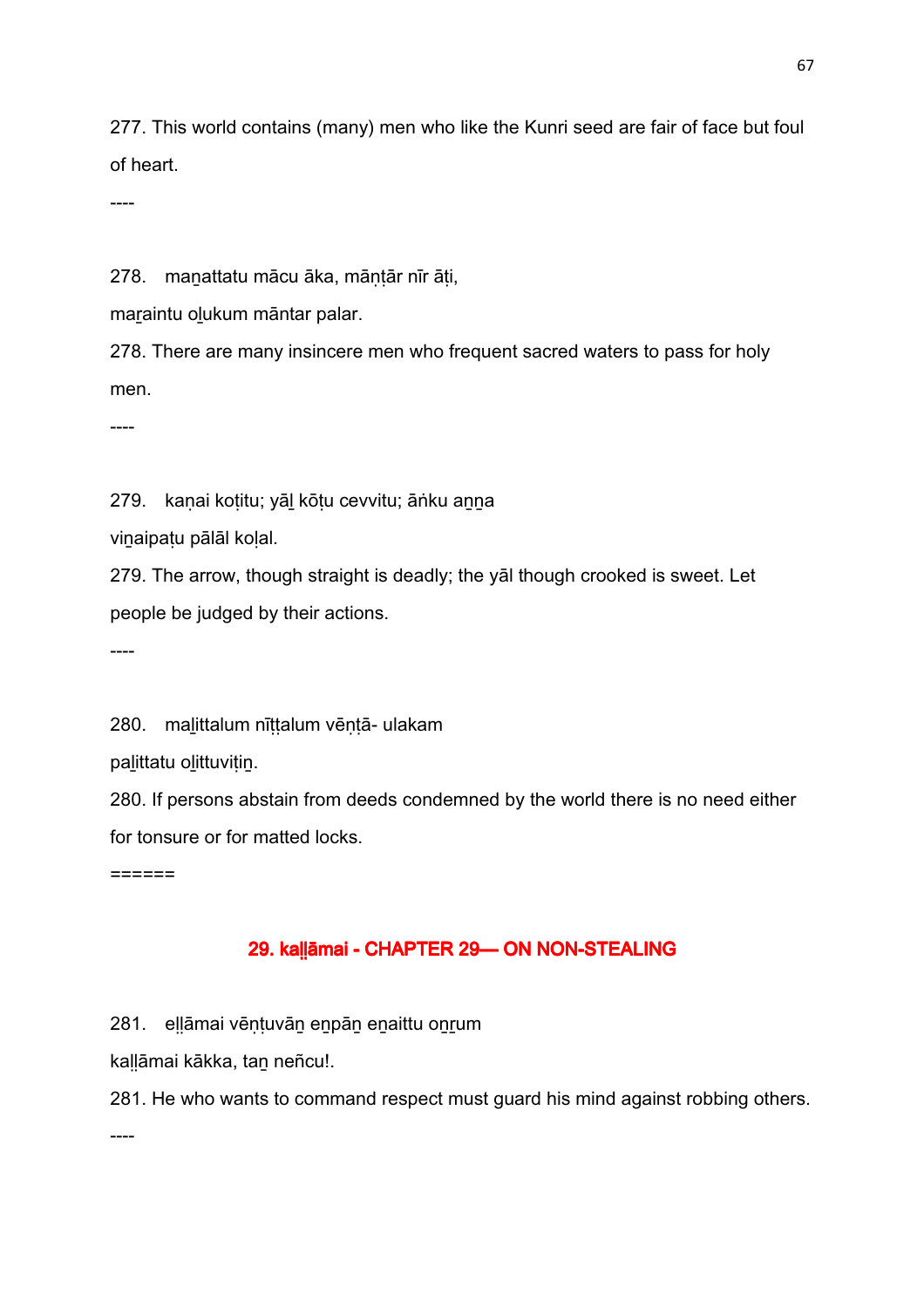282. ullattāl ullalum tītē; 'piran porulaik

kallattāl kalvēm' enal!.

282. It is a sin to lust for another's belongings.

----

283. kalavināl ākiya ākkam, alavu irantu,

āvatu pōla, keṭum.

283. Ill-gotten wealth however vast comes to nought.

----

284. kalavinkan kanriya kātal vilaivinkan

vīyā viḻumam tarum.

284. Inordinate desire to steal brings in its train endless suffering.

----

285. arul karuti anputaiyar ātal porul karutip

poccāppup pārppārkaṇ il.

285. Can ever grace and love be found in one who exploits the unwary?

----

286. alavinkan ninru olukalārrār-kalavinkan

kanriya kātalavar.

286. Those who have a burning desire to steal cannot walk in the path of virtue.

----

287. kaḷavu eṉṉum kār aṟivu āṇmai aḷavu eṉṉum

āṟṟal purintārkaṇ il.

287. The dark thought of stealing is absent in those who are alive to the value of life.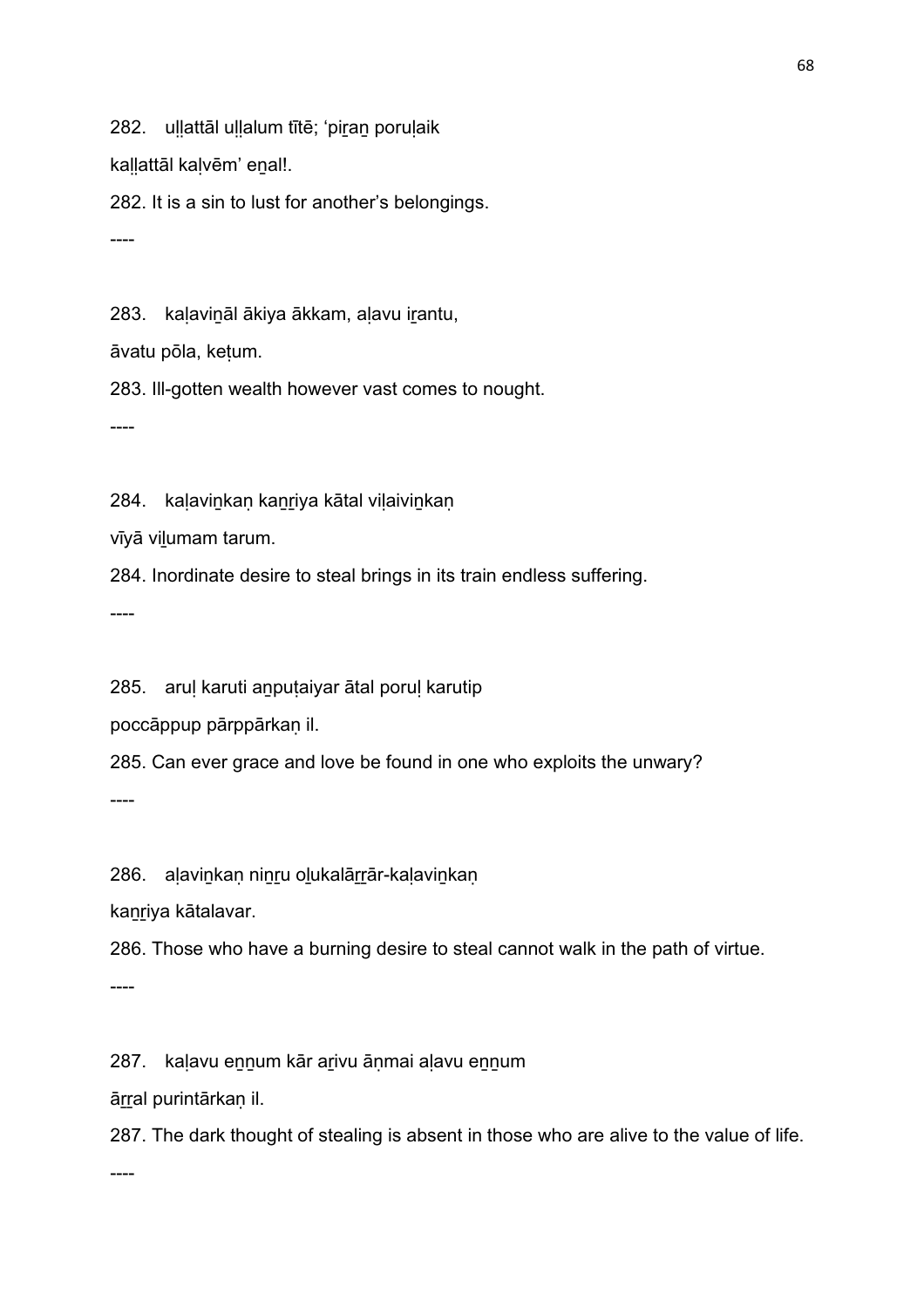288. alavu arintār neñcattu arampōla, nirkum,

kalavu arintār neñcil karavu.

288. Virtue dwells in the person of known probity; deceit dwells in persons addicted to stealing.

----

289. aḷavu alla ceytu, āṅkē vīvar-kaḷavu alla

marraiya tērrātavar.

289. Those who know nothing else than stealing will indulge in unrighteous acts and forthwith perish.

----

290. kaḷvārkkut taḷḷum, uyirnilai; kaḷḷārkkut

taḷḷātu, puttēḷ ulaku.

290. Their very bodies fail the defrauding. The world of the gods fail not the upright. ======

## 30. vāymai - CHAPTER 30 — ON TRUTH

291. 'vāymai eṉappaṭuvatu yātu?' eṉiṉ, yātu oṉṟum

tīmai ilāta colal.

291. What is truth but unsullied utterance?

----

292. poymmaiyum vāymai iṭatta-purai tīrnta

naṉmai payakkum eṉiṉ.

292. Even untruth has the stamp of truth, if it is free from harm.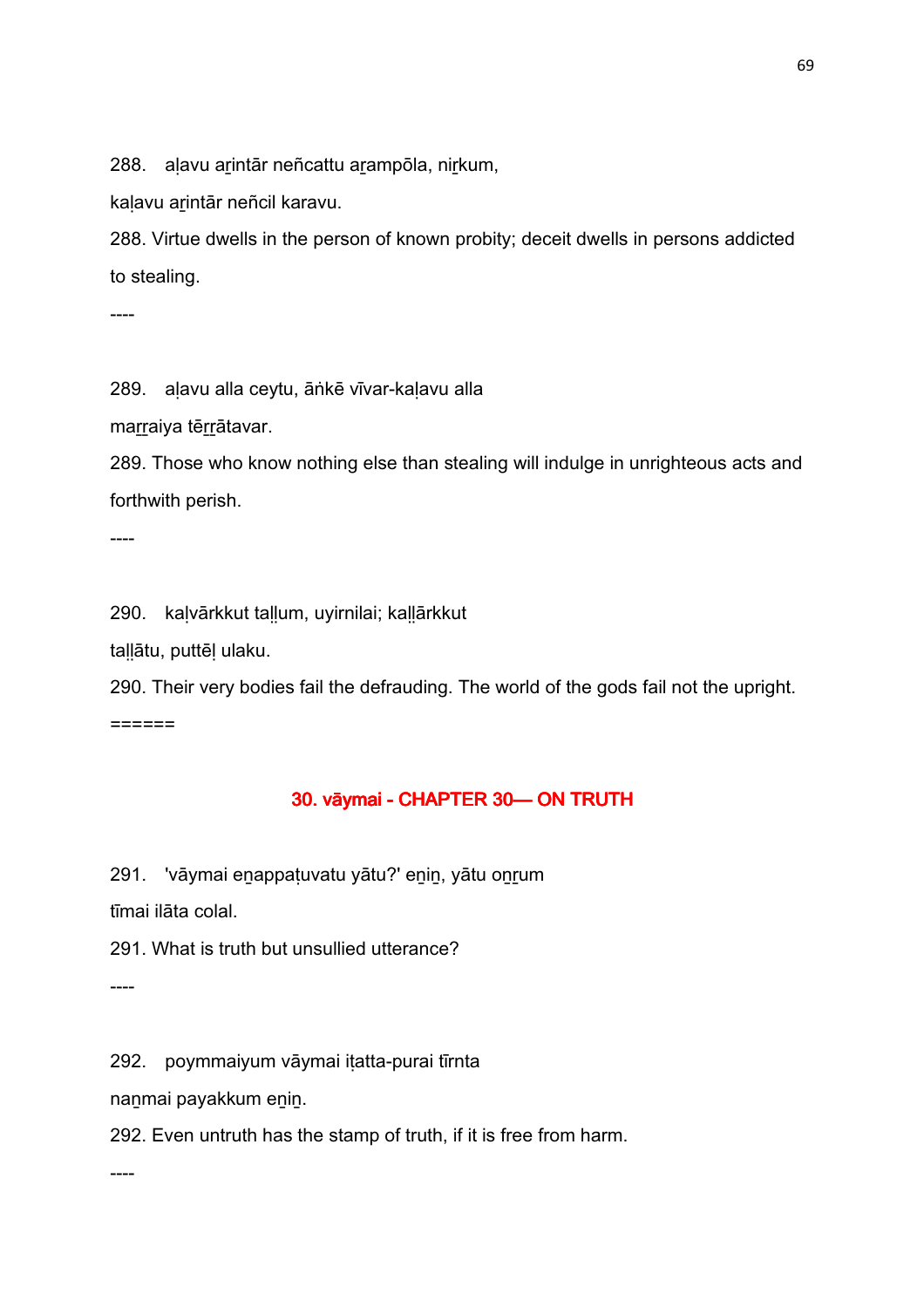293. tan neñcu arivatu poyyarka; poyttapin,

tan neñcē tannaic cutum.

293. Let none utter a falsehood against his conscience lest it should torment him. ----

294. ullattāl poyyātu olukin, ulakattār

ullattul ellām ulan.

294. One sits high in the hearts of all who is true to oneself.

----

295. maṉattoṭu vāymai moḻiyiṉ, tavattoṭu

tāṉam ceyvāriṉ talai.

295. Far greater than a benefactor or an ascetic is one whose words come from the depths of truth.

----

296. poyyāmai aṉṉa pukaḻ illai; eyyāmai,

ellā aramum tarum.

296. One's renown is rooted only in truth; it leads one easily to every other virtue.

----

297. poyyāmai poyyāmai ārrin, aram pira

ceyyāmai ceyyāmai naṉṟu.

297. Practise truth, you need not practise any other virtue.

----

298. puṟam tūymai nīrāl amaiyum;- akam tūymai vāymaiyāl kāṇappaṭum.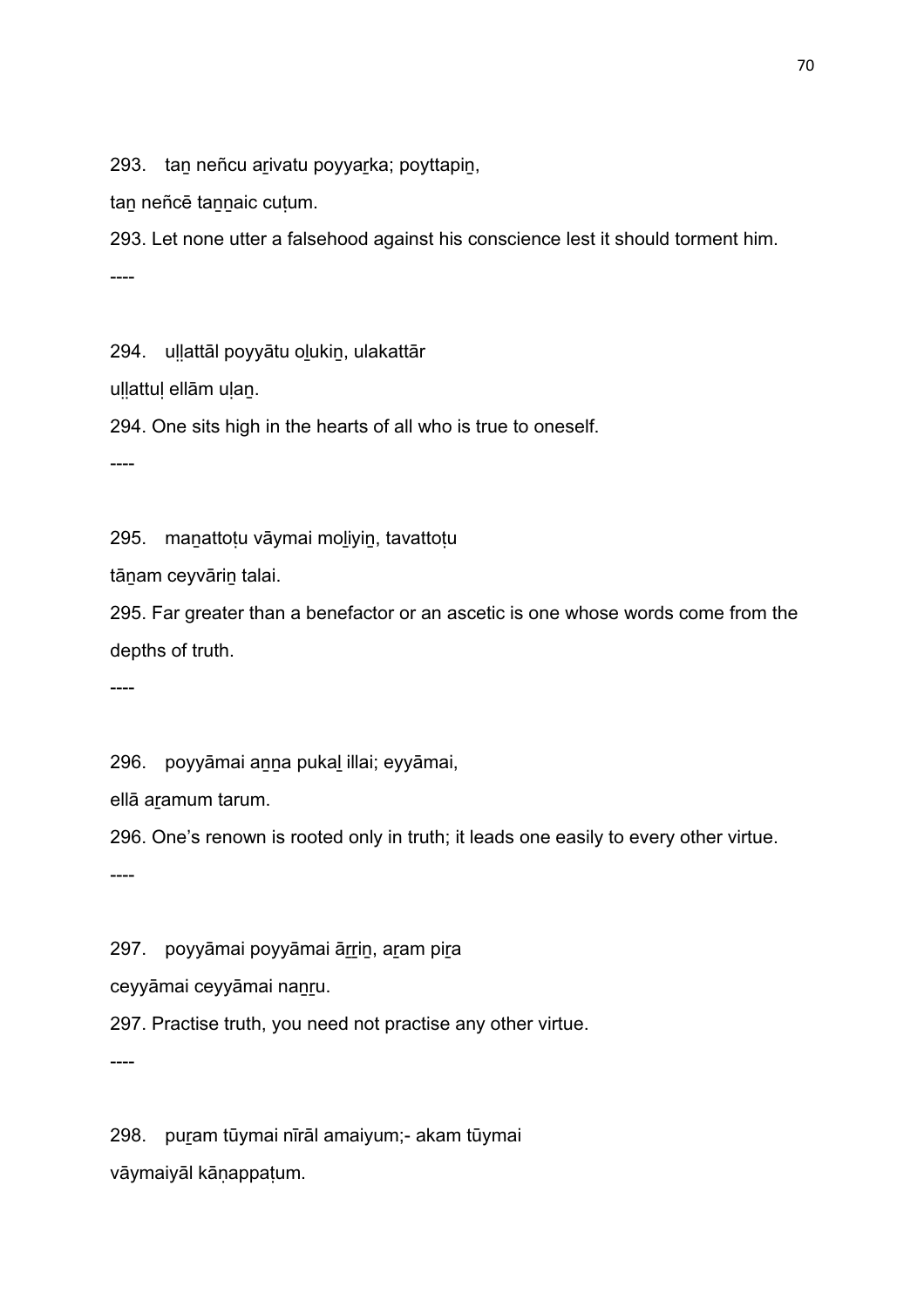298. Water cleanses the body; truth cleanses the soul.

----

299. ellā vilakkum vilakku alla; cānrōrkkup

poyyā viḷakkē viḷakku.

299. All lamps are not lamps. To the great the lamp of truth is the lamp.  $---$ 

300. yām meyyāk kantavarrul, illai-enaittu onrum

vāymaiyin nalla pira.

300. In all the scriptures we have read, there is no virtue greater than truth. ======

# 31. vekuļāmai - CHAPTER 31— ON NOT GETTING ANGRY

301. cel itattuk kāppān cinam kāppān; al itattu,

kākkin en? kāvākkāl en?.

301. He who restrains his wrath where it can be vented shows real restraint. What does it matter whether one restrains it or not in an unavailing hour?

----

302. cellā itattuc cinam tītu; cel itattum,

il, atanin tīya pira.

302. Anger is bad even where it is unavailing; but where it can be effectively exercised there is no worse evil.

----

303. maṟattal, vekuḷiyai yārmāṭṭum-tīya pirattal atanān varum.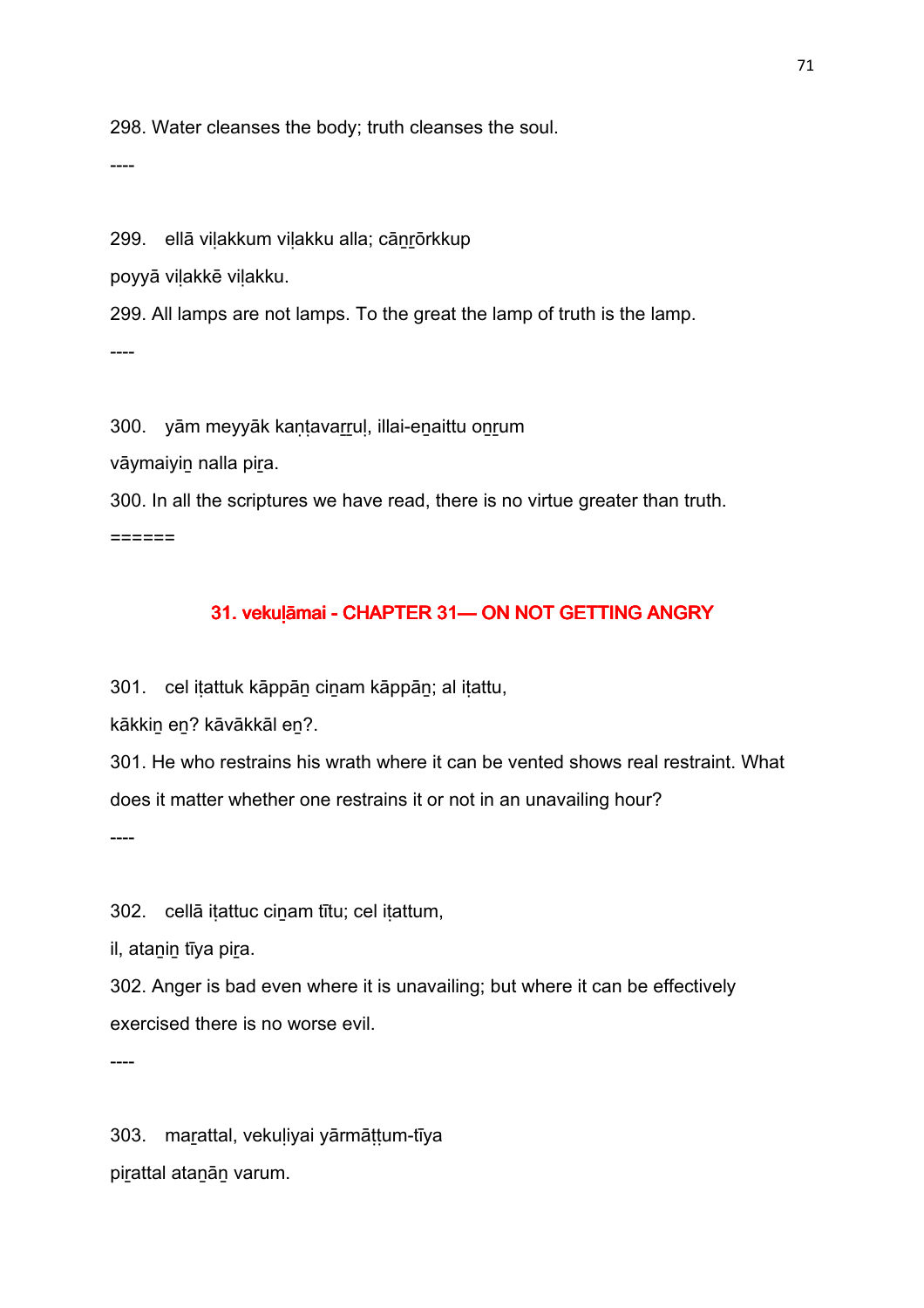303. Do not get angry with any one; for out of anger springs forth a host of evils.

----

304. nakaiyum uvakaiyum kollum cinattin

pakaiyum ulavō, pira?.

304. Is there any enemy other than anger that kills both joy and pleasure?  $---$ 

305. tannait tān kākkin, cinam kākka! kāvākkāl,

tannaiyē kollum, cinam.

305. If a man were to guard himself let him restrain anger. Otherwise anger gets the better of him.

----

306. cinam ennum cērntāraikkolli inam ennum

ēmap puṇaiyaic cuṭum.

306. Anger destroys even one's kindred who is the canoe of his life.

----

307. ciṉattaip poruḷ eṉṟu koṇṭavaṉ kēṭu

nilattu araintān kai pilaiyātarru.

307. The ruin of one who nourishes wrath is as certain as the injury to one's hands when beat on the ground.

----

308. iṇar eri tōyvaṉṉa iṉṉā ceyiṉum,

puṇariṉ vekuḷāmai naṉṟu.

308. It is better you show no wrath even against one who inflicts on you harm scorching you like a thousand-tongued flame.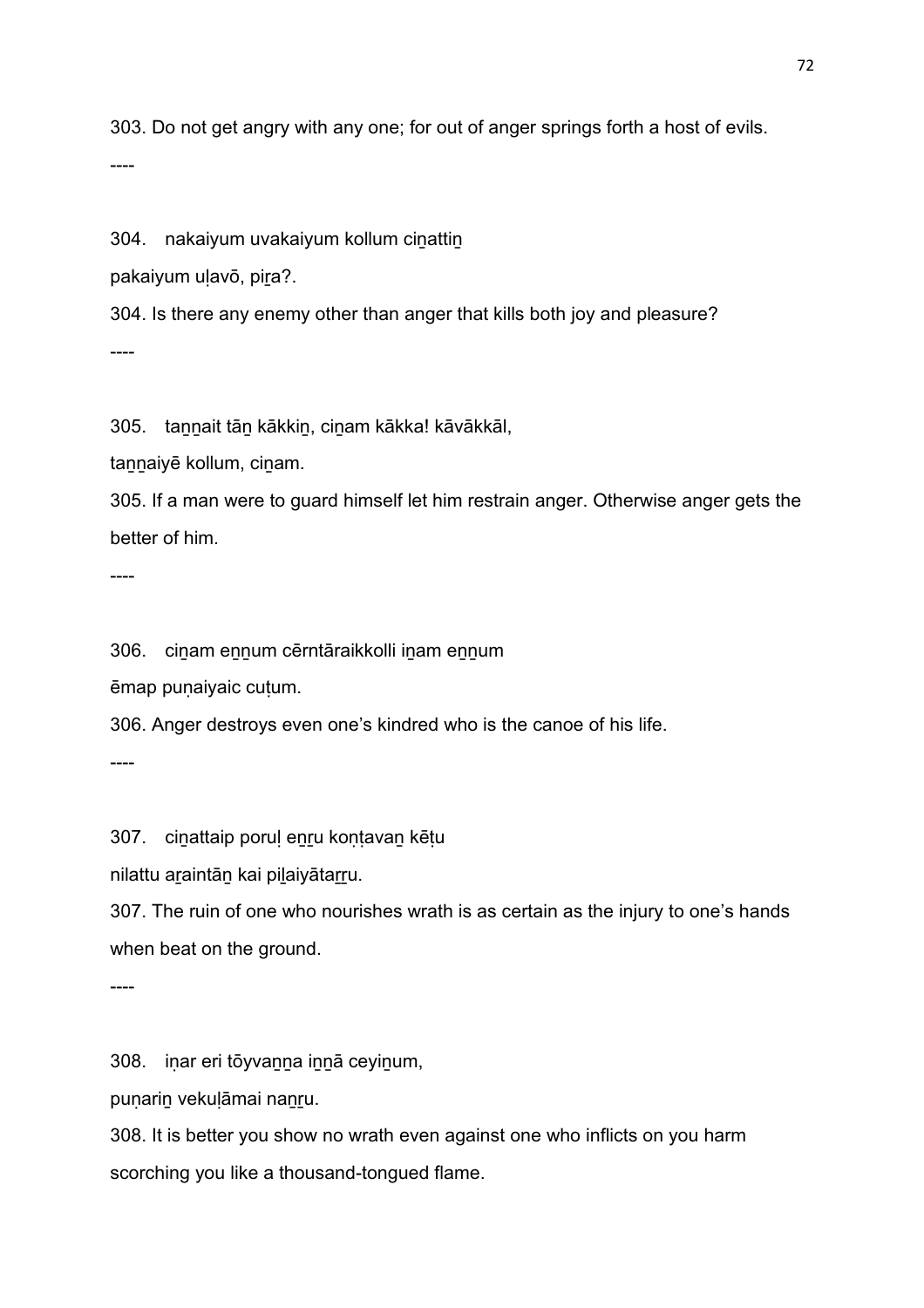----

309. ulliya ellām utan eytum-ullattāl

uḷḷāṉ vekuḷi eṉiṉ.

309. Banish anger from your mind; you get all that you long for.

----

310. irantār irantār anaiyar; cinattait

turantār turantār tunai.

310. Men given to wrath are one with the devil; Men free from it are one with the immortals.

======

## 32. inna ceyyamai - CHAPTER 32 — ON NOT DOING EVIL

311. cirappu īnum celvam perinum, pirarkku innā

ceyyāmai mācu arrār kōl.

311. It is the nature of the spotless not to inflict suffering on others, though by it they may get wealth and renown.

----

312. karuttu innā ceyta akkannum, maruttu innā

ceyyāmai mācu arrār kōl.

312. It is the nature of the stainless not to resist evil.

----

313. ceyyāmal cerrārkkum innāta ceytapin,

uyyā viḻumam tarum.

313. Even our vengeance for a wanton injury results in our own unbearable sorrow.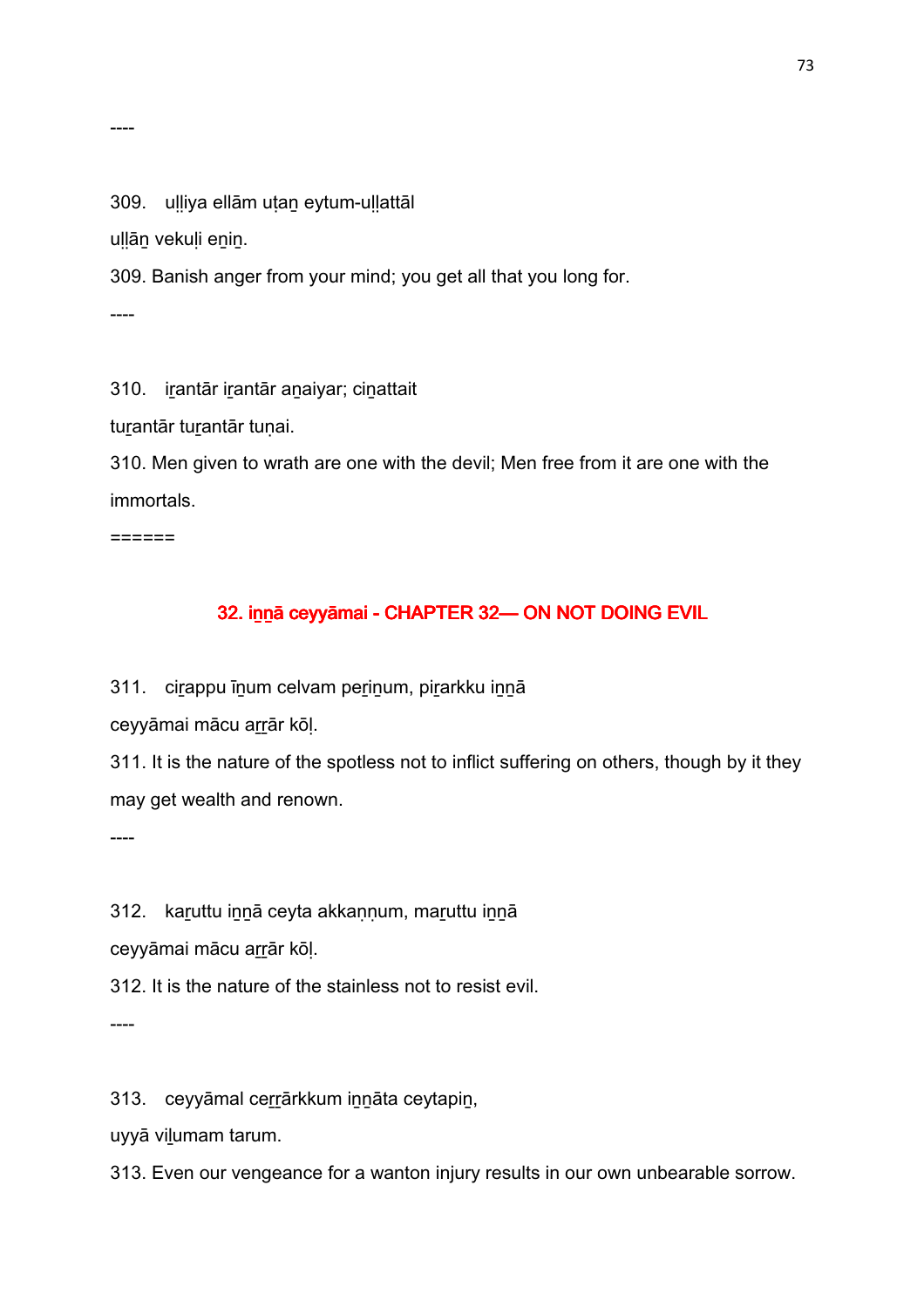### 314. innā ceytārai oruttal avar nāna

nal nayam ceytu, viṭal.

314. The noblest revenge is to put the foe to the blush by our acts of kindness.

----

315. aṟiviṉāṉ ākuvatu uṇṭō-piṟitiṉ nōy

tam nōypōl pōrrākkaṭai?.

315. What profiteth one's reason, if one does not feel others' sufferings as his own and guard against them?

----

316. iṉṉā eṉat tāṉ uṇarntavai, tuṉṉāmai

vēņṭum, pirankaņ ceyal.

316. Avoid all that causes pain to others.

----

317. eṉaittāṉum, eññāṉṟum, yārkkum, maṉattāṉ ām

māṇā ceyyāmai talai.

317. It is the supremest virtue not to commit at any time even slight injury to others.

----

318. taṉ uyirkku iṉṉāmai tāṉ aṟivāṉ, eṉkolō,

man uyirkku innā ceyal?.

318. How is it a man inflicts injury upon others knowing how painful it would be to himself?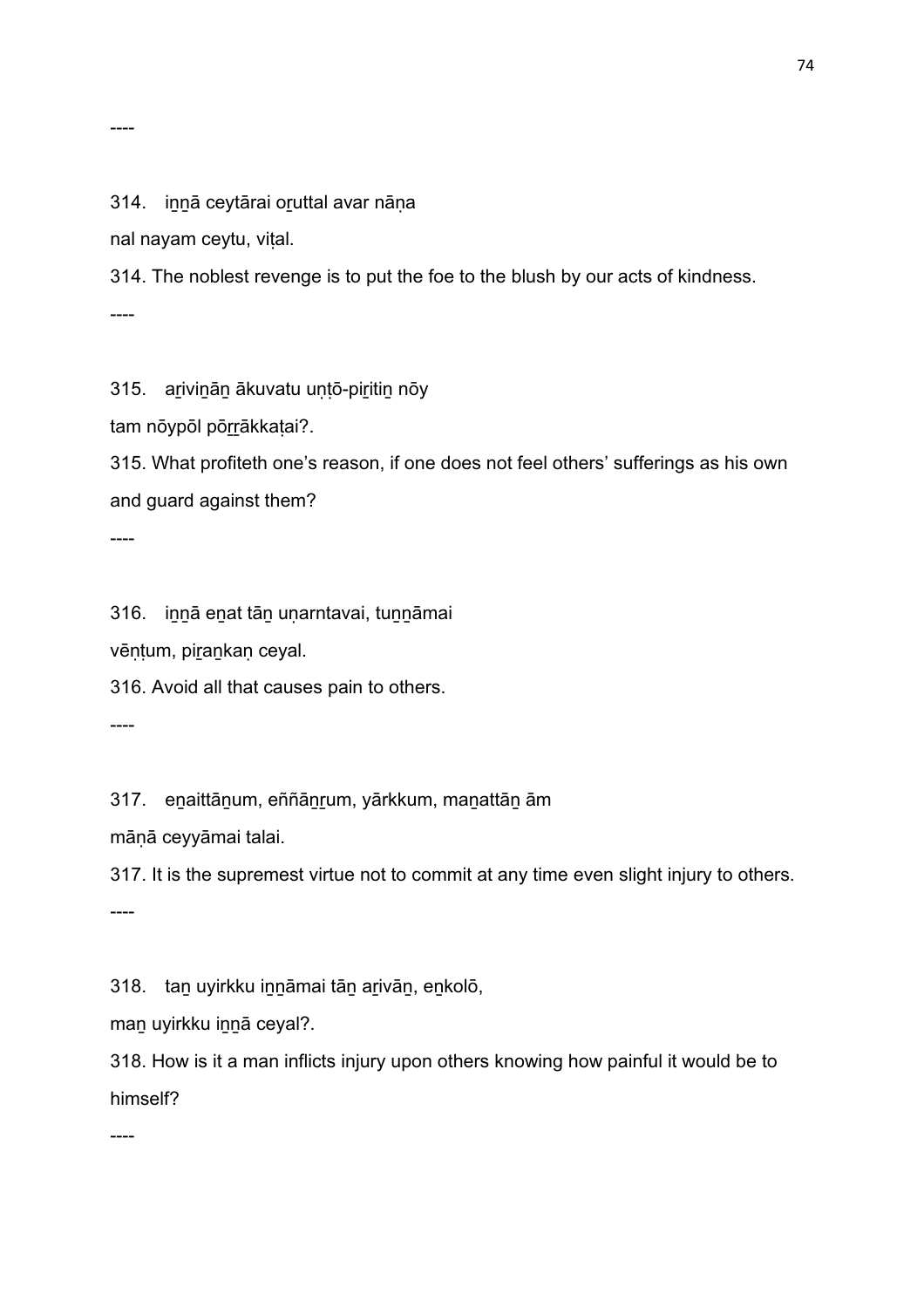319. pirarkku innā murpakal ceyyin, tamakku innā

pirpakal tāmē varum.

319. As the night follows day, evil that we do recoils on us.

----

320. nōy ellām nōy ceytār mēlavām; nōy ceyyār,

nōy inmai vēntupavar.

320. All sufferings befall those who inflict harm on others. Those who desire immunity from suffering never commit injury.

======

## 33. kollāmai - CHAPTER 33- NOT KILLING

321. 'aṟaviṉai yātu?' eṉiṉ, kollāmai; kōṟal

pira vinai ellām tarum.

321. If you ask what is the sum total of virtues, it is non-killing; killing begets sin.

----

322. pakuttu untu, pal uyir ōmputal nūlōr

tokuttavarruļ ellām talai.

322. All the scriptures emphasise the virtue of hospitality and the creed of nonviolence.

----

323. onrāka nallatu kollāmai; marru atan

pincārap poyyāmai nanru.

323. The crown of all virtues is non-violence. Next comes non-lying.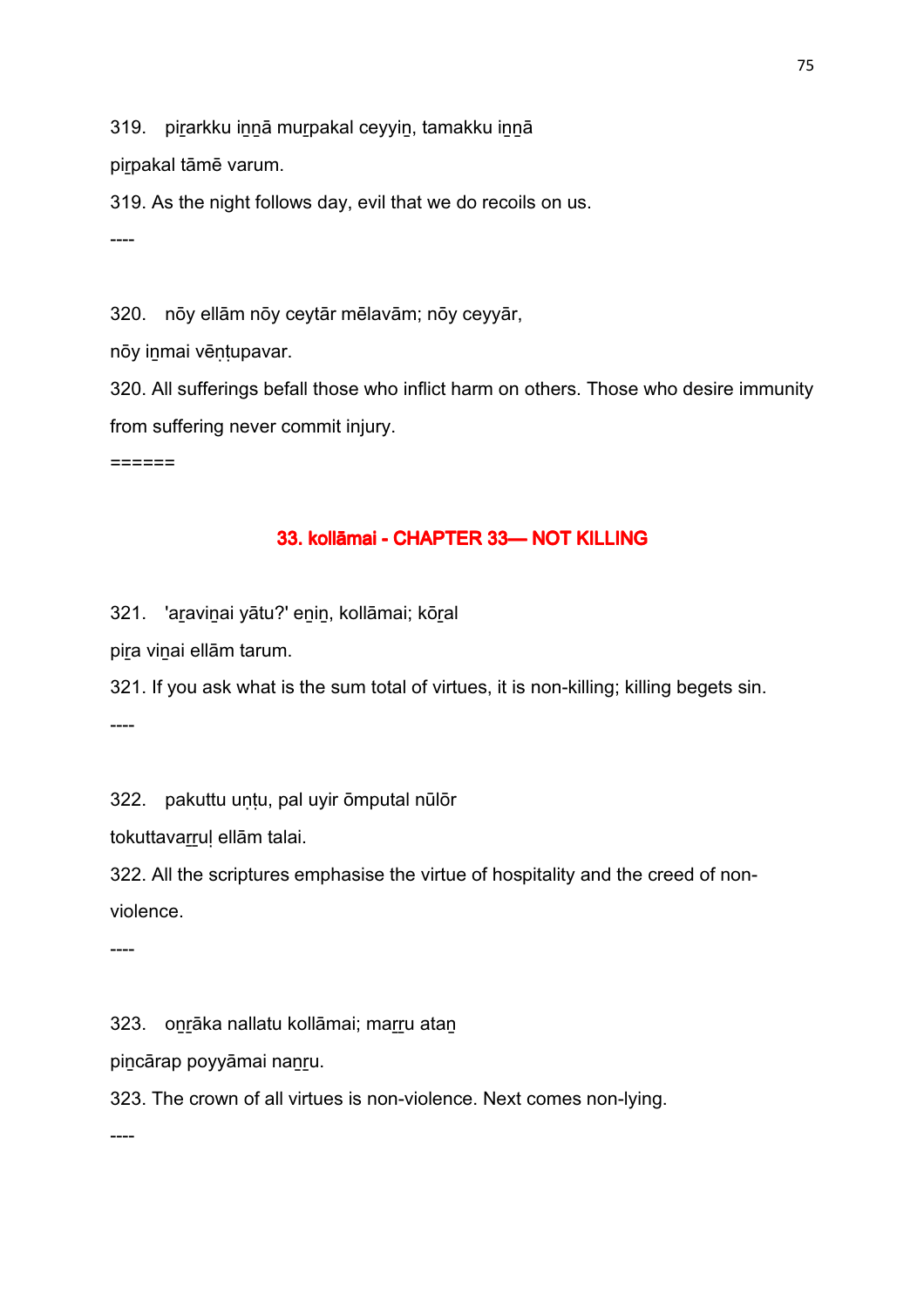324. 'nallāru enappatuvatu yātu?' enin, yātu onrum

kollāmai cūlum neri.

324. The path of rectitude is the path of non-violence.

----

325. nilai añci nīttāruḷ ellām, kolai añcik

kollāmai cūḻvāṉ, talai.

325. Far greater than an ascetic who renounces the fleeting world is the follower of non-violence.

----

326. kollāmai mēṟkoṇṭu oḻukuvāṉ vāḻnāḷmēl

cellātu, uyir uṇṇum kūrru.

326. Yama, the Destroyer of life, never invades the realm where non-violence prevails.

----

327. tan uyir nīppinum ceyyarka-tān piritu

iṉ uyir nīkkum viṉai.

327. Do not commit any act of violence though your life is in peril.

----

328. nanru ākum ākkam peritu eninum, cānrōrkkuk

koṉṟu ākum ākkam kaṭai.

328. The truly great scorn the riches acquired through slaughter.

----

329. kolai viṉaiyar ākiya mākkaḷ pulai viṉaiyar, puṉmai terivār akattu.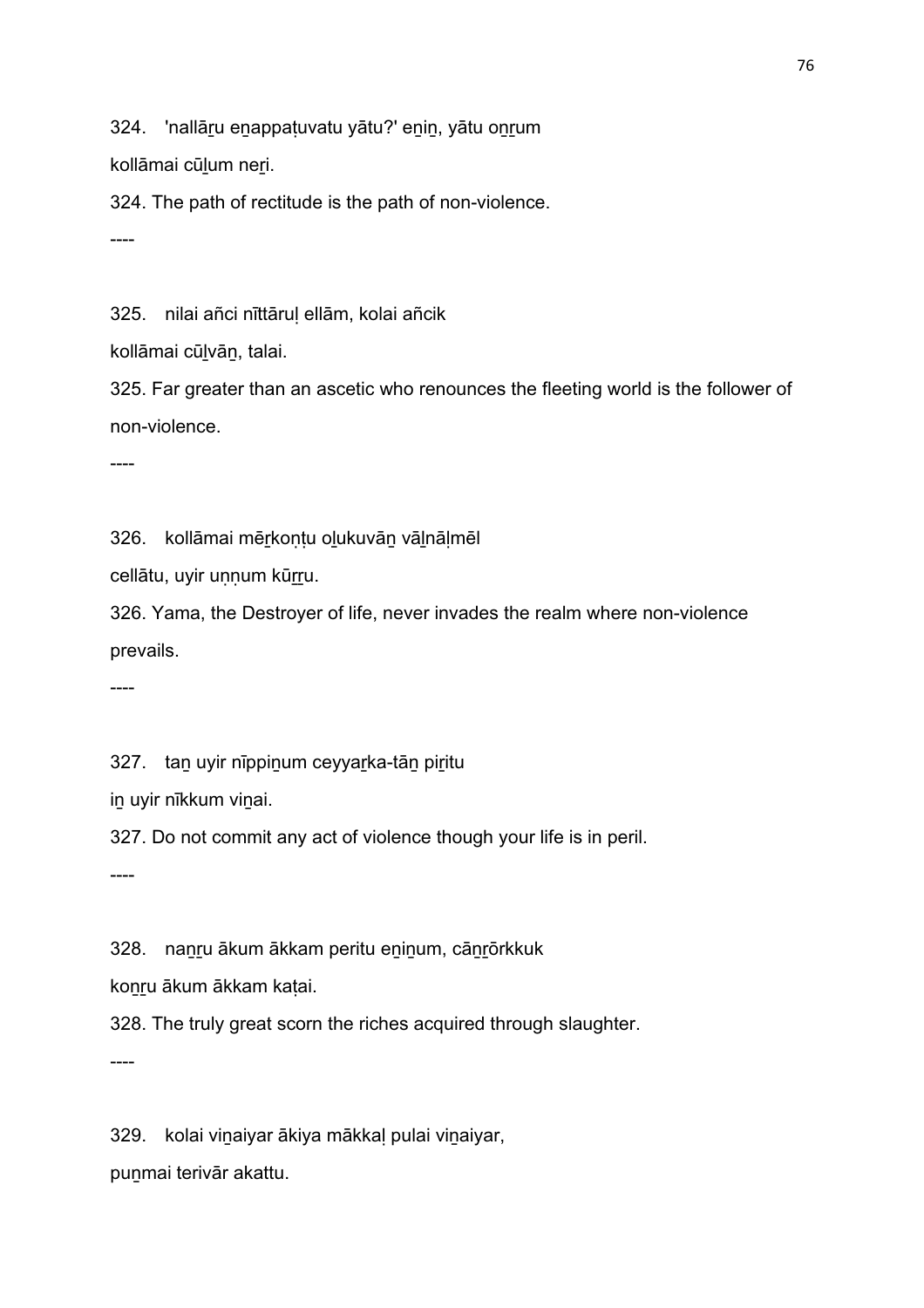329. In the eyes of the discerning, men given to slaughter are but churls.

----

330. 'uyir utampin nīkkiyār' enpa-'ceyir utampin

cellāt tī vāḻkkaiyavar'.

330. Behold the Lazarus, he is guilty of acts of violence in his former birth. ======

## 34. nilaiyāmai - CHAPTER 34 — INSTABILITY

331. nillātavarrai nilaiyina enru unarum

pullarivu āṇmai kaṭai.

331. It is contemptible folly to mistake the unstable for the stable.

----

332. kūttāttu avaikkulāttarrē, peruñ celvam;

pōkkum, atu vilintarru.

332. The flow of fortune is like the gathering of a crowd at a concert; its ebb is like the melting of the crowd at its close.

----

333. arkā iyalpirruc celvam; atu perrāl,

arkupa āṅkē ceyal.

333. Fortune is fickle; if you come by it delay not; put it to proper use.

----

334. nāḷ eṉa oṉṟupōl kāṭṭi, uyir, īrum vāļatu-uṇarvārp perin.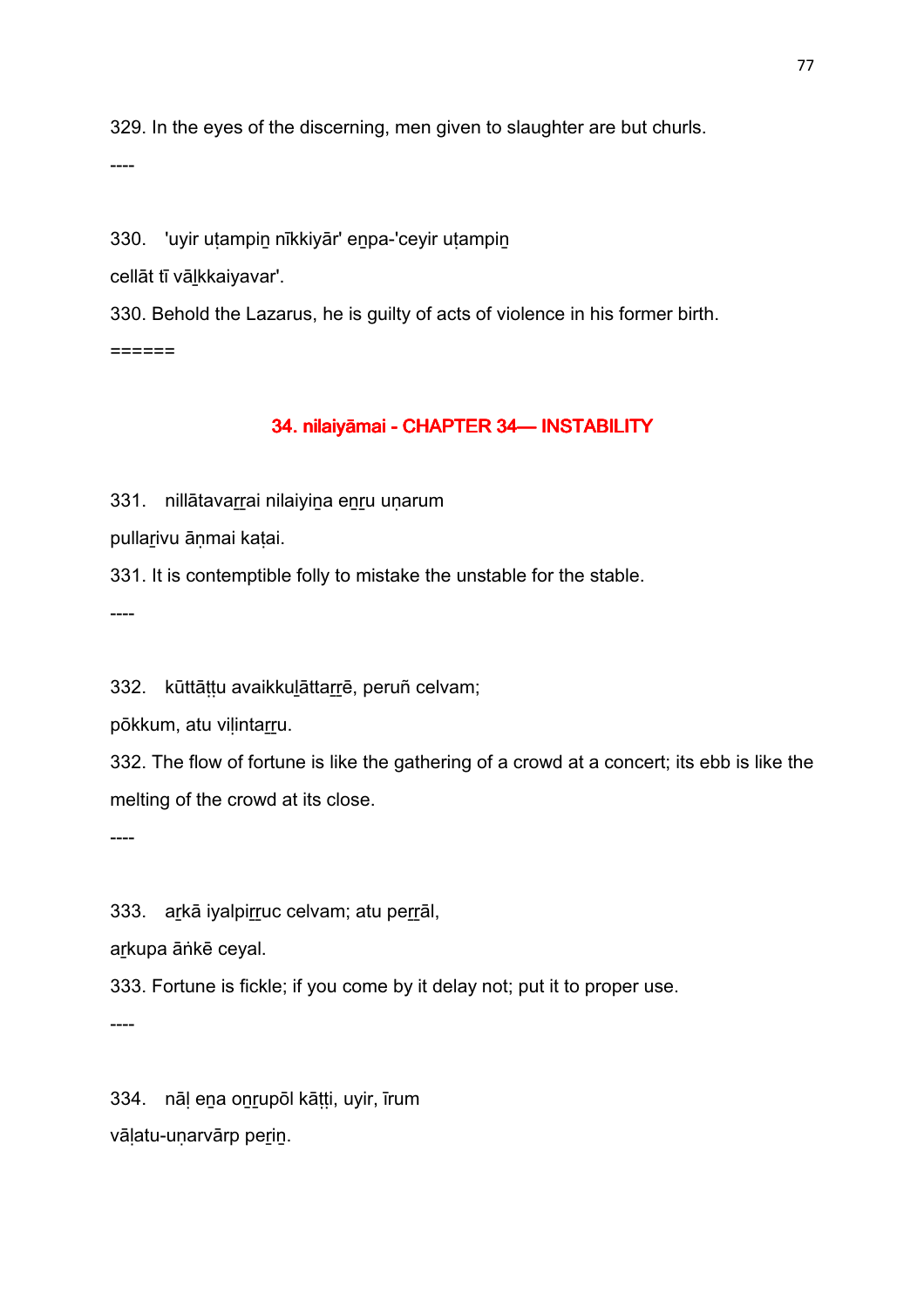334. Time seems all laughter; but to the discerning it is a saw sawing away the life of men.

----

335. nāc cerru, vikkul mēlvārāmun, nal vinai

mērcenru ceyyappatum.

335. Before hiccough arises and before the tongue is paralysed, do good that leads to salvation.

----

336. 'nerunal ulan, oruvan; inru illai!' ennum

perumai uṭaittu, iv ulaku.

336. Yesterday he was but to-day he is not; this is the glory of the earth.

----

337. oru polutum vālvatu ariyār, karutupa-

kōṭiyum alla, pala.

337. One is not sure what awaits him the next moment; but he becomes a prey to a thousand and one thoughts.

----

338. kutampai tanittu oliyap pul parantarrē-

utampotu uyiritai natpu.

338. The attachment of life to the body is like that of a full-fledged bird flying from its broken shell.

----

339. uṟaṅkuvatu pōlum, cākkāṭu; uṟaṅki viḻippatu pōlum, piṟappu.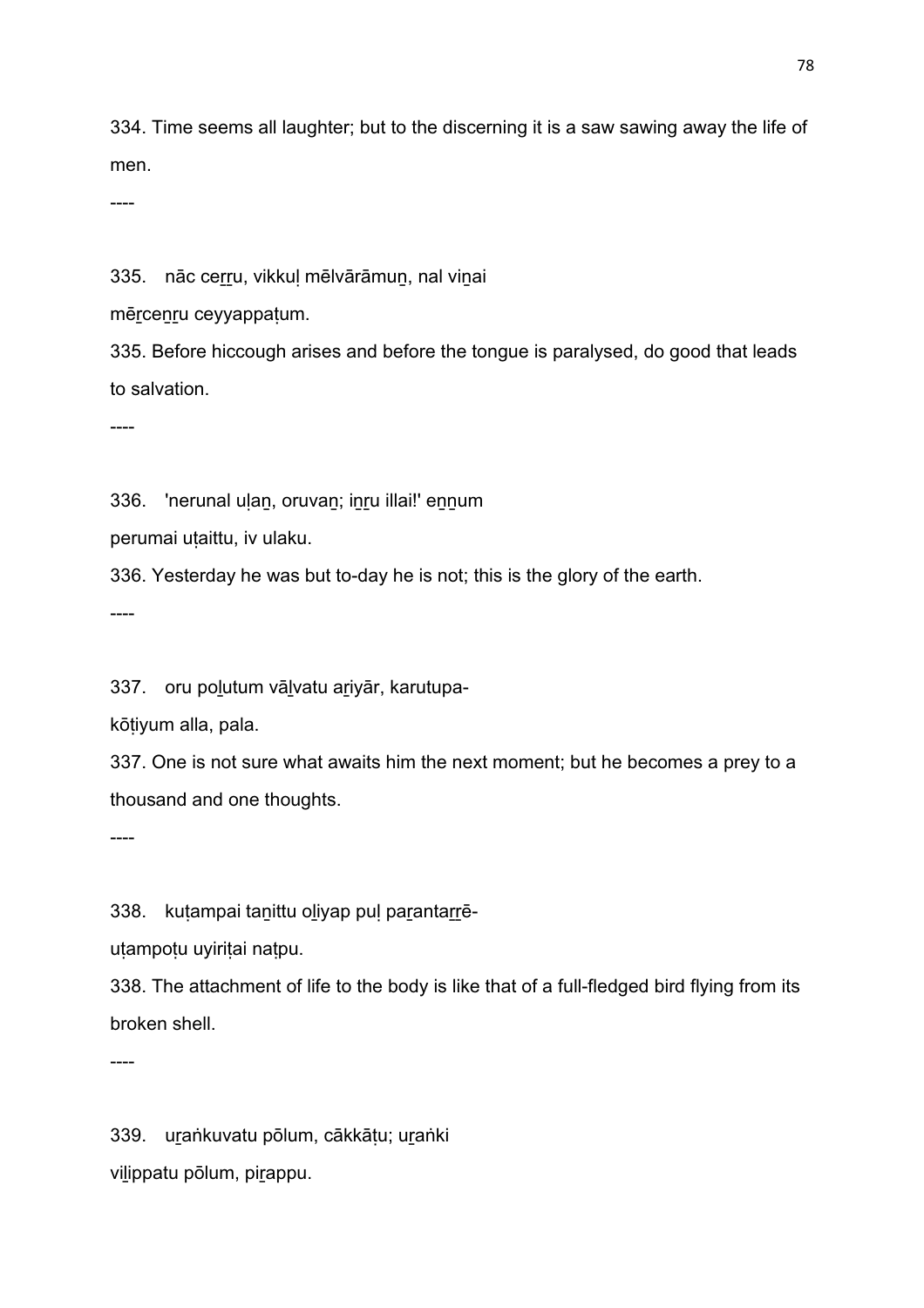339. Death is like sleep, birth is that awakening from sleep.

----

340. pukkil amaintinrukollō-utampinul

tuccil irunta uyirkku!.

340. Why should the soul seek a temporary shelter in the perishable body? Is there not a durable habitation for it?

======

### 35. turavu - CHAPTER 35 - RENUNCIATION

341. yātaṉiṉ yātaṉiṉ nīṅkiyāṉ, nōtal

atanin atanin ilan.

341. A man does not suffer pain from whatever things he has renounced.

----

342. vēntin, untākat turakka; turantapin,

īṇṭu iyaṟpāla pala.

342. There is endless joy in early renunciation.

----

343. atal vēntum, aintan pulattai; vital vēntum,

vēntiya ellām oruṅku.

343. Subdue your senses and give up all your longings.

----

344. iyalpu ākum, nōṉpiṟku oṉṟu iṉmai; uṭaimai

mayal ākum, marrum peyarttu.

344. Renunciation is the mark of asceticism. Any clinging leads to one's delusion.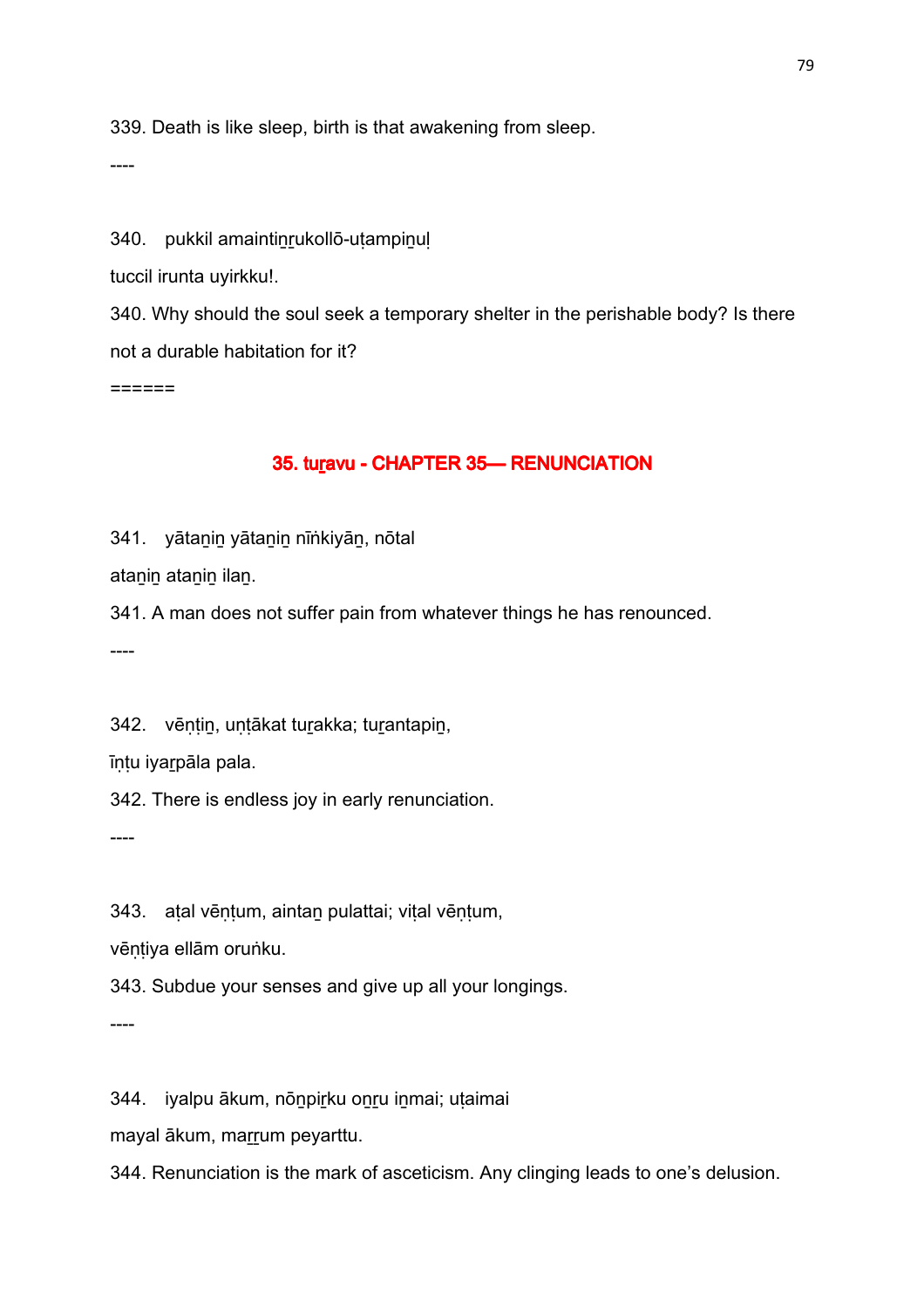#### ----

### 345. marrum totarppātu evankol? pirappu arukkal

urrārkku uṭampum mikai.

345. Why talk of other attachments; even our body is a hindrance.

----

346. 'yāṉ', 'eṉatu', eṉṉum cerukku aṟuppāṉ vāṉōrkku

uyarnta ulakam pukum.

346. He enters the abode of the gods who lays the axe at 'I' and 'mine.'

----

347. parri viṭāa, iṭumpaikaḷ-parriṇaip

parri, vițāatavarkku.

347. Sufferings seize men of desire.

----

348. talaippattār, tīrat turantār; mayaṅki

valaippaṭṭār, marraiyavar.

348. Salvation is for one of renunciation; others get entangled in endless births and deaths.

----

349. parru arrakaṇṇē pirappu arukkum; marrum

nilaiyāmai kāṇappaṭum.

349. Cut off all attachments; you cut off the tangle of life; otherwise you are caught.

----

350. parruka, parru arrān parrinai! ap parraip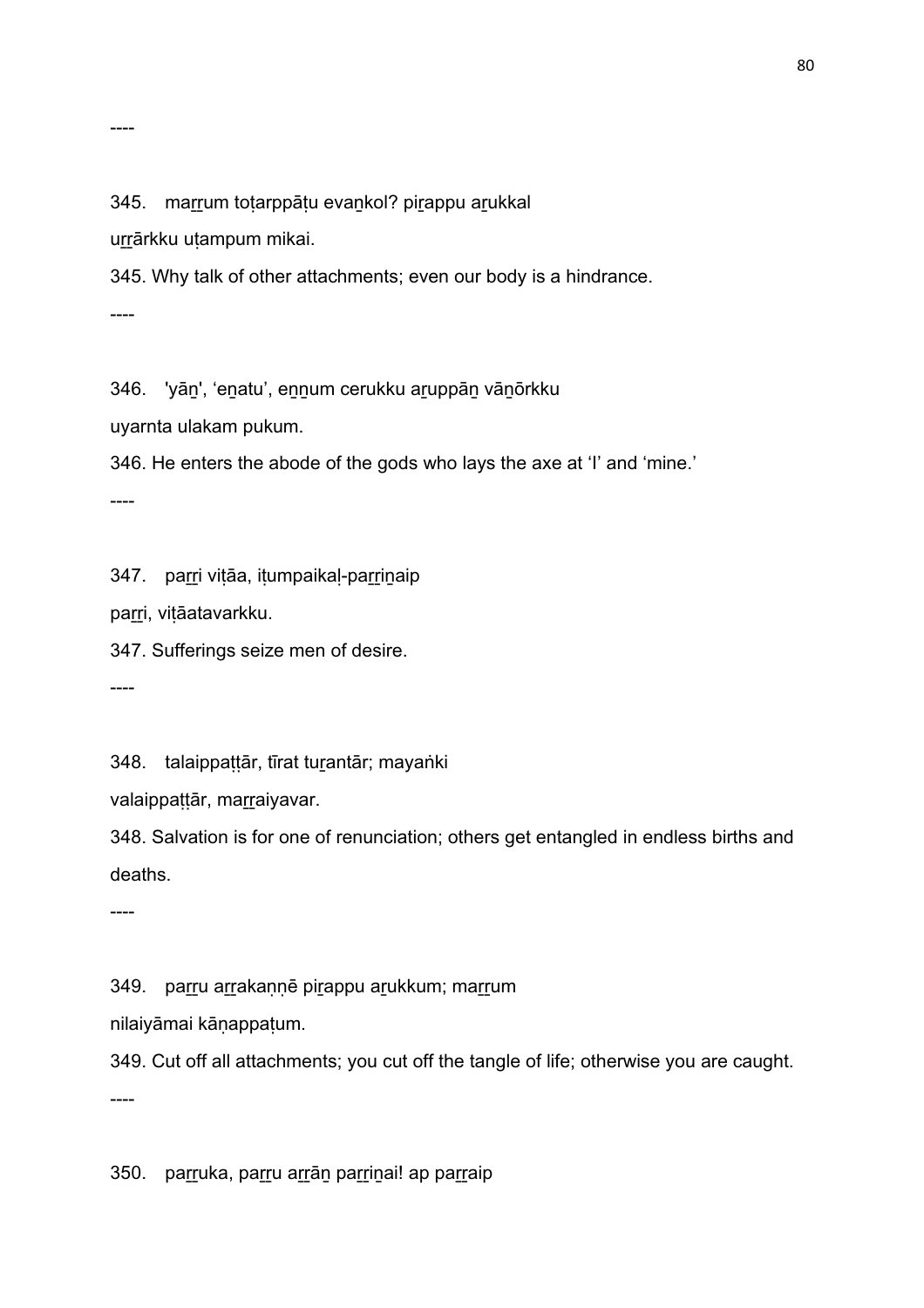parruka, parru vitarku!.

350. Cling fast to Him who is free from all desire. Seek Him for your freedom, from attachment.

======

## 36. mey unartal - CHAPTER 36 TRUE KNOWLEDGE

351. poruļ allavarraip poruļ enru uņarum

marulān ām, mānāp pirappu.

351. Out of ignorance which mistakes things unreal for things real springs the wretched cycle of births.

----

352. iruḷ nīṅki iṉpam payakkum-maruḷ nīṅki

mācu aṟu kāṭciyavarkku.

352. Men of pure vision are led from darkness to light.

----

353. aiyattin nīṅkit telintārkku vaiyattin

vāṉam naṇiyatu uṭaittu.

353. To men of unclouded wisdom heaven is nearer than earth.

----

354. aiuṇarvu eytiyak kaṇṇum payam iṉṟē-

mey unarvu illātavarkku.

354. What profits one's perfect senses if one is not endowed with true knowledge.

----

355. ep poruḷ et taṉmaittuāyiṉum, ap poruḷ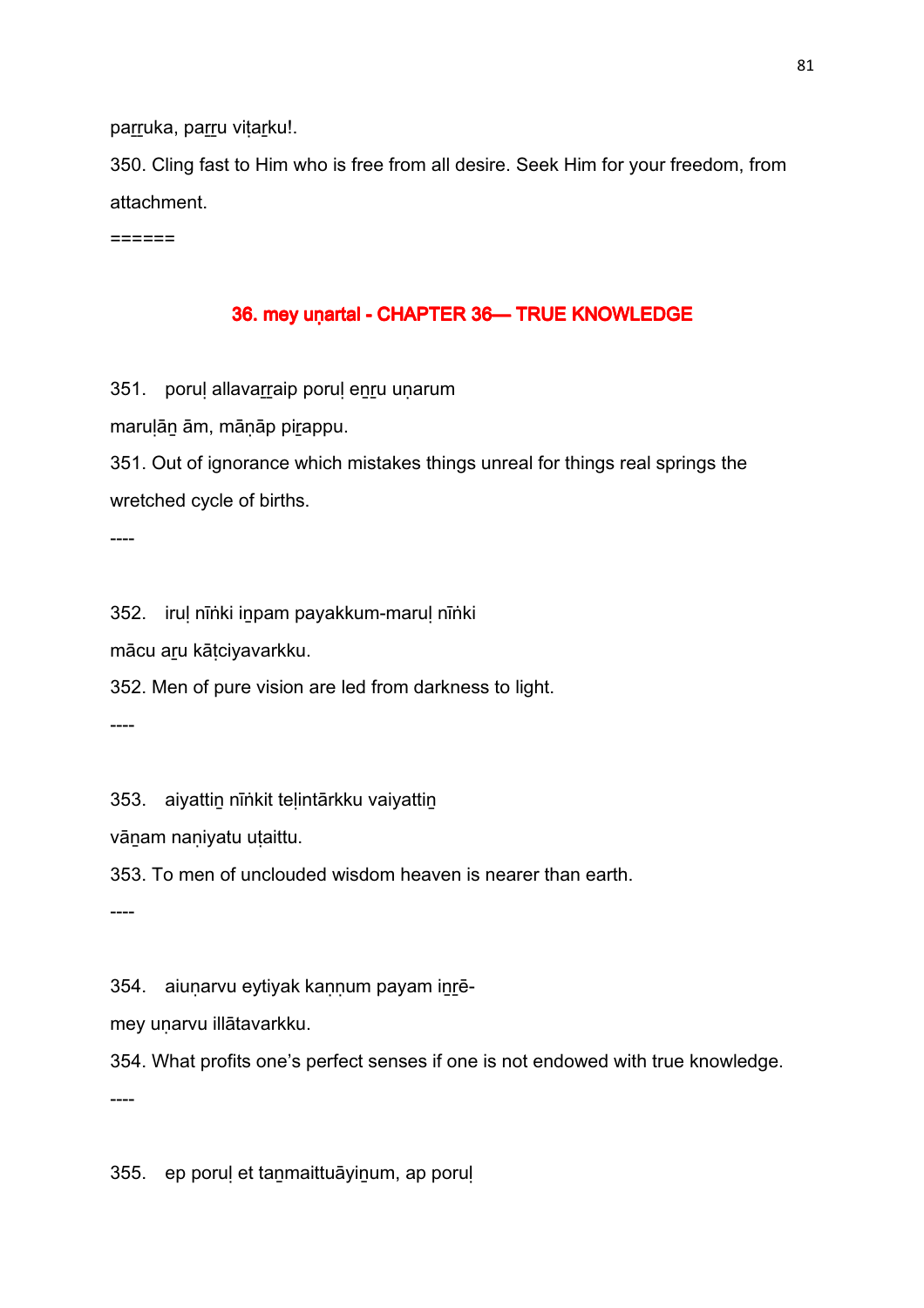meypporul kānpatu arivu.

355. To track all things to their subtlest retreats is true knowledge.

----

356. karru īntu meypporul kantār talaippatuvar,

marru īntu vārā neri.

356. Those who have learnt the truth never enter back to this world.

----

357. ōrttu uḷḷam uḷḷatu uṇarin oru talaiyā,

pērttu ullavēntā pirappu.

357. There is no fear of one's re-birth if one seeks and finds the truth.

----

358. piṟappu eṉṉum pētaimai nīṅka, ciṟappu eṉṉum

cemporul kānpatu arivu.

358. Seek the truth to remove delusion; that is wisdom.

----

359. cārpu uṇarntu, cārpu keṭa oḷukin, marru aḷittuc

cārtarā, cārtarum nōy.

359. Seek the truth on which everything rests; you will be free from all the ills that assail life.

----

360. kāmam, vekuḷi, mayakkam, ivai mūṉṟaṉ

nāmam keṭa, keṭum nōy.

360. Wipe out the very names of lust, anger and delusion; you will be wiping out the pause of re-birth.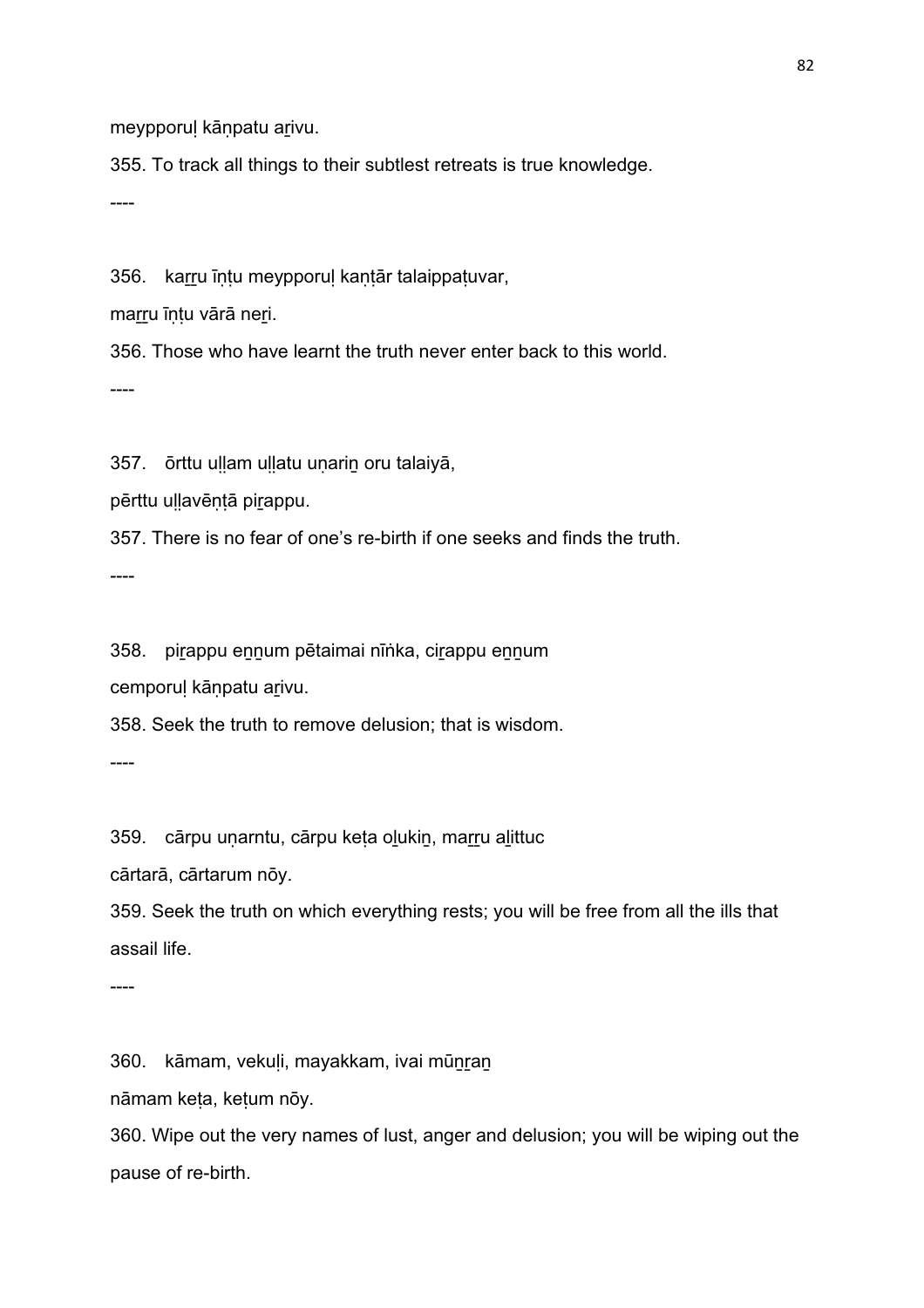======

### 37. avā aruttal - CHAPTER 37— THE DESTRUCTION OF DESIRE

361. 'avā' eṉpa-'ellā uyirkkum, eñ ñāṉṟum,

tavāap pirappu īnum vittu'.

361. The learned say desire is the eternal seed of life.

----

362. vēņtunkāl, vēņtum piravāmai; marru atu

vēntāmai vēnta, varum.

362. Do you long for anything? Long for not being born again; this you can achieve if you cease your desires.

----

363. vēntāmai anna viluc celvam īntu illai;

yāntum aktu oppatu il.

363. There is no greater possession than freedom from desire either here or in the world beyond.

----

364. tūuymai enpatu avā inmai; marru atu

vā aymai vēnta, varum.

364. What is purity of mind but absence of desire? It will follow if one burns for truth.

----

365. arravar enpār avā arrār; marraiyār

arru āka arratu ilar.

365. Only those who have renounced are free; others are not.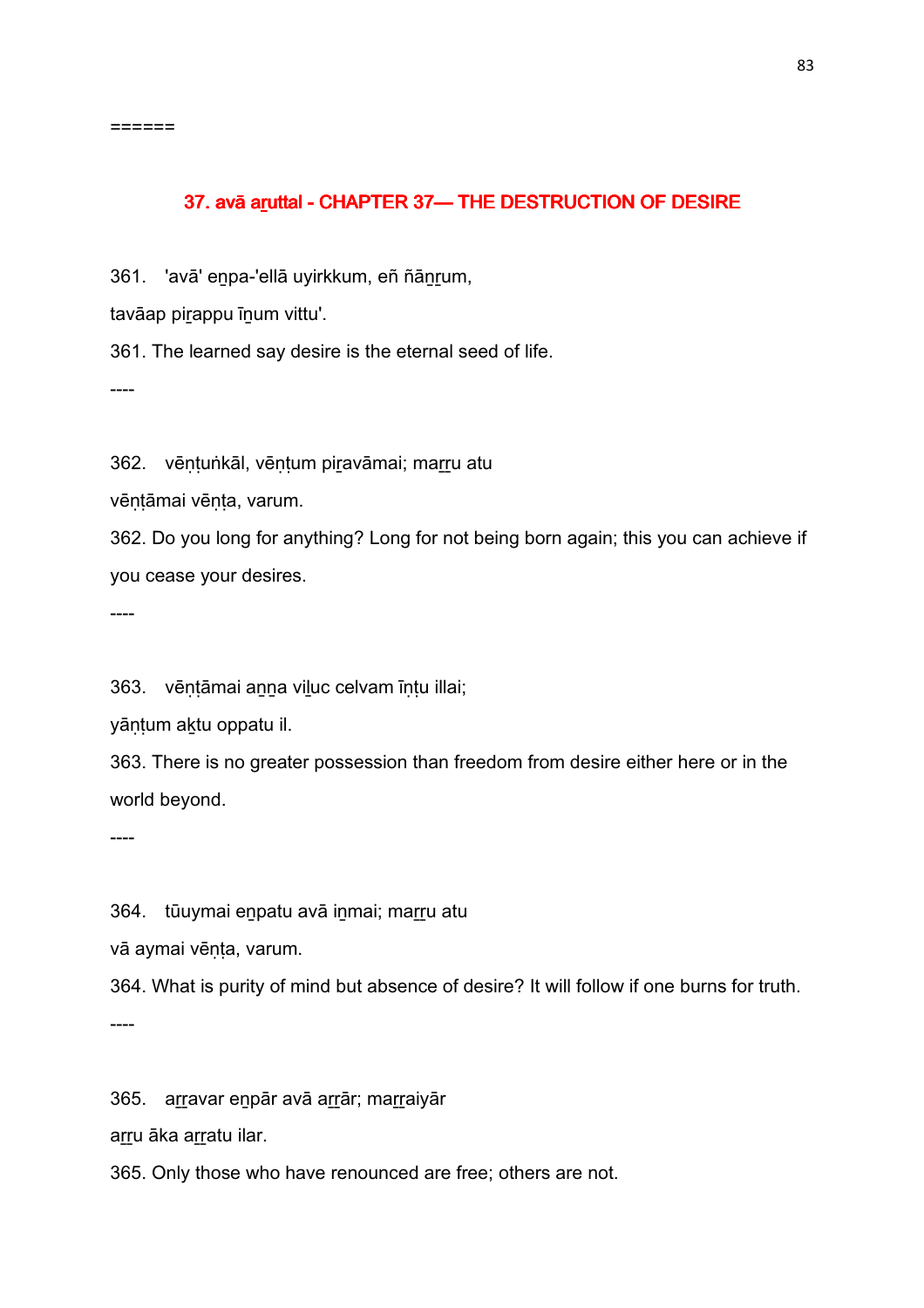366. añcuvatu ōrum aranē; oruvanai

vañcippatu ōrum avā.

366. It is desire that seduces men into sin; Asceticism dreads desires.

----

367. avāvinai ārra aruppiņ, tavā viņai

tāṉvēṇṭum āṟṟāṉ varum.

367. The desired path of virtue is open to one who kills desire.

----

368. avā illārkku illākum tuṉpam; aḵtu uṇṭēl,

tavāatu mēṉmēl varum.

368. There is no sorrow for those who are free from desire. Endless sorrows befall men with desire.

----

369. iṉpam iṭaiyaṟātu, īṇṭum-avā eṉṉum

tuṉpattuḷ tuṉpam keṭiṉ.

369. There is an eternal flow of life's happiness when desire, the evil of ail evils, dies out.

----

370. ārā iyaṟkai avā nīppiṉ, an nilaiyē

pērā iyarkai tarum.

370. Give up your insatiable longings; you will be conferring on yourself an eternal life.

======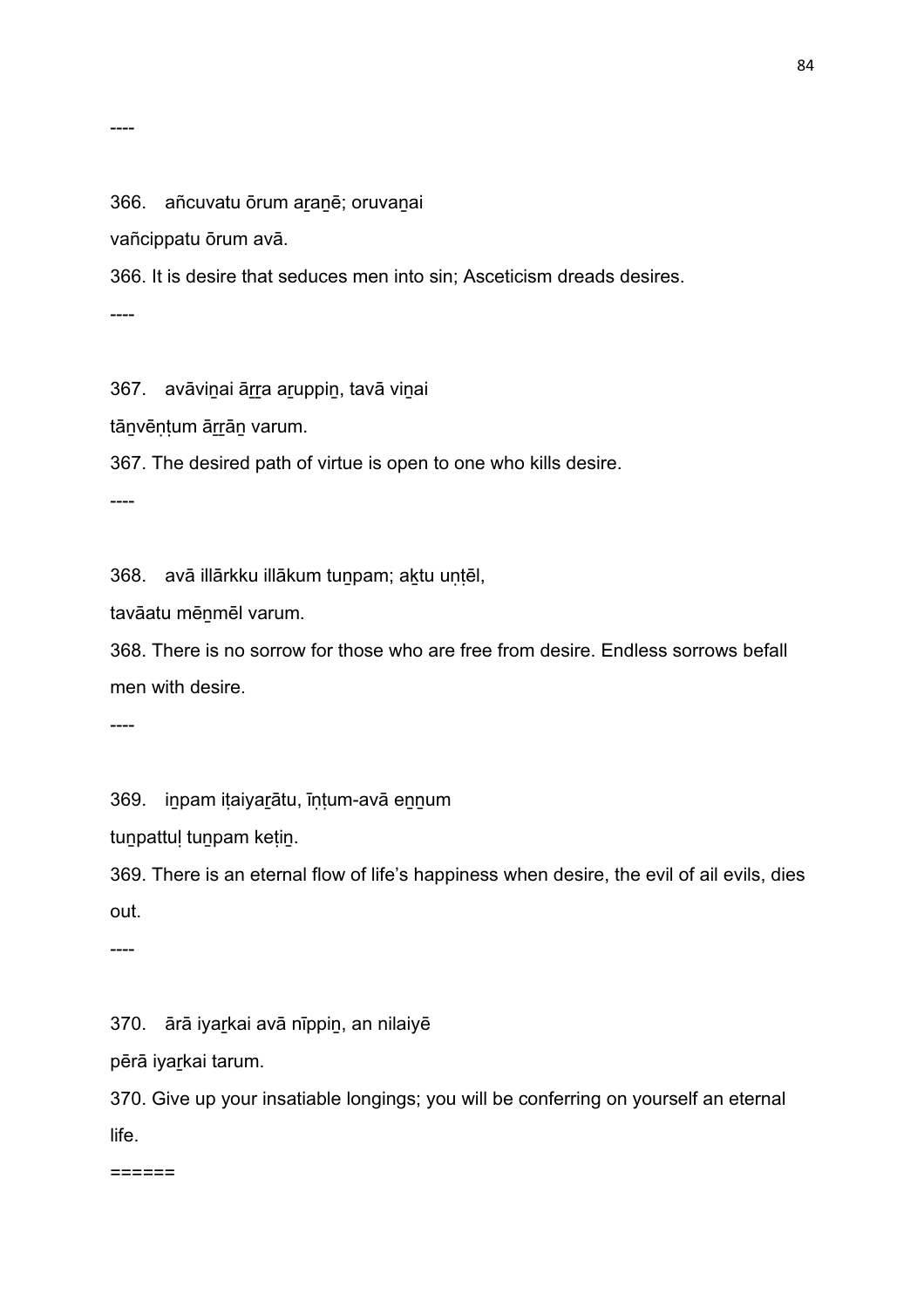## 38. ūl - CHAPTER 38-FATE

371. āku ūlāl tōnrum, acaivu inmai; kaipporul

pōku ūḻāl tōṉṟum, maṭi.

371. Out of fate springs perseverance which leads to one's fortune. Out of fate springs one's indolence which leads to one's ruin.

----

372. pētaip paṭukkum, ilavu ūl; arivu akarrum,

ākal ūḻ uṟṟakkaṭai.

372. Fate makes fools of the wise. Fate makes folly pass for wisdom.

----

373. nuṇṇiya nūl pala kar pinum, marrum taṇ

unmai arivē mikum.

373. What if one is a man of subtle learning; one's mind is swayed by fate.

----

374. iru vēru, ulakattu iyarkai; tiru vēru;

telliyar ātalum vēru.

374. Fate has a double sway. It makes the foolish rich and the wise poor.

----

375. nallavai ellāam tīya ām; tīyavum

nalla ām;-celvam ceyaṟku.

375. Things favourable become adverse, and the unfavourable favourable.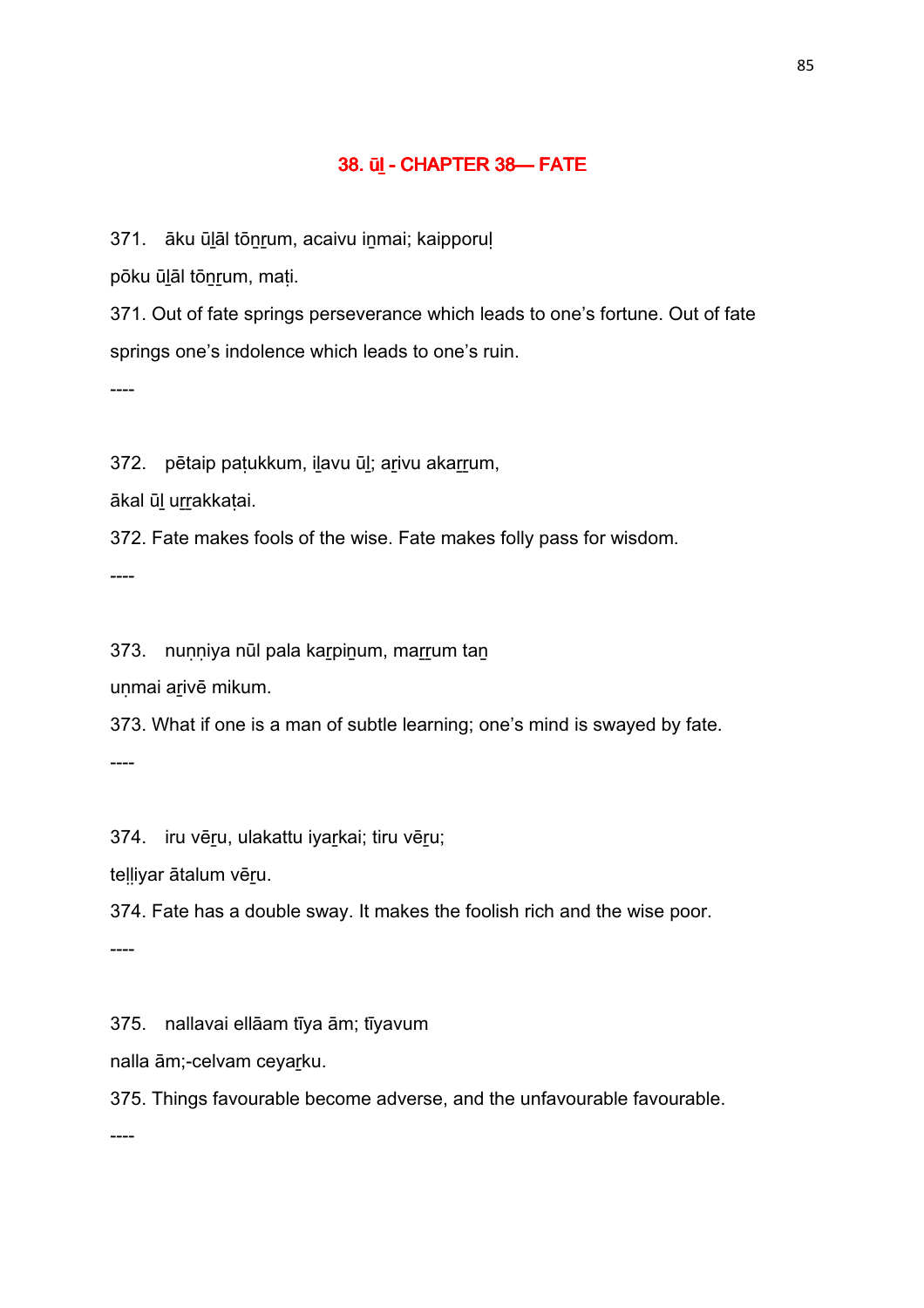376. pariyinum ākāvām, pāl alla; uyttuc

coriyinum pōkā, tama.

376. One may lose one's wealth however carefully one may guard it. One may not lose it though he flings it away. It is all ordained by fate.

----

377. vakuttāṉ vakutta vakai allāl, kōṭi

tokuttārkkum tuyttal aritu.

377. Unless pre-ordained by the divine Disposer, even if a man did pile up a crore it would not be possible for him to enjoy it.

----

378. tuṟappārmaṉ, tuppuravu illār-uṟaṟpāla

ūṭṭā kaḻiyum eṉiṉ.

378. The poor could easily renounce the world if fate were to refrain from visiting them with the curse of their past deeds.

----

379. nanru ām kāl nallavāk kānpavar, anru ām kāl

allar patuvatu evan.

379. Why worry about pain and pleasure? They are all the workings of fate.

----

380. ūlin peruvali yā uļa-marru onru cūḻiṉum, tāṉ muntuṟum.

380. What is there so potent as Fate? Even if we devise some way of counteracting it, it takes us by surprise.

======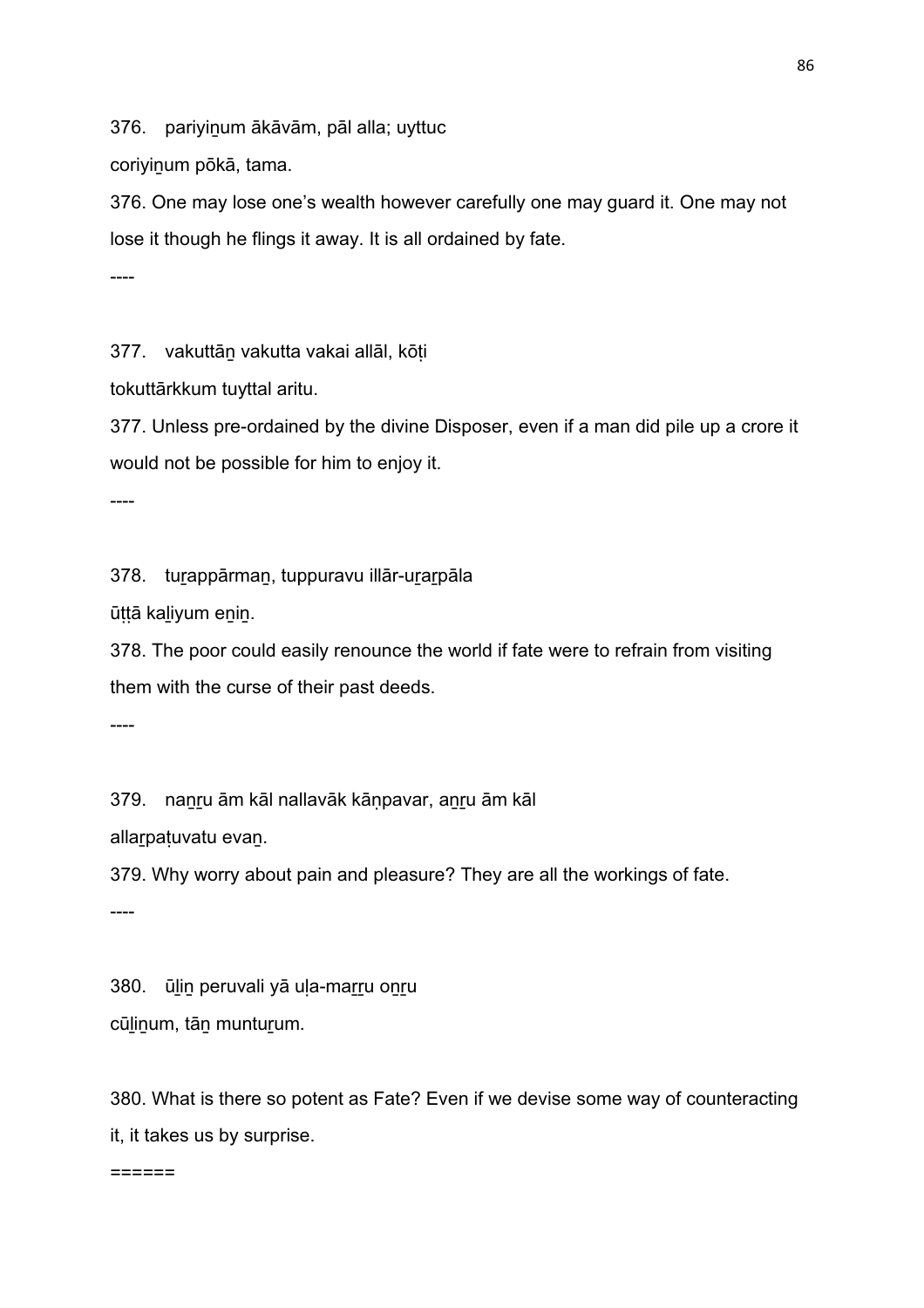### End of arattuppal

----------

### 2. porutpāl

# 2.1 araciyal - SECTION I. THE STATE 39. iraimātci - CHAPTER 39 CHAPTER 39 39.

381. patai, kuti, kūl, amaiccu, natpu, aran ārum

utaiyān aracarul ēru.

381. He is a lion among kings, who possesses with an army, a territory, wealth, ministers, allies and a fortress.

----

382. añcāmai, īkai, aṟivu, ūkkam in nāṉkum

eñcāmai-vēntaṟku iyalpu.

382. Fearlessness, liberality, wisdom and energy are the unfailing marks of a King. ----

383. tūṅkāmai, kalvi, tunivutaimai im mūnrum

nīṅkā-nilaṉ āḷpavaṟku.

383. The ruler of the earth must never be bereft of his sleepless watchfulness, learning and courage.

----

384. aran ilukkātu, allavai nīkki, maran ilukkā

māṉam uṭaiyatu-aracu.

384. He is an honourable King who swerves not from virtue and abstains from vice. ----

385. iyarralum, īttalum, kāttalum, kātta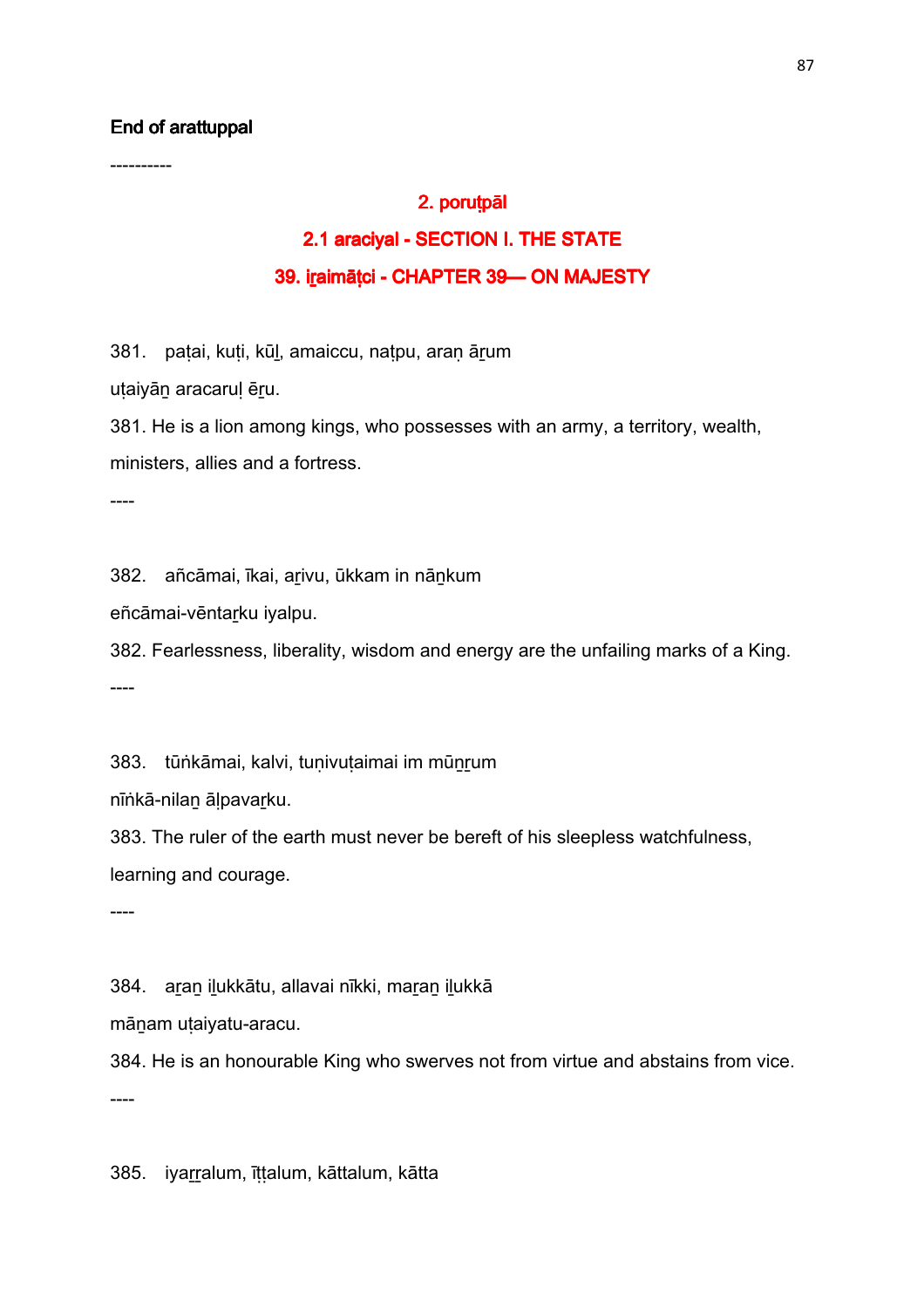vakuttalum, vallatu-aracu.

385. He is the King who is capable of acquiring, preserving and wisely distributing wealth.

----

386. kātcikku eliyan, katuñ collan allanēl,

mīkkūrum, mannan nilam.

386. The world will extol the kingdom of one who is easy of access and who does not indulge in harsh words.

----

387. iṉ colāl īttu, aḷikka vallāṟkut taṉ colāl

tāṉ kaṇṭaṉaittu, iv ulaku.

387. He who is not harsh of tongue but full of grace and liberality commands the homage of the world.

----

388. murai ceytu kāppārrum mannavan, 'makkatku

irai' enru vaikkappatum.

388. He is a God among men who shields his subjects.

----

389. cevi kaippac cor porukkum panputai vēntan

kavikaikkīḻt taṅkum, ulaku.

389. The world is under the sway of the monarch who puts up with bitter counsel.

----

390. koṭai, aḷi, ceṅkōl, kuṭi-ōmpal, nāṉkum uṭaiyāṉ ām, vēntarkku oḷi.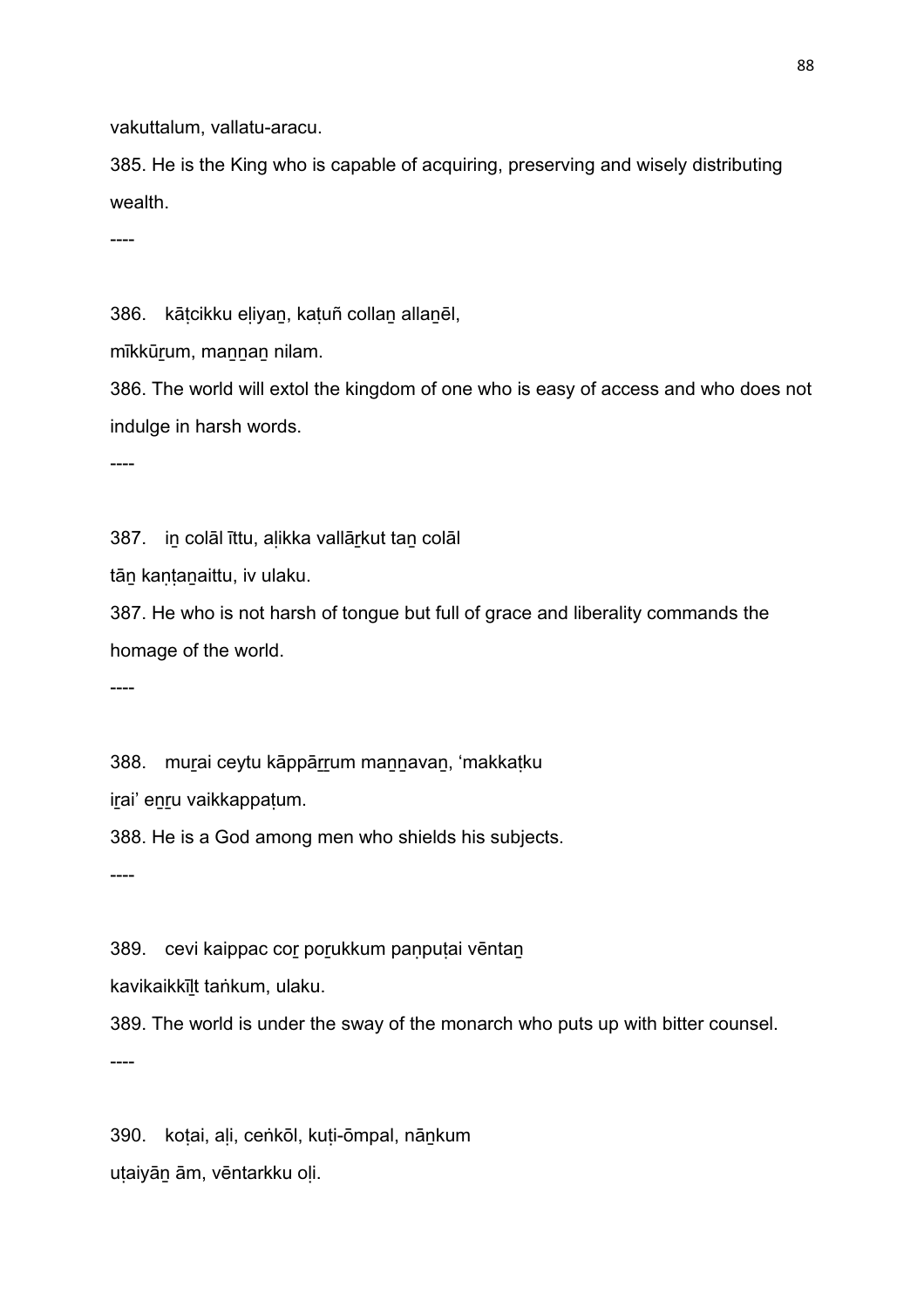390. He is a light among Kings who is endowed with liberality, grace, love for his subjects, and a desire for just rule.

-------------

### 40. kalvi - CHAPTER 40- ON LEARNING

391. karka, kacatu ara, karpavai! karrapin,

nirka, atarkut taka!.

391. Faultlessly pursue knowledge and abide by it.

----

392. 'eṇ' eṉpa, ēṉai 'eḻuttu' eṉpa, iv iraṇṭum

'kaṇ' eṉpa, vāḻum uyirkku.

392. Verily the numbers and letters are the eyes of the living one.

----

393. kan utaiyar enpavar karrōr; mukattu irantu

pun utaiyar, kallātavar.

393. The learned alone are said to possess eyes; but they are only sores in the face of the unlettered.

----

394. uvappat talaikkūti, ullap pirital

anaittē-pulavar tolil.

394. The duty of the learned is to delight man by their company. Hunger ever more for it even while parting.

----

395. utaiyārmun illārpōl ēkkarrum karrār;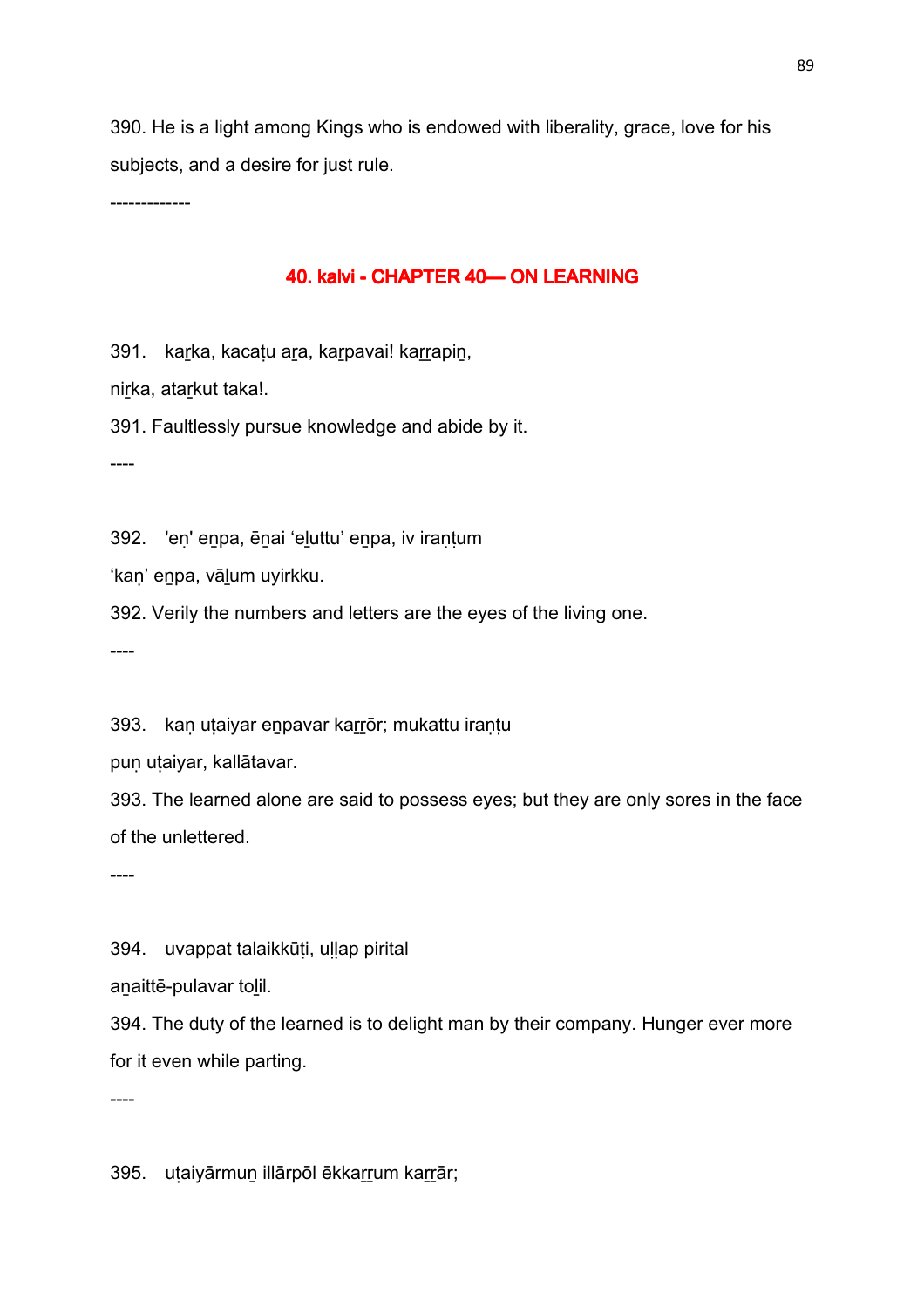kaṭaiyarē, kallātavar.

395. Eager like the beggars at the door of the wealthy is the sufferer of knowledge; the illiterate are held in scorn.

----

396. tottanaittu ūrum, manar kēni;-māntarkkuk

karranaittu ūrum, arivu.

396. The deeper you delve into the earth, the greater will be the flow of water.

Likewise knowledge is in proportion to your learning.

----

397. yātāṉum nāṭu āmāl; ūr āmāl; eṉ, oruvaṉ

cām tuṇaiyum kallātavāṟu?.

397. No country and no place is alien to the learned. How is it that persons remain in ignorance to the end of their lives?

----

398. orumaikkan tān karra kalvi oruvarku

elumaiyum ēmāppu utaittu.

398. The knowledge that a person gains in one birth stands him in good stead for seven births.

----

399. tām iṉpuṟuvatu ulaku iṉpuṟak kaṇṭu,

kāmuruvar, karru arintār.

399. The learned thirst for knowledge more and more, because what gives them pleasure delights the world.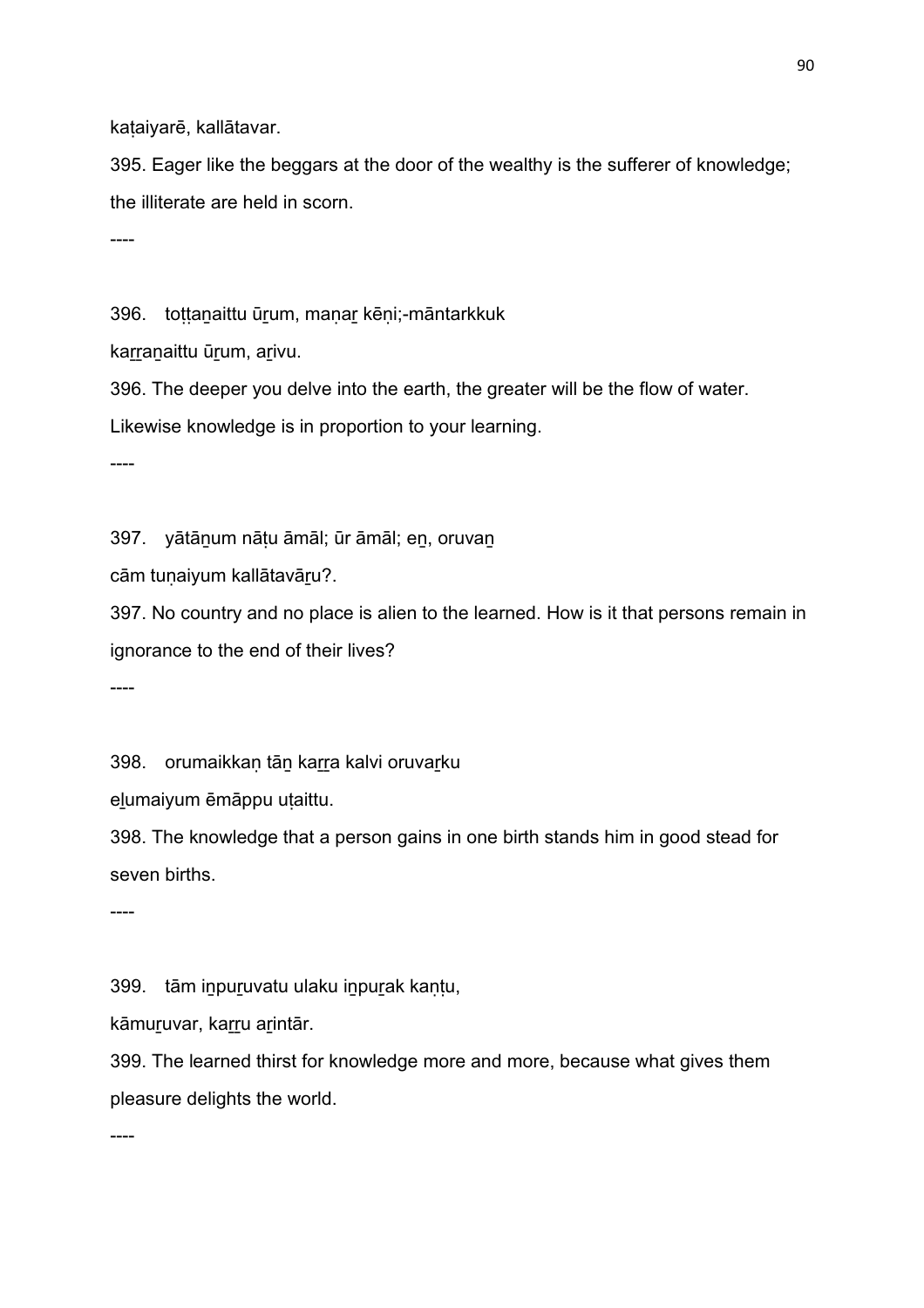400. kētu il viluc celvam kalvi; oruvarku

mātu alla, marraiyavai.

400. The precious undecaying wealth of a man is his learning. All other riches are no wealth at all.

----------

## 41. kallāmai - CHAPTER 41 - ON NON-LEARNING

401. araṅku inri vattu ātiyarrē-nirampiya

nūl iṉṟik kōṭṭi koḷal.

401. Entering an assembly without sufficient knowledge is like playing at a dice board without its knowledge.

----

402. kallātāṉ col kāmuṟutal, mulai iraṇṭum

illātāl pen kāmurrarru.

402. The desire of the ignorant to speak is like the desire of a woman without breasts claiming womanhood.

----

403. kallātavarum nani nallar-karrārmun

collātu irukkapperin.

403. Blessed are the ignorant if they venture not to address the assembly of the learned.

----

404. kallātāṉ oṭpam kaḻiya naṉṟu āyiṉum,

koḷḷār, aṟivu uṭaiyār.

404. The learned value not the intelligence of the illiterate.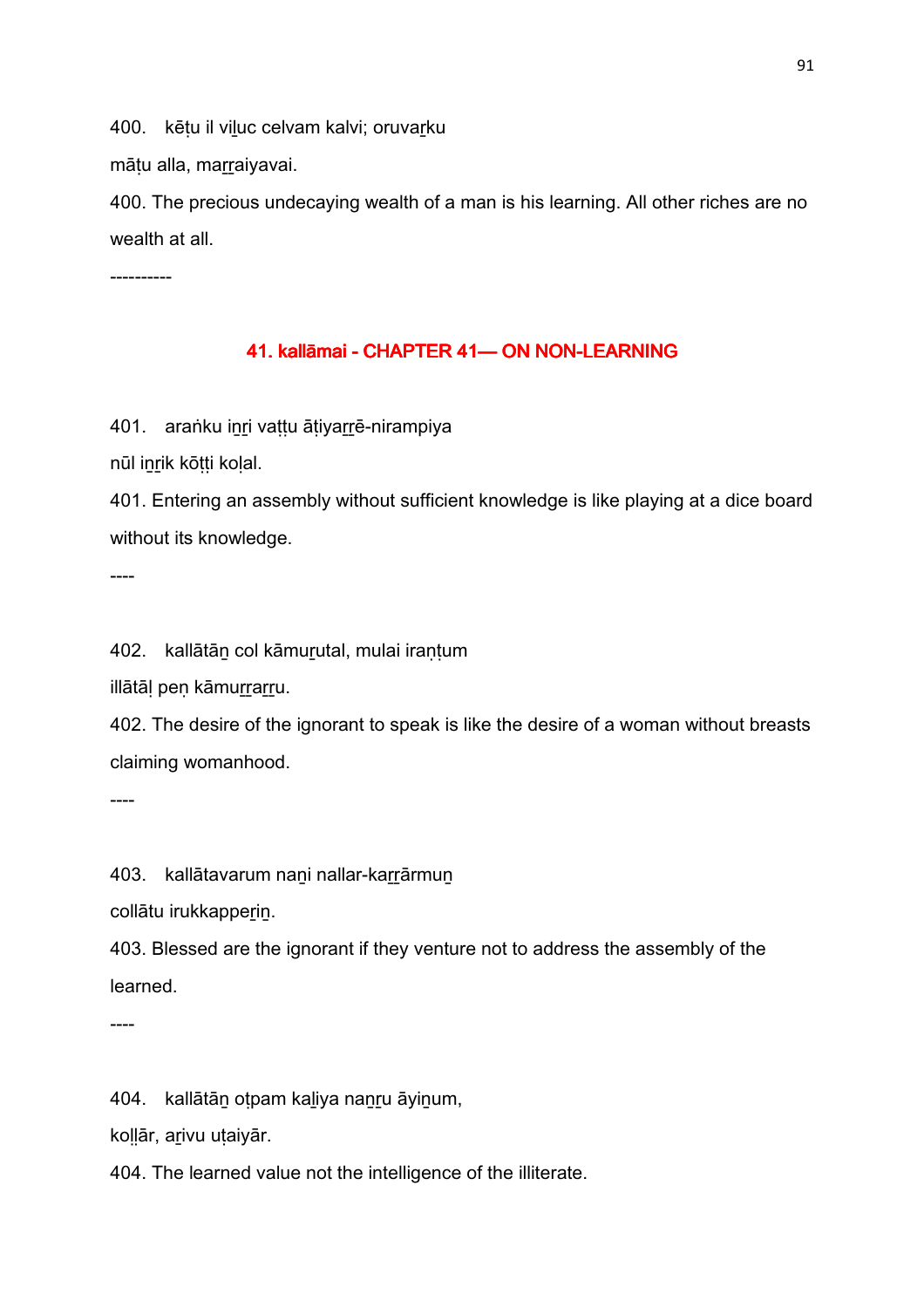----

405. kallā oruvaṉ takaimai, talaippeytu

collāṭa, cōrvupaṭum.

405. The pretensions of the illiterate disappear the moment they launch upon a discussion with the learned.

----

406. ular ennum māttiraiyar allāl, payavāk

kaḷar aṉaiyar-kallātavar.

406. The ignorant just exist; they are like a piece of barren land.

----

407. nuṇ māṇ nuḻai pulam illāṉ eḻil nalam

maṇ māṇ puṉai pāvai aṟṟu.

407. The imposing position of one who lacks penetrating intellect reminds us of the external glitter of clay.

----

408. nallārkaņ patta varumaiyin innātē-

kallārkan patta tiru.

408. Far sweeter is the poverty of the learned than the riches of the ignorant.

----

409. mēṟpiṟantār āyiṉum kallātār, kīḻppiṟantum

karrār anaittu ilar pāțu.

409. The highborn ignorant sink low in the scale while the learned even of humble birth are exalted.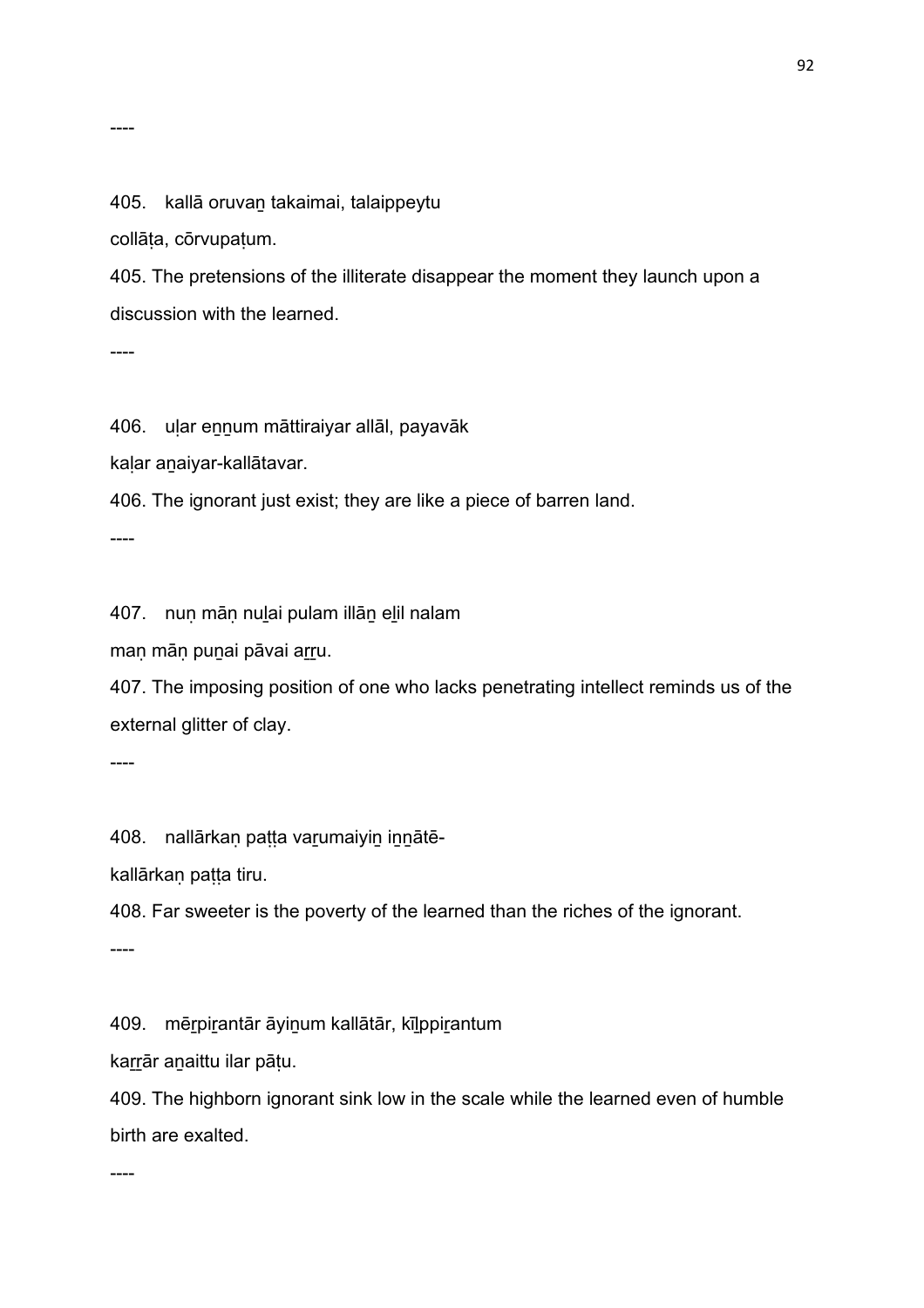410. vilaṅkotu makkal anaiyar-ilaṅku nūl

karrārotu ēnaiyavar.

410. The ignorant are but beasts by the side of men of wide learning.

---------

## 42. kēļvi - CHAPTER 42 — ON HEARING

411. celvattuḷ celvam ceviccelvam; ac celvam

celvattuḷ ellām talai.

411. The wealth of all wealth is the wealth of hearing. It out-tops all other wealth.

----

412. cevikku uṇavu illāta pōḻtu, ciṟitu,

vayirrukkum īyappaṭum.

412. Men think a little of the stomach only when the ear is not fed.

----

413. ceviyunavin kēlvi utaiyār, aviyunavin

āṉṟāroṭu oppar, nilattu.

413. Those mortals who feast their ears with learning are one with the immortals with their sacrificial offerings.

----

414. karrilan āyinum kētka; aktu oruvarku

orkattin ūrru ām tuṇai.

414. Though devoid of learning let one fill one's ear with knowledge. It is his prop in his hour of gloom.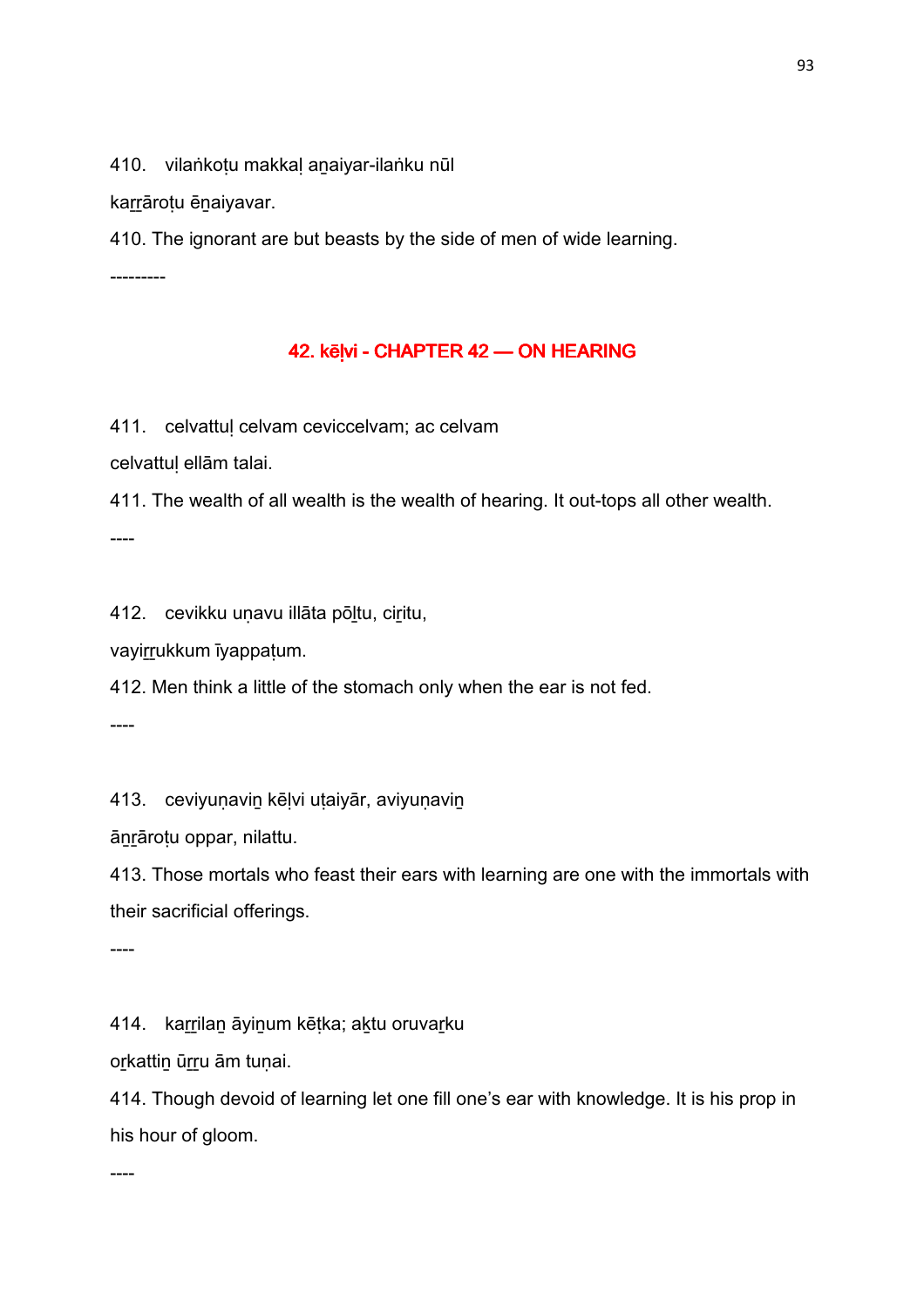415. ilukkal utai uli ūrrukkōl arrē-

olukkam utaiyār vāyc col.

415. The counsel of the upright is like a staff over a slippery ground.

----

416. enaittānum nallavai kētka! anaittānum

ānra perumai tarum.

416. Listen to wholesome counsel however meagre; for out of it springs great good. ----

417. piḻaittu uṇarntum pētaimai collār-iḻaittu uṇarntu

īṇṭiya kēḷviyavar.

417. Men of searching understanding do not speak foolishly even in a thoughtless mood.

----

418. kēṭpiṉum kēḷāt takaiyavē-kēḷviyāl

tōṭkap paṭāta cevi.

418. The ear that is not filled with understanding is really deaf.

----

419. nunaṅkiya kēlviyar allār vanaṅkiya

vāyinar ātal aritu.

419. Men that lack subtle understanding lack modesty in speech.

----

420. ceviyin cuvai unarā, vāy unarvin, mākkaļ aviyiṉum vāḻiṉum eṉ.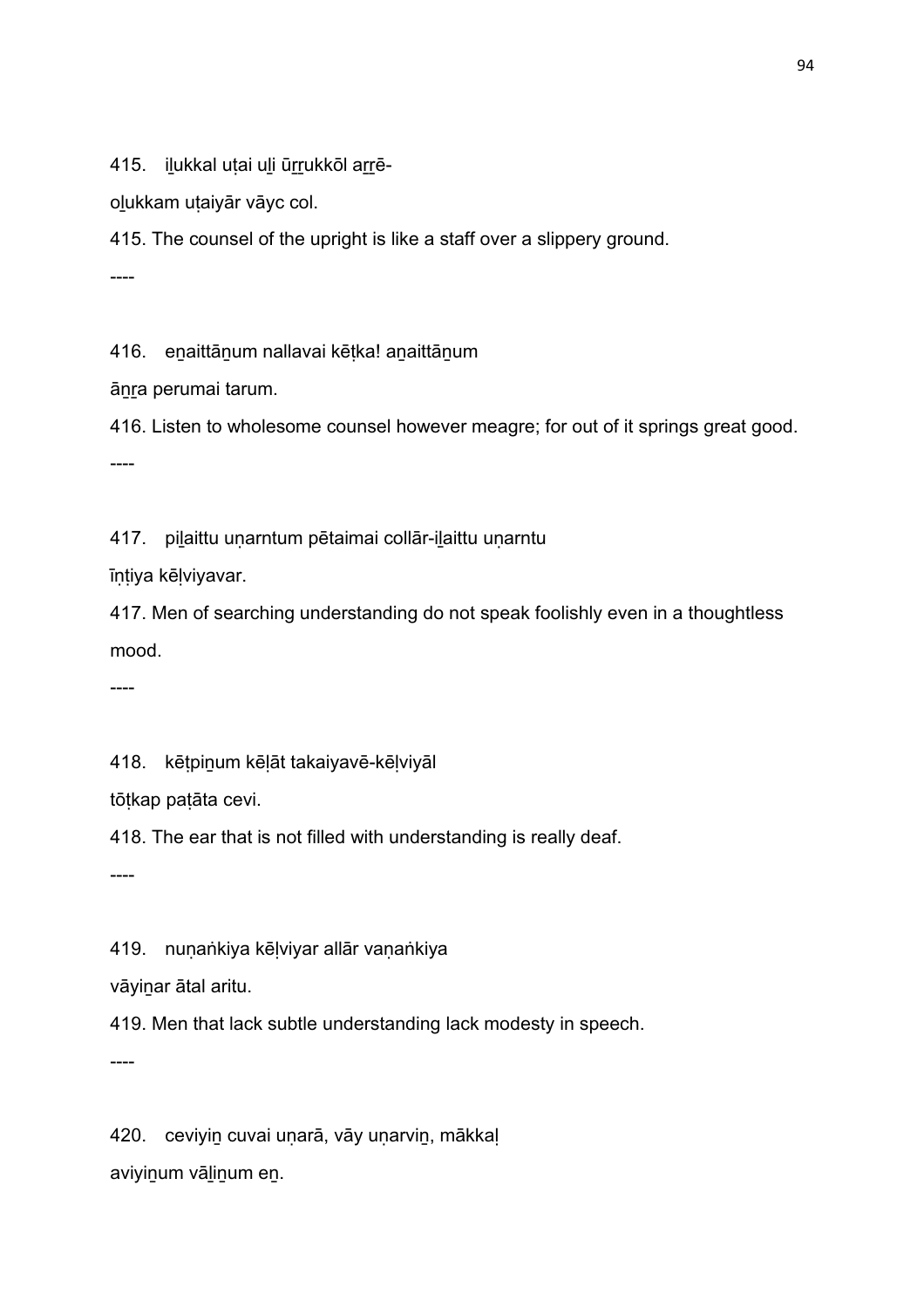420. What avails it whether men live or die, if they merely satisfy the palate and not feed the ear with wisdom.

---------

## 43. arivutaimai - CHAPTER 43-ON KNOWLEDGE

421. arivu, arram kākkum karuvi; ceruvārkkum

ul alikkal ākā aran.

421. The weapon of wisdom saves one from evil. It is a citadel which cannot be destroyed by the foe.

----

422. ceṉṟa iṭattāl celaviṭā, tītu orīi,

naṉṟiṉ pāl uyppatu-aṟivu.

422. Wisdom bridles the wandering mind, keeps it away from evil and bids it tread the right path.

----

423. ep porul yār yār vāyk kētpinum, ap porul

meyp poruḷ kāṇpatu-aṟivu.

423. Wisdom seeks the truth of all things which are heard or uttered.

----

424. en porulavākac celac colli, tān pirarvāy

nuṇ poruḷ kāṇpatu-aṟivu.

424. Wisdom unravels things subtle and seeks them in others.

----

425. ulakam talīiyatu otpam; malartalum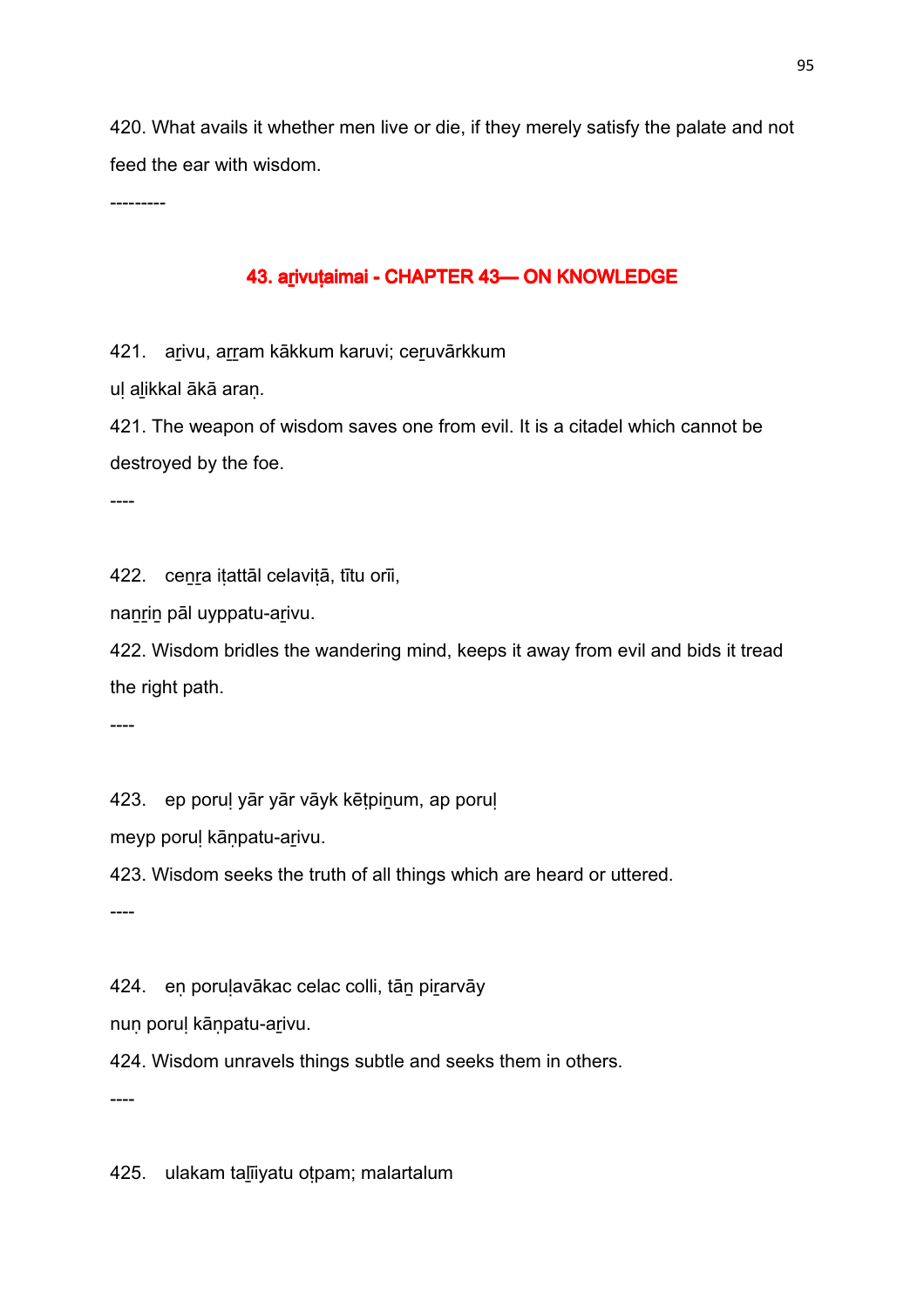kūmpalum illatu-arivu.

425. To befriend the world is wisdom; and wisdom is not inconstant like the flower that blossoms and fades.

----

426. evvatu uraivatu ulakam, ulakattotu

avvatu uraivatu-arivu.

426. To be one with the world is wisdom.

----

427. arivu utaiyār āvatu arivār; arivu ilār

aktu arikallātavar.

427. Wisdom knows the future but not ignorance.

----

428. añcuvatu añcāmai pētaimai; añcuvatu

añcal, arivār tolil.

428. It is folly not to fear what must be feared. It is wisdom to fear what must be feared.

----

429. etiratāk kākkum arivinārkku illai-

atira varuvatōr nōy.

429. Men of foresight who guard themselves against coming events know no distress.

----

430. arīvu utaiyār ellām utaiyār; arīvu ilār eṉ uṭaiyarēṉum ilar.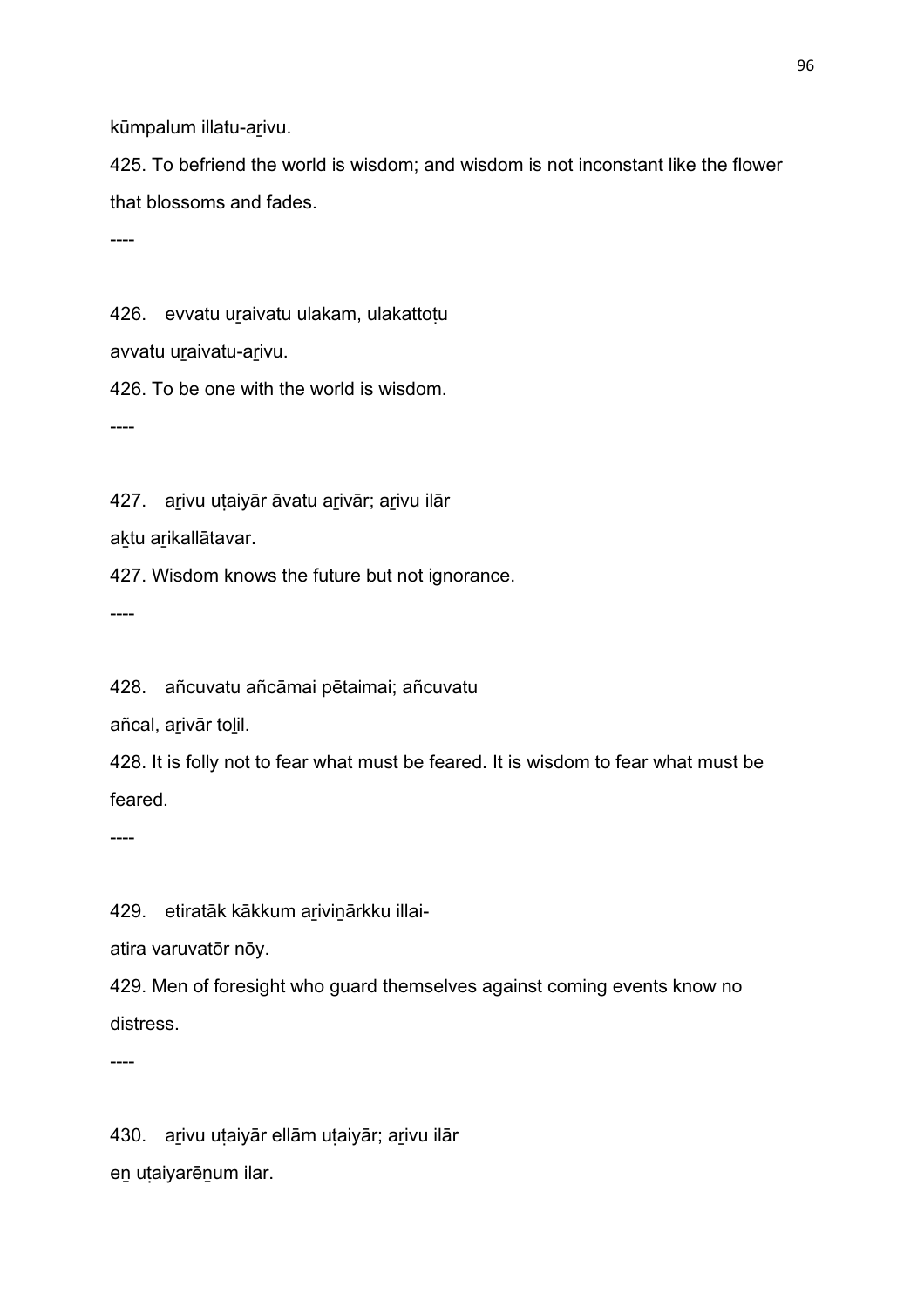430. The wise possess everything; but the poor are the unwise rich.

----------

### 44. kurram katital

### **CHAPTER 44— ON RESTRAINING FAULTS**

431. cerukkum, cinamum, cirumaiyum, illār

perukkam perumita nīrttu.

431. Exalted is the wealth that is free from pride, wrath and lust.

----

432. ivaralum, mānpu iranta mānamum, mānā

uvakaiyum,- ētam, iraikku.

432. Niggardliness, empty honour, blind favouritism, are all the faults of a King.

----

433. tinait tunaiyām kurram varinum, panait tunaiyāk

koḷvar, paḻi nāṇuvār.

433. Even the slightest fault looms large in the eyes of those who dread dishonour.

----

434. kurramē kākka, porulāka-kurramē,

arram tarūum pakai.

434. Guard against your error as you would your wealth. For error spells your ruin.

----

435. varum muṉṉark kāvātāṉ vāḻkkai, eri muṉṉar

vaittūṟu pōla, keṭum.

435. Like a piece of straw in a consuming flame, will be destroyed the life of one who does not guard against faults.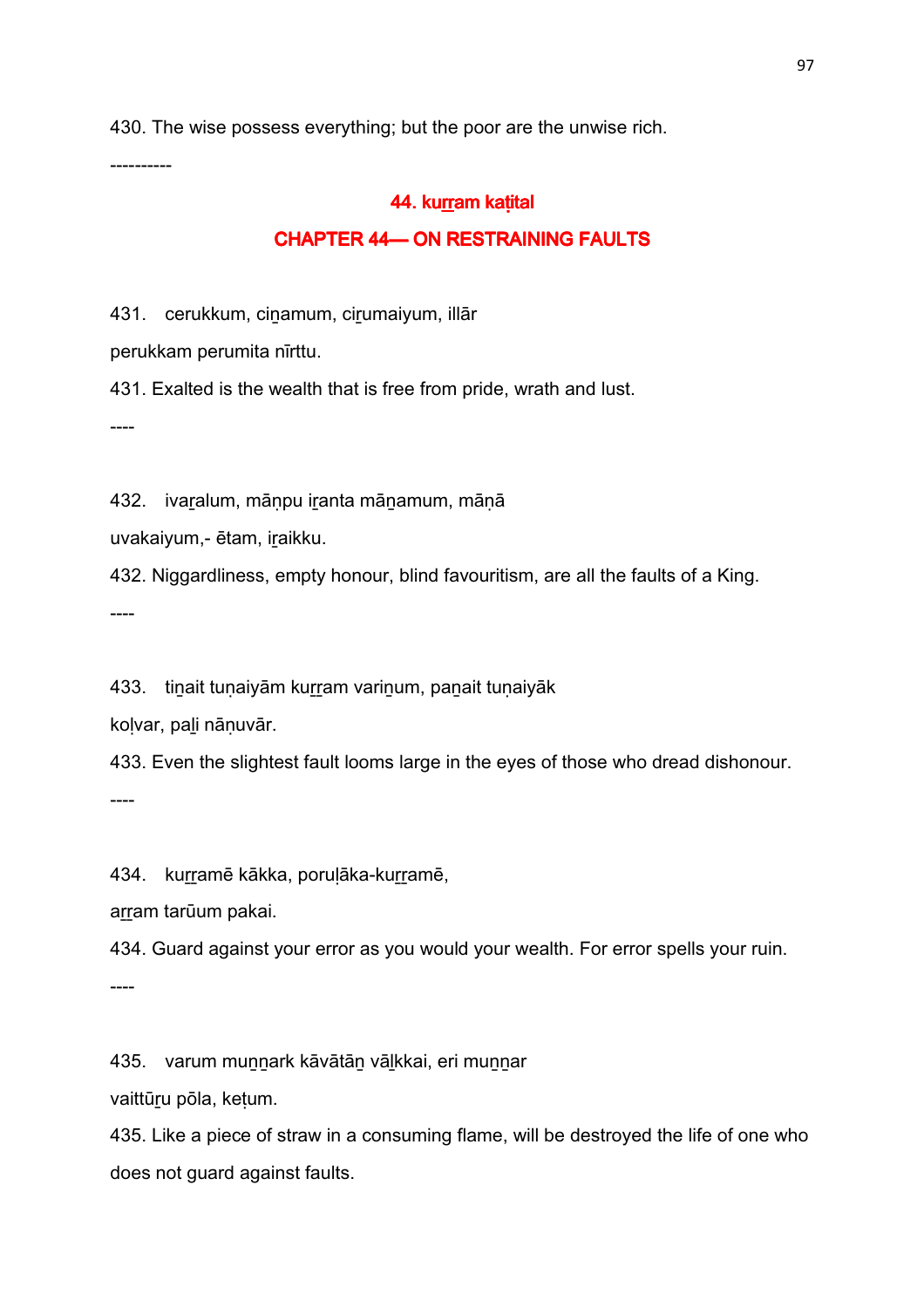436. tan kurram nīkki, pirar kurram kānkirpin,

en kurram ākum iraikku.

436. What fault will befall a King who is free from guilt and detects guilt in others? ----

437. ceyarpāla ceyyātu ivariyān celvam

uyarpālatu anrik ketum.

437. The hoarded wealth of the miser who fails in his offices perishes.

----

438. parru uḷḷam en̯num ivar̯anmai, erruḷḷum

eṇṇappaṭuvatu oṉṟu aṉṟu.

438. A clutching greedy heart that knows no charity commits the greatest folly.

----

439. viyavarka, eññānrum tannai! nayavarka,

naṉṟi payavā viṉai!.

439. Let not conceit enter your heart at any time of your life; do not run after trifles. ----

440. kātala kātal ariyāmai uykkirpin,

ētila, ētilār nūl.

440. Of what avail are the designs of the foe, if one does not betray one's secrets? ----------

45. periyārait tuṇaikkōṭal - CHAPTER 45—ON ASSOCIATION WITH ELDERS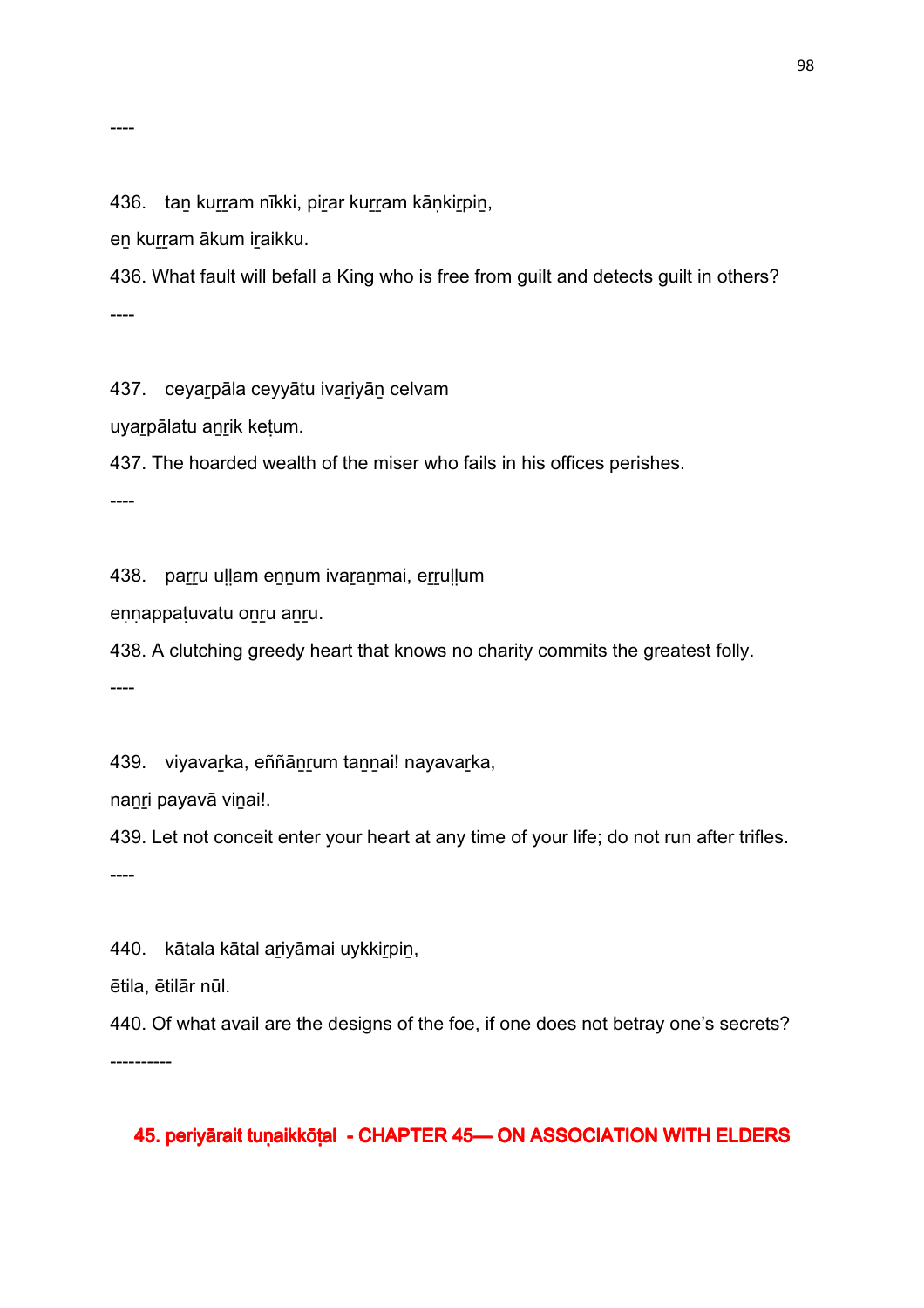441. aran arintu mūtta arivu utaiyār kēnmai

tiran arintu, tērntu, kolal.

441. The friendship of virtuous men of mature wisdom is to be appreciated and secured.

----

442. urra nōy nīkki, urāamai mun kākkum

perriyārp pēnik kolal.

442. Seek the friendship of those who can remove existing distress and guard against future.

----

443. ariyavarrul ellām aritē-periyāraip

pēṇit tamarāk koḷal.

443. To seek and win the alliance of the great is the rarest of all blessings.

----

444. tammin periyār tamarā olukutal,

vaṉmaiyuḷ ellām talai.

444. To follow in the footsteps of those that are greater than oneself is the crown of one's strength.

----

445. cūḻvār kaṇ āka oḻukalāṉ, maṉṉavaṉ

cūḻvāraic cūḻntu koḷal.

445. Verily the ministers are the eyes of the monarch; let the monarch have tried ones.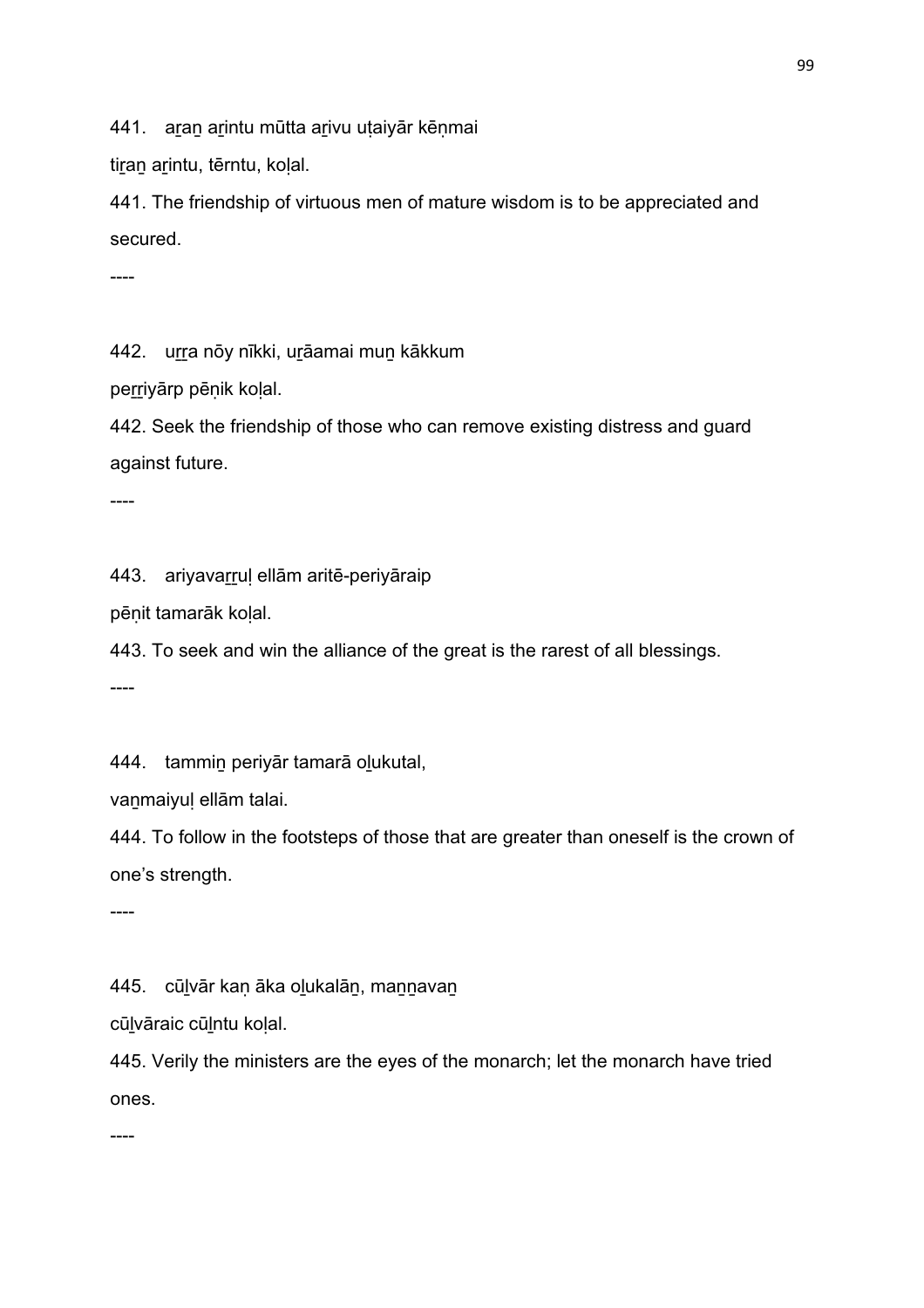446. takkār inattanāy, tān oluka vallānaic

cerrār ceyakkitantatu il.

446. No adversary can ruin the King who relies on his efficient counselors.

----

447. itikkum tunaiyārai ālvārai, yārē,

keṭukkum takaimaiyavar.

447. None can harm the ruler who seeks the wholesome counsel of his ministers though bitter.

----

448. iṭippārai illāta ēmarā maṉṉaṉ

keṭuppār ilāṉum, keṭum.

448. The King who is not guarded by men of firm counsel will perish even though he has no enemies.

----

449. mutal ilārkku ūtiyam illai;-matalai ām

cārpu ilārkku illai, nilai.

449. Is there profit without capital? Is there security for the monarch devoid of wise counselors?

----

450. pallār pakai koḷaliṉ pattu aṭutta tīmaittē-

nallār toṭar kaiviṭal.

450. Greatly injurious is the forsaking of the friendship of the good; it is like encountering singlehanded many foes.

------------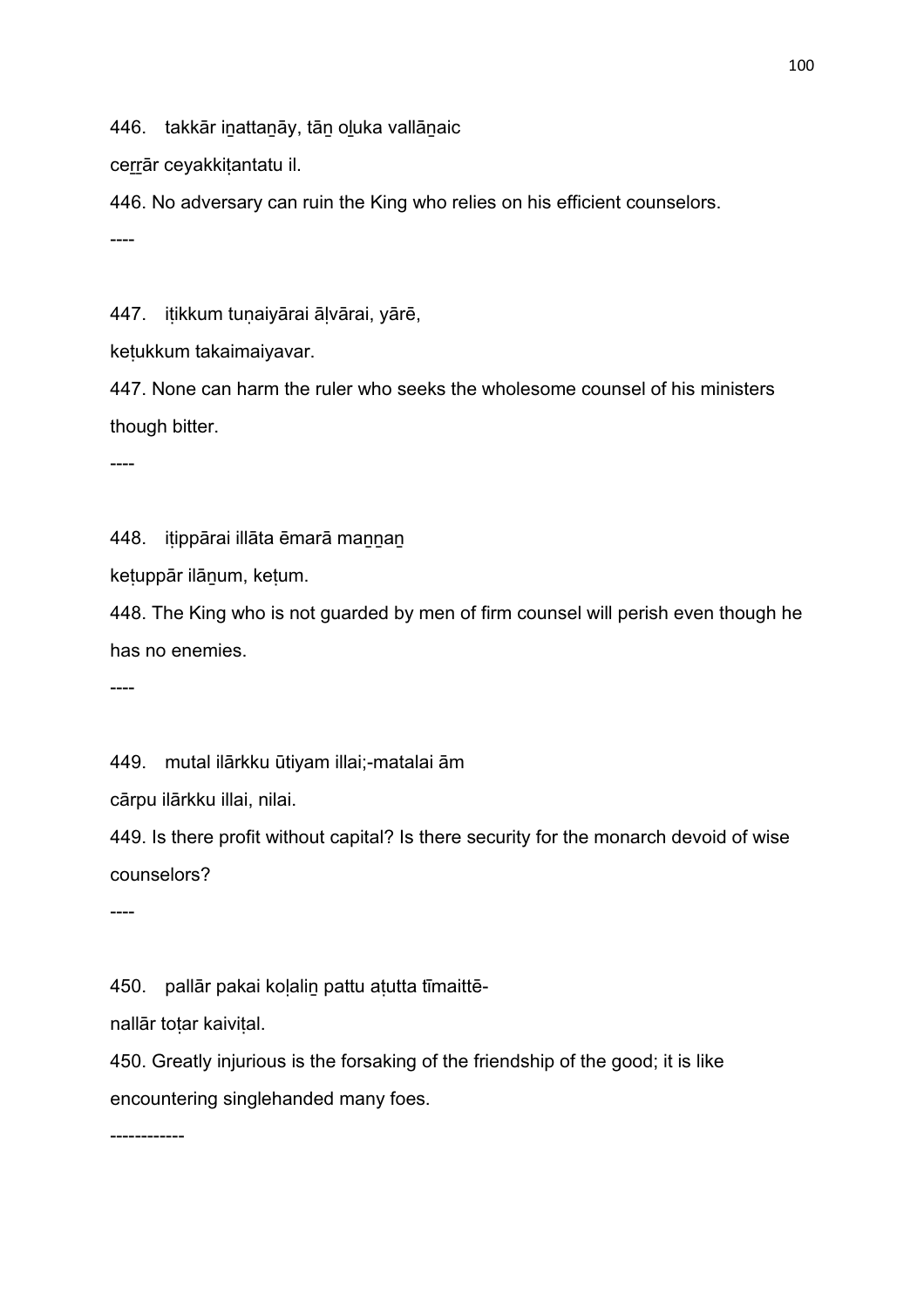### 46. cirrinam cērāmai - CHAPTER 46 — ON AVOIDING LOW COMPANY

451. cirrinam añcum, perumai; cirumaitān

curramāc cūlntuvitum.

451. The great dread the company of the ignoble, for the ignoble delight in the company of the mean.

----

452. nilattu iyalpān nīr tirintu, arru ākum;- māntarkku

'inattu' iyalpatu ākum, arivu.

452. Water smacks of the soil; The wisdom of man takes the colour of the company he keeps.

----

453. maṉattāṉ ām, māntarkku uṇarcci; iṉattāṉ ām,

'innān' enappatum col.

453. It is the mind that helps a man to gain knowledge; but it is one's association that makes people say what sort of man he is.

----

454. manattu ulatu pōlak kātti, oruvarku

inattu ulatu ākum-arivu.

454. One's wisdom partakes of the nature of one's mind and one is known by the company he keeps.

----

455. maṉam tūymai, ceyviṉai tūymai, iraṇṭum iṉam tūymai tūvā varum.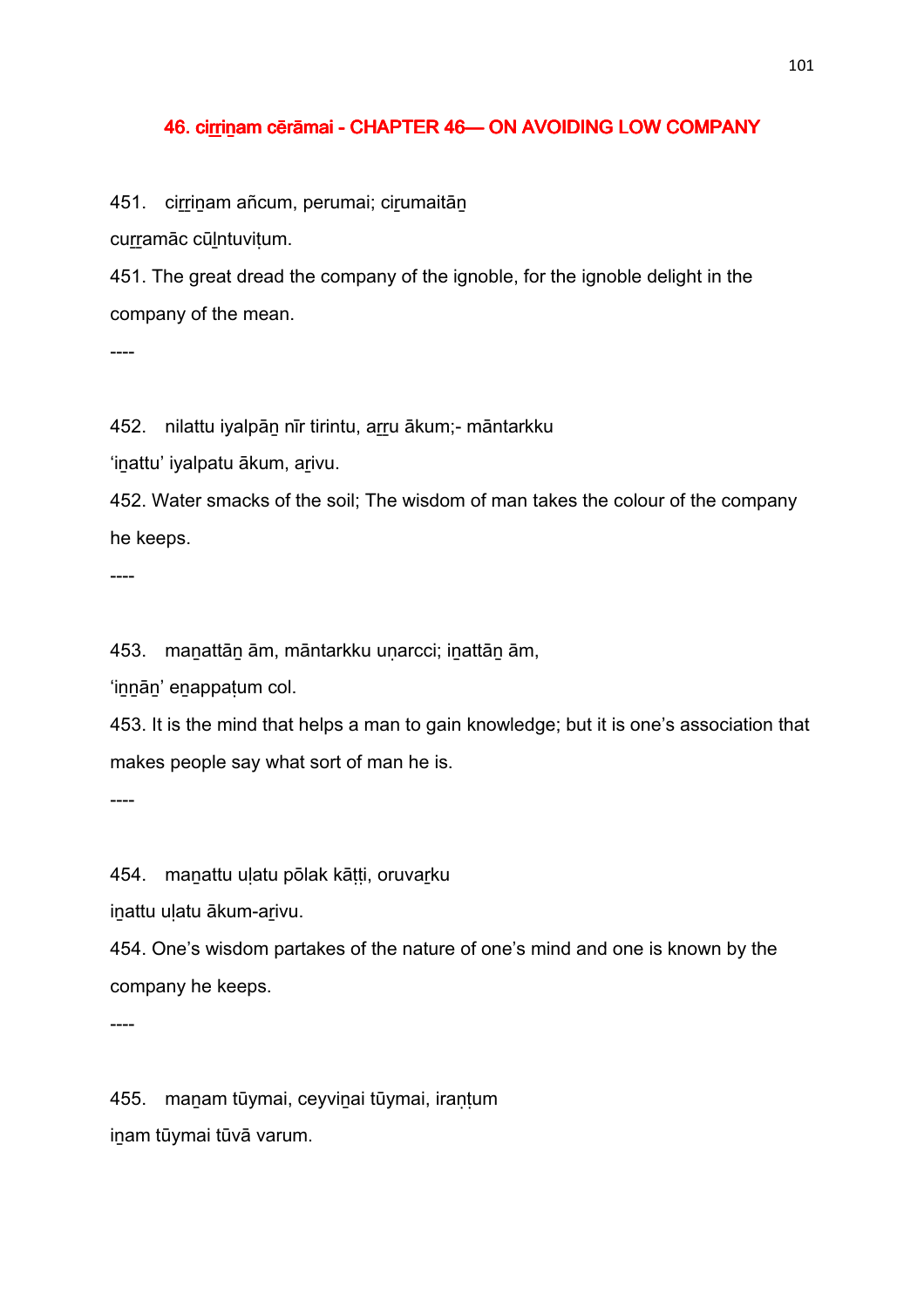455. Purity of mind and purity of action are of a piece with the purity of one's associates.

----

456. maṉam tūyārkku eccam naṉṟu ākum; iṉam tūyārkku

illai, nanru ākā vinai.

456. A good progeny awaits the pure. There is no effort of one endowed with good company but bears fruit.

----

457. mana nalam man uyirkku ākkam; ina nalam

ellāp pukaḻum tarum.

457. Company of the pure brings one all glory.

----

458. mana nalam nanku utaiyar āyinum, cānrōrkku

ina nalam ēmāppu utaittu.

458. The wise may be pure in mind. Good company is the source of one's strength.

----

459. mana nalattin ākum, marumai; marru aktum

ina nalattin ēmāppu utaittu.

459. Heaven awaits the pure of heart; verily it is the reward of good company.

----

460. nal inattin ūṅkum tuṇai illai; tī inattin

allarpaṭuppatūum il.

460. There is no greater evil than the company of the wicked.

---------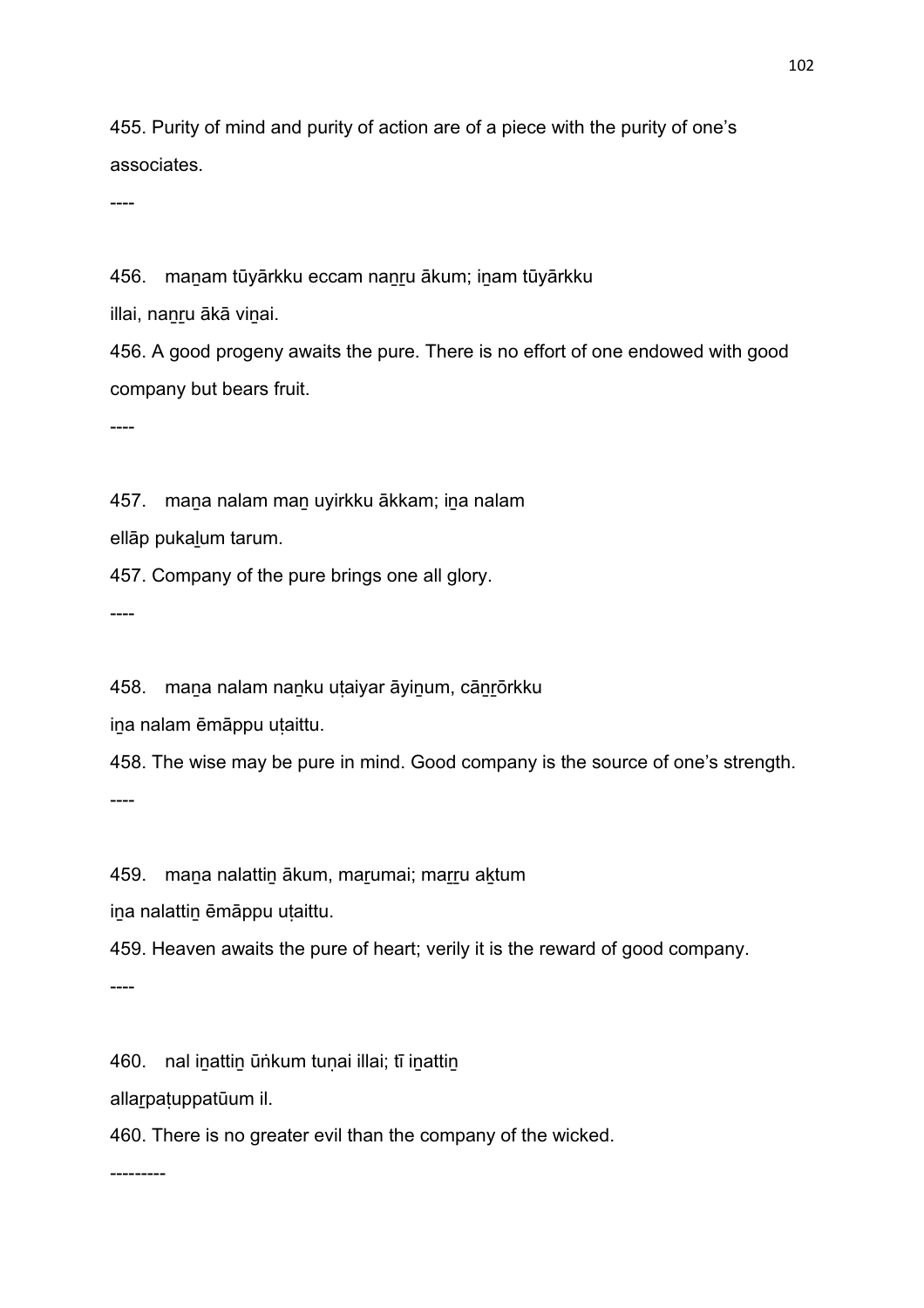## 47. terintu ceyal vakai - CH. 47— ON ACTION AFTER DUE DELIBERATION

461. alivatūum āvatūum āki, valipayakkum

ūtiyamum cūlntu, ceyal!.

461. After much deliberation over profit and loss and the final gains, launch on a task. ----

462. terinta inattotu tērntu ennic ceyvārkku

arum poruḷ yātu oṉṟum il.

462. Nothing is impossible for those who act after listening to the counsel of persons of known probity.

----

463. ākkam karuti, mutal iḻakkum ceyviṉai

ūkkār, arivu utaiyār.

463. The wise do not approve of the action of those who lose their capital anticipating some distant gain.

----

464. telivu ilatanait totaṅkār-ilivu ennum

ētappāṭu añcupavar.

464. Men who dread ignominy never embark on a work without deliberation.

----

465. vakai aṟac cūḻātu eḻutal, pakaivaraip

pāttip paṭuppatu ōr āṟu.

465. A thoughtless expedition only fosters the might of one's foes.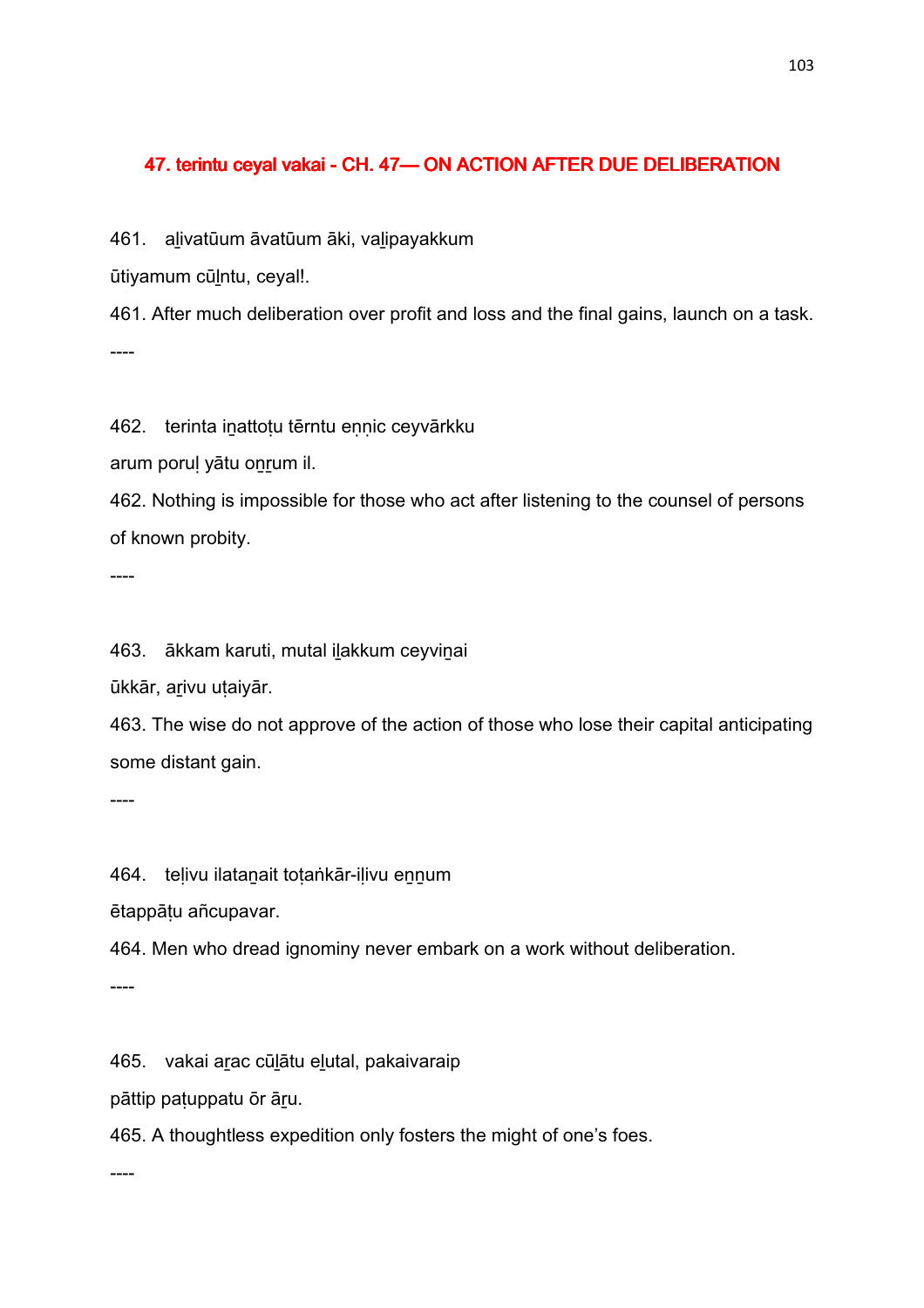466. ceytakka alla ceyak keṭum; ceytakka

ceyyāmaiyāṉum keṭum.

466. To do a thing which ought not to be done is to court trouble; to fail to do a thing which ought to be done is to land oneself in ruin.

----

467. ennit tunika, karumam; tunintapin,

ennuvam enpatu ilukku.

467. Begin your task after much deliberation. To think after launching action is to court a grievous blunder.

----

468. āṟṟiṉ varuntā varuttam, palar niṉṟu

pōrrinum, pottuppaṭum.

468. An ill-organised scheme though supported by many goes to pieces.

----

469. nanru ārralullum tavaru untu-avaravar

paṇpu arintu ārrākkaṭai.

469. Even a good scheme falls through if we do not divine aright the disposition of men.

----

470. eḷḷāta eṇṇic ceyalvēṇṭum-tammoṭu

koḷḷāta koḷḷātu ulaku.

470. Let not the king do; any unwise act lest the world should hold him in scorn.

-------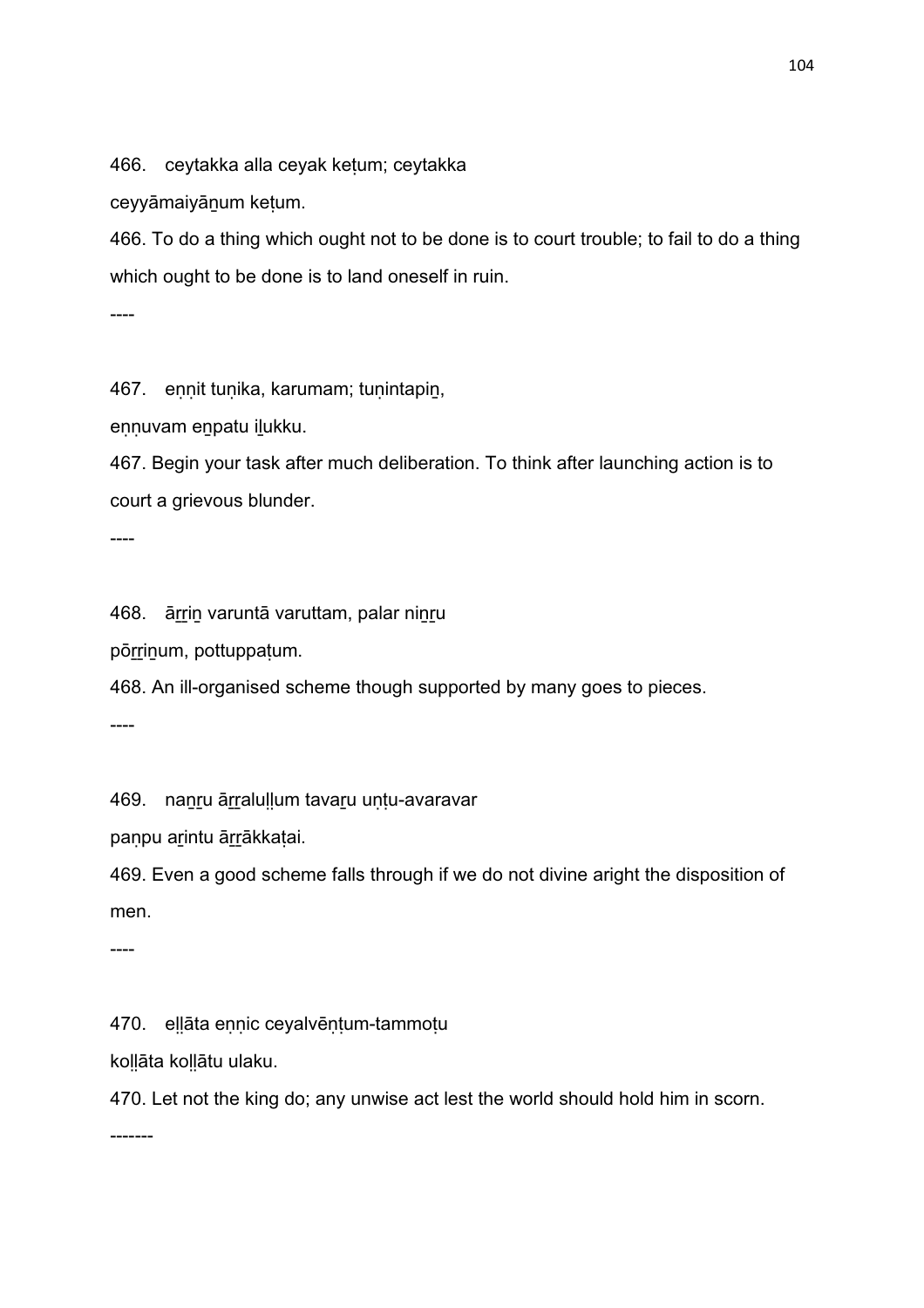### 48. vali arital - CH. 48-ON KNOWING THE ENEMY'S STRENGTH

471. vinai valiyum, tan valiyum, mārrān valiyum,

tunai valiyum, tūkkic ceyal.

471. A king must act after measuring the strength of his plan, his own resources, the strength of the enemy and that of the ally.

 $---$ 

472. olvatu arivatu arintu, atankan taṅkic

celvārkkuc cellātatu il.

472. Nothing is impossible for them who know the nature of their task and throw themselves heart and soul into it.

----

473. utait tam vali ariyār, ūkkattin ūkki,

iṭaikkaṇ murintār palar.

473. Many kings have failed in the middle of their enterprise, for they have launched on it in their blind ignorant zeal.

----

474. amaintu āṅku olukān, alavu ariyān, tannai

viyantāṉ, viraintu keṭum.

474. He who is ignorant of the might of his foe and who thinks too much of himself will come to grief.

----

475. pīli pey cākāṭum accu iṟum-ap paṇṭam

cāla mikuttup peyiṉ.

475. The axle of a cart breaks even under the overload of a peacock's feathers.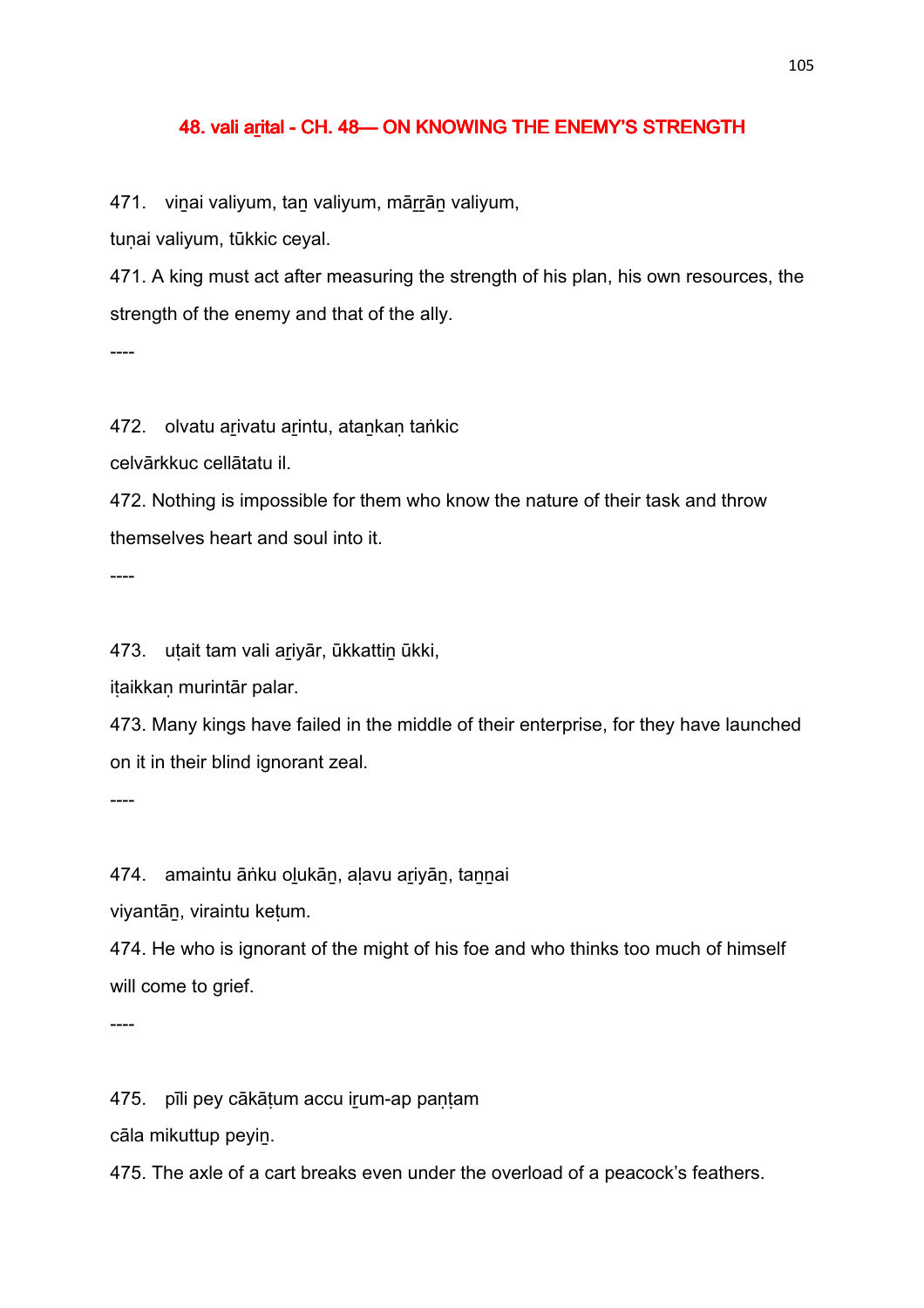----

476. nunik kompar ērinār aktu irantu ūkkin

uyirkku iṟuti ākiviṭum.

476. Over-vaulting ambition perishes.

----

477. ārrin alavu arintu īka; atu porul

pōrri valaṅkum neri.

477. Let your charity be according to the measure of your wealth. That is the way to preserve it.

----

478. āku āṟu aḷavu iṭṭitu āyiṉum, kēṭu illai-

pōku āṟu akalākkaṭai.

478. No harm comes of one's small earnings. Let not one's expense out-run one's income.

----

479. aḷavu aṟintu vāḻātāṉ vāḻkkai uḷapōla

illāki, tōṉṟāk keṭum.

479. The seeming prosperity of the extravagant perishes.

----

480. uḷa varai tūkkāta oppuravu āṇmai,

vaḷa varai vallaik keṭum.

480. The fortune of one, lavish of charity beyond measure, goes to rack and rain.

--------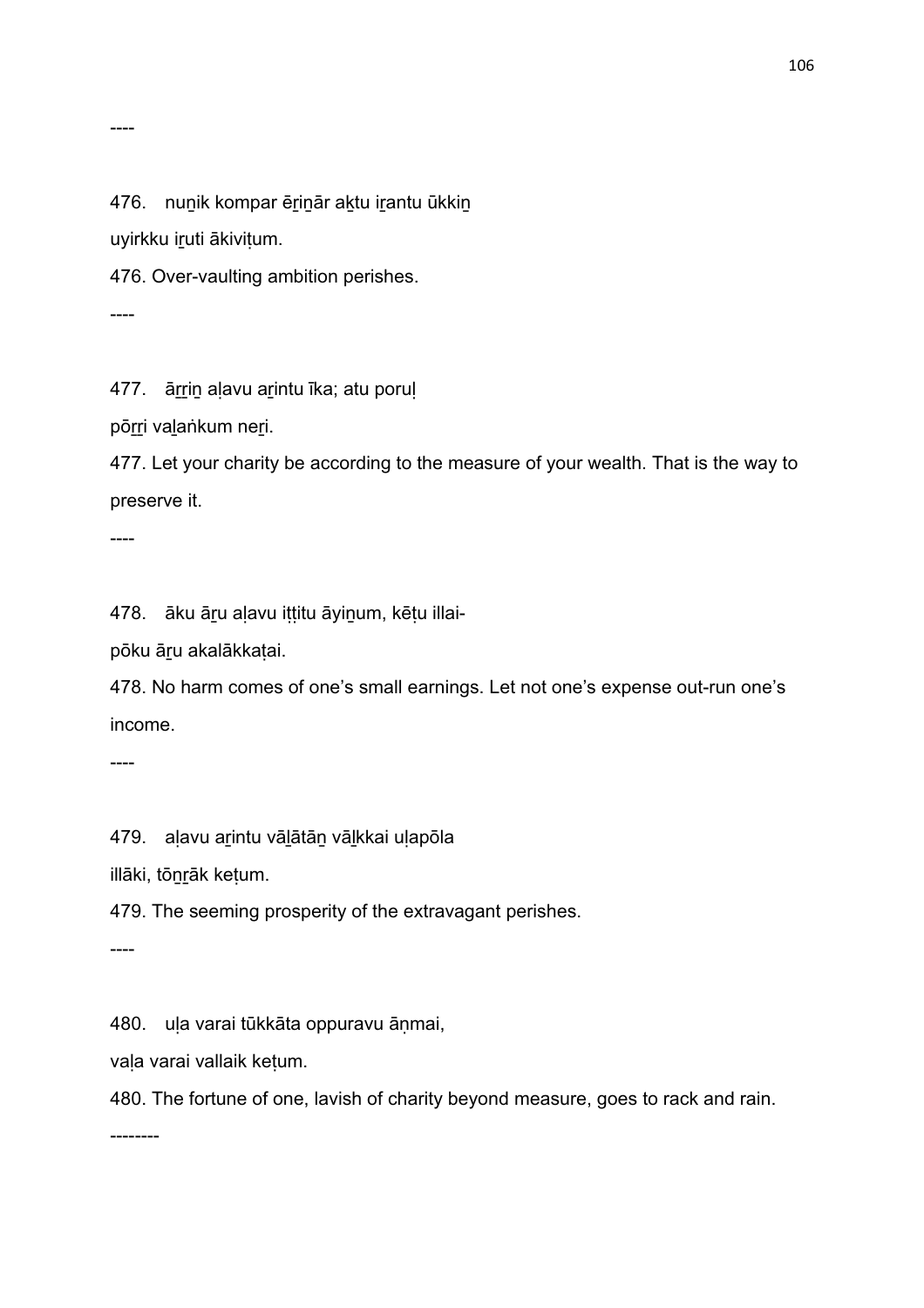### 49. kālam arital - CHAPTER 49 — ON KNOWING THE TIME

481. pakal vellum, kūkaiyaik kākkai;- ikal vellum

vēntarkku vēntum, polutu.

481. During the day the crow conquers the owl. So the monarch who wishes to defeat the enemy must choose the proper time.

----

482. paruvattotu otta olukal-tiruvinait

tīrāmai ārkkum kayiru.

482. Action at the appropriate hour is the rope that holds for ever the Goddess of Fortune to the King.

----

483. aru viṉai eṉpa uḷavō-karuviyāṉ

kālam arintu ceyin.

483. Is there anything impossible if one acts at the right time and with the proper equipment?

----

484. ñālam karutinum, kaikūtum-kālam

karuti, iṭattāṉ ceyiṉ.

484. One can succeed in the attempt to conquer the world if the right time and the right place are chosen.

----

485. kālam karuti iruppar-kalaṅkātu ñālam karutupavar.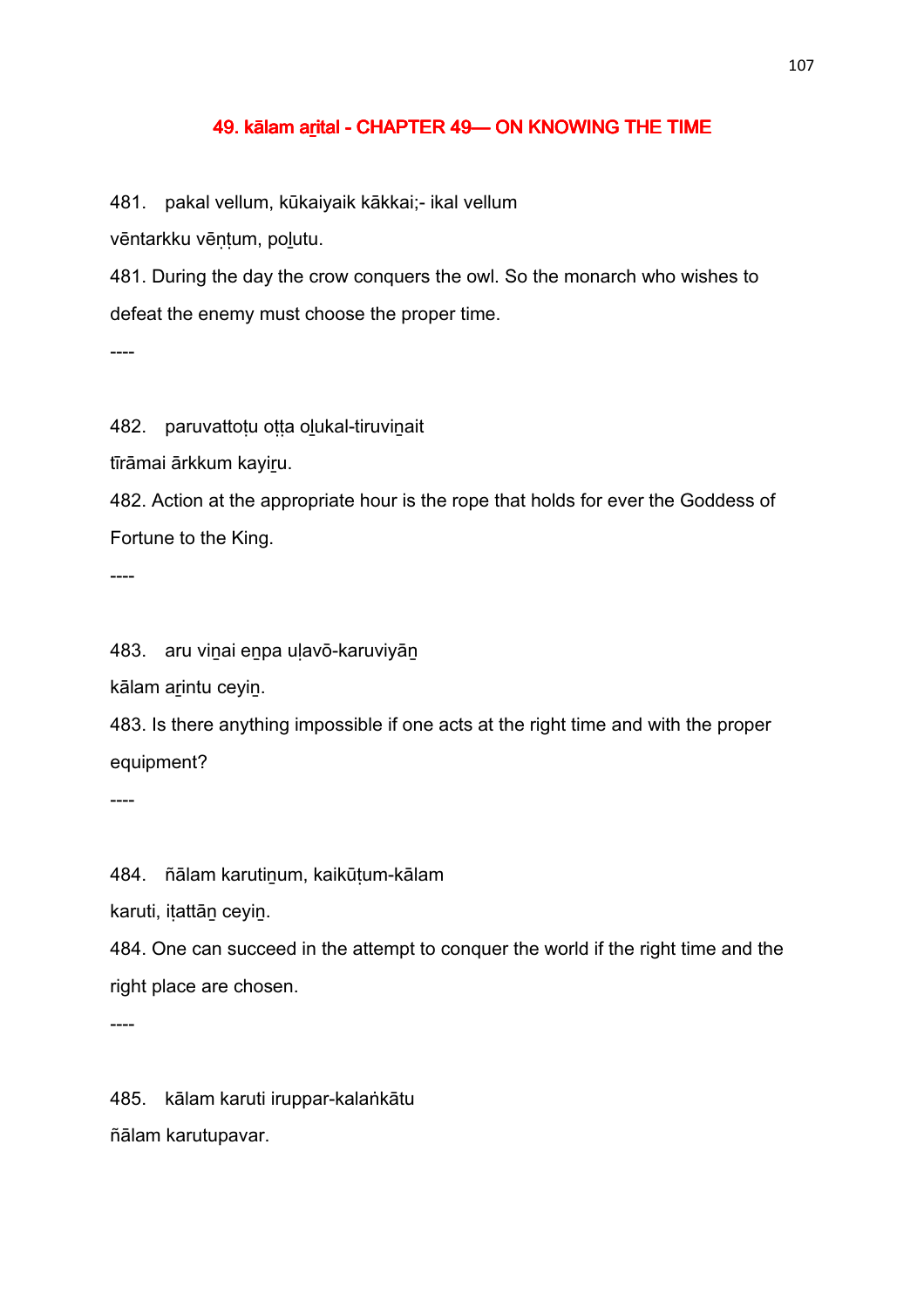485. He who without any fear aims at the conquest of the world will await the season for it.

----

486. ūkkam uṭaiyāṉ oṭukkam poru takar

tākkarkup pērum takaittu.

486. The self-restraint of the mighty is like the drawing back of the fighting ram just before its attack.

----

487. pollena āṅkē puram vērār; kālam pārttu,

uḷ vērppar, oḷḷiyavar.

487. The wise will not fly into a passion when assailed; they allow their anger to smoulder within till the right time comes.

----

488. cerunaraik kānin cumakka; iruvarai

kānin kilakkām talai.

488. Bow before the enemy till the time of his destruction. When the hour comes, strike him down.

----

489. eytarku ariyatu iyaintakkāl, an nilaiyē

ceytarku ariya ceyal.

489. Do not let slip a golden opportunity; when the hour dawns, attempt the impossible.

----

490. kokku okka, kūmpum paruvattu; marru atan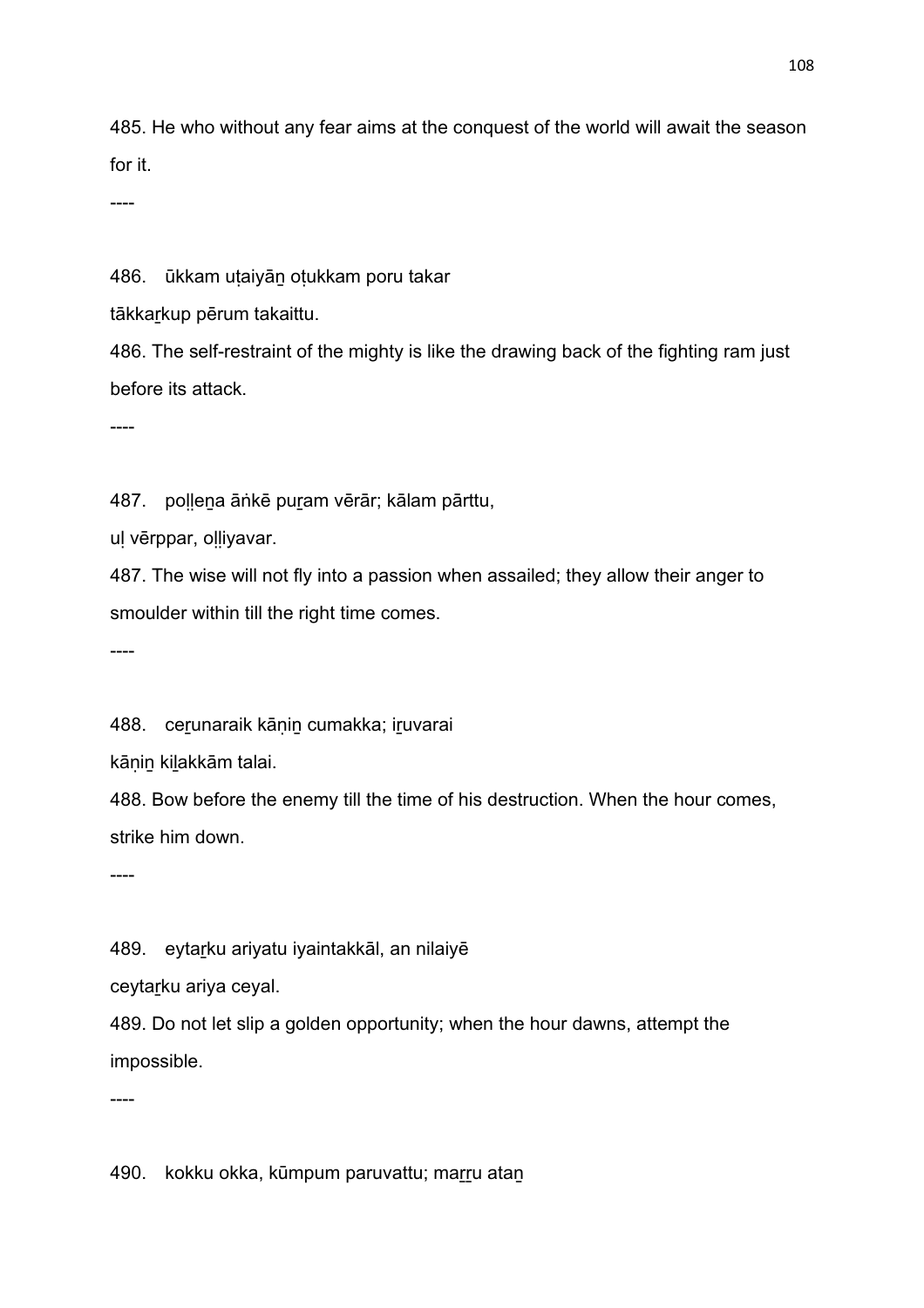kuttu okka, cīrtta iṭattu.

490. When the time is not ripe, be still as a heron. But at the ripe hour, attack the enemy without missing your aim.

---------

## 50. iṭan arital - CHAPTER 50 — ON KNOWING THE PLACE

491. totaṅkarka ev vinaiyum; ellarka-murrum

itam kantapin allatu!.

491. Scorn not the foe; embark not on any action till you secure a coign of vantage to overwhelm him.

----

492. muraṇ cērnta moympiṉavarkkum araṇ cērntu ām

ākkam palavum tarum.

492. Even to men of great valour and power, manifold are the advantages yielded by a fortress.

----

493. ārrārum ārri atupa-itan arintu

pōrrārkan pōrric ceyin.

493. Even the weak are able to win if they choose the right place to assail the foe.

----

494. enniyār ennam ilappar-itan arintu

tunniyār tunnic ceyin.

494. If a king stations himself at a right place the conquering foe loses all hope.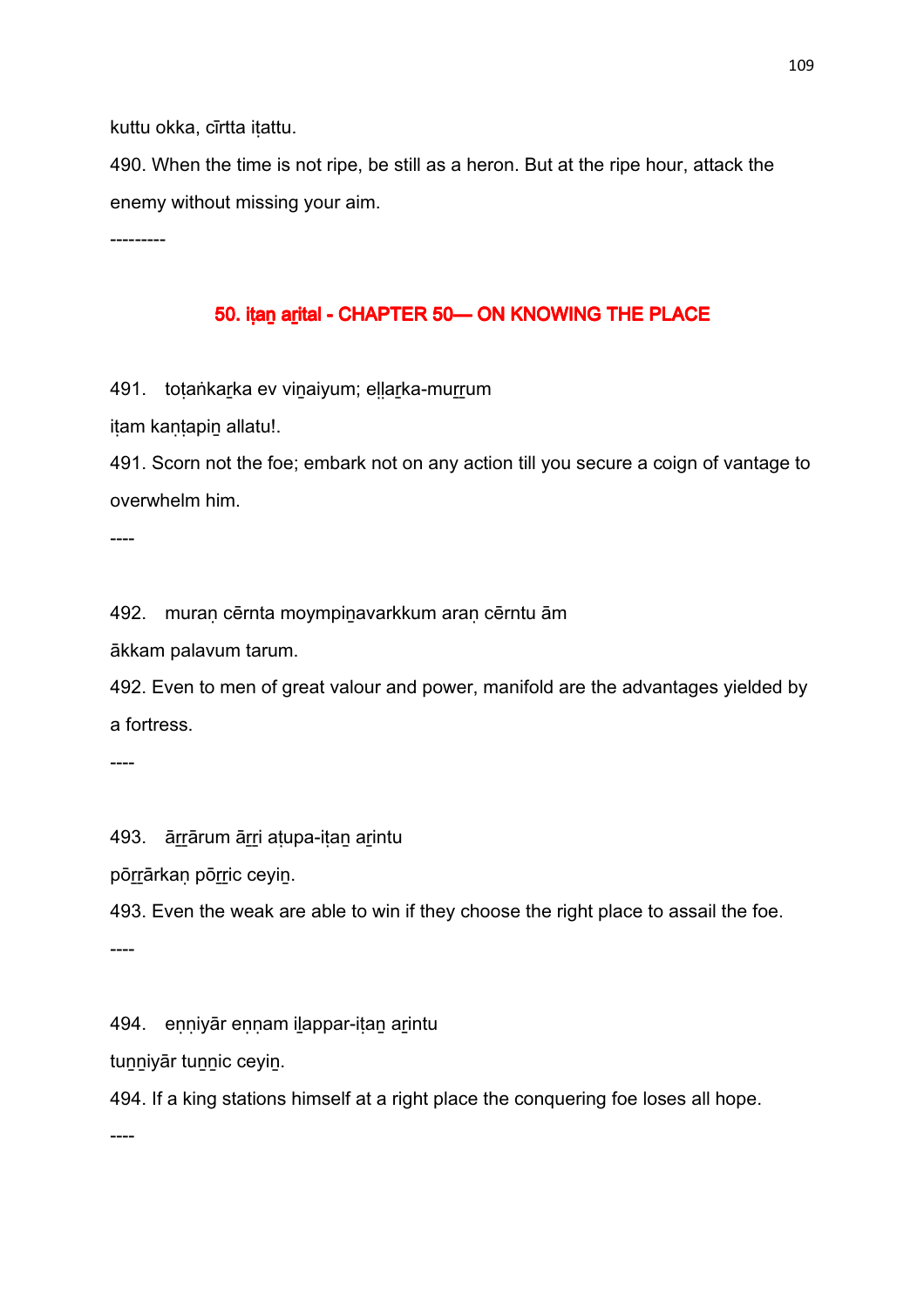495. netum punalul vellum mutalai; atum, punalin

nīṅkin, atanaip pira.

495. The crocodile in waters deep overpowers all; once it leaves the waters, he falls an easy prey to its foes.

----

496. kaṭal ōṭā, kāl val neṭun tēr; kaṭal ōṭum

nāvāyum ōṭā, nilattu.

496. The strong wheeled lofty chariot cannot cross the seas, nor can ocean sailing ships move on land.

----

497. añcāmai allāl, tuṇai vēṇṭā-eñcāmai

eṇṇi iṭattāṉ ceyiṉ.

497. If one selects a suitable place by one's discretion, no other help is needed. ----

498. ciru pataiyān cel itam cērin, uru pataiyān

ūkkam aḻintu viṭum.

498. Ruined will be the strength of one who takes a large army to a place where the enemy of small forces is entrenched.

----

499. ciṟai nalaṉum cīrum ilar eṉiṉum, māntar

urai nilattoțu oțțal aritu.

499. A people may not have either strength or strongholds; still it is difficult to fight with them on their own soil.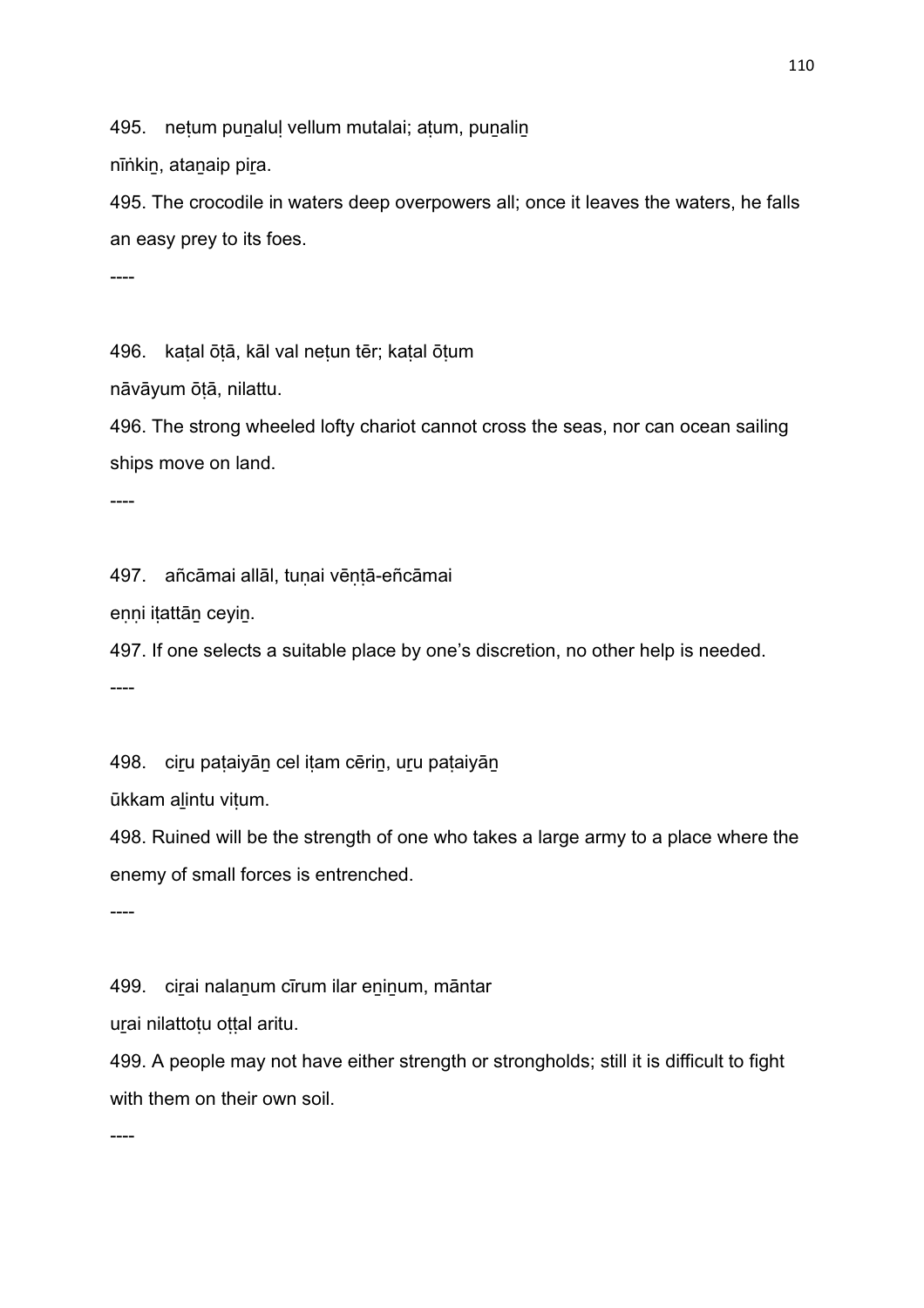500. kāl āl kalaril nari atum, kan añcā

vēl āl mukatta kaliru.

500. A mad elephant that kills the bold spearman is killed even by a jackal when it gets stuck up in the mire.

--------

#### 51. terintu telital - CH. 51- ENGAGING SERVANTS AFTER TEST

501. aṟam, poruḷ, iṉpam, uyir accam, nāṉkiṉ

tiram terintu tērappatum.

501. One should be chosen after patting one to a fourfold test of righteousness,

wealth, inclination and fear of life and death.

----

502. kuṭip piṟantu, kuṟṟattiṉ nīṅki, vaṭup pariyum

nān utaiyānkattē telivu.

502. One of good family, free of faults, and possessed of a wholesome fear of sin, should be chosen.

----

503. ariya karru, ācu arrārkannum, teriyuṅkāl

inmai aritē, veliru.

503. One may be an unblemished man and of vast learning; but it is rare to find one free from ignorance.

----

504. kuṇam nāṭi, kurramum nāṭi, avarruļ mikai nāṭi, mikka koḷal!.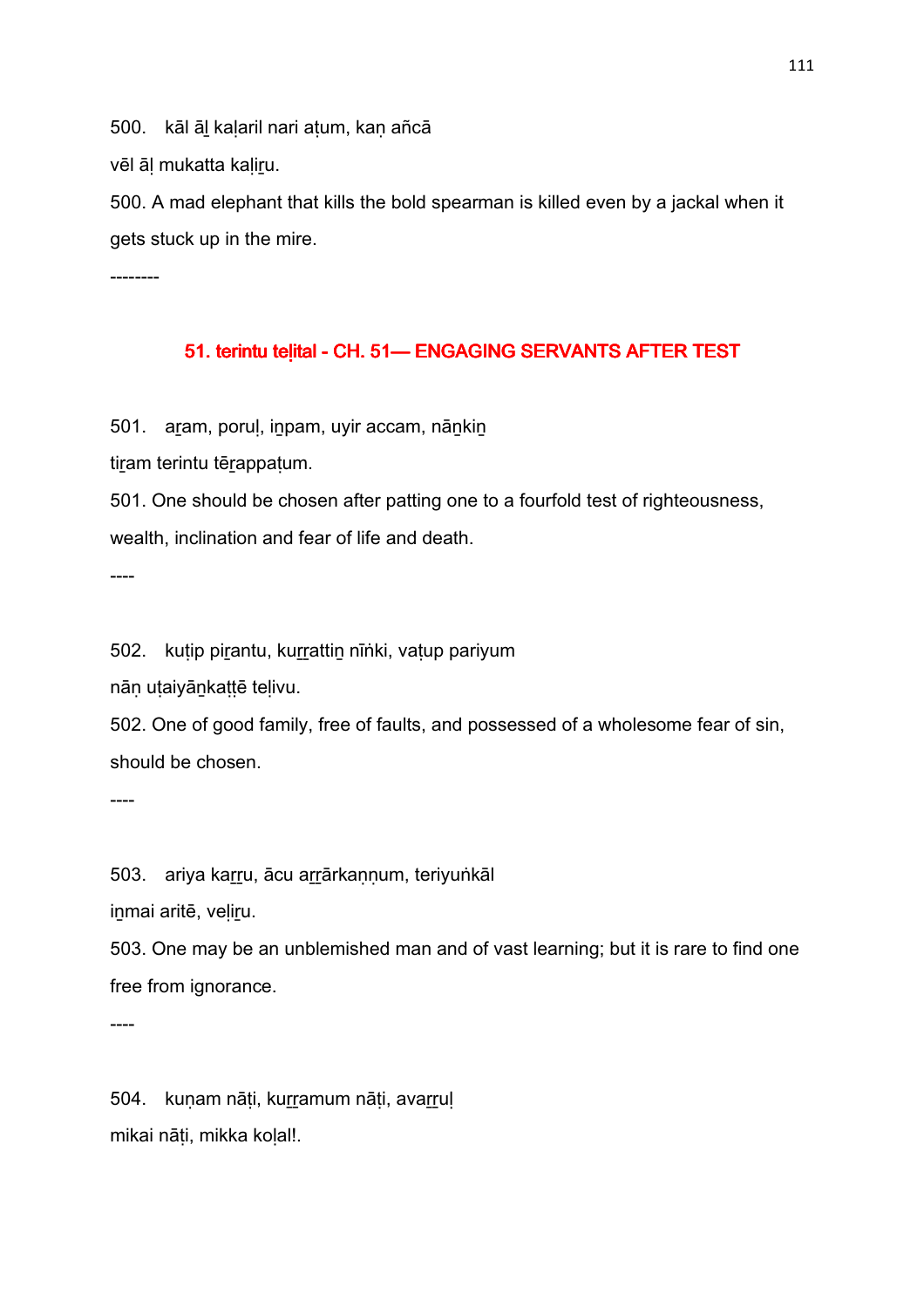504. Examine the good and bad in a person and judge his character according to what predominates in his composition.

----

505. perumaikkum, ēnaic cirumaikkum, tattam

karumamē kattalaik kal.

505. One's own deed is the touchstone of one's greatness and littleness.

----

506. arrārait tērutal ōmpuka; marru avar

parru ilar; nāņār pali.

506. Choose not persons who have no kith and kin, and who possesses no social instincts, they will be callous of heart and dread no crime.

----

507. kātanmai kantā, arivu ariyārt tērutal

pētaimai ellām tarum.

507. It is the height of folly to choose the ignorant blinded by affection.

----

508. tērān, piranait telintān valimurai

tīrā iṭumpai tarum.

508. To choose a stranger without knowing his traits results in one's grief.

----

509. tēṟaṟka yāraiyum, tērātu; tērnta piṉ,

tēruka, tērum poruļ.

509. Let men be chosen with deliberate care; when once the choice is made, let no suspicions crump into your soul.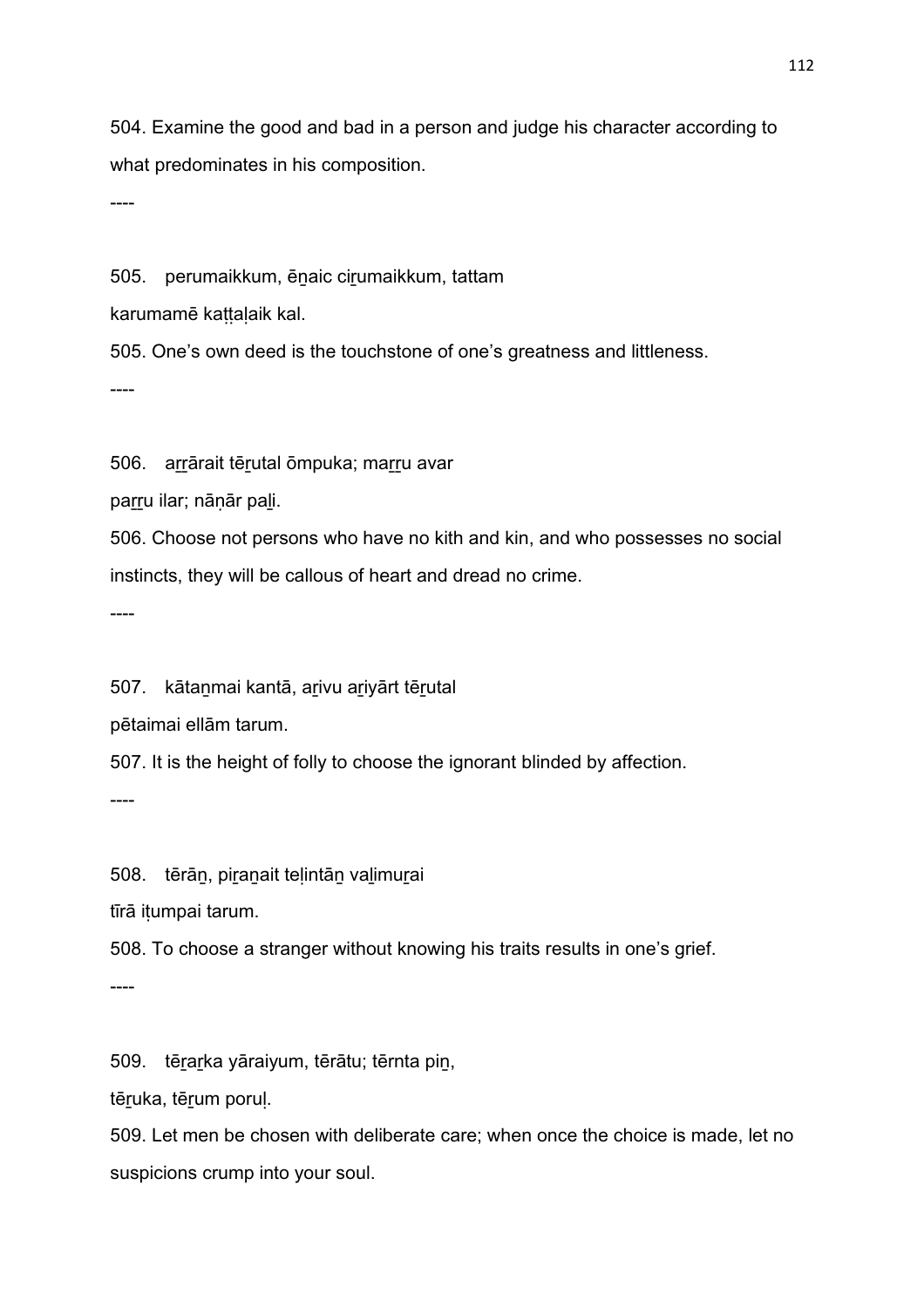----

510. tērān telivum, telintānkan aiyuravum,

tīrā iṭumpai tarum.

510. To choose men with no forethought and to suspect them will land you in endless woes.

-------

#### 52. terintu vinaiyāṭal - CH. 52— ON APPOINTMENT ACCORDING TO MERIT

511. nanmaiyum tīmaiyum nāti, nalam purinta

taṉmaiyāṉ āḷappaṭum.

511. After examining the good and the bad, cling to the good.

----

512. vāri perukki, valam patuttu, urravai

ārāyvāṉ ceyka viṉai!.

512. He who taps all productive sources and guards against losses is the true servant.

----

513. anpu, arivu, tērram, avā inmai, in nānkum

naṉku uṭaiyāṉkaṭṭē teḷivu.

513. Choose men, who are endowed with love, wisdom, clever vision and freedom from covetousness.

----

514. eṉai vakaiyāṉ tēṟiyakkaṇṇum, viṉai vakaiyāṉ vēṟākum māntar palar.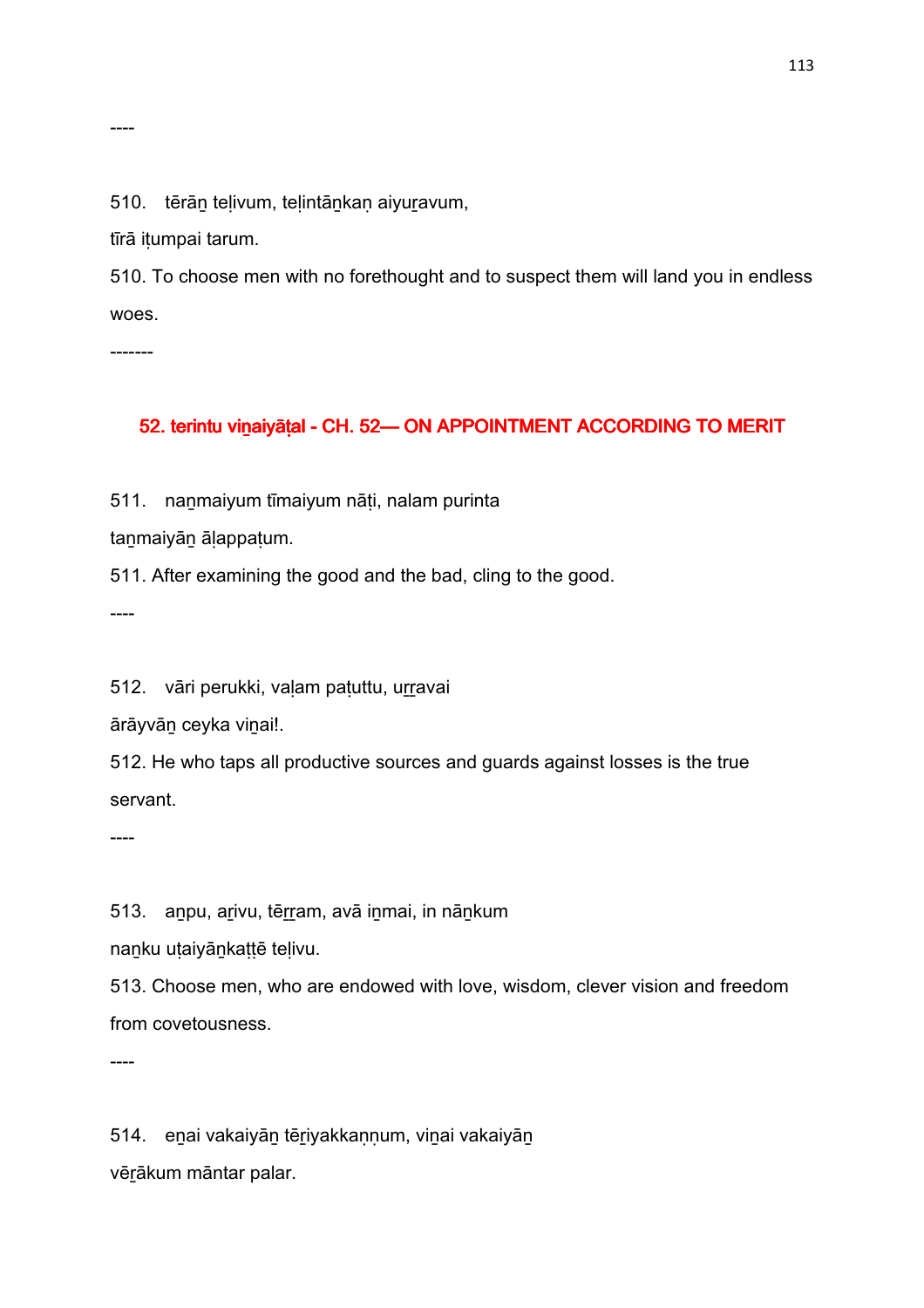514. Position corrupts even the men of our own deliberate choice.

----

515. arintu, ārri, ceykirpārku allāl, vinaitān

cirantāṇ enru ēvarpārru anru.

515. Let worth prevail. Let not blind affection dictate the choice of men.

----

516. ceyvāṉai nāṭi, viṉai nāṭi, kālattōṭu

eyta unarntu, ceyal!.

516. The thing to be done, the proper person for it and the appropriate time for doing it, must all be duly weighed.

----

517. 'itaṉai, itaṉāl, ivaṉ muṭikkum' eṉṟu āyntu,

atanai avankan vital!.

517. Let the king be first convinced of the competency of a person; then he shall allow him to move freely in the sphere of his appointed task.

----

518. vinaikku urimai nātiya pinrai, avanai

atarku uriyan ākac ceyal.

518. Choose men of approved merit and then make them worthy of the station.

----

519. viṉaikkaṇ viṉaiyuṭaiyāṉ kēṇmai vēṟāka

niṉaippāṉai nīṅkum, tiru.

519. Prosperity deserts one who suspects the motives of a servant ever loyal to his work.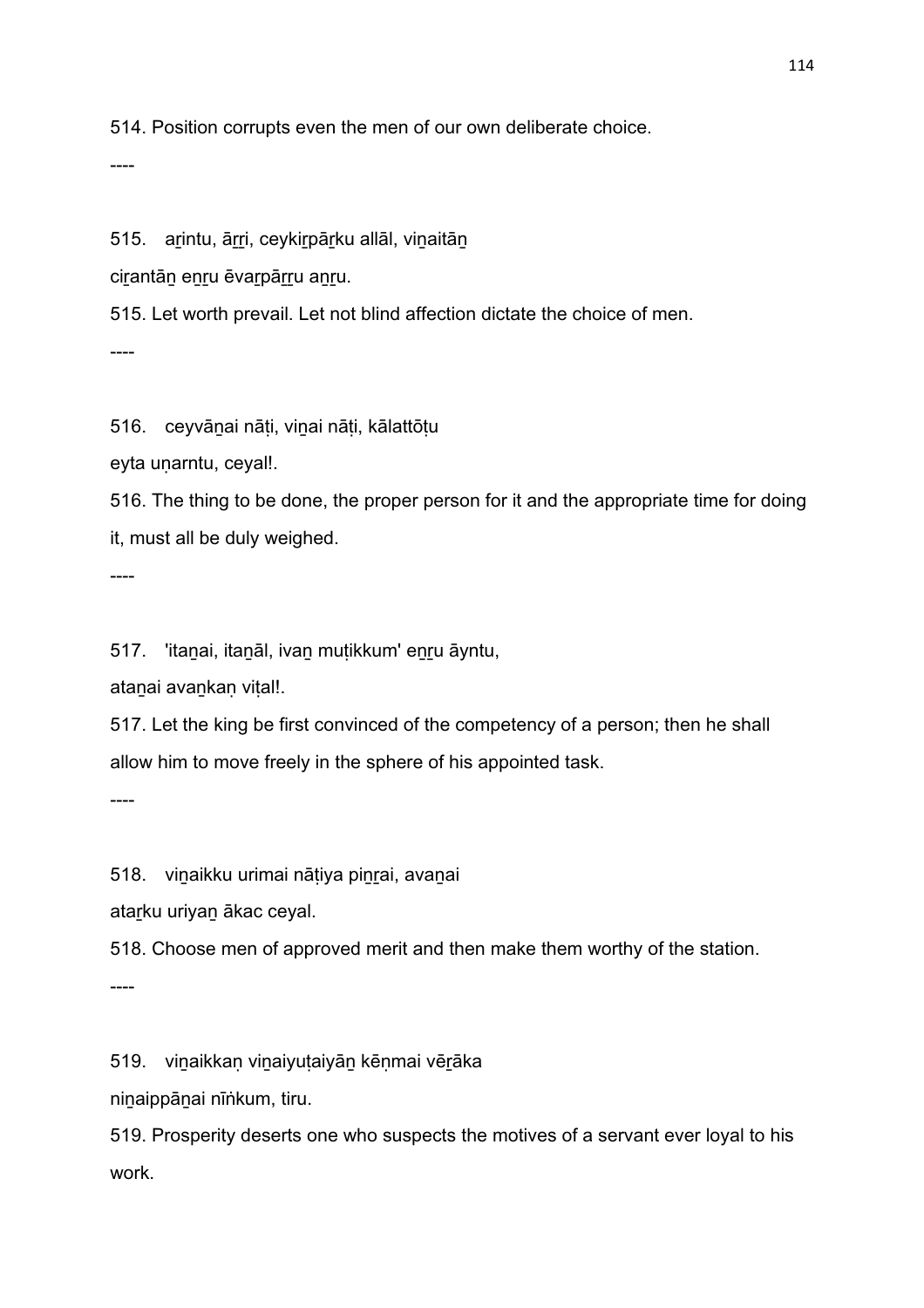#### 520. nāltōrum nātuka, mannan-vinaiceyvān

kōṭāmaik kōṭātu ulaku.

520. Let them not swerve from the right path; for on them rests the just conduct of the world.

---------

----

## 53. curram taḷāl - CHAPTER 53-ON CHERISHING ONE'S KINDRED

521. parru arrakaṇṇum palamai pārāṭṭutal

currattārkaṇṇē uḷa.

521. It is one's own kith and kin that cherish their old attachments to men out of suit with fortune.

----

522. viruppu arāc curram iyaiyin, aruppu arā

ākkam palavum tarum.

522. One's unceasing kinship is the source of all one's fortune.

----

523. aḷavaḷāvu illātāṉ vāḻkkai-kuḷavaḷāk

kōtu inri nīr niraintarru.

523. The life of one with no kin will be like overflowing waters of a tank with no bund.

----

524. currattāl currappata olukal, celvamtān

perrattāl perra payan.

524. The value of one's wealth consists in a life surrounded by one's kinsmen.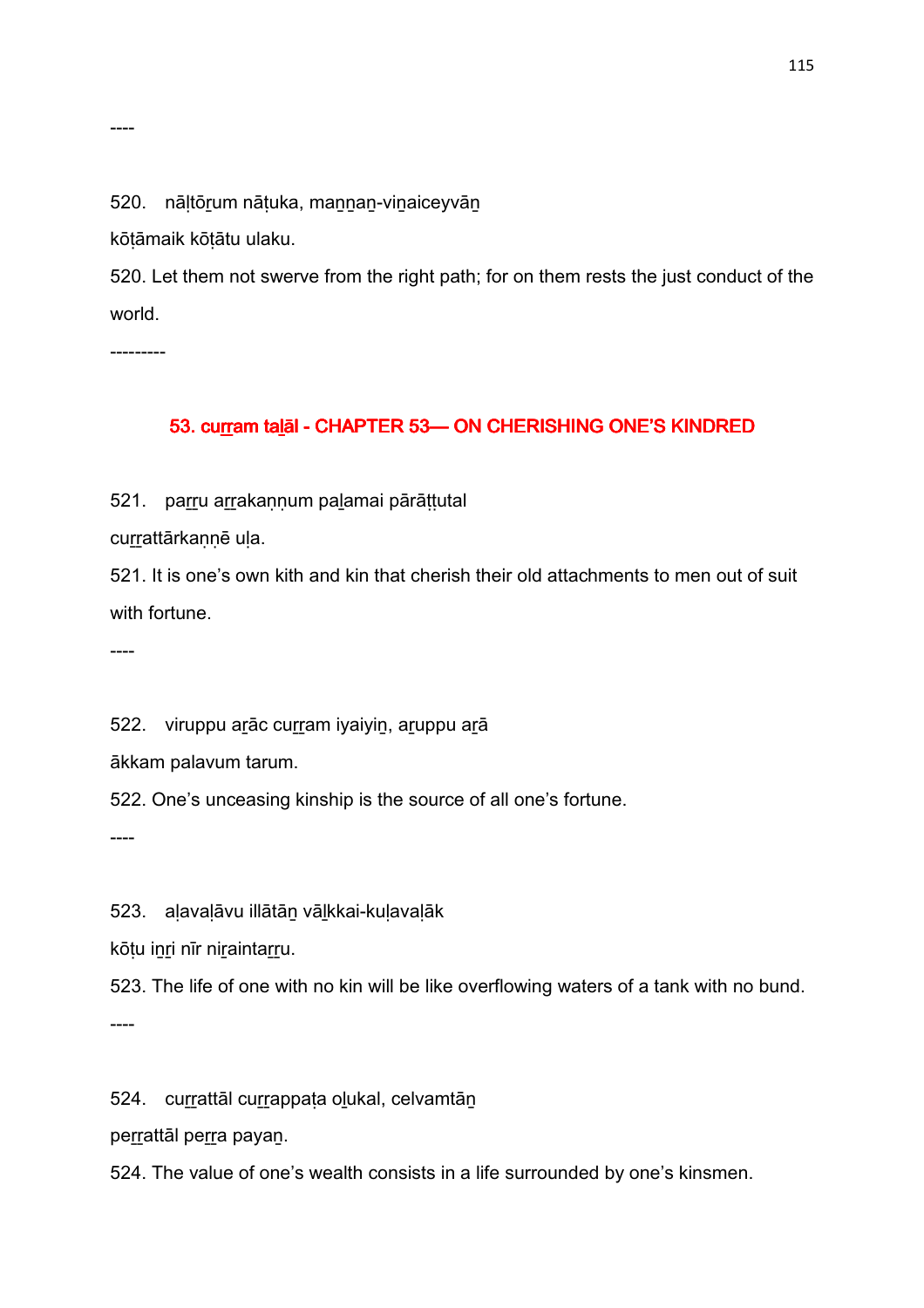#### 525. kotuttalum in colum ārrin, atukkiya

currattāl currappaṭum.

525. One delights in the company of one generous of heart and suave of speech.

----

526. peruṅ koṭaiyāṉ, pēṇāṉ vekuḷi, avaṉiṉ

maruṅku uṭaiyār mā nilattu il.

526. Nothing excels on earth the love of one large of heart and free of wrath, but shares it with the rest.

----

527. kākkai karavā karaintu uṇṇum; ākkamum

aṉṉa nīrārkkē uḷa.

527. Fortune smiles on one of like disposition.

----

528. potu nōkkāṉ, vēntaṉ varicaiyā nōkkiṉ,

atu nōkki vāḻvār palar.

528. The king must not be indifferent to one's deserts but reward people according to their merit.

----

529. tamar āki, tan-turantār curram amarāmaik

kāraṇam iṉṟi varum.

529. Reject none on the score of disagreement. Men who have become estranged will flock to you.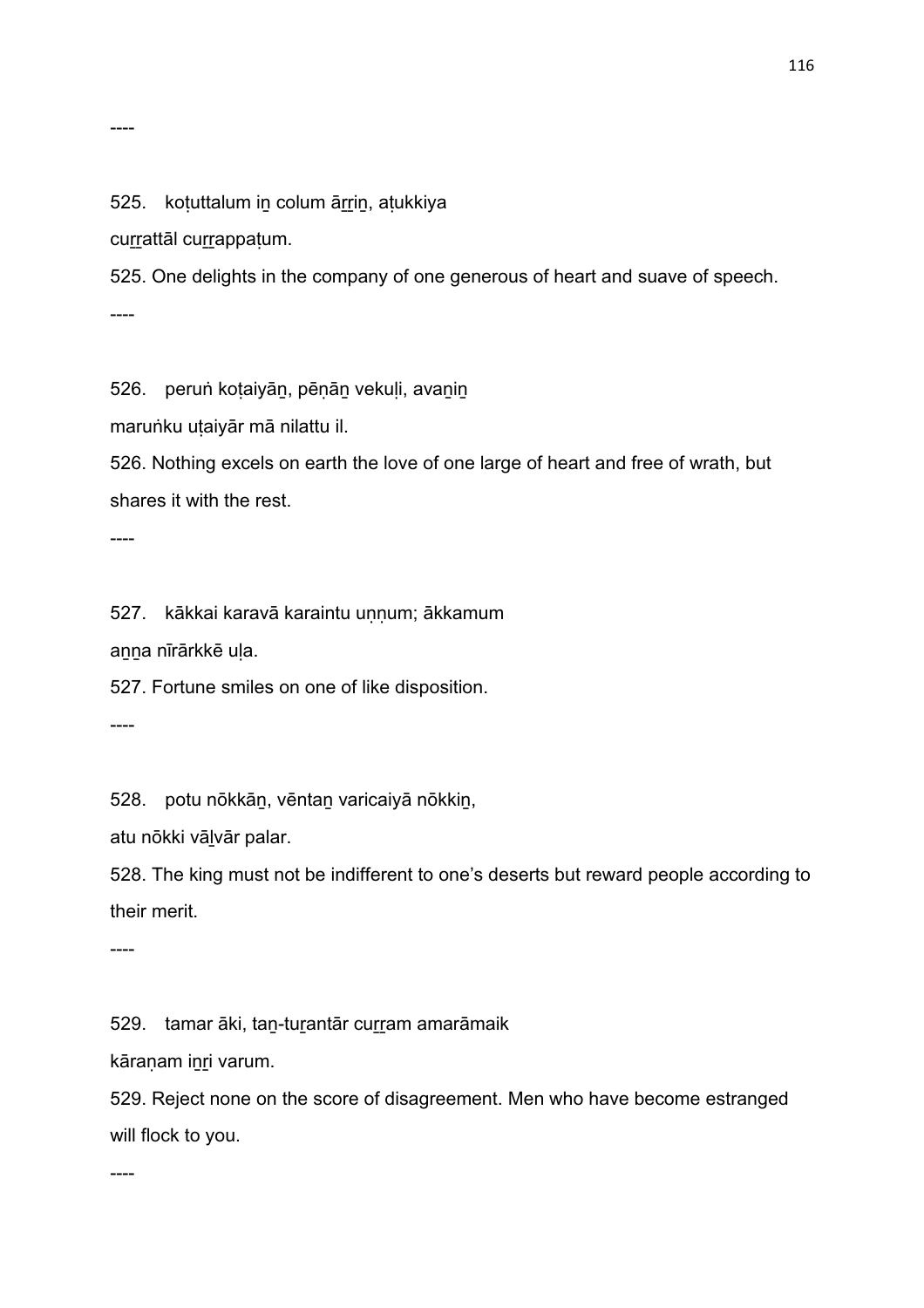530. ulaip pirintu kāranattin vantānai, vēntan

ilaittu iruntu, ennik kolal.

530. Let the king embrace his estranged kith and kin by redressing their grievances. --------

## 54. poccāvāmai - CHAPTER 54 - AGAINST FORGETFULNESS

531. iranta vekuliyin tītē-ciranta

uvakai makiḻcciyiṉ cōrvu.

531. Forgetfulness which cometh of mad joy is more dangerous than wild wrath.

----

532. poccāppuk kollum pukaḻai-aṟiviṉai

niccam nirappuk koṉṟāṅku.

532. Poverty freezes knowledge. Forgetfulness blights one's reputation.

----

533. poccāppārkku illai pukalmai; atu ulakattu

ep pāl nūlōrkkum tuṇivu.

533. Fame is not for the thoughtless, so say the scriptures of the world.

----

534. accam uṭaiyārkku araṇ illai; āṅku illai,

poccāppu uṭaiyārkku naṉku.

534. Of what avail is a citadel to a crown, what good availeth the thoughtless.

----

535. muṉṉuṟak kāvātu iḻukkiyāṉ, taṉ piḻai,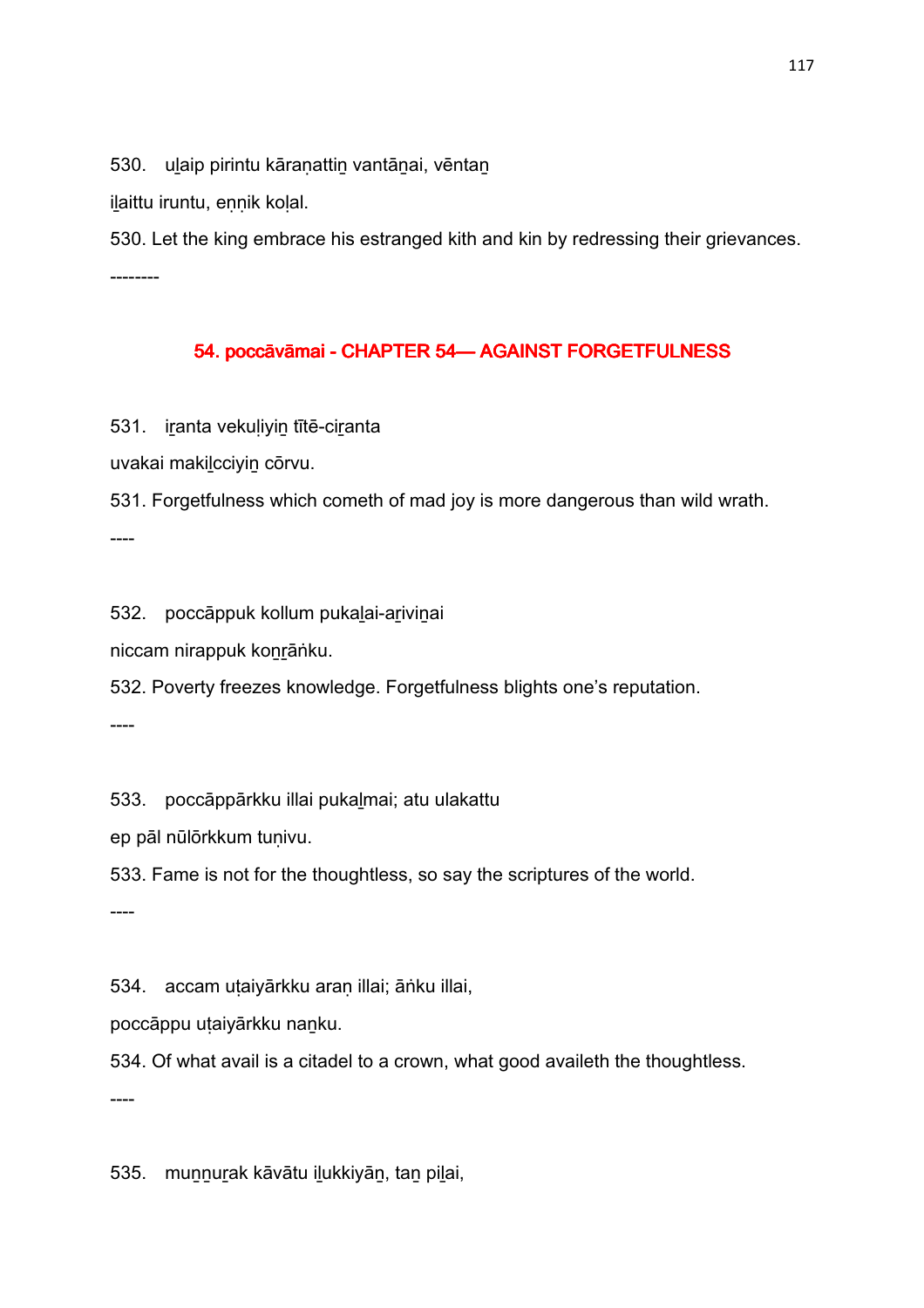pin ūru, iraṅkivitum.

535. Who is not on his guard against impending evil, rues his folly?

----

536. iḻukkāmai yārmāṭṭum, eṉṟum, vaḻukkāmai

vāyin, aktu oppatu il.

536. There is no greater good than to be ever on the vigil.

----

537. ariya eṉṟu ākāta illai-poccāvāk

karuviyān pōrric ceyin.

537. Nothing is impossible for the thoughtful.

----

538. pukalntavai pōrric ceyal vēņțum; ceyyātu

ikalntārkku elumaiyum il.

538. No good awaits him in birth to come who fails of his noble deeds.

----

539. ikaḻcciyiṉ keṭṭārai uḷḷuka-tām tam

makilcciyin mainturum pōltu!.

539. When drunk with delight, remember those who have perished through wilful neglect.

----

540. ulliyatu eytal elituman-marrum tān

uḷḷiyatu uḷḷapper̯in.

540. No task is difficult to the thoughtful and diligent.

-------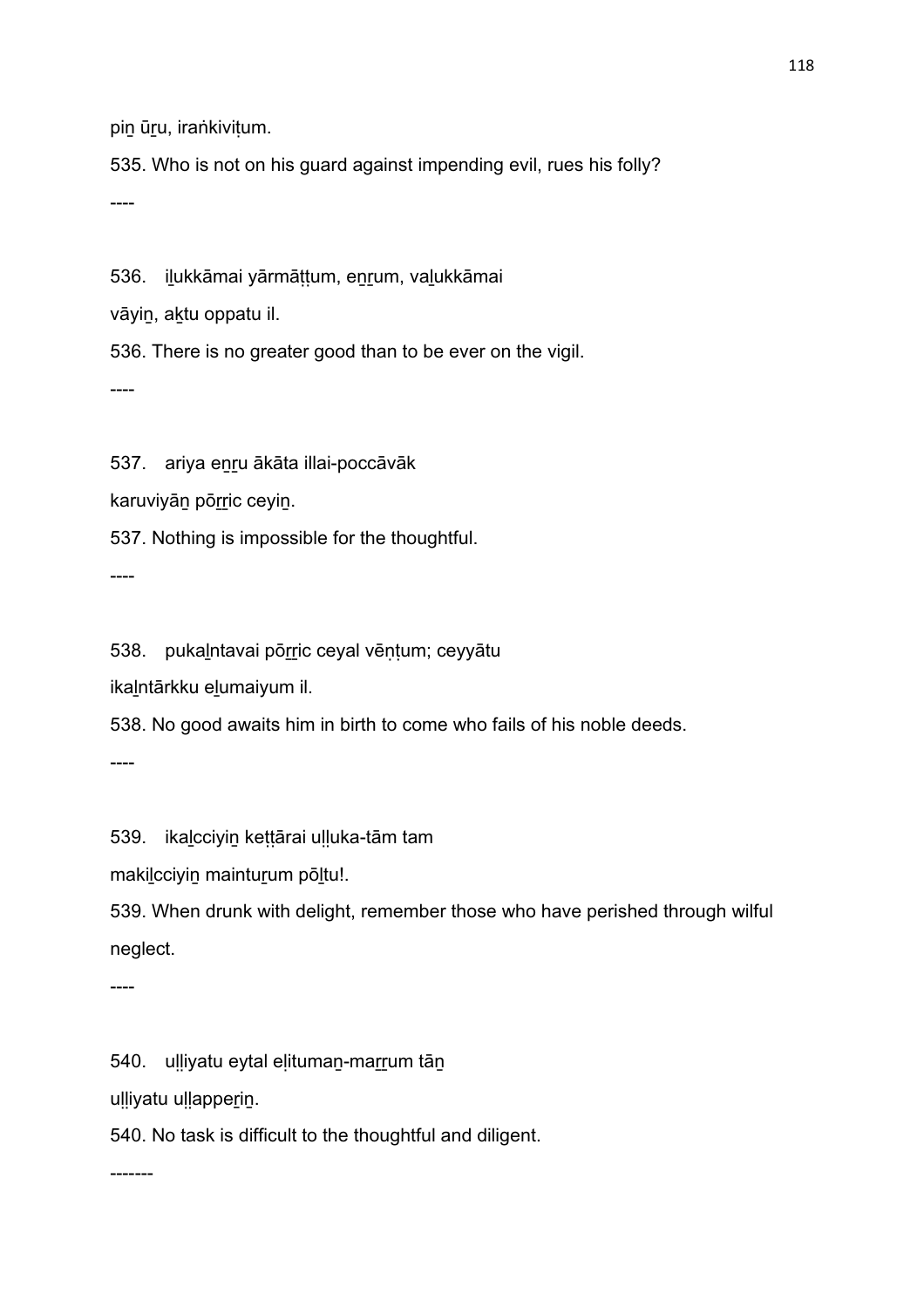#### 55. ceṅkōnmai - CHAPTER 55— ON RIGHTEOUS SCEPTRE

541. ōrntu, kannōtātu, irai purintu, yārmāttum

tērntu, ceyvaktē murai.

541. Strict enquiry and impartial justice mark the rule of a just monarch.  $---$ 

542. vān nōkki vālum ulaku ellām;-mannavan

kōl nōkki vāḻum kuṭi.

542. The world looks to rain for its existence. The subjects look to the sceptre for their existence.

----

543. antaṇar nūṟkum, aṟattiṟkum, ātiyāy

ninratu-mannavan kōl.

543. The king's sceptre is the standing proof of Brahminical books and their teachings.

----

544. kuti talīik kōl ōccum mā nila mannan

ati talīi nirkum, ulaku.

544. The world falls at the feet of a great King who wields the sceptre for his subjects' welfare.

----

545. iyalpuḷik kōl ōccum maṉṉavaṉ nāṭṭapeyalum viḷaiyuḷum tokku.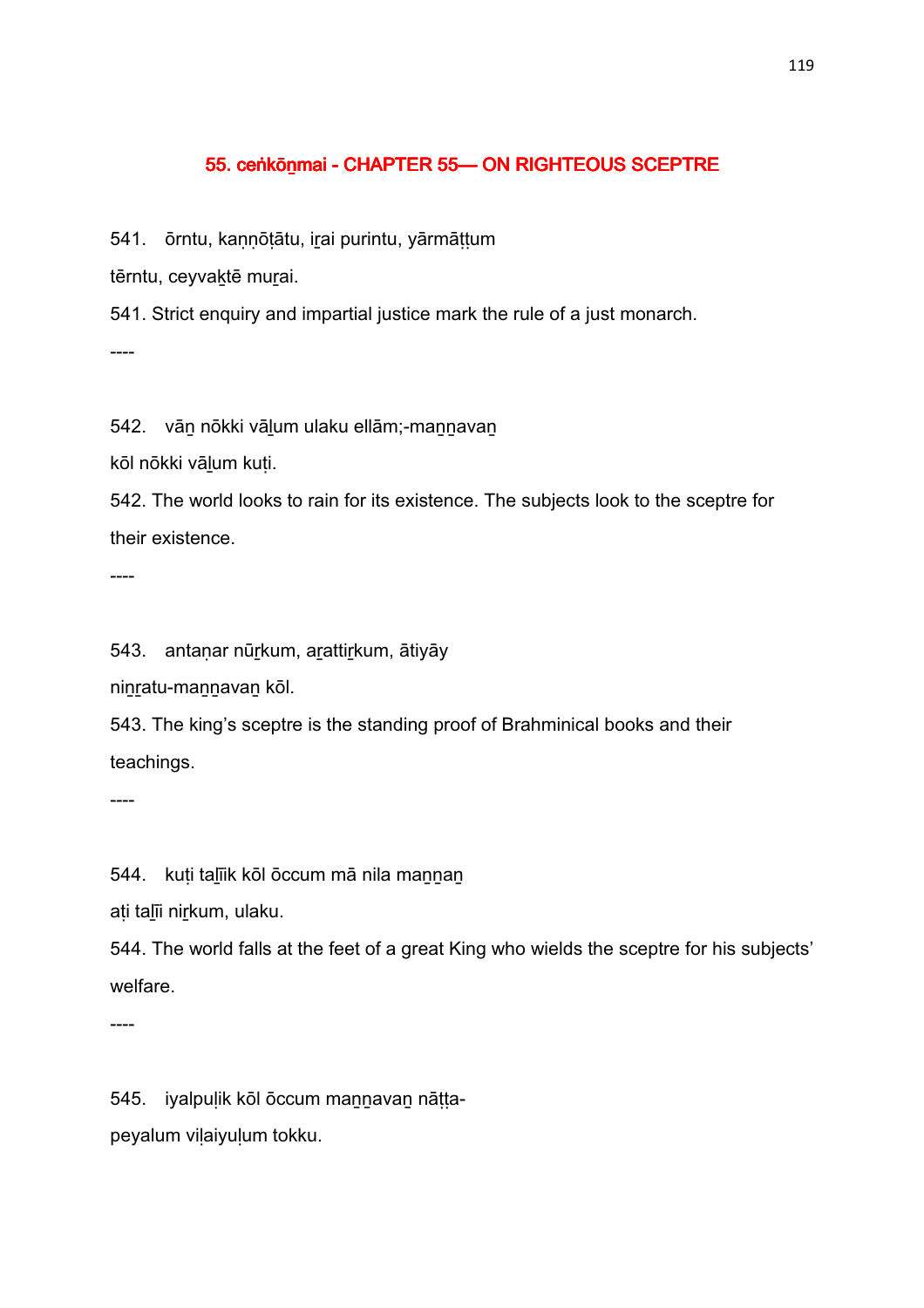545. Both seasonal rains and waving corn are seen in the land of a righteous monarch.

----

546. vēl anru, venri taruvatu; mannavan

kōl; atūum, kōtātu enin.

546. Victory is won not by the spear but by the unswerving sceptre of a monarch. ----

547. iṟai kākkum, vaiyakam ellām; avaṉai

murai kākkum, muttāc ceyin.

547. The king protects the whole world and justice protects him if unfailingly admonished.

----

548. en patattān ōrā, murai ceyyā, mannavan

tan patattān tānē ketum.

548. The king who does not administer impartial justice goes to ruin.

----

549. kuti puraṅkāttu, ōmpi, kurram katital

vatu anru; vēntan tolil.

549. To punish crime is the duty, not the fault of the king who attends to the welfare of his subjects.

----

550. kolaiyil, koṭiyārai, vēntu oṟuttal paiṅkūḻ

kaḷai kaṭṭataṉoṭu nēr.

550. Punishing murderers with death is like plucking out weeds among the crops.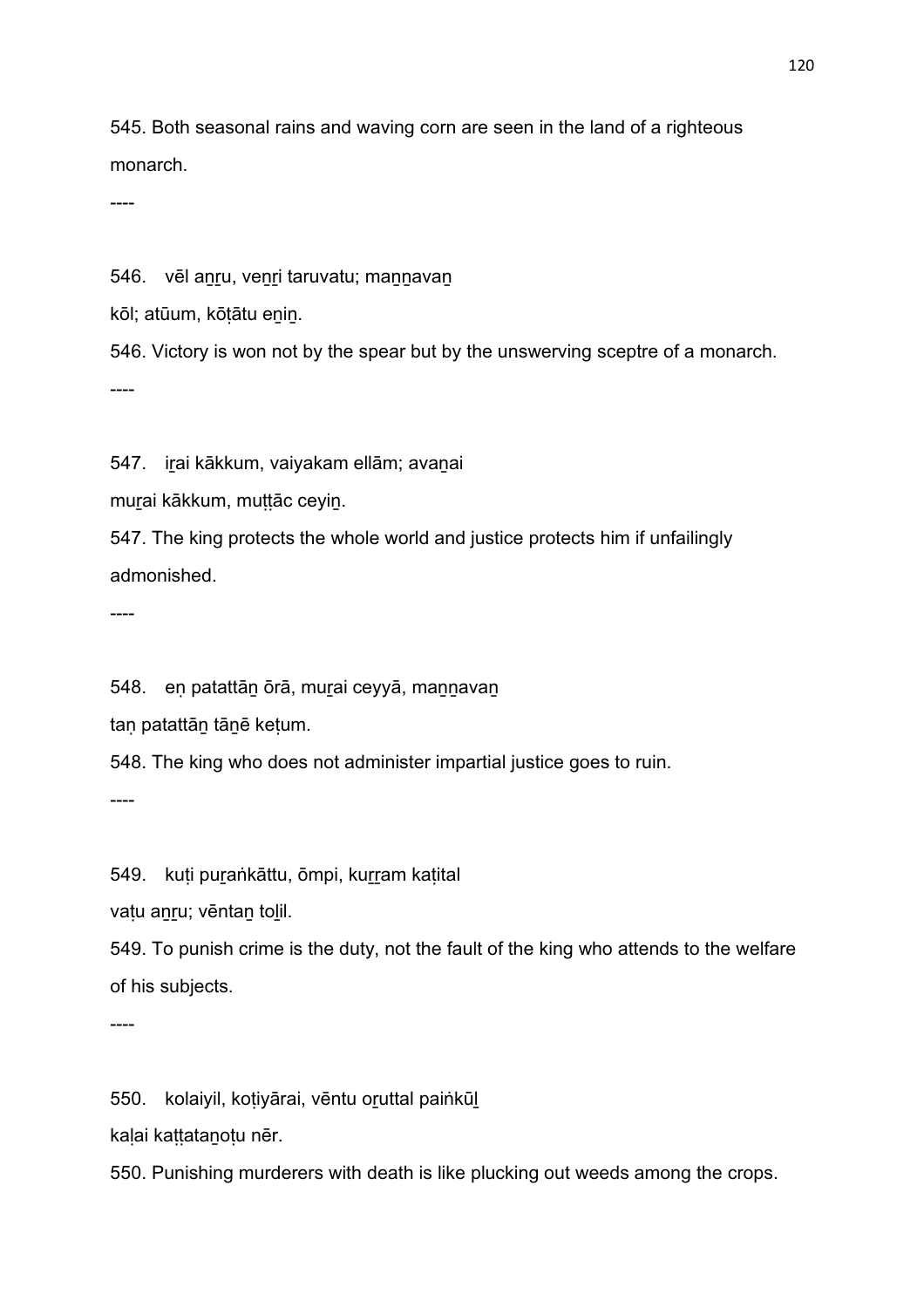## 56. kotuṅkōnmai - CHAPTER 56-ON UNRIGHTEOUS RULE

551. kolai mēṟkoṇṭāriṉ koṭitē-alai mēṟkoṇṭu

allavai ceytu olukum vēntu.

551. The unrighteous king who oppresses his subjects is more cruel than the one who leads the life of a murderer.

----

------------

552. vēlotu ninrān, 'itu' enratu pōlum-

kōloṭu niṉṟāṉ iravu.

552. The wielder of the sceptre asking for gifts, is like the spearman asking the wayfarer 'give.'

----

553. nāltorum nāti, muraiceyyā mannavan

nāḷtoṟum nāṭu keṭum.

553. That country will perish any day whose monarch does not administer justice day by day.

----

554. kūḻum kuṭiyum oruṅku iḻakkum-kōl kōṭi,

cūḻātu, ceyyum aracu.

554. That king who allows his sceptre to bend indiscriminately will lose his wealth together with his subjects.

----

555. allaṟpaṭṭu, āṟṟātu, aḻuta kaṇṇīr aṉṟē-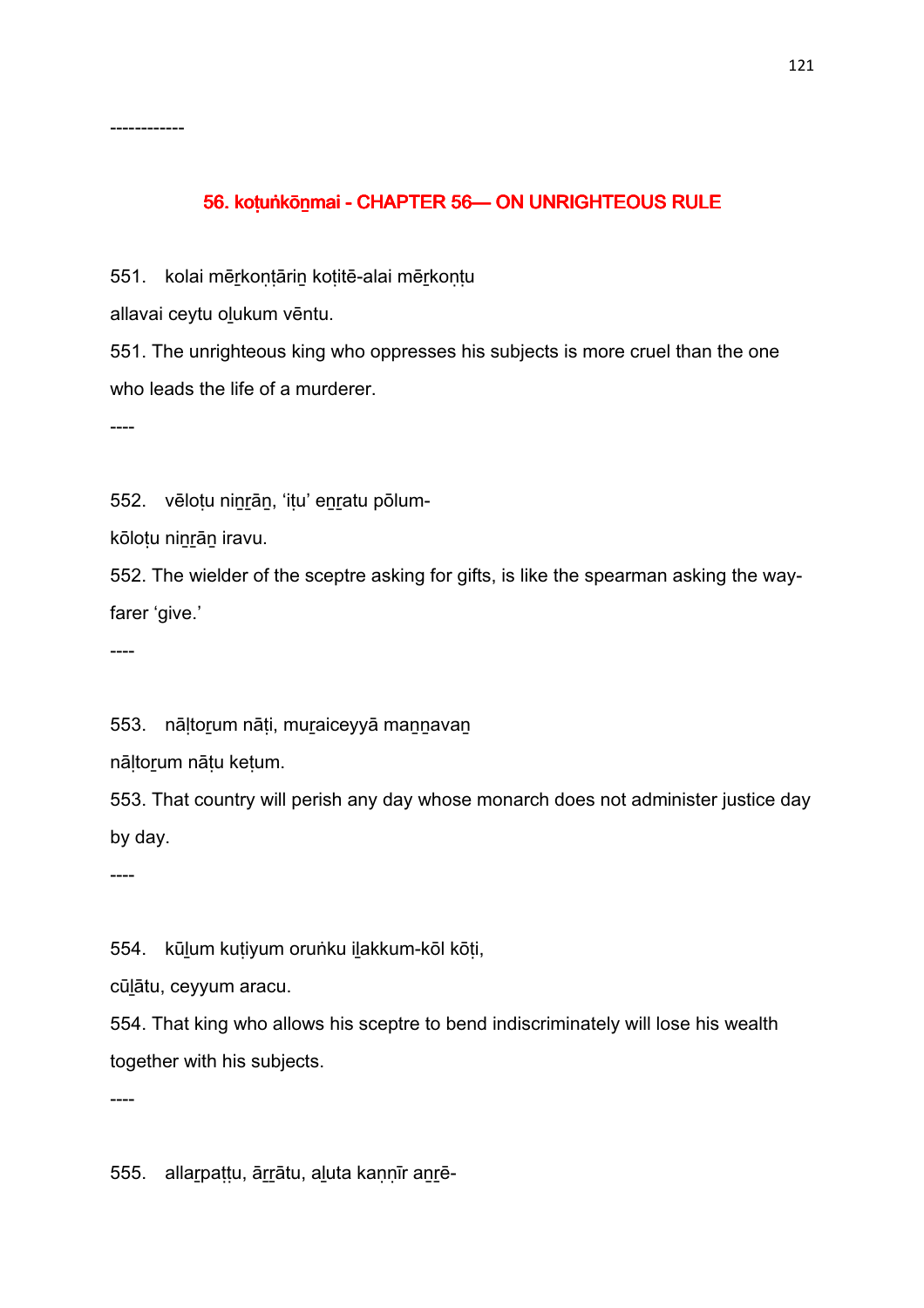celvattait tēykkum paṭai.

555. Are not the tears, shed as a result of oppression, the weapons which destroy the prosperity of the monarch?

----

556. mannarkku mannutal ceṅkōnmai; aktu inrēl,

mannāvām, mannarkku oli.

556. Good Government makes one's rule enduring. Where it is not found, his lustre will not last long?

----

557. tuļi inmai ñālattirku erru? arrē, vēntan

aḷi iṉmai vāḻum uyirkku.

557. The people who live under a graceless king suffer like the earth unvisited by drops of rain.

----

558. inmaiyin innātu, utaimai-murai ceyyā

maṉṉavaṉ kōṟkīḻp paṭiṉ.

558. Where people possess a king, who does not enforce justice, wealth does not confer more happiness than poverty.

----

559. muṟai kōṭi maṉṉavaṉ ceyyiṉ, uṟai kōṭi

ollātu, vāṉam peyal.

559. Were the king to rule unjustly, the Heavens would withhold rains?

----

560. ā payaṉ kuṉṟum; aṟutoḻilōr nūl maṟappar;-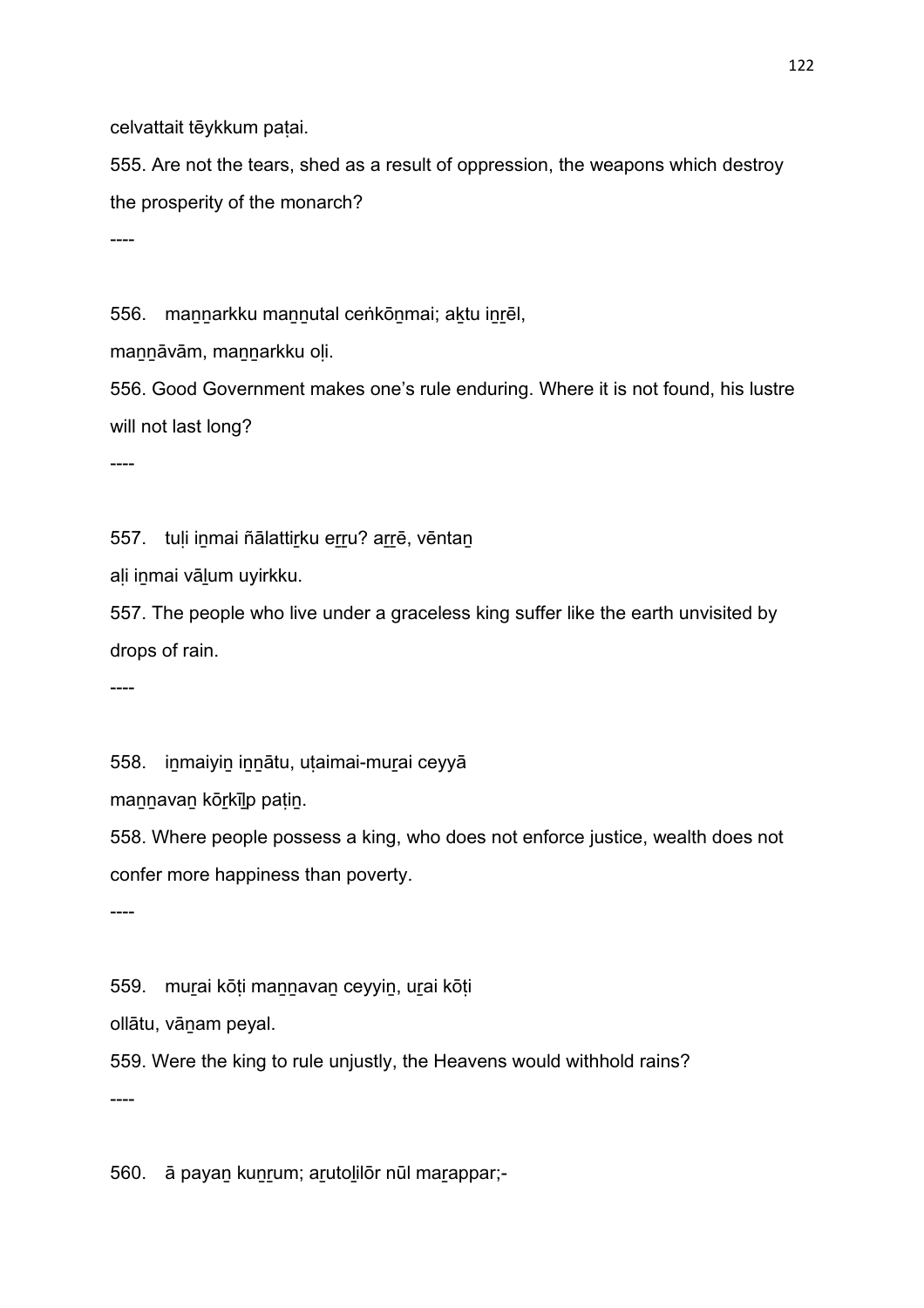kāvalan kāvān enin.

560. If the protecting monarch fails in his duties, the yield of cows will diminish and Brahmans with their six duties will forget their Vedas.

---------

## 57. veruvanta ceyyāmai - CHAPTER 57 — ON TYRANNY

561. takkāṅku nāti, talaiccellā vannattāl

ottāṅku oruppatu vēntu.

561. A righteous king investigates and fittingly punishes the wrongdoer so that he may not repeat it.

----

562. kaṭitu ōcci, mella eṟika-neṭitu ākkam

nīṅkāmai vēṇṭupavar.

562. If you wish enduring prosperity behave as if you punish excessively, but do it mildly.

----

563. veruvanta ceytu oḻukum veṅkōlaṉ āyiṉ,

oruvantam ollaik keṭum.

563. The tyrant who terrifies his subjects will soon perish.

----

564. 'irai kaṭiyan' enru uraikkum innāc col vēntan

uṟai kaṭuki ollaik keṭum.

564. That king whom people speak of as a tyrant will rapidly perish.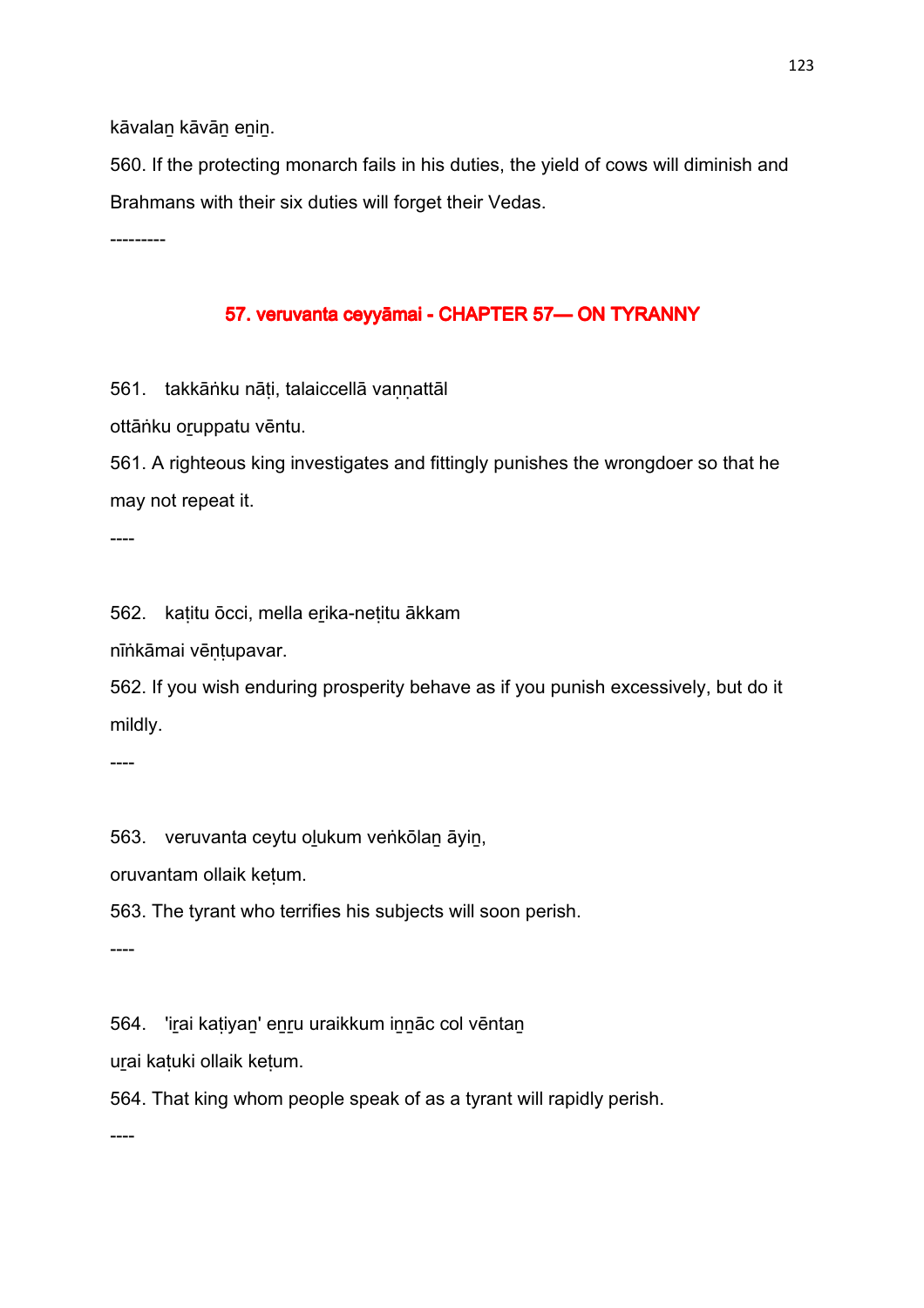565. aruñ cevvi, innā mukattān peruñ celvam

pēey kantannatu utaittu.

565. The great wealth of a king who is inaccessible and assumes a fearful look, is no better than in the possession of a demon.

----

566. kaṭuñ collaṉ, kaṇ ilaṉ āyiṉ, neṭuñ celvam

nītu inri, āṅkē ketum.

566. The abundant wealth of a king who utters harsh words and puts on unkind looks will not last long.

----

567. kaṭu moḻiyum, kaiyikanta taṇṭamum, vēntaṉ

aṭu muraṇ tēykkum aram.

567. Severity in speech and excess in punishment are like the file which removes his capacity to destroy (his enemies).

----

568. inattu ārri, ennāta vēntan cinattu ārric

cīrin, cirukum tiru.

568. The prosperity of a king who does not consult his advisers but makes them the victims of his fury will shrink.

----

569. ceru vanta pōḻtil, ciṟai ceyyā vēntaṉ,

veruvantu, veytu keṭum.

569. If a king who has no fortress meets a foe, he will be ruined by fear.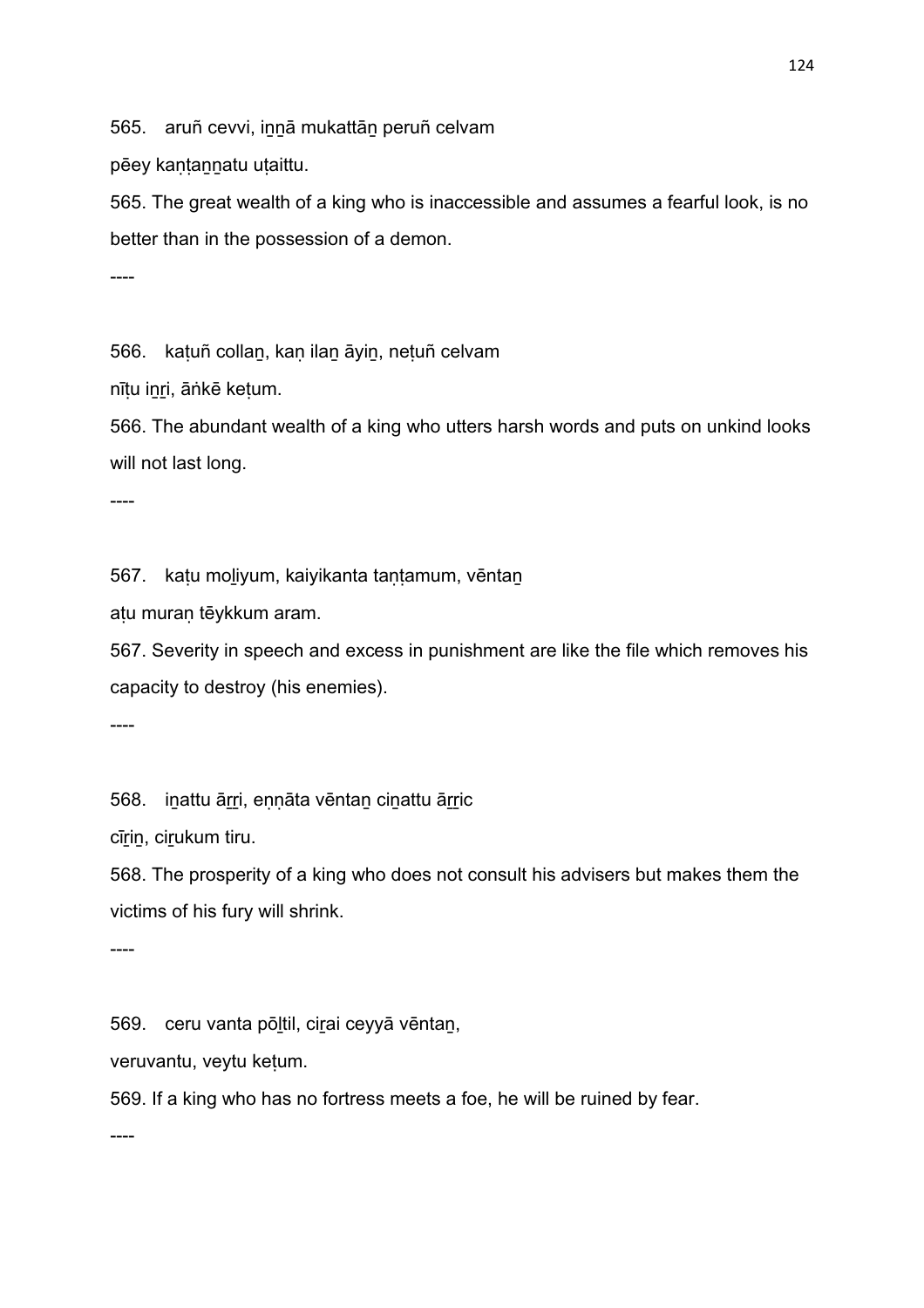570. kallārp piṇikkum, kaṭuṅkōl; atu allatu

illai, nilakkup porai.

570. No burden is harder for the earth to bear than the cruel sceptre wielded by the unwise.

--------

#### 58. kaṇṇōṭṭam - CHAPTER 58— ON KINDLINESS

571. kannōttam ennum kaliperuṅ kārikai

uṇmaiyāṉ, uṇṭu iv ulaku.

571. The world exists because of the existence of the most beautiful virtue called kindliness.

----

572. kaṇṇōṭṭattu uḷḷatu ulakiyal; aḵtu ilār

unmai nilakkup porai.

572. The world lives through kindliness; those who do not have it are a burden to the earth.

----

573. pan en ām, pātarku iyaipu inrēl?-kan en ām,

kannōttam illāta kan?.

573. What is the use of a song that could not be enjoyed? Likewise, what is the use of the eyes that have no kindliness?

----

574. uḷapōl mukattu evaṉ ceyyum-aḷaviṉāl

kaṇṇōṭṭam illāta kaṇ.

574. What is the use of one's eyes if they do not beam with immeasurable love?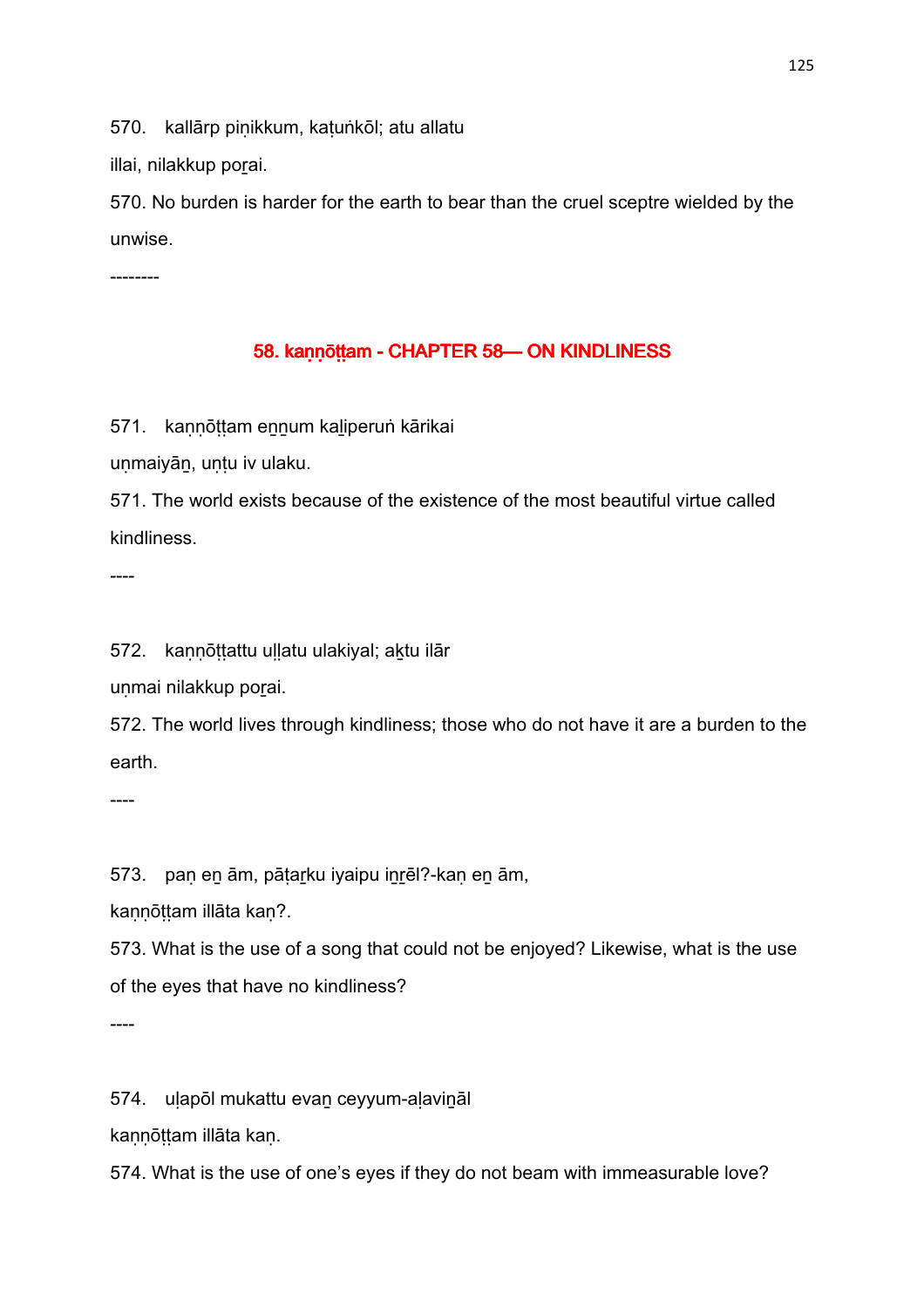----

575. kannirku anikalam kannōttam; aktu inrēl,

puṇ eṉṟu uṇarappaṭum.

575. Kindliness is the fitting ornament for the eyes. They are a sore, where it is absent.

----

576. mannotu iyainta marattu anaiyar-kannotu

iyaintu, kaṇṇōṭātavar.

576. Those whose eyes do not reflect love resemble trees that stand on the earth.

----

577. kaṇṇōṭṭam illavar kaṇ ilar; kaṇ uṭaiyār

kaṇṇōṭṭam iṉmaiyum il.

577. Verily they are blind who have no kindly look.

----

578. karumam citaiyāmal kannōta vallārkku

urimai uṭaittu, iv ulaku.

578. The world belongs to a king who can do his duty and yet be courteous.

----

579. oruttārrum paṇpinārkaṇṇum, kaṇṇōṭip

poruttārrum paṇpē talai.

579. It behoves a king to put up with the doer of harm and even be kind to him.

----

580. peyak kaṇṭum, nañcu uṇṭu amaivar-nayattakka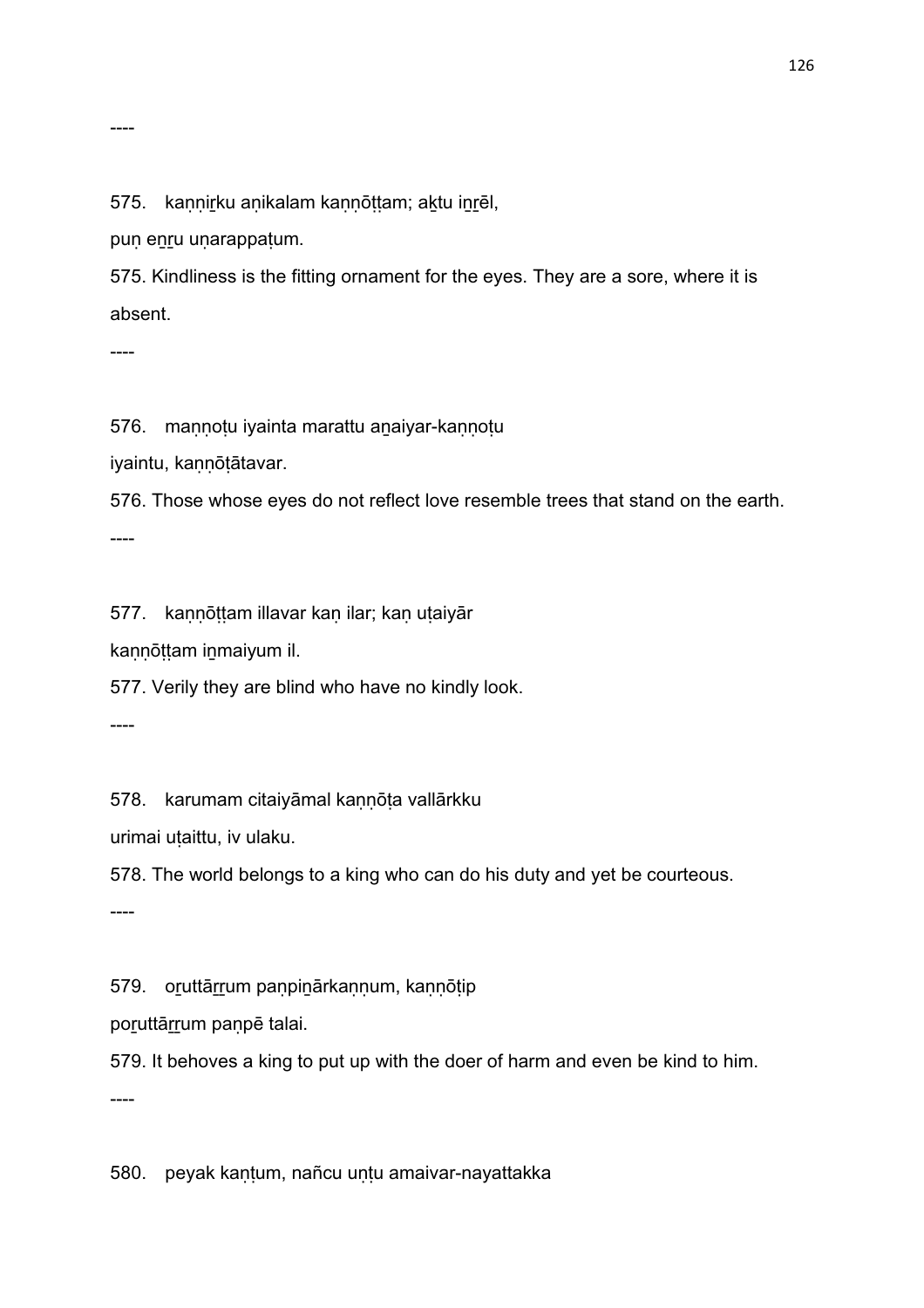nākarikam vēntupavar.

580. Those who wish to acquire loveable urbanity will knowingly swallow even the poison served.

-------

#### 59. orru āṭal - CHAPTER 59 CHAPTER 59

581. orrum, urai cānra nūlum, ivai irantum

terrenka, mannavan kan.

581. Verily the two eyes of a king are espionage and the celebrated code of laws.

----

582. ellārkkum ellām nikaḻpavai eññāṉṟum

vallarital, vēntan tolil.

582. A king's duty is to get day to day knowledge of everything that happens.

----

583. orrinān orri, porul teriyā mannavan

korram koļak kiṭantatu il.

583. The sure way of achieving success for a king is to get correct information from spies.

----

584. vinaiceyvār, tam curram, vēņṭātār, enru āṅku

anaivaraiyum ārāyvatu-orru.

584. Espionage consists of watching all people, to wit, the king's employees, his relations and his enemies.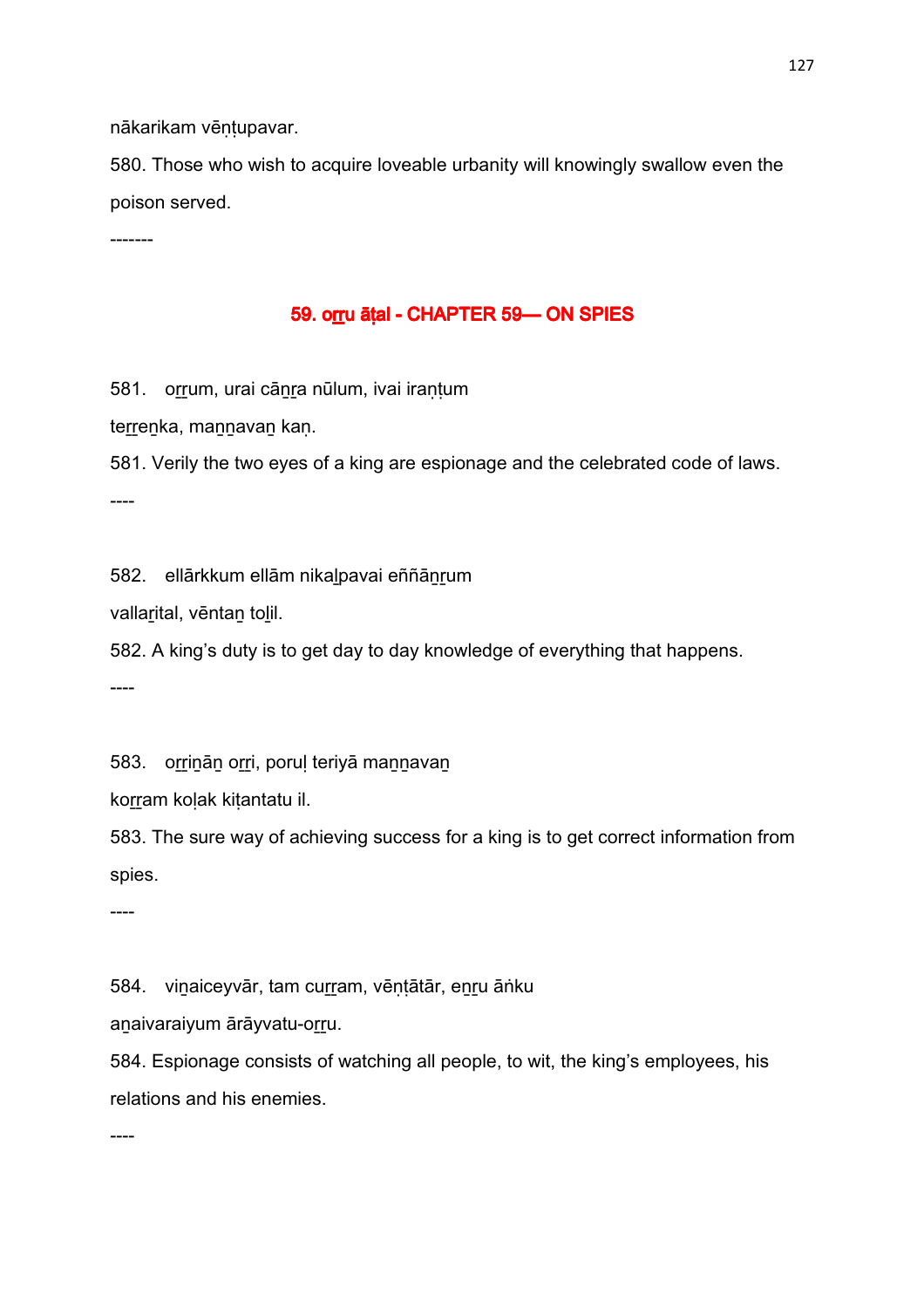585. katāa uruvotu kan añcātu, yāntum

ukā amai vallatē-orru.

585. An able spy puts on undoubted disguise, does not fear when detected, and never reveals his purpose.

----

586. turantār pativattar āki irantu, ārāyntu,

en ceyinum cōrvu ilatu-orru.

586. A spy in the guise of an ascetic should gather information however difficult and should never be tired whatever be the troubles.

----

587. maraintavai kētka varru āki, arintavai

aiyappāṭu illatē-oṟṟu.

587. A spy should secure knowledge of things secret and should have no doubt about his information.

----

588. orru orrit tanta porulaiyum, marrum ōr

orrināl orri, koļal.

588. One must get confirmed the information supplied by one spy, by that of another. ----

589. oṟṟu oṟṟu uṇarāmai āḷka; uṭaṉ mūvar

col tokka tēṟappaṭum.

589. Let the engagement of one spy be not known to another. Accept the information supplied independently by three spies.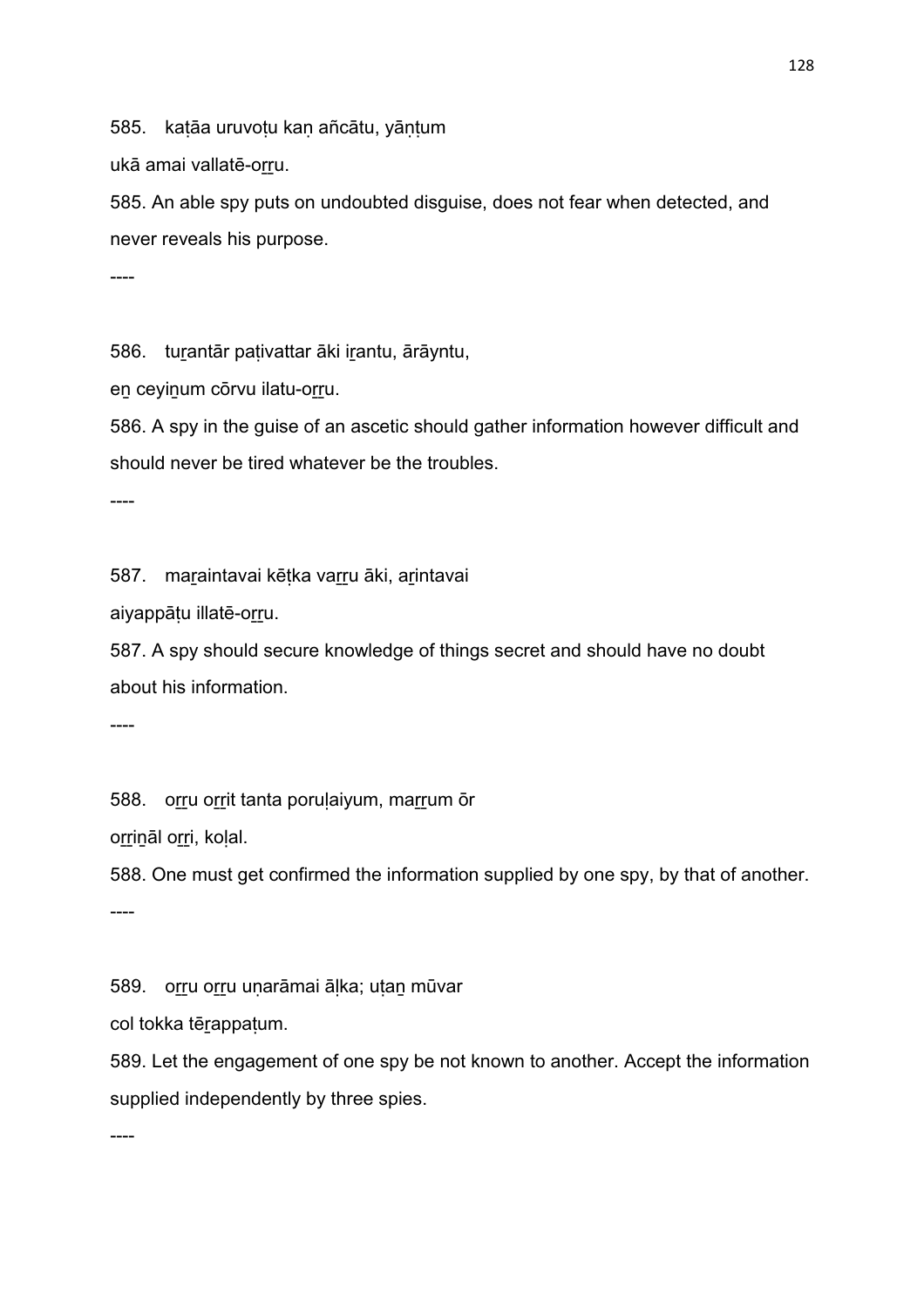590. cirappu ariya orrinkan ceyyarka; ceyyin,

purappatuttān ākum, marai.

590. Let not a king honour the spy publicly; for, by so doing he will be letting out his own secret.

------

## 60. ūkkam uṭaimai - CHAPTER 60 - ON EXERTION

591. utaiyar enappatuvatu ūkkam; aktu illār

uțaiyatu uțaiyarō, marru?.

591. One's real possession is one's exertion. If one does not have it, can one be said to really possess anything else?

----

592. uḷḷam uṭaimai uṭaimai; poruḷ uṭaimai

nillātu nīṅkiviṭum.

592. Exertion alone is one's wealth; inconstant material wealth will pass away.

----

593. 'ākkam iḻantēm!' eṉṟu allāvār-ūkkam

oruvantam kaittu uṭaiyār.

593. Those who possess constant exertion will not grieve over the loss of their wealth.

----

594. ākkam atar viṉāyc cellum-acaivu ilā

ūkkam uṭaiyāṉuḻai.

594. Prosperity will discover a route to a person of undaunted will.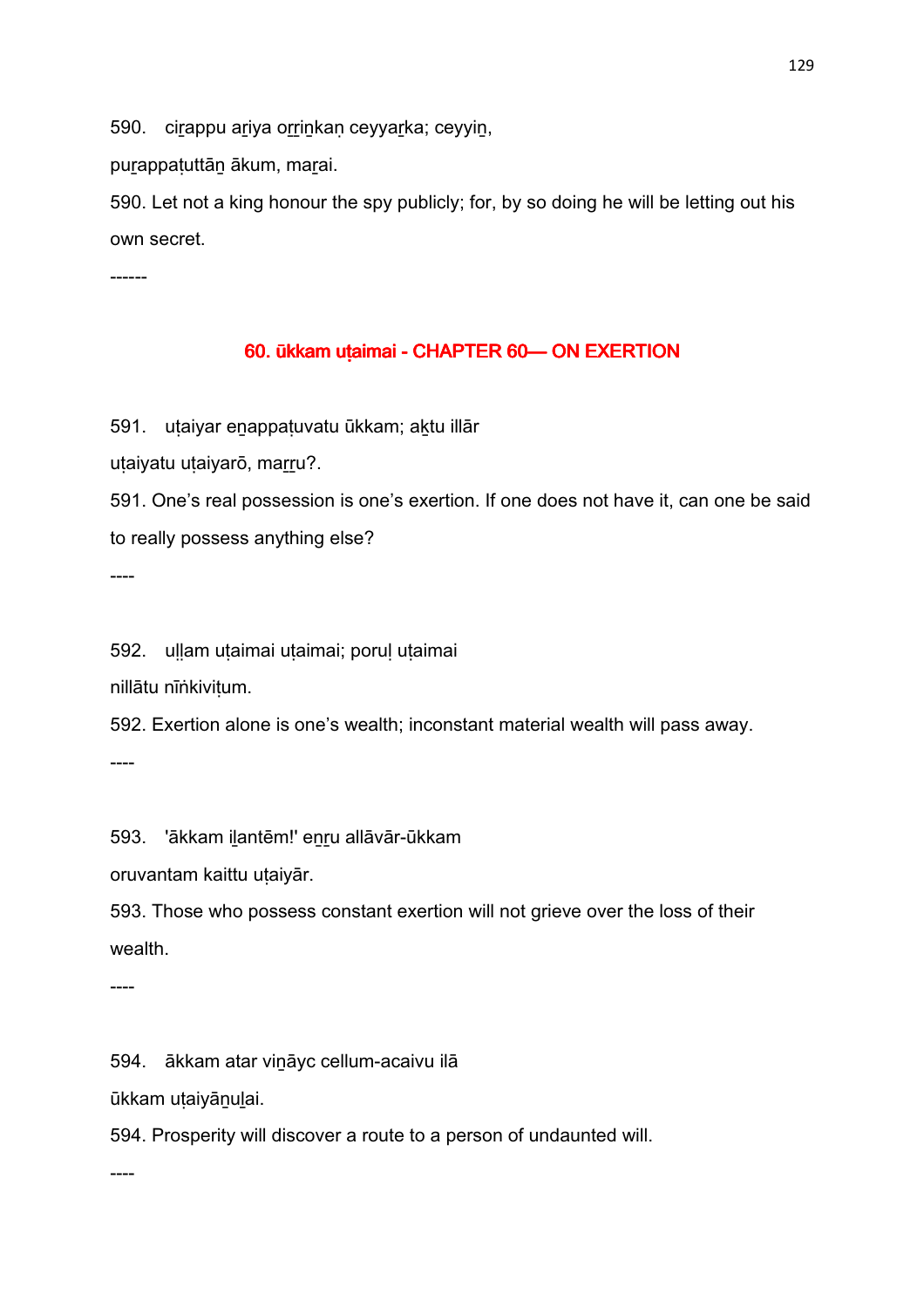594. ākkam atar viṉāyc cellum-acaivu ilā

ūkkam utaiyānulai.

595. The length of a watery plant is determined by the depth of the water. Likewise the greatness of a person is proportionate to the strength of his will power.

----

596. ulluvatu ellām uyarvu ullal! marru atu

tallinum, tallāmai nīrttu.

596. In all acts and deeds, let exertion be one's ideal. Even if it were unattainable, its presence is enough.

----

597. citaiviṭattu olkār, uravōr;-putai ampiṉ

paṭṭup pāṭu ūṉṟum kaḷiṟu.

597. The elephant stands undaunted despite piercing arrows; so too, a person of strong will, will not get discouraged even in a losing concern.

----

598. uḷḷam ilātavar eytār-'ulakattu

valliyam' ennum cerukku.

598. A man of no strong will, cannot win the esteem of the world for his action.

----

599. pariyatu kūrṅ kōṭṭatu āyiṉum, yāṉai

verūum, puli tākkurin.

599. Even the huge elephant with sharp tusks dreads the attacking tiger.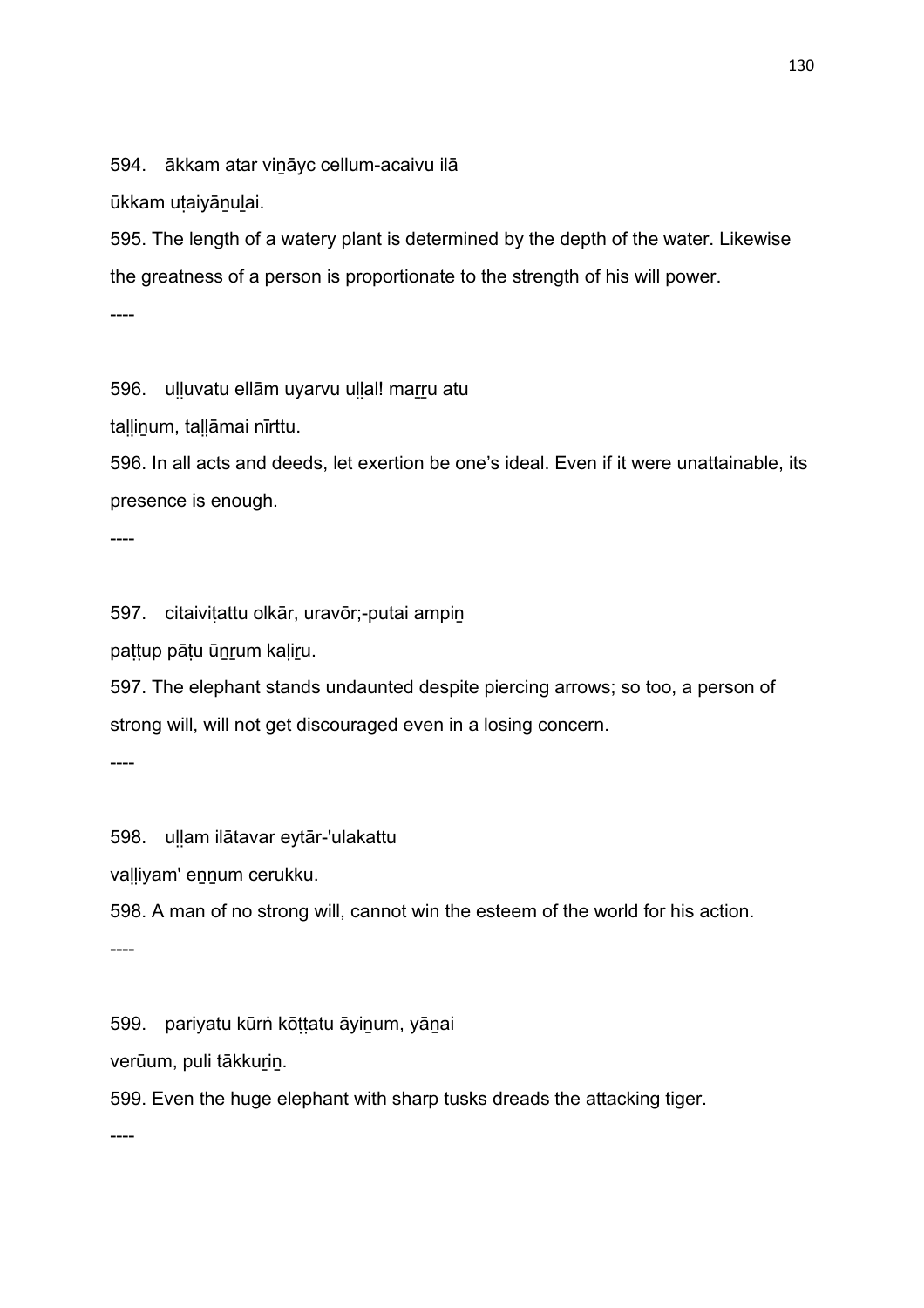600. uram oruvarku ulla verukkai; aktu illār

maram; makkal ātalē vēru.

600. One's strength is one's exertion. Without it persons are only trees in the form of men.

-----------

## 61. maṭi inmai - CHAPTER 61— AGAINST SLOTH

601. kuti ennum kunrā vilakkam, mati ennum

mācu ūra, māyntu keṭum.

601. If sloth extends its darkness it will extinguish the lustrous lamp of one's family.

----

602. maṭiyai maṭiyā oḻukal-kuṭiyaik

kuṭiyāka vēṇṭupavar!.

602. Those who wish the esteem of their family should never encourage sloth.

----

603. mati matik kontu olukum pētai piranta

kuṭi maṭiyum, taṉṉiṉum muntu.

603. The family of the fool who hugs sloth in his own lap fades away before him.

----

604. kuti matintu, kurram perukum-mati matintu,

mānta uñarru ilavarkku.

604. Faults will be many among those who are devoid of exertion and will result in the ruin of their families.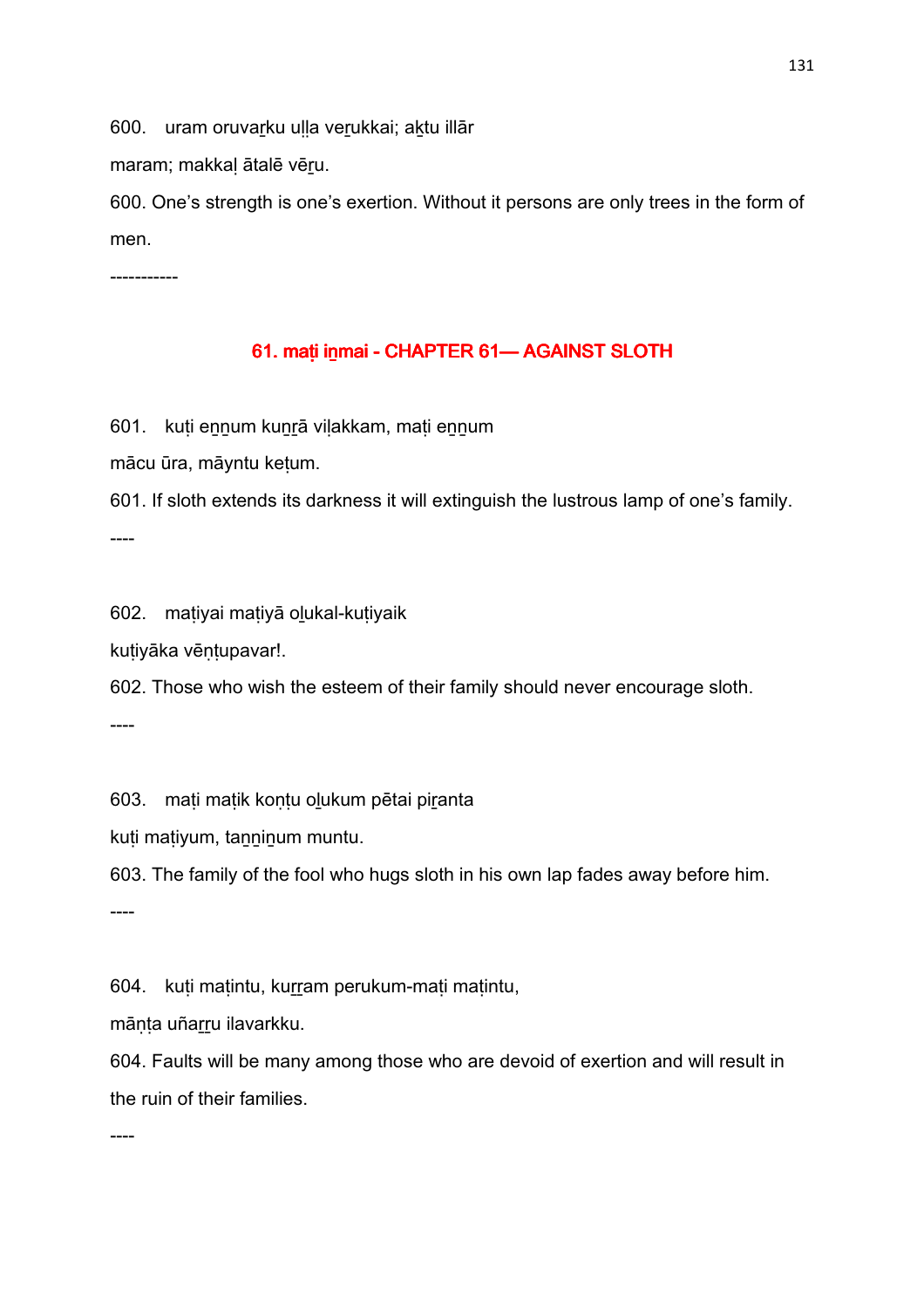605. netu nīr, maravi, mati, tuyil, nānkum

keṭum nīrār kāmak kalaṉ.

605. Procrastination, carelessness, sluggardliness and sleep are the four boats fondly entered into by those who go to ruin.

----

606. pati utaiyār parru amaintakkannum, mati utaiyār

māṇ payaṉ eytal aritu.

606. Even when the wealth of the rulers of all earth is within his reach, the slothful will hardly derive any great benefit from it.

----

607. iṭipurintu, eḷḷum col kēṭpar-maṭipurintu

māṇṭa uñaṟṟu ilavar.

607. Lovers of idleness with no praiseworthy exertion will be the butt of disgrace and will receive words of rebuke.

----

608. maṭimai kuṭimaikkaṇ taṅkiṉ, taṉ oṉṉārkku

aṭimai pukuttiviṭum.

608. If sloth comes to stay in one's family, it will make one the slave of one's enemies.

----

609. kuṭi, āṇmaiyuḷ vanta kurram, oruvaṇ

maṭi āṇmai māṟṟa, keṭum.

609. By conquering sloth, one can wipe out the reproach that has come over one's family.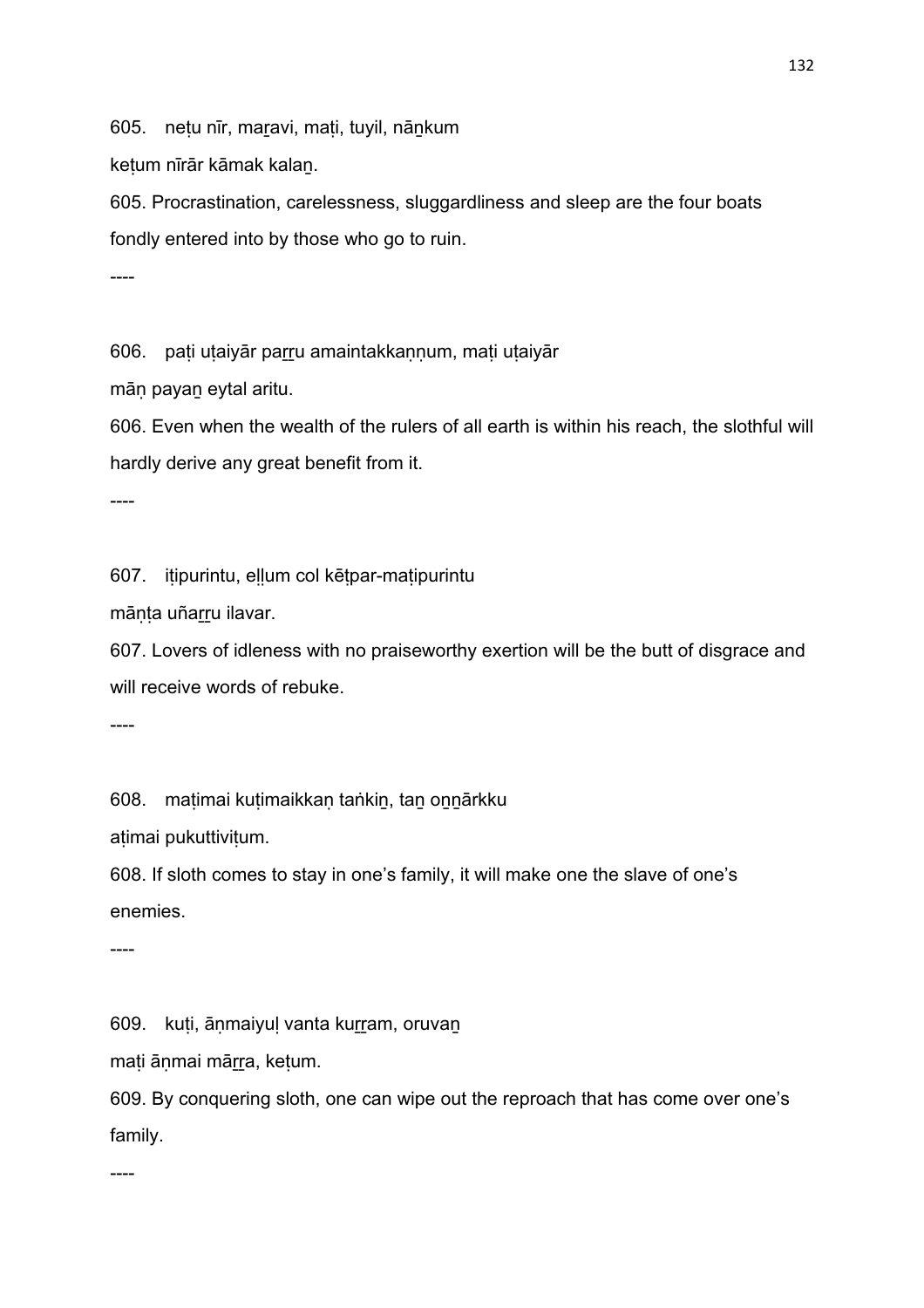610. mati ilā mannavan eytum-ati alantān

tāayatu ellām oruṅku.

610. All the universe once measured by God will be with the king of no sloth.

----------

## 62. āļvinai utaimai - CHAPTER 62—ON PERSEVERANCE

611. arumai utaittu enru acāvāmai vēntum;

perumai muyarci tarum.

611. "Do not give up (your task) saying 'O' It is very difficult." The art of doing it comes of exertion.

----

612. viṉaikkaṇ viṉaikeṭal ōmpal-viṉaik kuṟai

tīrntārin tīrntanru, ulaku!.

612. Do not give up your task in the middle; for the world will abandon those who leave their task unfinished.

----

613. tālānmai ennum takaimaikkan taṅkirrē-

vēlānmai ennum cerukku.

613. The greatness which consists in helping others dwells in the virtue of persevering effort.

----

614. tāḷāṇmai illātāṉ vēḷāṇmai, pēṭi kai vāḷ āṇmai pōla, keṭum.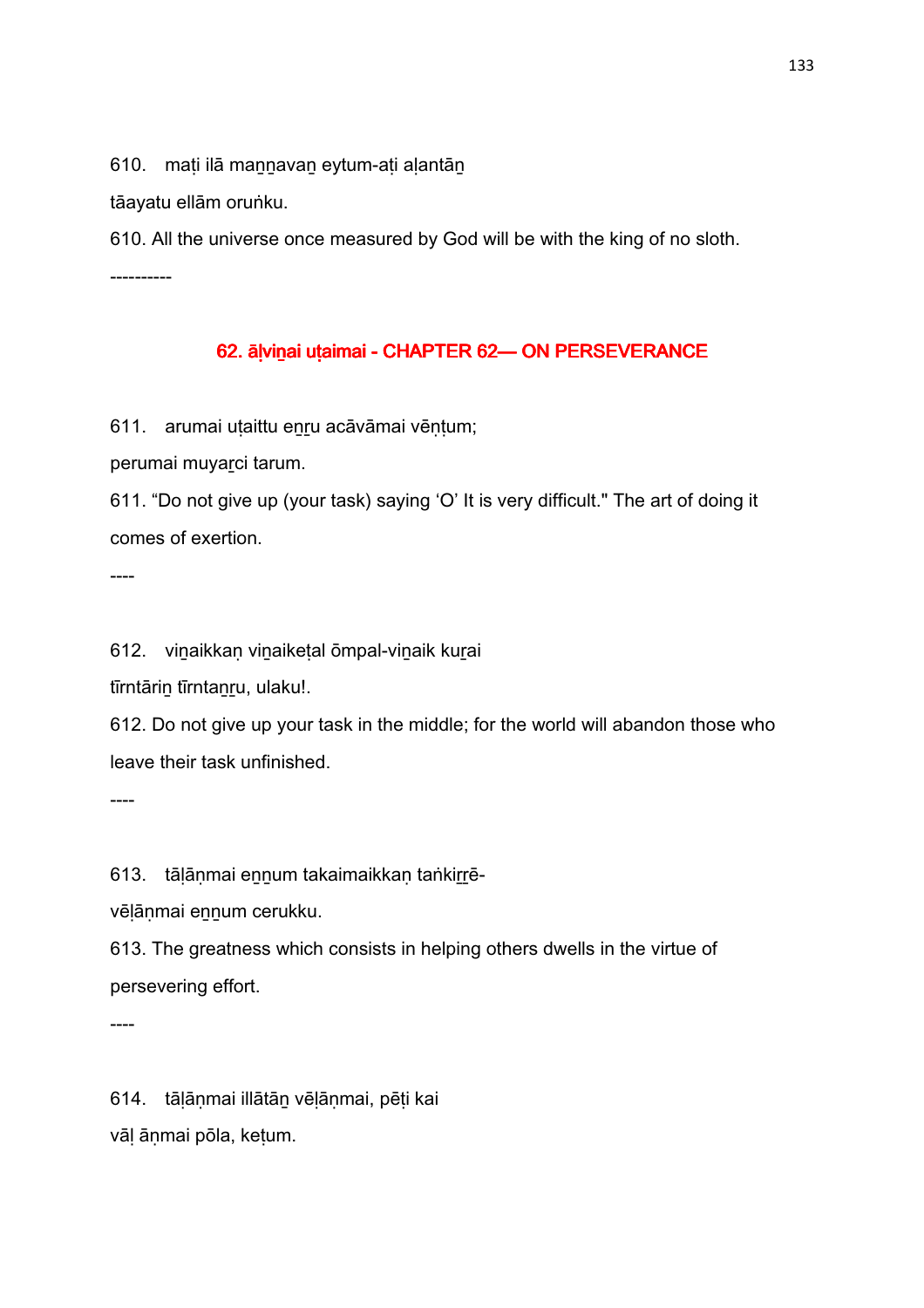614. The service of one with no persevering effort is vain like the sword wielded by a hermaphrodite.

----

615. iṉpam viḻaiyāṉ, viṉai viḻaivāṉ taṉ kēḷir

tunpam tutaittu ūnrum tūn.

615. One who does not seek pleasure but delights in work will be a pillar of support to one's relatives in their sorrow.

----

616. muyarci-tiruvinai ākkum; muyarru inmai

iṉmai pukuttiviṭum.

616. Exertion achieves wealth; absence of it brings on poverty.

----

617. 'mati ulāl, mā mukati' enpa; mati ilān

tāḷ uḷāḷ, tāmaraiyiṉāḷ.

617. Goddess of misfortune dwells in sloth; the Goddess of fortune lives in exertion.

----

618. pori inmai yārkkum pali anru; arivu arintu,

āḷviṉai iṉmai paḻi.

618. Ill-luck is no disgrace; but it is a disgrace if one does not exert himself as to what should be done.

----

619. teyvattāṉ ākātueṉiṉum, muyaṟci taṉ

mey varuttak kūli tarum.

619. Though fate should ordain failure, bodily exertion will yield its own reward.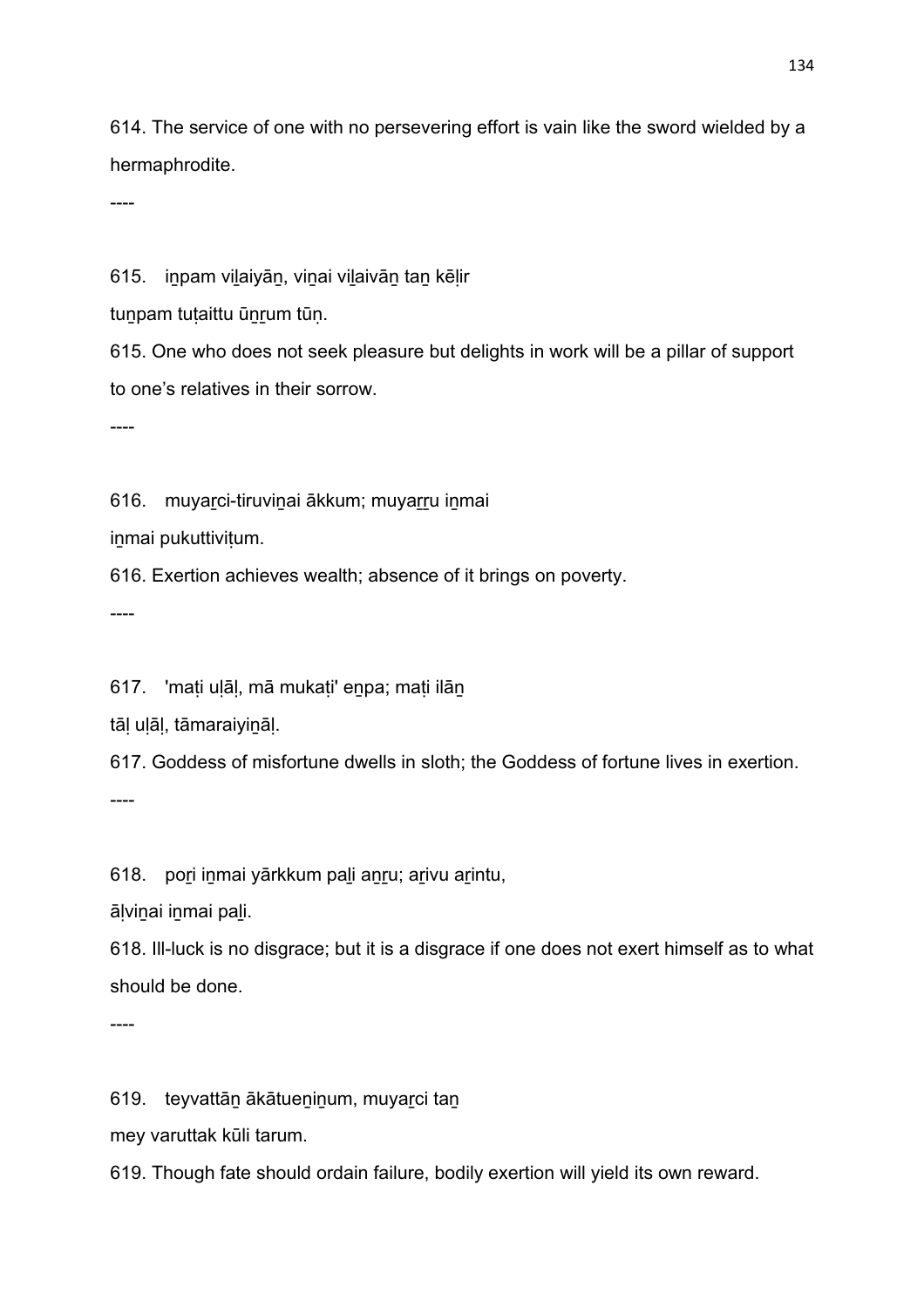620. ūlaiyum uppakkam kānpar-ulaivu inrit

tāḻātu uñaṟṟupavar.

----

620. Those who labour hard, undaunted by obstacles will overcome destiny. --------

## 63. iṭukkaṇ aliyāmai - CHAPTER 63— ON COURAGE

621. iṭukkaṇ varuṅkāl nakuka! ataṉai

aṭuttu ūrvatu aḵtu oppatu il.

621. Laugh over your obstacles; nothing like it to push them further and further. ----

622. veḷḷattu aṉaiya iṭumpai, aṟivu uṭaiyāṉ

ullattin ulla, ketum.

622. Troubles like a flood will be overcome by a courageous thought rising in the minds of the wise.

----

623. iṭumpaikku iṭumpai paṭuppar-iṭumpaikku

iṭumpai paṭāatavar.

623. The courageous will be causing sorrow to sorrow itself.

----

624. maṭutta vāy ellām pakaṭu annāṇ urra

iṭukkaṇ iṭarppāṭu uṭaittu.

624. Just as the buffalo drags a cart through miry depth, one who fights on will overcome his difficulties.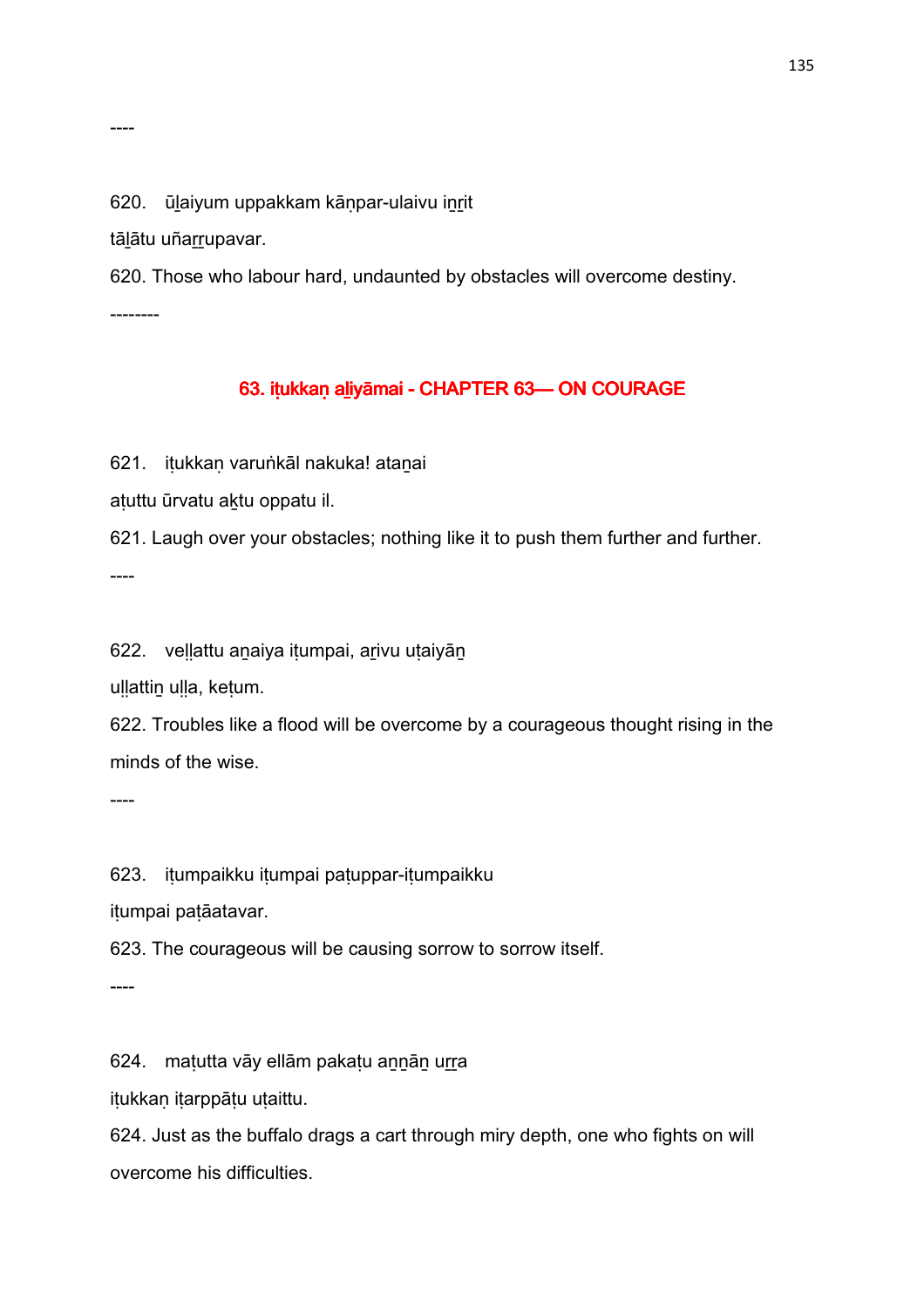#### ----

#### 625. atukki varinum, alivu ilān urra

iṭukkaṇ iṭukkaṇ paṭum.

625. The troubles of one who braves a series of adversity wear out and disappear. ----

626. 'arrēm!' enru allarpatupavō-'perrēm!' enru

ōmputal tēṟṟātavar.

626. Will those who do not during prosperity exultingly say "we are rich", cry out (during adversity) "Oh, we are destitute"?

----

627. 'ilakkam, uṭampu iṭumpaikku' eṉṟu, kalakkattaik

kaiyāṟāk koḷḷātām, mēl.

627. The great know that the body is ever the target of trouble and will not regard trouble as trouble at all.

----

628. iṉpam viḻaiyāṉ, 'iṭumpai iyalpu' eṉpāṉ,

tunpam urutal ilan.

628. He who never gives way to sorrow, will not long for pleasure; he will regard trouble as quite natural.

----

629. iṉpattuḷ iṉpam viḻaiyātāṉ, tuṉpattuḷ

tunpam urutal ilan.

629. He who does seek for pleasure in pleasure will not be vexed in sorrow.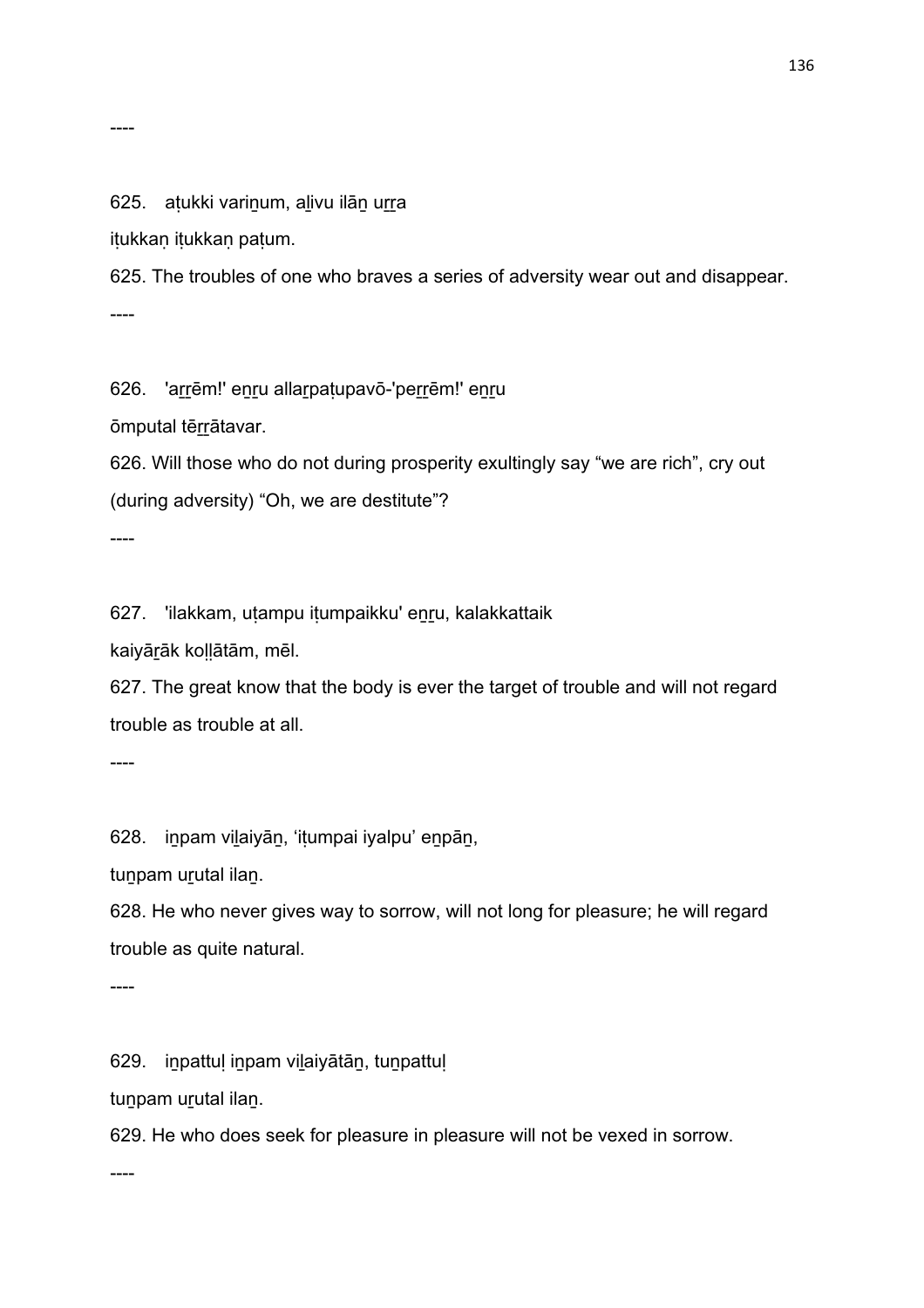630. innāmai inpam enak kolin, ākum, tan

onnār vilaiyum cirappu.

630. One who regards trouble as pleasure will gain the elevation which his enemies desire (for themselves).

----

### End of Kingship

---------

# SECTION II. LIMBS OF THE STATE 64. amaiccu - CHAPTER 64— ON MINISTERS

631. karuviyum, kālamum, ceykaiyum, ceyyum

aruviṉaiyum, māṇṭatu-amaiccu.

631. He is the minister who, finds out the means, the time, the deed and its full accomplishment.

----

632. vankan, kutikāttal, karru arital, ālvinaiyōtu

aintutan māntatu-amaiccu.

632. A minister should have five qualities; tenacity of purpose, birth in a respectable family, welfare of the people, profound learning and perseverance.

----

633. pirittalum, pēṇikkoḷalum, pirintārp

poruttalum, vallatu-amaiccu.

633. A minister must be able to separate a foe from his ally, befriend allies and reunite separated allies.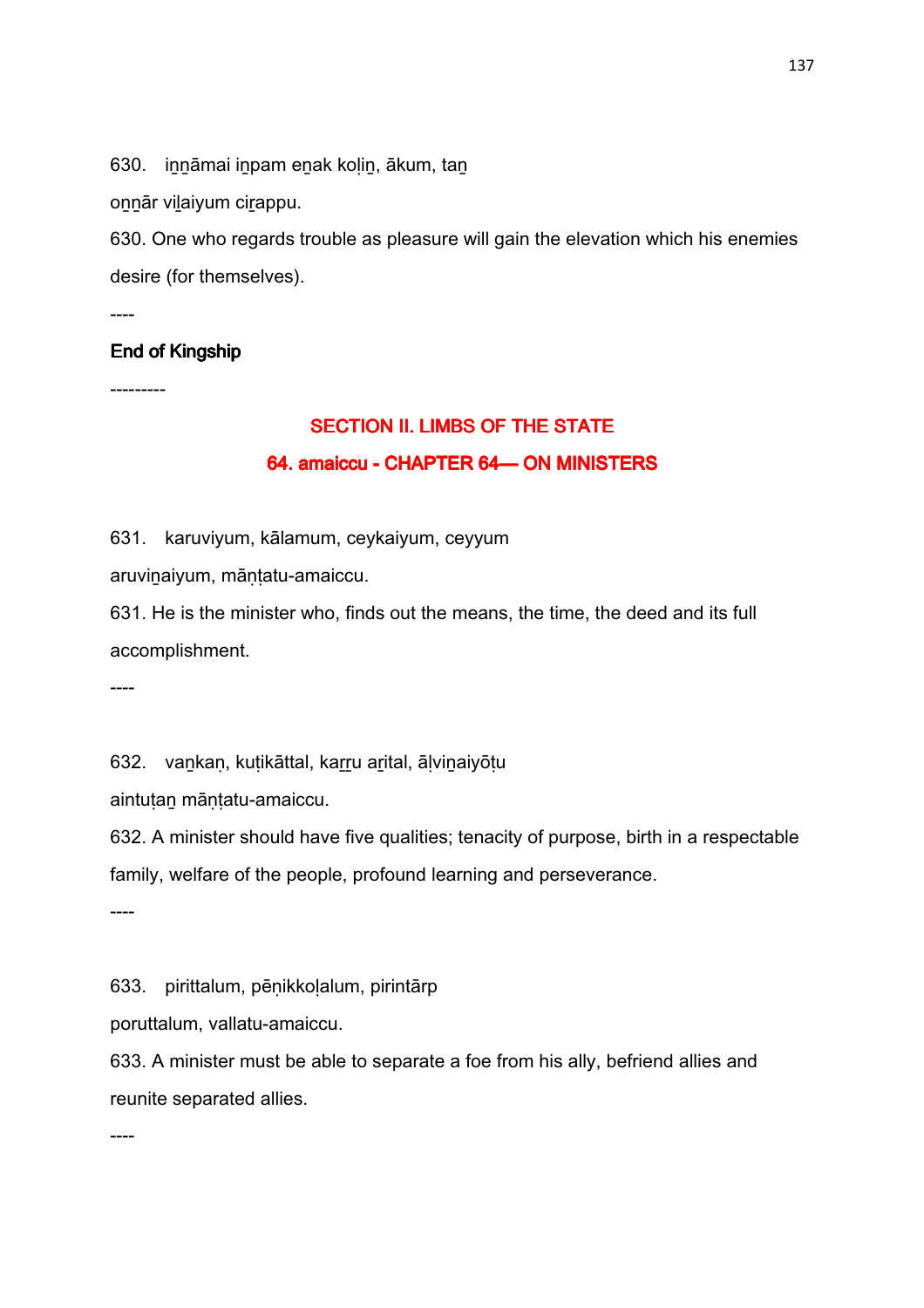634. teritalum, tērntu ceyalum, orutalaiyāc

collalum vallatu-amaiccu.

634. A minister should study the consequences of an act and carry it successfully by a decisive speech.

----

635. aran arintu, ānru amainta collān, eññānrum

tiran arintān, tērccit tunai.

635. He is a helpful counselor who is righteous and considerate in his speech, and always knows how to act.

----

636. matinuṭpam nūlōṭu uṭaiyārkku ati nuṭpam

yā uḷa, muṉ niṟpavai?.

636. To a keen intellect combined with learning no difficulty stands in the way. ----

637. ceyarkai arintakkataittum, ulakattu

iyarkai arintu, ceyal!.

637. Even though you know the rules, act in conformity with the world opinion.

----

638. ari konru, ariyān eninum, uruti

uḻaiyiruntāṉ kūṟal kaṭaṉ.

638. Though a king listens not to wise words it is the duty of the minister to speak firmly to him.

----

639. palutu ennum mantiriyin, pakkattul tev ōr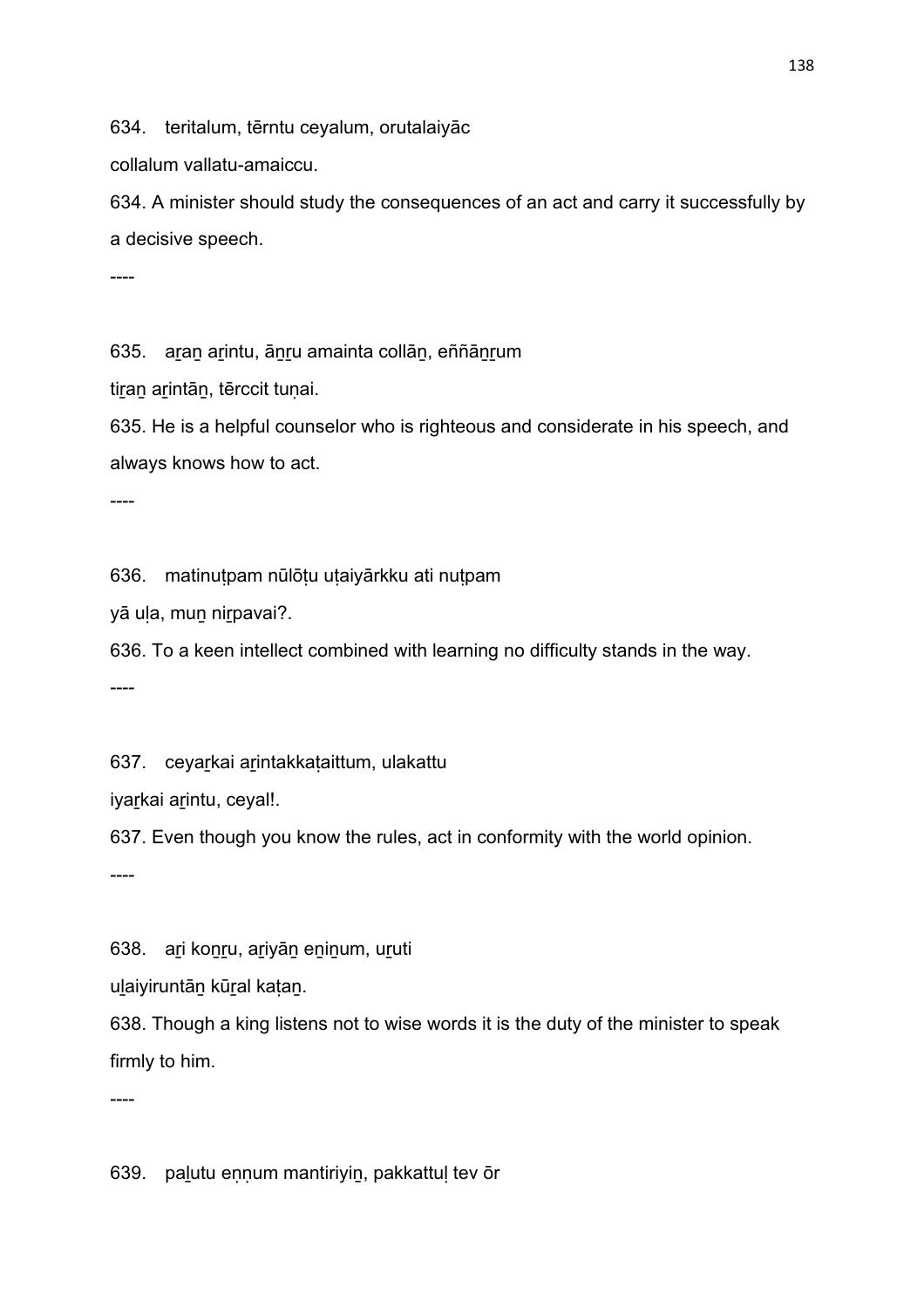elupatu kōti urum.

639. A treacherous minister by the king's side is equal to seventy crores of enemies. ----

640. muraippatac cūlntum, mutivilavē ceyvar-

tirappātu ilāatavar.

640. Ministers who have no requisite ability will leave a task unfinished though well begun.

--------

## 65. col vanmai - CHAPTER 65-ON GOOD SPEECH

641. 'nā nalam' eṉṉum nalaṉ uṭaimai; an nalam

yā nalattu uḷḷatūum anru.

641. The virtue of good speech is greater than all the other good qualities found in one.

----

642. ākkamum, kēṭum, ataṉāl varutalāl,

kāttu ōmpal, colliṉkaṇ cōrvu.

642. As I both prosperity and ruin are caused by words, a minister must guard against imperfection in his speech.

----

643. kēṭṭārp piṇikkum takai avāy, kēḷārum

vēṭpa, moḻivatu ām-col.

643. The minister must use such words as have the effect of strengthening the approval of those who agree and differ.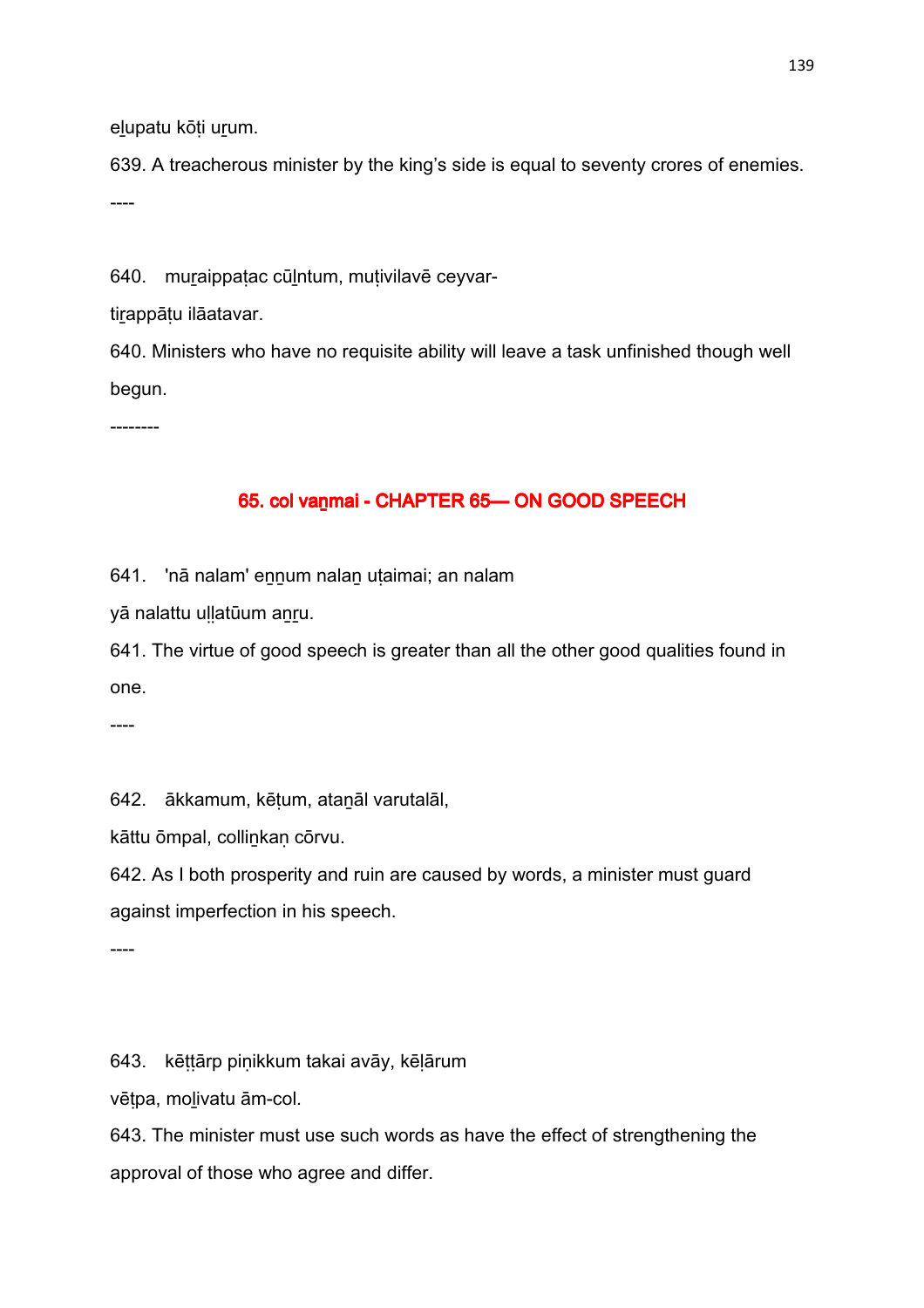#### 644. tiran arintu colluka, collai; aranum

poruḷum ataṉiṉ ūṅku il.

644. Speak having regard to one's capacity to listen; for there is no greater virtue nor wealth than that.

----

----

645. colluka collai-piritu ōr col ac collai

vellum col inmai arintu.

645. Speak out what you have to say only after knowing that your own argument will not be turned against you.

----

646. vētpat tām colli, pirar col payan kōtal

mātciyin mācu arrār kōl.

646. A good minister wins the approval of the listener by persuasive speech.

----

647. colal vallan, cōrvu ilan, añcān, avanai

ikal vellal yārkkum aritu.

647. A clever speaker is neither tired nor fearful; none can defeat him in a debate.

----

648. viraintu toḻil kēṭkum ñālam-nirantu iṉitu

collutal vallārp perin.

648. Cogent reasoning and soft speech can bring the people over to one's side.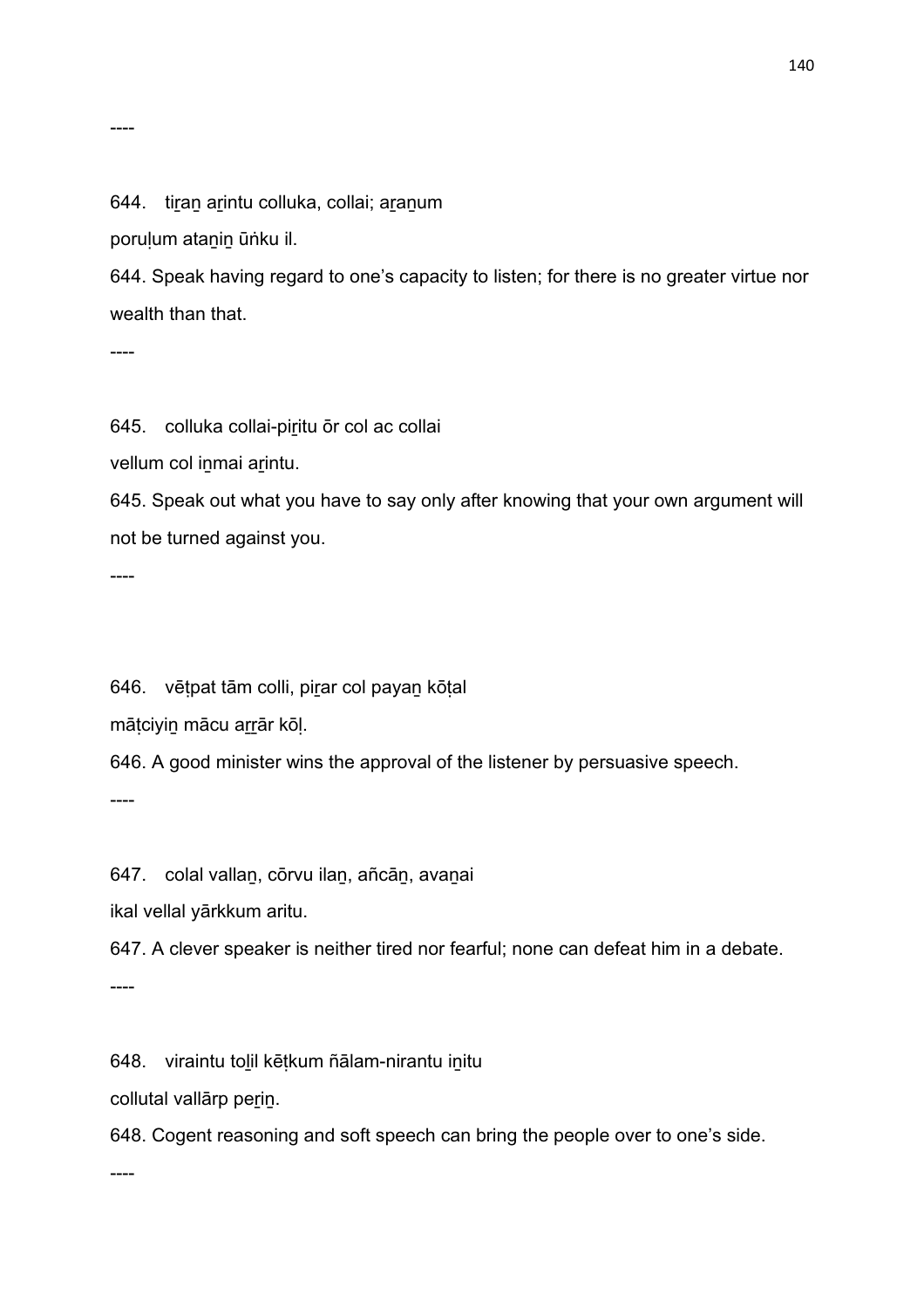649. pala collak kāmuṟuvar maṉṟa- mācu aṟṟa

cila collal tērrātavar.

649. Those who cannot say a few words correctly will evince a desire to speak much. ----

650. inar ūlttum nārā malar anaiyar-karratu

unara virittu uraiyātār.

650. Those who cannot explain well what they have learnt resemble the odourless flowers with their petals open.

--------

## 66. vinait tūymai - CHAPTER 66— ON PURITY IN ACTION

651. tuṇai nalam ākkam tarūum; viṉai nalam

vēntiya ellām tarum.

651. A man's friends bring prosperity to him; but his good acts fetch him his wish. ----

652. eṉṟum oruvutal vēṇṭum-pukaḻoṭu

nanri payavā vinai.

652. That deed must always be discarded which does not promote virtue and produce fame.

----

653. ōotal vēṇṭum, oḷi māḻkum ceyviṉai-

'āatum!' ennumavar.

653. Those who wish to become great must always avoid deeds which darken the lustre of their reputation.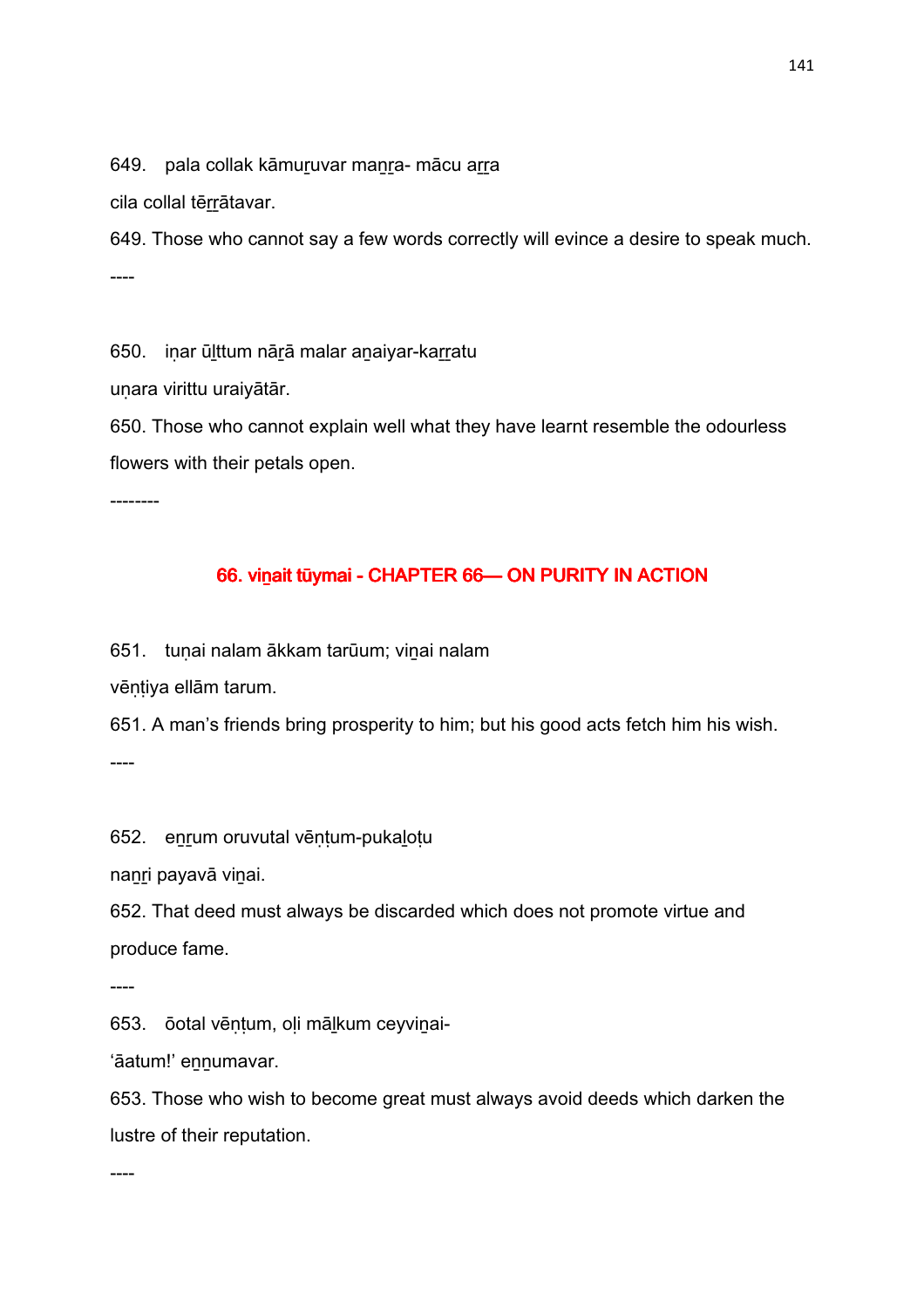654. itukkan patinum, ilivanta ceyyār-

natukku arra kātciyavar.

654. Even adversity does not prompt men of unswerving purity to do mean things. ----

655. 'erru!' enru iraṅkuva ceyyarka; ceyvānēl,

marru anna ceyyāmai nanru.

655. Desist from deeds which you may regret later; but if you once happen to do such a deed, repeat it not.

----

656. īṉṟāḷ paci kāṇpāṉ āyiṉum, ceyyaṟka

cāṉṟōr paḻikkum viṉai.

656. Though you find your mother starving, do not do anything which will be condemned by the great.

----

657. pali malaintu eytiya ākkattin, cānrōr

kaḻi nalkuravē talai.

657. Better the poverty adopted by the great than the wealth resulting from sin.

----

658. kaṭinta kaṭintu orār ceytārkku avaitām

muṭintālum, pīḻai tarum.

658. Those who do knowingly forbidden things will suffer in the end, although they may succeed in doing them.

----

659. aḻak koṇṭa ellām aḻap pōm; iḻappiṉum,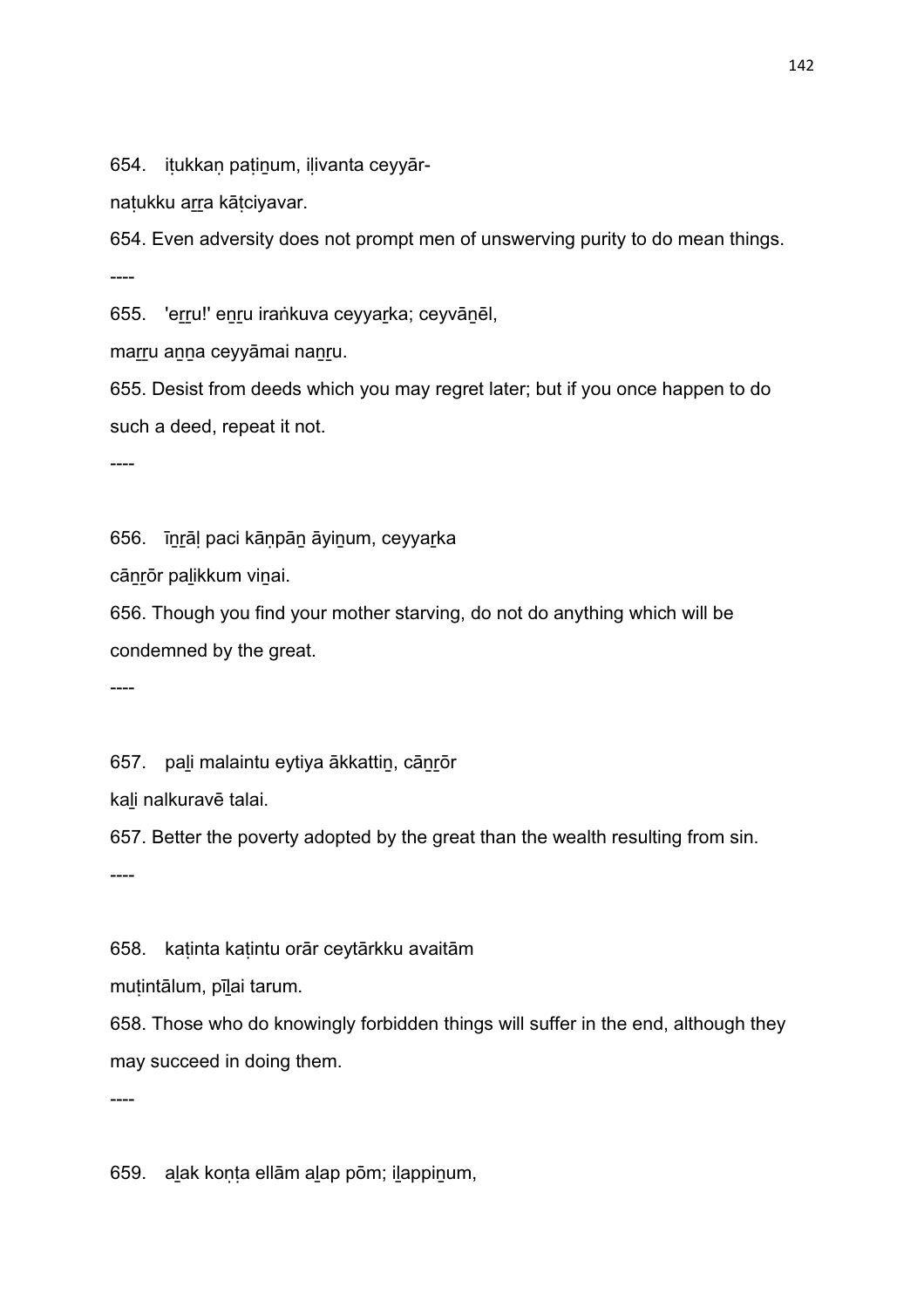pirpayakkum, narpālavai.

659. What is secured by causing tears to others will be lost with tears. But good deeds will result in good later.

----

660. calattāl poruḷ ceytu ēmākkal-pacu maṇ-

kalattul nīr peytu, irīiyarru.

660. A minister who promotes his king's resources by fraud is like one who tries to store up water in a pot of unburnt clay.

----------

#### 67. vinait titpam - CHAPTER 67-ON RESOLUTENESS

661. viṉait tiṭpam eṉpatu oruvaṉ maṉat tiṭpam;

marraiya ellām pira.

661. Determination in action is one's resolution. All others are nothing.

----

662. ūru orāl, urrapin olkāmai, iv irantin

āṟu eṉpar-āyntavar kōḷ.

662. Ministers versed in lore will not do unprofitable deeds, and if they do, they will not regret it.

----

663. kaṭaik koṭkac ceytakkatu āṇmai; iṭaik koṭkiṉ,

errā vilumam tarum.

663. A clever minister publishes a deed after its completion; if it becomes public in the intermediate stage, it will end in trouble.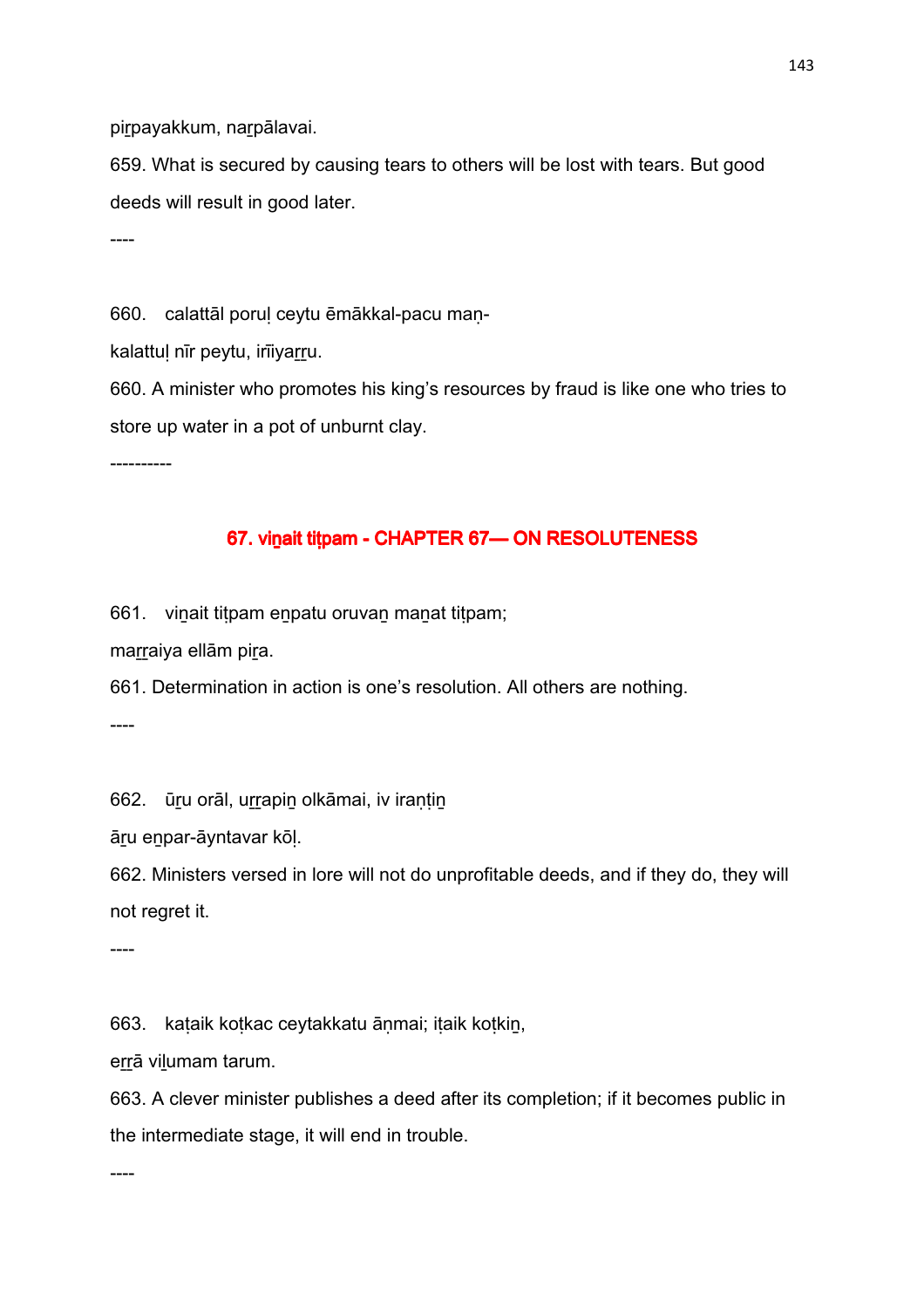664. collutal yārkkum eḷiya; ariya ām,

colliya vannam ceyal.

664. It is easy for one to say, but it is difficult to do it in the said manner.

----

665. vīru eyti māntār vinait titpam, vēntankan

ūru eyti, ullappatum.

665. The resolution of a thoughtful and good minister in strengthening his monarch will earn all praise.

----

666. eṇṇiya eṇṇiyāṅku eytupa-eṇṇiyār

tinniyar ākapperin.

666. Firm of purpose, ministers carry out their resolution.

----

667. uruvu kaṇṭu eḷḷāmai vēṇṭum-uruḷ perun tērkku accu āṇi aṉṉār uṭaittu.

667. Do not despise one for lack of personality. Does not the little nail of the chariot keep the wheel going?

----

668. kalaṅkātu kaṇṭa viṉaikkaṇ, tuḷaṅkātu

tūkkam kaṭintu ceyal.

668. What you have clearly decided to do, do it without hesitation and delay.

----

669. tuṉpam uṟavariṉum ceyka, tuṇivu āṟṟi-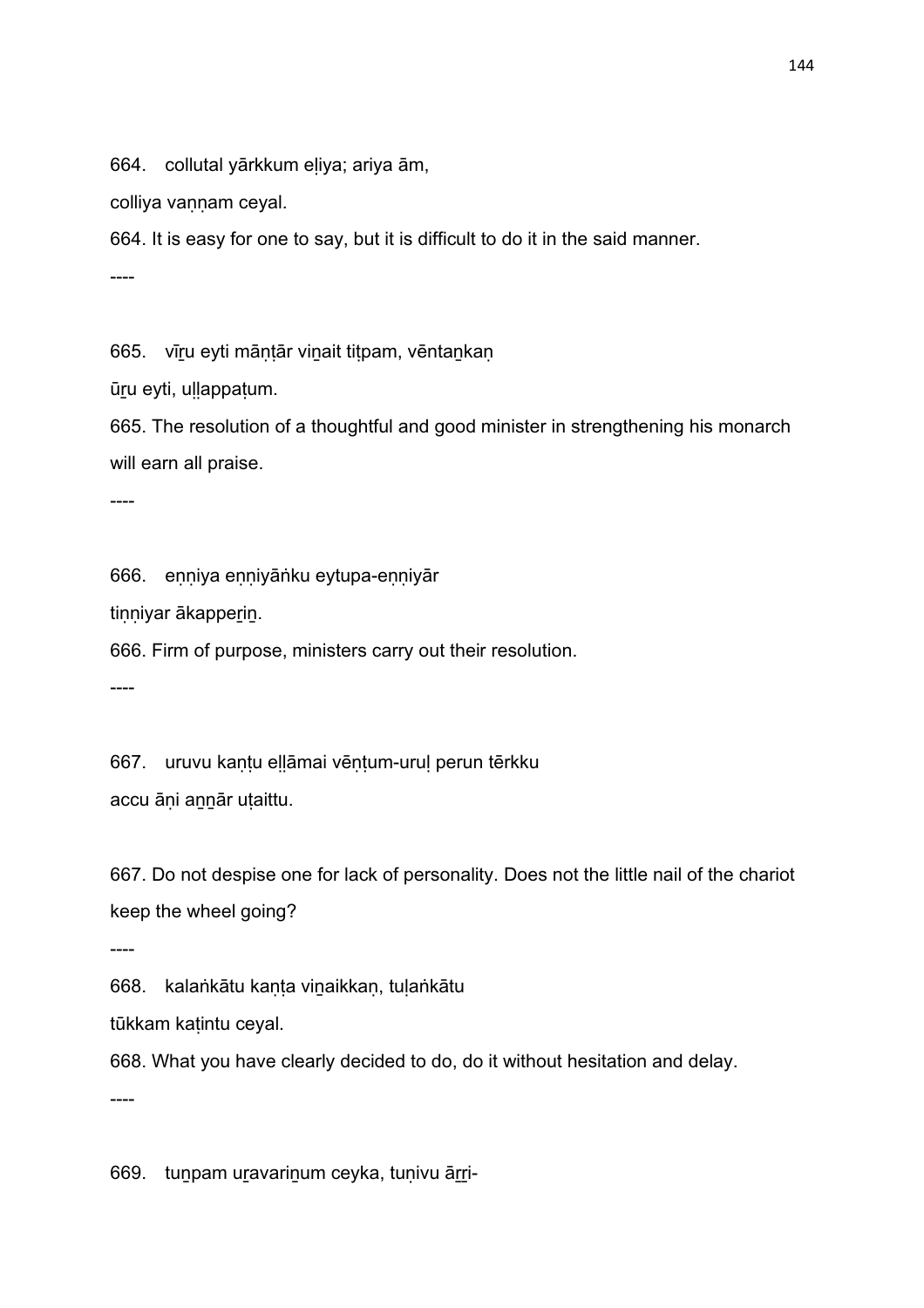inpam payakkum vinai.

669. Be resolute in deed which ends in happiness, though troublesome at the beginning.

----

670. enait titpam eytiyakkannum, vinait titpam

vēntārai vēntātu, ulaku.

670. The world will not esteem him who has no determined will, notwithstanding his other strong virtues.

---------

# 68. vinai ceyal vakai - CHAPTER 68- ON THE MEANS OF ACTION

671. cūḻcci muṭivu tuṇivu eytal; at tuṇivu

tāḻcciyuḷ taṅkutal tītu.

671. Decision is the result of deliberation. It is harmful to rest it low.

----

672. tūṅkuka, tūṅkic ceyarpāla; tūṅkarka,

tūṅkātu ceyyum viṉai.

672. Delay such things as call for delay. But never delay that which cannot be delayed.

----

673. ollum vāy ellām viṉai naṉṟē; ollākkāl,

cellum vāy nōkkic ceyal.

673. Achieve a thing wherever possible; if it were not possible adopt a cautious policy.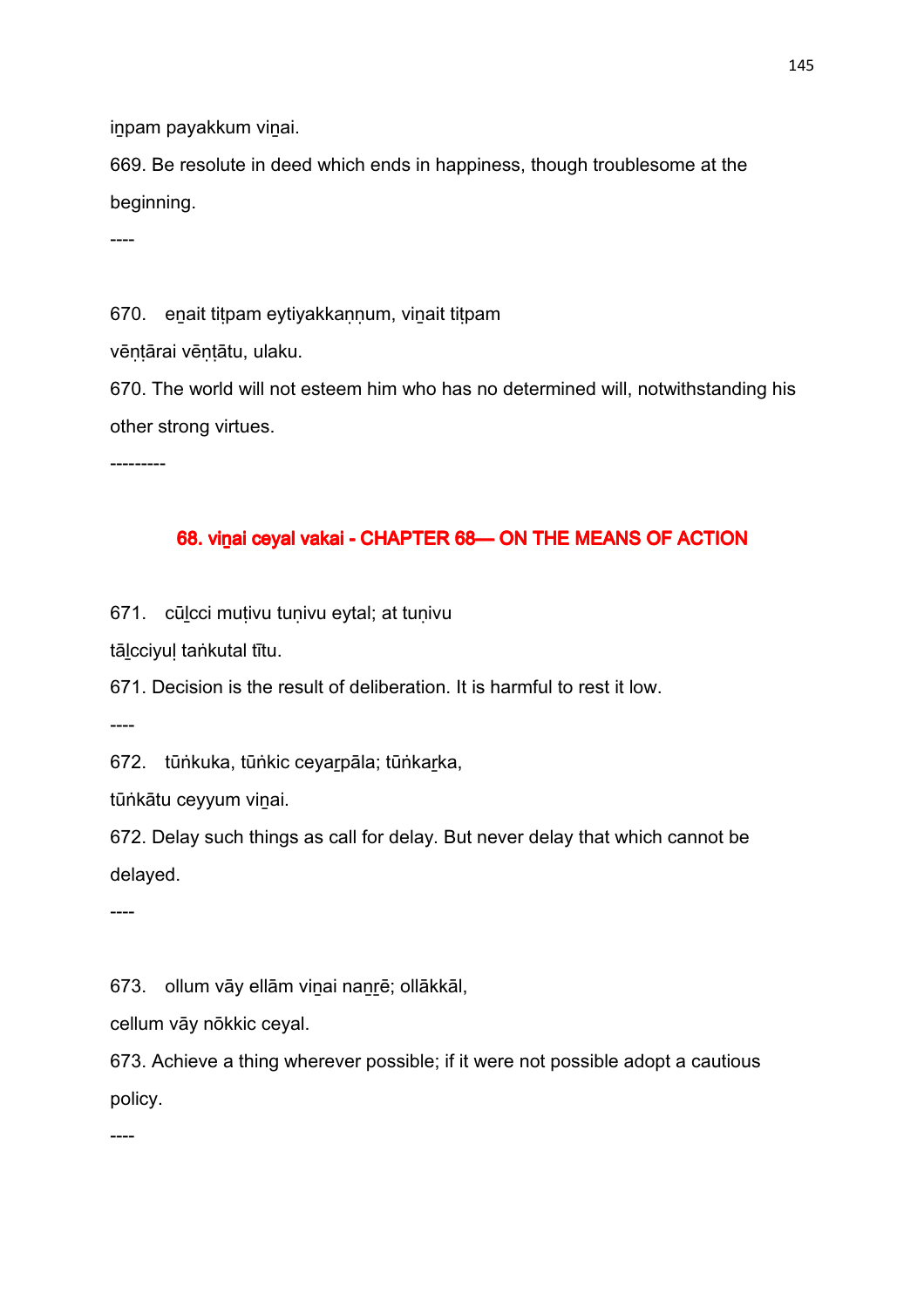674. vinai, pakai enru irantin eccam, ninaiyuṅkāl,

tī eccam pōlat terum.

674. An unfinished deed and an unfinished fight will like a half extinguished fire, cause ultimate harm.

----

675. porul, karuvi, kālam, vinai, itanotu aintum

irul tīra ennic ceyal!.

675. Do a thing after carefully deliberating on five things; resources, means, the time, the nature of the deed, and the place.

----

676. muṭivum, iṭaiyūṟum, muṟṟiyāṅku eytum

paṭupayaṉum, pārttuc ceyal!.

676. In doing a thing, weigh deeply your aim, the hindrances and the final gain thereof.

----

677. ceyvinai ceyvān ceyalmurai, av vinai

uļ arīvān uļļam koļal.

677. The manner in which a thing should be done is to be determined after consulting an expert.

----

678. viṉaiyāṉ viṉai ākkikkōṭal-naṉai kavuḷ

yāṇaiyāl yāṇai yāttarru.

678. Use one act to achieve another just as one wild elephant is used to capture another.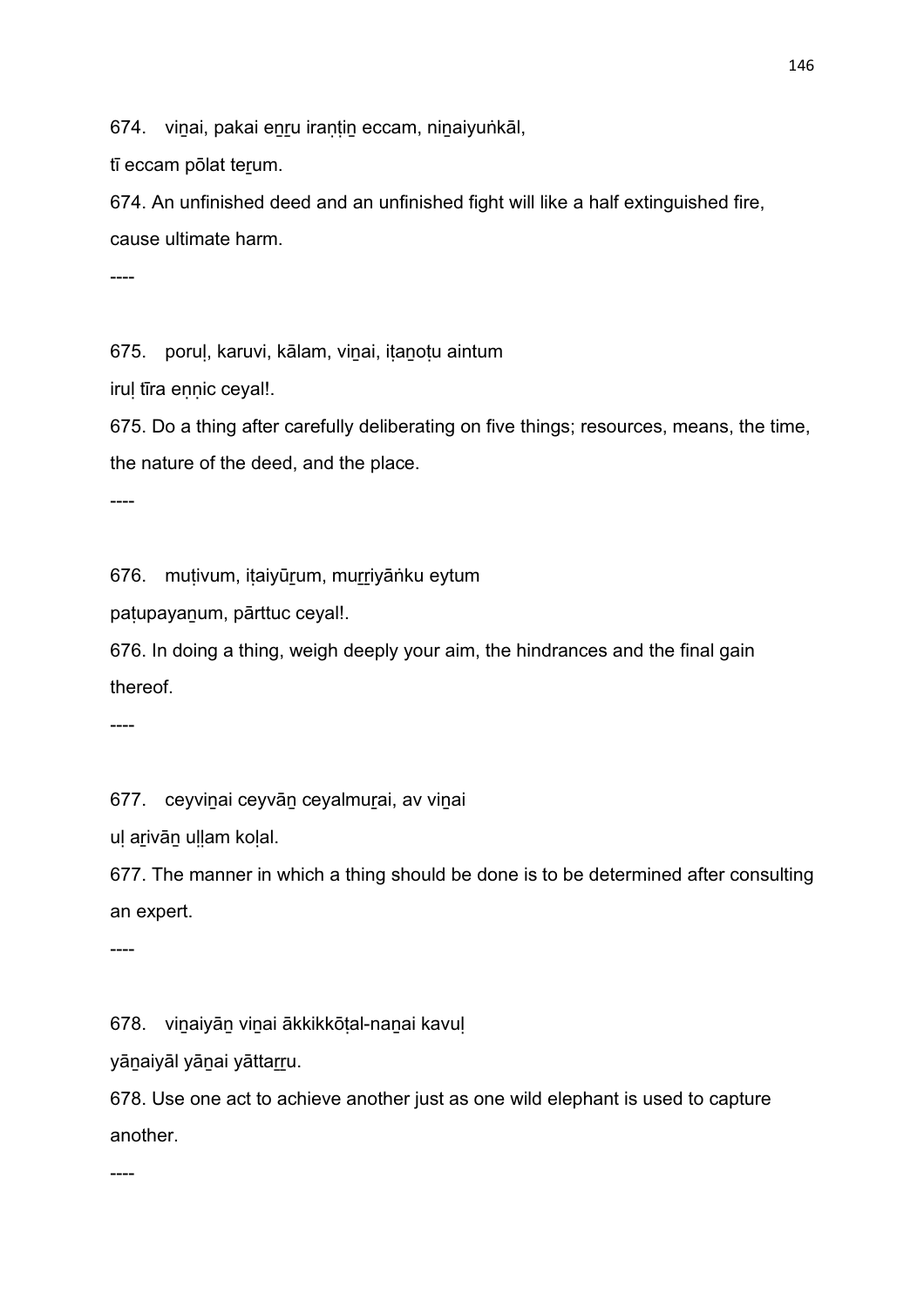679. nattārkku nalla ceyalin viraintatē-

ottārai ottikkolal.

679. It is much more urgent to secure the alliance of one's enemies, than to do good to one's friends.

----

680. urai ciriyār ul natuṅkal añci, kurai perin,

koḷvar periyārp paṇintu.

680. Fearing that their weak king may quake with fear, ministers will bow before superior kings and accept their terms.

----------

### 69. tūtu - CHAPTER 69— ON EMBASSY

681. anpu utaimai, ānra kutippirattal, vēntu avām

panpu utaimai,- tūtu uraippān panpu.

681. The characteristics of an ambassador are lovability, noble birth and other qualities which evoke the monarch's respect.

----

682. anpu, arivu, ārāynta colvanmai-tūtu uraippārkku

inriyamaiyāta mūnru.

682. Love, wisdom, ability to talk with full knowledge, are the three indispensable qualities of an ambassador.

----

683. nūlāruḷ nūl vallaṉ ākutal-vēlāruḷ venri vinai uraippān paṇpu.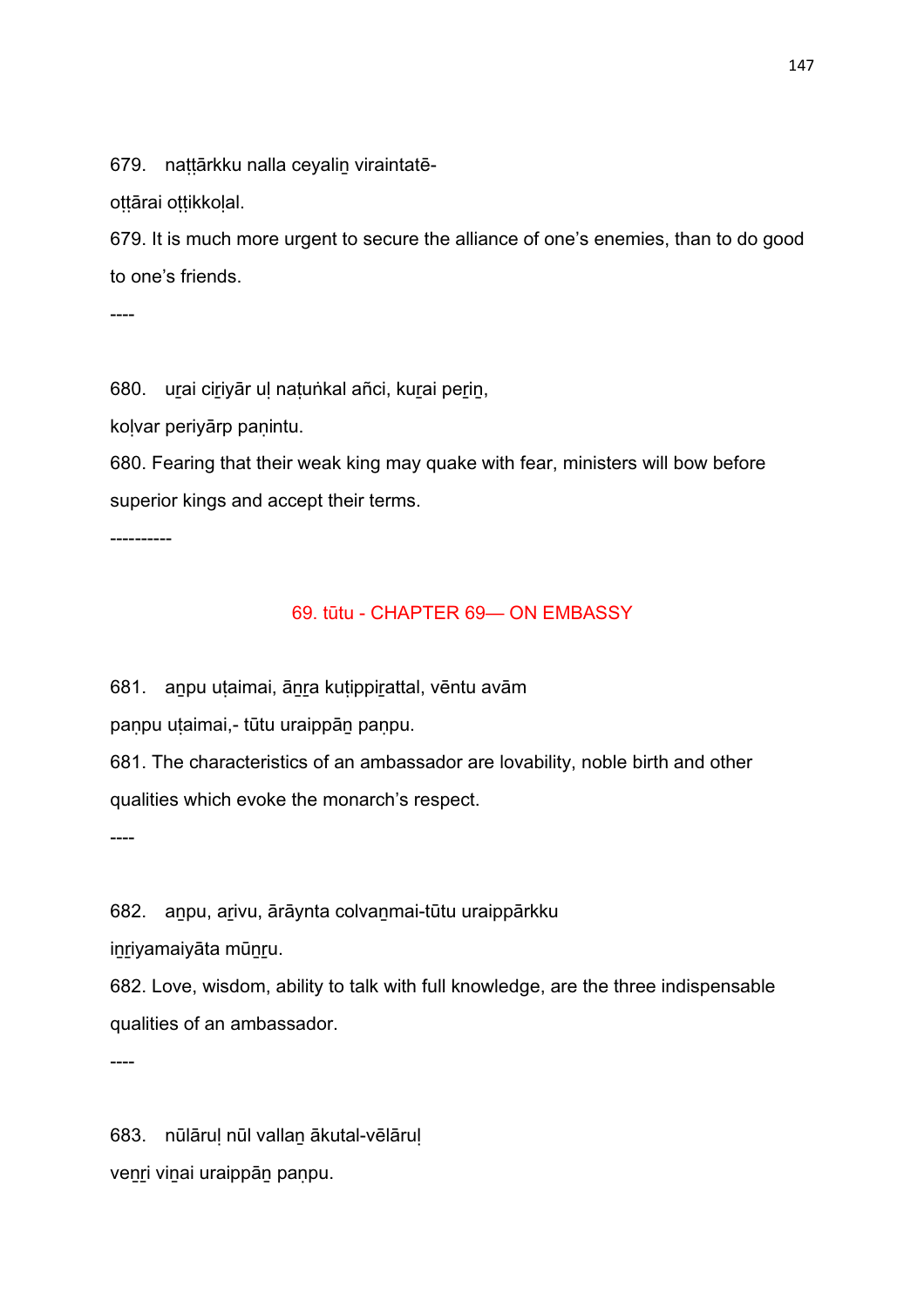683. A skilful ambassador who wishes to gain his mission among other monarchs wielding the spear must be more learned than the learned.

----

684. arivu, uru, ārāynta kalvi, im mūnran

cerivu utaiyān celka, vinaikku.

684. Only those who have wisdom, personality and mature scholarship must be sent on a mission.

----

685. tokac colli, tūvāta nīkki, nakac colli,

naṉṟi payappatu ām-tūtu.

685. A good ambassador is he who can talk cogently and sweetly and who is not offensive even in saying things that are disagreeable.

----

686. karru, kan añcān, celac colli, kālattāl

takkatu arivatu ām-tūtu.

686. The envoy must be learned, fearless, persuasive and expedient.

----

687. katan arintu, kālam karuti, itan arintu,

enni, uraippān talai.

687. The best envoy states his case convincingly knowing his duty at the proper time and place.

----

688. tūymai, tuṇaimai, tuṇivu uṭaimai, im mūṉṟiṉ vāymai-vaḻi uraippāṉ paṇpu.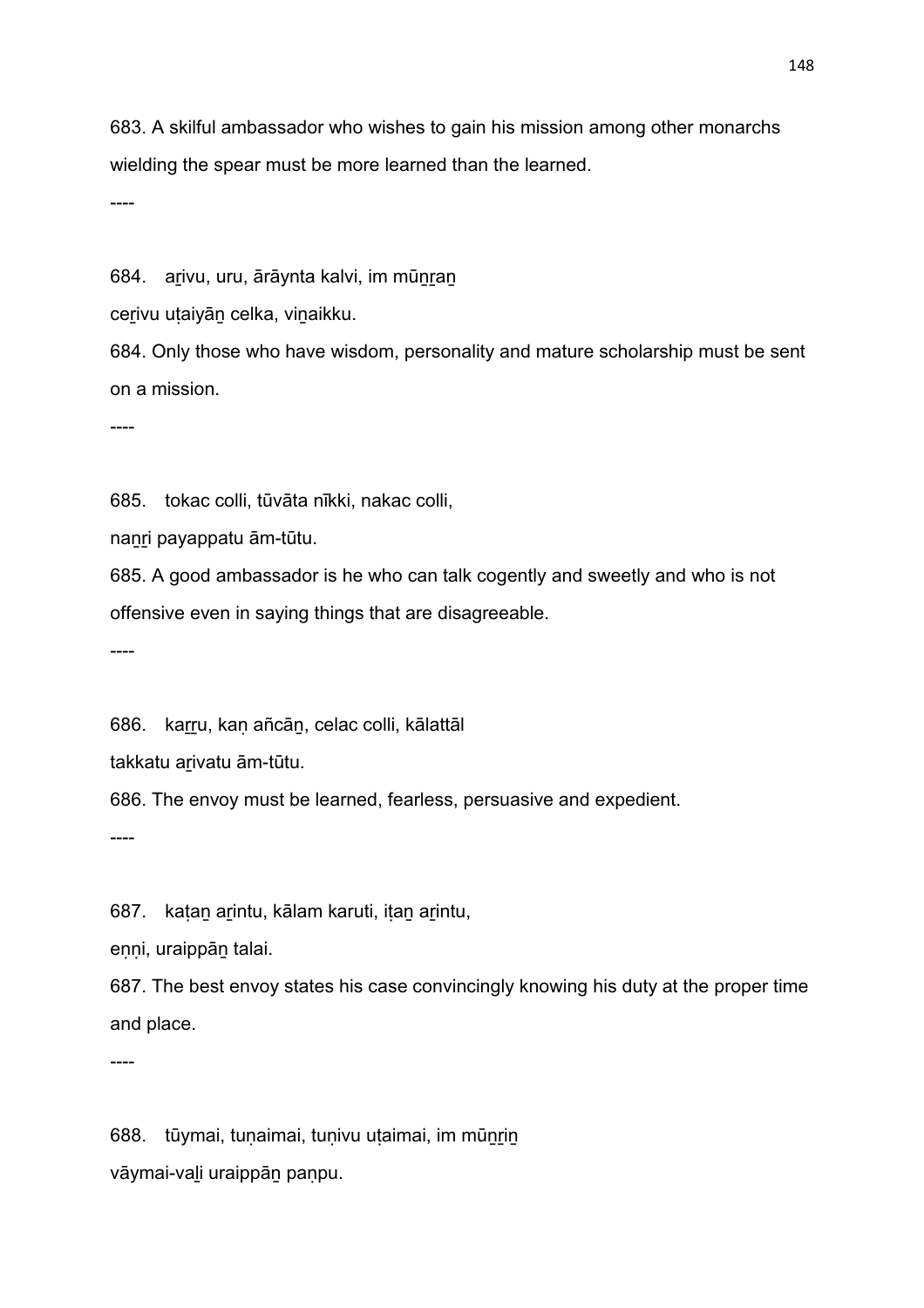688. The qualifications of a true envoy are morality, loyalty to his monarch and courage.

----

689. vitu mārram vēntarkku uraippān-vatu mārram

vāy cōrā vankanavan.

689. He who does not falter even when faced with personal danger is fit to deliver his king's message.

----

690. iruti payappinum, eñcātu, iraivarku

uṟuti payappatu ām-tūtu.

690. A true envoy delivers his message even at the risk of death.

-------

# 70. mannaraic cērntu o lukal - CHAPTER 70 CO-OPERATION WITH KING

691. akalātu, aṇukātu, tīk kāyvār pōlka-

ikal vēntarc cērntu oḻukuvār.

691. Those who personally serve the monarch do not go too near him or too far away from him, like those who warm themselves by the fire side.

----

692. maṉṉar viḻaipa viḻaiyāmai, maṉṉarāṉ

manniya ākkam tarum.

692. Not to covet those things which are desired by the monarch produce lasting wealth.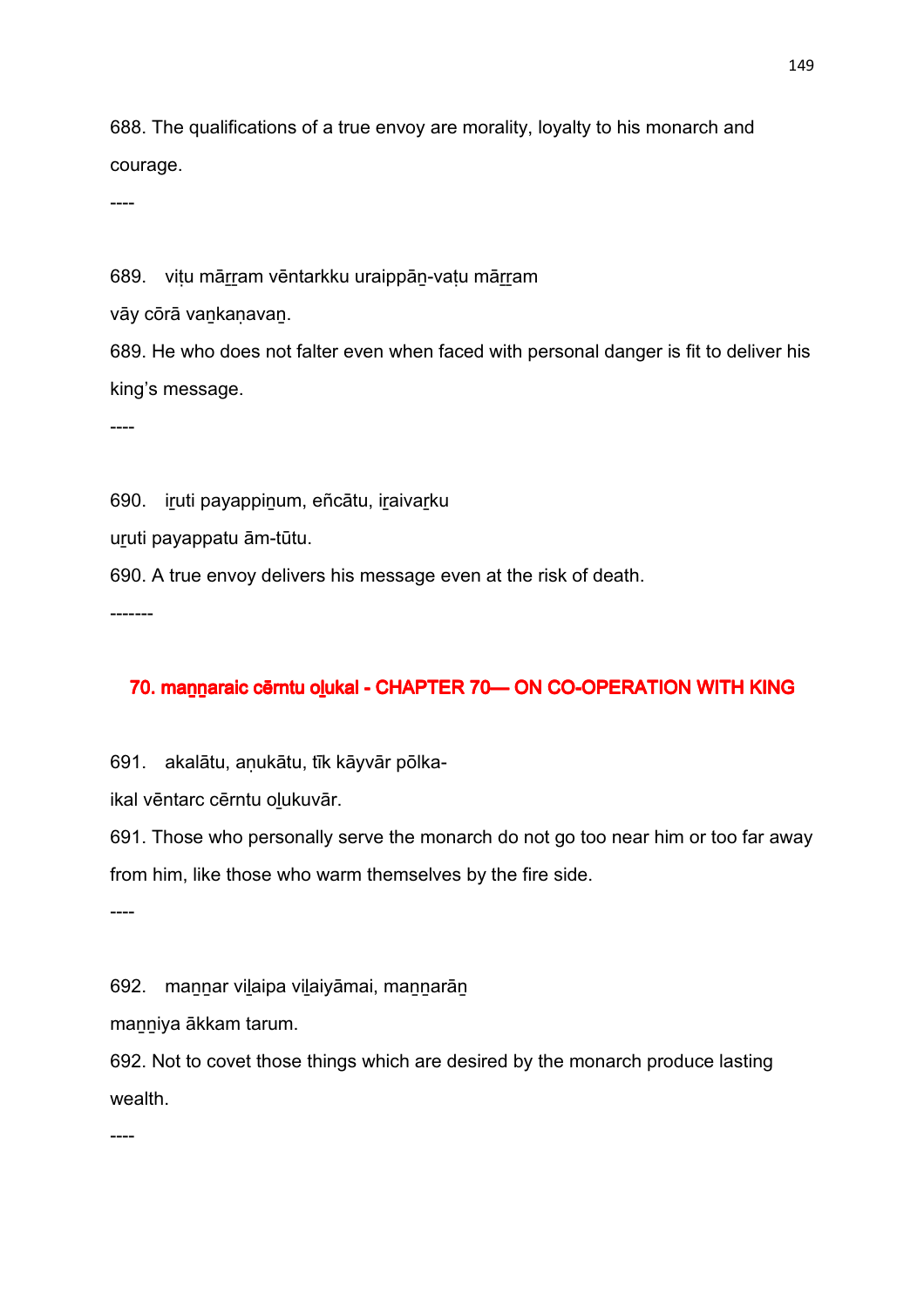693. pōrrin ariyavai pōrral-katuttapin,

tērrutal yārkkum aritu.

693. To save himself a minister must avoid gross faults, for it is difficult to please, once being found fault with.

----

694. cevic collum, cērnta nakaiyum, avittu olukal-

ānra periyār akattu!.

694. In the presence of the great avoid whispering and smiling.

----

695. ep poruḷum ōrār, toṭarār, maṟṟu ap poruḷai

vittakkāl kētka, marai!.

695. Let not the minister lend ear to the king's secret or be inquisitive to know it. But let him listen to it when the king reveals it.

----

696. kurippu arintu, kālam karuti, veruppu ila

vēntupa, vētpac colal!.

696. Watch the mood of the monarch. Talk to him pleasantly and inoffensively.

----

697. vētpana colli, vinai ila eññānrum

kētpinum, collā vital!.

697. Speak desirable things though unasked, but abstain from profitless talk although solicited by him.

----

698. 'iḷaiyar, iṉa muṟaiyar' eṉṟu ikaḻār, niṉṟa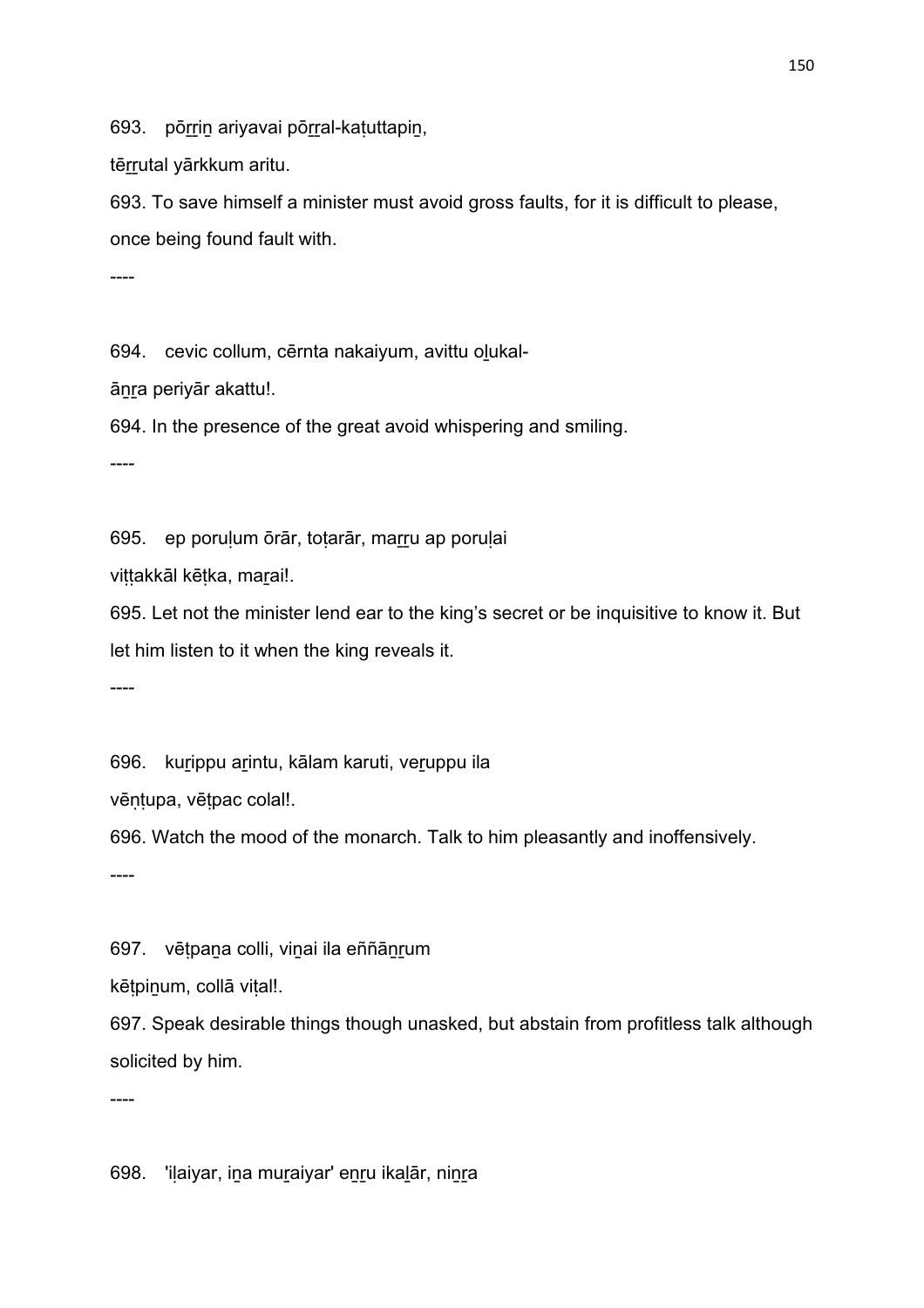oḷiyoṭu oḻukappaṭum.

698. Do not disrespect a king on the ground of age or kinship, but behave as befits his royalty.

----

699. 'kolappattēm' enru enni, kollāta ceyyār-

tulakku arra kātciyavar.

699. Men of high intelligence, respected by a king will not indulge in things revolting to him.

----

700. paḻaiyam eṉak karuti, paṇpu alla ceyyum

keḻutakaimai kēṭu tarum.

700. To take liberty under the cover of old acquaintance and do unwanted things is to court ill.

---------

# 71. kurippu arital - CHAPTER 71— ON READING ONE'S INTENTIONS

701. kūrāmai nōkki, kurippu arivān, eññānrum

mārā nīr vaiyakku ani.

701. He who is able to divine one's hidden intentions is a jewel among men on this sea-girt earth.

----

702. aiyappaṭāatu akattatu uṇarvāṉait

teyvattoṭu oppak koḷal!.

702. He who would speak out fearlessly what he feels will be regarded equal to God.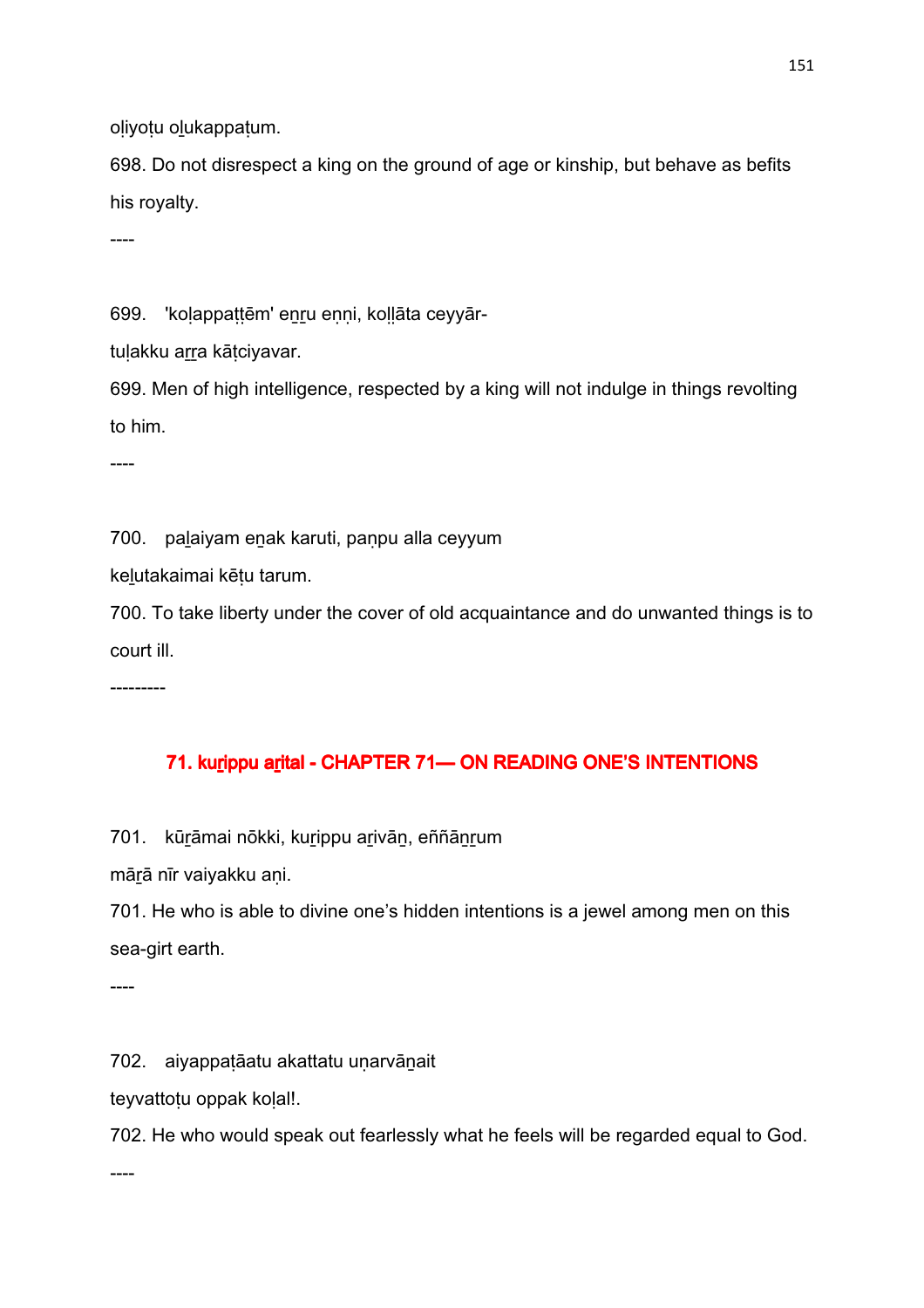703. kurippin kurippu unarvārai, uruppinul

yātu kotuttum, kolal!.

703. The king at any cost should secure among his associates one who can discover by intuition another's unexpressed thoughts.

----

704. kurittatu kūrāmaik kolvārotu, ēnai

uruppu ōranaiyarāl, vēru.

704. Those who are able to discover unexpressed thoughts may be deemed superior to other's service.

----

705. kurippin kurippu unarāāyin, uruppinul

enna payattavō, kan?.

705. Of what avail is the eye, among the organs of sense, if it does not note another's intentions?

----

706. aṭuttatu kāṭṭum paḷiṅkupōl, neñcam

kaṭuttatu kāṭṭum, mukam.

706. Like a mirror that reflects what is near it, the face will show what passes in the mind.

----

707. mukattiṉ mutukkuṟaintatu uṇṭō-uvappiṉum

kāyiṉum, tāṉ muntuṟum?

707. Is there anything more expressive than the face which is an index as well as agony?

----

708. mukam nōkki nirka amaiyum-akam nōkki,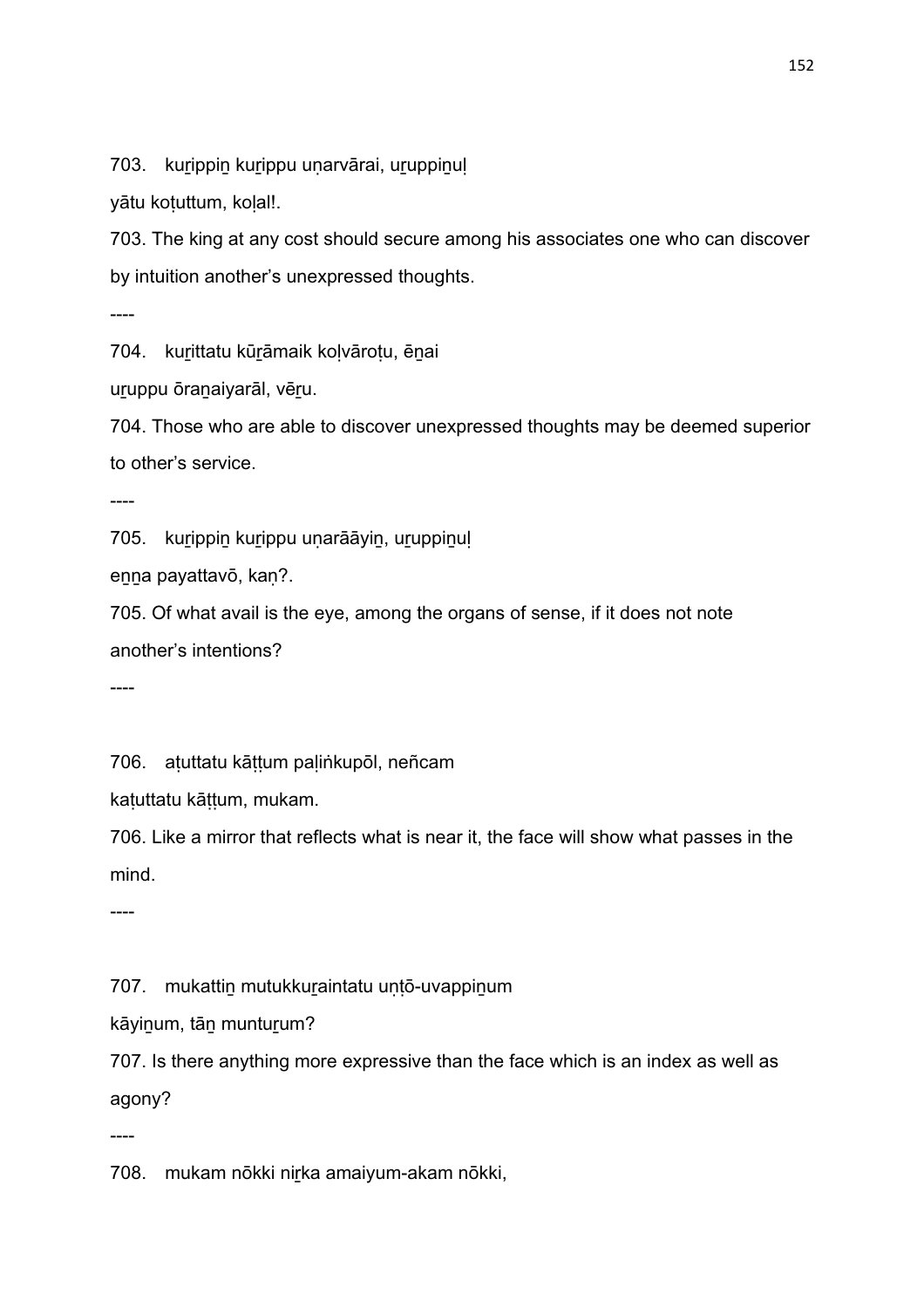urratu unarvārp perin.

708. If you come across one, who can read your face, study one's face as one does yours.

----

709. pakaimaiyum kēnmaiyum kan uraikkum-kannin

vakaimai unarvārp perin.

709. The eye proclaims friendliness and hostility to one who can read the message of the eyes.

----

710. 'nunniyam' enpār alakkum kōl, kānuṅkāl,

kan allatu, illai pira.

710. There is no other measuring rod, used by intelligent ministers than the monarch's eye.

-------

# 72. avai arital - CHAPTER 72- ON KNOWING THE ASSEMBLY

711. avai arintu, ārāyntu, colluka-collin

tokai arinta tūymaiyavar!.

711. Men should weigh their words in speaking when addressing an audience.

----

712. itai terintu, nanku unarntu, colluka- collin

natai terinta nanmaiyavar!.

712. Good people who know the value of the language they employ, must speak noting how their words are received.

----

713. avai ariyār, collal mērkoļpavar collin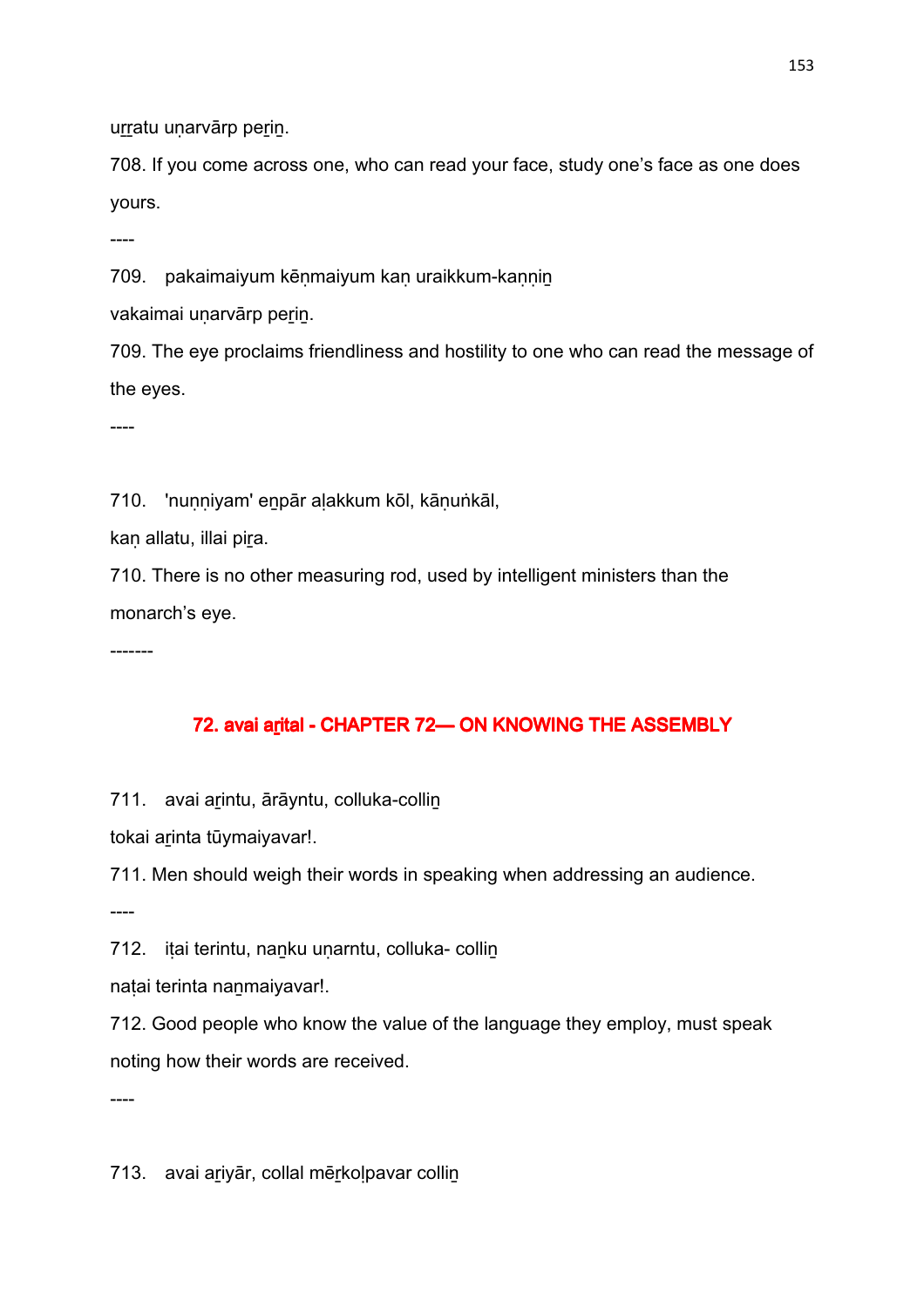vakai ariyār; vallatūum il.

713. The learning of those who speak without taking into consideration the assembly addressed or ignorant of the art of speaking can be of no use to them.

----

714. oliyārmun olliyar ātal! veliyārmun

vān cutai vannam kolal!.

714. Before brilliant people be brilliant; before plain people be as plain as white chalk. ----

715. 'nanru' enravarrullum nanrē-mutuvarul

muntu kiḷavāc ceṟivu.

715. The humility to maintain silence before superiors is the best of all good qualities. ----

716. ārrin nilaitalarntarrē-viyan pulam

ērru, unarvārmunnar ilukku.

716. To be censured by an assembly of the learned wise is like losing one's balance while on the road to salvation.

----

717. karru arintār kalvi vilaṅkum-kacatu arac

col terital vallār akattu.

717. The scholarship of the learned shines brilliantly before those who can appreciate faultless speech.

----

718. uṇarvatu uṭaiyārmuṉ collal-vaḷarvataṉ pāttiyul nīr corintarru.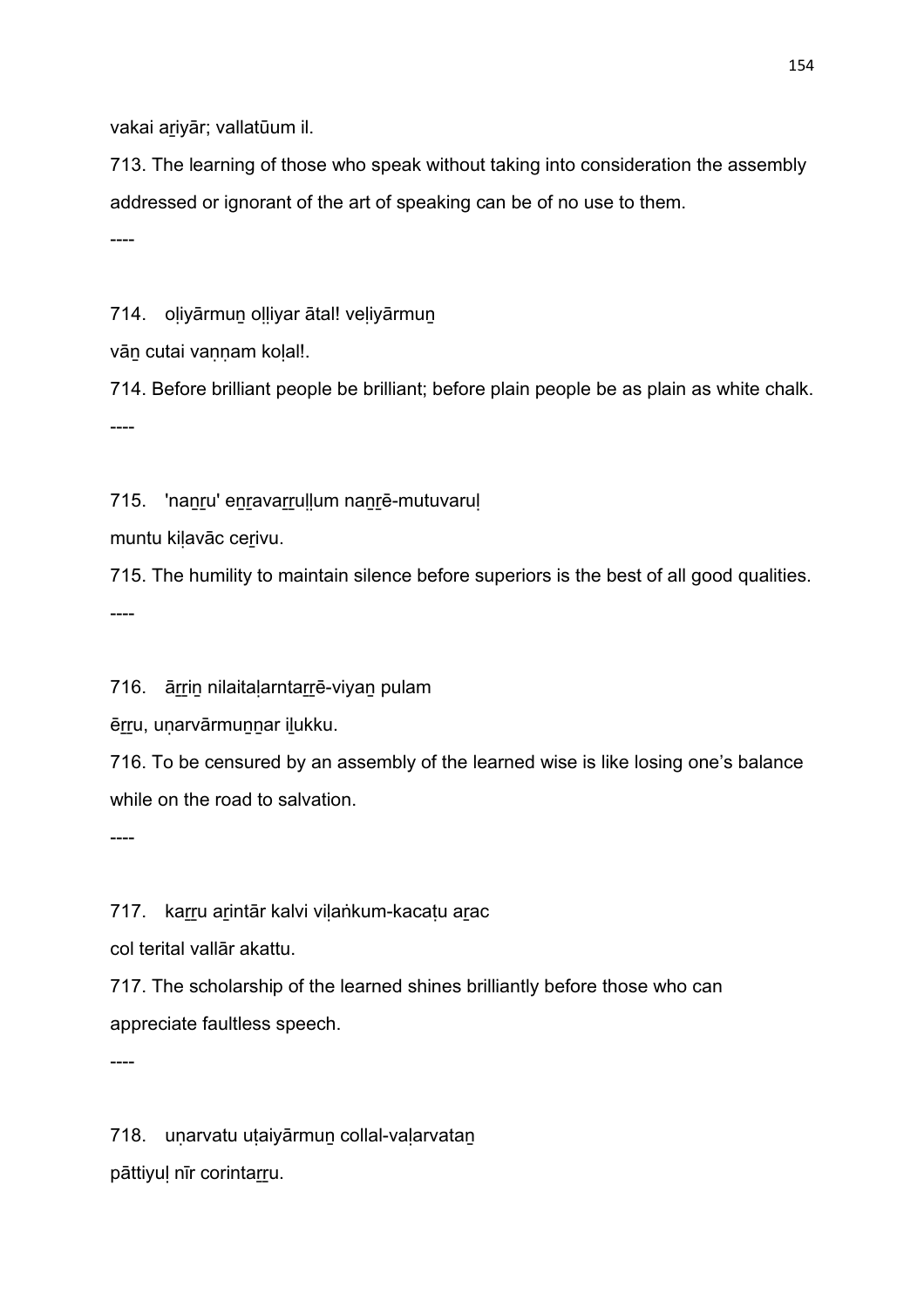718. Speaking before the wise is like feeding crops with water.

----

719. pul avaiyuļ poccāntum collarka-nal avaiyuļ

nanku celac colluvār!.

719. Those who say good things before a good assembly should not even in forgetfulness say the same before the illiterate.

----

720. aṅkaṇattuḷ ukka amiḷtu arrāl-tam kaṇattar

allārmun kōtti kolal!.

720. Entering an assembly of men of unequal respectability will be like pouring nectar in an unclean courtyard.

-----------

# 73. avai añcāmai - CHAPTER 73- NOT TO BE AFRAID OF ASSEMBLY

721. vakai arintu, val avai, vāycōrār-collin

tokai arinta tūymaiyavar.

721. The expert in the art of speaking will not flounder, addressing an assembly of the learned.

----

722. karrāruļ karrār enappatuvar-karrārmun

karra celac colluvār.

722. Those will be deemed foremost among the learned, who can speak learned things acceptable to the learned.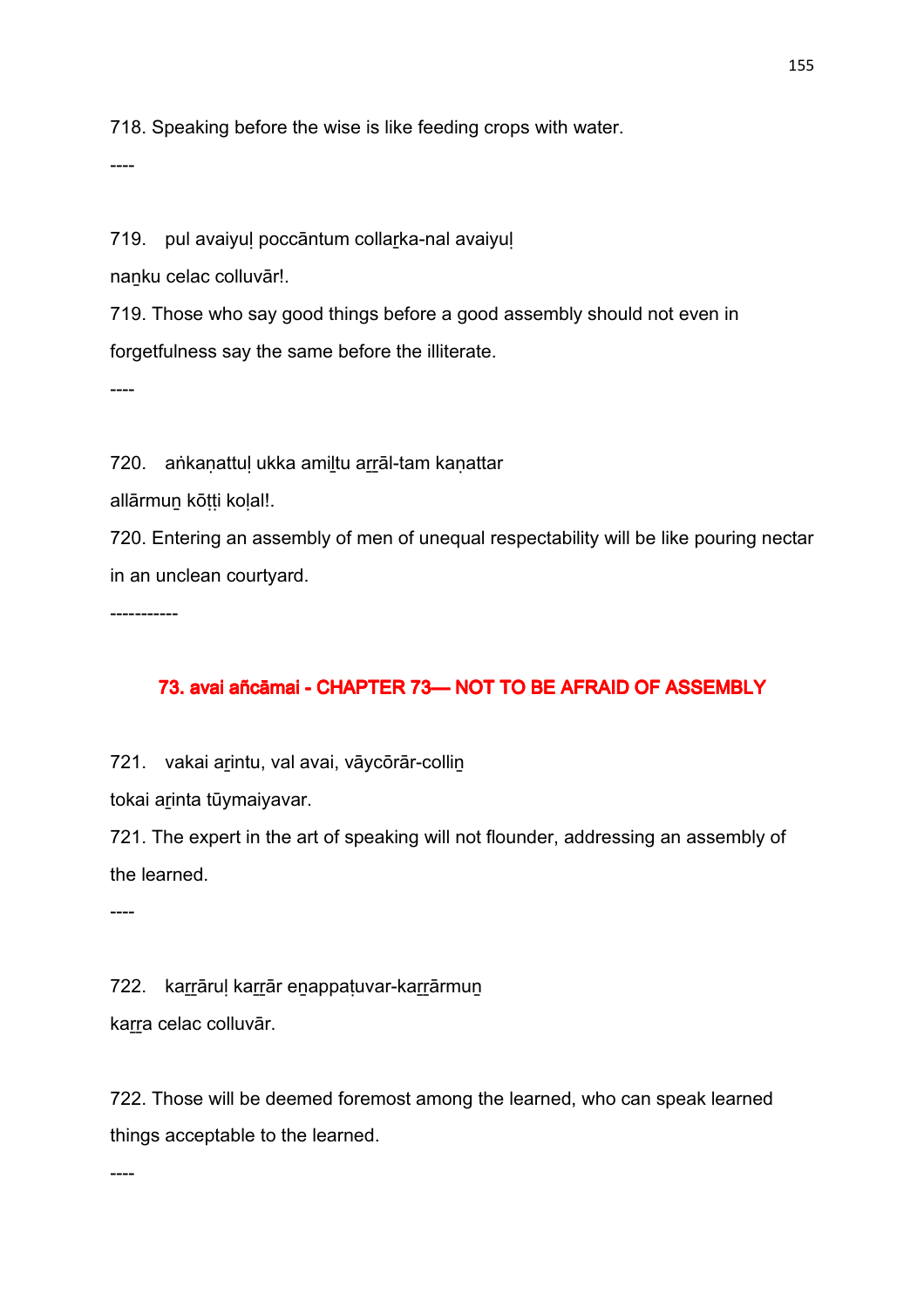723. pakaiyakattuc cāvār eḷiyar; ariyar

avaiyakattu añcātavar.

723. Many die in the field of battle. But few are those who can fear fools addressing an assembly.

----

724. karrārmun karra celac colli, tām karra,

mikkāruḷ, mikka koḷal.

724. Speak to the learned what you have learnt, and receive from them much that you have to learn.

----

725. ārrin, aļavu arintu karka-avai añcā

mārram koṭuttarporuṭṭu.

725. Understand the full scope of learning and learn, so that you may, without fear, reply effectively in an assembly.

----

726. vāḷoṭu eṉ, vaṉkaṇṇar allārkku?-nūloṭu eṉ,

nun avai añcupavarkku?.

726. Of what use is the sword for the unvaliant? Likewise of what use is learning for the timid to face an assembly?

----

727. pakaiyakattup pēṭi kai oḷ vāḷ-avaiyakattu

añcumavaṉ kaṟṟa nūl.

727. The learning of one afraid of an assembly is like the shining sword in the hands of an eunuch in a battle-field.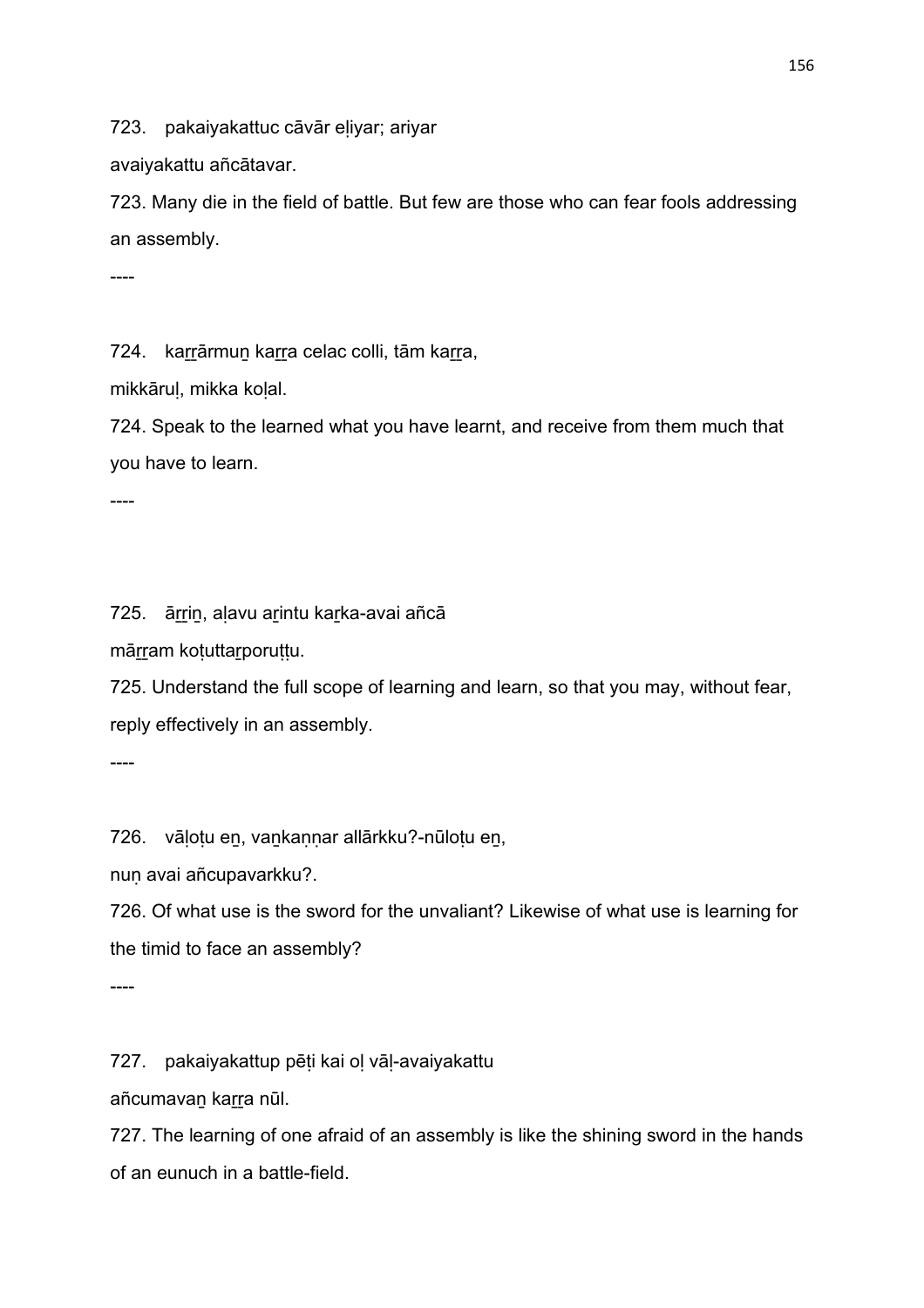#### ----

#### 728. pallavai karrum, payam ilarē-nal avaiyul

nanku celac collātār.

728. Vain is the versed learning of one who can not address with profit a learned assembly.

----

729. 'kallātavarin katai' enpa- 'karru arintum,

nallār avai añcuvār'.

729. The learned who are afraid of a good assembly will be regarded as worse than the illiterate.

----

730. uḷar eṉiṉum, illāroṭu oppar-kaḷaṉ añci,

karra celac collātār.

730. Dead though alive are those who are afraid to address an assembly on what they have learnt.

--------

# 74. nāṭu - CHAPTER 74— ON THE KINGDOM

731. tallā vilaiyulum, takkārum, tālvu ilāc

celvarum, cērvatu- nāṭu.

731. That is a kingdom which has undiminishing produce, righteous people and fadeless riches.

----

732. perum poruḷāṉ peṭṭakkatu āki, aruṅ kēṭṭāl,

āṟṟa viḷaivatu-nāṭu.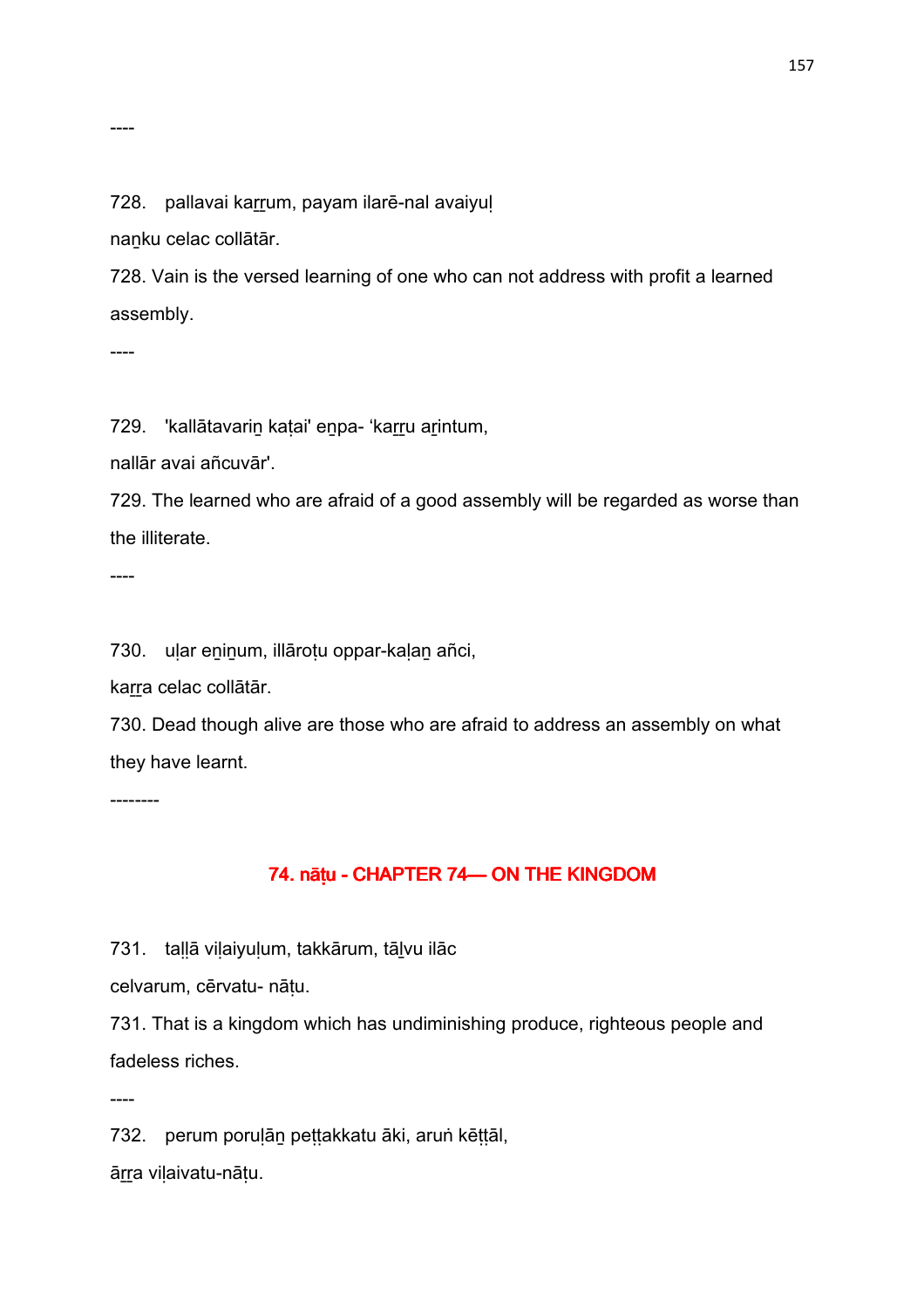732. That is a kingdom which has boundless wealth coveted for by other nations and has imperishable fertile resources.

----

733. porai oruṅku mēlvaruṅkāl tāṅki, iraivarku

irai oruṅku nērvatu-nātu.

733. That alone is a kingdom which accommodates immigrants and whose king receives taxes willingly paid.

----

734. uṟu paciyum, ōvāp piṇiyum, ceṟu pakaiyum,

cērātu iyalvatu-nāṭu.

734. That is a kingdom where excessive hunger, incurable diseases and destructive enemies are absent.

----

735. pal kuḻuvum, pāḻceyyum uṭpakaiyum, vēntu alaikkum

kol kurumpum illatu-nātu.

735. That is a kingdom where there are not many (disloyal) associations, destructive internal dissensions and disturbing murderous chieftains.

----

736. kētu ariyā, ketta itattum valam kunrā

nātu, enpa, nāttin talai.

736. That is the top kingdom which is not harassed by an enemy, and which even if harassed does not experience want.

----

737. iru puṉalum, vāynta malaiyum, varu puṉalum, val araṇum-nāṭṭir̯ku ur̯uppu.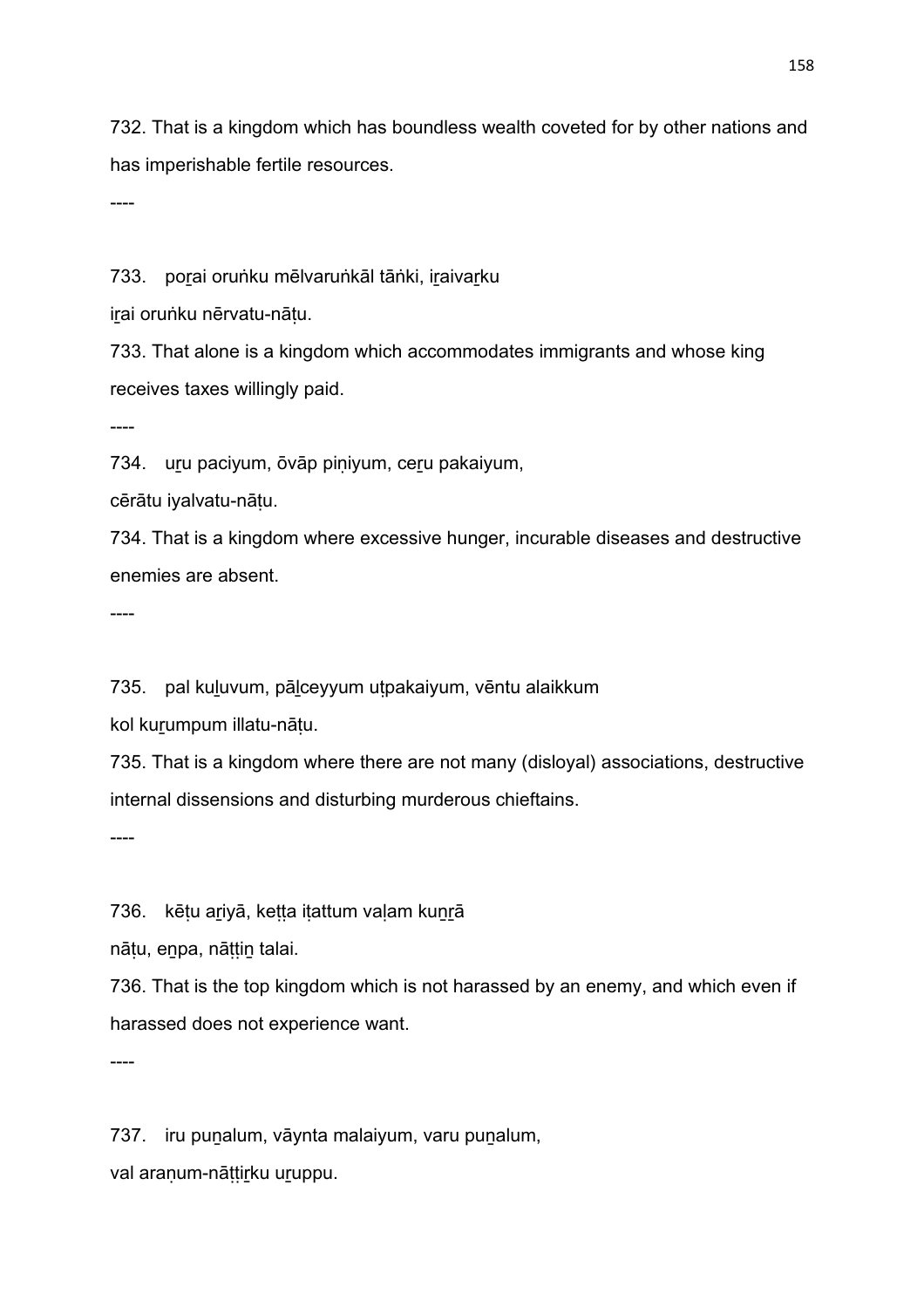737. Surface and subsoil water, well situated hills from which flow waters and an invincible fort are the limbs of a kingdom.

----

738. pini inmai, celvam, vilaivu, inpam, ēmam-

ani enpa, nāttirku-iv aintu.

738. Five are the ornaments of a kingdom - absence of disease, wealth, fertility, happiness and security.

----

739. nāṭu eṉpa, nāṭā vaḷattaṉa; nāṭu alla,

nāṭa, vaḷam tarum nāṭu.

739. That is a kingdom which has rich natural resources. That is no kingdom which yields wealth by toil.

----

740. āṅku amaivu eytiyakkannum payam inrē-

vēntu amaivu illāta nāṭu.

740. Vain is the kingdom which may have all the excellence except harmony between the ruler and the ruled.

------------

# 75. araṇ - CHAPTER 75—ON FORTRESS

741. ārrupavarkkum aran porul; añcit tar

pōrrupavarkkum poruļ.

741. A fortress is important alike to a conquering foe and a timid defender.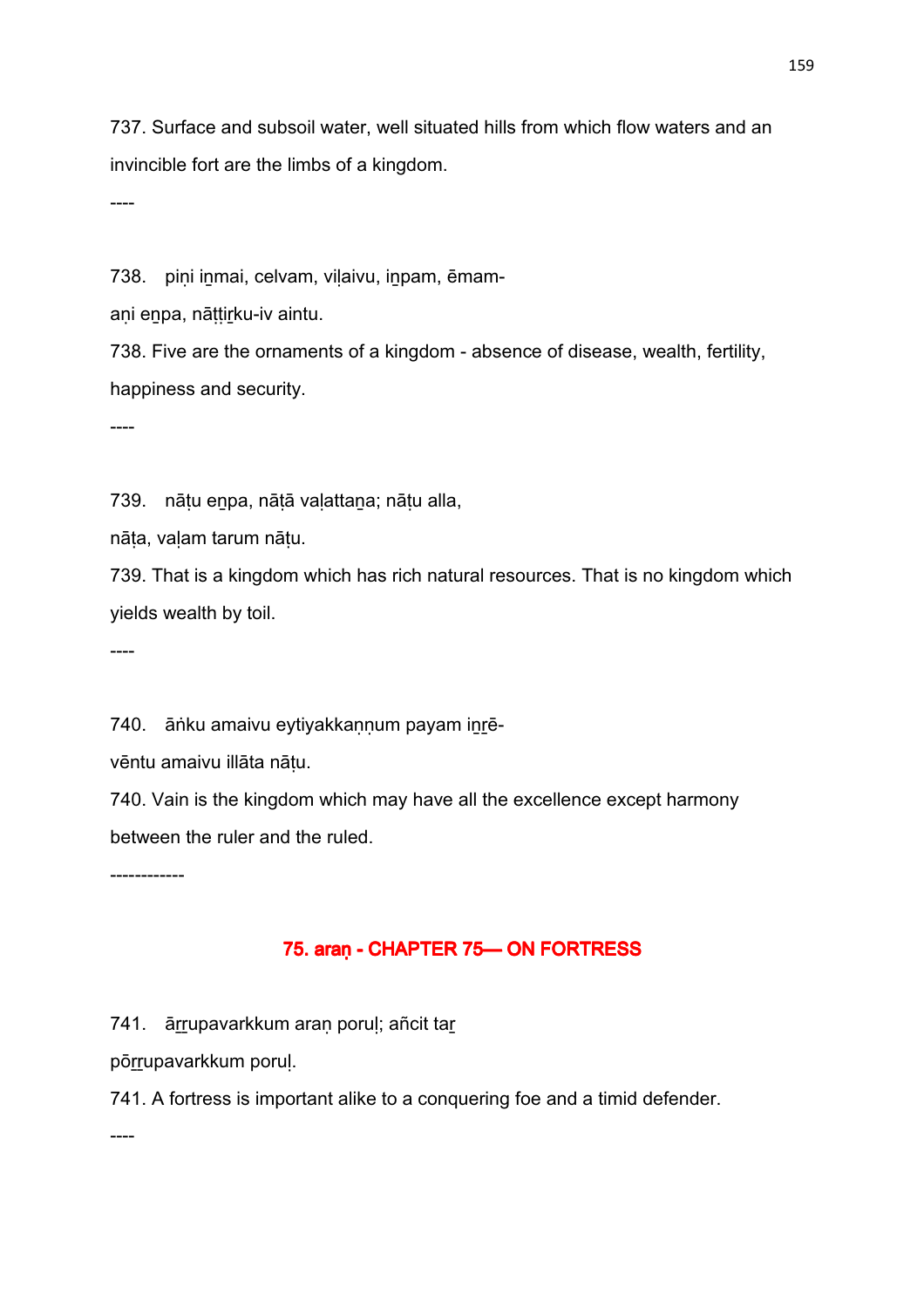742. mani nīrum, mannum, malaiyum, ani nilal

kātum, utaiyatu-aran.

742. It is a fortress which has sparkling water, open spaces, hills and cool and shady forests round.

----

743. 'uyarvu, akalam, tinmai, arumai, in nānkin

amaivu aran'.enru uraikkum nūl.

743. Treatises on fortification state that the walls of a stronghold should be lofty,

broad, strong and inaccessible.

----

744. ciṟu kāppiṉ pēr iṭattatu āki, uṟu pakai

ūkkam aḻippatu-araṇ.

744. A fortress which has a name as a natural defence cools the heat of the attacking foe.

----

745. kolarku aritāy, konta kūlttu āki, akattār

nilaikku eḷitu ām nīratu-araṇ.

745. A good fortress is that which is inaccessible, is sufficiently provided and is easily defensible from within.

----

746. ellāp poruḷum uṭaittāy, iṭattu utavum

nal āḷ uṭaiyatu-araṇ.

746. A fortress shall have all things needed by its residents including capable warriors.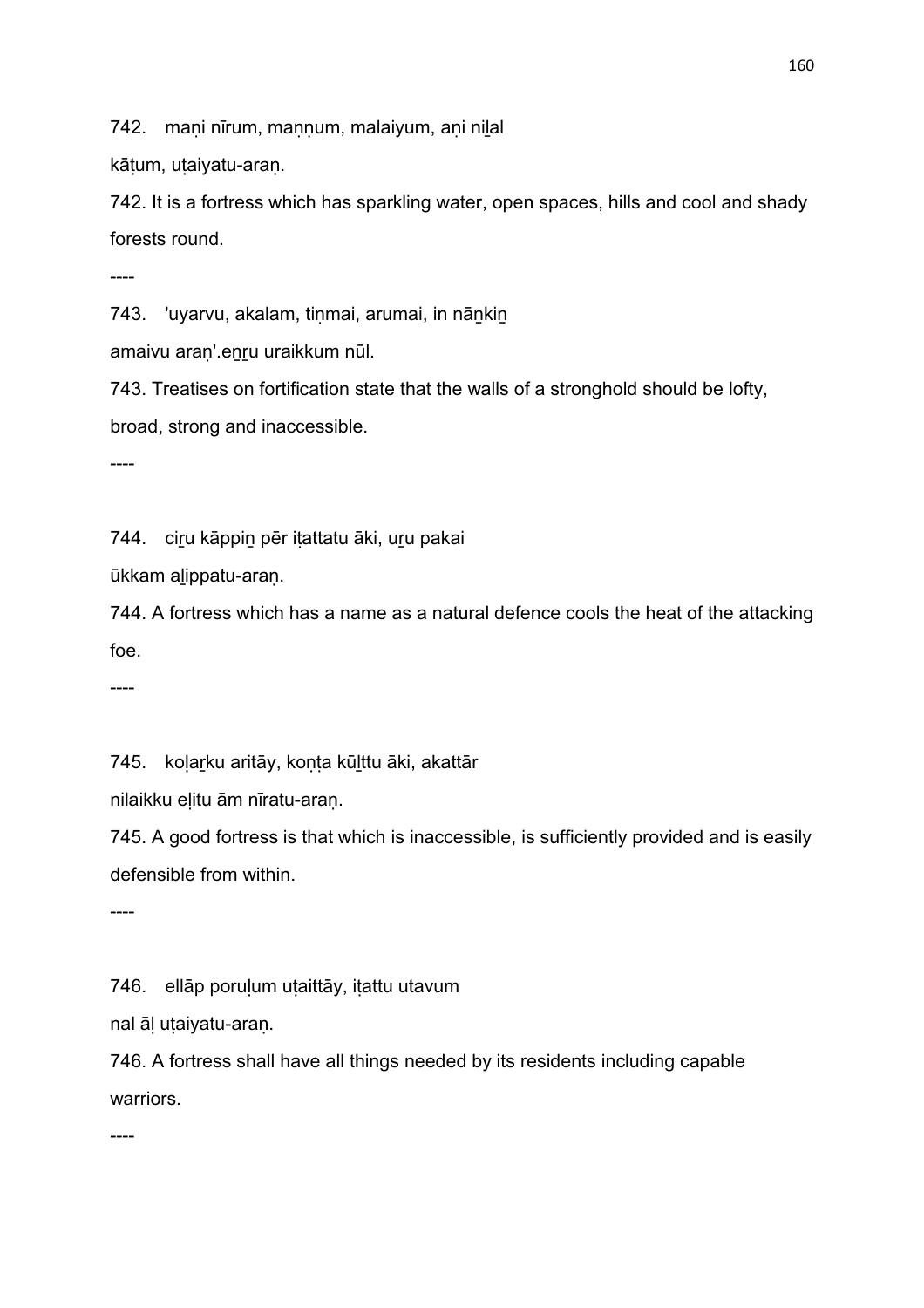747. murriyum, murrātu erintum, araippatuttum,

parrarku ariyatu-aran.

747. A good fortress cannot be besieged or taken by storm or be undermined. ----

748. murru ārri murriyavaraiyum, parru ārri,

parriyār velvatu-aran.

748. The inmates of a good fortress can defend themselves even when besieged on all sides.

----

749. munai mukattu mārralar cāya, viņaimukattu

vīṟu eyti māṇṭatu-araṇ.

749. That fortress is famous which makes it possible for its defenders to destroy the besiegers even at the outset.

----

750. enai mātcittu ākiyakkannum, vinai mātci

illārkan illatu-aran.

750. Of what use are these barriers of defence to a stronghold if it possesses no men of valour.

---------

# 76. porul ceyal vakai - CHAPTER 76 CON ACQUISITION OF WEALTH

751. poruḷ allavaraip poruḷākac ceyyum

poruḷ allatu, illai poruḷ.

751. There is nothing else than riches that make insignificant men prominent.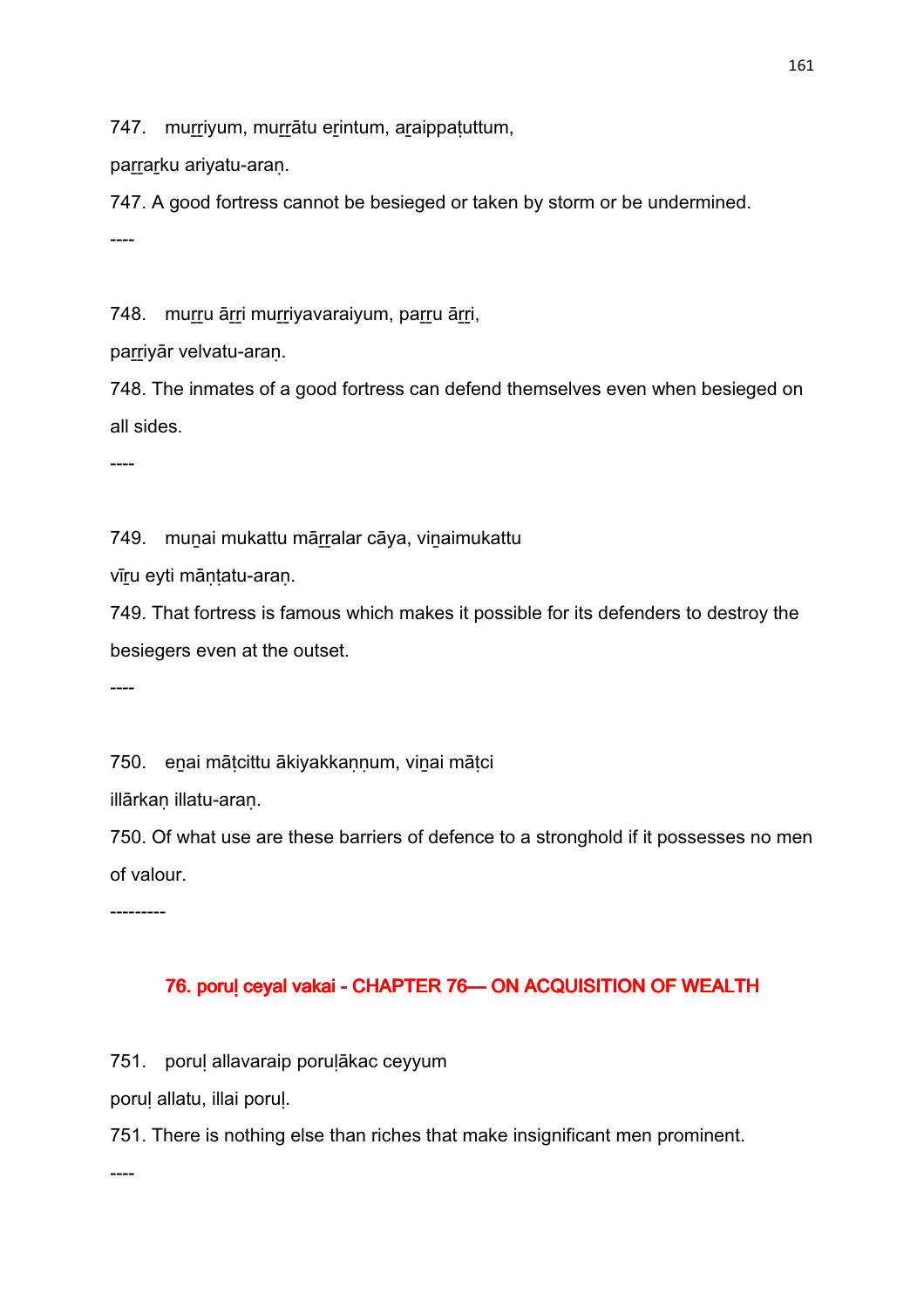752. illārai ellārum elluvar; celvarai

ellārum ceyvar, cirappu.

752. All will despise the poor; all will accord honour to the wealthy.

----

753. porul ennum poyyā vilakkam, irul arukkum-

enniya tēyattuc cenru.

753. The faultless lamp of riches will dispel the darkness (of trouble) in any country to which it is taken.

----

754. aran īnum; inpamum īnum;-tiran arintu,

tītu inri vanta poruļ.

754. The wealth accumulated justly and without sin will confer virtue and happiness. ----

755. arulotum, anpotum vārāp porul ākkam

pullār, purala vital!.

755. Let not the king accept the wealth not acquired through mercy and love.

----

756. uru porulum, ulku porulum, tan onnārt

teru porulum,-vēntan porul.

756. Unclaimed wealth, tolls and tributes by the subdued chieftains are the king's property.

----

757. aruḷ eṉṉum aṉpu īṉ kuḻavi, poruḷ eṉṉum celvac ceviliyāl, untu.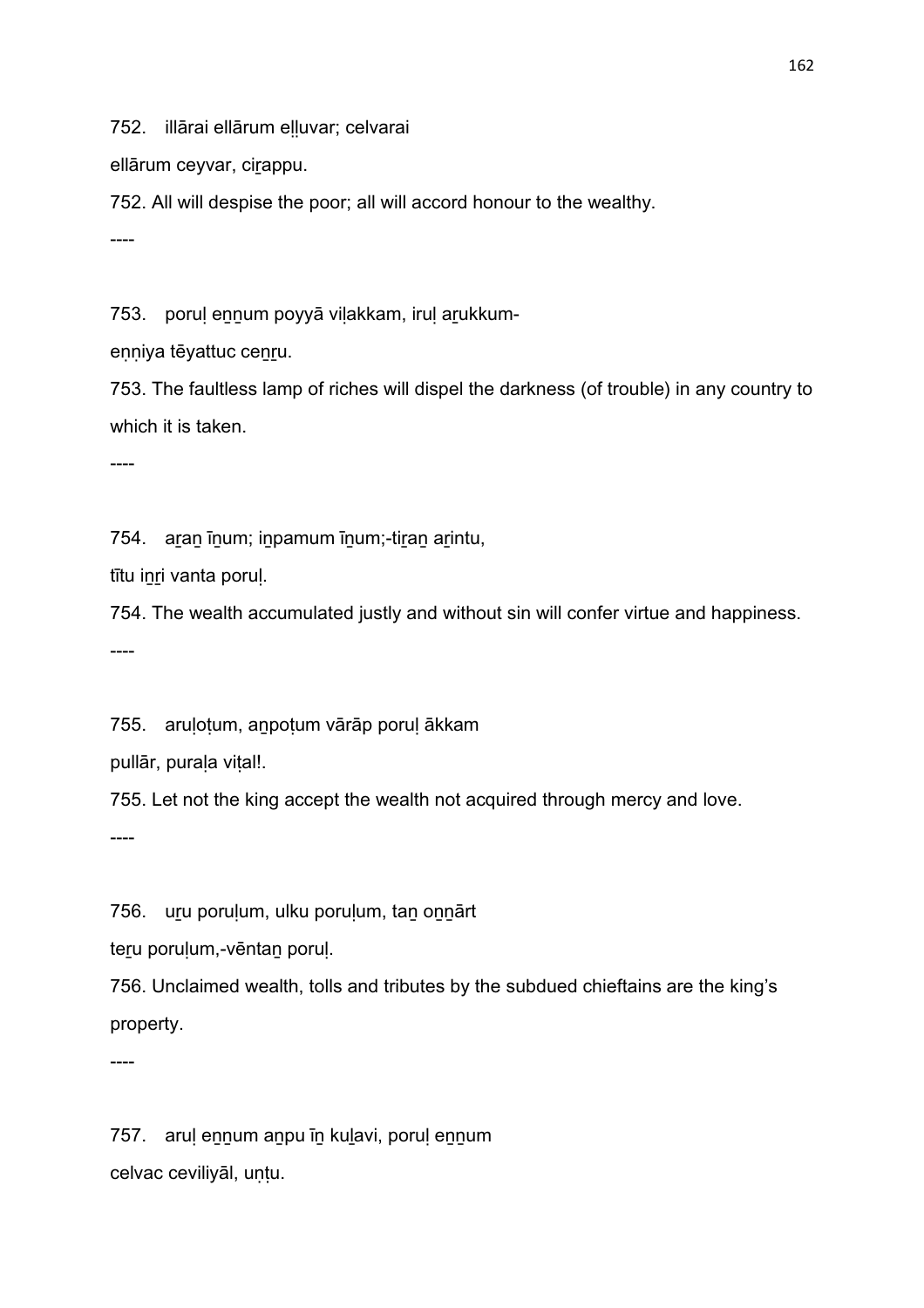757. What is mercy, but the child of love? What is wealth, but the nurse of mercy? ----

758. kunru ēri, yānaip pōr kantarrāl-tan kaittu onru

untākac ceyvān vinai.

758. The deeds of the wealthy are like elephant fights witnessed from a hill. ----

759. ceyka porulai! cerunar cerukku arukkum

eḵku ataṉiṉ kūriyatu il.

759. Store up wealth; no other weapon is sharper than that to destroy the enemy's pride.

----

760. oṇ poruḷ kāḻppa iyaṟṟiyārkku, eṇ poruḷ-

ēnai irantum oruṅku.

760. Amass wealth by lawful means; the other two (virtue and happiness) will follow.

-----------

# 77. paṭai - CHAPTER 77— ON THE VALUE OF AN ARMY

761. uruppu amaintu, ūru añcā, vel patai-vēntan

verukkaiyul ellām talai.

761. A well-equipped and fearlessly conquering army is the foremost wealth of a king.

----

762. ulaivu iṭattu ūṟu añcā vaṉkaṇ, tolaivu iṭattu, tol paṭaikku allāl, aritu.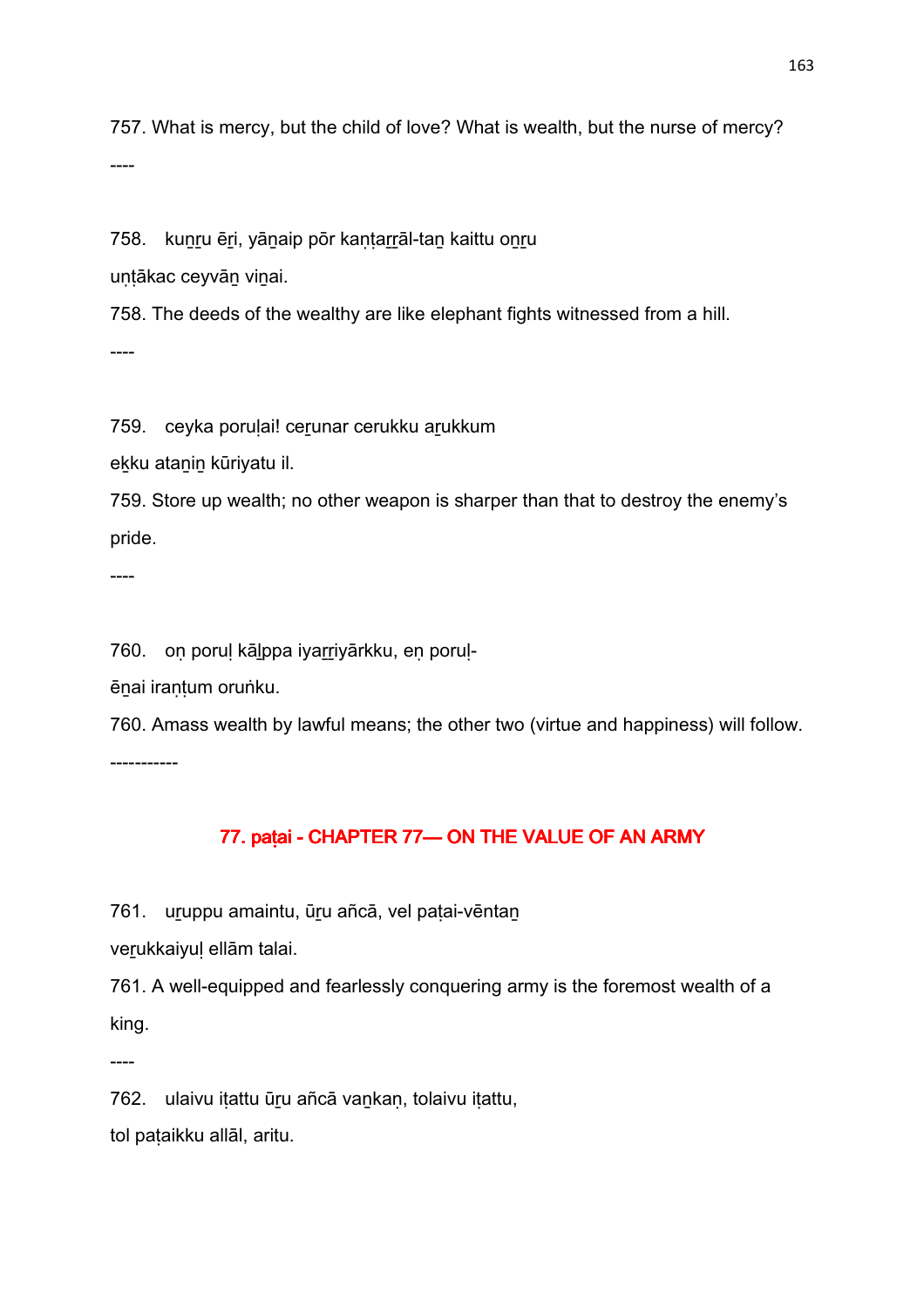762. The heroic valour of rallying round the king even in adversity is peculiar to hereditary force, and not to others.

----

763. olittakkāl en ām, uvari elippakai?

nākam uyirppa, keṭum.

763. The hiss of a cobra stills for ever an army of rats as vast as the ocean.

----

764. alivu inru, araipōkātu āki, valivanta

vaṉkaṇatuvē-paṭai.

764. It is a heroic force that is hereditary, undiminished in powers and not undermined by the enemy.

----

765. kūṟṟu uṭaṉṟu mēlvariṉum, kūṭi, etir niṟkum

ārralatuvē-patai.

765. A valiant army faces courageously the advancing foe even when led by the God of Death.

----

766. maram, mānam, mānta valic celavu, tērram,

ena nānkē ēmam, pataikku.

766. Heroism, honour, tried policy and fidelity to the king, these four are an army's shelter.

----

767. tār tāṅkic celvatu tāṉai-talaivanta

pōr tāṅkum taṉmai aṟintu.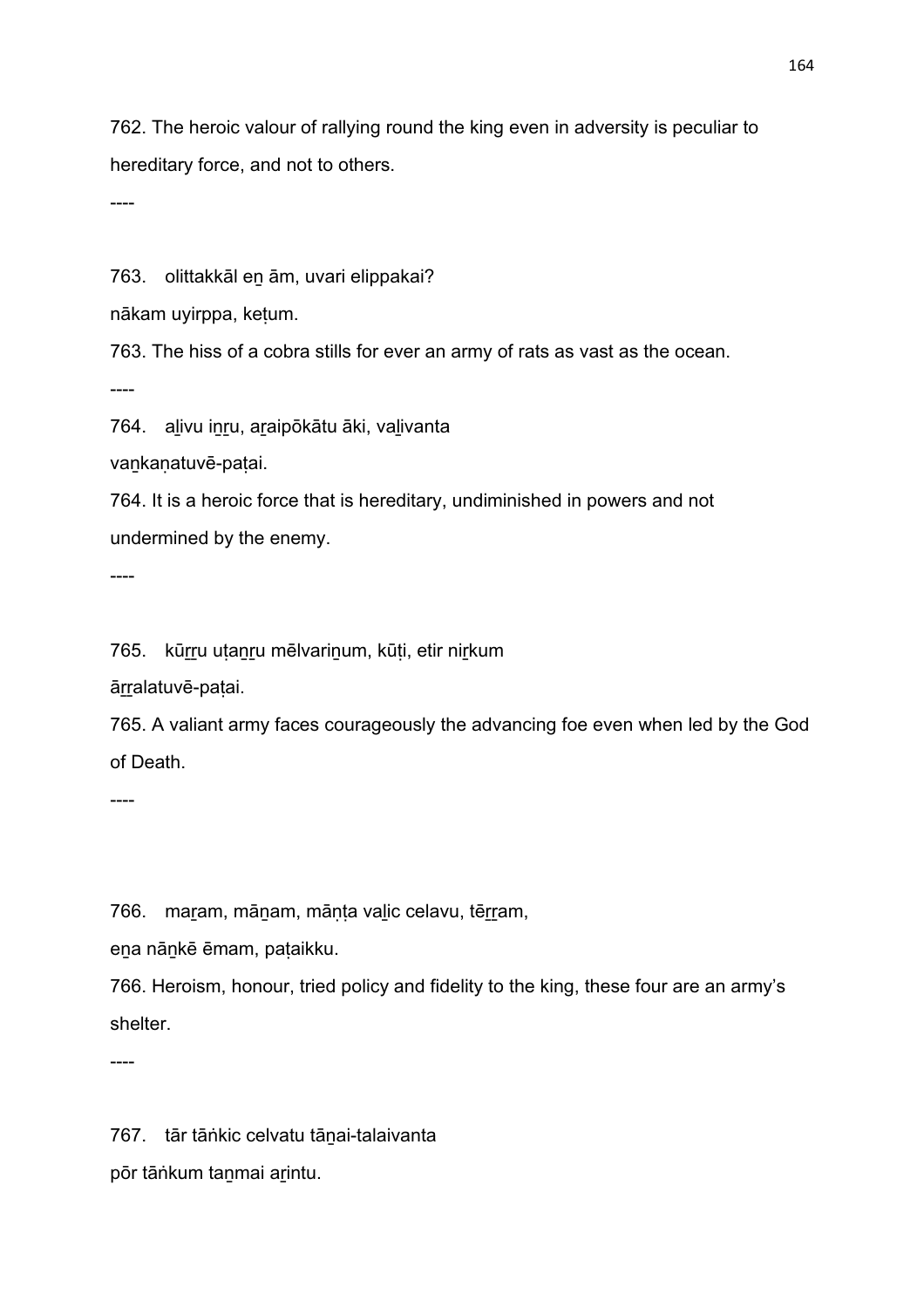767. That alone is an army which understands the enemy's tactics, and fearlessly advances.

----

768. aṭaltakaiyum, ārralum, il eninum, tāṇai

patait takaiyān pātu perum.

768. An army by mere show can achieve distinction though it may lack bold advance or even self-protection.

----

769. cirumaiyum, cellāt tuniyum, varumaiyum,

illāyiṉ vellum, paṭai.

769. It is a winning army which has neither littleness, nor irremovable bitterness and poverty.

----

770. nilai makkal cāla utaittueninum, tānai

talaimakkaḷ ilvaḻi il.

770. Of what avail is the army of heroic warriors if there be no general to guide them? ---------

# 78. paṭaic cerukku - CHAPTER 78 CHAPTER 78 COURAGE OF THE ARM

771. eṉṉai muṉ nillaṉmiṉ-tevvir! palar, eṉṉai

mun ninru kal ninravar.

771. O, Enemies! Do not stand in front of our Lord; for many who stood before him are now standing as hero-stones.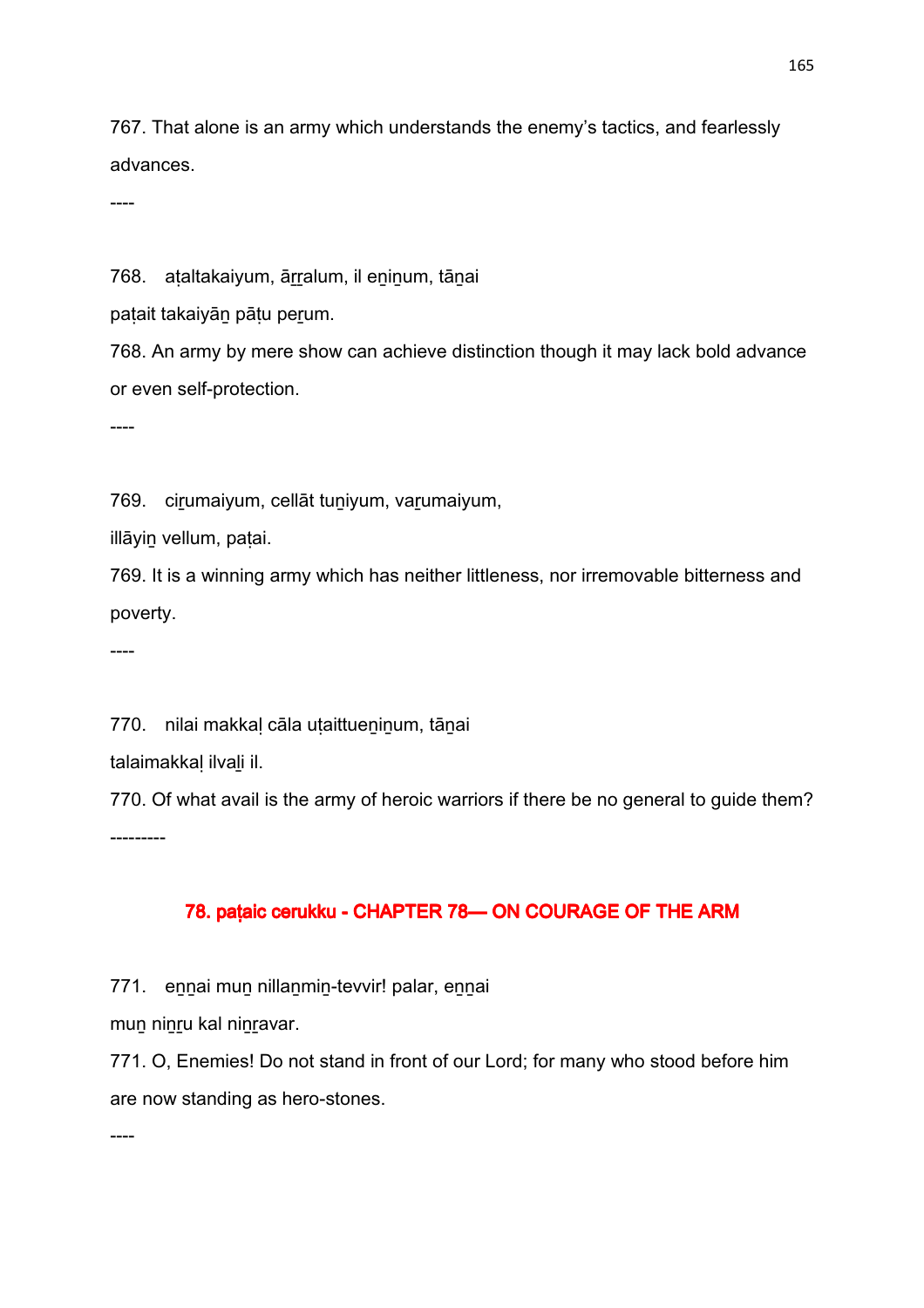772. kāna muyal eyta ampinil, yānai

pilaitta vēl ēntal initu.

772. Better to bear the spear hurled against an elephant, though it misses its aim, than the arrow aimed against a hare in the forest.

----

773. pēr ānmai enpa, tarukan; onru urrakkāl,

ūrāṇmai marru ataṇ ekku.

773. Fearlessness is a manly virtue; but in distress, mercy is its keen edge.

----

774. kai vēl kaḷiṟṟoṭu pōkki varupavaṉ

mey vēl paṟiyā, nakum.

774. The warrior who hurls his spear against an advancing elephant enjoys to pull it from his body.

----

775. viḻitta kaṇ vēl koṇṭu eṟiya, aḻittu imaippiṉ,

ōṭṭu aṉṟō, vaṉkaṇavarkku?.

775. If the fierce look (of a warrior) winks at a dart aimed at him, it is tantamount to a retreat.

----

776. viḻuppuṇ paṭāta nāḷ ellām vaḻukkiṉuḷ

vaikkum, taṉ nāḷai eṭuttu.

776. Reflecting on the days past, a hero regards those days vain in which he has not received a wound.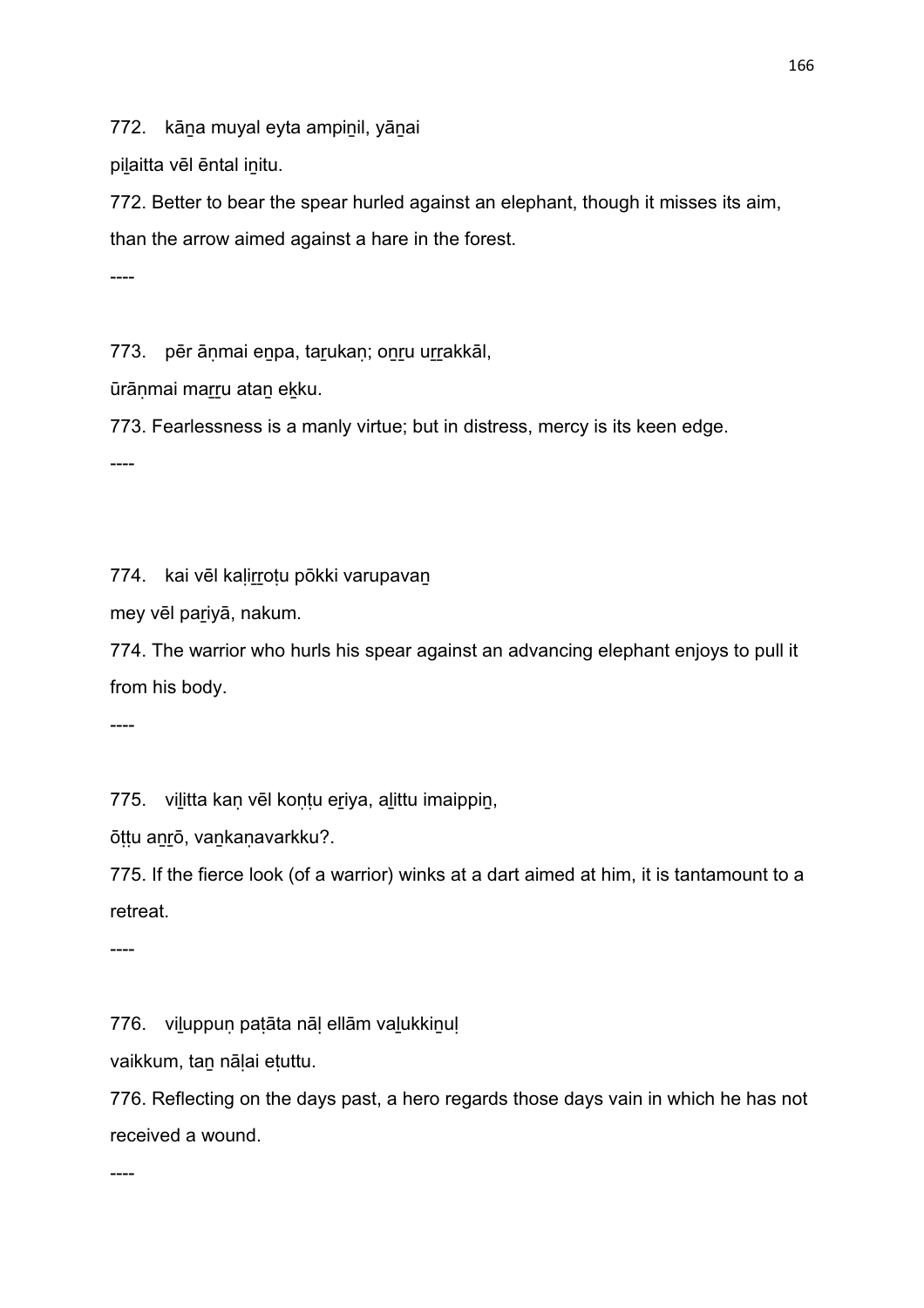777. culalum icai vēnti, vēntā uyirār

kaḻal yāppuk kārikai nīrttu.

777. The anklet is a fitting adornment to warriors who fight fearless of life for a worldwide reputation.

----

778. urin, uyir añcā maravar, iraivan

cerinum, cīr kunral ilar.

778. Warriors unmindful of their lives in battle will not be daunted even by the wrath of their obstructing monarch.

----

779. iḻaittatu ikavāmaic cāvārai, yārē,

pilaittatu orukkirpavar?.

779. Who can find fault with those (soldiers) who will lay down their lives to fulfil their vow?

----

780. purantār kaṇ nīr malkac cākiṟpiṉ, cākkāṭu

irantu kōḷ-takkatu uṭaittu.

780. Ye! Soldiers, endeavour to earn a death of glory which will move your chief to tears.

-------

# 79. naṭpu - CHAPTER 79— ON FRIENDSHIP

781. ceyaṟku ariya yā uḷa, naṭpiṉ?-atupōl viṉaikku ariya yā uḷa, kāppu?.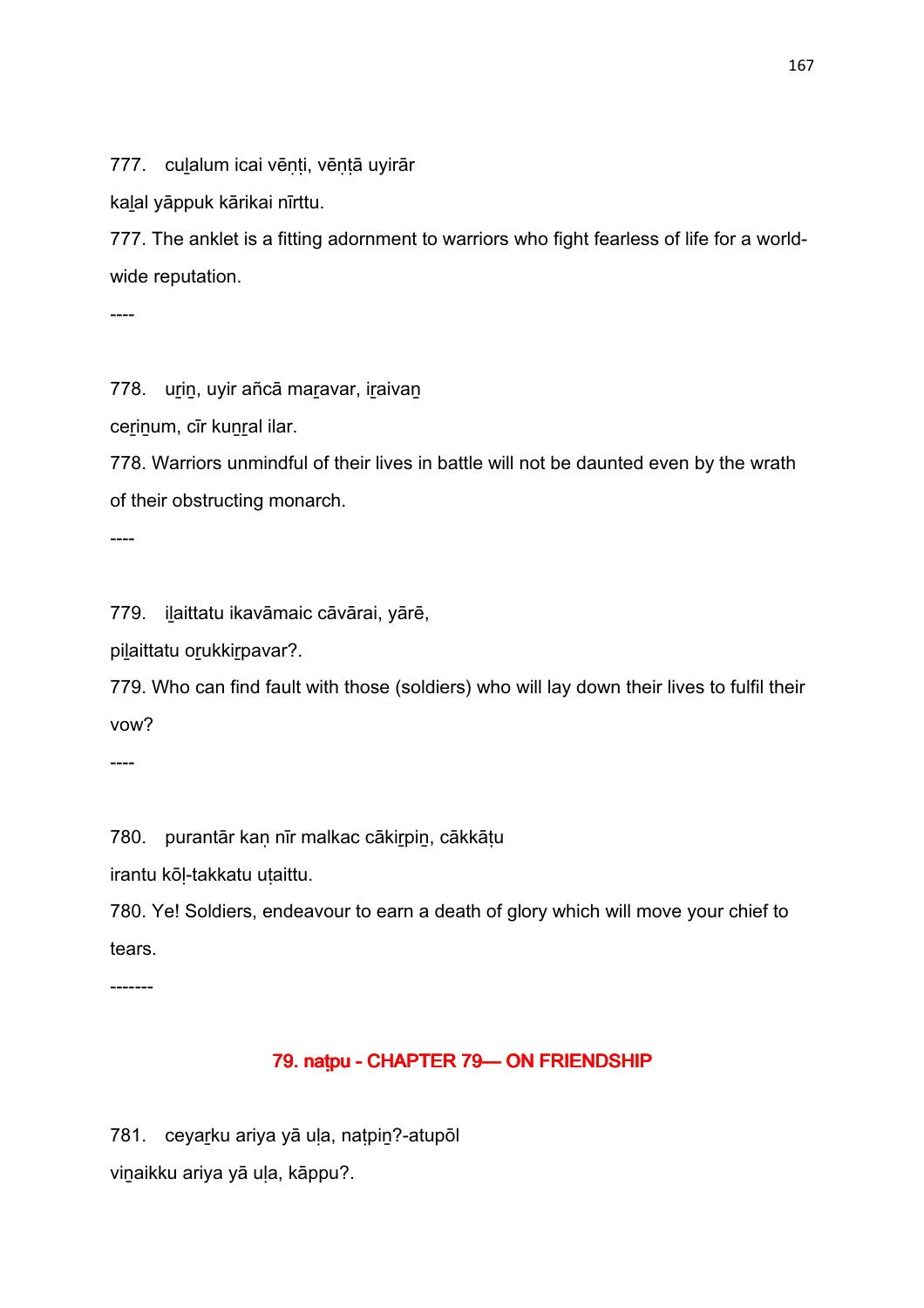781. What is there more important than an ally; and what is more helpful than securing his aid.

----

782. nirai nīra, nīravar kēnmai, pirai; matip

pin nīra, pētaiyār natpu.

782. The friendship of the wise resembles the waxing crescent; the friendship of the unwise fades away like the waning moon.

----

783. naviltorum nūl nayam pōlum-payiltorum,

paṇpu uṭaiyāḷar toṭarpu.

783. Even as good literature enraptures its reader the attachment of good men increases a king's happiness.

----

784. nakutarporuttu anru, nattal; mikutikkan

mērcenru itittarporuttu.

784. Friendship is made not for pleasure but it is a corrective to him who errs on the other side.

----

785. punarcci, palakutal vēntā; unarccitān

naṭpu ām kiḻamai tarum.

785. Friendship is not cultivated by mere acquaintance. It is the harmony that cements the bond of friendship.

----

786. mukam naka, naṭpatu naṭpu aṉṟu; neñcattu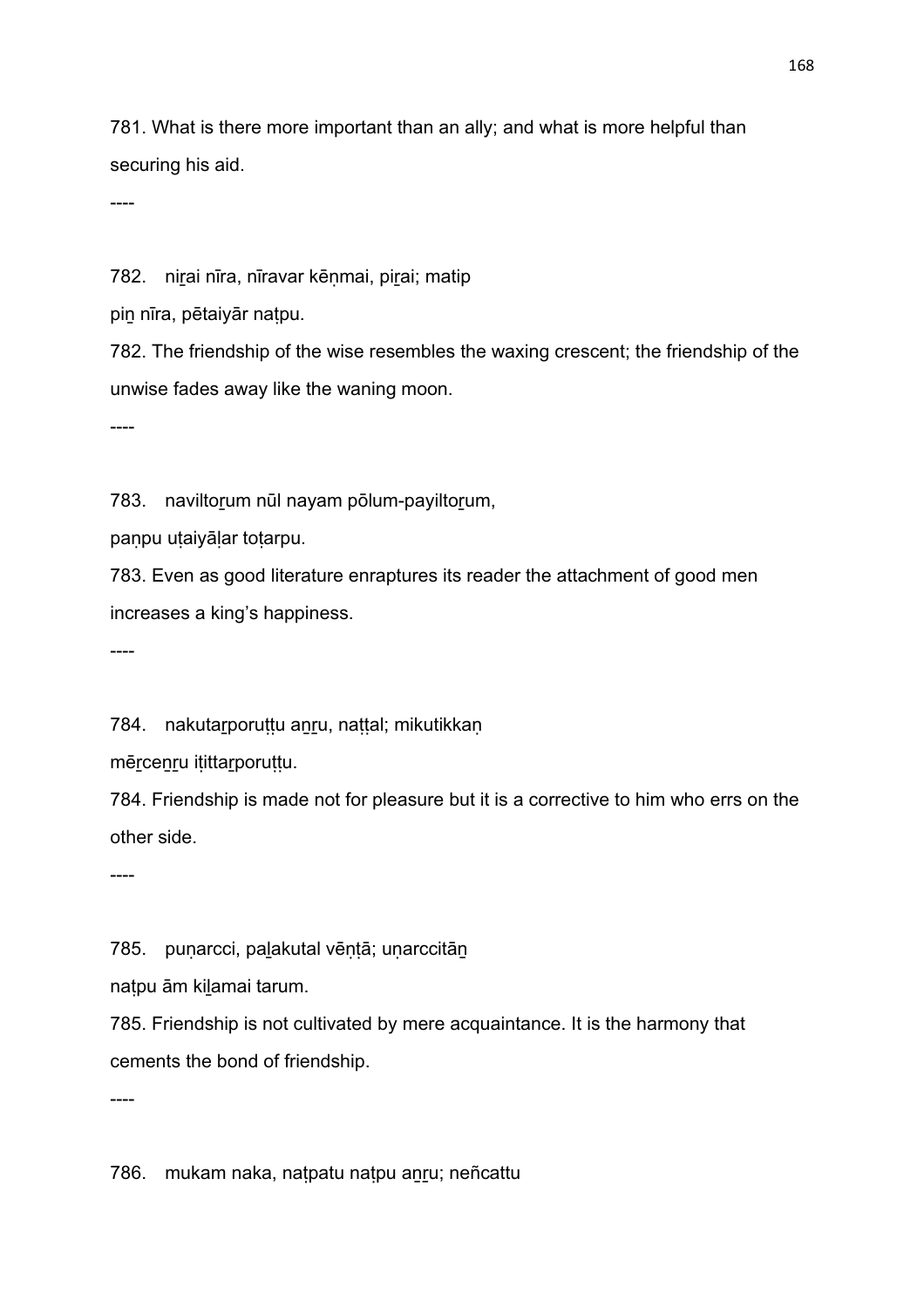akam naka, naṭpatu-naṭpu.

786. Smile is no index for friendship. Real friendship makes the heart also smile. ----

787. alivinavai nīkki, āru uyttu, alivinkan

allal ulappatu ām-natpu.

787. Friendship prevents harmful deeds being committed and does beneficial things sharing the other's misfortunes.

----

788. utukkai ilantavan kai pōla, āṅkē

iṭukkaṇ kaḷaivatu ām-naṭpu.

788. Friendship removes suffering even as promptly as the hand which clutches the slipping garment.

----

789. 'natpirku vīrrirukkai yātu?' enin, kotpu inri

ollumvāy ūnrum nilai.

789. If one asks where friendship abides, it lies in timely aid.

----

790. 'inaiyar, ivar emakku; innam yām' enru

puṉaiyiṉum, pulleṉṉum-naṭpu.

790. Even one may say, "These are my friends; I am deeply attached to them". Yet, it may be insignificant friendship.

-----------

# 80. naṭpu ārāytal - CHAPTER 80 CHAPTER BO TRUE FRIENDSHIP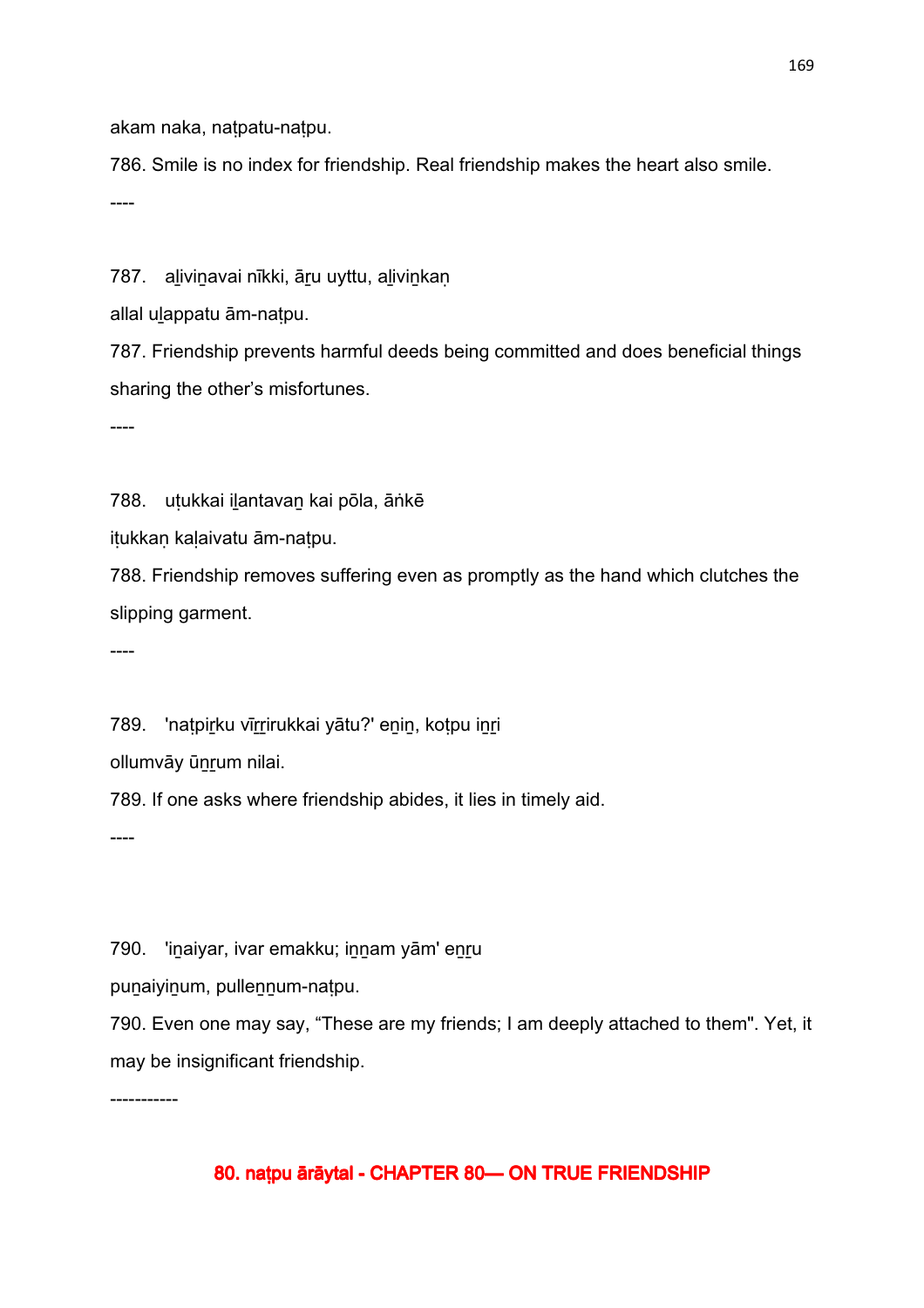791. nāṭātu naṭṭaliṉ kēṭu illai; naṭṭapiṉ,

vītu illai, natpu ālpavarkku.

791. Nothing causes greater harm than the indiscriminate choice of friends; for one cannot give up one's chosen friends.

----

792. āyntu āyntu kollātān kēnmai, kataimurai,

tān cām tuyaram tarum.

792. The friendship entered into without repeated tests causes grief till the end of one's life.

----

793. kuṇanum, kuṭimaiyum, kurramum, kuṇrā

iṉaṉum, aṟintu yākka naṭpu.

793. Make friends with one after knowing one's character, ancestry, defects and one's great associates.

----

794. kutip pirantu, tankan pali nānuvānaik

koṭuttum koḷal vēṇṭum, naṭpu.

794. Even by paying a price secure the friendship of one of noble family who fears a blot on his character.

----

795. alac colli, allatu itittu, valakku ariya

vallār natpu āyntu kolal!.

795. Make after proper test friendship with the wise who make you weep for a crime and chastise when you err.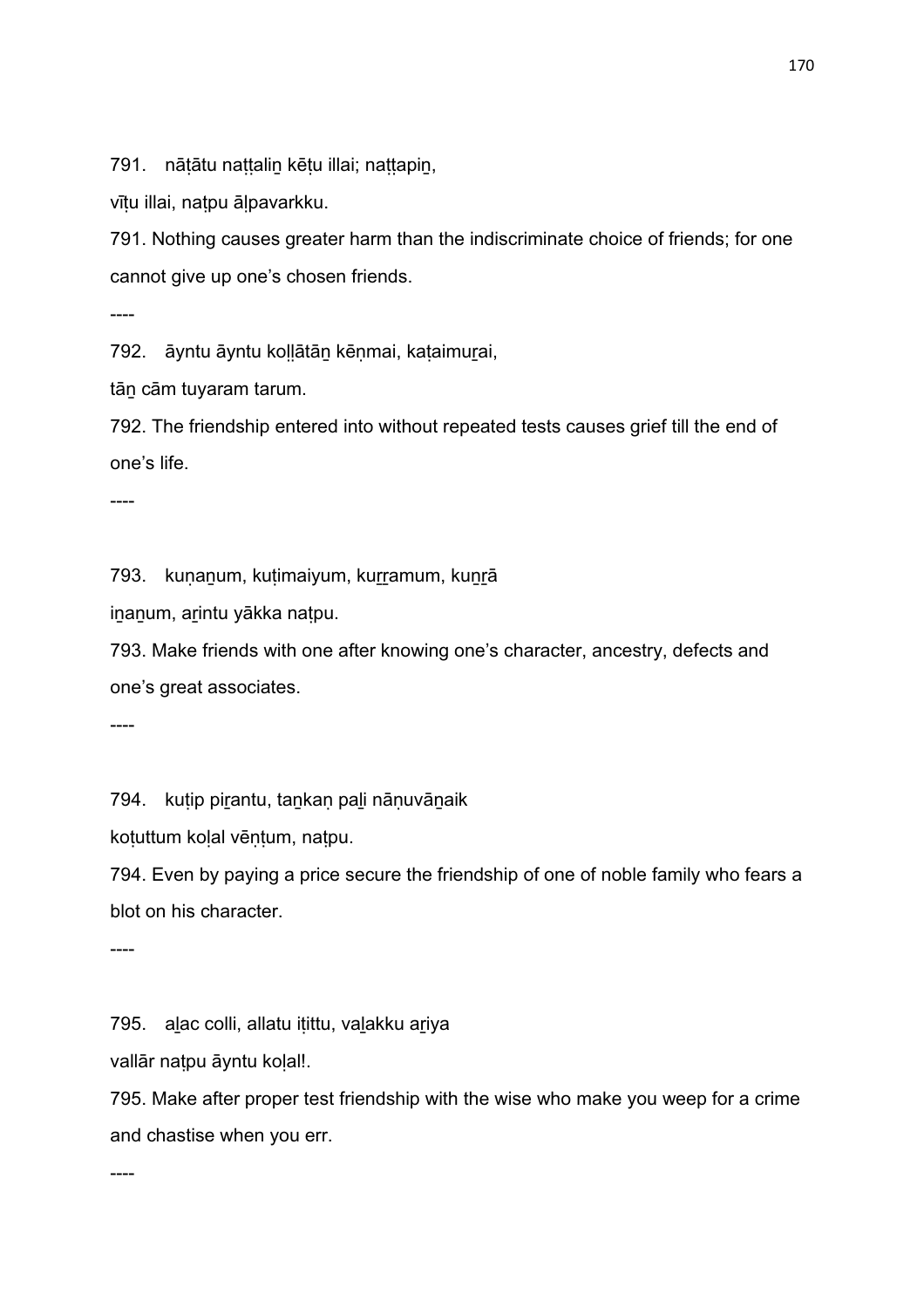796. kēttinum untu, ōr uruti-kilaiñarai

nītti alappatu ōr kōl.

796. Adversity has its uses, for it is the touchstone that tries the genuine friend. ----

797. ūtiyam enpatu oruvarkup pētaiyār

kēnmai orīi vital.

797. One must regard it as a windfall if one is able to shake off unwise friends. ----

798. uḷḷar̪ka, uḷḷam cir̪ukuva! koḷḷar̪ka,

allarkaņ ārraruppār natpu!.

798. Refrain from doing things which make your heart shrink. Likewise avoid friends who desert you in adversity.

----

799. keṭum kālaik kaiviṭuvār kēṇmai, aṭum kālai

uḷḷiṉum, uḷḷam cuṭum.

799. Friendship of those who fall off in adversity continues to rankle in your heart of hearts till your death.

----

800. maruvuka, mācu arrār kēņmai! onru īttum

oruvuka, oppu ilār naṭpu!.

800. Count the friendship of the faultless and release yourself even at a price from friends not of approved conduct.

---------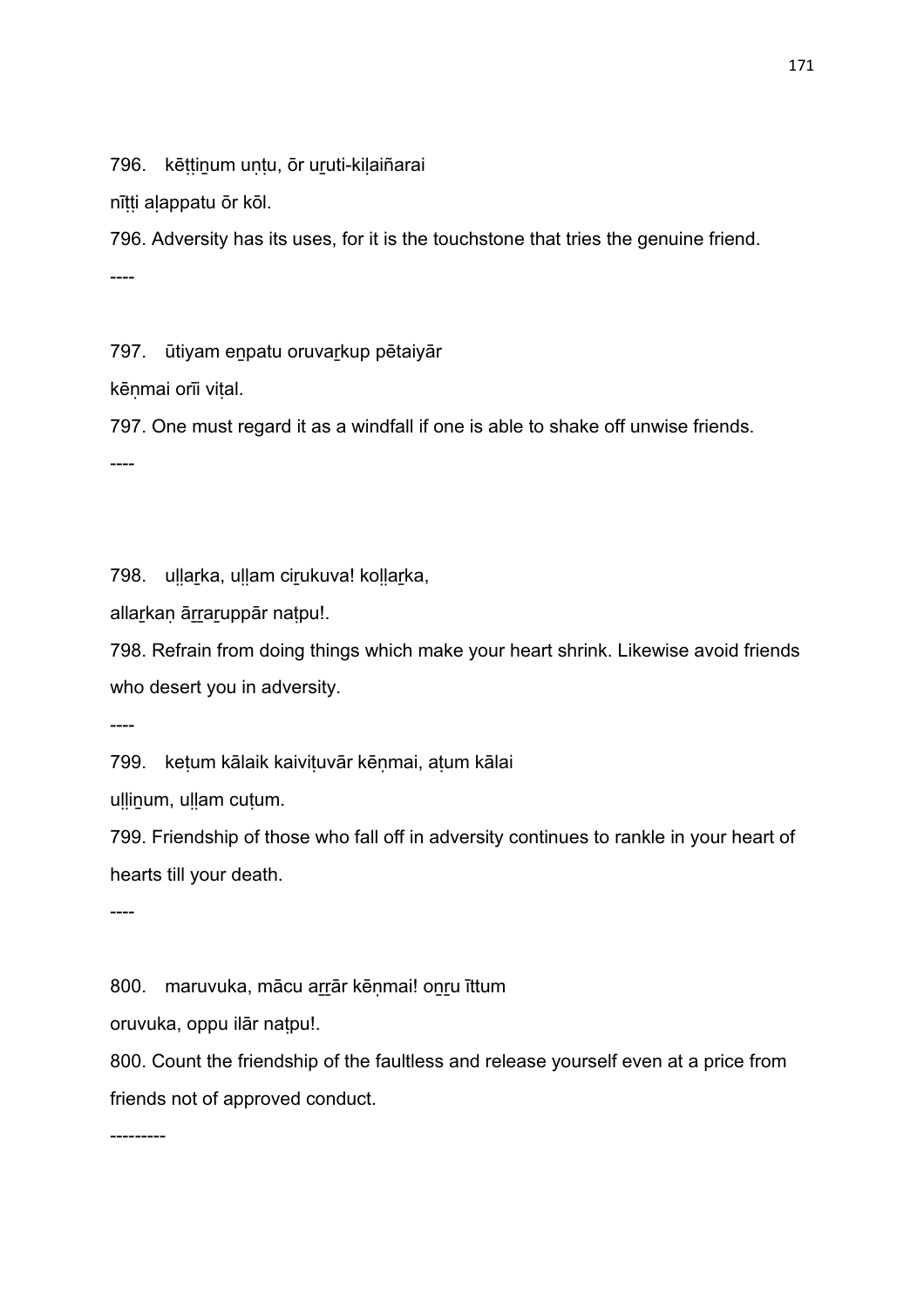### 81. palaimai - CHAPTER 81-ON OLD FRIENDSHIP

801 palaimai enappatuvatu yātenin yātum

kilamaiyaik kīlttitā natpu.

801. What is old friendship? It is that which willingly submits to friendly interferences. ----

802. uruppuk kelutakaimai marratarku

uppātal cāṉṟōr kaṭaṉ.

802. The soul of friendship is perfect freedom. To be of cheer in friendly interference is the duty of the wise.

----

803. naṭpuevaṉ ceyyum keḻutakaimai

ceytāṅku amaiyāk kaṭai.

803. What use is old friendship if one's intimacy does not approve of one's acts?

----

804 vilaitakaiyān vēnti iruppar kelutakaiyāl

kēḷātu naṭṭār ceyiṉ.

804. If friends voluntarily do their duty through intimacy the wise accept it with approval.

----

805 pētaimai oṉṟō peruṅkiḻamai eṉṟuṇarka

nōtakka naṭṭār ceyiṉ.

805. If a friend acts contrary to one's wishes, treat it as not due to ignorance but to intimacy.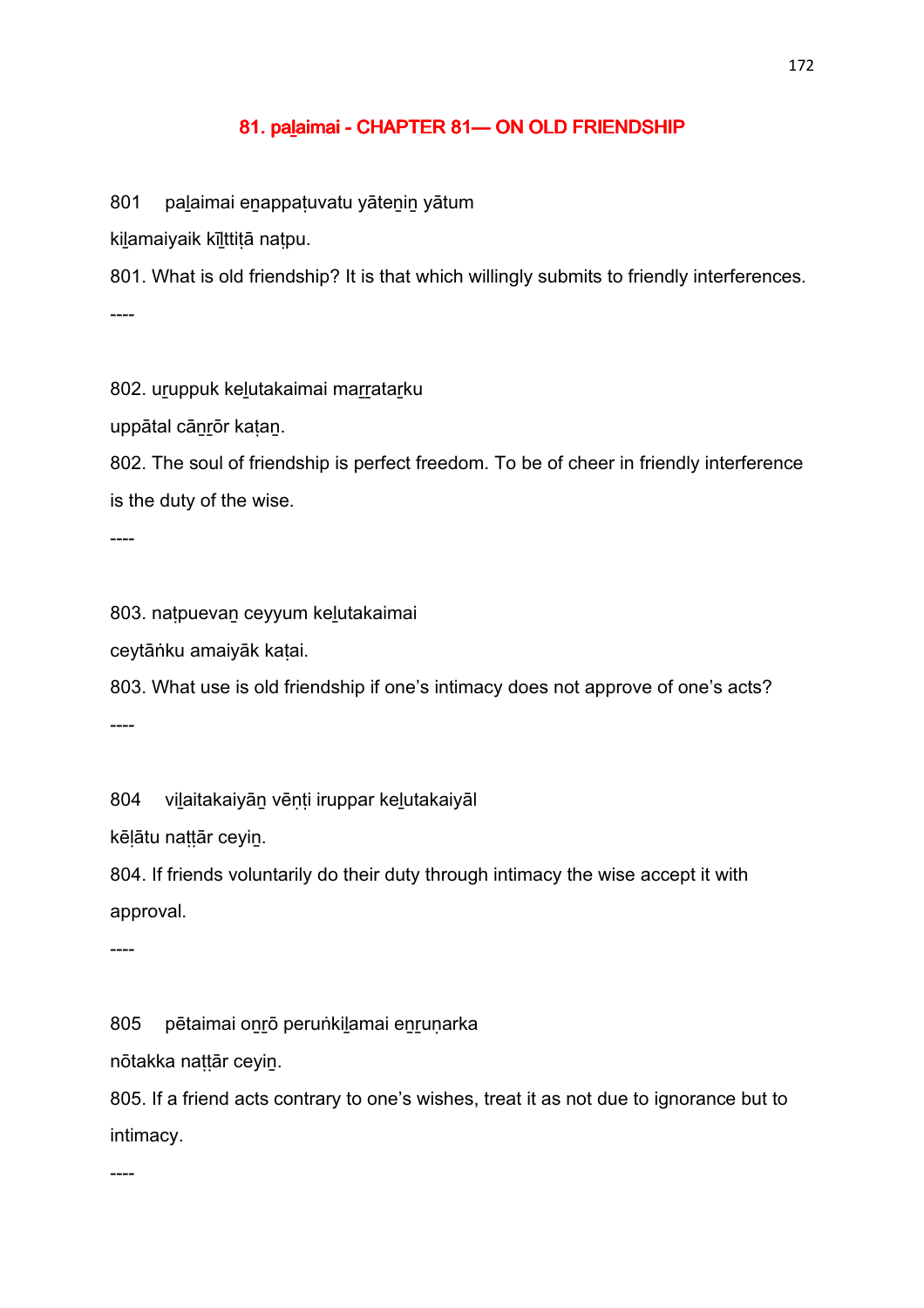806 ellaikkan ninrār turavār tolaivitattum

tollaikkaṇ niṉṟār toṭarpu.

806. Old friends may do harm but it is the quality of friendship not to abandon them. ----

807 alivanta ceyyinum anparār anpin

valivanta kēnmai yavar.

807. Old and loving friends, even when betrayed do not break off in their love.

----

808 kēḷiḻukkam kēḷāk keḻutakaimai vallārkku

nāḷiḻukka naṭṭār ceyiṉ.

808. Intimacy is the refusal to hear about friend's faults. Noble friends smile that day when their friends commit faults.

----

809 keṭāa vaḻivanta kēṇmaiyār kēṇmai

vițāar vilaiyum ulaku.

809. The world applauds long established friends who do not forsake one another.

----

810 vilaiyār vilaiyap paṭupa palaiyārkaṇ

paṇpiṉ talaippiriyā tār.

810. Even foes long for those who do not forsake their old and erring friends.

--------

#### 82. tī natpu - CHAPTER 82—ON BASE ALLIANCE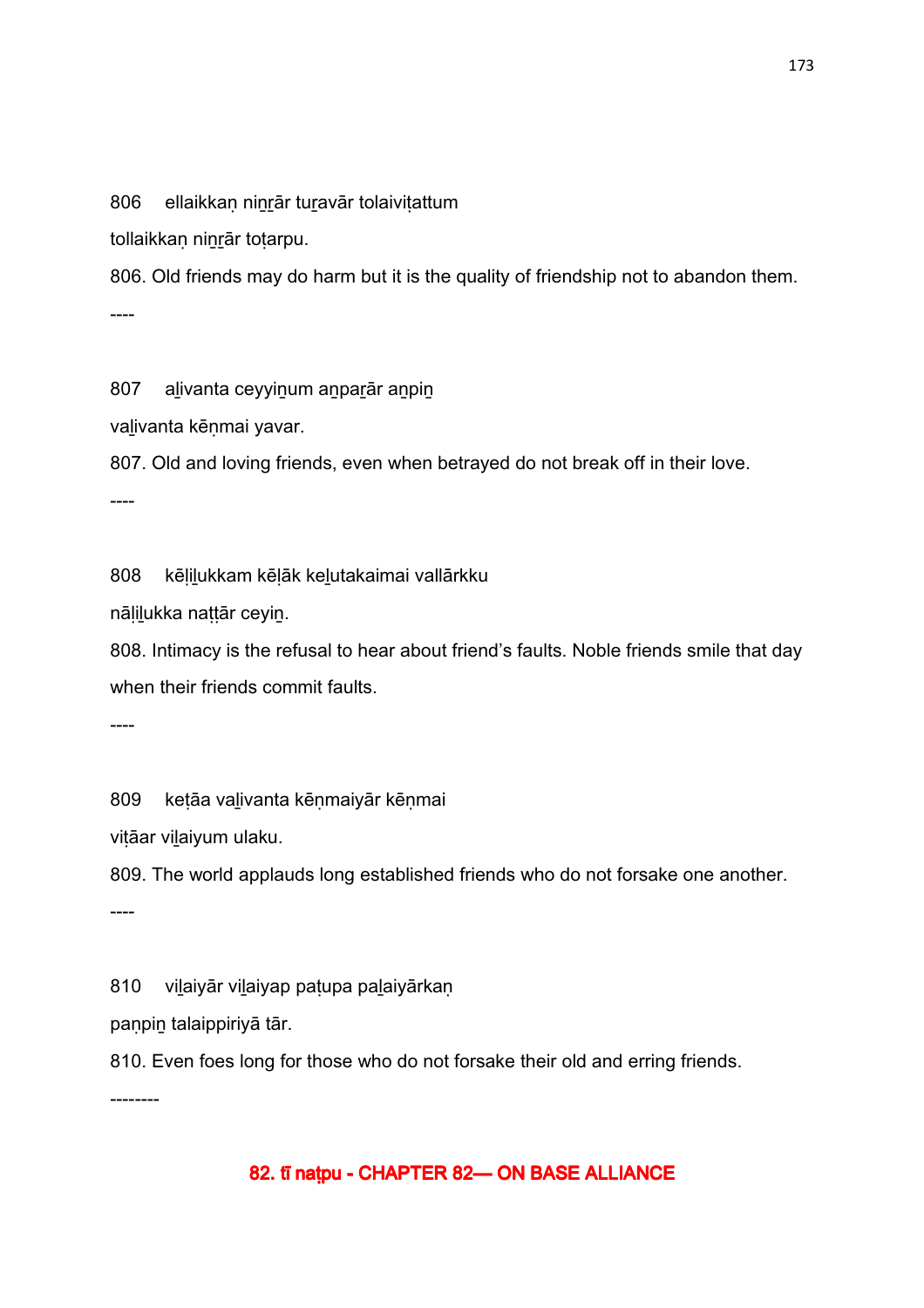811 parukuvār pōlinum panpilār kēnmai

perukalil kunral initu.

811. Let that kind of friendship diminish rather than increase if it is really pretentious and devoid of genuine feeling.

----

812 urinnattu arinorūum oppilār kēnmai

perinum ilappinum en.

812. What does it matter whether we gain or lose the equal friendship of those who befriend if advantageous to them and betray if disadvantageous?

----

813 uṟuvatu cīrtūkkum naṭpum peṟuvatu

koḷvārum kaḷvarum nēr.

813. Those who value friendship for the gain thereof are only avaricious prostitutes and thieves.

----

814 amarakattu ārrarukkum kallāmā annār

tamarin tanimai talai.

814. Better solitude than the alliance of the wicked who fail like the unbroken steed its rider in the battlefield.

----

815 ceytēmam cārāc ciriyavar puṇkēṇmai

eytaliṉ eytāmai naṉṟu.

815. Better to abandon than contract the friendship of the lowly who do not aid you in adversity.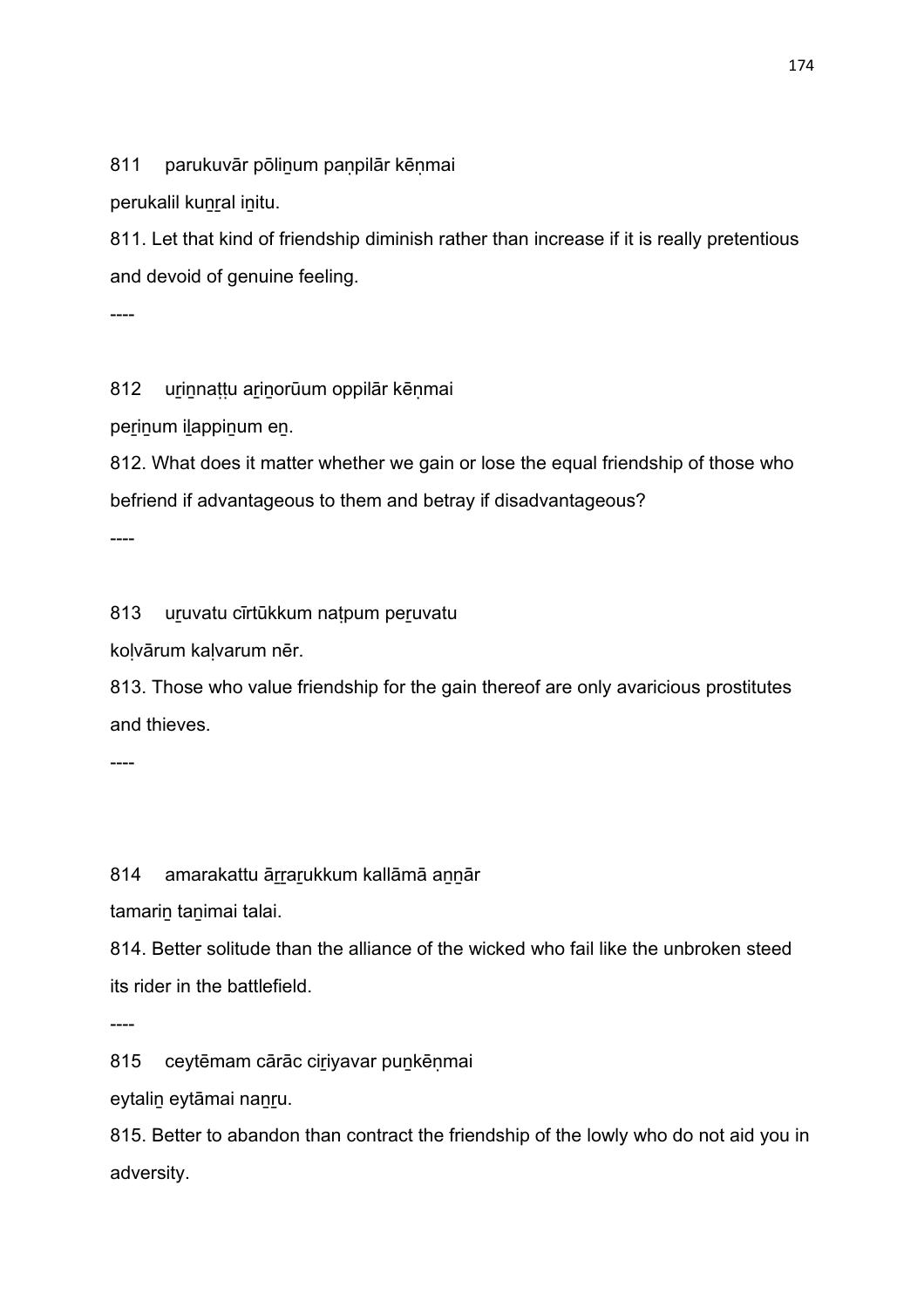#### 816 pētai peruṅkelīi natpin arivutaiyār

ētinmai kōti urum.

816. Very much more valuable is the hatred of the wise than the doting friendship of fools.

----

817 nakaivakaiyar ākiya natpin pakaivarāl

pattaṭutta kōṭi uṟum.

817. Ten thousand times better is the enmity of foes than the friendship which makes one a laughing stock.

----

818 olluṅ karumam uṭarru pavarkēṇmai

collātār cōra vital.

818. Abandon without fuss friends who make a possible thing impossible.

----

819 kanavinum innātu mannō viņaivēru

colvēru pattār totarpu.

819. The alliances of men whose words are different from their deeds afford no pleasure even in a dream.

----

820 enaittum kurukutal ōmpal manaikkelīi

maṉṟil paḻippār toṭarpu.

820. Avoid the friendship however little, of those who befriend you at home but betray you in the assembly (public).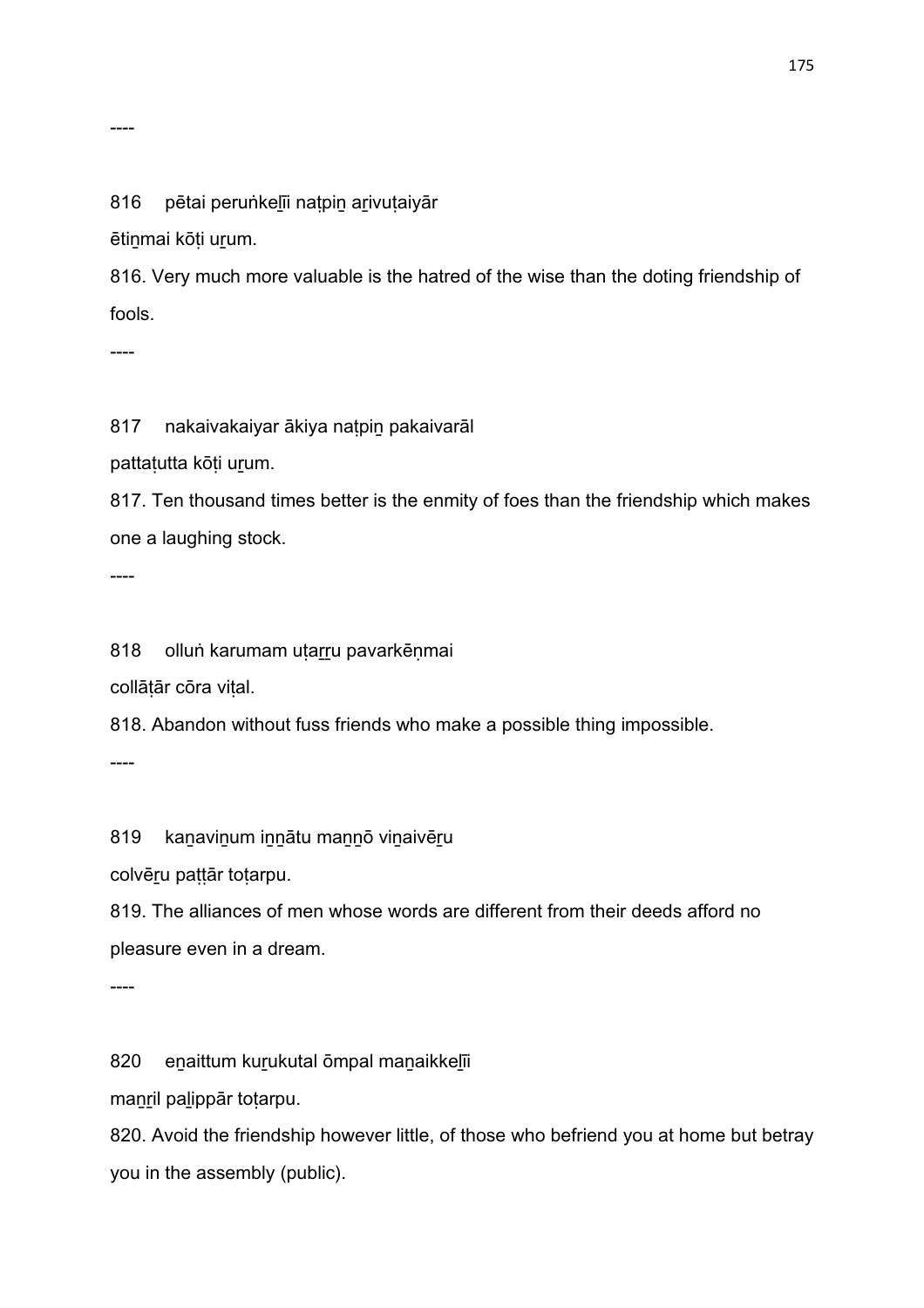---------

### 83. kūṭā naṭpu - CHAPTER 83- ON FALSE ALLIANCE

821 cīrviṭam kāṇin eritarkup paṭṭaṭai

nērā nirantavar naṭpu.

821. Friendship of the wicked is but a pretext to stab you cunningly in an unwary mood.

----

822 inampōnru inamallār kēņmai makaļir

manampōla vēru patum.

822. Inconstant as the heart of a woman is the false friendship of seeming friends.

----

823 palanalla karrak kaṭaittum maṇanallar

ākutal māṇārkku aritu.

823. A wicked heart never mellows with learning.

----

824 mukattin iniya nakāa akattuinnā

vañcarai añcap paṭum.

824. Fear those who smile and smile but are villainy at heart.

----

825 manattin amaiyā tavarai enaittonrum

collināl tērarpārru anru.

825. It is impossible to convince those whose minds do not agree.

----

826 naṭṭārpōl nallavai collinum oṭṭārcol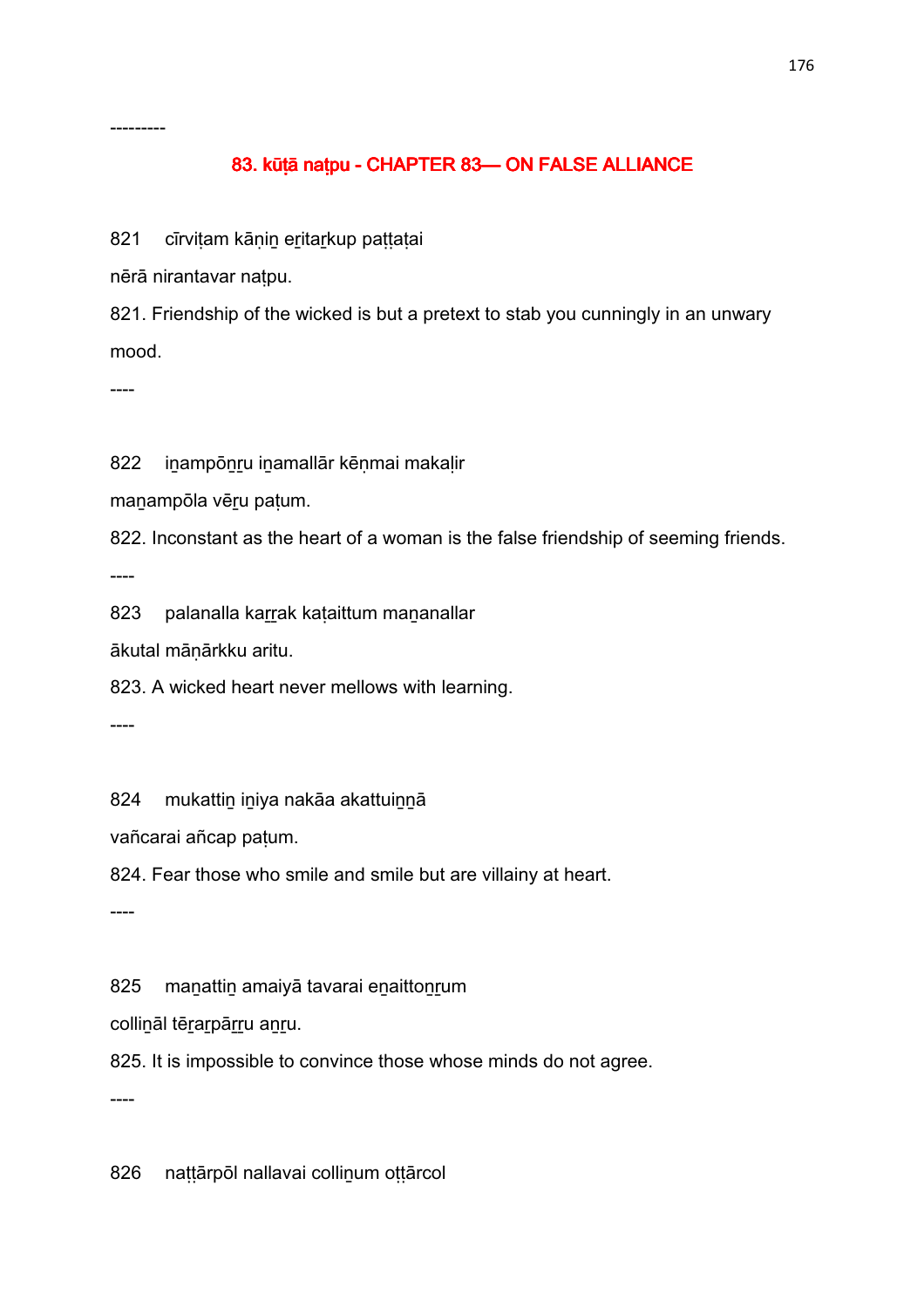ollai unarap patum.

826. Of what avail are the friendly words of your foe?

----

827 colvaṇakkam onnārkaṇ koḷḷar̪ka vilvaṇakkam

tīṅku kurittamai yān.

827. Do not trust the seeming humility of the enemy's speech for the bow bends only to do harm.

----

828 tolutakai yullum pataiyotuṅkum onnār

aḻutakaṇ ṇīrum aṉaittu.

828. The folded hands of the enemy in an attitude of devotion conceal a weapon. Likewise are his false tears.

----

829 mikacceytu tammauḷu vārai nakacceytu

naṭpiṉuḷ cāppullaṟ pāṟṟu.

829. Policy requires that hostility to a foe should be hidden under a smile.

----

830 pakainatpām kālam varuṅkāl mukanattu

akanatpu orīi vital.

830. When the enemy pretends alliance, receive him with outward smile and inward distrust.

-------------

# 84. pētaimai - CHAPTER 84 — ON STUPIDITY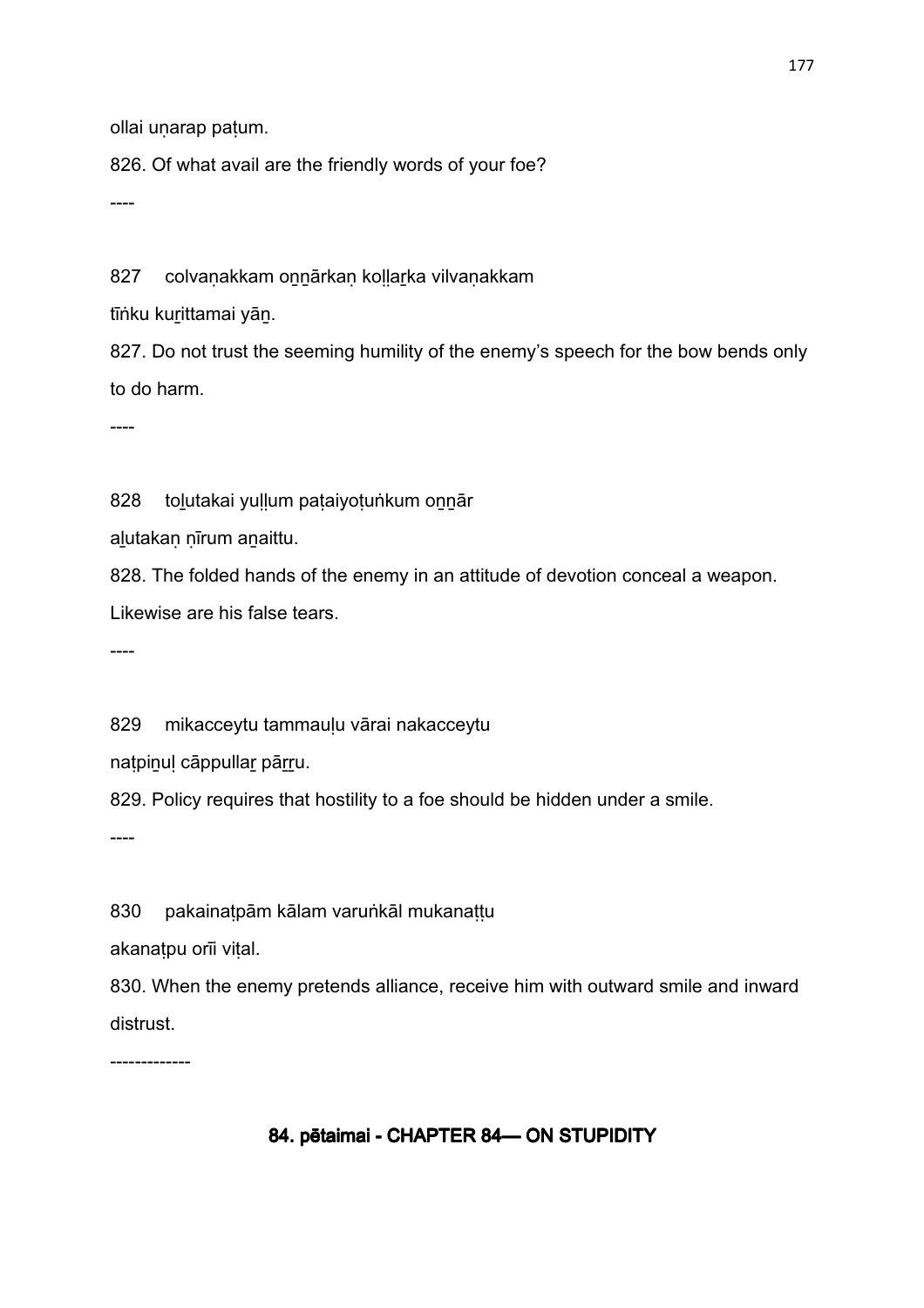831 pētaimai enpatuonru yātuenin ētamkontu

ūtiyam pōka viṭal.

831. Stupidity clings to the evil and lets slip the good.

----

832 pētaimaiyul ellām pētaimai kātanmai

kaiyalla tankan ceyal.

832. The crown of stupidity is the desire to do evil.

----

833 nāṇāmai nāṭāmai nārinmai yātonrum

pēṇāmai pētai toḻil.

833. Shamelessness, negligence, arrogance and giddiness mark the stupid.

----

834 ōti uṇarntum piṟarkkuraittum tāṉaṭaṅkāp

pētaiyiṉ pētaiyār il.

834. Most stupid is the learned fool who remains disloyal to his own noble teaching.

----

835 orumaic ceyalārrum pētai eļumaiyum

tānpukku aluntum alaru.

835. Acts of folly done in one birth cause misery to him in seven more births to come.

----

----

836 poypatum onrō punaipūņum kaiyariyāp

pētai viṉaimēṟ koḷiṉ.

836. The task undertaken by a foolish man is spoiled and also ruined.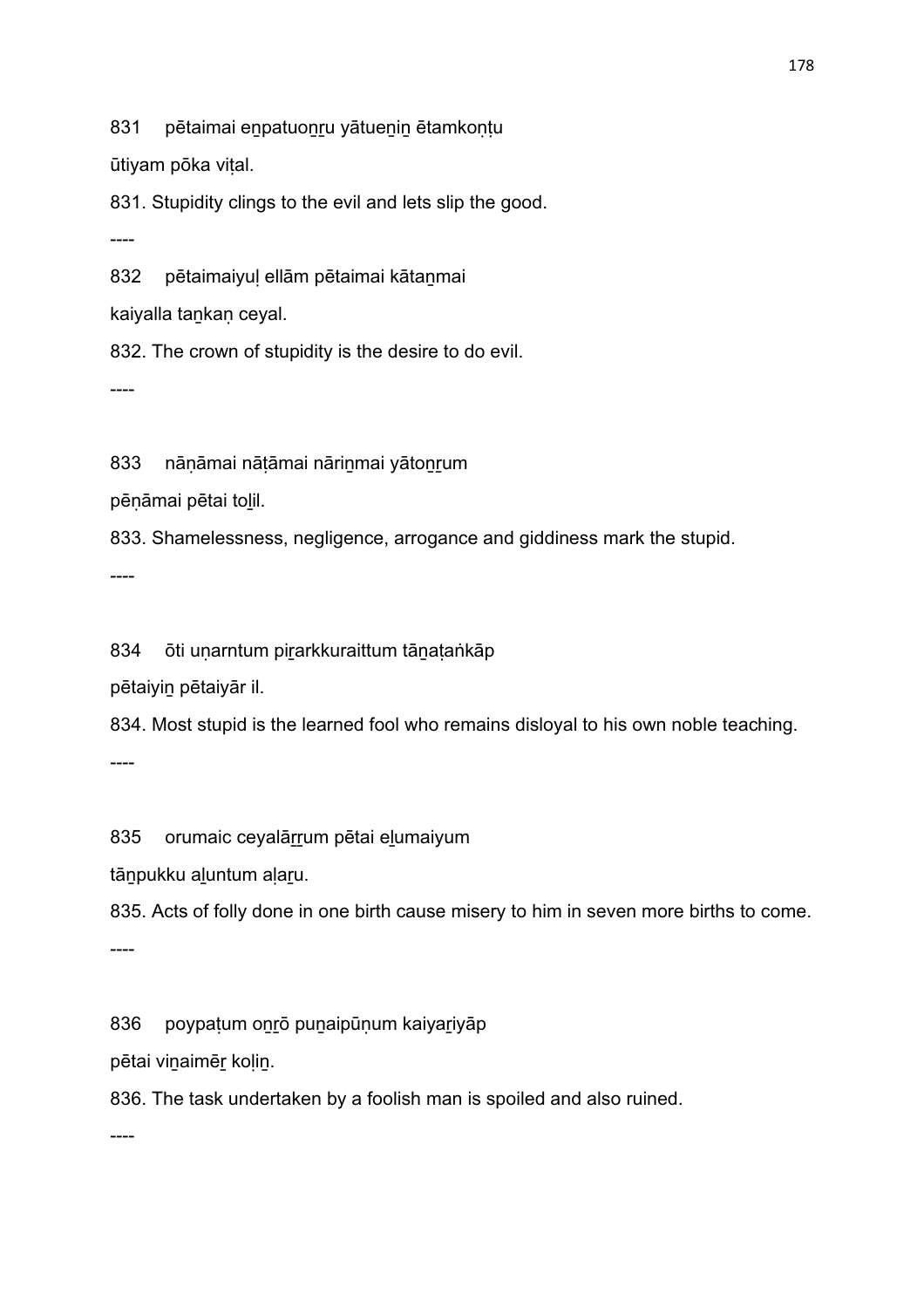837 ētilār ārat tamarpacippar pētai

peruñcelvam urrak katai.

837. Strangers and not relatives fatten on the unlimited wealth of a fool. ----

838 maiyal oruvan kalittarrāl pētaitan

kaiyonru utaimai perin.

838. A fool that lives by a fortune is like a mad man in his drunken glee.

----

839 peritinitu pētaiyār kēnmai pirivinkan

pīḻai taruvatoṉṟu il.

839. Verily sweet are the uses of fools' love. For nothing is lost in a separation.

----

840 kalāakkāl palliyul vaittarrāl cānrōr

kuḻāattup pētai pukal.

840. A fool's entry into the assembly of the wise is like one's unclean foot on the bed.

---------

# 85. pullarivānmai - CHAPTER 85 CHAPTER 85 CHAPTER 85

841 arivinmai inmaiyul inmai piritinmai

inmaiyā vaiyātu ulaku.

841. Of all forms of poverty, poverty of intellect is the most serious; other forms of poverty are not regarded serious by the world.

----

842 arivilān neñcuvantu ītal pirituyātum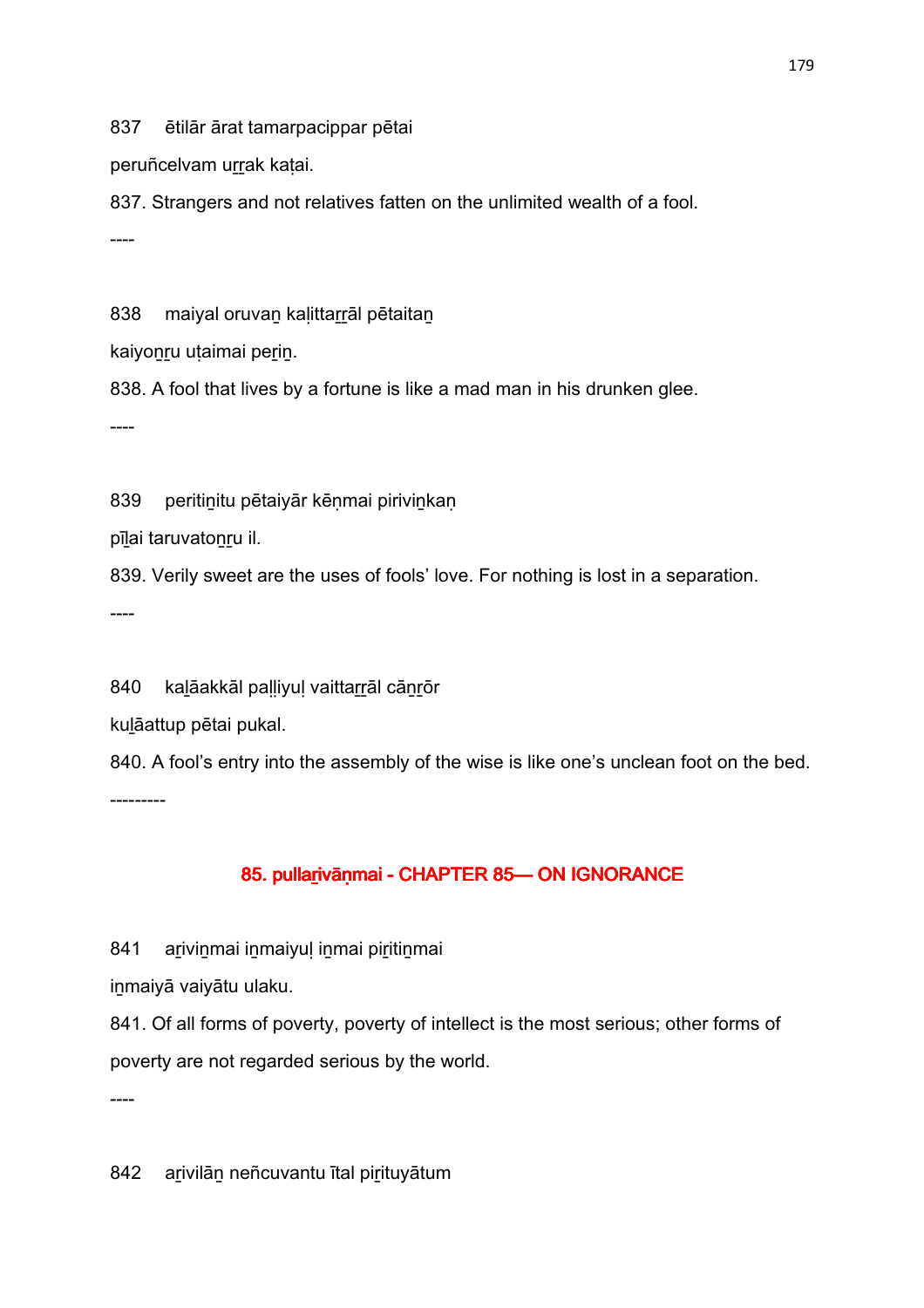illai peruvān tavam.

842. If a fool makes a gift with pleasure, it is due to the recipient's luck.

----

843 arivilār tāmtammaip pīlikkum pīlai

ceruvārkkum ceytal aritu.

843. The unwise inflict upon themselves more harm than the enemies can think of. ----

844 veṇmai enappaṭuvatu yātenin oṇmai

utaiyamyām ennum cerukku.

844. Where does conceit dwell but in the immature mind?

----

845 kallāta mēṟkoṇṭu oḻukal kacaṭaṟa

vallatūum aiyam tarum.

845. Pretension to knowledge beyond one's province makes men suspect the proficiency in one's own province.

----

846 arram maraittalō pullarivu tamvayin

kurram maraiyā vali.

846. What availeth one's garment if one's defects lie naked to the world?

----

847 arumarai cōrum arivilān ceyyum

perumiṟai tāṉē taṉakku.

847. A learned fool doth harm to himself.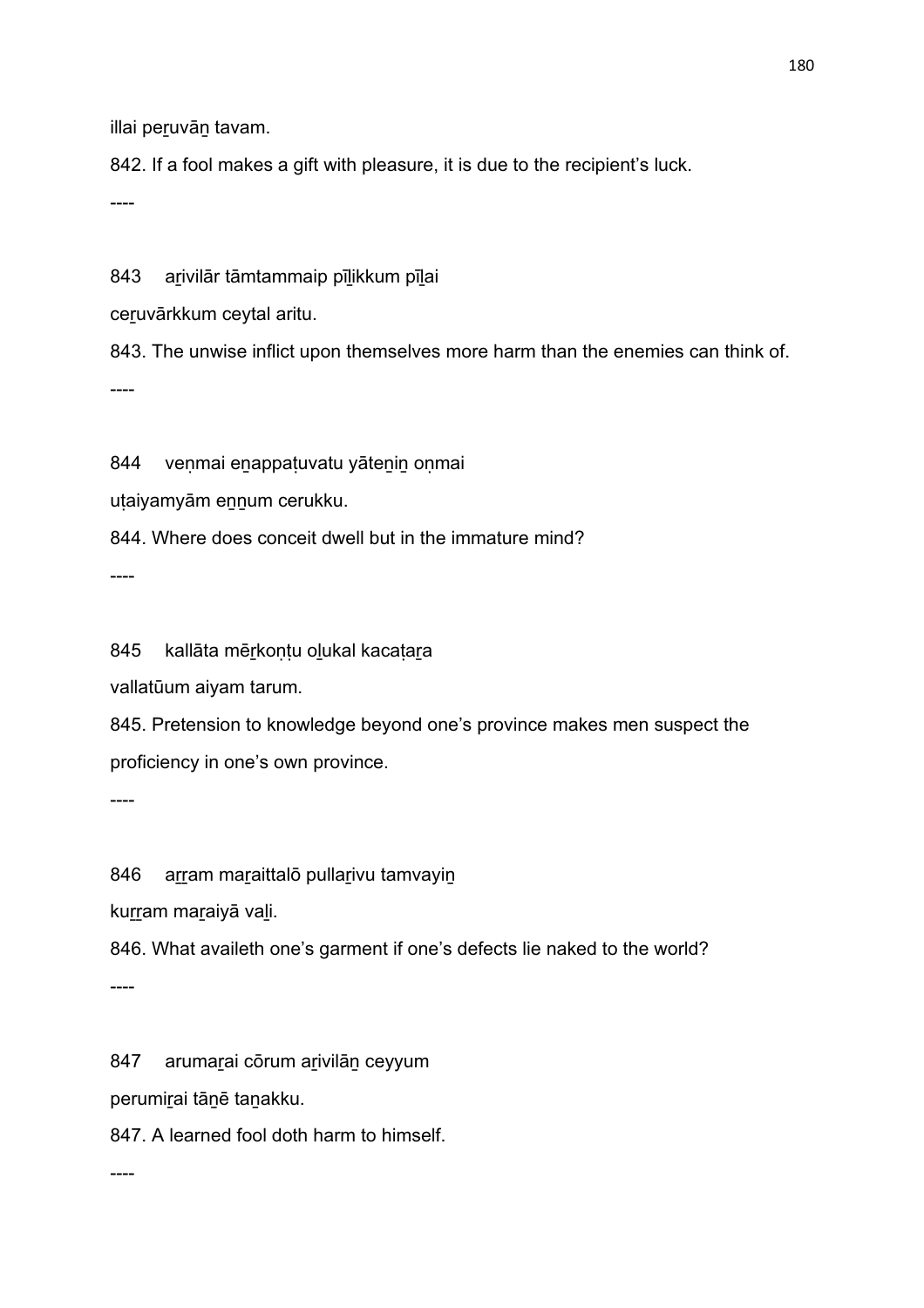848 ēvavuñam ceykalān tāntērān avvuyir

pōom aḷavumōr nōy.

848. A fool neither listens to wise counsel nor exerts himself. He will be a plague to the world till his death.

----

849 kānātān kāttuvān tānkānān kānātān

kantānām tānkanta vāru.

849. He who seeks to enlighten a fool befools himself i For the conceited fool thinks that he knows everything.

----

850 ulakattār uṇṭeṉpatu illeṉpāṉ vaiyattu

alakaiyā vaikkap paṭum.

850. He who is out of tune with the world is regarded a demon.

---------

## 86. ikal - CHAPTER 86-ON DISCORD

851 ikalenpa ellā uyirkkum pakalennum

panpinmai pārikkum nōy.

851. Hatred is a foul disease that brings discord among men.

----

852 pakalkarutip parrā ceyinum ikalkaruti

iṉṉācey yāmai talai.

852. What if one does us harm out of hatred? It is the height of wisdom to resist not evil.

----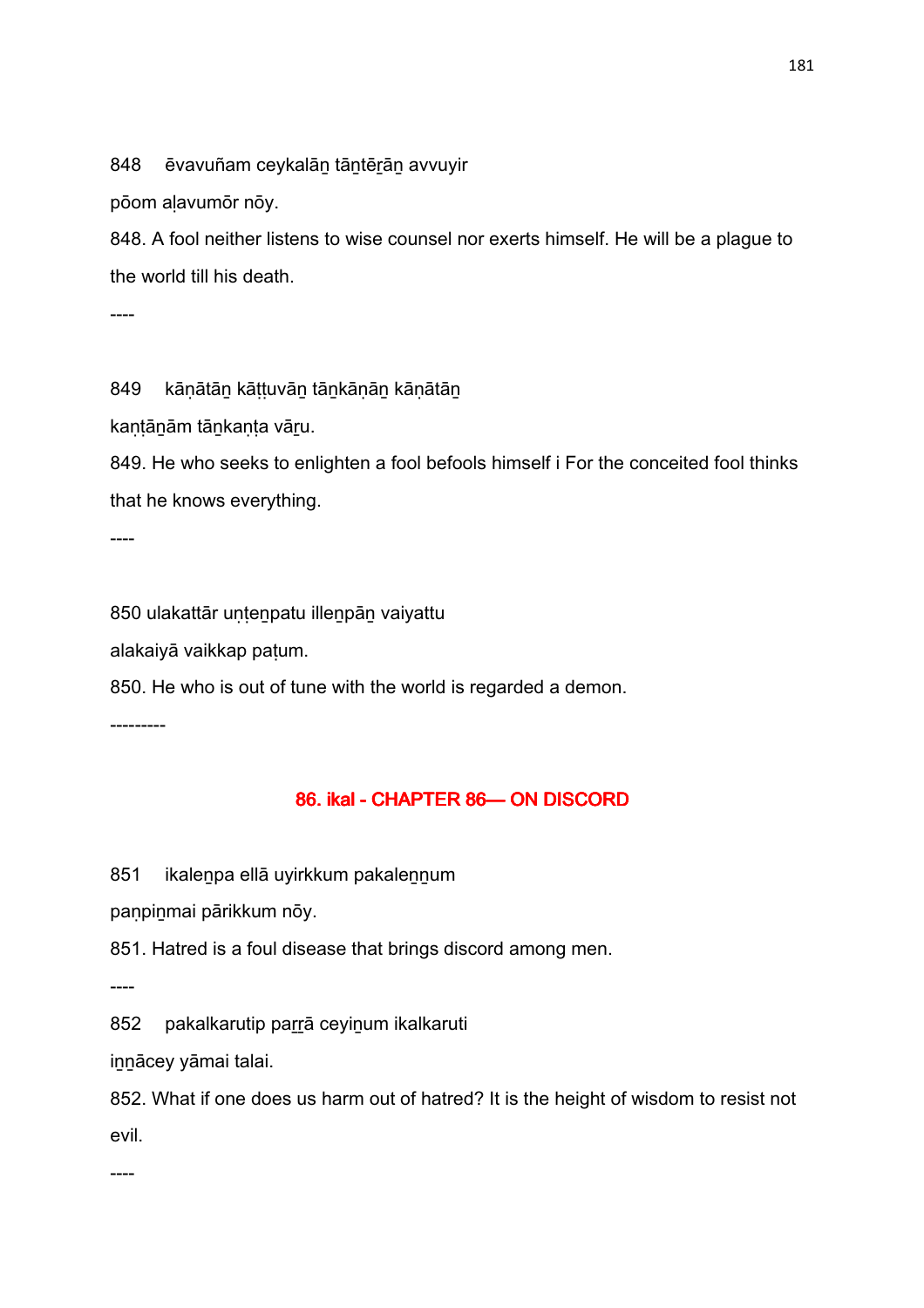853 ikalennum evvanōy nīkkin tavalillāt

tāvil vilakkam tarum.

853. He who is rid of the full disease of hatred crowns himself with eternal glory. ----

854 inpattul inpam payakkum ikalennum

tuṉpattuḷ tuṉpam keṭiṉ.

854. It is the joy of joys to bury hatred, the evil of all evils.

----

855 ikaletir cāyntoḻuka vallārai yārē

mikalūkkum taṉmai yavar.

855. Can anyone overcome him who has conquered hatred?

----

856 ikalin mikalinitu enpavan vālkkai

tavalum keṭalum naṇittu.

856. Swift ruin awaits one who delights in discord.

----

857 mikalmēvaval meypporuḷ kāṇār ikalmēval

innā arivi navar.

857. Those who nourish hatred will never see the triumphant light of truth.

----

858 ikaliṟku etircāytal ākkam ataṉai mikalūkkiṉ ūkkumām kēṭu.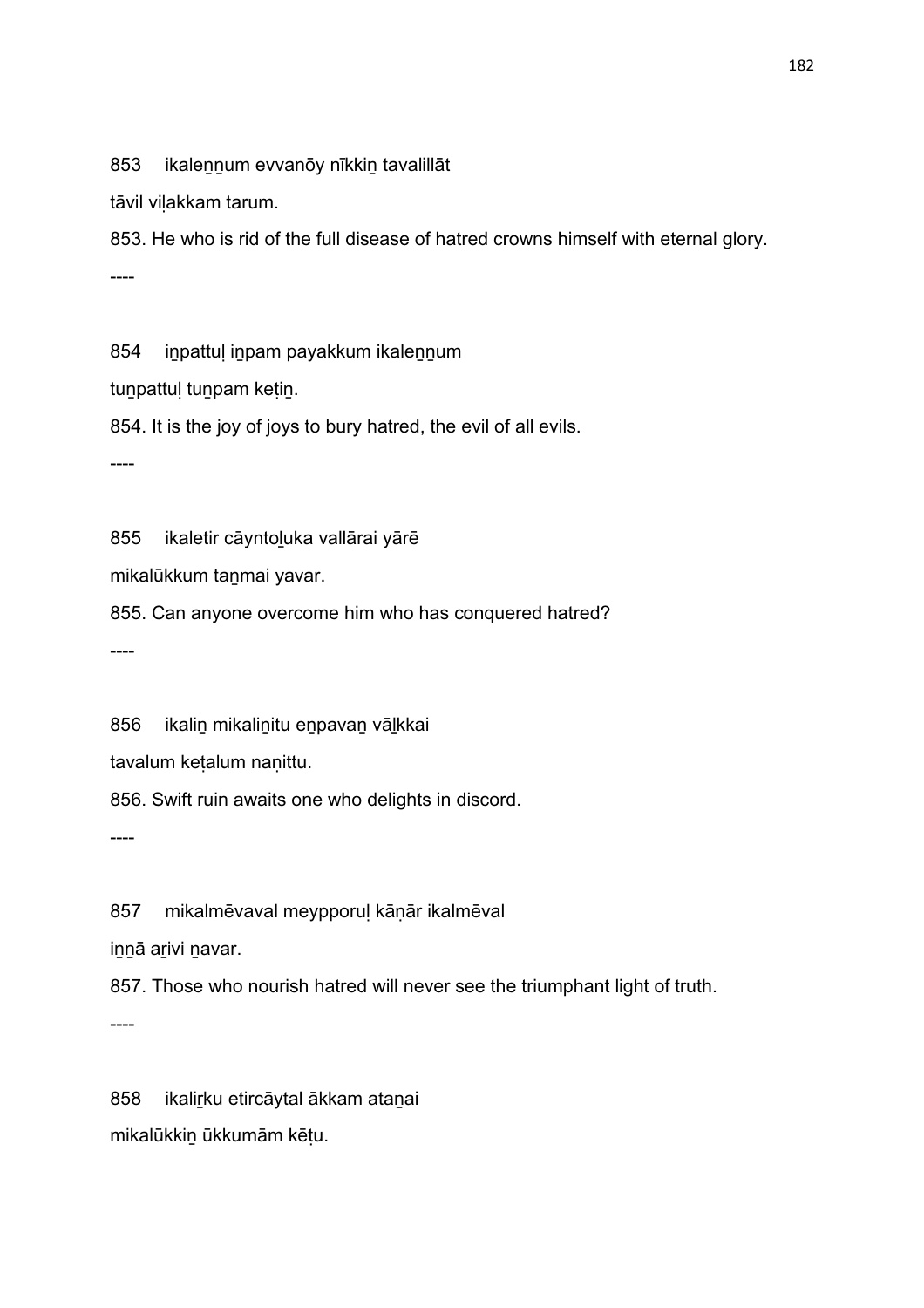858. To fight against hatred is to save one's soul; to harbour it is to court one's own ruin.

----

859 ikalkānān ākkam varuṅkāl atanai

mikalkāṇum kēṭu taraṟku.

859. Freedom from hatred is the sign of one's prosperity. Presence of hatred foreshadows decline of one's fortune.

----

860 ikalānām innāta ellām nakalānām

nannayam ennum cerukku.

860. From love springs the proud joy of a righteous life.

----------

# 87. pakai mātci - CHAPTER 87 — ON ENMITY

861 valiyārkku mārērral ōmpuka ōmpā

meliyārmēṉ mēka pakai.

861. Avoid hostility towards the powerful do not cease from hostility towards the weak.

----

862 anpilan ānra tunaiyilan tāntuvvān

eṉpariyum ētilāṉ tuppu.

862. One devoid of love has neither the strength nor support. How can he stem the tide of the advancing foe?

----

863 añcum ariyān amaivilan īkalān tañcam eḷiyaṉ pakaikku.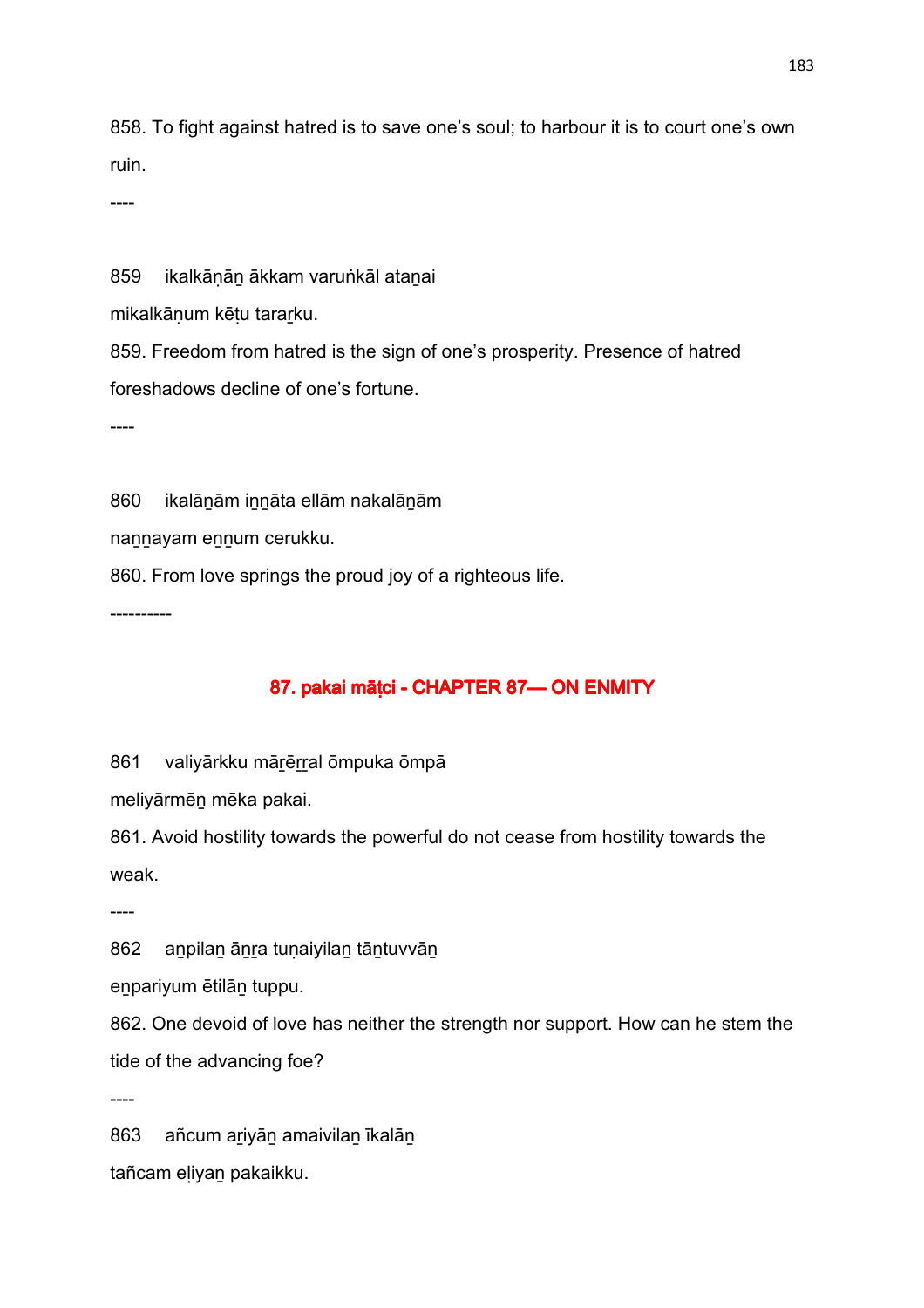863. He who is cowardly, ignorant, restless and niggardly, falls an easy prey to his enemy.

----

864 nīṅkān vekuli niraiyilan eññānrum

yāṅkanum yārkkum elitu.

864. He who does not abstain from anger and has insufficient resources can be attacked by any one at any time.

----

865 valinōkkān vāyppana ceyyān palinōkkān

paṇpilan parrārkku initu.

865. He who does not walk in the right path or follow the rule, who is callous to public odium falls an easy victim to his enemies.

----

866 kānāc cinattān kaliperum kāmattān

pēṇāmai pēṇap paṭum.

866. One can court the enmity of the blindly wrathful and the inordinately lustful.

----

867 kotuttum kolalvēntum manra atuttiruntu

māṇāta ceyvāṉ pakai.

867. It is good to get the enmity of one who is blind to one's purpose.

----

868 kuṇanılanayk kurram palavāyin mārrārkku

iṉaṉilaṉām ēmāppu uṭaittu.

868. One who is void of virtue but full of vice invites the foe.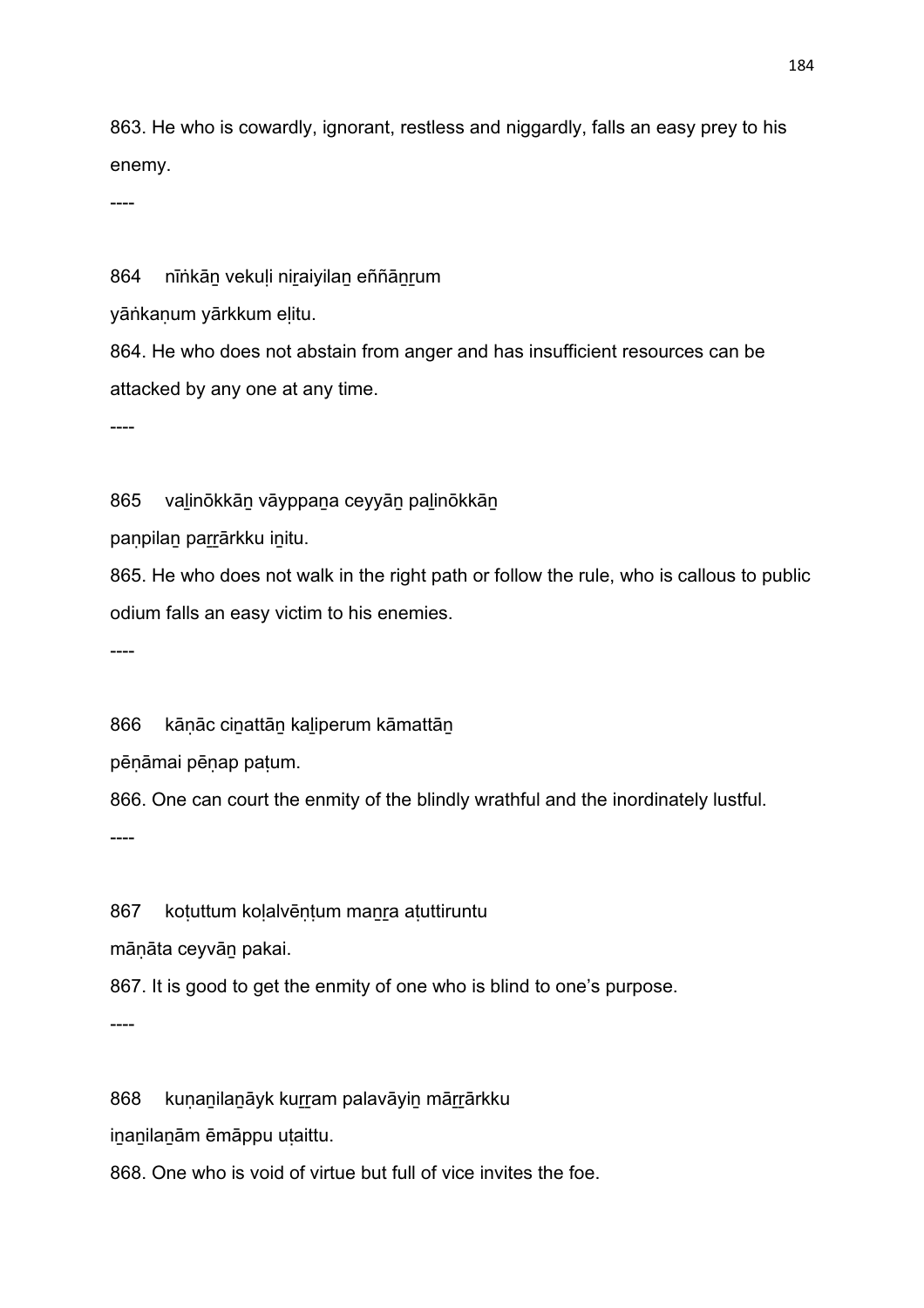869 ceruvārkkuc cēnikavā inpam arivilā

añcum pakaivarp perin.

869. The cowardly and the foolish gladden the heart of the foe beyond measure.

----

870 kallāṉ vekuḷum ciṟuporuḷ eññāṉṟum ollāṉai ollātu oḷi. 870. Glory awaits one who does not exploit the ignorant.

--------------

### 88. pakaittiram terital - CHAPTER 88-ON KNOWING THE ENEMY'S STRENGTH

871 pakaiyennum paṇpi latanai oruvan

nakaiyēyum vēṇṭaṟpāṟṟu aṉṟu.

871. One should not desire, even in a sportive mood, the evil known as enmity.

----

872 villēr ulavar pakaikoļinum koļļarka

collēr ulavar pakai.

872. You may not fear the sword; but beware of the pen.

----

873 ēmur ravarinum ēļai tamiyanāyp

pallār pakaikoḷ pavaṉ.

873. One who incurs the wrath of the enemy is blinder than the mad.

----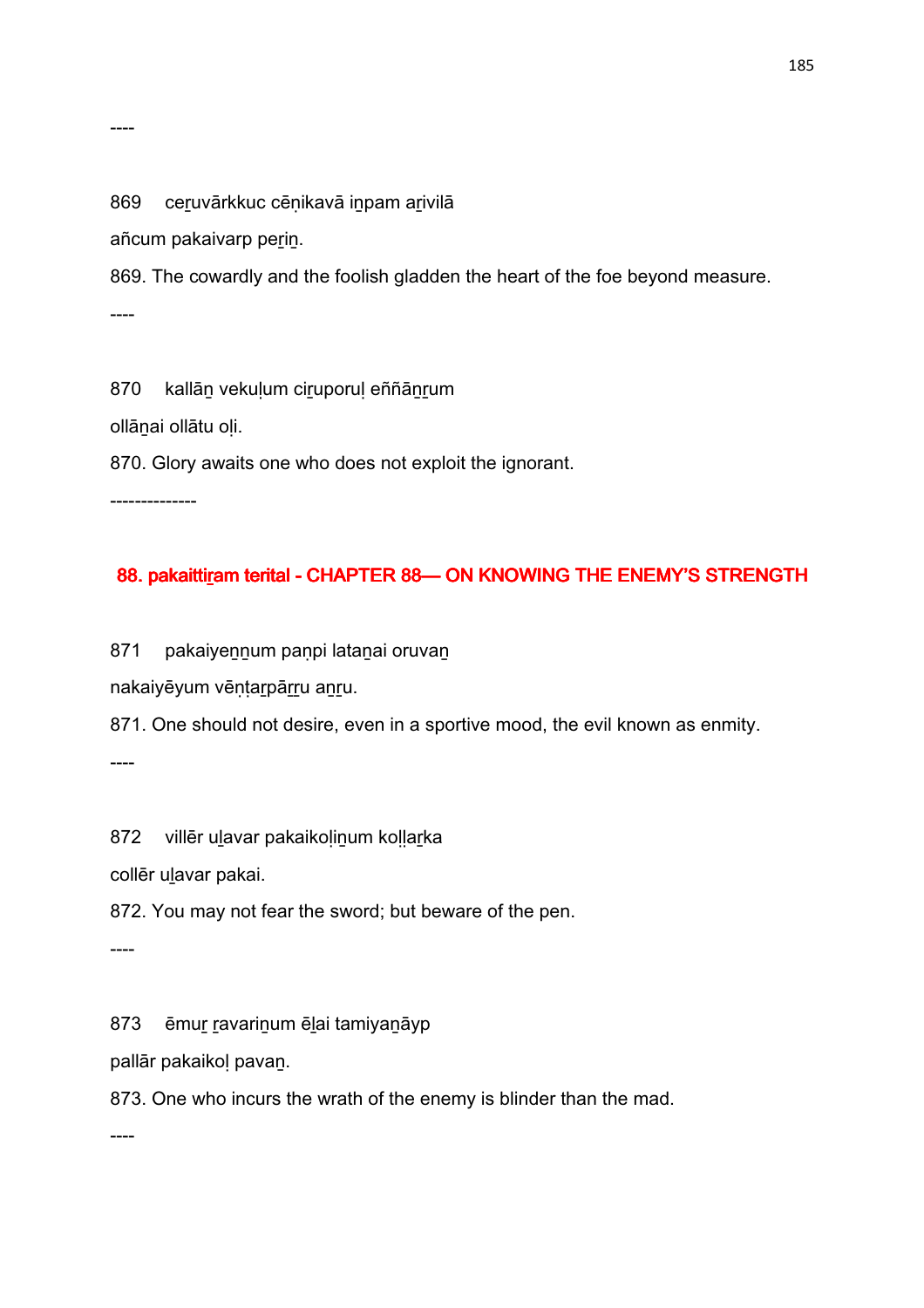874 pakainatpāk kontolukum panputai yālan

takaimaikkan taṅkirru ulaku.

874. The world is under the sway of one who has the art of converting an enemy into a friend.

----

875 tantunai inrāl pakaiyirantāl tānoruvan

intunaiyāk kolkavarrin onru.

875. One who has no ally but two adversaries must befriend one of them.

----

876 tērinum tērā vitinum alivinkaņ

tērān pakāan vital.

876. In a dark hour assume a neutral attitude either to your known enemy or to an unknown foe.

----

877 nōvarka nontatu ariyārkku mēvarka

menmai pakaivar akattu.

877. Whisper not your troubles to friends who cannot divine them; betray not your weakness to your enemy.

----

878 vakaiyarintu tarceytu tarkāppa māyum

pakaivarkaṇ paṭṭa cerukku.

878. Plan well your design and arm yourself with all the sinews of war.

----

879 ilaitāka mulmaram kolka kalaiyunar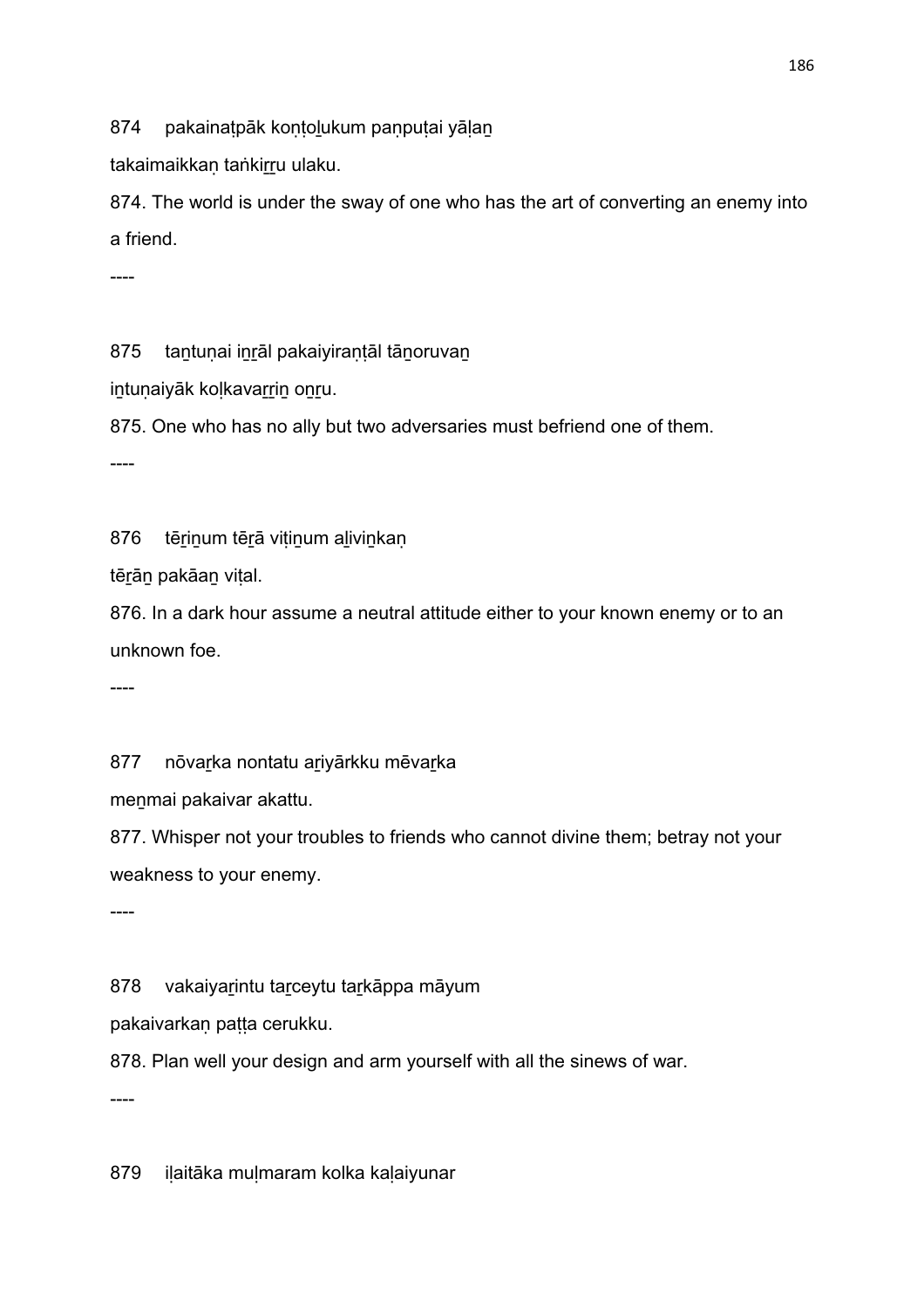kaikollum kāltta itattu.

879. Nip the thorn in the bud lest it should hurt the hands of those who seek to cut it when hardened into a tree.

----

880 uyirppa ularallar manra ceyippavar

cemmal citaikkalā tār.

880. He is one among the dead who fails to subdue his naughty foe.

------------

## 89. utpakai - CHAPTER 89- INTERNAL FOES

881 nilanīrum innāta innā tamarnīrum

iṉṉāvām iṉṉā ceyiṉ.

881. Even shade and water, wholesome as they are, become pernicious where not needed; our kith and kin likewise are.

----

882 vālpōl pakaivarai añcarka añcuka

kēḷpōl pakaivar toṭarpu.

882. Be not afraid of open enemies with drawn swords; but beware of false friends.

----

883 utpakai añcittar kākka ulaivitattu

matpakaiyin mānat terum.

883. Guard yourselves against your enemies from within. In your trying hour they will undermine your strength, like the potter's knife, cleaving the mind asunder.

----

884 manammāṇā uṭpakai tōnrin inammāṇā ētam palavum tarum.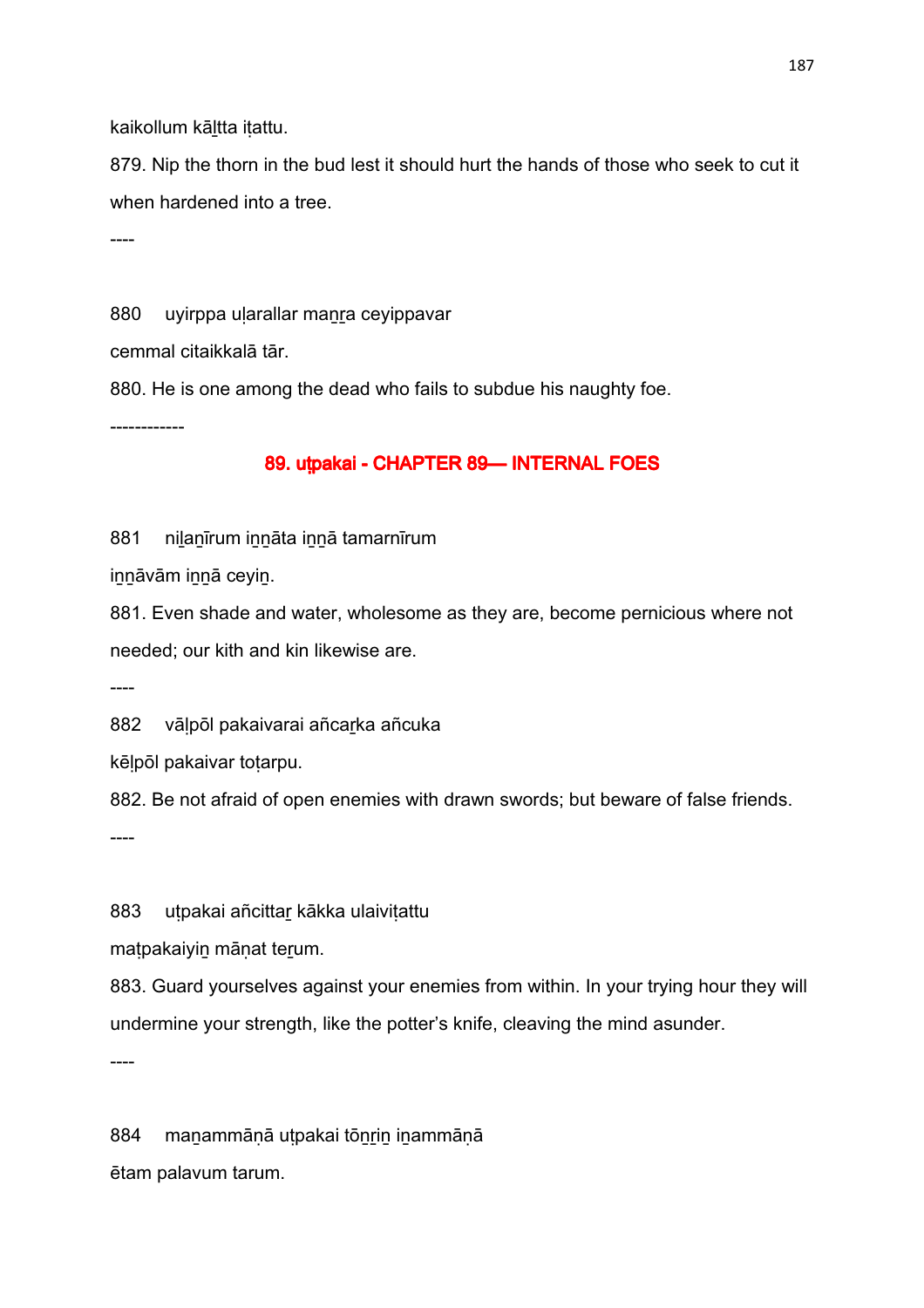884. The land is seething with dissensions when the foes from within, appear on the scene.

----

885 uranmuraiyān utpakai tōnrin iralmuraiyān

ētam palavum tarum.

885. Many evils dark as death befall a king, when his own kith and kin sow dissensions in the land.

----

886 onrāmai onriyār kanpatin eññānrum

ponrāmai onral aritu.

886. If kinsmen were to play to the traitor it would be difficult to escape death.

----

887 ceppiṉ puṇarccipōl kūṭiṉum kūṭātē

utpakai urra kuti.

887. There will be no real union in a house divided. The apparent unity is like the appearance of the casket and the lid seen as one.

----

888 aramporuta ponpōlat tēyum uramporutu

utpakai urra kuti.

888. The family torn with internal dissensions dwindles in strength just like pure gold filed away by an iron file.

----

889 etpakavu anna cirumaittē āyinum utpakai uļļatām kētu.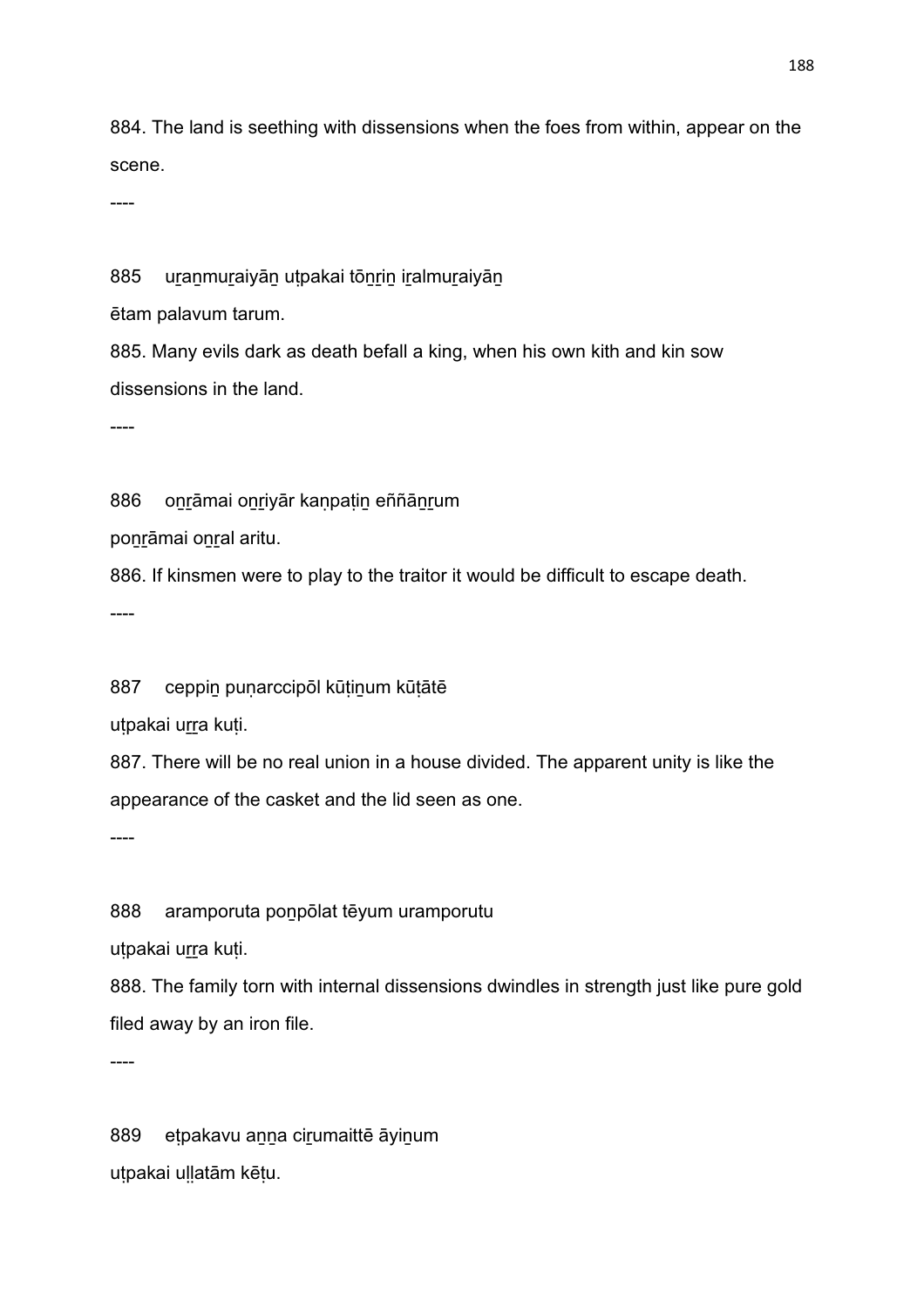889. Internal hostility little as it is, like a tiny seed, hides within a mighty evil.

----

890 utampātu ilātavar vālkkai kutaṅkarul

pāmpōṭu uṭanurain tarru.

890. Dwelling among men of hidden hate is like dwelling in a hamlet which harbours a snake.

----------

90. periyāraip pilaiyāmai - CHAPTER 90— NOT CENSURING THE GREAT

891 ārruvār ārral ikalāmai pōrruvār

pōrraluļ ellām talai.

891. Not to offend the mighty is the crowning means of shielding one self.

----

892 periyāraip pēnātu olukin periyārāl

pērā iṭumpai tarum.

892. Lack of reverence for the great results in endless troubles.

----

893 ketalvēntin kēlātu ceyka atalvēntin

ārru pavarkan ilukku.

893. To pick a quarrel with the mighty is to court one's own ruin.

----

894 kūrrattaik kaiyāl viļittarrāl ārruvārkku āṟṟātār iṉṉā ceyal.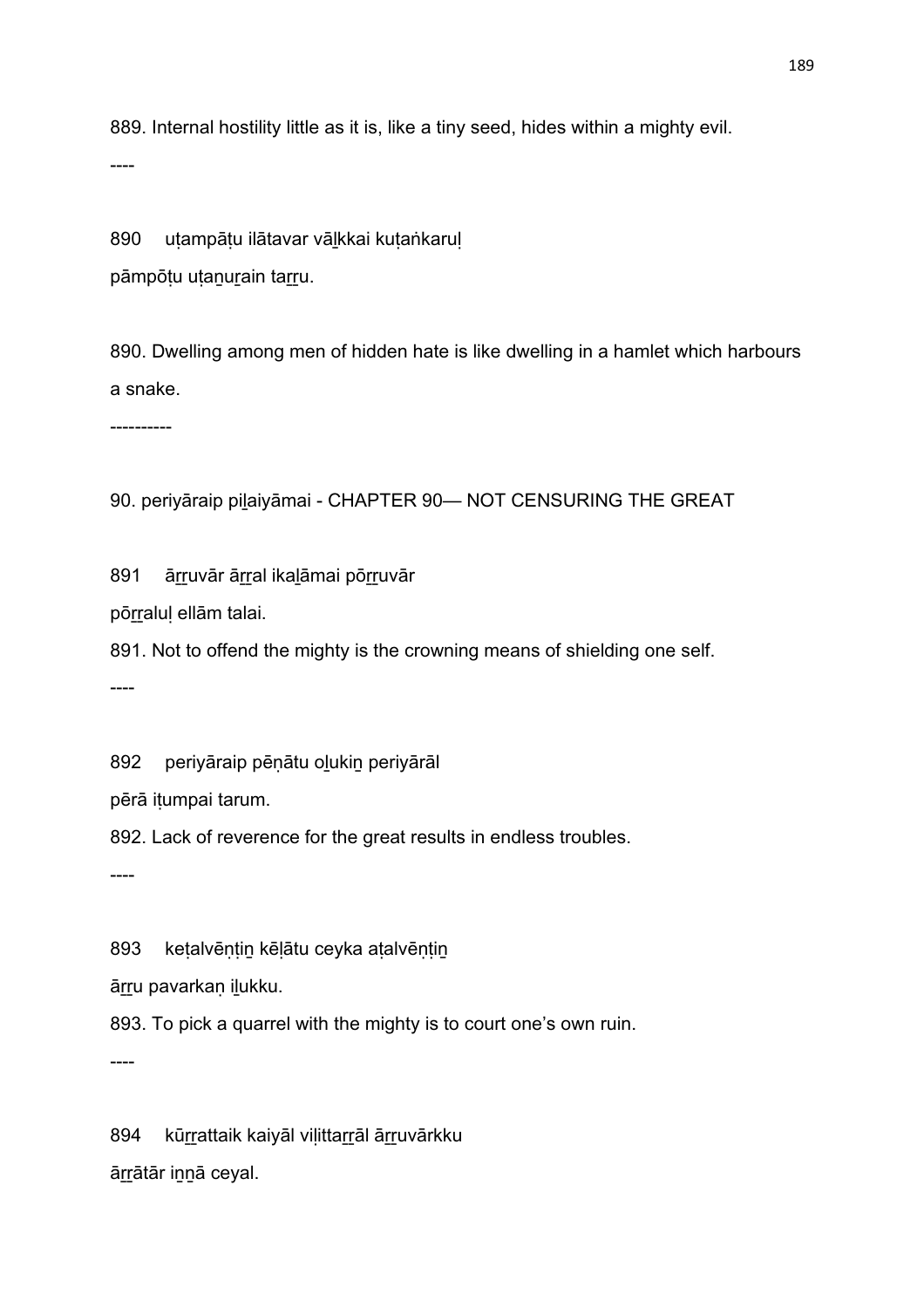894. Behold the weak trying to do harm to the mighty. It is like beckoning unto death.

----

895 yāntuccenru yāntum ularākār ventuppin

vēntu ceṟappaṭ ṭavar.

895. Where is the refuge for one who incurs the wrath of the mighty monarch? ----

896 eriyāl cutappatinum uyvuntām uyyār

periyārp piḻaittoḻuku vār.

896. There is just a chance of saving oneself if one gets caught in a fire; but there is no hope for men who insult the great.

----

897 vakaimānta vālkkaiyum vānporulum ennām

takaimānta takkār cerin.

897. What avails one's proof of prosperity and mighty riches if one rouses the wrath of the great.

----

898 kunrannār kunra matippin kutiyotu

ninrannār māyvar nilattu.

898. The fury of the sages like the lofty hills destroys the great race of pure men of stable fortune.

----

899 ēntiya koļkaiyār cīrin itaimurintu vēntaṉum vēntu keṭum.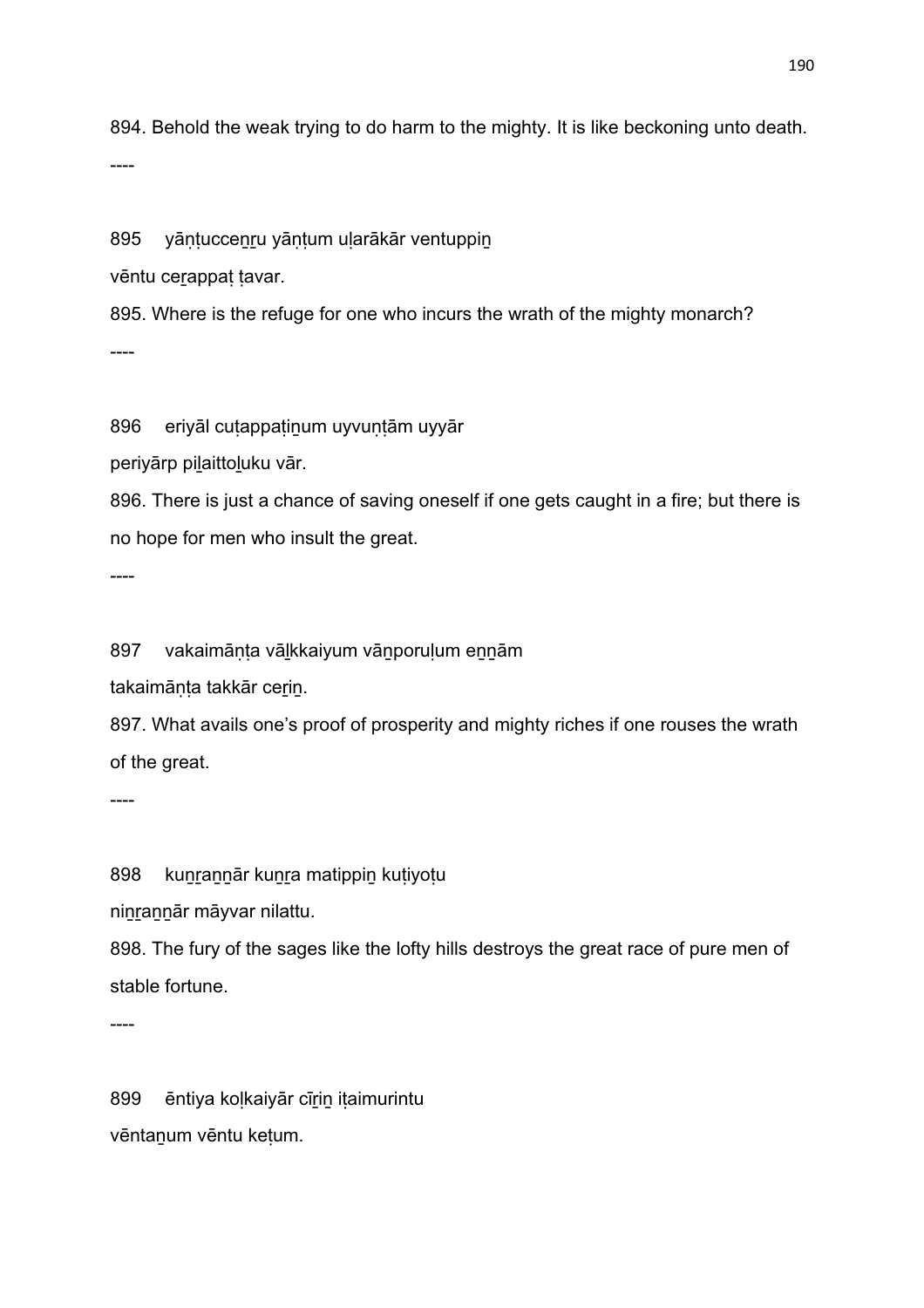899. Even the Lord of Heaven will be humbled from his throne if he rouses the wrath of men of mighty penance.

----

900 irantuamainta cārpuutaiyar āyinum uyyār

cirantuamainta cīrār cerin.

900. Even kings of ancient renown perish before the wrath of the great.

---------

### 91. penvalic cēral - CHAPTER 91— ON FOLLOWING WOMEN'S ADVICE

901 manaivilaivār māṇpayan eytār vinaivilaivār

vēṇṭāp poruḷum atu.

901. To follow one's wife's advice is to lose one's honour and fortune.

-----

902 pēṇātu peṇviḻaivāṉ ākkam periyatōr

nāṇāka nāṇut tarum.

902. The wealth of a henpecked husband is a mere mockery to him.

-----

903 illālkan tālnta iyalpinmai eññānrum

nallāruḷ nāṇut tarum.

903. The cowardice of one who submits to one's wife makes one shrink from the company of the good.

-----

904 manaiyāļai añcum marumaiyi lāļan viṉaiyāṇmai vīṟeytal iṉṟu.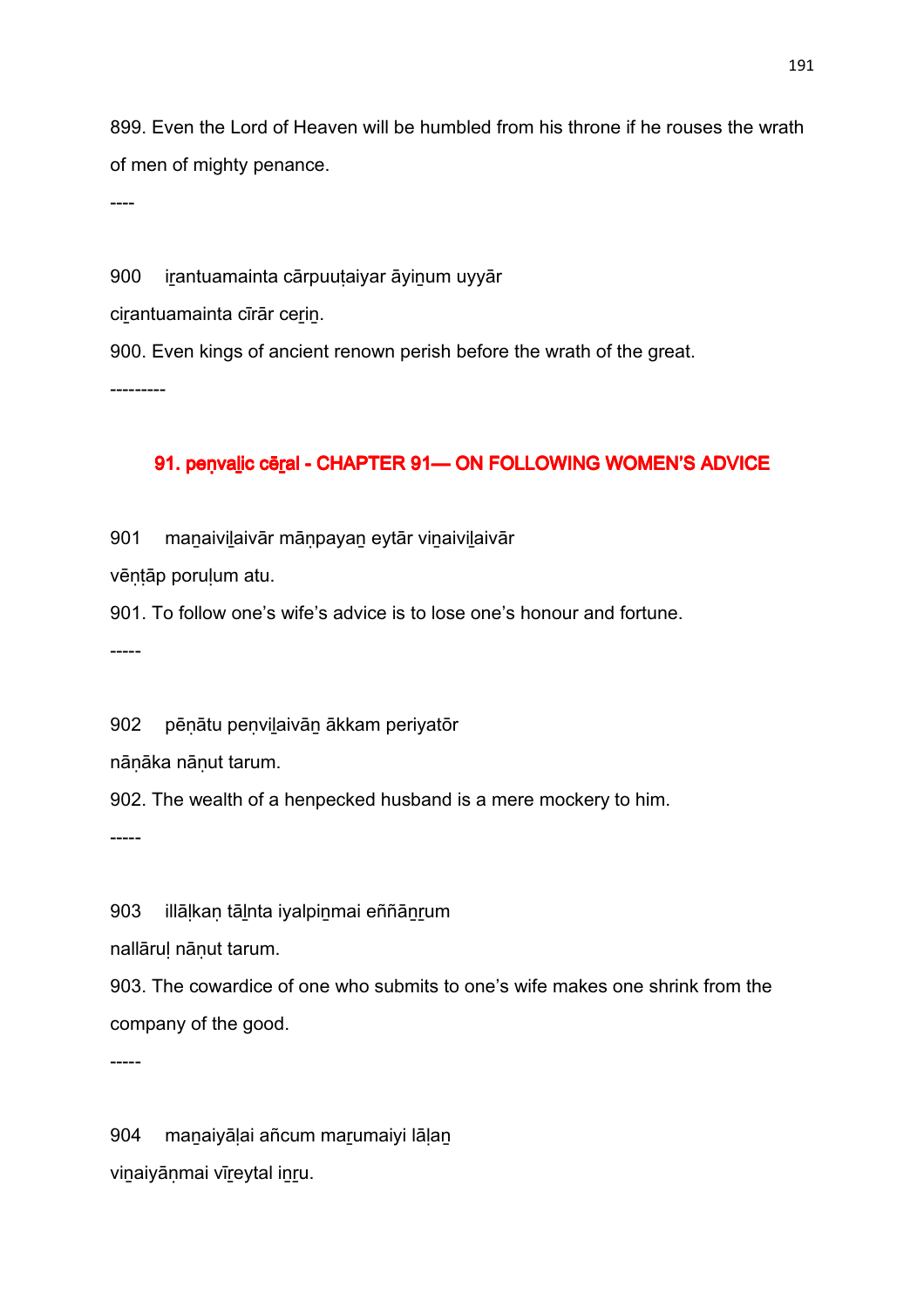904. He who dreads his wife denies himself the joys of Heaven. Even his noble actions are held in scorn.

-----

905 illālai yañcuvān añcumarru eññānrum

nallārkku nalla ceyal.

905. He who fears his wife fails in his offices to the good and the virtuous.

-----

906 imaiyāriṉ vāḻiṉum pāṭilarē illāḷ

amaiyārtōḷ añcu pavar.

906. Those who are under the spell of their bamboo-shouldered bewitching wives cease to be men even though they are like Gods on earth.

-----

907 pennēval ceytolukum ānmaiyin nānutaip

pennē perumai yutaittu.

907. More respectful is the bashfulness of a woman than the ignoble conduct of one who is a slave to one's wife.

-----

908 nattār kuraimutiyār nanrārrār nannutalāl

pettāṅku oluku pavar.

908. An infatuated husband can never be a friend in need; nor can he hope to do virtuous deeds.

-----

909. Pleasures of life are not for the henpecked husband.

909 aravinaiyum ānra porulum piravinaiyum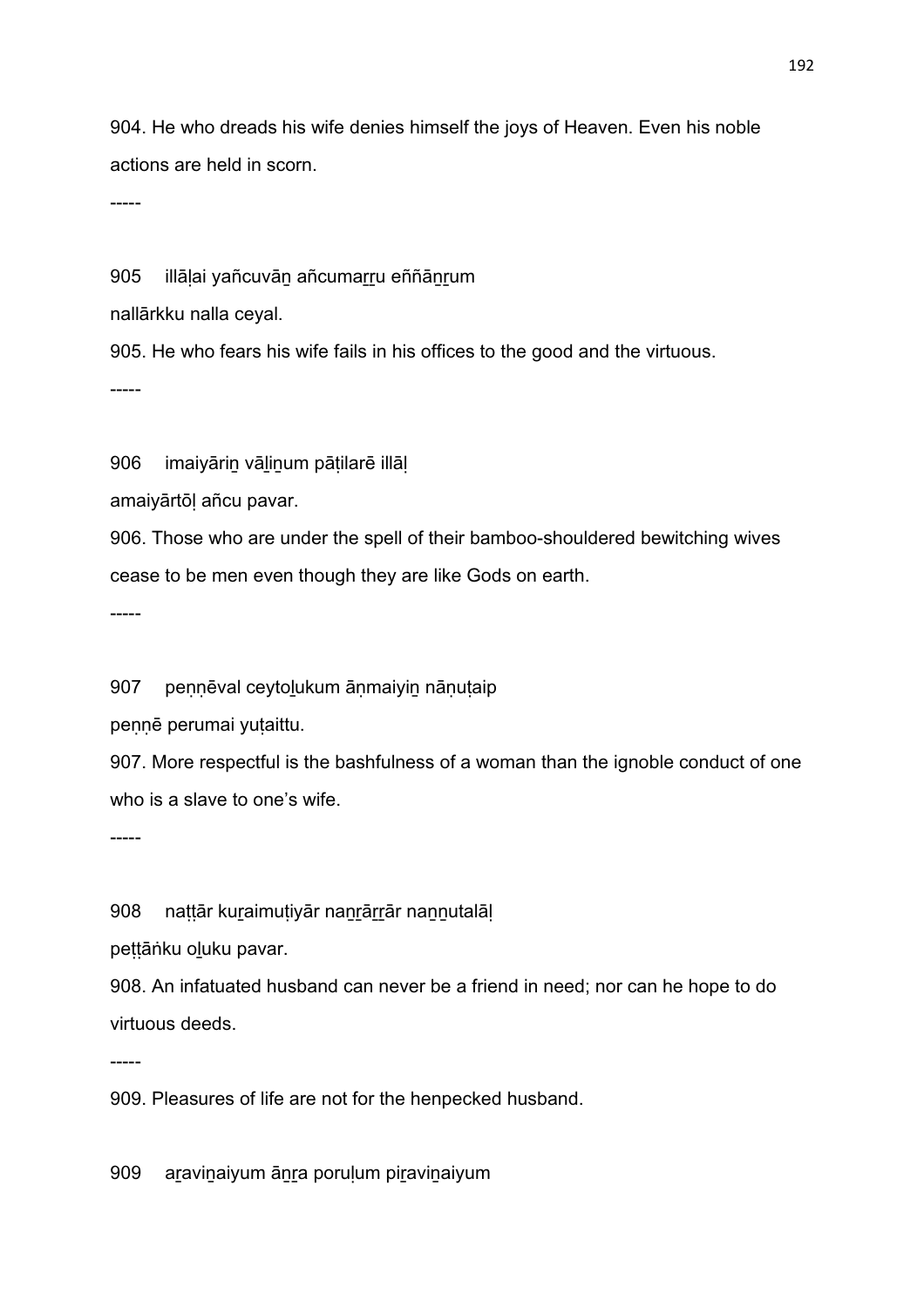penēval ceyvārkan il.

-----

910 encērnta neñcattu itanutaiyārkku eññānrum

peṇcērntām pētaimai il.

910. Men of resolute will never commit the folly of slaving for women.

----------

# 92. varaivin makalir - CHAPTER 92 - ON PUBLIC WOMEN

911 anpin vilaiyār porulvilaiyum āytotiyār

iṉcol iḻukkut tarum.

911. Honeyed words of public women who serve not for love but for money become gall and wormwood in the end.

-----

912 payantūkkip panpuraikkum panpuil makalir

nayaṉtūkki naḷḷā viṭal.

912. Beware of public women sweet of tongue but greedy of gain.

-----

913 porutpentir poymmai muyakkam iruttaraiyil

ētil pinantalīi arru.

913. Embracing false women bent on gain is like embracing a strange corpse in a dark room.

-----

914 porutporuļār punnalam tōyā arutporuļ

āyum aṟivi ṉavar.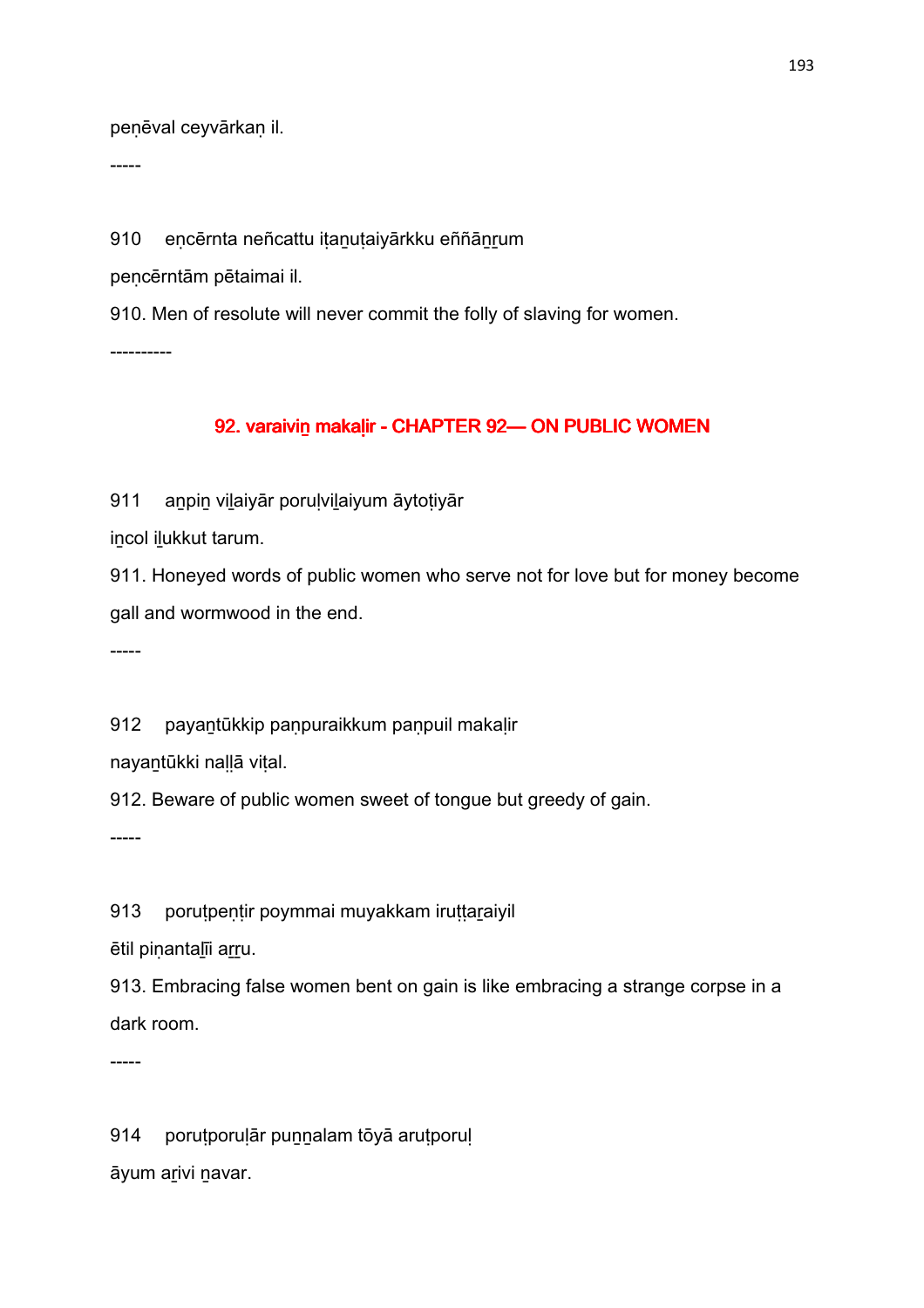914. Men seeking the light of grace turn away in scorn from the fleshy delights of prostitutes.

-----

915 potunalattār punnalam tōyār matinalattin

mānta arivi navar.

915. Men of great wisdom care not for the barren pleasures of women who sell themselves for hire.

-----

916 tannalam pārippār tōyār takaicerukkip

puṉṉalam pārippār tōḷ.

916. Men aspiring to fame do not long for the delights of women who sell themselves.

-----

917 niraineñcam illavar tōyvar piraneñcil

pēṇip puṇarpavar tōḷ.

917. Only men of unruly desires go in search of the shoulders of women who sell themselves.

-----

918 āyum arivinar allārkku anaṅkenpa

māya makaḷir muyakku.

918. False women's embraces which only the ignorant desire are like the possession of evil spirits.

-----

919 varaivilā māṇiḻaiyār meṉtōḷ puraiyilāp pūriyarkaḷ āḻum aḷaṟu.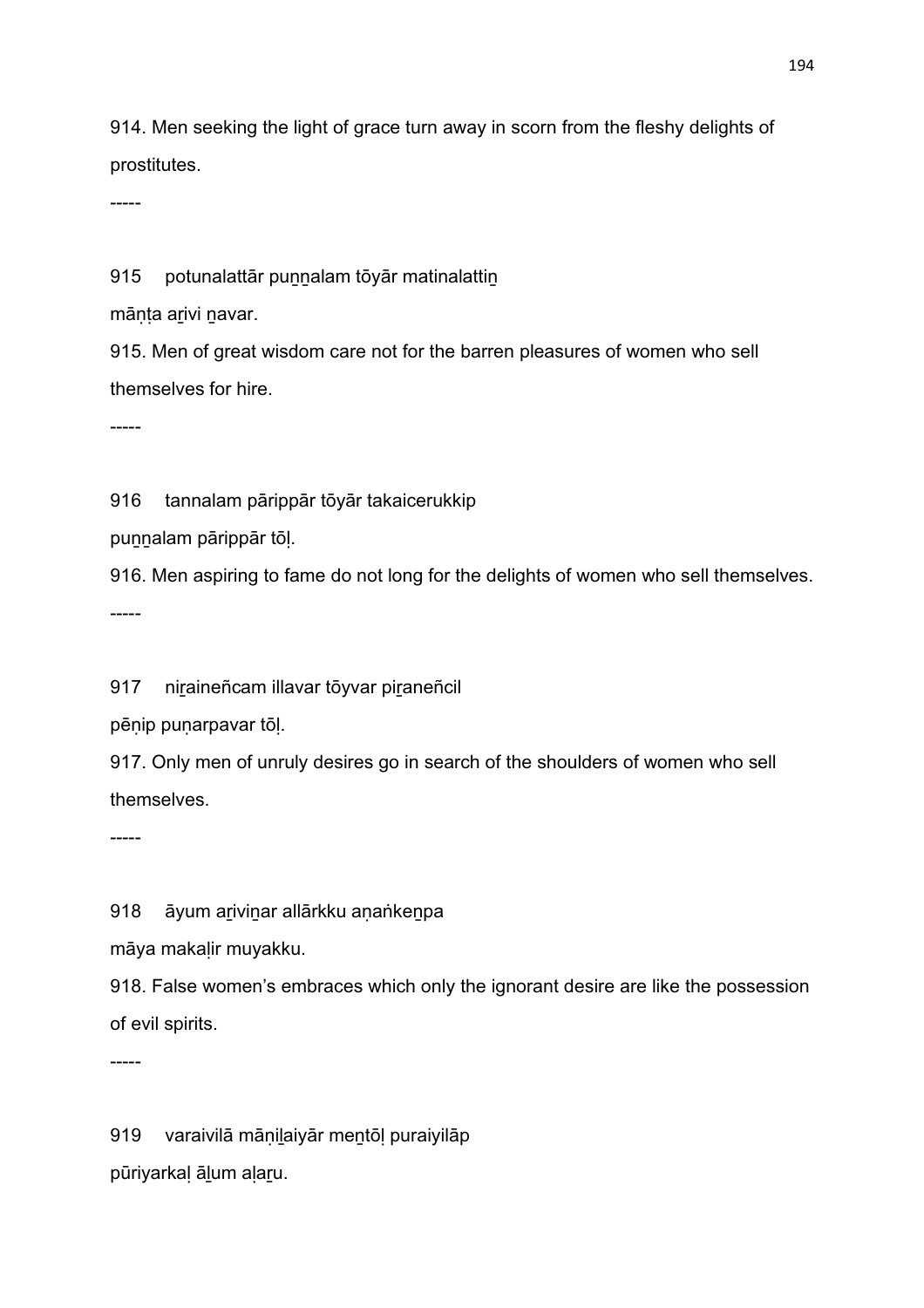919. The soft shoulders of women who deck themselves for attraction are the hell into which undiscerning fools sink.

-----

920 irumanap pentirum kallum kavarum

tirunīkkap pattār totarpu.

920. Double-tongued women, wine and dice are the allies of those abandoned by the goddess of fortune.

--------

### 93. kaļ uņņāmai - CHAPTER 93—ON AVOIDING WINE

921 uṭkap paṭāar oḷiyiḻappar eññāṉṟum

kaṭkātal koṇṭoḻuku vār.

921. He who is addicted to wine can never strike fear in the heart of his foe; nor can he retain his ancient splendour.

-----

922 unnarka kallai unilunka cānrōrāl

eṇṇap paṭavēṇṭā tār.

922. Do not drink wine, for a drunkard can never command the homage of the great.

-----

923 īnrāl mukattēyum innātāl enmarruc

cānrōr mukattuk kali.

923. Even an indulgent mother never puts up with a drunkard; will the virtuous ever tolerate him?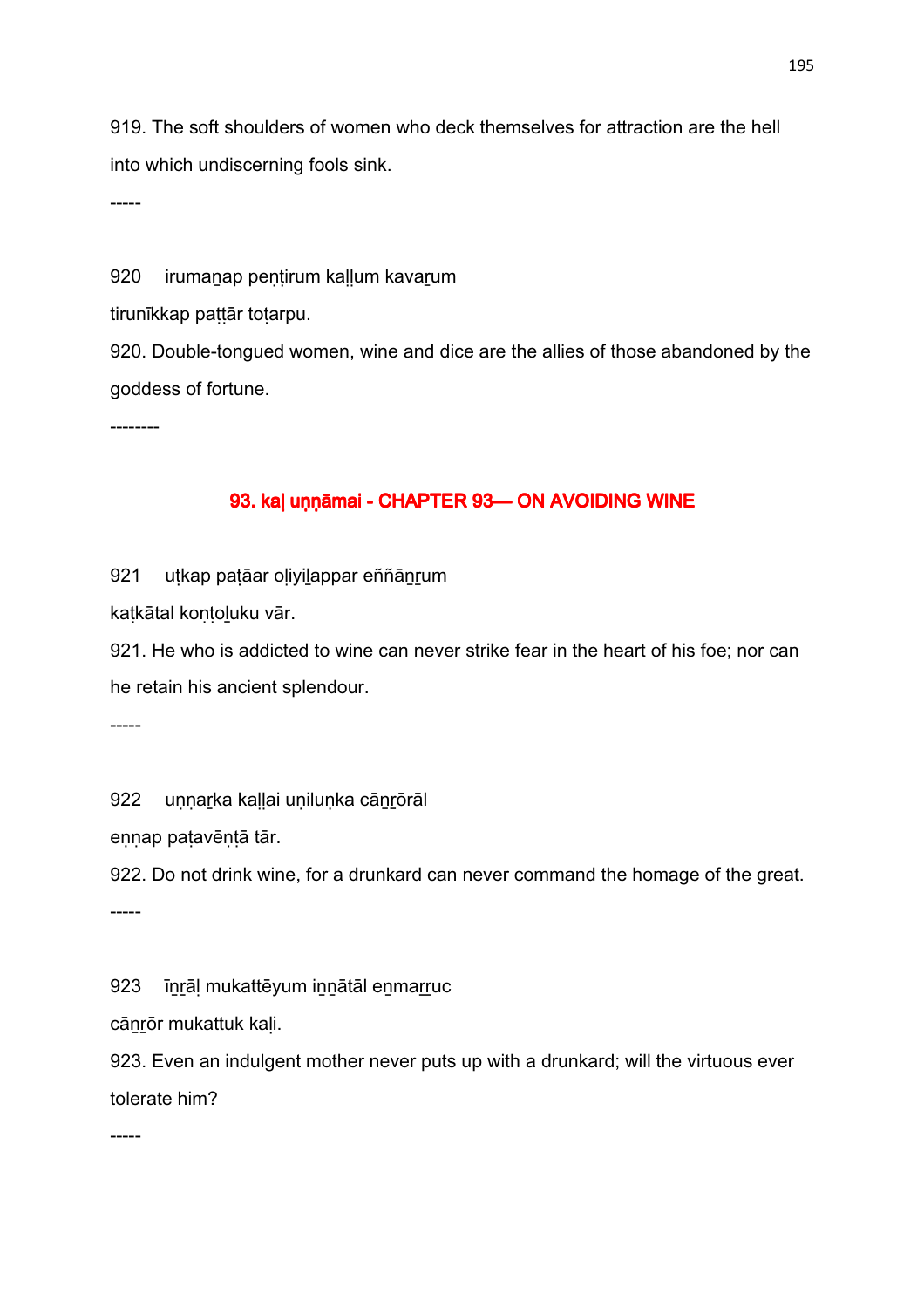924 nānennum nallāl puramkotukkum kallennum

pēnāp peruṅkurrat tārkku.

924. The good lady of modesty averts her face from him guilty of hateful drink. -----

925 kaiyari yāmai utaittē porulkotuttu

meyyaṟi yāmai koḷal.

925. To acquire forgetfulness at a price is indeed the fruit of past sin.

-----

926 tuñcinār cettārin vērallar eññānrum

nañcuṇpār kaḷḷuṇ pavar.

926. To be asleep is to be dead. To drink wine is to drink poison.

-----

927 ullorri ullūr nakappatuvar eññānrum

kalorrik kancāy pavar.

927. A drunkard who has lost his senses becomes an object of ridicule to his sober neighbours.

-----

928 kalittariyēn enpatu kaivituka neñcattu

oḷittatūum āṅkē mikum.

928. Let not a drunkard boast that he has not tasted wine; for that which is hidden shows itself with greater force when drunk.

-----

929 kaḷittāṉaik kāraṇam kāṭṭutal kīḻnīrk kulittānait tītturīi arru.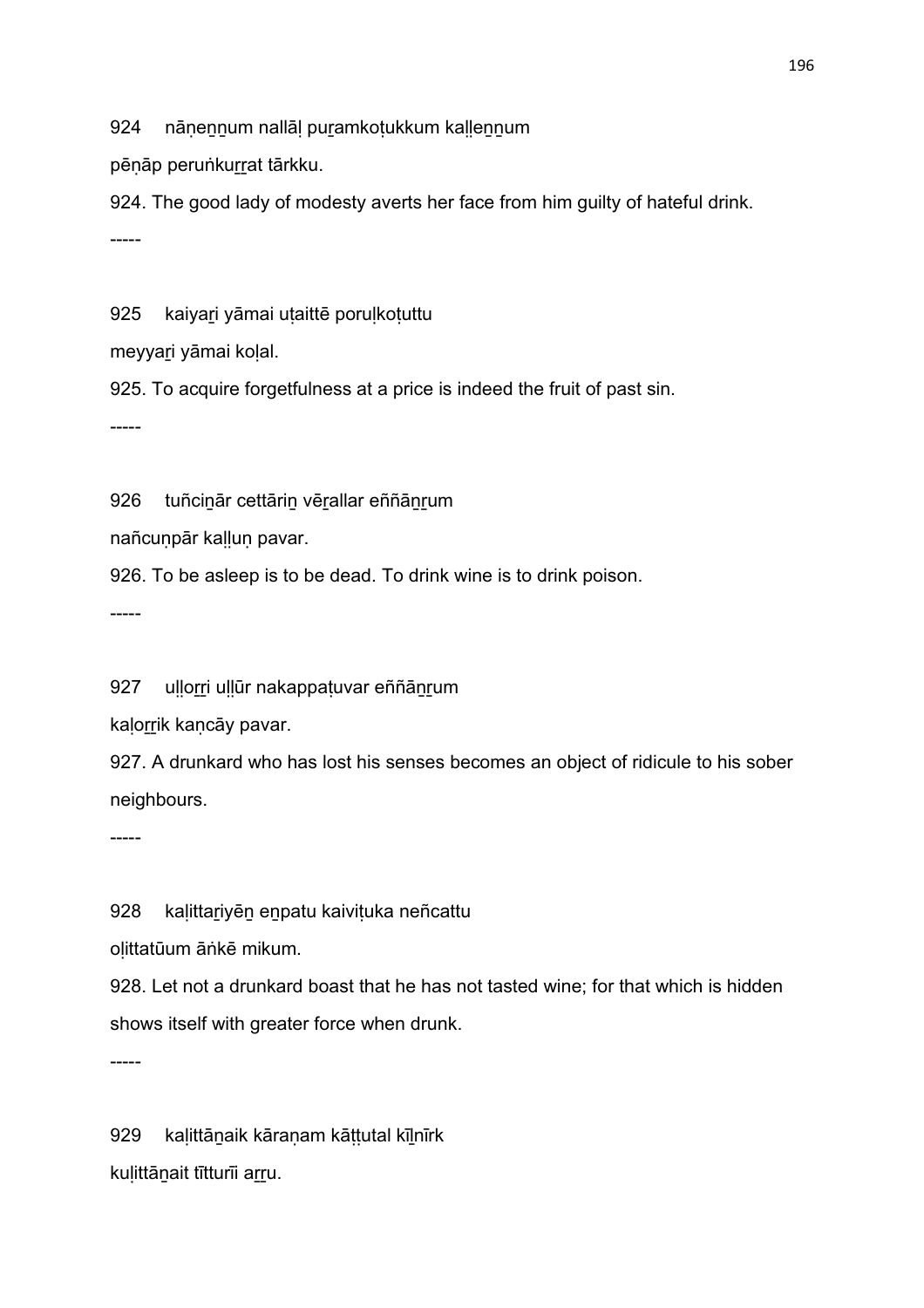929. To reason a drunkard into his senses is like searching with a candle for one lost in deep waters.

-----

930 kallunnāp pōltil kalittānaik kānuṅkāl

ullānkol untatan cōrvu.

930. If a drunkard in sober moments sees, another under the influence of wine, will he fail to realise his own state when drunk?

---------

## 94. cūtu - CHAPTER 94 — ON GAMBLING

931 vēṇṭarka venriṭinum cūtinai venratūum

tūṇṭiṟpoṉ mīṉviḻuṅki aṟṟu.

931. Do not desire to gamble even if you win; for your gain is like the bait to a fish. -----

932 onrueyti nūruilakkum cūtarkkum untāṅkol nanrueyti vālvatōr āru.

932. Can gamblers who lose a hundred times before winning once ever dream of an upright life?

-----

933 uruļāyam ōvātu kūrin poruļāyam

pōoyp puṟamē paṭum.

933. If one continually plays with the rolling dice one's riches desert one to enrich one's enemies.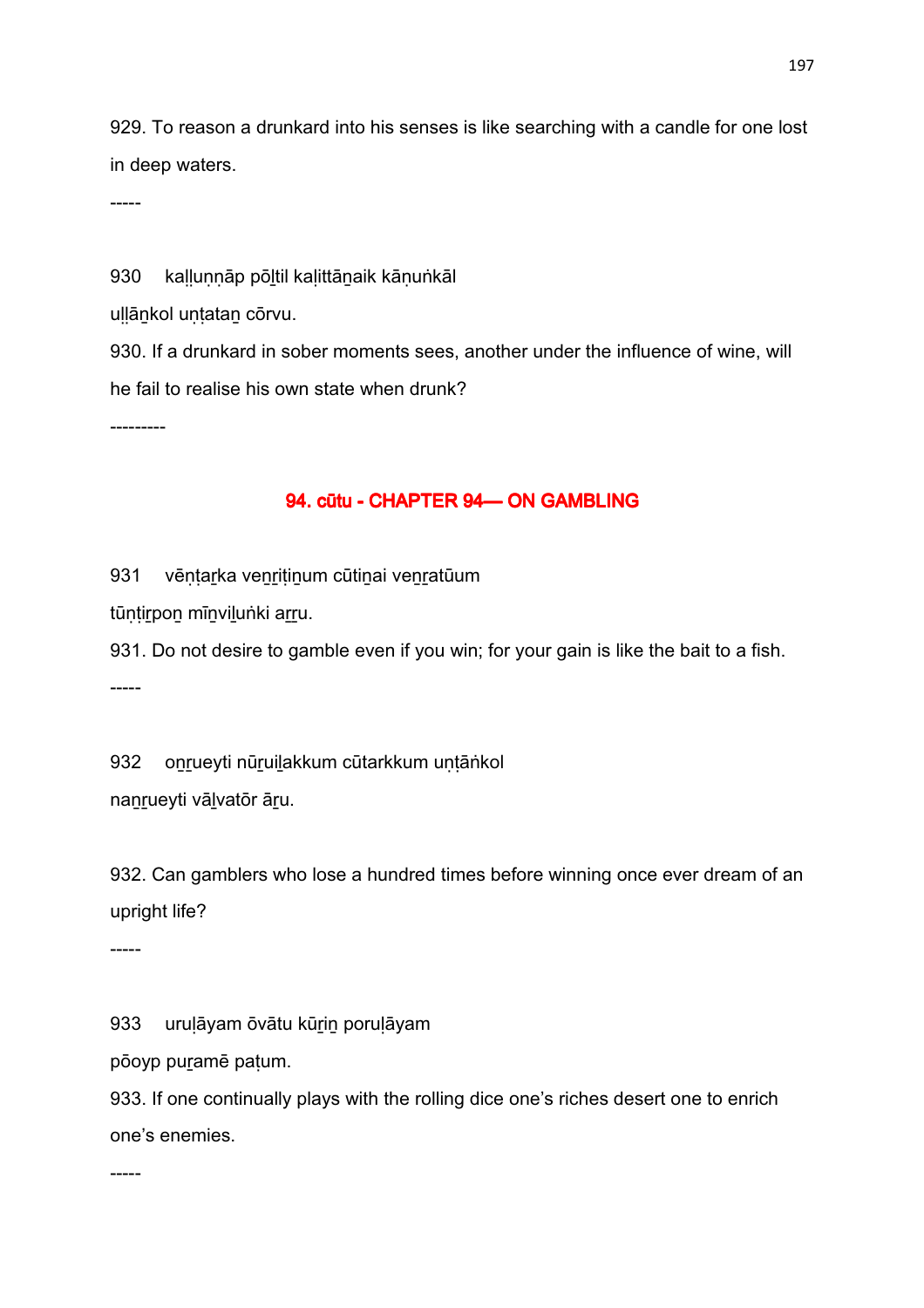934 cirumai palaceytu cīralikkum cūtin

varumai taruvatuonru il.

934. Nothing brings on poverty more than gambling. It ruins one's fame and is the mother of all evils.

-----

935 kavarum kalakamum kaiyum tarukki

ivariyār illāki yār.

935. None but those who dream of dice and the gaming table will come to grief.

-----

936 akaṭārār allal uḷapparcūtu ennum

mukaṭiyāl mūṭappaṭ ṭār.

936. Torments of poverty and hell befall one who is seized by the demon of gambling.

-----

937 palakiya celvamum panpum ketukkum

kaḻakattuk kālai pukiṉ.

937. Ceaseless gambling destroys one's ancestral wealth and fame.

-----

938 poruḷkoṭuttup poymēṟ koḷīi aruḷkeṭuttu

allal uḻappikkum cūtu.

938. Gambling destroys wealth, makes one play false, kills all virtues, and brings on distress.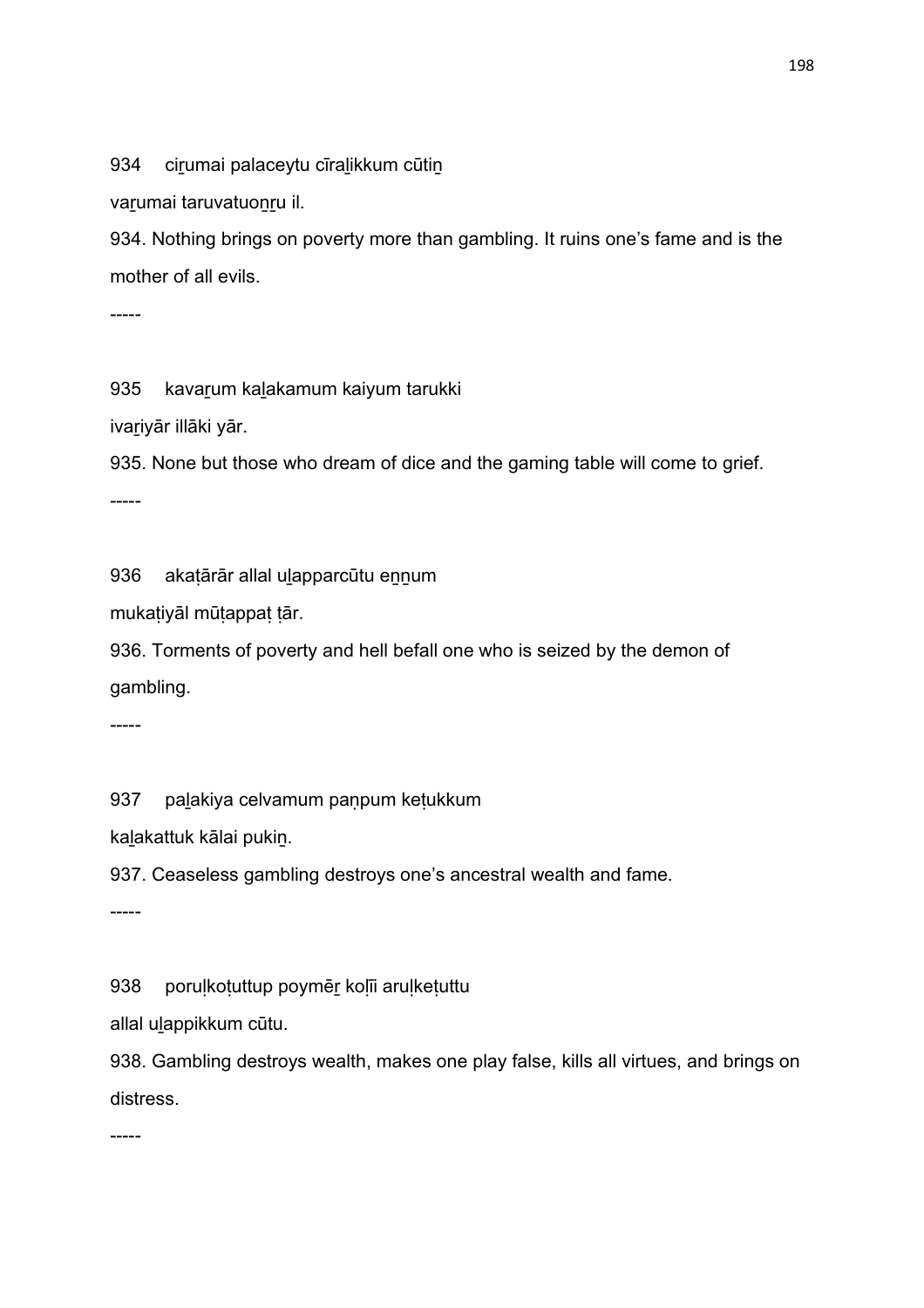939 utaicelvam ūnoli kalviyenru aintum

ataiyāvām āyam kolin.

939. A king whose hobby is gambling has neither raiment nor food, nor wealth nor renown nor learning.

-----

940 ilattorūum kātalikkum cūtēpōl tunpam

ulattorūum kātarru uyir.

940. In spite of all the ills of life we cling to it. In spite of all losses, a gambler clings to his dice.

--------

## 95. maruntu - CHAPTER 95-ON MEDICINE

941 mikiṉum kuṟaiyiṉum nōyceyyum nūlōr

valimutalā enniya mūnru.

941. Overfeeding and underfeeding upset the three humours and cause disease, says the physician.

-----

942 maruntena vēntāvām yākkaikku aruntiyatu

arratu pōrri unin.

942. There is no need for medicine if one eats with appetite.

-----

943 arrāl aļavarintu unka aktuutampu

perrān netituykkum āru.

943. Let there be measure and moderation in eating. It leads to long life.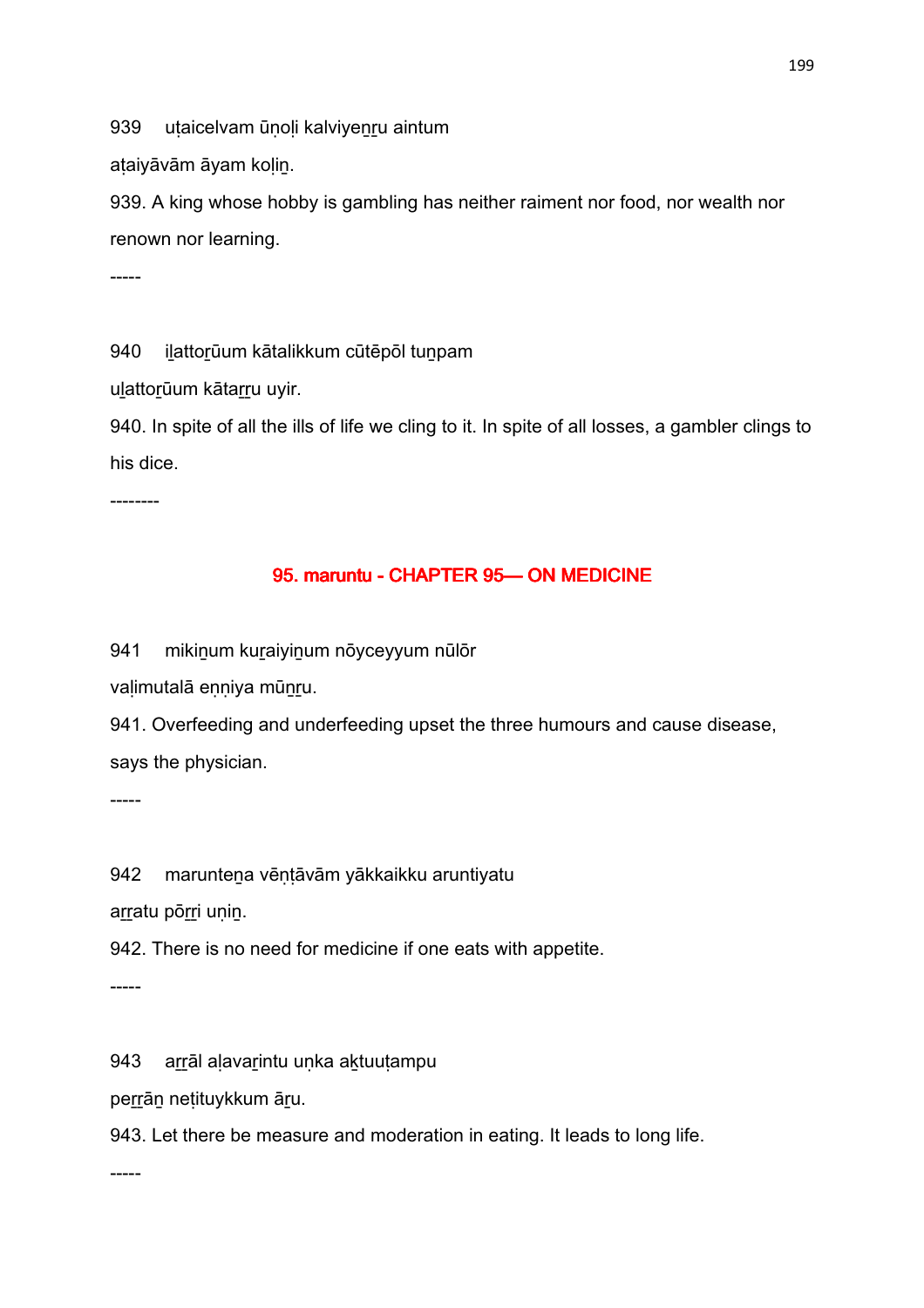944 arratu arintu kataippitittu māralla

tuykka tuvarap pacittu.

944. Eat wholesome food when you feel hungry.

-----

945 mārupātu illāta unti maruttunnin

ūṟupāṭu illai uyirkku.

945. No disease attacks the person who eats with moderation the food which agrees with him.

-----

946 iḻivaṟintu uṇpāṉkaṇ iṉpampōl niṟkum

kaḻipēr iraiyāṉkaṇ nōy.

946. Health dwells in a man of temperance, disease invades a glutton.

-----

947 tīyalavu anrit teriyān peritunnin

nōyaḷavu iṉṟip paṭum.

947. Countless are the ills that befall a glutton.

-----

948 nōynāti nōymutal nāti atutanikkum

vāynāṭi vāyppac ceyal.

948. Diagnose the disease, find out its cure after tracing its root and apply the proper remedy.

-----

949 urrān aļavum piņiaļavum kālamum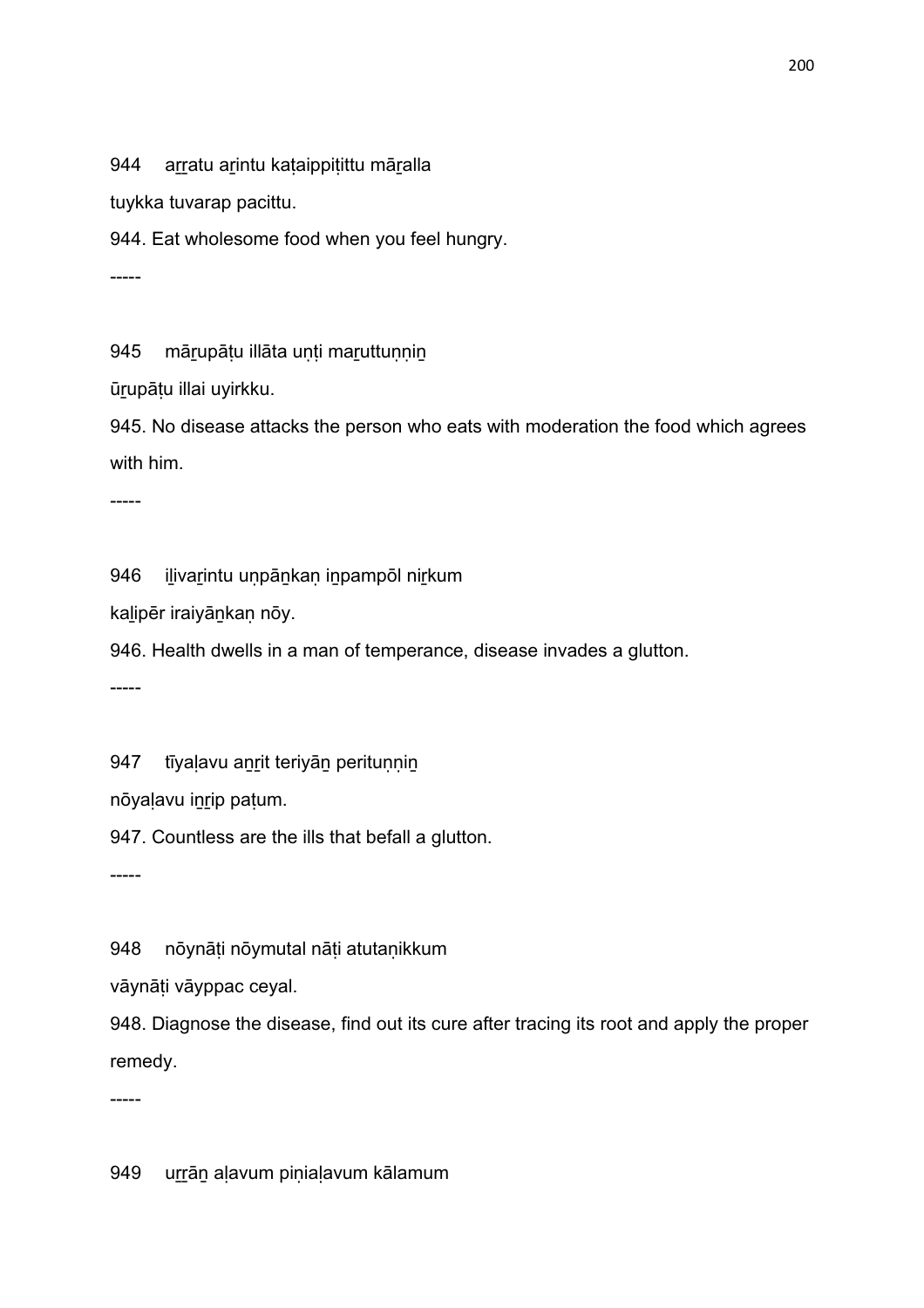karrān karutic ceyal.

949. Let the learned physician know the nature of the patient and the duration of ailment and then treat.

-----

950 urravan tīrppān maruntuulaic celvānenru

appālnār kūrrē maruntu.

950. The science of medicine deals with the patient, the physician, the medicine and the recipe.

--------

### End of angaviyal

--------

### SECTION— III: THE RESIDUE

### 96. kuṭimai - CHAPTER 96 — ON NOBLE LINEAGE

951 ilpirantār kanallatu illai iyalpākac

ceppamum nāṇum oruṅku.

951. Probity and a sense of shame are virtues innate only in men of noble lineage.

-----

952 olukkamum vāymaiyum nānumim mūnrum

ilukkār kutippiran tār.

952. Men of noble descent never forsake good conduct, truthfulness and modesty.

-----

953 nakaiīkai iṉcol ikaḻāmai nāṉkum

vakaieṉpa vāymaik kuṭikku.

953. A cheerful countenance, charity, soft words and sweet learning all these characterise men of noble birth.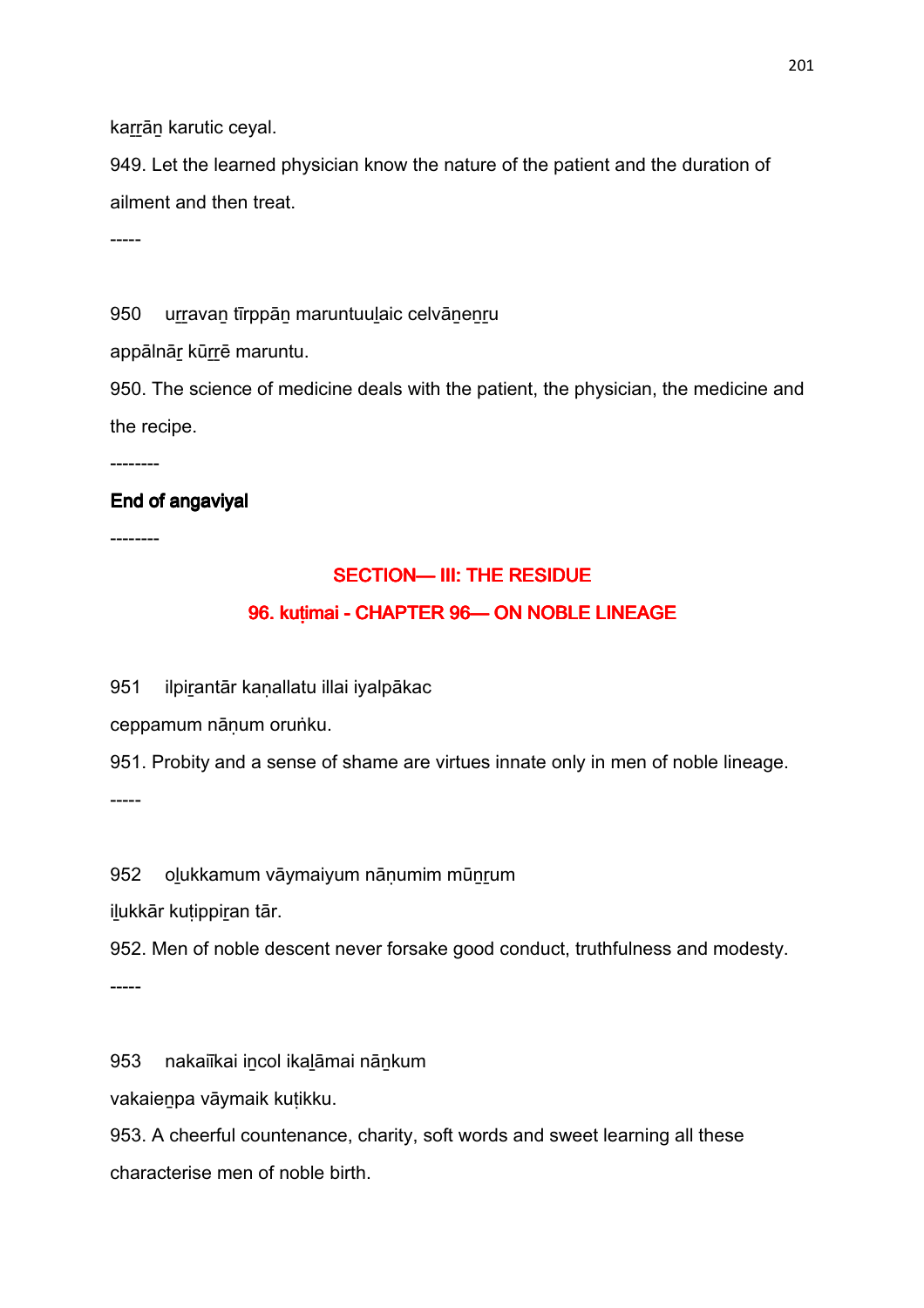#### 954 atukkiya kōti perinum kutippirantār

kunruva ceytal ilar.

954. Men of noble birth never stoop to mean acts, though they may thereby gain untold riches.

-----

955 valaṅkuvatu ulvīlntak kannum palaṅkuti

paṇpin talaippirital inru.

955. A family of ancient dignity never fails of its charity even when fallen on evil days.

-----

956 calamparric cārpila ceyyārmā carra

kulamparri vāltumen pār.

956. Those who walk in the untarnished traditions of their noble family never do wrong even in poverty.

-----

957 kuṭippirantār kaṇviḷaṅkum kurram vicumpin

matikkan maruppōl uyarntu.

957. Dark as the spot of the Moon in the sky doth the stain of the noble family loom large.

-----

958 nalattinkan nārinmai tōnrin avanaik

kulattiṉkaṇ aiyap paṭum.

958. The world suspects the noble lineage of one who lacks in sympathy.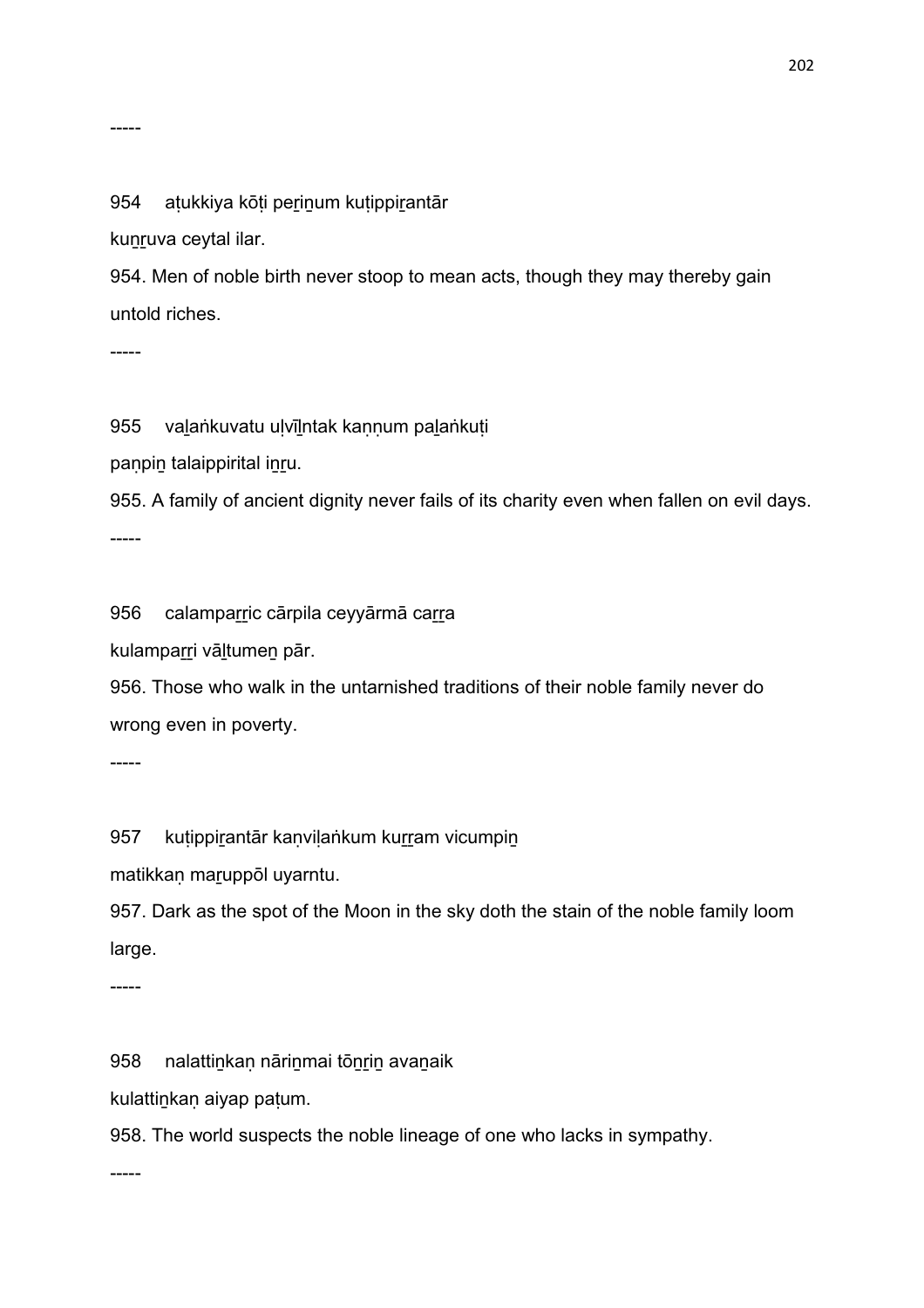959 nilattil kitantamai kālkāttum kāttum

kulattil pirantārvāyc col.

959. The plants are quite racy of the soil. The words of men of high birth betoken their ancestral dignity.

-----

960 nalamvēntin nānutaimai vēntum kulamvēntin

vēṇṭuka yārkkum paṇivu.

960. Out of modesty springs one's greatness. Out of humility rises the honour of family.

---------------

# 97. mānam - CHAPTER 97 — ON HONOUR

961 inri amaiyāc cirappin āyinum

kunra varupa vital.

961. Reject mean actions, even if they bring glory in their turn.

-----

962 cīrinum cīralla ceyyārē cīrotu

pērānmai vēntu pavar.

962. Those who desire honour and name will not do mean things in their thirst for glory.

-----

963 perukkattu vēņțum paņital ciriya

curukkattu vēṇṭum uyarvu.

963. During prosperity practise humility. Even in adversity keep dignity.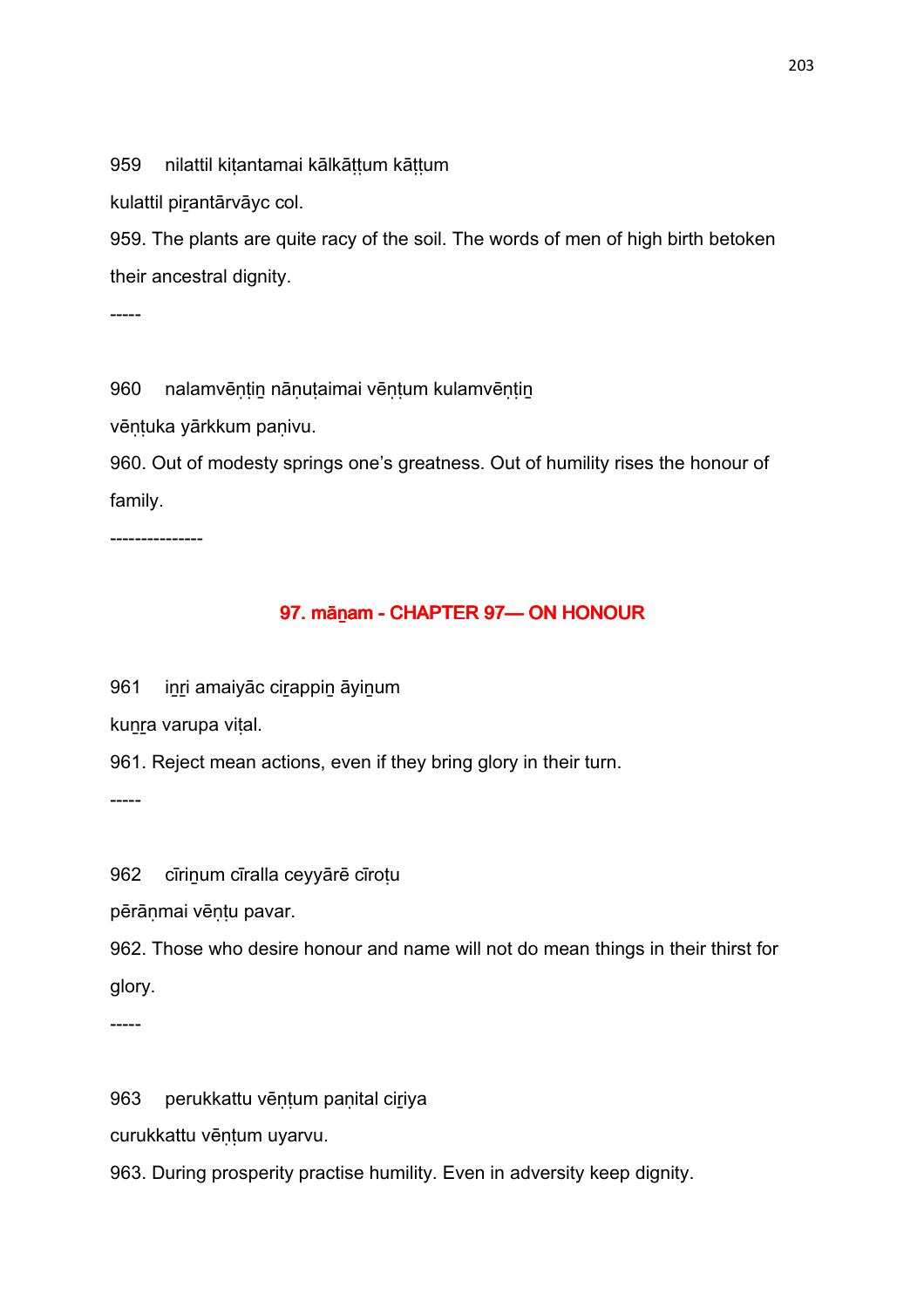-----

964 talaiyin ilinta mayiranaiyar māntar

nilaiyin ilintak katai.

964. Men fallen from a high estate are like the hair fallen from the head.

-----

965 kuncin anaiyārum kuncuvar kuncuva

kunri anaiya ceyin.

965. Even a trivial mean act will drag down a man from the hill top of his eminence.

-----

966 pukaḻiṉṟāl puttēḷnāṭṭu uyyātāl eṉmaṟṟu

ikaḻvārpiṉ ceṉṟu nilai.

966. Of what use is servility to one who despises you? It brings neither fame nor does it show the path to heaven.

-----

967 oṭṭārpin cenroruvan vāltalin annilaiyē

keṭṭāṉ eṉappaṭutal nṉṟu.

967. Better to die in poverty than to be servile to one that scorns you.

-----

968 maruntōmaṟṟu ūṉōmpum vāḻkkai peruntakaimai

pīṭu aḻiyavanta iṭattu

968. When one's honour is ruined, will the life that sustains the body confer immortality?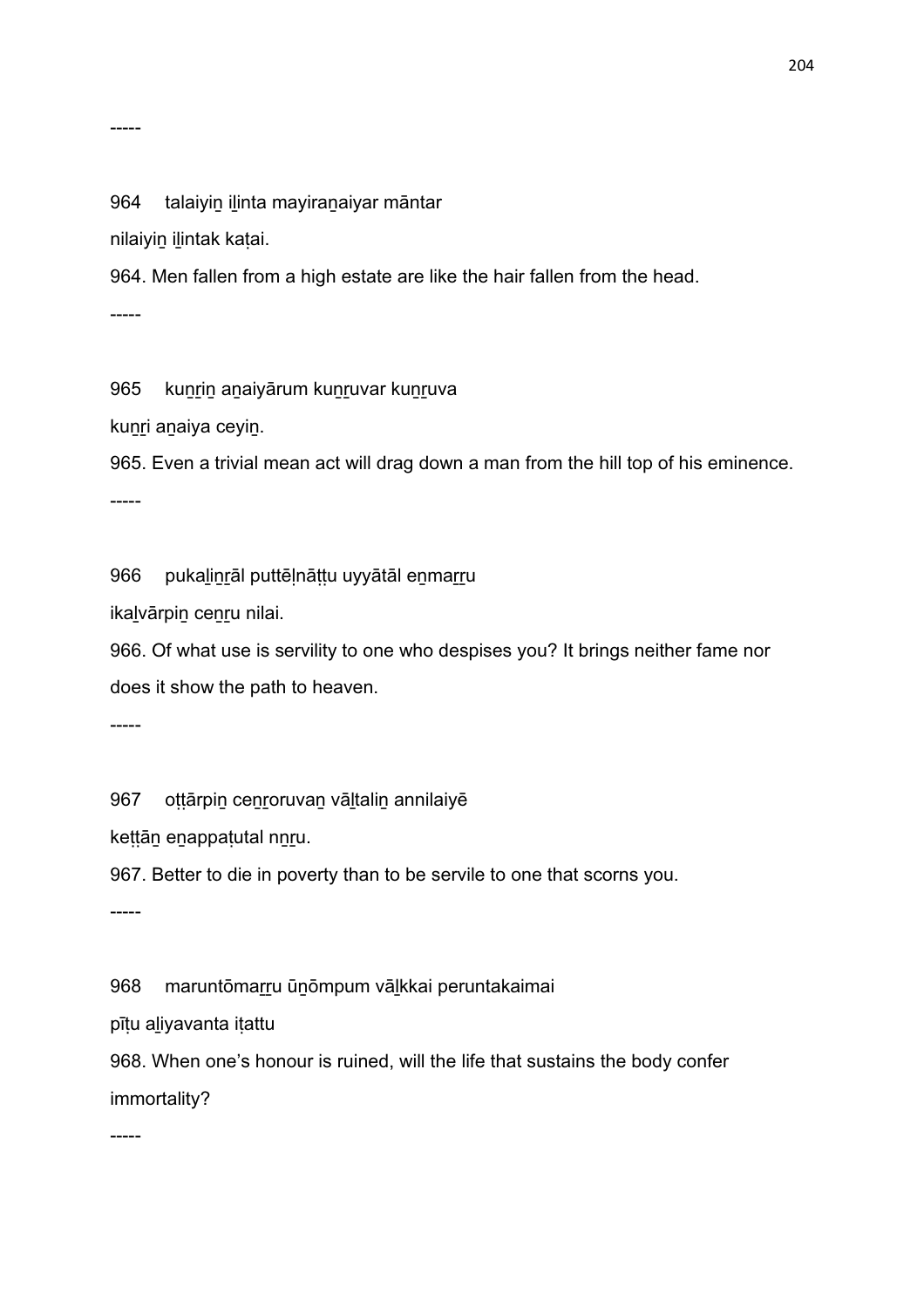969 mayirnīppin vālāk kavarimā annār

uyirnīppar mānam varin.

969. He whose honour is at stake lays down his life like the Yak that is shorn of its single hair.

-----

970 ilivarin vālāta mānam utaiyār olitolutu ēttum ulaku 970. The world sings in praise of those noble persons who prefer death to dishonour. ------------

## 98. perumai - CHAPTER 98 CON GREATNESS

971 olioruvarku ulla verukkai ilioruvarku

aktuirantu vāltum enal.

971. The glory of life is to achieve greatness. The poverty of life is to be lost to all glory.

-----

972 pirappuokkum ellā uyirkkum cirappuovvā

ceytolil vērrumai yān.

972. It is not birth but deeds that mark men.

-----

973 mēliruntum mēlallār mēlallar kīliruntum

kīlallār kīlal lavar.

973. One is not great because of one's birth in a noble family; one is not low because of one's low birth.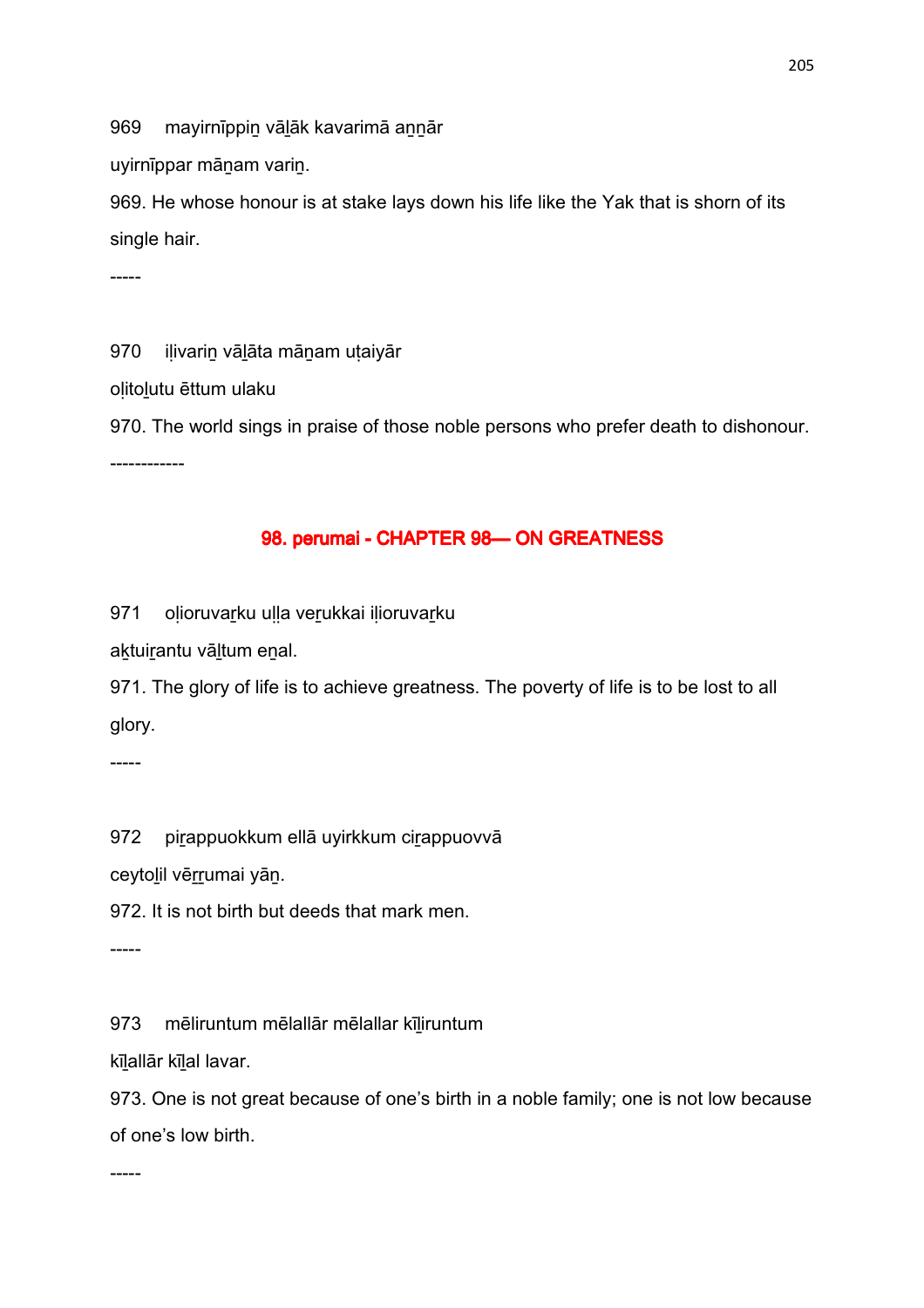974 orumai makaḷirē pōlap perumaiyum

tannaittān kontuolukin untu.

974. Greatness springs from one's own good conduct preserved like the sacred honour of a woman.

-----

975 perumai utaiyavar ārruvār ārrin

arumai uṭaiya ceyal.

975. Greatness achieves things difficult for others.

-----

976 ciriyār uṇarcciyuļ illai periyāraip

pēṇikkoḷ vēmeṉṉum nōkku.

976. Littleness feels no reverence for the great.

-----

977 irृappōr irunta tolirrām cirappuntān

cīral lavarkaṇ paṭiṉ.

977. Littleness is proud of its virtues.

-----

978 paniyumām enrum perumai cirumai

aṇiyumām taṉṉai viyantu.

978. Greatness is all humility; littleness is all arrogance.

-----

979 perumai perumitam inmai cirumai perumitam ūrntu viṭal.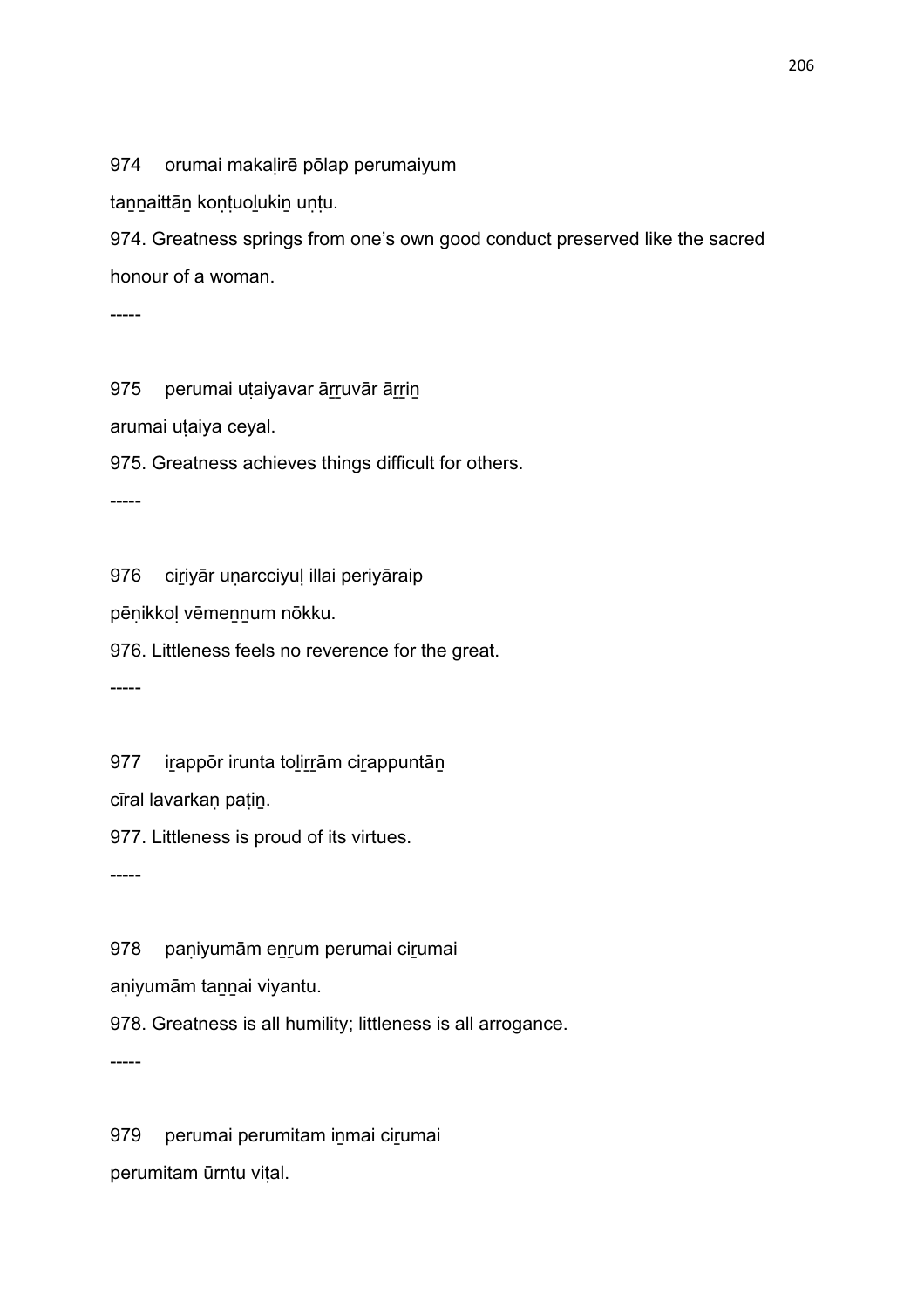979. Greatness is not conscious of its worth. Littleness is rooted in pride.

-----

980 arram maraikkum perumai cirumaitān

kurramē kūri vițum.

980. Greatness hides the faults of others; littleness trumpets their faults alone. -----------

### 99. cānrāņmai - CHAPTER 99- ON GOOD CONDUCT

981 katanenpa nallavai ellām katanarintu

cāṉṟāṇmai mēṟkoḷ pavarkku.

981. All virtues dwell in one who is alive to one's nobility of conduct.

-----

982 kunanalam cānrōr nalanē piranalam

ennalattu ullatūam anru.

982. Good conduct is the virtue of the great; all other things are but dross.

-----

983 anpunāņ oppuravu kaņņōttam vāymaiyotu

aintucālpu ūnriya tūn.

983. Love, modesty, impartiality, sympathy and truthfulness are the five pillars of nobility.

-----

984 kollā nalattatu nōnmai pirartīmai

collā nalattatu cālpu.

984. Penance kills not, nobility slanders not.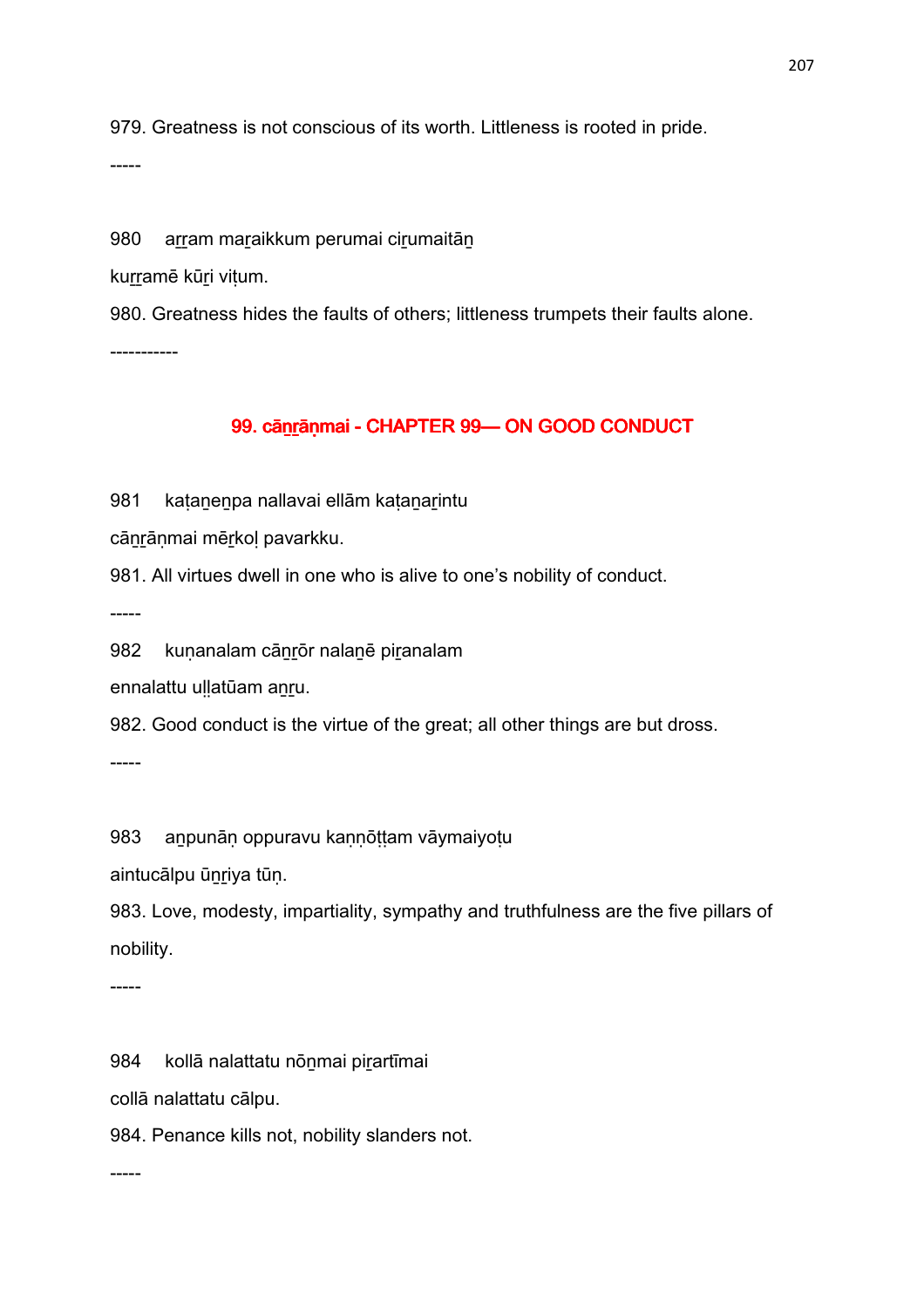985 ārruvār ārral panital atucānrōr

mārrārai mārrum patai.

985. Humility is the strength of the great. It is the weapon that disarms the foe. -----

986 cālpirkuk kattalai yātenin tōlvi

tulaiyallār kannum kolal.

986. The touchstone of nobility is to accept defeat even at the hands of inferiors. -----

987 innācey tārkkum iniyavē ceyyākkāl

eṉṉa payattatō cālpu.

987. What profits one's nobility if good is not done even to those who do harm? -----

988 inmai oruvarku ilivanru cālpennum

tiṇmaiuṇ ṭākap perin.

988. Poverty is no disgrace to one of enduring nobility.

-----

989 ūli peyarinum tāmpeyarār cānrānmaikku

āḻi eṉappaṭu vār.

989. The sea may recede but noble men will remain steadfast.

-----

990 cāṇravar cāṇrāṇmai kuṇriṇ irunilantāṇ

tāṅkātu maṉṉō poṟai.

990. Were the nobility of the noble to shrink, the vast firm earth would totter.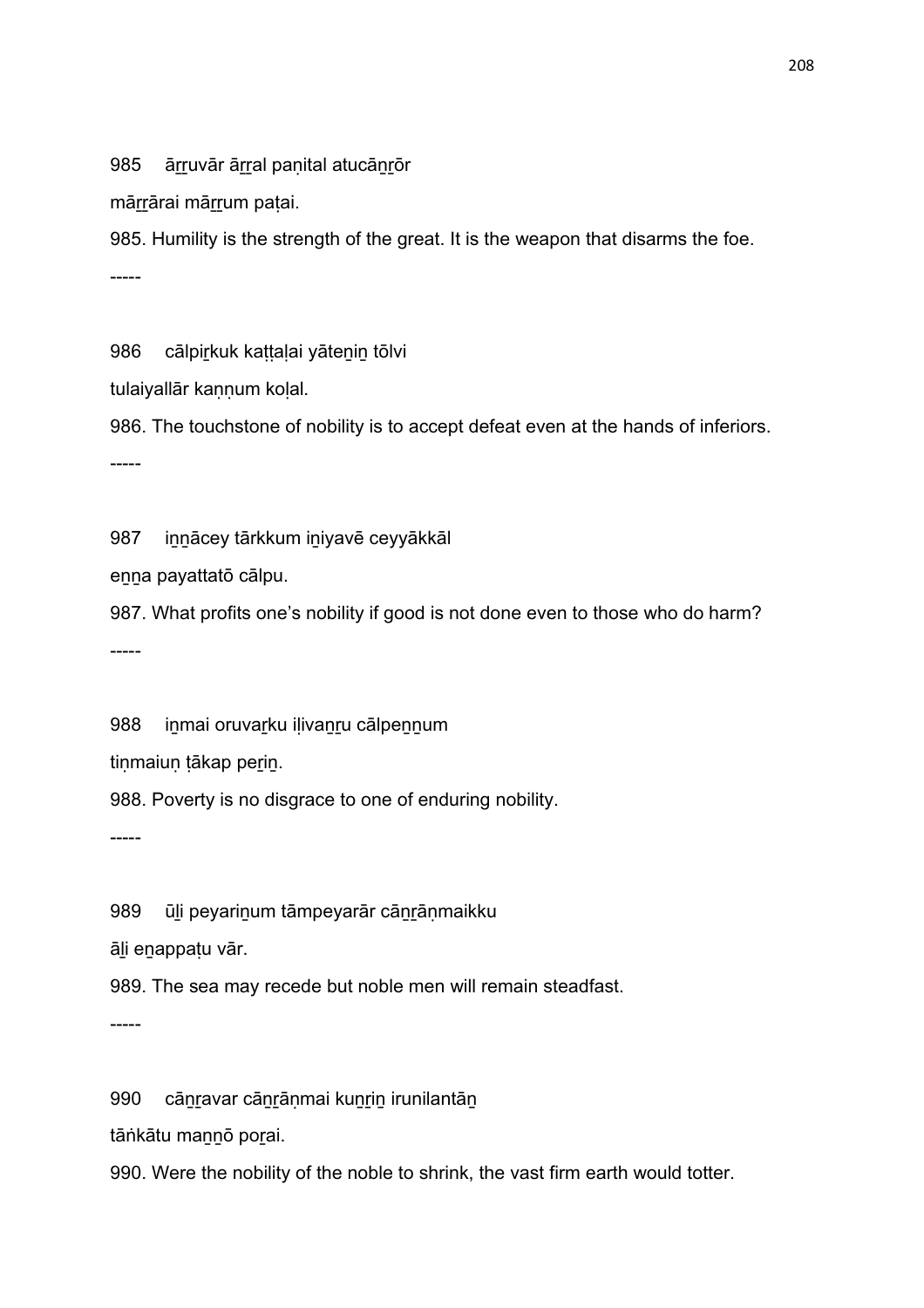### 100. panpu utaimai - CHAPTER 100 CON COURTESY

991 enpatattāl eytal elitenpa yārmāttum

panputaimai ennum valakku.

------------

991. Be cautious and easy of access. You will command the homage of the world. -----

992 aṉpuṭaimai āṉṟa kuṭippiṟattal ivviraṇṭum

panputaimai ennum valakku.

992. Courtesy springs from love and noble lineage.

-----

993 uṟuppottal makkaḷoppu aṉṟāl veṟuttakka

paṇpottal oppatām oppu.

993. Mere physical features do not rank with men but only courtesy makes them ascend the scale.

-----

994 nayanotu nanri purinta payanutaiyār

paṇpupā rāṭṭum ulaku.

994. The world respects the courtesy of those who are just and willing to do good.

-----

995 nakaiyuḷḷum innatu ikalcci pakaiyuḷḷum

paṇpuḷa pāṭaṟivār māṭṭu.

995. Do not mock at others even in a sportive mood. There is virtue in being courteous even to a foe.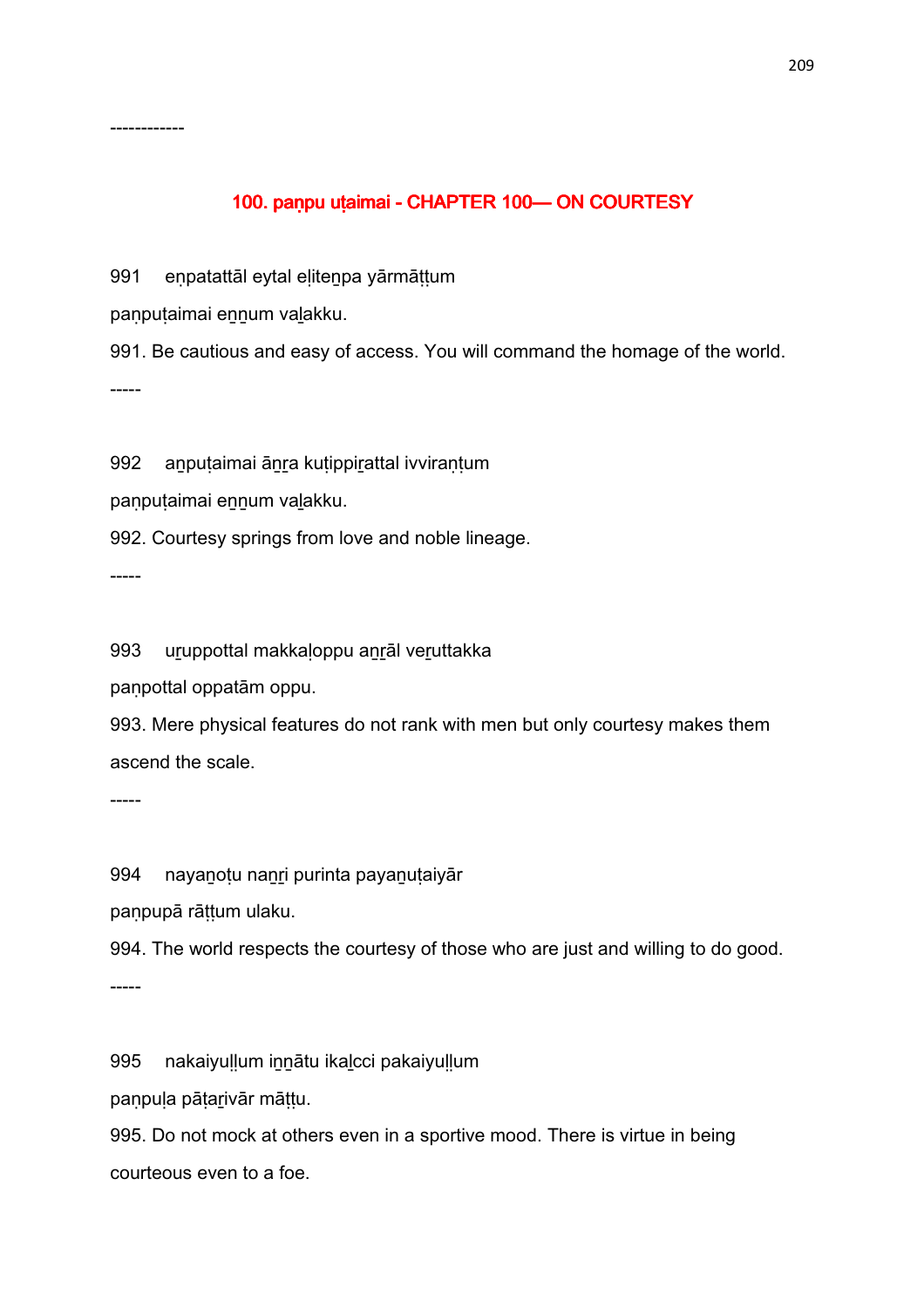### 996 paṇpuṭaiyārp paṭṭuṇṭu ulakam atuiṉṟēl

maṇpukku māyvatu maṉ.

996. The world is built on the wisdom of the noble and the good; but for them the entire world would be a heap of ruins.

-----

-----

997 arampōlum kūrmaiya rēnum marampōlvar

makkaḷpaṇpu illā tavar.

997. Of what avail is one's intelligence keen as the edge of the chist^? One is with the socks and gloves if one is not affable.

-----

998 naṇpāṟṟār āki nayamila ceyvārkkum

panpārrār ātal katai.

998. To be failing in one's courtesy even to one's foe is sin.

-----

999 nakalvallar allārkku māyiru ñālam

pakalumpār pattanr irul.

999. Even the wide world darkens at noon to the sullen who fails to gladden the hearts of men.

-----

1000 paṇpilān perra peruñcelvam nanpāl

kalantīmai yāltirintu arru.

1000. Of what' use is the wealth of the discourteous? It is like good milk spoilt by an unclean vessel.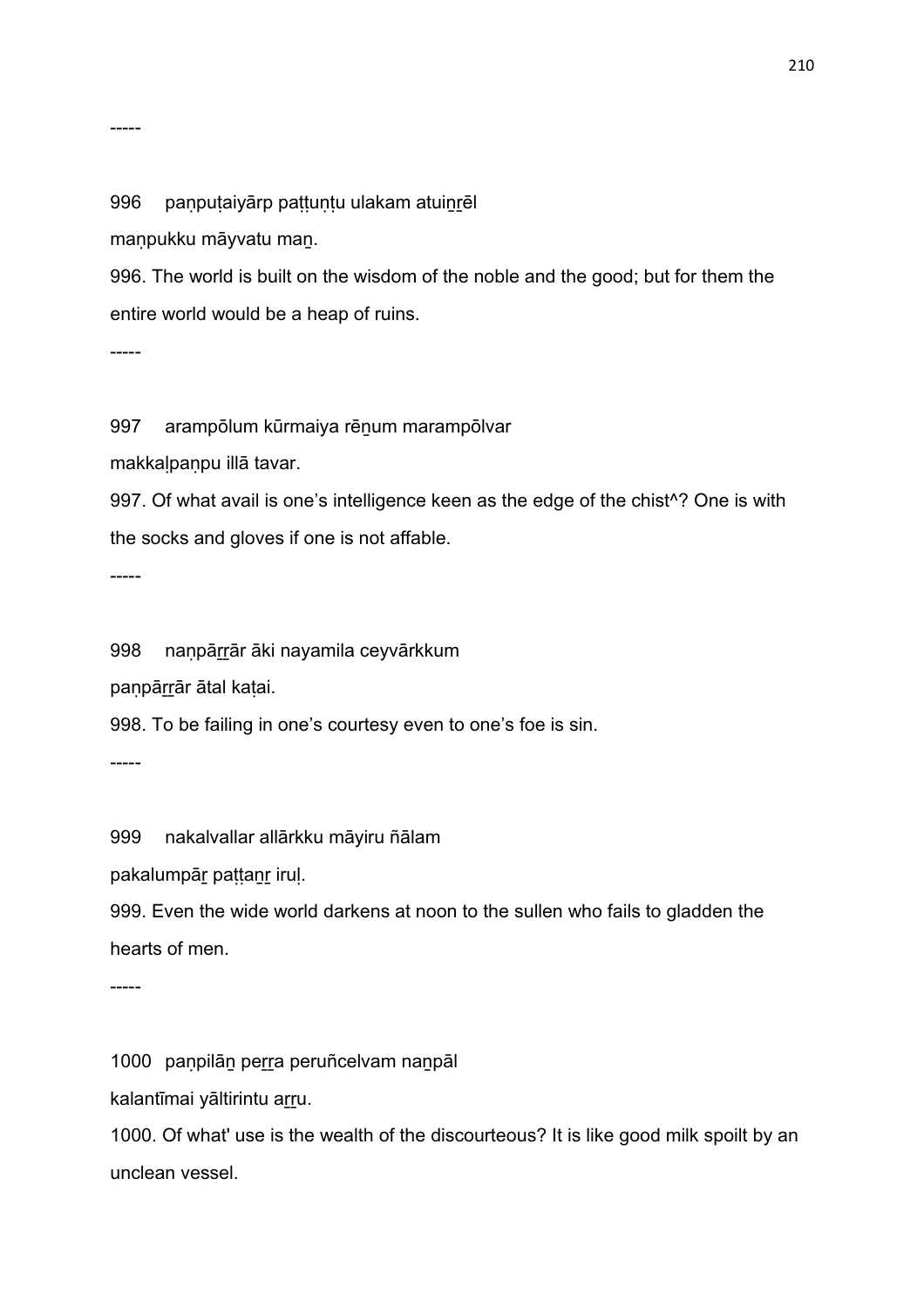# 101. nanriyil celvam - CHAPTER 101 - ON UNPROFITABLE WEALTH

1001 vaittānvāy cānra perumporuL aktunnān

cettān ceyakkitantatu il.

1001. He who does not make use of his hoarded wealth is really dead, though aliye; for he cannot do anything great.

-----

-----------

1002 poruḷāṉām ellāmeṉṟu īyātu ivaṟum

maruḷāṉām māṇāp piṟappu.

1002. The birth of a ghost awaits a miser who thinks he gains everything by hoarding wealth.

-----

1003 īṭṭam ivaṟi icaivēṇṭā vāṭavar

tōrram nilakkup porai.

1003. He who prefers mere accumulation of wealth to glory is a burden unto the earth.

-----

1004 eccamenru enennum kollō oruvarāl

naccap paṭāa tavaṉ.

1004. What awaits one if one cannot win the affections of others?

-----

1005 koṭuppatūum tuyppatūum illārkku aṭukkiya

kōṭiuṇ ṭāyiṉum il.

1005. Of what avail is the untold wealth of one who neither gives nor enjoys it?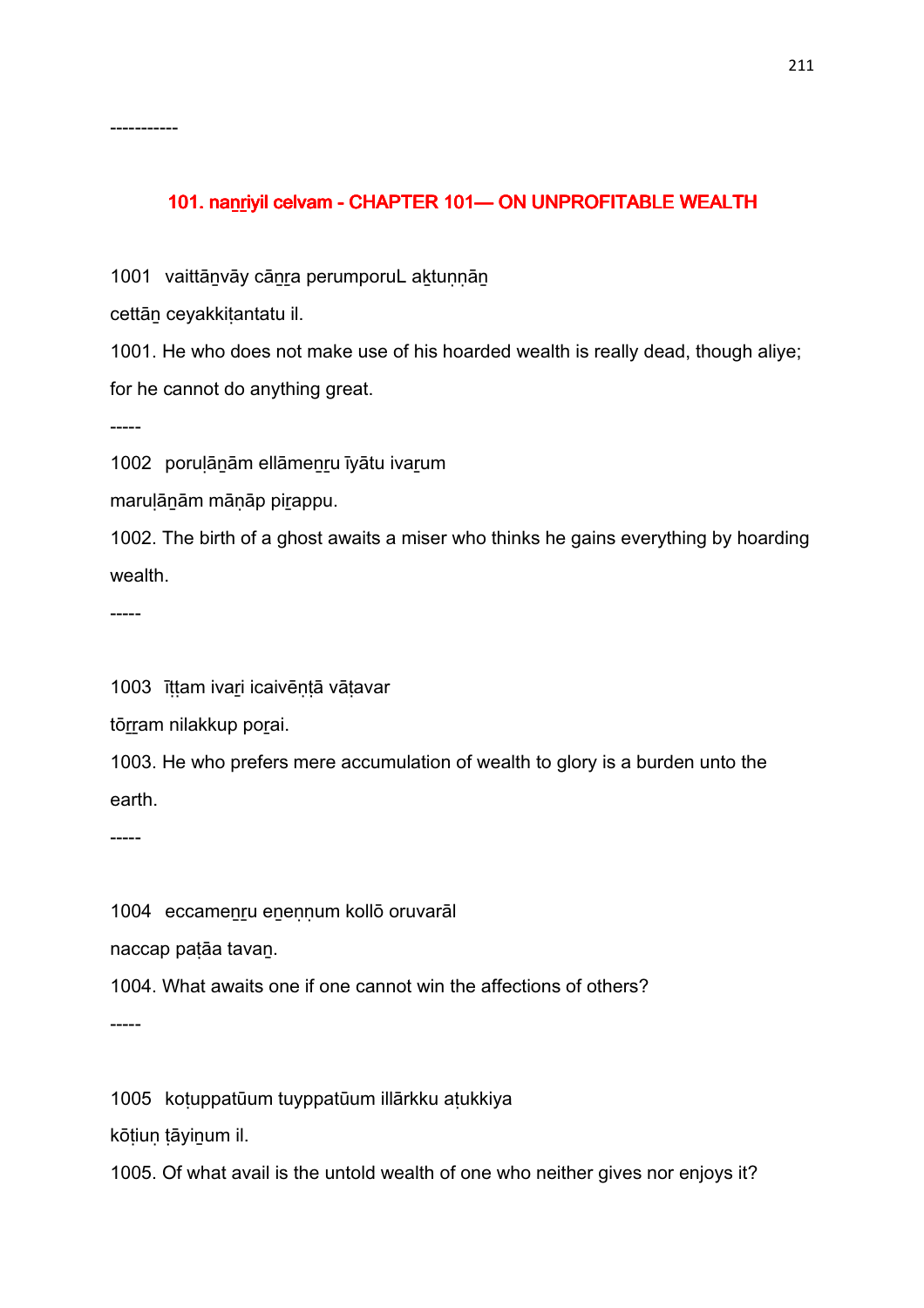1006 ētam peruñcelvam tāntuvvān takkārkkuonru

ītal iliyalpilā tāṉ.

1006. Abundance of wealth is not a blessing but a curse to one who can neither enjoy it nor spend it on the deserving.

-----

1007 arrārkkonru ārrātān celvam mikanalam

perrān tamiyaļmūt tarru.

1007. The wealth that is not spent on the needy is as barren as the withering charm of a spinster.

-----

1008 naccap paṭātavaṉ celvam naṭuvūruḷ

naccu marampalut tarru.

1008. The wealth of a miser is like the fruit of a poison-tree in the heart of a village.

-----

1009 aṉporīit taṉceṟṟu aṟamnōkkātu īṭṭiya

onporul kolvār pirar.

1009. Strangers inherit the great wealth of a miser who neither enjoys it nor gives.

-----

1010 cīruṭaic celvar ciṟutuṉi māri

varaṅkūrn tanaiyatu uṭaittu.

1010. The short-lived poverty of the generous rich is the drought of rain-laden clouds.

----------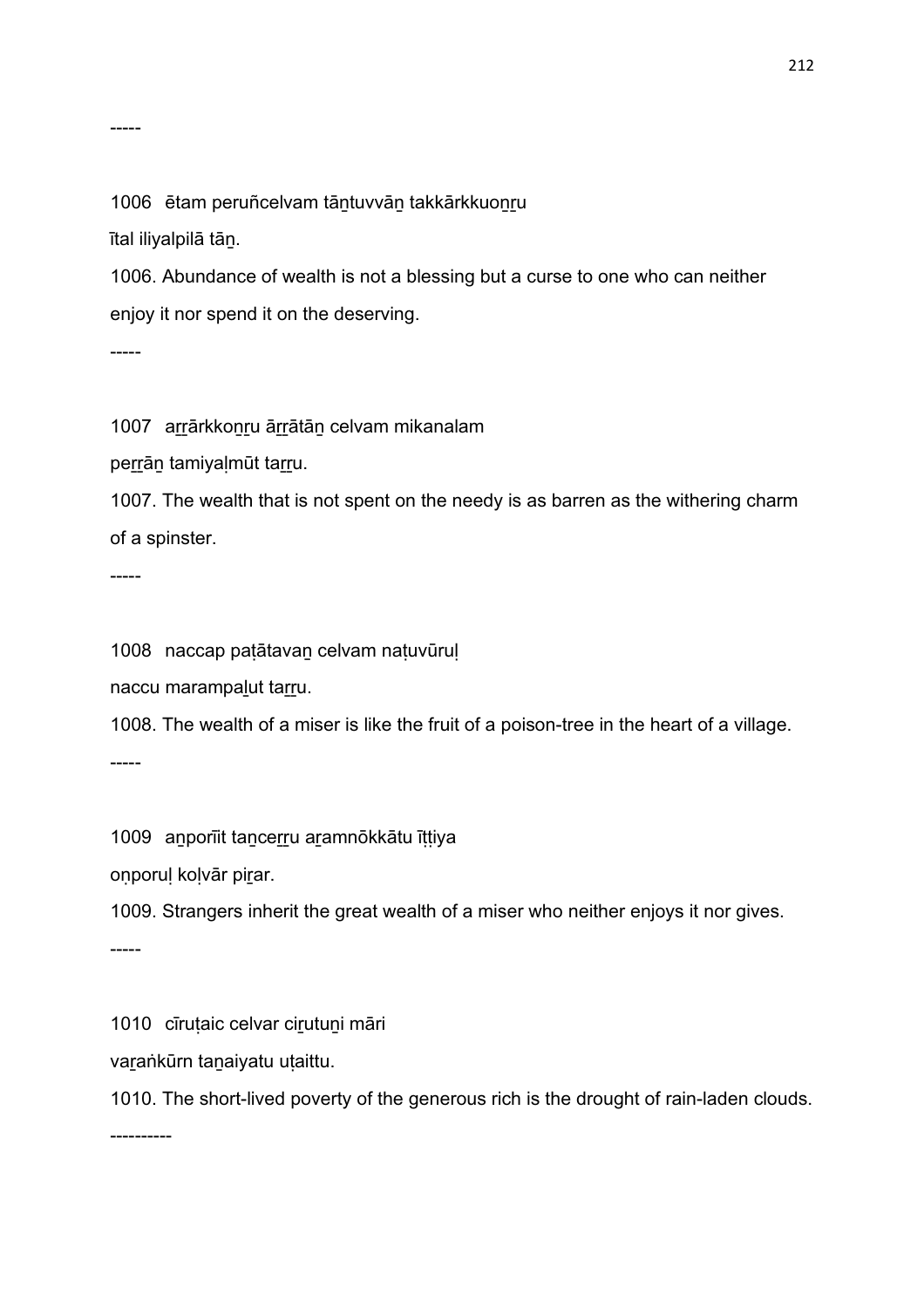### 102. nān utaimai - CHAPTER 102—ON MODESTY

1011 karumattāl nāṇutal nāṇut tirunutal

nallavar nānup pira.

1011. True modesty shrinks from littleness. All other forms of modesty are womanish. -----

1012 ūnutai eccam uyirkkellām vēralla

nānutaimai māntar cirappu.

1012. Common to all human beings are food and clothing and other necessaries of life. But what distinguishes them is modesty.

-----

1013 ūṉaik kuṟitta uyirellām nāṇeṉṉum

naṉmai kuṟittatu cālpu.

1013. Man clings to his body. The noble clings to modesty.

-----

1014 aniyanrō nānutaimai cānrōrkku aktinrēl

piṇiyaṉṟō pīṭu naṭai.

1014. Disgraceful is the painted pomp of the life of the immodest.

-----

1015 piṟarpaḻiyum tampaḻipōl nāṇuvār nāṇukku

uraipati ennum ulaku.

1015. The world finds the very abode of modesty in one who dreads one's infamy and that of others.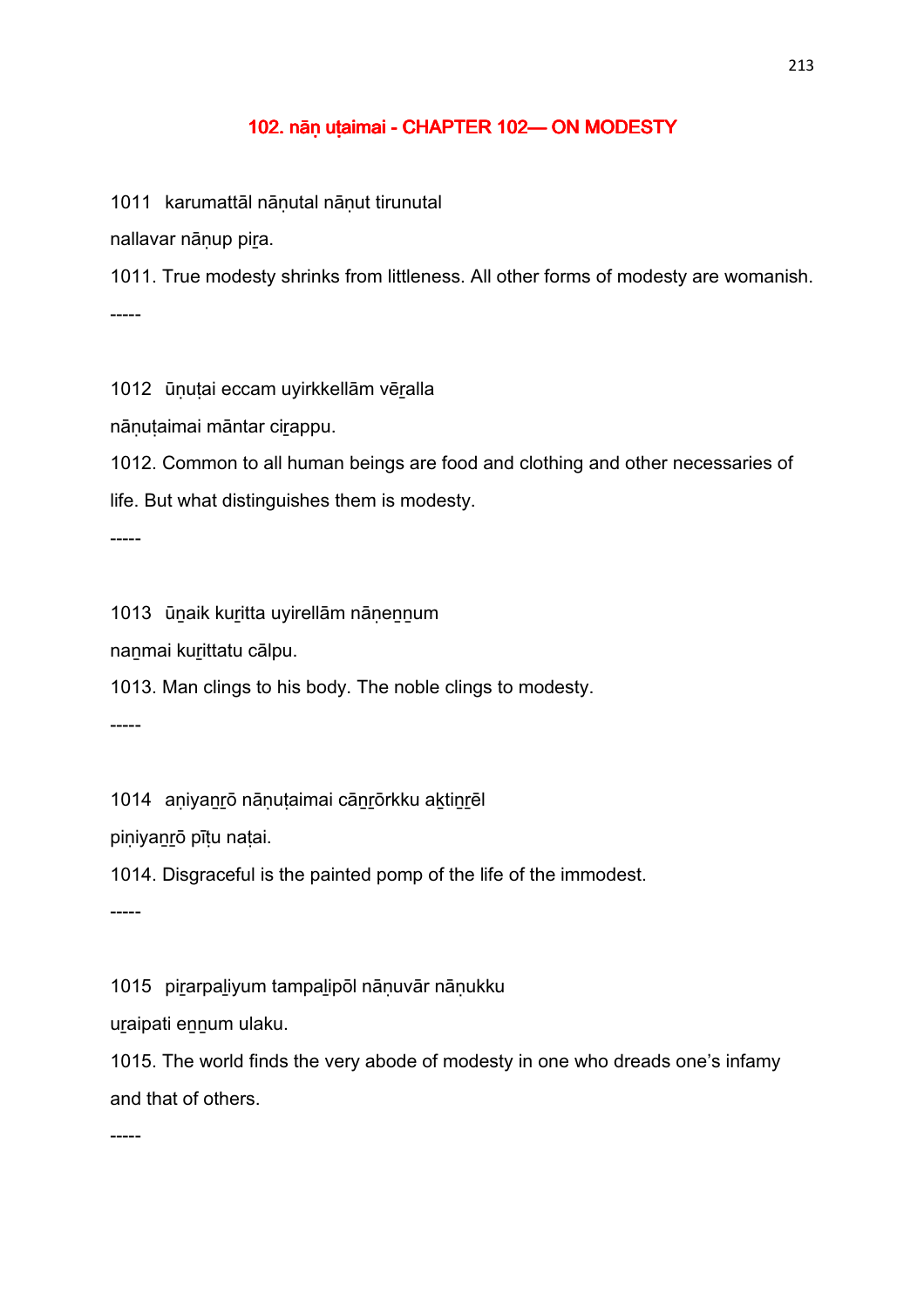1016 nānvēli kollātu mannō viyanñālam

pēṇalar mēlā yavar.

1016. The great prefer modesty to the riches of the world.

-----

1017 nānāl uyirait turappar uyirpporuttāl

nānturavār nānāl pavar.

1017. Better retain modesty than cling to life. The noble would rather die than lose modesty.

-----

1018 pirarnāṇat takkatu tāṇnāṇāṇ āyiṇ

aṟamnāṇat takkatu uṭaittu.

1018. One who does not shrink from what others blush at knows no righteousness. -----

1019 kulañcutum kolkai pilaippin nalañcutum

nāninmai ninrak katai.

1019. Lack of decorum disgraces a home; lack of modesty destroys everything good. -----

1020 nāṇakattu illār iyakkam marappāvai

nānāl uyirmarutti arru.

1020. The activity of those lacking in modesty is like that of a marionette.

----------

## 103. kuți ceyalvakai - CHAPTER 103 CHAPTER 103 CHAPTER DI EXALTING ONE'S FAMILY

1021 karumam ceyaoruvaṉ kaitūvēṉ eṉṉum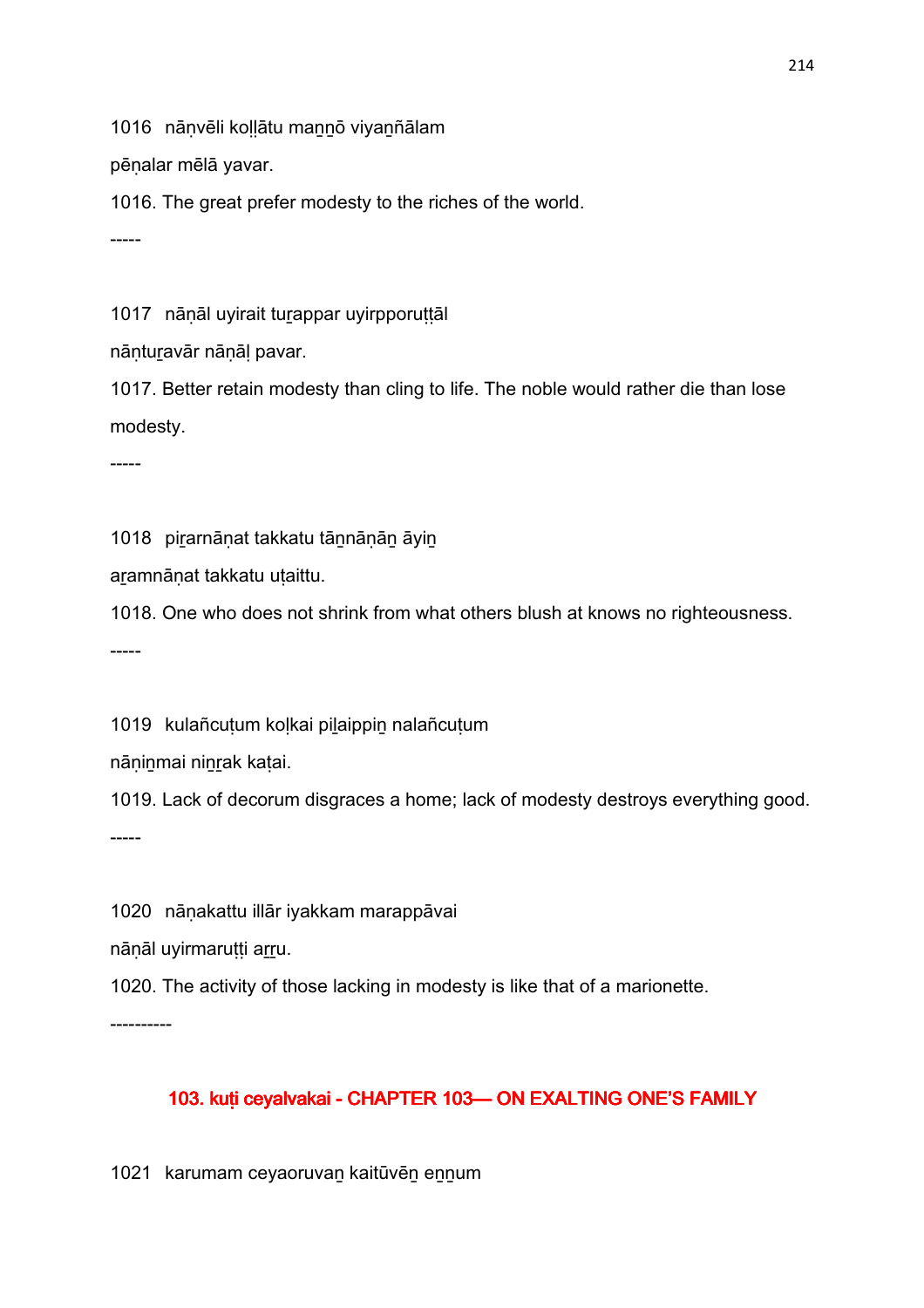perumaiyin pītuutaiyatu il.

1021. Nothing is more exalted and manly than one's ceaseless toil to uplift one's own family.

-----

1022 ālvinaiyum ānra arivum ena irantin

nīlvinaiyāl nīlum kuti.

1022. Manly effort and ripe wisdom exalt one's family.

-----

1023 kuticeyval ennum oruvarkut teyvam

maṭitarrut tānmun turum.

1023. Even God girds up His loins in the service of one who strives for the glory of one's family.

-----

1024 cūlāmal tānē mutiveytum taṅkutiyait

tālātu uñarru pavarkku.

1024. Success comes unbidden to one who exalts one's family with unremitting toil.

-----

1025 kurram ilanāyk kuticeytu vālvānaic

curramāc currum ulaku.

1025. The world becomes kin to one who leads an unblemished householder's life.

-----

1026 nallāņmai enpatu oruvarkut tānpiranta

illāṇmai ākkik koḷal.

1026. What is true manliness except perfect ordering of the house for its own glory?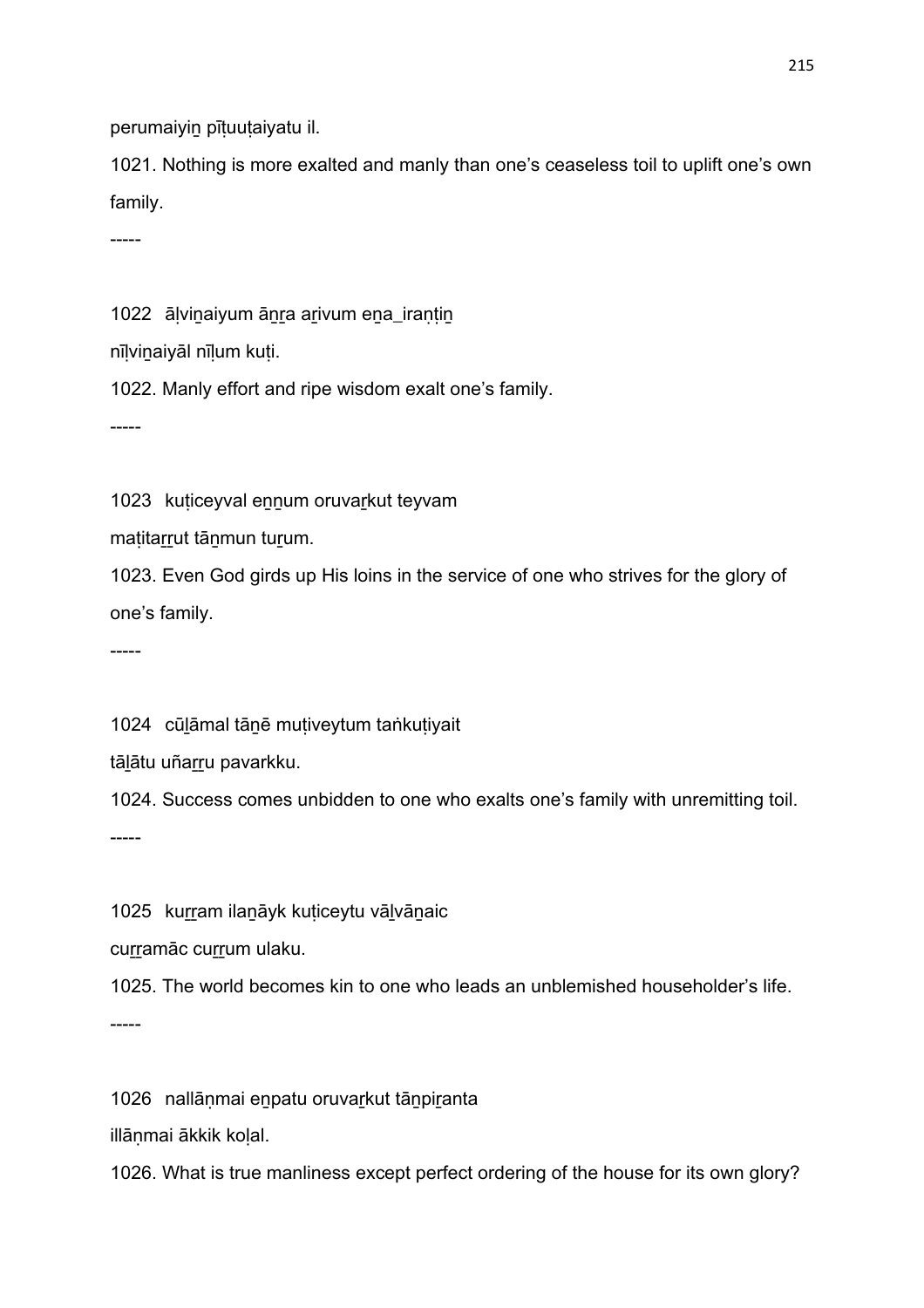1027 amarakattu vankannar pōlat tamarakattu

āṟṟuvār mēṟṟē poṟai.

1027. The brunt of the battle falls on the victorious; the burden of the family on the competent few.

-----

1028 kuticeyvārkku illai paruvam maticeytu

māṉam karutak keṭum.

1028. To pure householders there is no cessation of work. One's false prestige leads to the ruin of one's family.

-----

1029 iṭumpaikkē koḷkalam kollō kuṭumpattaik

kurram maraippān utampu.

1029. Is he who protects his family from the ills of life a mere vessel of suffering? -----

1030 iṭukkaṇkāl koṉṟiṭa vīḻum aṭuttūṉṟum

nallāḷ ilāta kuṭi.

1030. The axe of adversity falls on the family which has no noble son to shield it.

---------

### 104. ulavu - CHAPTER 104 — ON AGRICULTURE

1031 culanrumērp pinnatu ulakam atanāl

ulanrum ulavē talai.

1031. After vain wanderings in search of callings the world returned to the plough.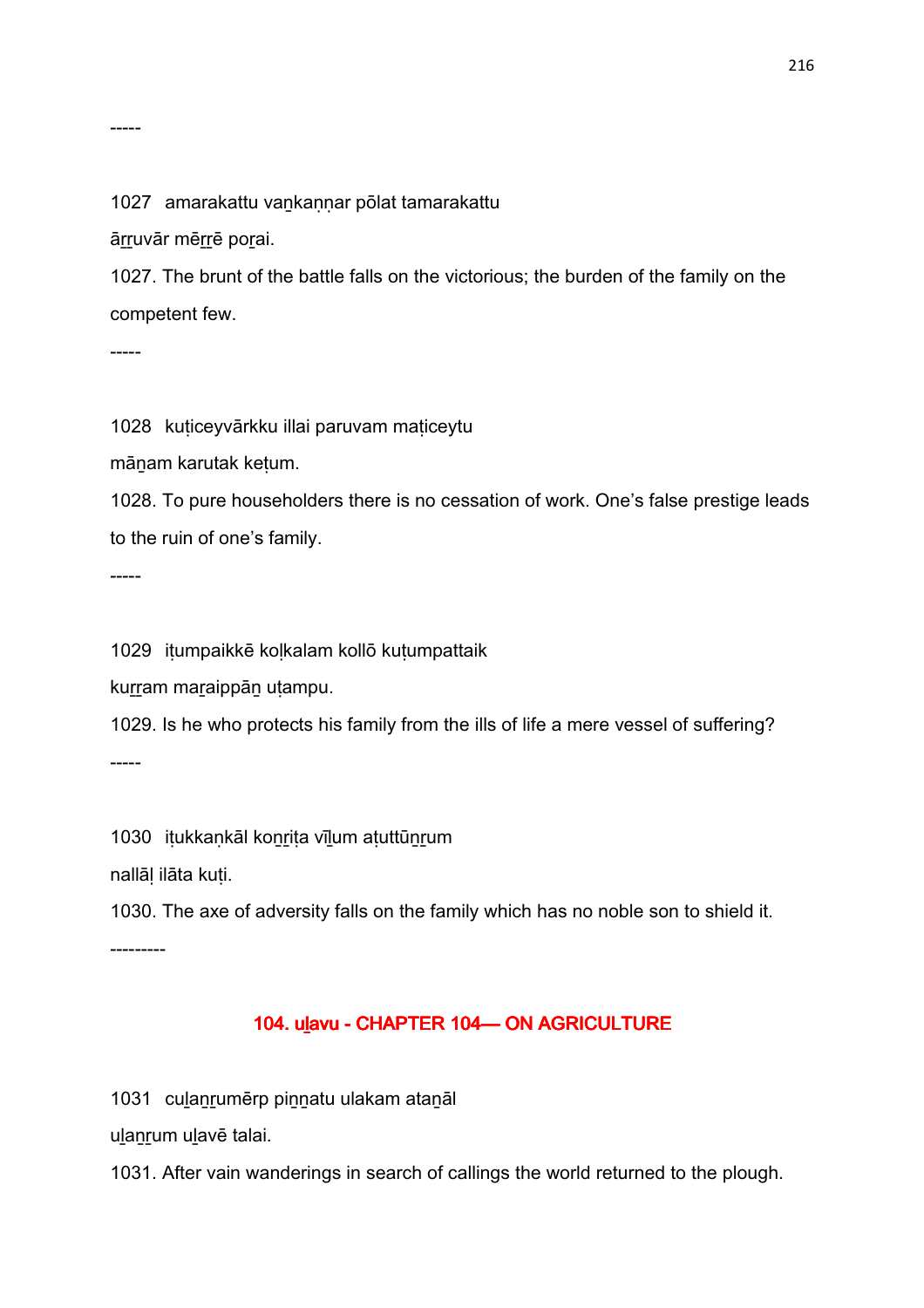1032 uluvār ulakattārkku āniaktu ārrātu

eḻuvārai ellām poṟuttu.

1032. Husbandmen are the sheet-anchor of the world for on them depend lives of others.

-----

1033 uḻutuṇṭu vāḻvārē vāḻvārmaṟṟu ellām

tolutunțu pincel pavar.

1033. Only the husbandmen live; all others subsist on their toil.

-----

1034 palakuṭai nīḻalum tamkuṭaikkīḻk kāṇpar

alakuṭai nīḻa lavar.

1034. It is the husbandmen that bring the might of the kings under the sway of their own sovereign.

-----

1035 iravār irappārkkoṉṟu īvar karavātu

kaiceytūṇ mālai yavar.

1035. A toiling peasant never begs but gives.

-----

1036 uḻaviṉār kaimmaṭaṅkiṉ illai viḻaivatūum

viṭṭēmeṉ pārkkum nilai.

1036. Even the anchorite ceases from penance if husbandmen sit with their hands folded.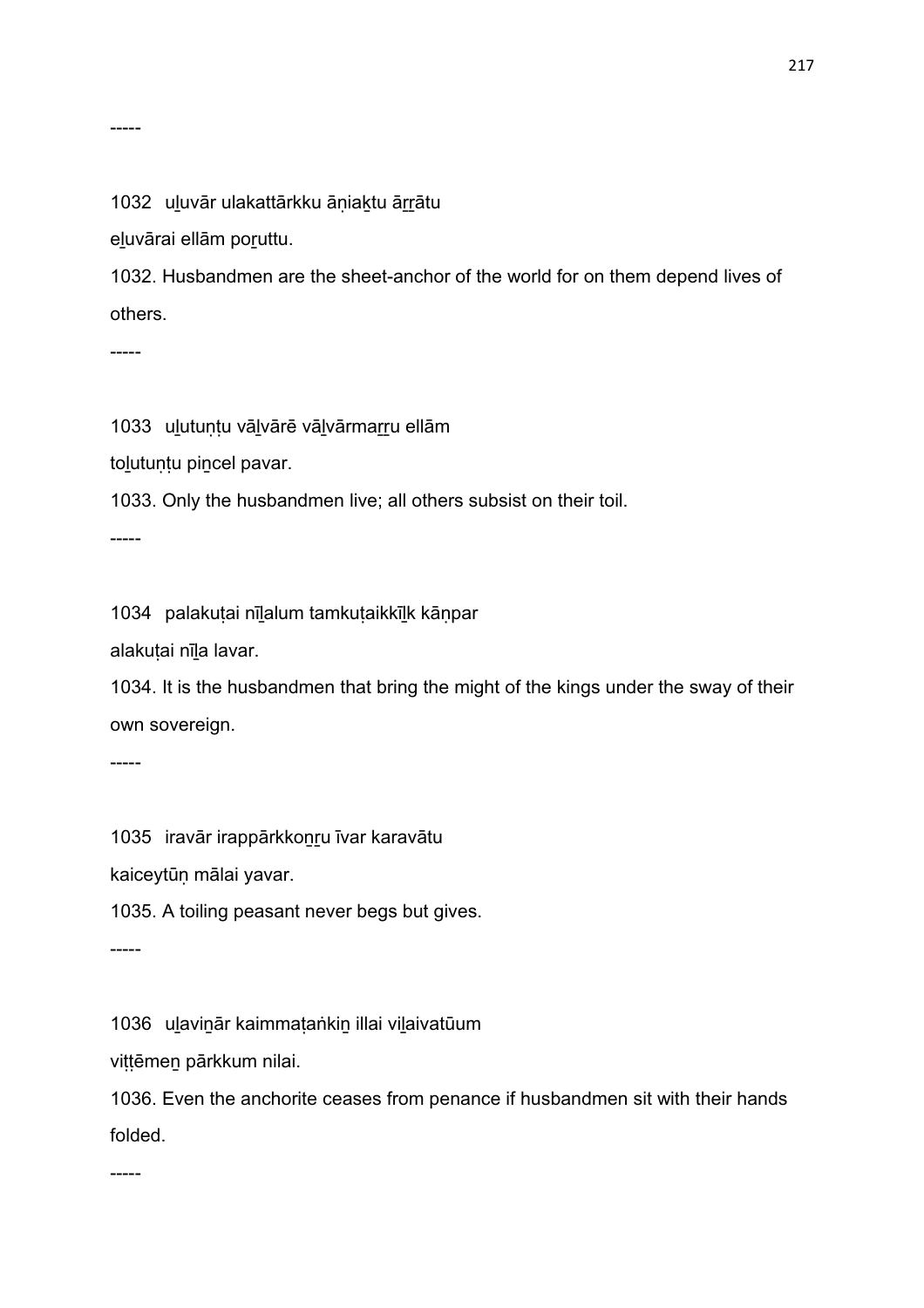1037 totippuluti kakcā unakkin pititteruvum

vēntātu cālap patum.

1037. Let the land be allowed to dry with dust. Even a handful of manure is not needed for a good harvest.

-----

1038 ērinum nanrāl eruitutal kattapin

nīrinum nanratan kāppu.

1038. After weeding, let the land be guarded, for more important than water is the protection of crops.

-----

1039 cellāṉ kiḻavaṉ iruppiṉ nilampulantu

illāḷiṉ ūṭi viṭum.

1039. The land neglected by its owner puts on the appearance of a sulky woman abandoned by her lord.

-----

1040 ilameṉṟu acaii ippāraik kāṇiṉ

nilamennum nallāl nakum.

1040. Mother earth laughs in scorn at those who plead poverty

--------

### 105. nalkuravu - CHAPTER 105-ON POVERTY

1041 inmaiyin innātatu yātenin inmaiyin

iṉmaiyē iṉṉā tatu.

1041. There is no greater evil than poverty!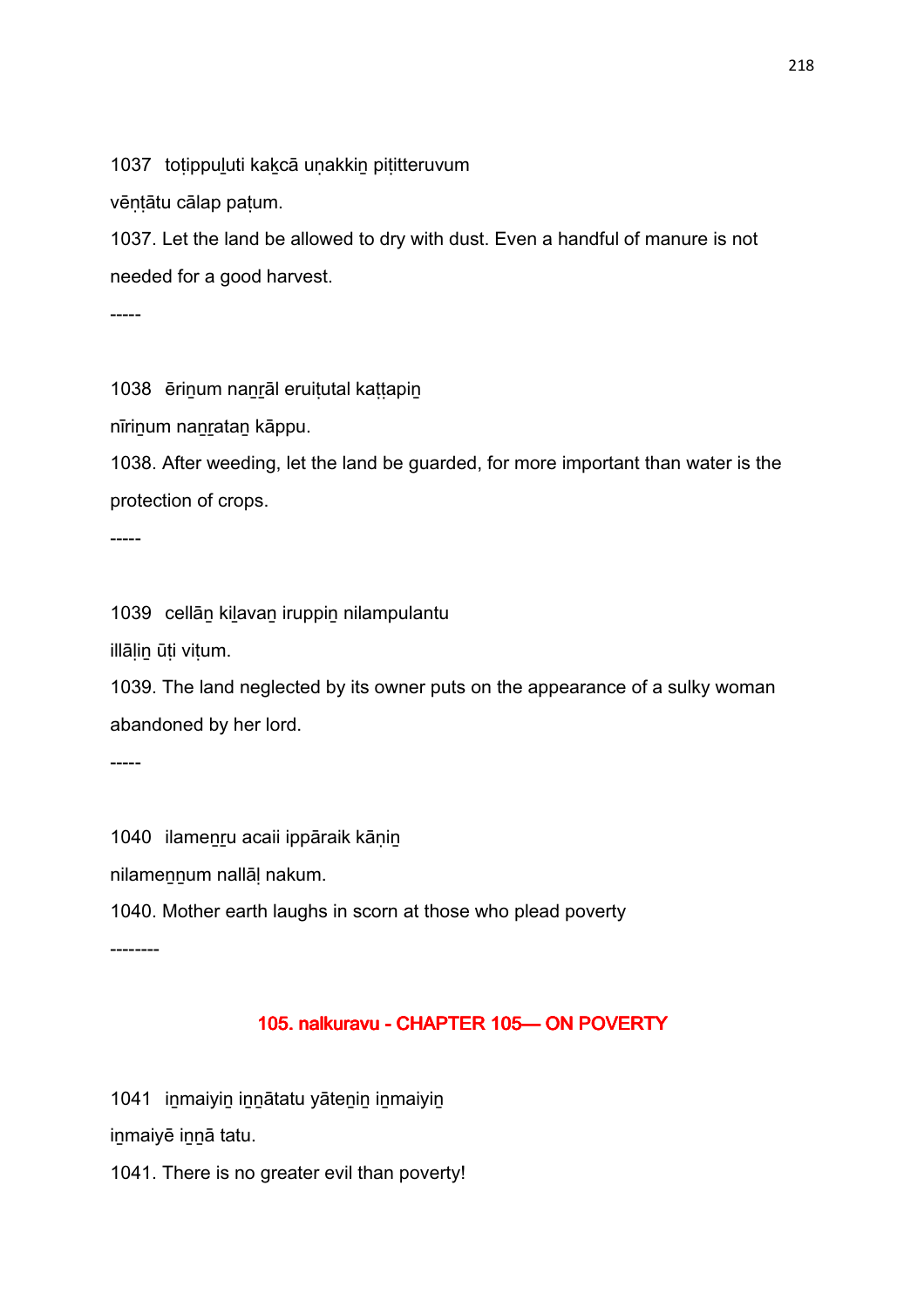#### 1042 inmai enaoru pāvi marumaiyum

immaiyum iṉṟi varum.

1042. Poverty is an evil which blasts at once the joys of earth and of heaven.

-----

1043 tolvaravum tōlum keṭukkum tokaiyāka

nalkuravu ennum nacai.

1043. Poverty which springs of avarice ruins one's ancestry and its fair name.

-----

1044 iṟpiṟantār kaṇṇēyum iṉmai iḷivanta

colpiṟakkum cōrvu tarum.

1044. Dejection due to poverty makes the noble utter the language of the base.

-----

1045 nalkuravu ennum itumpaiyul palkurait

tuṉpaṅkaḷ ceṉṟu paṭum.

1045. Poverty in itself an evil is the mother of all ills.

-----

1046 narporul nankunarntu collinum nalkūrntār

corporul corvu pațum.

1046 The words of the poor, though born of experience and wisdom are not listened to.

-----

1047 aṟañcārā nalkuravu īṉṟatā yāṉum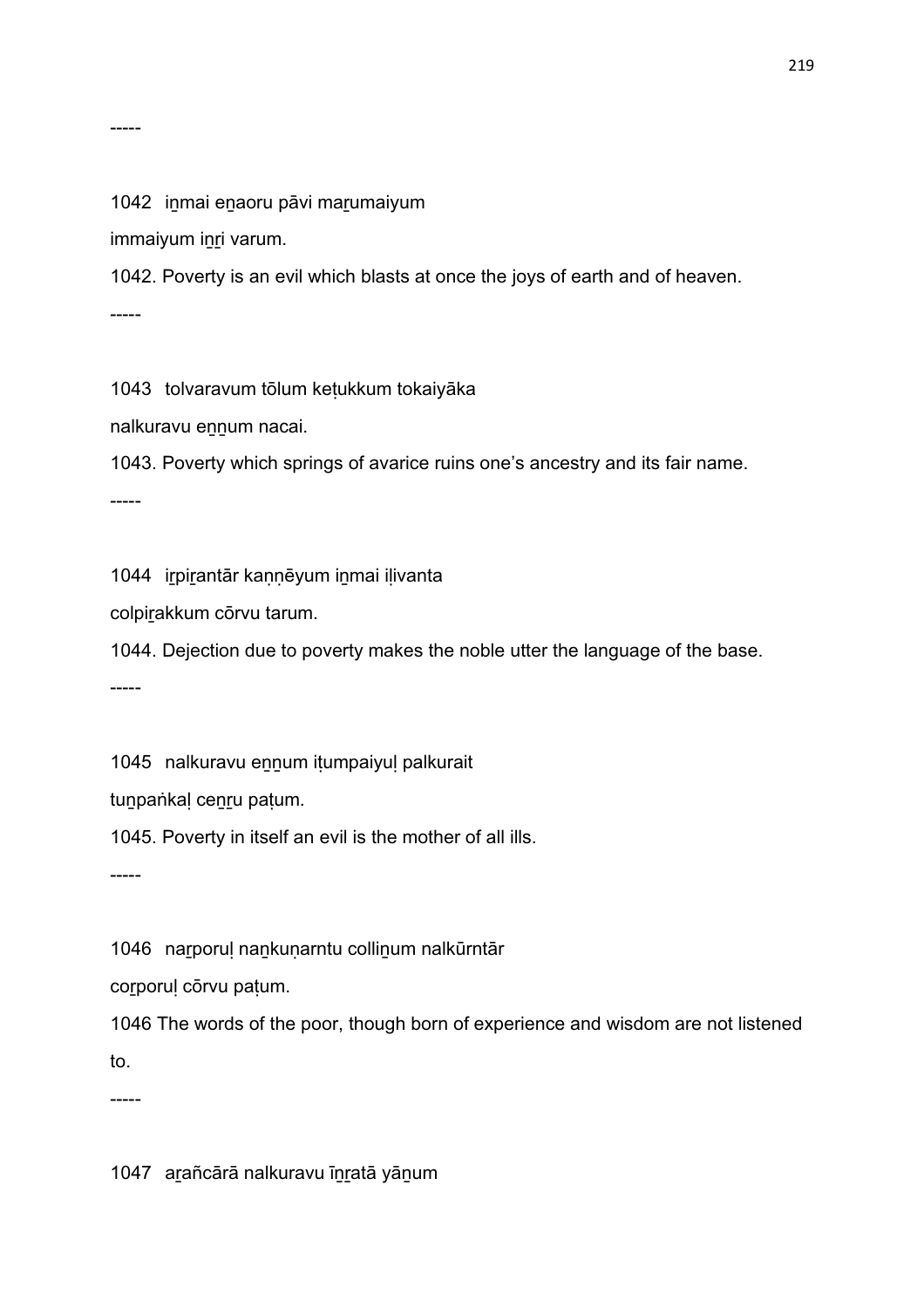piranpōla nōkkap patum.

1047. Even a mother turns her back on one whose poverty is devoid of probity.

-----

1048 inrum varuvatu kollō nerunalum

konratu pōlum nirappu.

1048. Oh, how I dread it I Will that beggary that almost killed me yesterday assail me today also?

-----

1049 neruppinul tuñcalum ākum nirappinul

yātoṉṟum kaṇpāṭu aritu.

1049. One may sleep in the midst of scorching fire. But the poverty-stricken know no sleep.

-----

1050 tuppuravu illār tuvarat turavāmai

uppirkum kāṭikkum kūrru.

1050. The indigent that do not renounce the world batten on other man's salt and porridge.

-------------

## 106. iravu - CHAPTER 106-ON BEGGING

1051 irakka irattakkārk kāṇiṉ karappiṉ

avarpaḻi tampaḻi aṉṟu.

1051. Beg if you meet people who can give. If they refuse, it is their fault, not yours.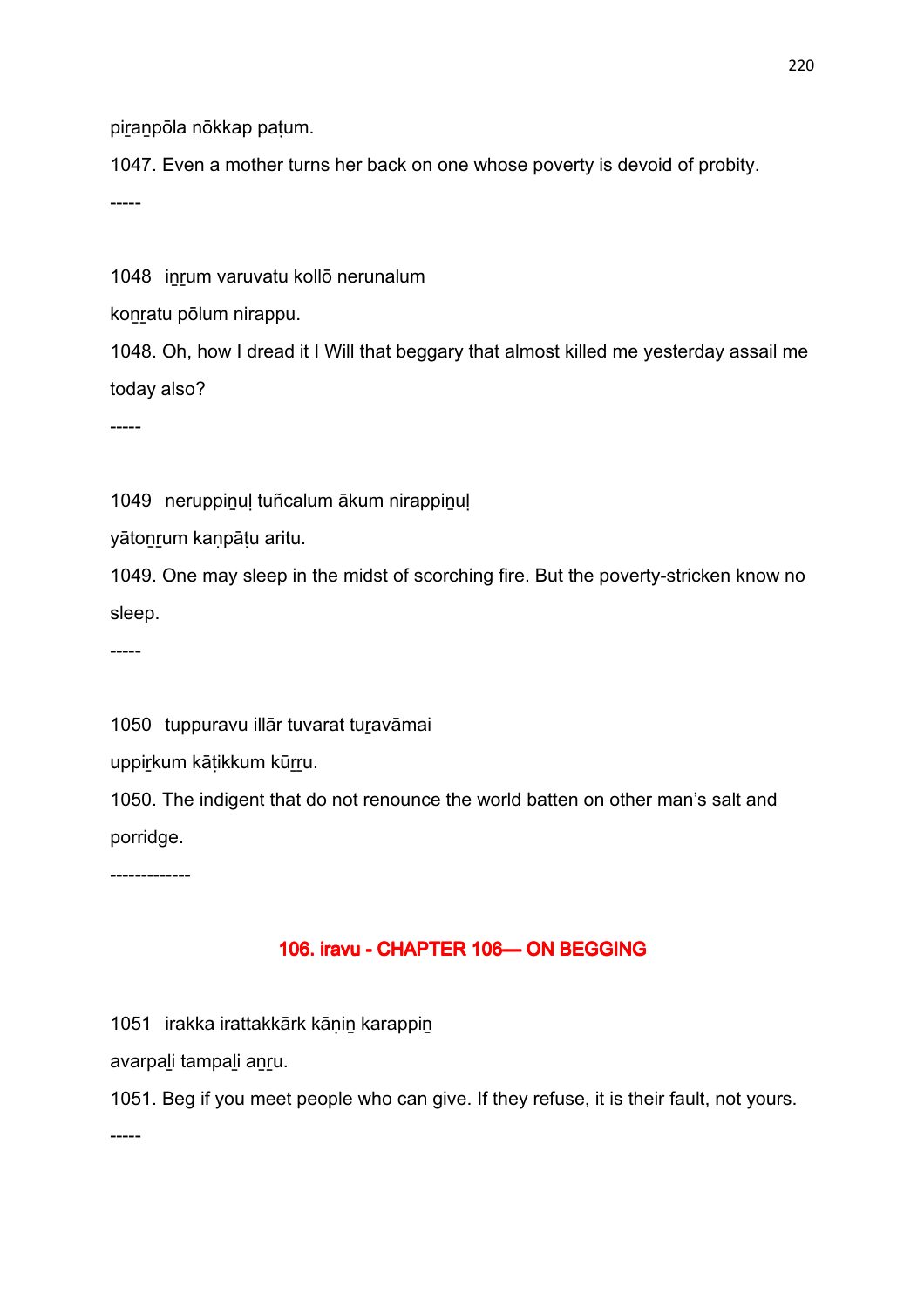1052 inpam oruvarku irattal irantavai

tunpam urāa varin.

1052. Begging would be pleasant to one if one were to achieve one's object without causing pain.

-----

1053 karappilā neñcin katanarivār munninru

irappumōr ēr uṭaittu.

1053. There is a grace even in begging of one noble and generous of heart.

-----

1054 irattalum ītalē pōlum karattal

kaṉavilum tēṟṟātār māṭṭu.

1054. Begging is endowed with all the grace of giving when the noble guest does not fail of his gifts even in dreams.

-----

1055 karappilār vaiyakattu unmaiyān kanninru

irappavar mēṟkoḷ vatu.

1055. There is beggary because of persons touched by its very presence.

-----

1056 karappitumpai illāraik kānin nirappitumpai

ellām oruṅku keṭum.

1056. All the indignities of begging vanish in the presence of the truly generous who know not the sin of withholding gifts.

-----

1057 ikaḻntueḷḷātu īvāraik kāṇiṉ makiḻntuḷḷam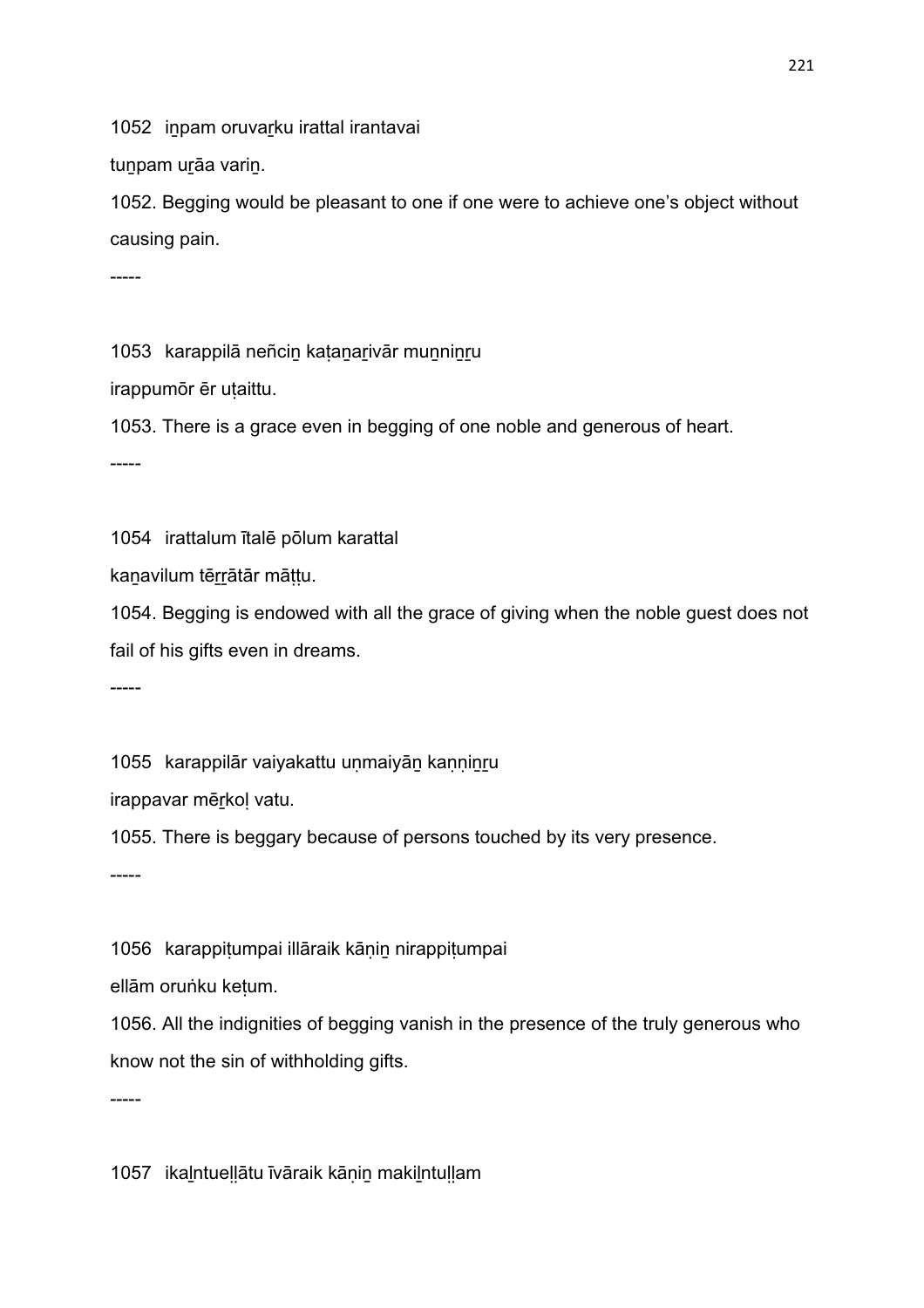ullul uvappatu utaittu.

1057. Mendicancy inwardly rejoices in the bounty of the generous free of scorn.

-----

1058 irappārai illāyiṉ īrṅkaṇmā ñālam

marappāvai cenruvan tarru.

1058. Were there to be no mendicancy the vast world would be peopled with men moving like dolls.

-----

1059 īvārkan ennuntām tōrram irantukōl

mēvāril ilāak kaṭai.

1059. If there be no beggars in the world, will there be any glory for the bountiful? -----

1060 irappāṉ vekuḷāmai vēṇṭum nirappiṭumpai

tānēyum cālum kari.

1060. Do not chafe against the hunks for inevitable is the pain of poverty.

---------

## 107. iravu accam - CHAPTER 107 CON FEAR OF BEGGING

1061 karavātu uvantīyum kannannār kannum

iravāmai kōṭi uṟum.

1061. A million times blessed is he who refrains from begging even from the generous delighting in charity.

-----

1062 irantum uyirvāḻtal vēṇṭiṉ parantu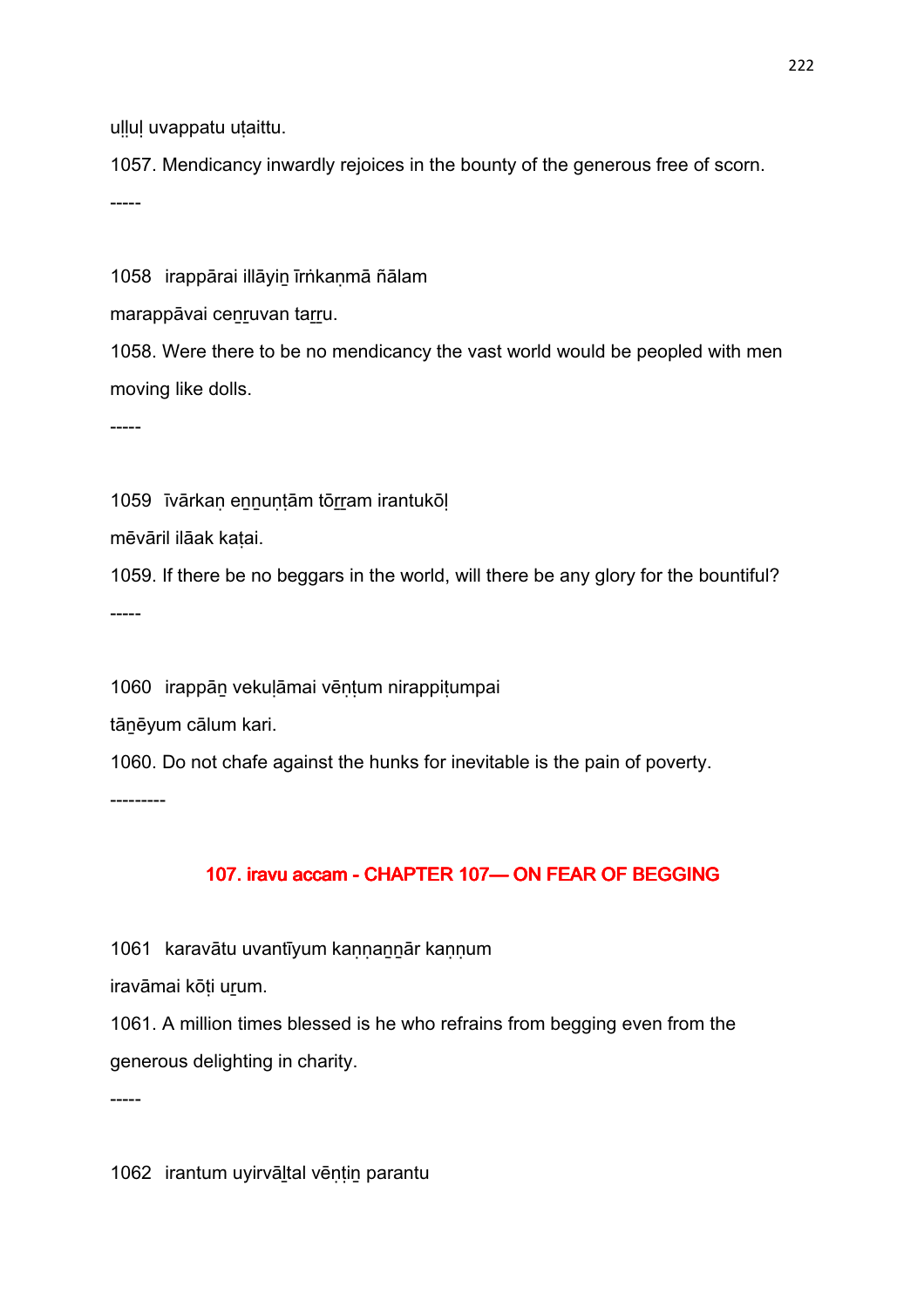ketuka ulakiyarri yān.

1062. May the creator of the world perish if he has ordained life only through mendicancy?

-----

1063 inmai itumpai irantutīr vāmennum

vanmaiyin vanpāttatu il.

1063. There is no greater folly than the thought of wiping out poverty by beggary.

-----

1064 iṭamellām koḷḷāt takaittē iṭamillāk

kālum iravollāc cālpu.

1064. The greatness of refusing to beg even in adversity transcends the glory of the world.

-----

1065 tennīr atupurkai āyinum tāltantatu

unnalin ūṅkuiniyatu il.

1065. Nothing is sweeter than the thin porridge earned by the sweat of one's brow.

-----

1066 āvirku nīrenru irappinum nāvirku

iravin ilivantatu il.

1066. It is a heinous sin to beg for water even for a cow crying of thirst.

-----

1067 irappaṇ irappārai ellām irappiṇ

karappār iravaṉmiṉ eṉṟu.

1067. I implore beggars not to beg of people who hide their wealth.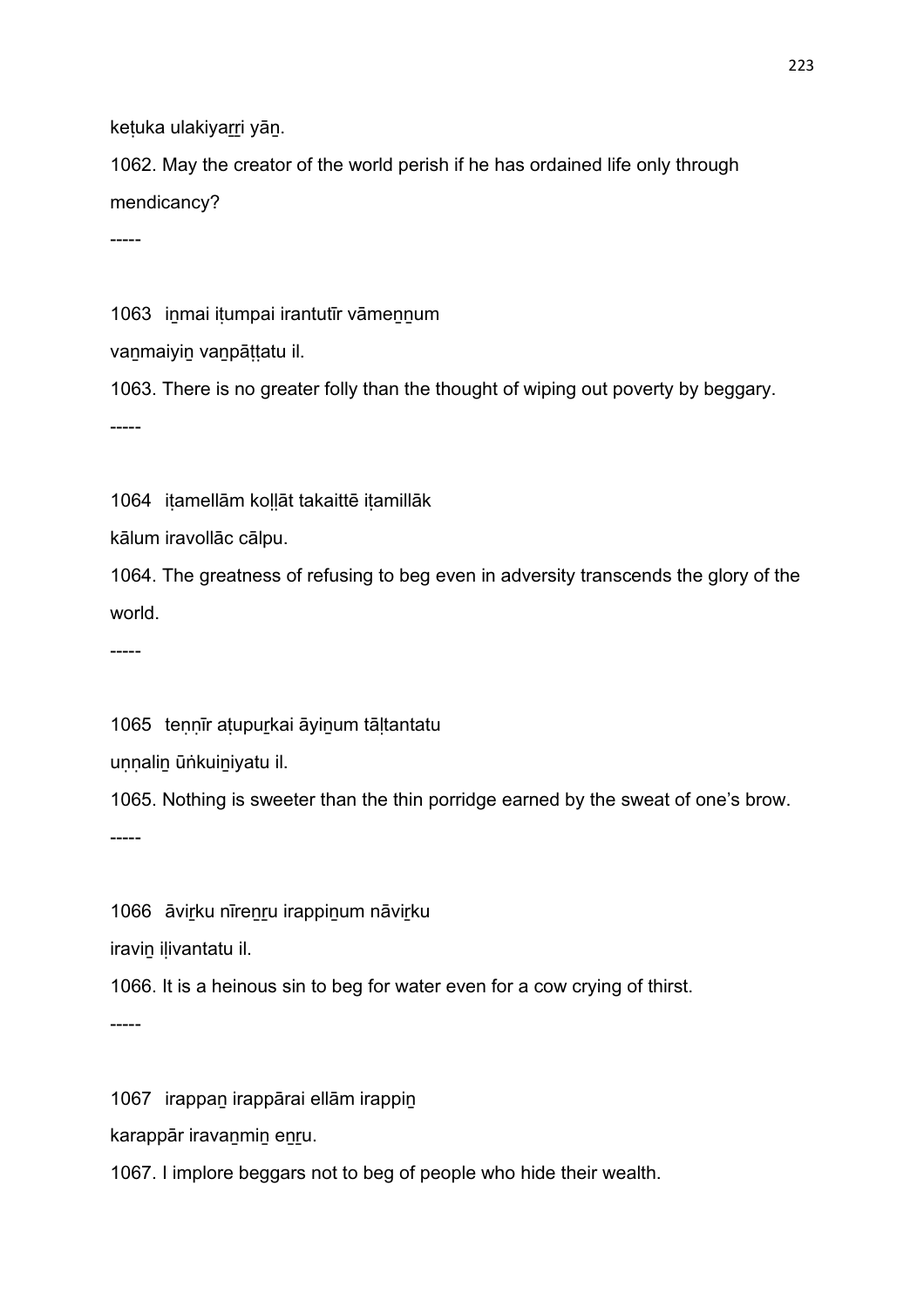1068 iravuennum ēmāppil tōni karavuennum

pārtākkap pakku viṭum.

1068. The unavailing canoe of begging gets wrecked on the rock of refusal.

-----

1069 iravulla ullam urukum karavulla

ullatūum inrik ketum.

1069. The mere thought of begging melts one's heart. It breaks at one's denial.

-----

1070 karappavarkku yāṅkoḷikkum kollō irappavar

collāṭap pōom uyir.

1070. A rebuff takes the life out of the beggar. But can the deceitful escape death? ---------

#### 108. kayamai - CHAPTER 108-ON MEANNESS

1071 makkaḷē pōlvar kayavar avaraṉṉa

oppāri yāmkaṇṭatu il.

1071. Ignoble men are only touched with human shapes. Rare indeed are such specimens.

-----

1072 nanrari vārin kayavar tiruvutaiyār

neñcattu avalam ilar.

1072. Blessed are the base who are ignorant of the good. Verily they are never ill at ease.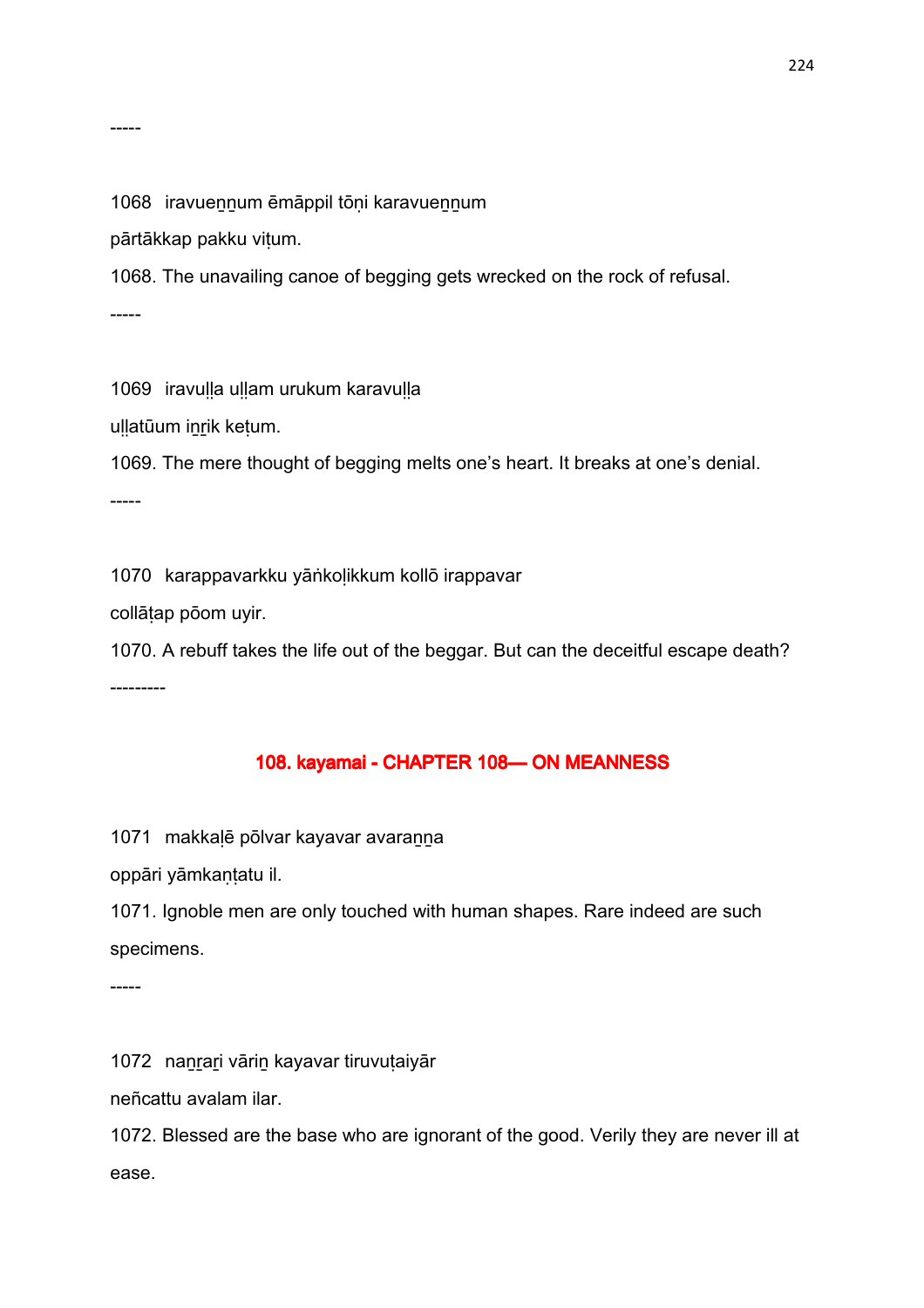#### 1073 tēvar anaiyar kayavar avarumtām

mēvaṉa ceytuoḻuka lāṉ.

1073. Mean men resemble unruly gods, for they know no law.

-----

1074 akappatti āvāraik kānin avarin

mikappaṭṭuc cemmākkum kīḻ.

1074. The mean fought their superiority among men baser than them.

-----

1075 accamē kīḻkaḷatu ācāram eccam

avāvuṇṭēl uṇṭām ciṟitu.

1075. Fear and desire rule the conduct of the base.

-----

1076 araiparai annar kayavartām kētta

maṟaipiṟarkku uytturaikka lāṉ.

1076. The base are like the drum for they noise abroad the secrets of men.

-----

1077 īrṅkai vitirār kayavar koțiruțaikkum

kūṉkaiyar allā tavarkku.

1077. The base part with their crumbs only to a clenched hand.

-----

1078 collap payaṉpaṭuvar cāṉṟōr karumpupōl kollap payaṉpaṭum kīḻ.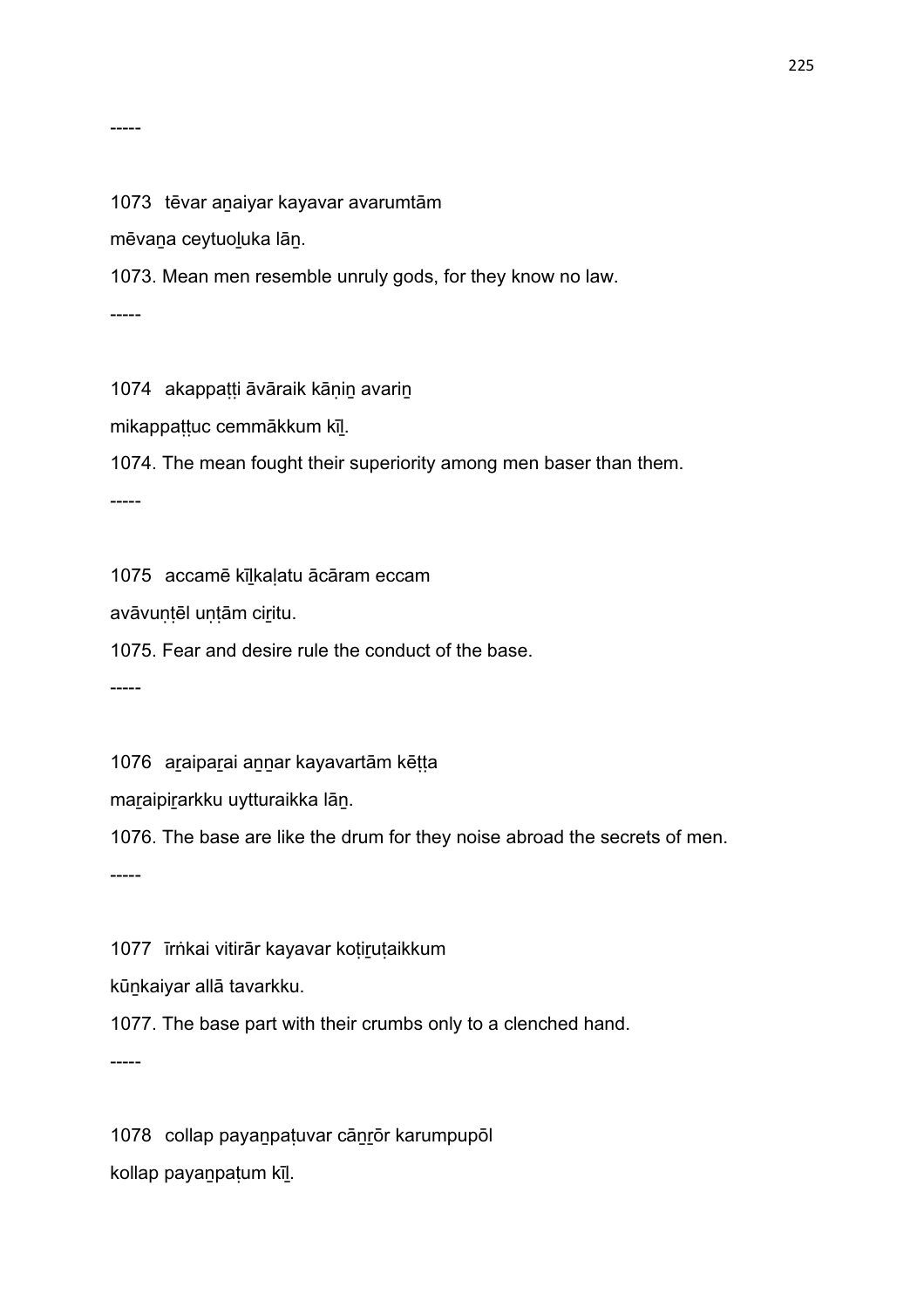1078. Even the least cry of distress touches the heart of the good; but squeezing goodness out of the vile is like crushing the sugar-cane.

-----

1079 utuppatūum unpatūum kānin pirarmēl

vatukkāna varrākum kīl.

1079. The base envy others in their food and clothing and slander them.

-----

1080 errirku uriyar kayavaronru urrakkāl

virrarku uriyar viraintu.

1080. What are the base men fit for? They hasten only to sell themselves in adversity.

---------

#### End of porutpal

----------

# Part III: KĀMATTUPPĀL SECTION I. THE SECRET UNION 109. takai aṇ aṅku uruttal - CHAPTER 109—ON LOVER'S DISTRACTION

1081 anaṅkukol āymayil kollō kanaṅkulai

mātarkol mālumeṉ neñcu.

1081. Is this a goddess fair? Or is it a rare peacock? Or, is it a mortal with heavy earrings? My mind is perplexed in the extreme.

-----

1082 nōkkiṉāḷ nōkketir nōkkutal tākkaṇaṅku tāṇaikkoṇ ṭannatu uṭaittu.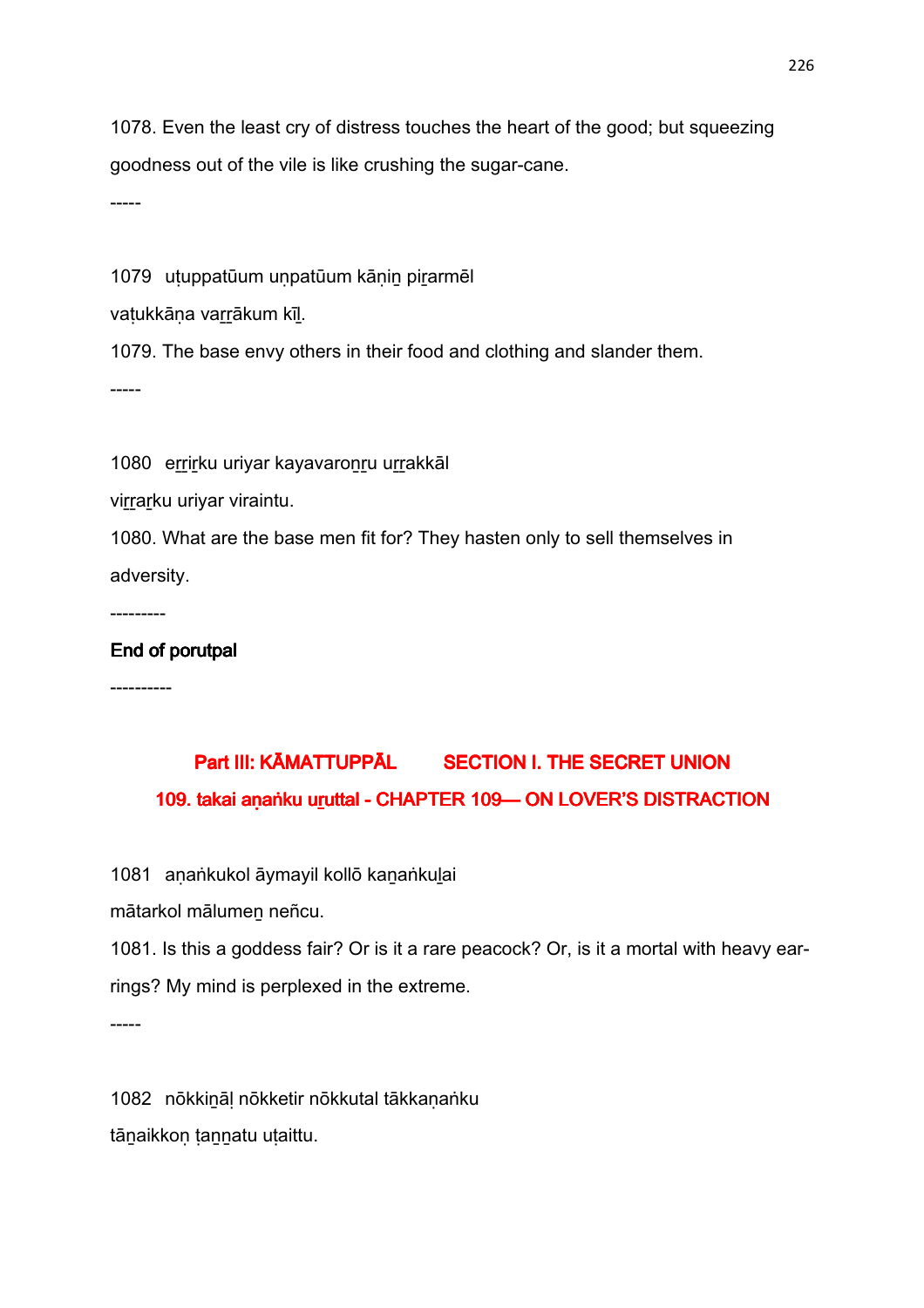1082. The glance she returns for mine resembles that of a terrible goddess leading an army.

-----

1083 paṇṭariyēn kūrruen pataṇai iniyarintēn

pentakaiyāl pēramark kattu.

1083. The god of death I never knew. Now I behold him in the shape of this woman with battling eyes.

-----

1084 kantār uyirunnum tōrrattāl pentakaip

pētaikku amarttaṉa kaṇ.

1084. The cruel eyes of this woman seem to devour the lives of those on whom they fall.

-----

1085 kūrramō kannō pinaiyō matavaral

nōkkamim mūnrum utaittu.

1085. Oh, how the death-dealing antelope-eyes of the lady charm and puzzle me! -----

1086 kotumpuruvam kōtā maraippin natuṅkañar

ceyyala manival kan.

1086. Her cruel eyes, had they not been shaded by her brows, would have made me quail and shudder.

-----

1087 kaṭāak kaḷiṟṟiṉmēl kaṭpaṭām mātar paṭāa mulaimēl tukil.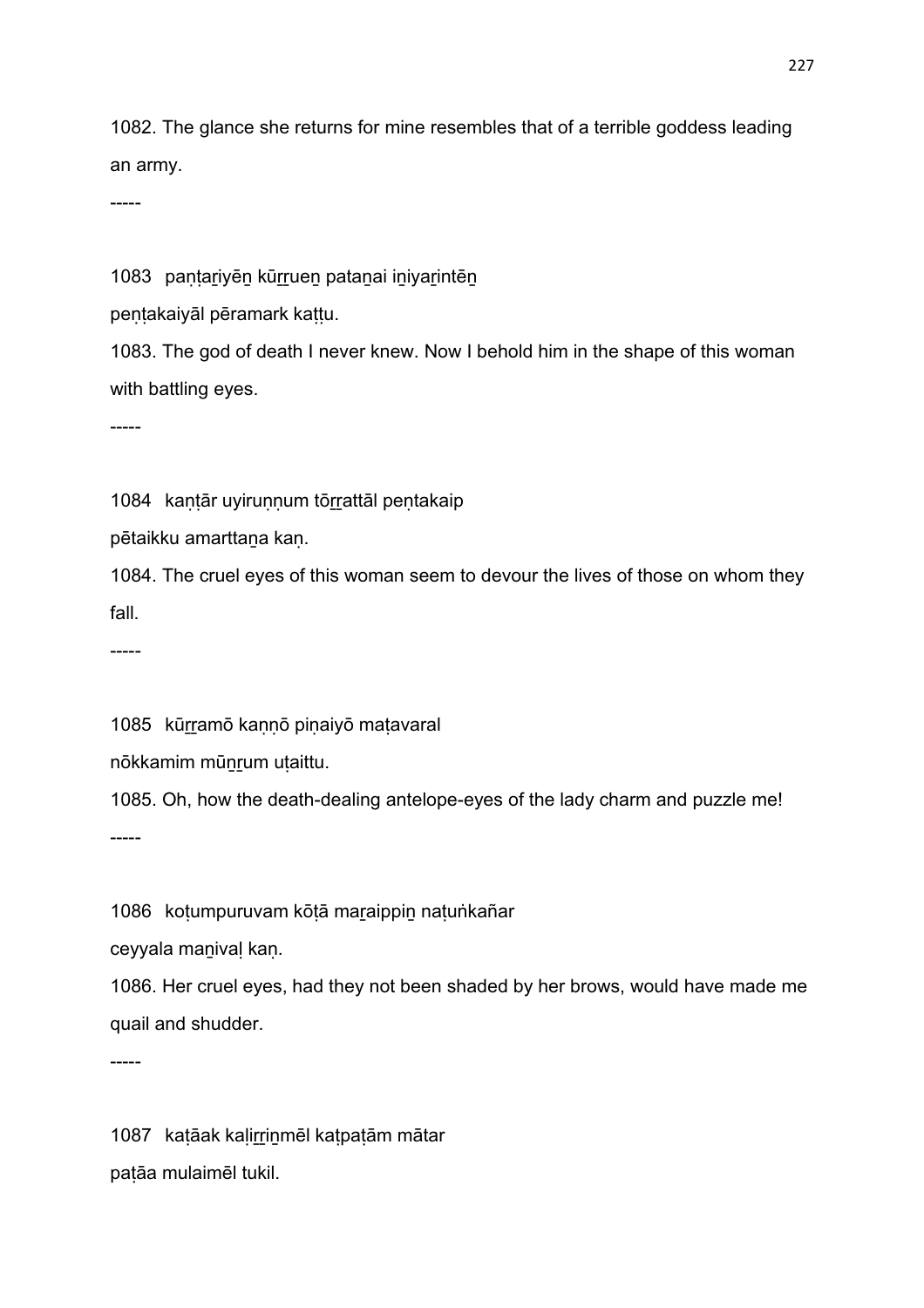1087. The garment over the ample swell of her bosom is like the cloth on the face of a wild elephant.

-----

1088 onnutar kōo utaintatē ñātpinul

nannārum utkumen pītu.

1088. My might which has struck terror in the heart of the foe who has only heard of my prowess lies overthrown before her splendid face.

-----

1089 piṇaiyēr maṭanōkkum nāṇum uṭaiyāṭku

aṇiyavaṉō ētila tantu.

1089. What need of ornament has this lady of modesty, adorned with the glances of an antelope?

-----

1090 untārkan allatu atunarāk kāmampōl

kantār makilceytal inru.

1090. Wine intoxicates the person when only drunk but love inebriates the soul even by a mere look.

---------

### 110. kuripparital - CHAPTER 110 - READING LOVE'S SIGNS

1091 irunōkku ivaḷuṇkaṇ uḷḷatu orunōkku

nōynōkkoṉṟu annōy maruntu.

1091. The glances of her collirium-painted eyes have a double sway. One wounds and the other heals.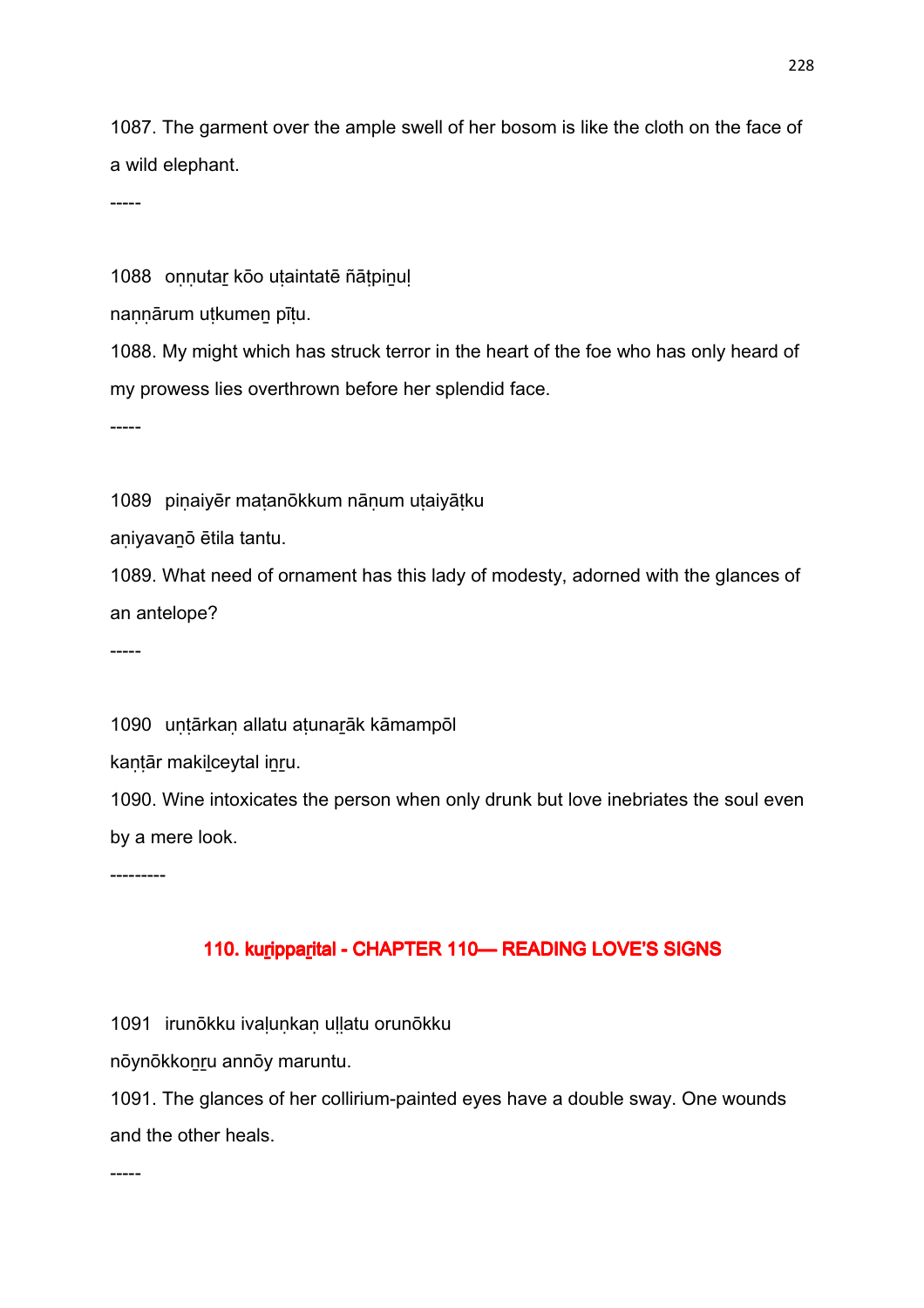1092 kankalavu kollum cirunōkkam kāmattil

cempākam anru peritu.

1092. More telling than her actual embrace are her stealthy love looks.

-----

1093 nōkkinān nōkki iraiñcināl aktaval

yāppinul attiya nīr.

1093. She gazed and gazed but she became shy and her bashful look has nurtured the plant of love between us.

-----

1094 yāṉnōkkum kālai nilaṉnōkkum nōkkākkāl

tāṉnōkki mella nakum.

1094. She casts her shy look on earth when I gaze at her; but if I turn aside, she glances at me with a gentle smile.

-----

1095 kurikkontu nōkkāmai allāl orukan

ciṟakkaṇittāḷ pōla nakum.

1095. Without looking straight at me, with furtive glances she smiles inwardly.

-----

1096 urāa tavarpōl colinum cerāarcol

ollai uṇarap paṭum.

1096. Though her words are as harsh as those of a stranger, they betoken only love.

-----

1097 ceṟāac ciṟucollum ceṟṟārpōl nōkkum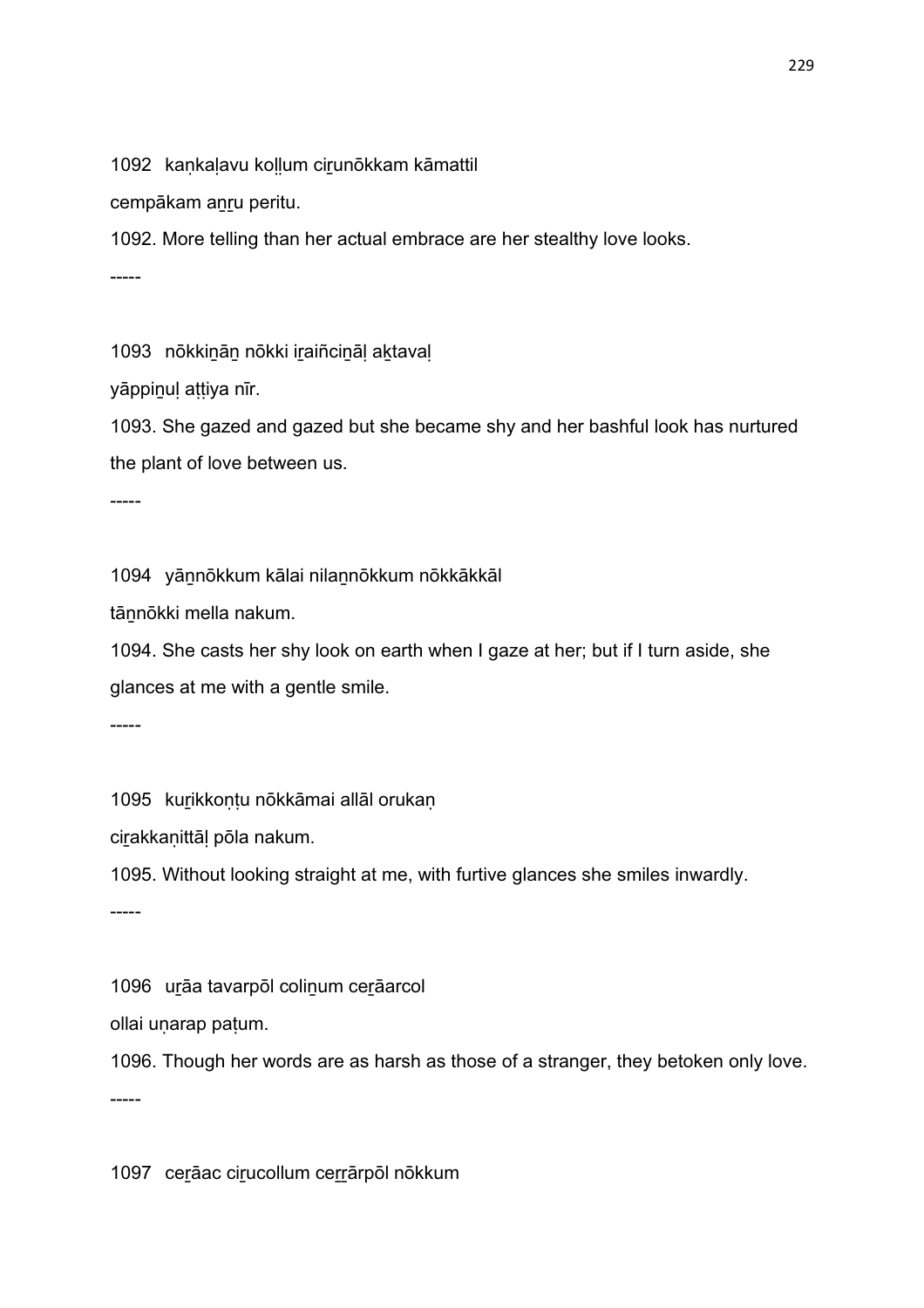urāarpōnru urrār kurippu.

1097. The pretended angry look and the bitter-sweet word of the beloved are like those of a stranger. Surely these are but the masks of her love.

-----

1098 acaiyiyarku untuāntōr ēeryān nōkkap

pacaiyinal paiya nakum.

1098. When I look beseechingly at her she returns a gentle smile. Oh, what

bewitching charm fills the tender maid's look!

-----

1099 ētilār pōlap potunōkku nōkkutal

kātalār kaṇṇē uḷa.

1099. Oh, what an indifferent air do the lovers assume! They look at each other as if they were strangers.

-----

1100 kannōtu kaninai nōkkokkin vāyccorkal

enna payanum ila.

1100. Of what avail are words when eyes speak to eyes and heart whispers unto heart.

----------

### 111. puṇ arcci makiḷtal - CHAPTER 111- THE ECSTACY OF LOVE'S UNION

1101 kaṇṭukēṭṭu uṇṭuuyirttu urrariyum aimpulaṇum

oṇṭoṭi kaṇṇē uḷa.

1101. All the pleasures that the five senses give us are garnered in this lady with glittering bracelets. What a thrill she gives me!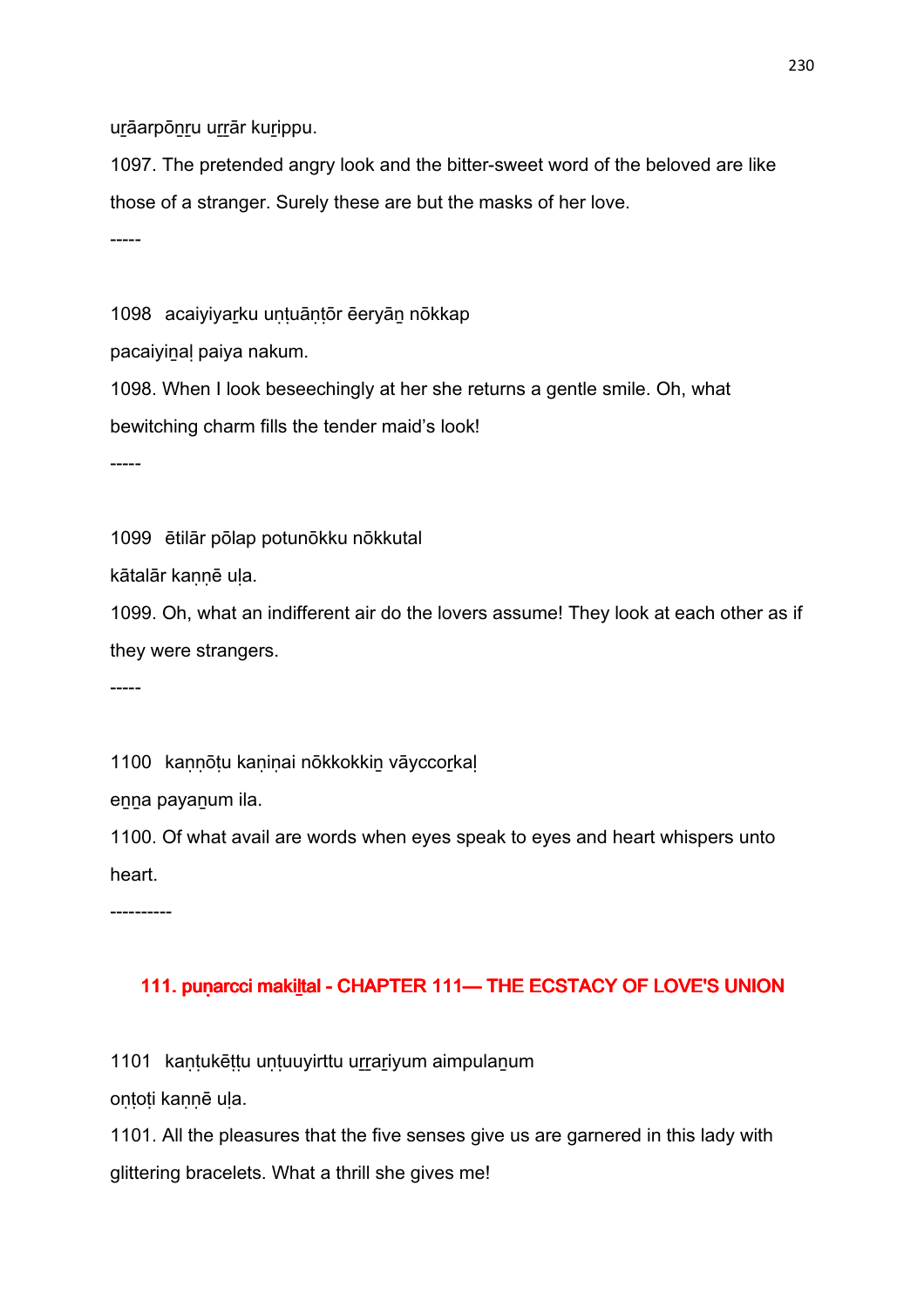#### 1102 pinikku maruntu piraman aniyilai

taṉnōykkut tāṉē maruntu.

1102. The remedy for a disease lies not in the disease but in some healing balm; but not so the loved one who is at once the disease and the cure for the pangs of love. -----

1103 tāmvīḻvār meṉtōḷ tuyiliṉ iṉitukol

tāmaraik kaṇṇāṉ ulaku.

1103. Are the pleasures of the world of the lotus-eyed lord sweeter than reclining on the soft shoulder of the beloved?

-----

-----

1104 nīṅkiṉ teṟūum kuṟukuṅkāl taṇṇeṉṉum

tīyāntup perrāl ival.

1104. This lady has a fire which burns me with passion when I am away; but it cools down when I see her. Can anyone say where she has acquired this power?

-----

1105 vētta polutin avaiyavai pōlumē

tōṭṭār katuppiṉāḷ tōḷ.

1105. Like the dreams of pleasures sought, the embrace of this sweet-shouldered, flower-decked maiden gives me untold pleasure.

-----

1106 uṟutōṟu uyirtaḷippat tīṇṭalāl pētaikku amiltin iyanrana tōl.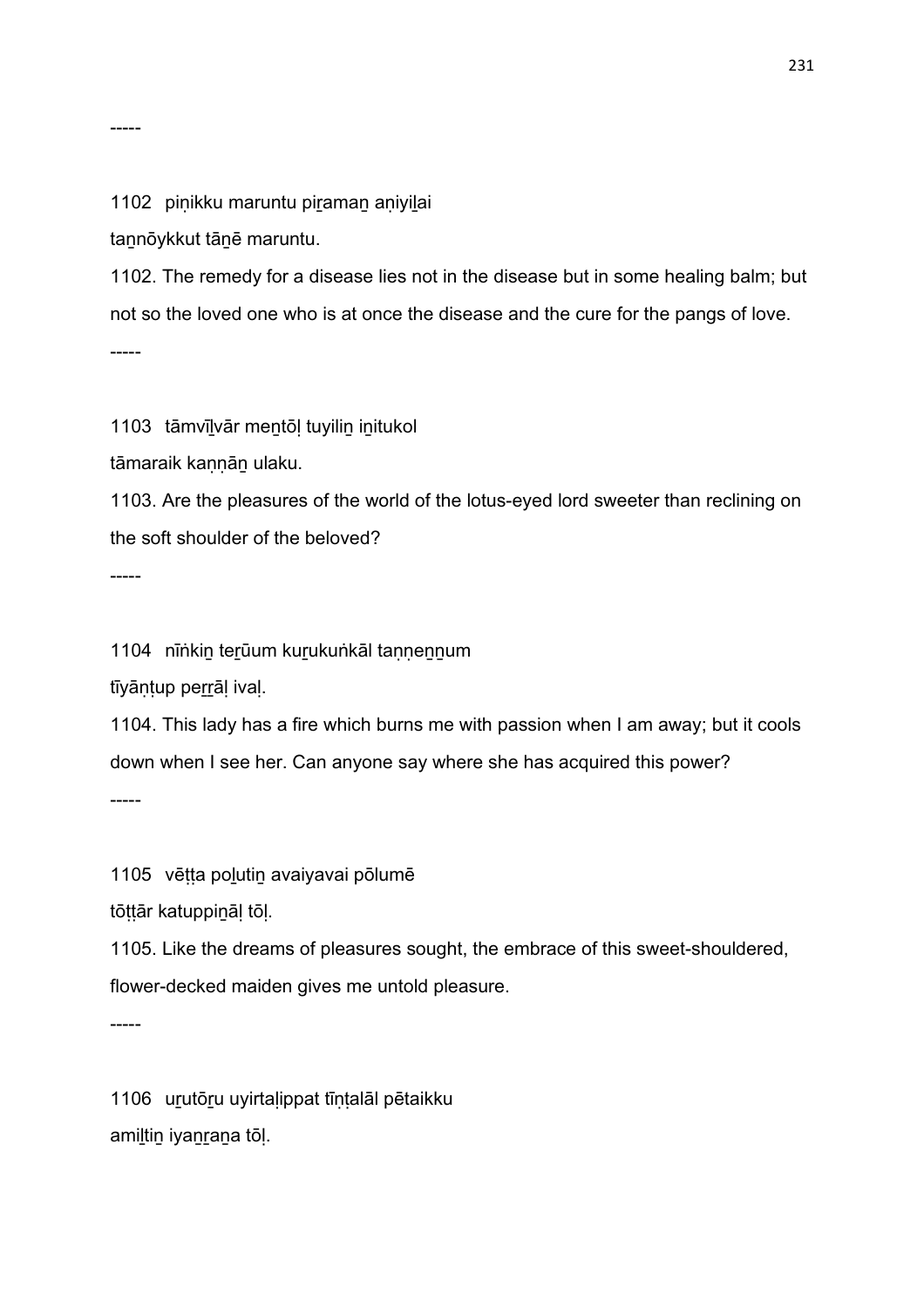1106. Her embrace ever kindles new warm life in me. Verily her shoulders are packed with ambrosia.

-----

1107 tammil iruntu tamatupāttu untarrāl

ammā arivai muyakku.

1107. The embrace of my golden-coloured love reminds me of the joy of a householder who delights in fulfilling the laws of hospitality.

-----

1108 vīlum iruvarkku initē valiyitai

pōḻap paṭāa muyakku.

1108. Sweet indeed to both the lover and his beloved is that close embrace which allows not even a wisp of air to steal in between their arms.

-----

1109 ūtal unartal punartal ivaikāmam

kūtiyār perra payan.

1109. Separation, reconciliation and reunion are the pleasures vouchsafed to those stricken with love.

-----

1110 aritōru ariyāmai kantarrāl kāmam

ceritōrum cēyilai māttu.

1110. The more I taste the charms of my beloved the more do d hunger for them.

Verily what is already experienced pales into insignificance before the promise of the future.

--------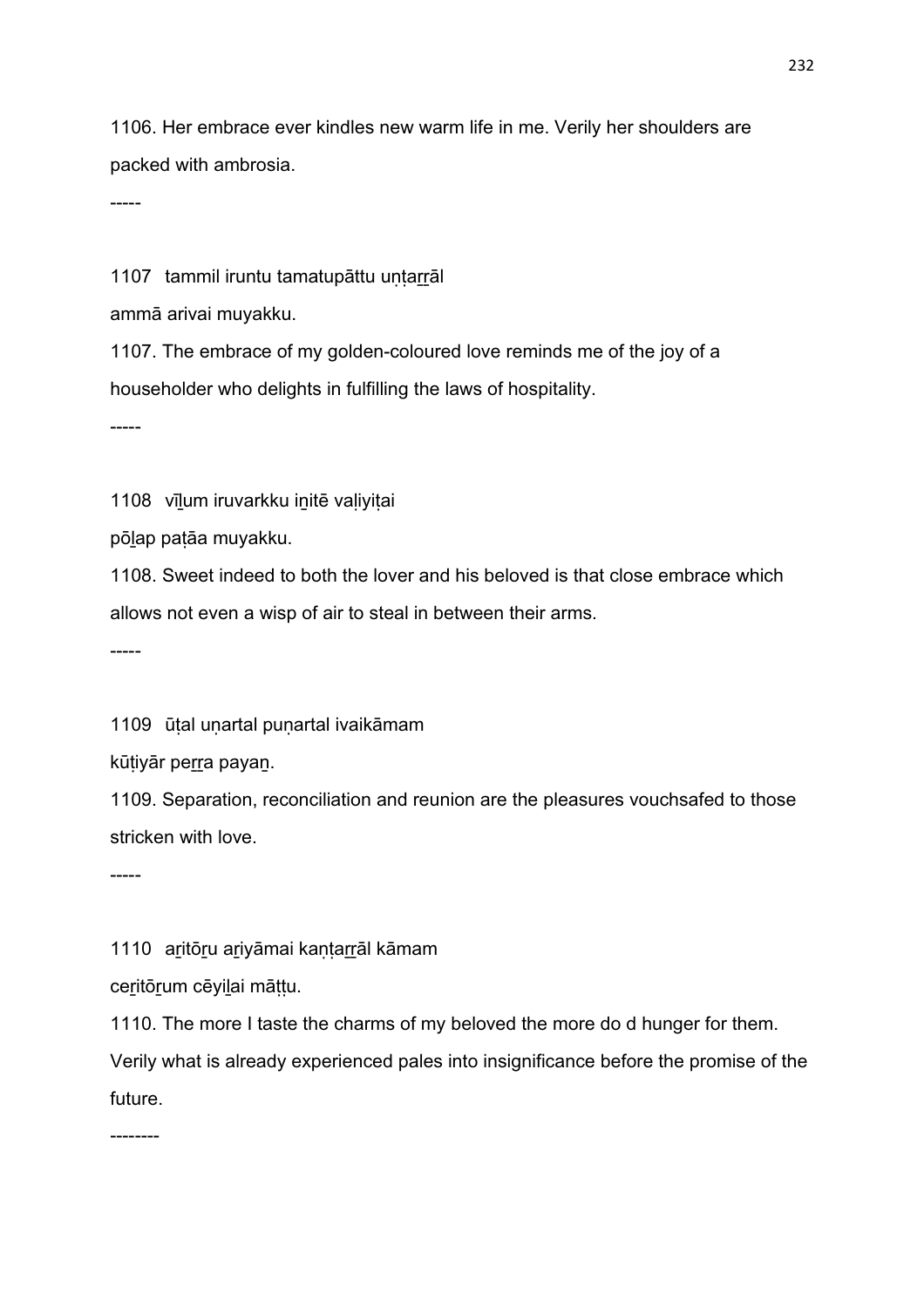#### 112. nalam punaintu uraittal - CHAPTER 112 CN HIS LADY

1111 nannīrai vāli aniccamē ninninum

meṉṉīraḷ yāmvīḻ pavaḷ.

1111. O aniccam flower, the best and softest of all flowers, may you be blest; but do not forget that my lady is yet more tender.

-----

1112 malarkānin maiyātti neñcē ivalkan

palarkāṇum pūvokkum eṉṟu.

1112. O Mind, when you behold flowers you think that your beloved's eyes are like these and pine away.

-----

1113 murimēni muttam muruval verinārram

vēlunkan vēyttōl avatku.

1113. Her body is of rich gold, her teeth pearls. She is fragrant, her eyes dart forth glances like a lance, her shoulders gently curve as the bamboo. O! what a varied charm my beloved has!

-----

1114 kānin kuvalai kavilntu nilannōkkum

mānilai kannovvēm enru.

1114. The kundalai flower hangs down in shame before the eyes of my tastefully adorned lady-love.

-----

1115 aṉiccappūk kālkaḷaiyāḷ peytāḷ nucuppiṟku nalla patāa parai.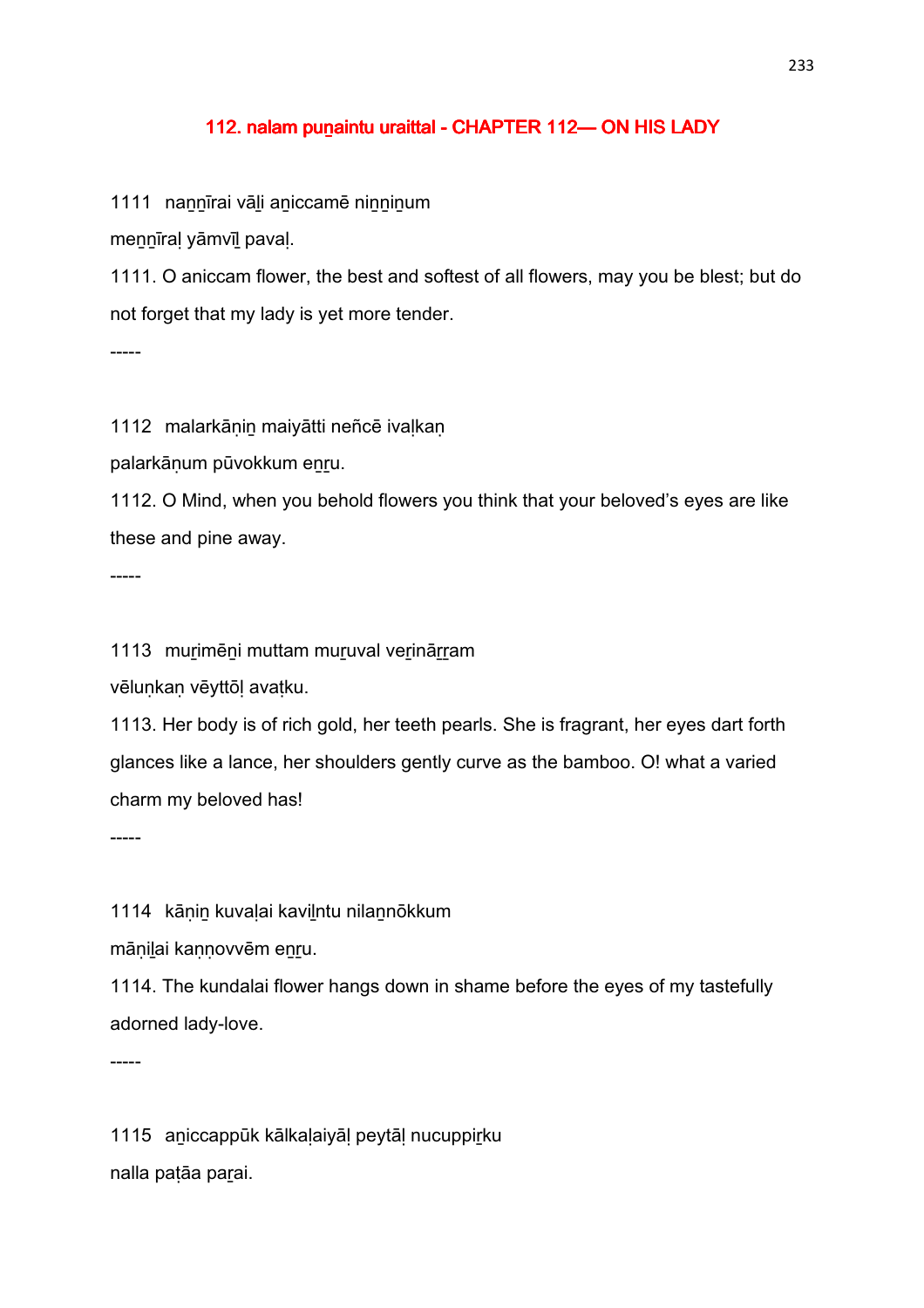1115. She decks herself with aniccam flowers without removing the stalks. It is the death-knell of her slender waist.

-----

1116 matiyum matantai mukanum ariyā

patiyiṉ kalaṅkiya mīṉ.

1116. Even the stars of heaven veer their usual courses mistaking my lady's face for their queen moon.

-----

1117 aṟuvāy niṟainta avirmatikkup pōla

maṟuvuṇṭō mātar mukattu.

1117. Is there a dark spot on the face of my lady-love as on the shining moon which waxes and wanes?

-----

1118 mātar mukampōl olivita vallaiyēl

kātalai vāḻi mati.

1118. Blest indeed are you. Moon! If you will be resplendent without a spot even as the face of my lady, I shall love you with all my heart.

-----

1119 malaranna kannāl mukamotti yāyin

palarkānat tōnral mati.

1119. Moon, if you wish to equal the face of my lady then hide yourself from this world.

-----

1120 aniccamum annattin tūviyum mātar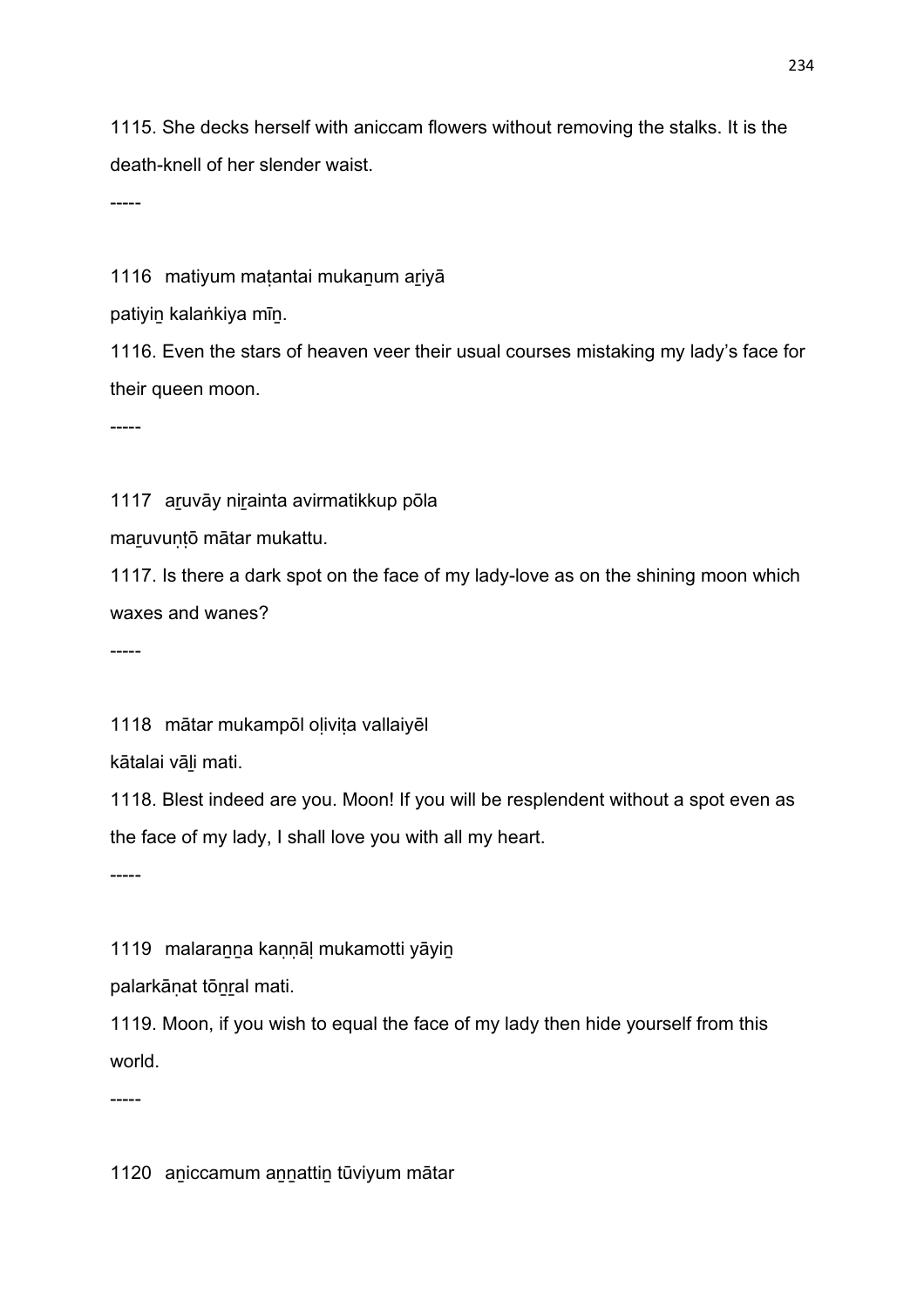atikku neruñcip palam.

1120. The soft aniccam flower and the down of the swan are but thistles before the soft feet of my lady.

------------

### 113. kātar cirappu uraittal - CHAPTER 113—ON THE AFFIRMATION OF LOVE

1121 pālotu tēnkalan tarrē panimoli

vāleyiru ūriya nīr.

1121. The kiss of the tender lips of my modest maid is like the taste of honey with milk.

-----

1122 uṭampoṭu uyiriṭai eṉṉamaṟṟu aṉṉa

maṭantaiyoṭu emmiṭai naṭpu.

1122. The love that has sprung up between me and my beloved is constant, even as body and soul are inseparable.

-----

1123 karumaṇiyiṉ pāvāynī pōtāyām vīḻum

tirunutarku illai itam.

1123. O Image in the pupil of my eye, begone! How can my fair-browed lady sit enthroned, unless you give place to her?

-----

1124 vāḻtal uyirkkaṉṉaḷ āyiḻai cātal

atarkannal nīṅku miṭattu.

1124. Embracing the arms of my choicely adorned lady I feel all the thrill and joy of life, but the moment I separate, I feel the wretchedness of death.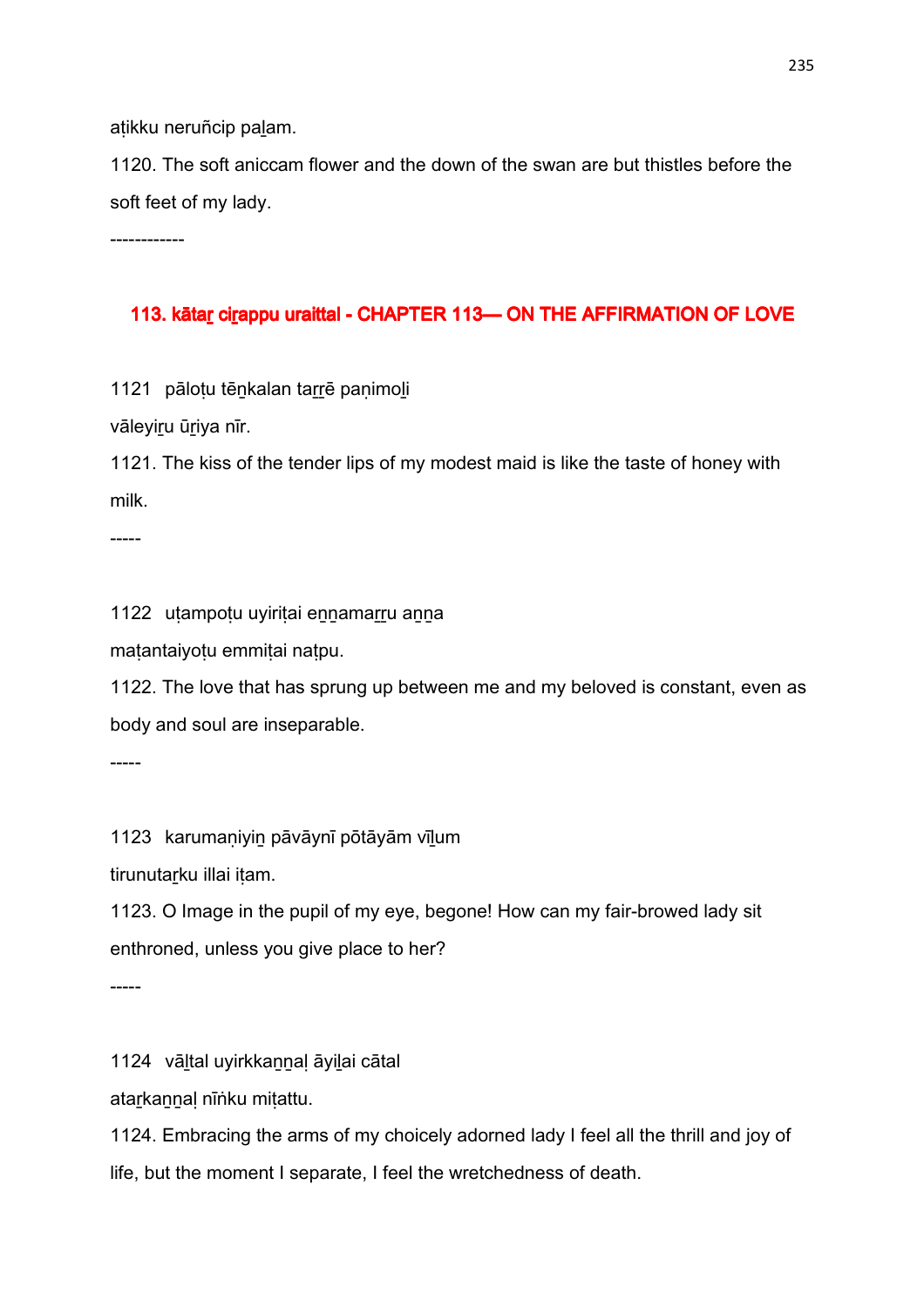#### -----

1125 ulluvan manyān marappin marappariyēn

oḷḷamark kaṇṇāḷ kuṇam.

1125. I cannot forget the noble quality of my love of the sparkling eyes.

-----

1126 kaṇṇuḷḷiṉ pōkār imaippiṉ paruvarār

nunniyarem kāta lavar.

1126. My lover will never vanish from my eyes; nor will he be disturbed if I close them. He is so ethereal as to be invisible.

-----

1127 kaṇṇuḷḷār kāta lavarākak kaṇṇum

eḻutēm karappākku aṟintu.

1127. I fear to paint ray eyes, lest it should hide the vision of my lord dwelling within.

-----

1128 neñcattār kāta lavarāka veytuṇṭal

añcutum vēpākku arintu.

1128. With my lover in my heart I do not eat anything hot lest it should harm the delicate one.

-----

1129 imaippin karappākku arival anaittirkē

ētilar ennumiv vūr.

1129. My eyes wink not lest they should lose the vision of my lord within; not knowing this people blame him for my sleeplessness.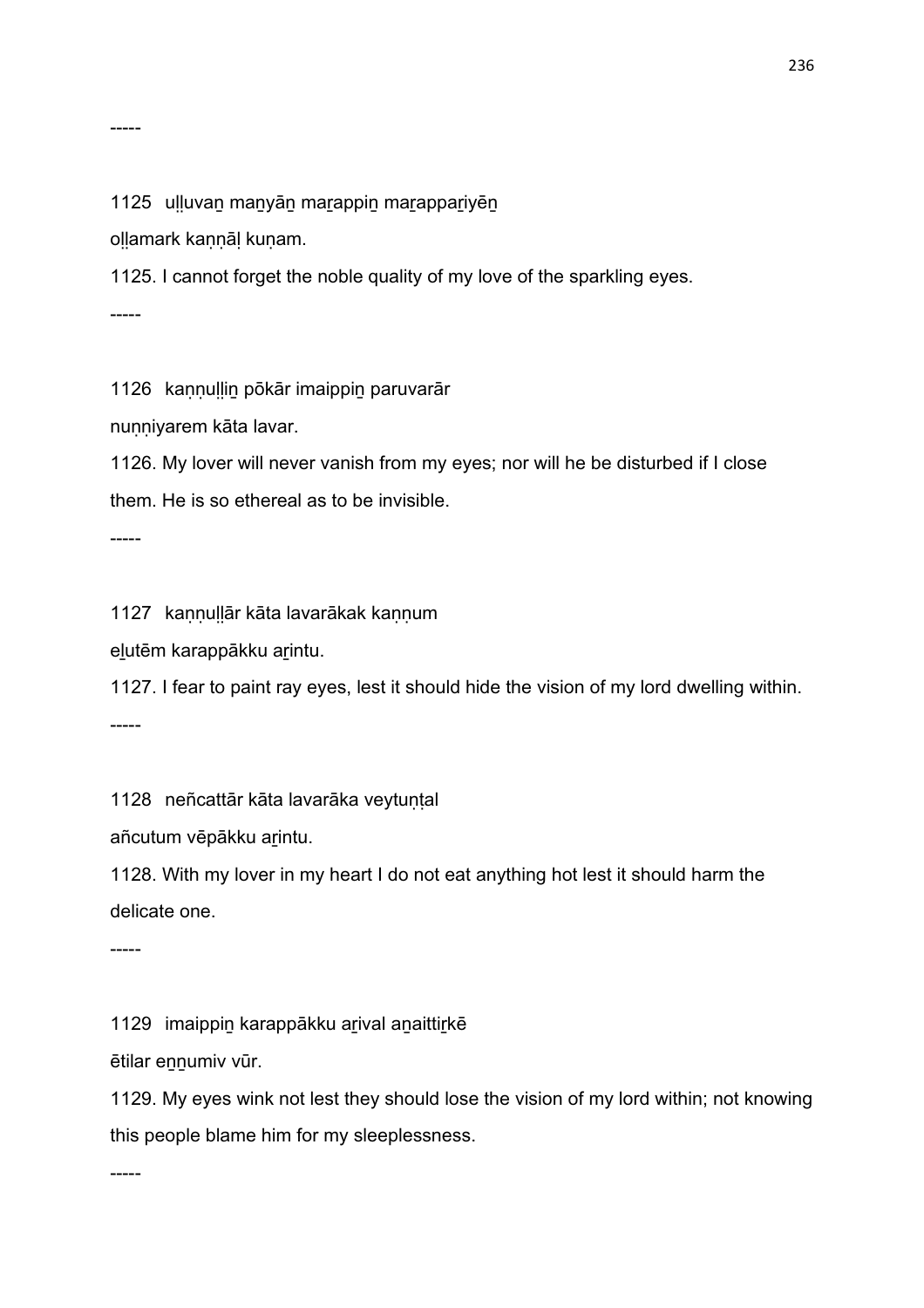1130 uvanturaivr ullattul enrum ikanturaivar

ētilar ennumiv vūr.

1130. Delightfully my lover makes my heart for ever his abode; but villainous people say he is cruel and dwells apart.

------------

### 114. nāṇ utturavu uraittal - CHAPTER 114 - SPEAKING OUT UNABASHED

1131 kāmam uļantu varuntinārkku ēmam

maṭalallatu illai vali.

1131. Men anguished by unrequited love find no stronger solace than mounting the madal.

-----

1132 nōnā utampum uyirum matalērum

nāninai nīkki niruttu.

1132. My body and soul, unequal to the pangs of love, seek to mount the madal; bashfulness and reserve are swept away.

-----

1133 nānotu nallānmai pantutaiyēn inrutaiyēn

kāmurrār ērum matal.

1133. Reserve and dignified manliness once I had; but today I possess the madal which the helpless love-sick resort to.

-----

1134 kāmak kaṭumpuṉal uykkumē nāṇoṭu nallāṇmai eṉṉum puṉai.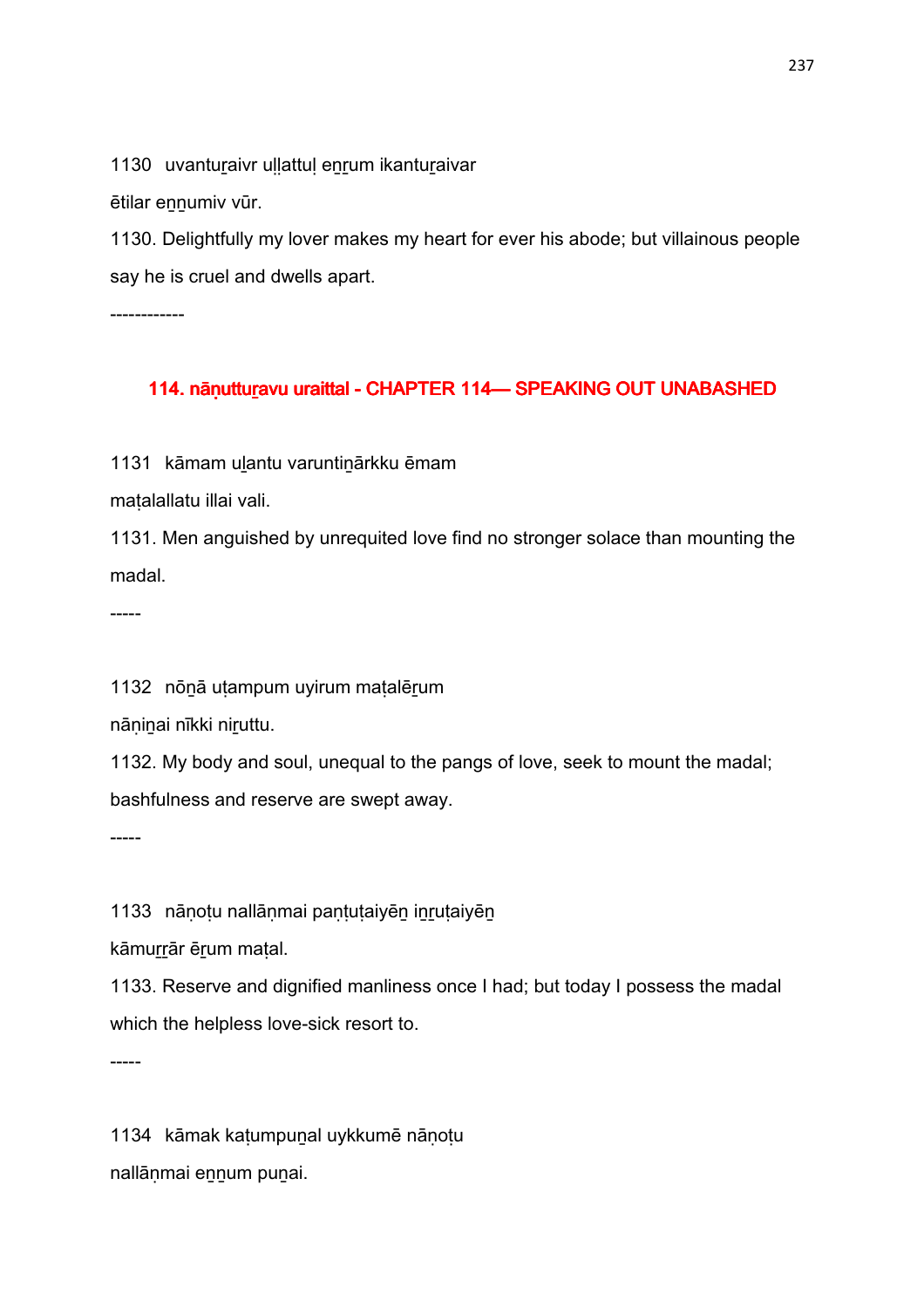1134. The giant force of the floods of love has carried away the raft of my manliness. -----

1135 totalaik kuruntoti tantāl matalotu

mālai uḻakkum tuyar.

1135. The lady of little bracelets strung like garlands has taught me the love-sick pangs of evening and the madal horse. Never before have I known them.

-----

1136 matalūrtal yāmattum ulluvēn manra

paṭalollā pētaikkueṉ kaṇ.

1136. Thinking of this maid, my eyelids never close in slumber; even in dead of night my thoughts run, on the suicidal madal.

-----

1137 katalanna kāmam ulantum matalērāp

pennin peruntakkatu il.

1137. Woman tossed about in a sea of the anguish of love think not of mounting the madal — there is nothing greater than this.

-----

1138 niraiyariyar manaliyar ennātu kāmam

maṟaiiṟantu maṉṟu paṭum.

1138. Oh my beloved I Wanton is my love which has no sympathy for my modesty or my helplessness; How it compels me to unpack my hidden secret and drag it out to the open!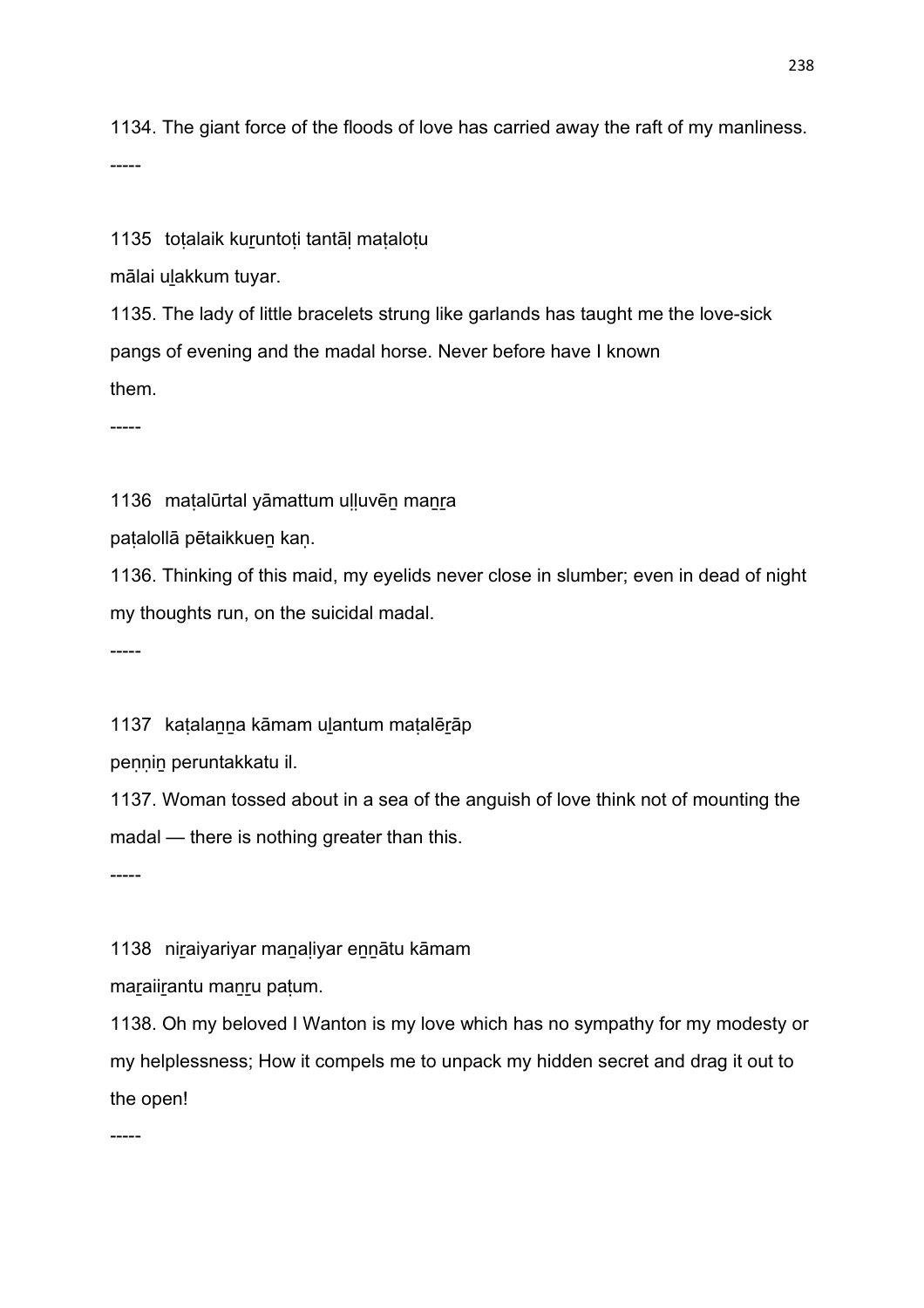1139 arikilār ellārum enrēen kāmam

marukin marukum maruntu.

1139. 'Nobody knows my secret' I said to myself; but my angry love rages in the market-place to my utter disgrace.

-----

1140 yāmkannin kāna nakupa arivillār

yāmpatta tāmpatā vāru.

1140. Foolish people laugh at me before my very eyes; verily they have not experienced agony of love.

-----------

### 115. alar arivuruttal - CHAPTER 115- RUMOURS OF SECRET LOVE

1141 alaraḻa āruyir niṟkum ataṉaip

palaraṟiyār pākkiyat tāl.

1141. The many scandals about our love do indeed give me fresh hope and sustain my wretched life. Luckily for me the village folk do not know what their scandals have done.

-----

1142 malaranna kannāl arumai ariyātu

alaremakku īntatuiv vūr.

1142. Blind to the esteem of my lady of flower-like eyes, the village folk have linked her name with mine.

-----

1143 uṟāatō ūraṟinta kauvai ataṉaip perāatu perranna nīrttu.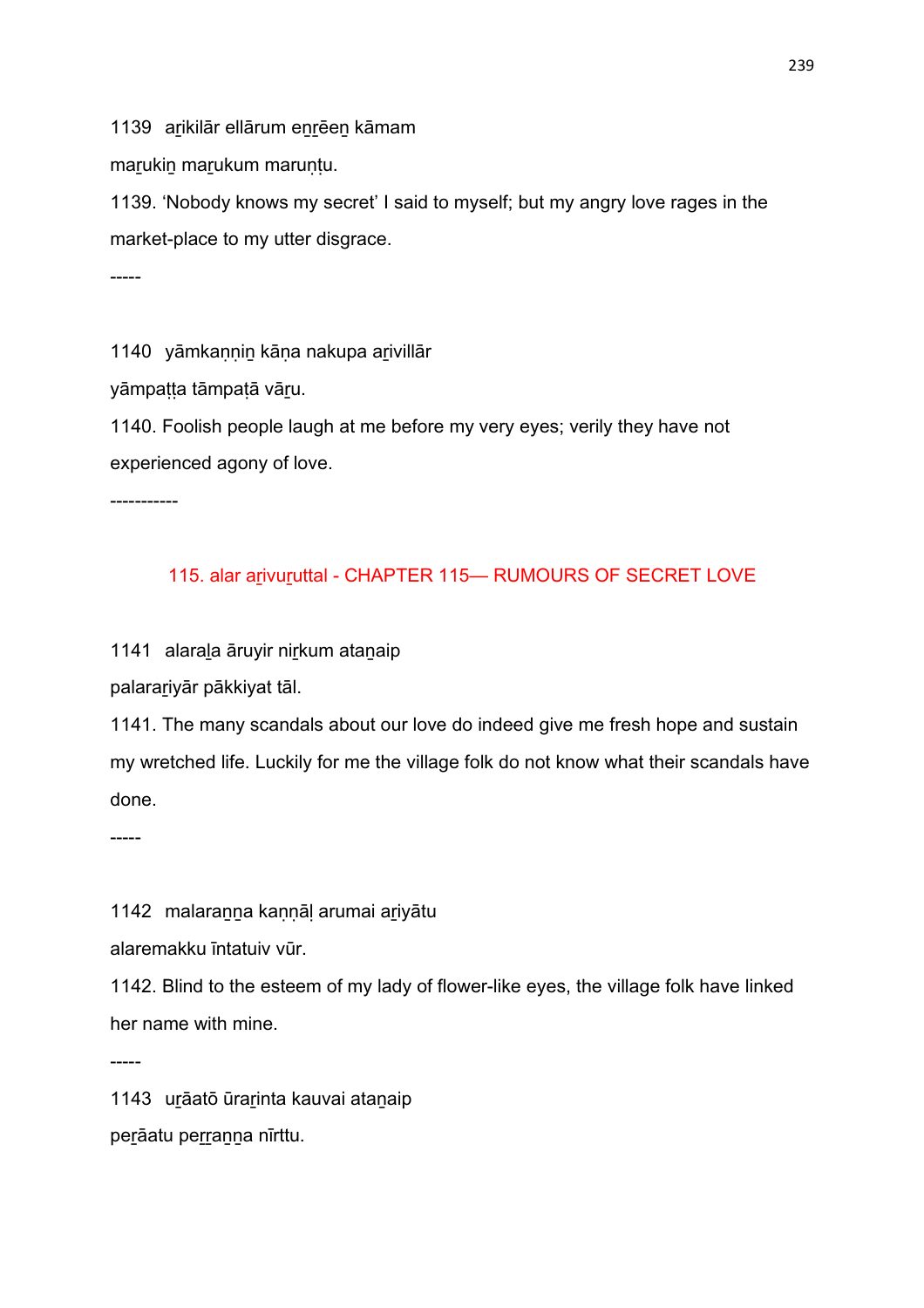1143. Is not the rumour of this village sweet to me? For it makes me feel that I have attained the bliss of love even without my lover at my side.

-----

1144 kavvaiyāl kavvitu kāmam atuvinrēl

tavvennum tanmai ilantu.

1144. The rumours set afloat have heightened my love; but for these, it might lose its sweetness and wither away.

-----

1145 kalittorum kalluntal vēttarrāl kāmam

veḷippaṭun tōṟum iṉitu.

1145. Each cup adds to the gaiety of a revelling drunkard. Even so each rumour of our love adds to my delight.

-----

1146 kantatu mannum orunāl alarmannum

tiṅkalaip pāmpukon tarru.

1146. Only once have I seen him; but oh! rumours of our secret love have spread all over the vast world, even as the news of the serpent devouring

-----

1147 ūravar kauvai eruvāka annaicol

nīrāka nīlumin nōy.

1147. How this plant of sickness grows on! The gossip of the village manures it and the frown of my mother waters it.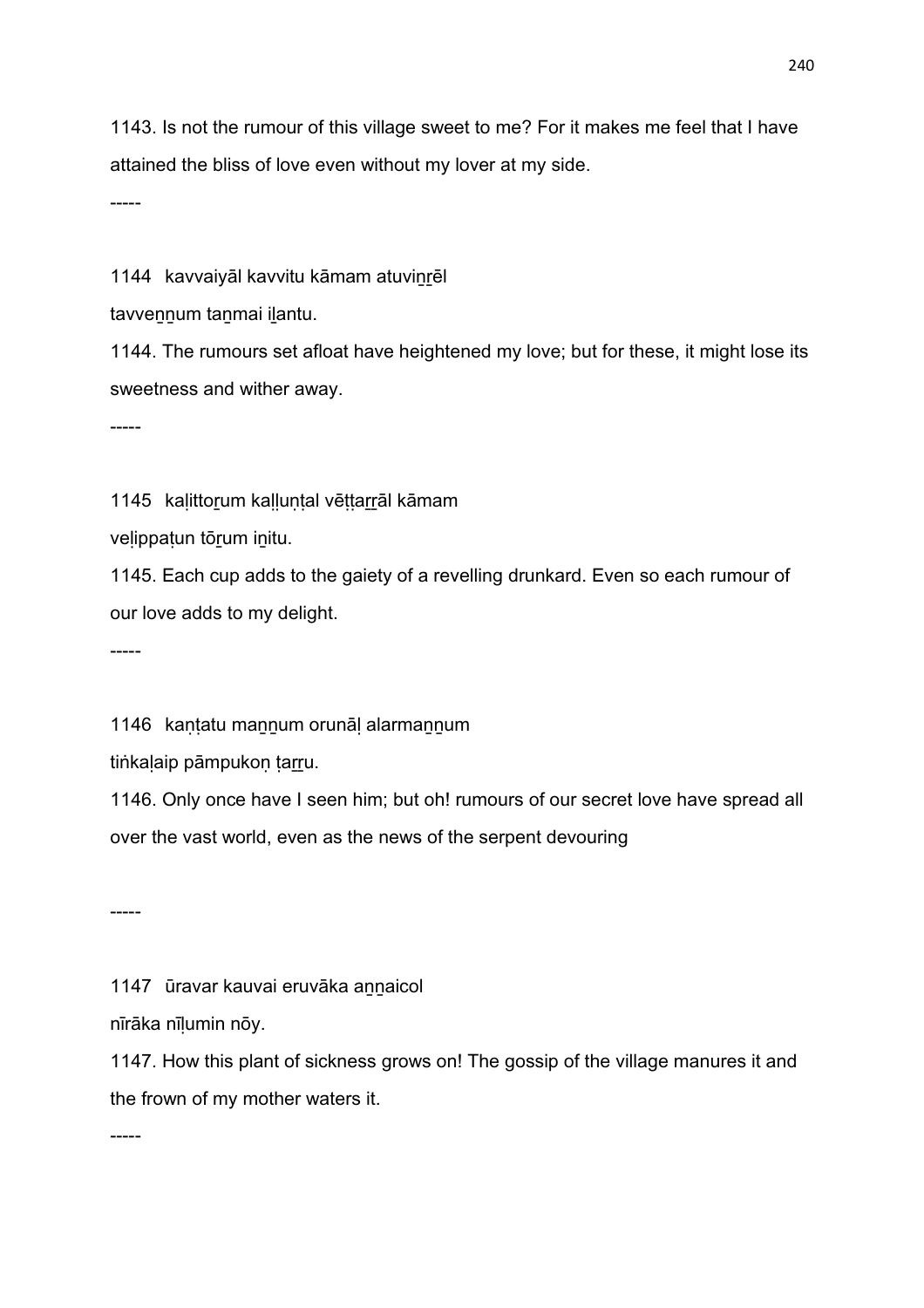1148 neyyāl erinutuppēm enrarrāl kauvaiyāral

kāmam nutuppēm enal.

1148. With the scandals of the village one can never stifle love; it is like smothering fire with ghee.

-----

1149 alarnāṇa olvatō añcalōmpu eṉṟār

palarnāṇa nīttak kaṭai.

1149. When my lover who swore not to leave me alone has abandoned me to the mockery of the many, why need I fear these tittle-tattle?

-----

1150 tāmvēṇṭiṉ nalkuvar kātalar yāmvēṇṭum

kauvai eṭukkumiv vūr.

1150. This village rumour is useful; it has coupled you and your lover; the moment he desires, the lover can thus help us.

### End of the Secret Union

------------

### SECTION II— WEDDED LOVE

### 116. pirivu ārrāmai - CHAPTER 116 CHAPTER 116 CHAPTER PANGS OF SEPARAITON

1151 cellāmai untēl enakkuurai marrunin

valvaravu vālvārkku urai.

1151. If you are not to go away, tell me so that I may sustain my lingering life. If you are to go, return soon.

-----

1152 inkan utaittavar pārval pirivañcum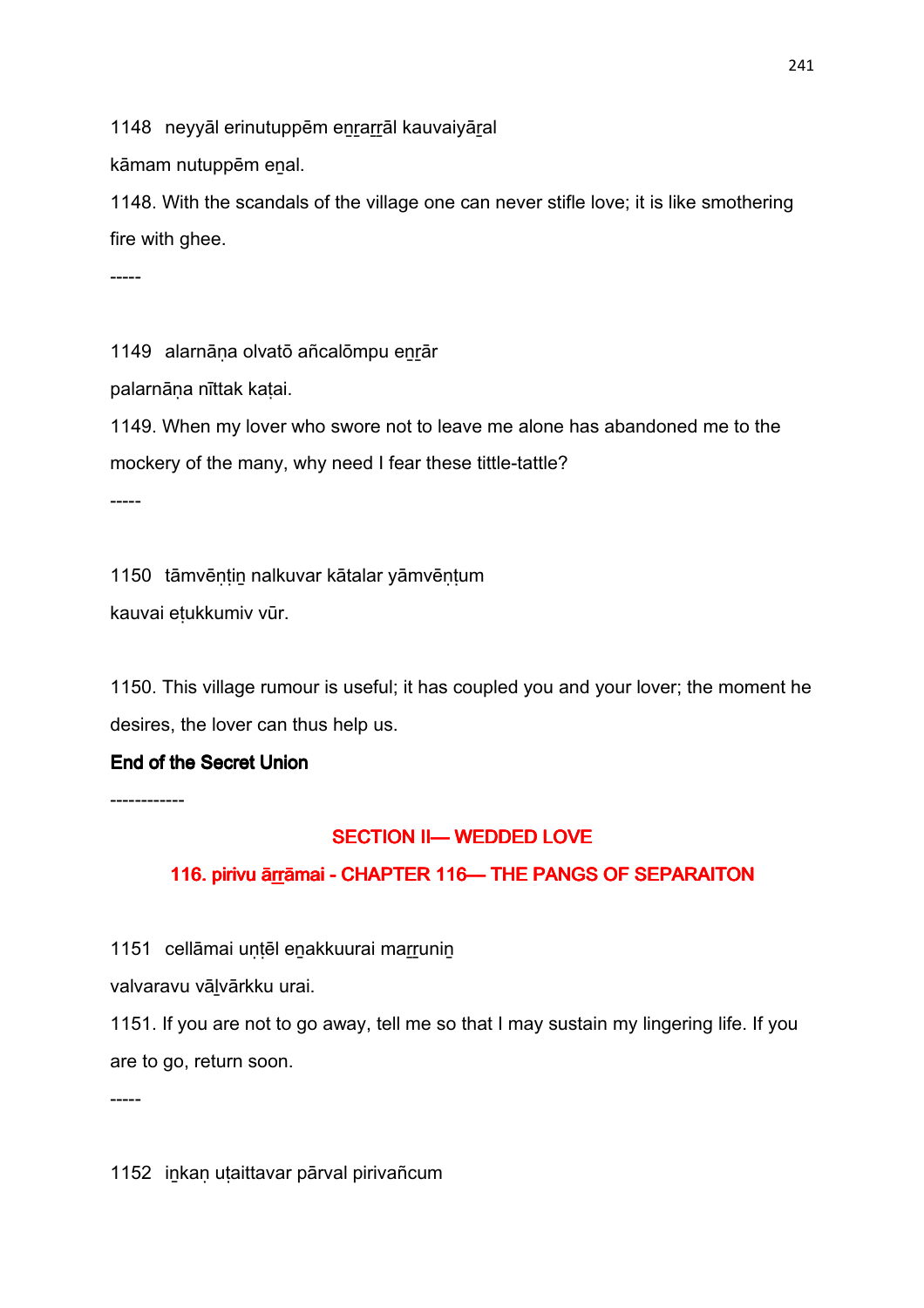punkan utaittāl punarvu.

1152. In the days of courtship what pleasure lay in each glance of his! Now after our union, the prospect of his separation brings gloom even in moments of happiness. -----

1153 aritarō tērram arivutaiyār kannum

pirivōr itattuunmai yān.

1153. Hard it is for me to rest assured; the lover who knows full well my miseries in separation still may part from me, making promises of quick return.

-----

1154 alittañcal enravar nīppin telittacol

tēriyārkku untō tavaru.

1154. How can there be blame on one who has put implicit trust in the comforting words of him who promised to shelter me forever?

-----

1155 ōmpin amaintār pirivōmpal marravar

nīṅkin aritāl punarvu.

1155. Stop my lord from leaving me; only then can you save my life. Else it will flee at his parting and never again shall we meet.

-----

1156 pirivuraikkum vankannar āyin aritavar

nalkuvar ennum nacai.

1156. If he is cruel enough to speak of leaving me, I am lost; false it is to entertain any hope of his mercy.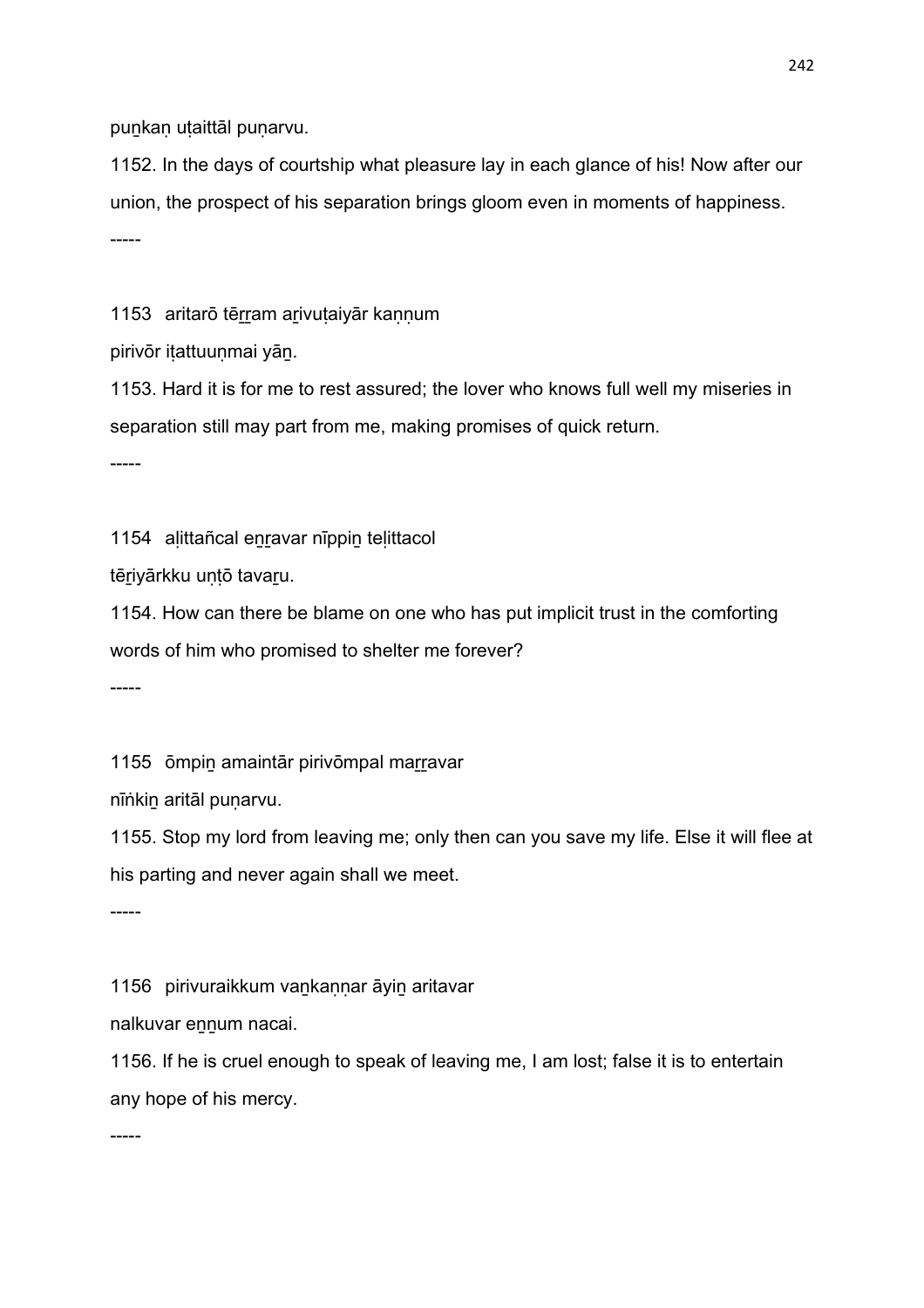1157 turaivan turantamai tūrrākol munkai

iraiiravā ninra valai.

1157. Will not the bracelets slipping loose from my wrist, tell the tale of the separation of my husband?

-----

1158 innātu inanilūr vāltal ataninum

innātu iniyārp pirivu.

1158. Painful it is to live removed from familiar friends in a far-off village; but far more painful is the parting of the dearest one.

-----

1159 toțircuțin allatu kāmanōy pōla

vițincuțal ārrumō tī.

1159. Fire can scorch only when touched, but can it, like love, scorch persons away from it?

-----

1160 aritārri allalnōy nīkkip pirivārrip

piniruntu vālvār palar.

1160. Many ladies have gracefully borne news of separation, steered clear of sorrow, endured the parting of the loved one and still survived I

--------

### 117. paṭar melintu iraṅkal - CHAPTER 117— THE CRY OF THE SEPARATED

1161 maṟaippēṉmaṉ yāṉiḵtō nōyai iṟaippavarkku ūrrunīr pōla mikum.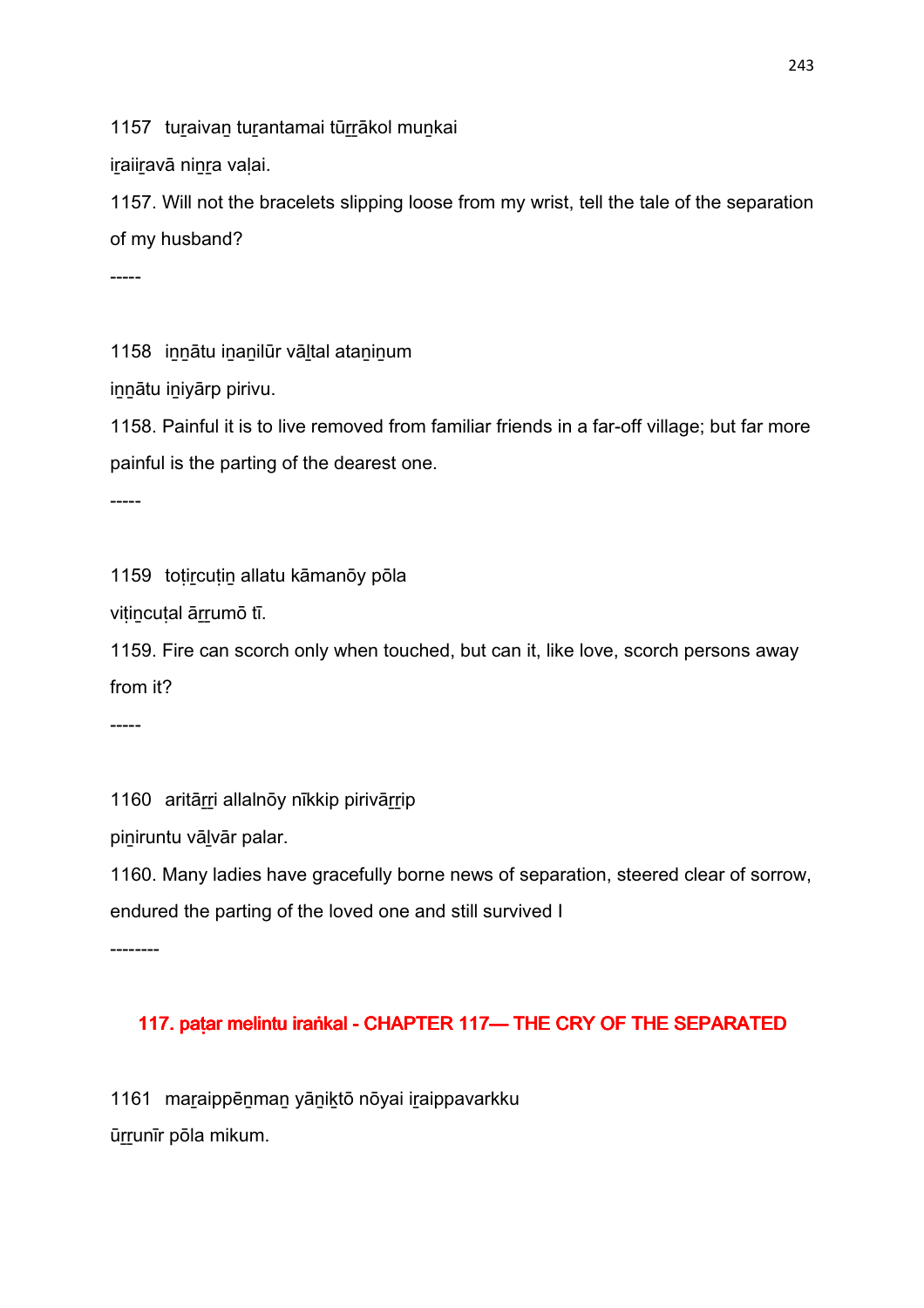1161. This my disease I seek to hide; but how endlessly it wells up like the waters of the spring.

-----

1162 karattalum ārrēnin nōyainōy ceytārkku

uraittalum nāṇut tarum.

1162. It lies not in my power to conceal the disease of my love. Nor am I able to speak of it unabashed to him who caused it.

-----

1163 kāmamum nānum uyirkāvāt tūṅkumen

nōṉā uṭampiṉ akattu.

1163. My frail body is harassed by love and my bashfulness bids me be quiet. My soul is torn between them.

-----

1164 kāmak katalmannum untē atunīntum

ēmap punaimannum il.

1164. Verily the endless sea of love stretches before me; but I find not even a raft to cross the limitless expanse.

-----

1165 tuppin evanāvar mankol tuyarvaravu

natpinul ārru pavar.

1165. Even to the loving one, he brings so much suffering; how much more pain will he cause to his enemy!

-----

1166 inpam katalmarruk kāmam aktatuṅkāl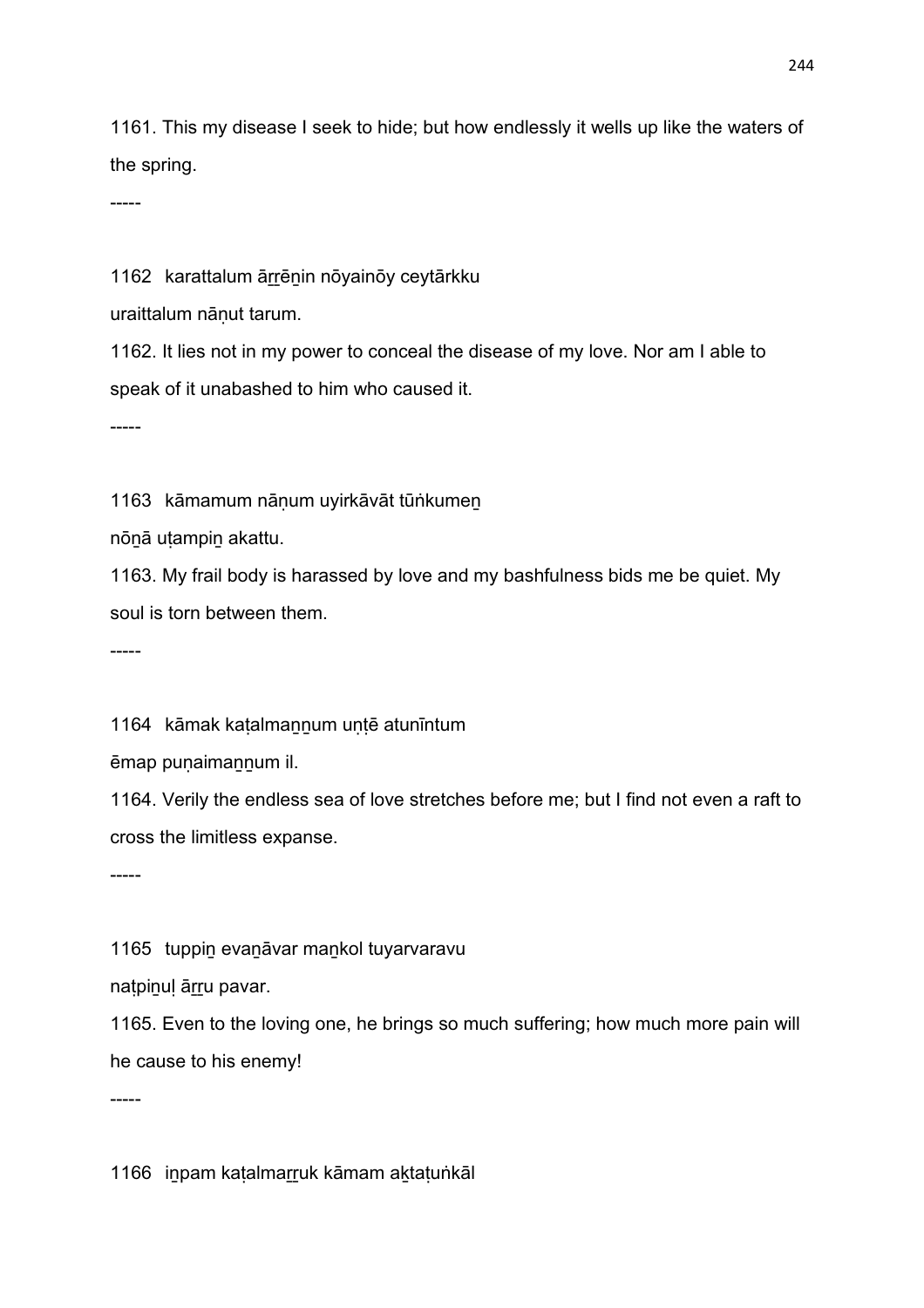tunpam atanin peritu.

1166. Vast as the sea is the delight of wedded love; but vaster still are the sorrows of parting.

-----

1167 kāmak katumpunal nīntik karaikānēn

yāmattum yānē ulēn.

1167. Tossed in the troubled waters of love, I reach no shore; 1 am all alone in the still watches of the night.

-----

1168 mannuyir ellām tuyirri aļittirā

ennallatu illai tunai.

1168. Beneficent night which has rocked all living creatures to sleep finds in me her lone sleepless companion.

-----

1169 kotiyār kotumaiyin tāmkotiya innāl

netiya kaliyum irā.

1169. These nights, all too short in those sweet days, now lengthen their heavy hours, surpassing in cruelty even my lord.

-----

1170 uḷḷampōntu uḷvalic celkirpin veḷḷanīr

nīntala maṉṉōeṉ kaṇ.

1170. If only my eyes like my mind had the speedy power of fleeing to my lover, they need not now swim in a flood of tears.

-------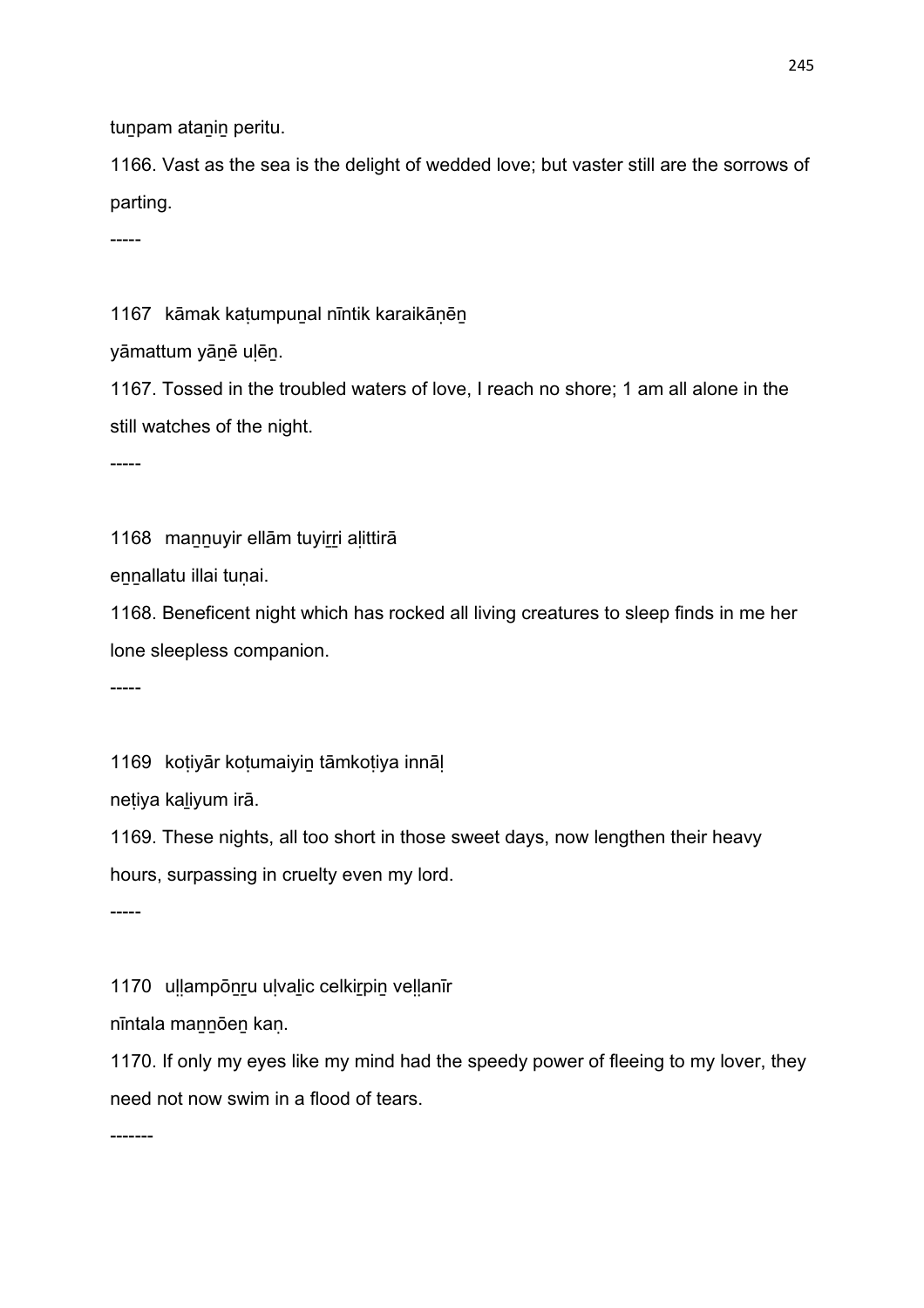#### 118. kan vituppu alital - CHAPTER 118 CHAPTER 118 CHAPTES THAT LANGUISH

1171 kantām kalulvatu evankolō tantānōy

tāmkātta yāṅkan tatu.

1171. Did you not show him to me and push me into the incurable sickness of love? Then why do you weep now to sft him, the cause of all your woe? -----

1172 terintuṇarā nōkkiya uṇkaṇ parintuṇarāp

paital ulappatu evan.

1172. Oh Eyes! Having thoughtlessly feasted upon the lover, how can you now grieve for your own folly?

-----

1173 katumeṉat tāmnōkkit tāmē kaluḻum

itunakat takkatu utaittu.

1173. Those eyes once leapt to see the lover; now they weep by themselves. Is it not laughable?

-----

1174 peyalārrā nīrulanta unkan uyalārrā

uyvilnōy enkan niruttu.

1174. Plunging me into an inevitable and incurable disease, these eyes of mine pour out their tears and run dry.

-----

1175 paṭalārrā paital ulakkum kaṭalārrāk kāmanōy ceytaeṉ kaṇ.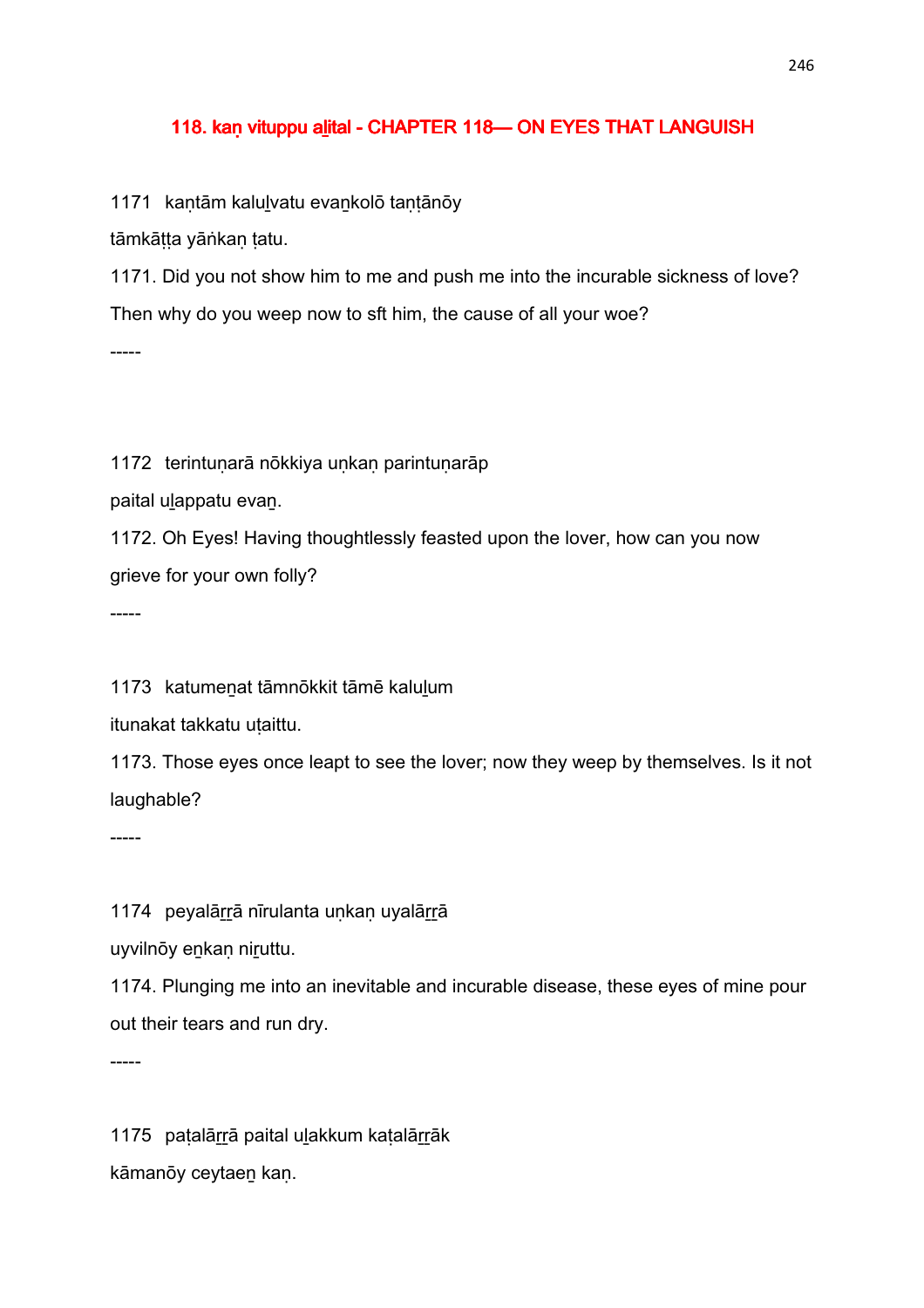1175. My eyes that caused a disease of love vaster than the sea itself, do not now close themselves in sleep; they languish in grief.

-----

1176 ōo initē emakkuinnōy ceytakan

tāam itanpat tatu.

1176. The very eyes that have caused me all those woes languish in sorrow by themselves. This is indeed just!

-----

1177 ulantuulantu ulnīr aruka vilaintuilaintu

vēṇṭi avarkaṇṭa kaṇ.

1177. These eyes hungered, wept, and repeatedly sent their glances to him. May they grieve and dry up all their stock of tears!

-----

1178 pēnātu pettār ularmannō marravark

kāṇātu amaivila kaṇ.

1178. She says to her companion: 'Did you not say that he who loves with words gets the wearing. Unless I see him straight before me, my eyelids do not close in sleep.'

-----

1179 vārākkāl tuñcā varintuñcā āyitai

ārañar urrana kan.

1179. When he is away, my eyes are restless. When he comes, they are sleepless.

Lost between these extremities my eyes endure untold suffering.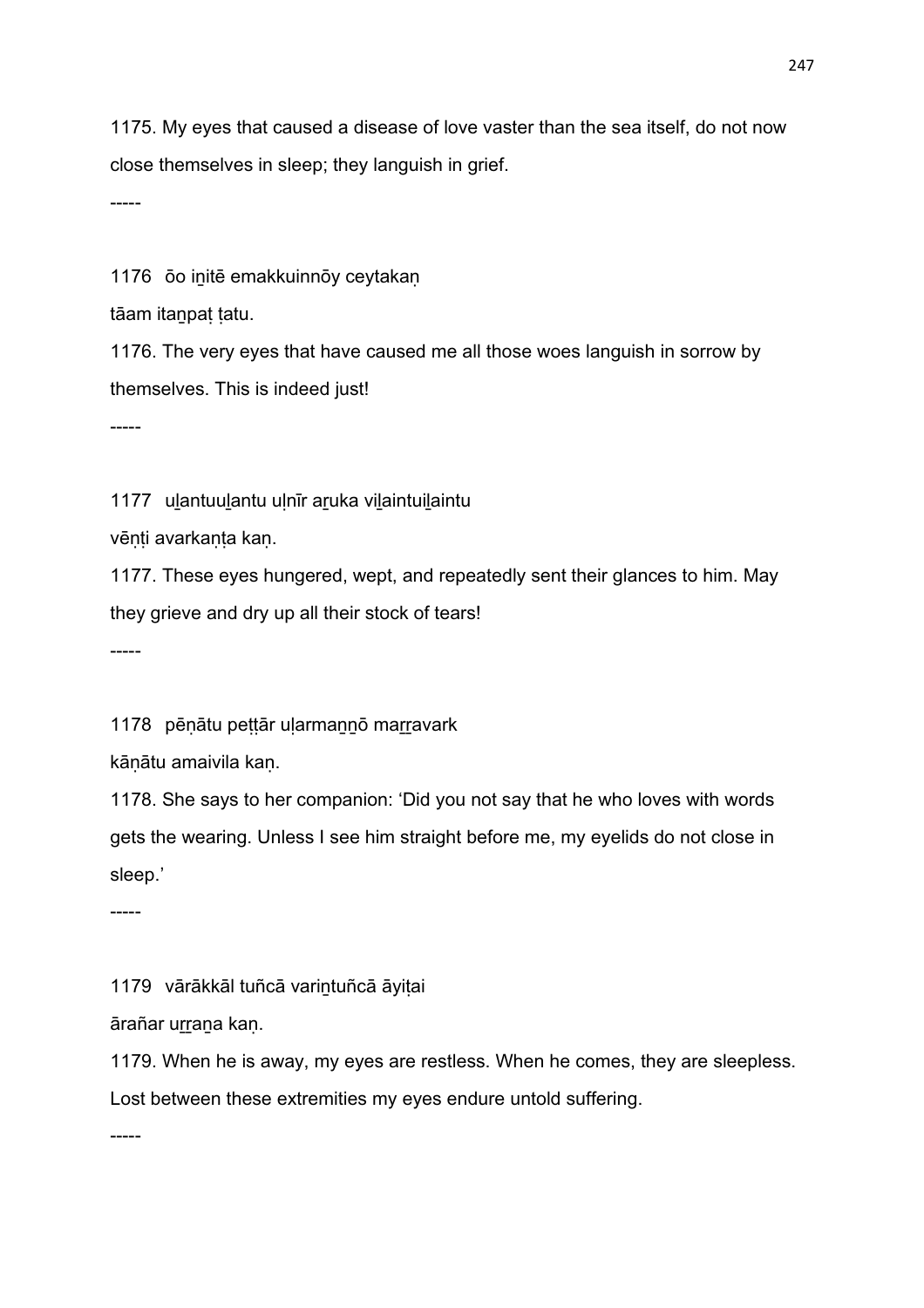1180 maraiperal ūrārkku aritanrāl empōl

araiparai kannār akattu.

1180. It is certainly not hard for the villagers to read my secret love. My tell-tale eyes proclaim it to the world.

-----------

### 119. pacappuru paruvaral - CHAPTER 119 - GRIEVING OVER LOVE'S PALLOR

1181 nayantavarkku nalkāmai nērntēn pacantaven

paṇpiyārkku uraikkō piṟa.

1181. I did not assent to my lover's parting. To whom can I now complain of the pallor of my body, stricken with separation?

-----

1182 avartantār ennum takaiyāl ivartantuen

mēṉimēl ūrum pacappu.

1182. The pallor spread over my body, exalting in the fact that he gave its birth. -----

1183 cāyalum nāṇum avarkoṇṭār kaimmāṟā

nōyum pacalaiyum tantu.

1183. For my beauty and my bashfulness which he took away with him, my lover rewarded me with anguish and pallor.

-----

1184 uḷḷuvaṉ maṉyāṉ uraippatu avartiṟamāl

kaḷḷam piṟavō pacappu.

1184. I think only of him and I open my lips only to sing his praises. Yet this pallor has come over me — O what cunning is this!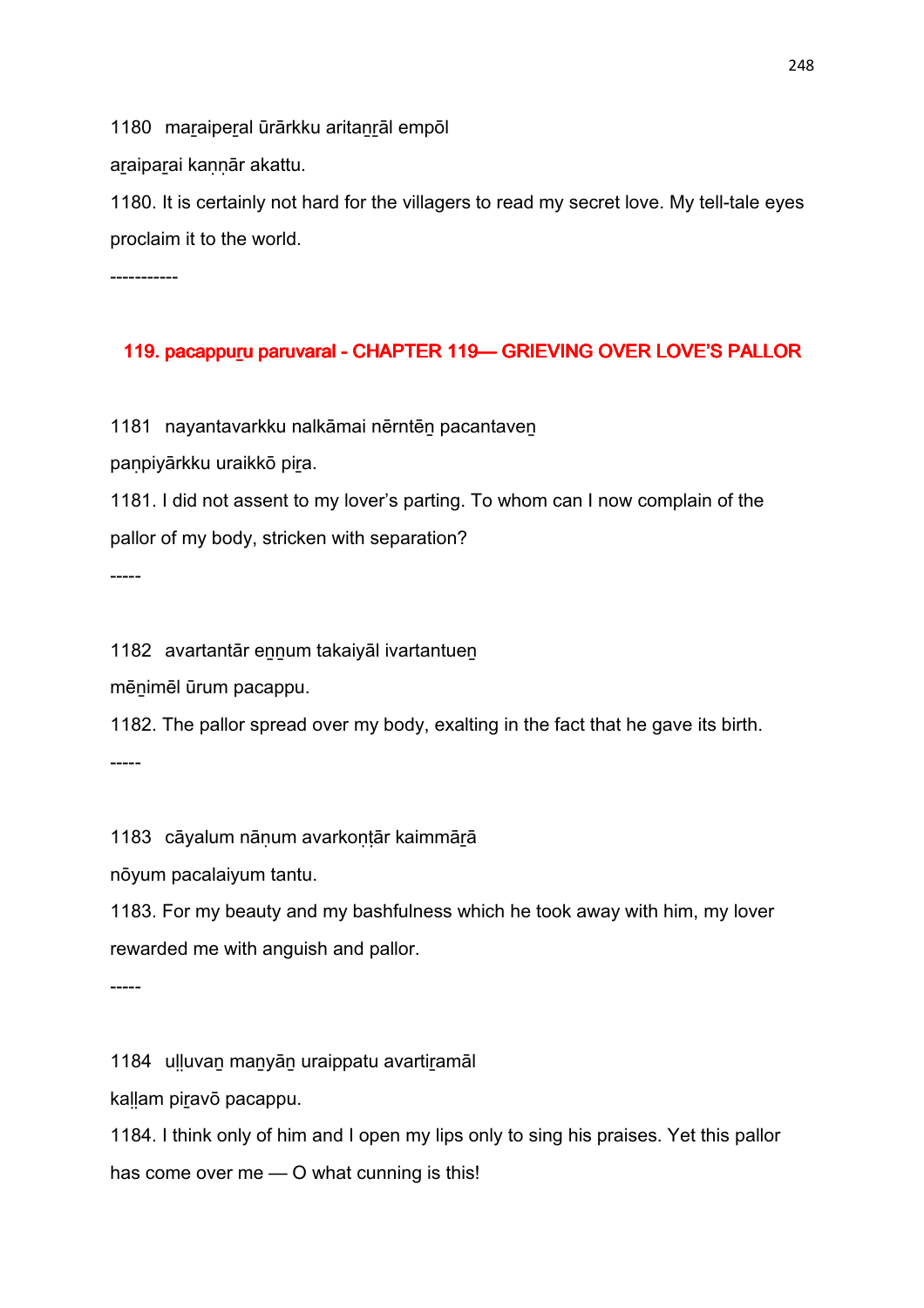#### 1185 uvakkānem kātalar celvār ivakkānen

mēṉi pacappuūr vatu.

1185. Lo! Yonder is my lover gone. And here is the pallid hue spreading over my frame.

-----

1186 viļakkuarram pārkkum iruļēpōl koņkan

muyakkuarram pārkkum pacappu.

1186. Pallor awaits me the moment I am away from my lord's embrace, even as darkness lies in wait for the light to fade.

-----

1187 pullik kiṭantēṉ puṭaipeyarntēṉ avvaḷavil

allikkol varrē pacappu.

1187. I lay locked up in my lover's embrace; I moved away so little from him; when lo! pallor sprang up as it were to devour me.

-----

1188 pacantāl ivalenpatu allāl ivalait

turantār evarenpār il.

1188. People say that I have gone sickly pale; never do they blame him that has abandoned me.

-----

1189 pacakkamaṉ paṭṭāṅkueṉ mēṉi nayappittār nalnilaiyar āvar eṉiṉ.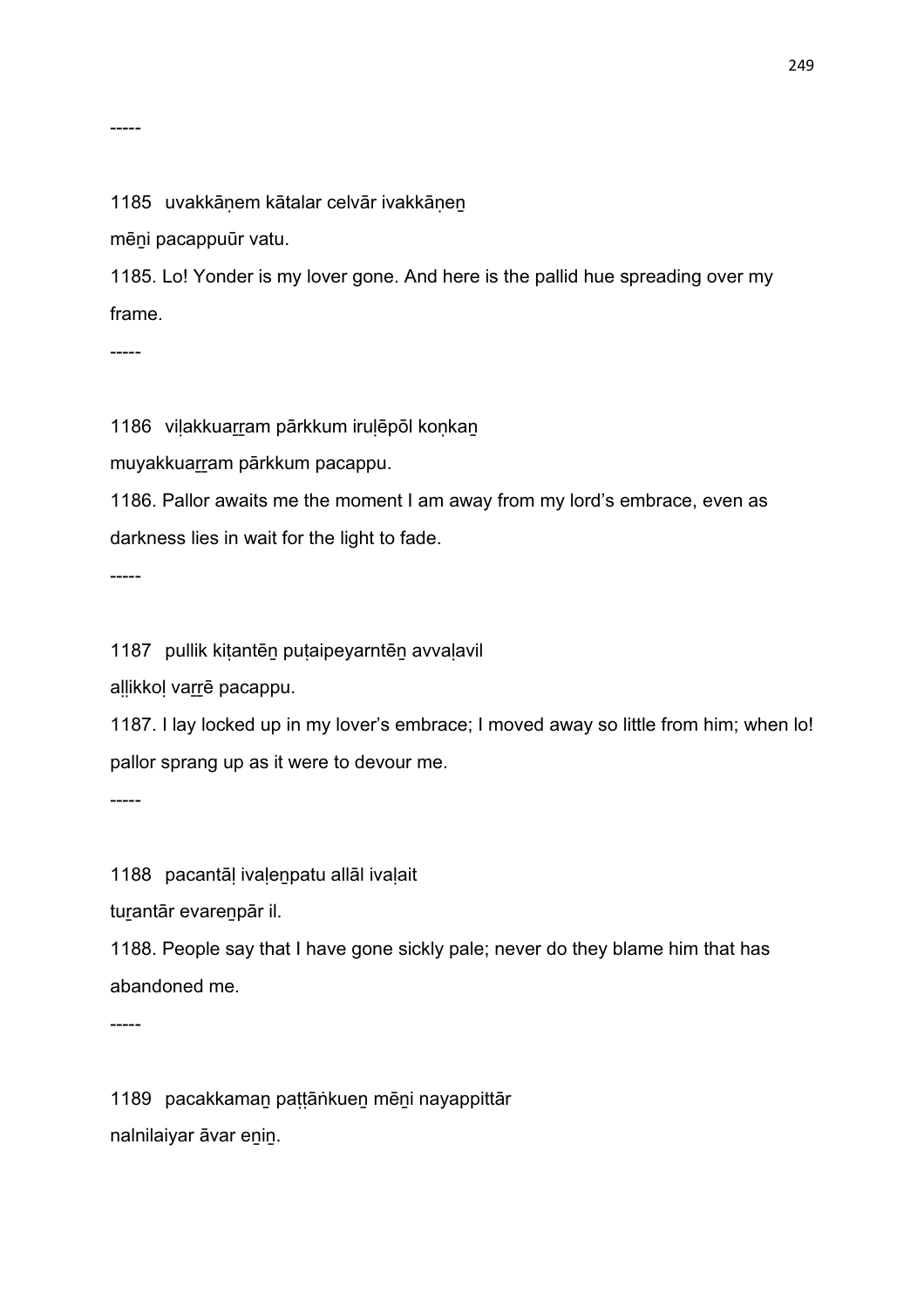1189. If only he would keep his promise to return, my frame would gladly endure all the pallor of love.

-----

1190 pacappenap pērperutal nanrē nayappittār

nalkāmai tūrrār enin.

1190. Good it is for me to be known as pallor incarnate if only people do not call my lover merciless.

---------

### 120. tanippaṭar mikuti - CHAPTER 120 - FEELING ALL ALONE

1191 tāmvīlvār tamvīlap perravar perrārē

kāmattuk kāḻil kaṉi.

1191. Only those women taste all the juice of the seedless fruit of love, whose love is returned by their lovers.

-----

1192 vālvārkku vānam payantarrāl vīlvārkku

vīḻvār aḷikkum aḷi.

1192. Welcome as the rain to the tillers of the earth is the grace of the lover to his loved one.

-----

1193 vīḻunar vīḻap paṭuvārkku amaiyumē

vālunam ennum cerukku.

1193. Justly may those women feel proud of their life who are endowed with lovers who requite their love in all its fullness.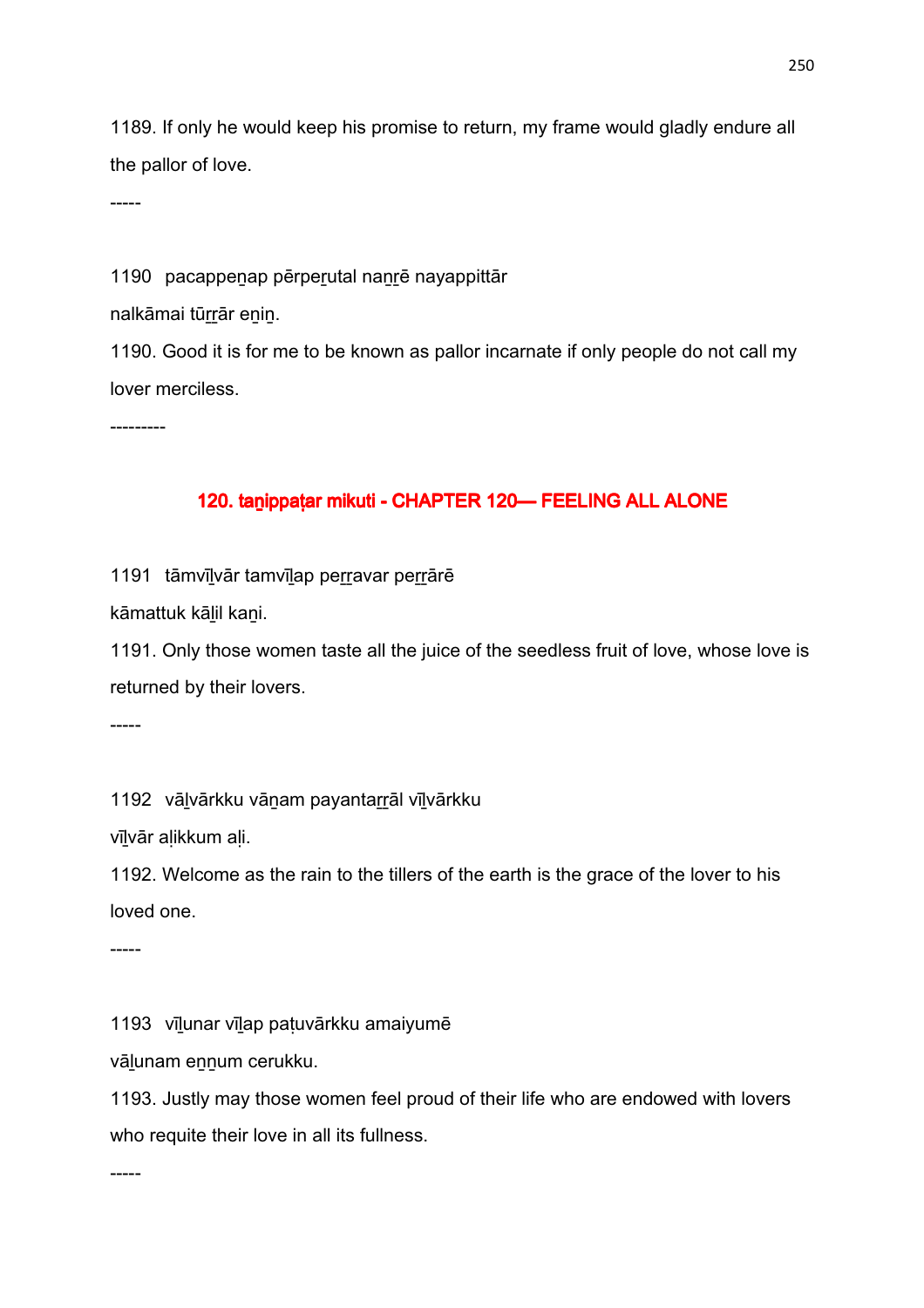1194 vīlap patuvār kelīiyilar tāmvīlvār

vīlap patāar enin.

1194. Those whose love is not returned by their sweet ones are unlucky beyond measure. Of what avail to them is the esteem of others?

-----

1195 nāmkātal kontār namakkevan ceypavō

tāmkātal kollāk katai.

1195. When he does not return my love, what favour can I expect of him?

-----

1196 orutalaiyāṉ iṉṉātu kāmamkāp pōla

irutalai yāṉum iṉitu.

1196. Bitter is unrequited love; sweet it is if returned in equal measure like the wellpoised even scales.

-----

1197 paruvaralum paitalum kānānkol kāman

oruvarkaṇ niṉṟoḻuku vāṉ.

1197. Cannot the god of love, who pays his attention to me alone, behold all my anguish and sorrow?

-----

1198 vīḻvāriṉ iṉcol peṟāatu ulakattu

vāḻvāriṉ vaṉkaṇār il.

1198. Breathes there a more cruel soul on this earth than the one who lives on without the encouraging words of the loved one?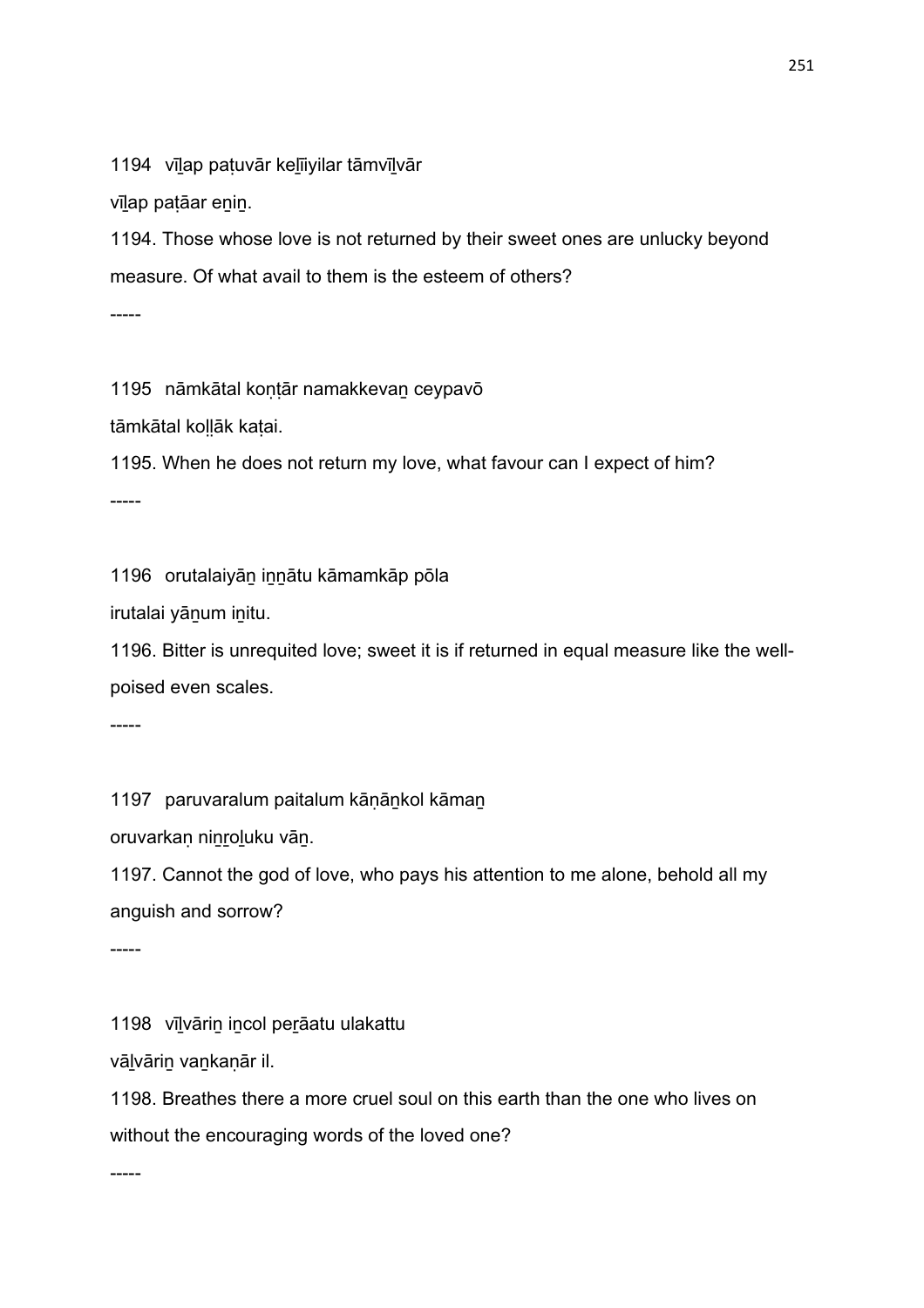1199 nacaiiyār nalkār eṉiṉum avarmāṭṭu

icaiyum iniya cevikku.

1199. Though the loved one favours me not, delightful indeed is stray news of him that reaches my ears.

-----

1200 urāarkku urunōy uraippāy katalaic

cerāaay vāliya neñcu.

1200. Oh my heart! try to tell gnawing cares to your unresponsive lover; you may as well strive to dry up the surging sea.

----------

#### 121. ninaintavar pulampal –

### CHAPTER 121- RECOLLECTING THE PLEASURES OF LOVE

1201 ullinum tīrāp perumakil ceytalāl

kallinum kāmam initu.

1201. Love is far sweeter than wine; for unlike wine the very thought of love intoxicates me.

-----

1202 enaittonru initēkān kāmamtām vīlvār

ninaippa varuvatonru il.

1202. Love is sweet in all respects; the thought of the dear one even in separation tastes sweet.

-----

1203 ninaippavar pōnru ninaiyārkol tummal ciṉaippatu pōṉṟu keṭum.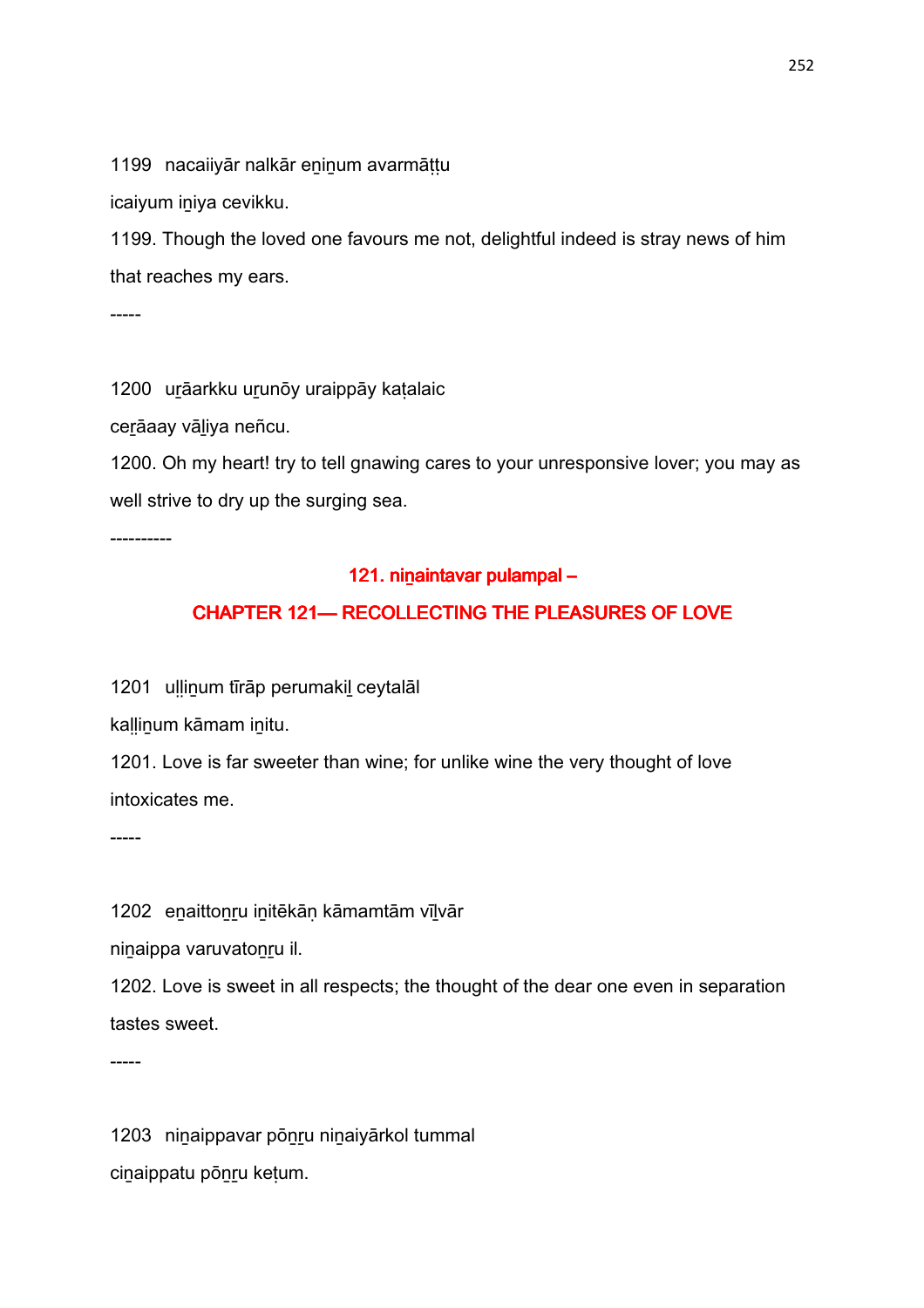1203. She says to her companion: "A sneeze comes upon me but goes away all of a sudden; perhaps a thought of me occurs to him and then he forgets it."

-----

1204 yāmum uḷēmkol avarneñcattu emneñcattu

ōo uḷarē avar.

1204. He is ever present in my thoughts. Am I or am I not ever present in his thoughts?

-----

1205 tamneñcattu emmaik katikontār nānārkol

emneñcattu ōvā varal.

1205. He keeps me away from his heart; does he not feel ashamed of constantly stealing into my heart?

-----

1206 marruyān ennulēn mannō avarotuyān

urranāl ulla ulēn.

1206. Only the recollection of those ecstatic days with him makes me live. What else can sustain me?

-----

1207 marappin evanāvan mankol marappariyēn

uḷḷinum uḷḷañ cuṭum.

1207. Never have I forgotten the golden days with my beloved; his separation now burns into my heart; certain is death if ever the memory of him forsakes my luckless heart.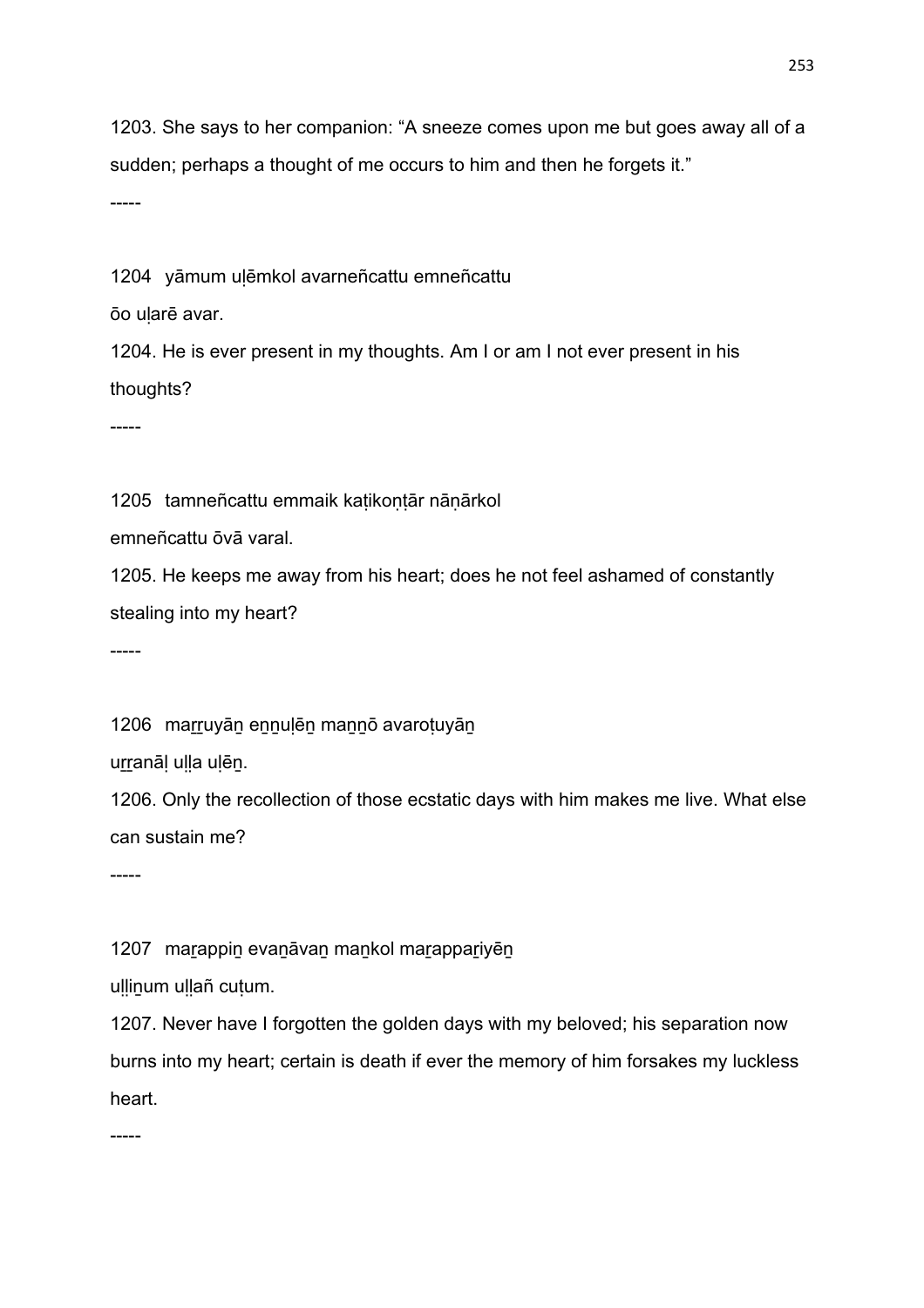1208 enaittu ninaippinum kāyār anaittanrō

kātalar ceyyum cirappu.

1208. However much I may think of him, he is never angry with me. Inimitable is my lover's grace.

-----

1209 viliyumen innuyir vērallam enpā

aliyinmai ārra ninaintu.

1209. As I think and think of the cruelty of my love who swore that our lives were inseparable, my soul ebbs away.

-----

1210 viṭāatu cenrāraik kaṇṇiṇāl kāṇap

paṭāati vāḻi mati.

1210. She says to the moon : "O blessed moon I ceaselessly pour your rays till I am able to see with my eyes the loved one who has forsaken me but yet dwells forever in my heart."

-----------

# 122. kanavunilai uraittal - CHAPTER 122 - DREAMS OF LOVE

1211 kātalar tūtotu vanta kanavinukku

yātucey vēnkol viruntu.

1211. With what feast may I entertain the dream that has brought glad tidings of my lover?

-----

1212 kayaluṇkaṇ yāṉirappat tuñciṉ kalantārkku uyaluṇmai cārruvēn man.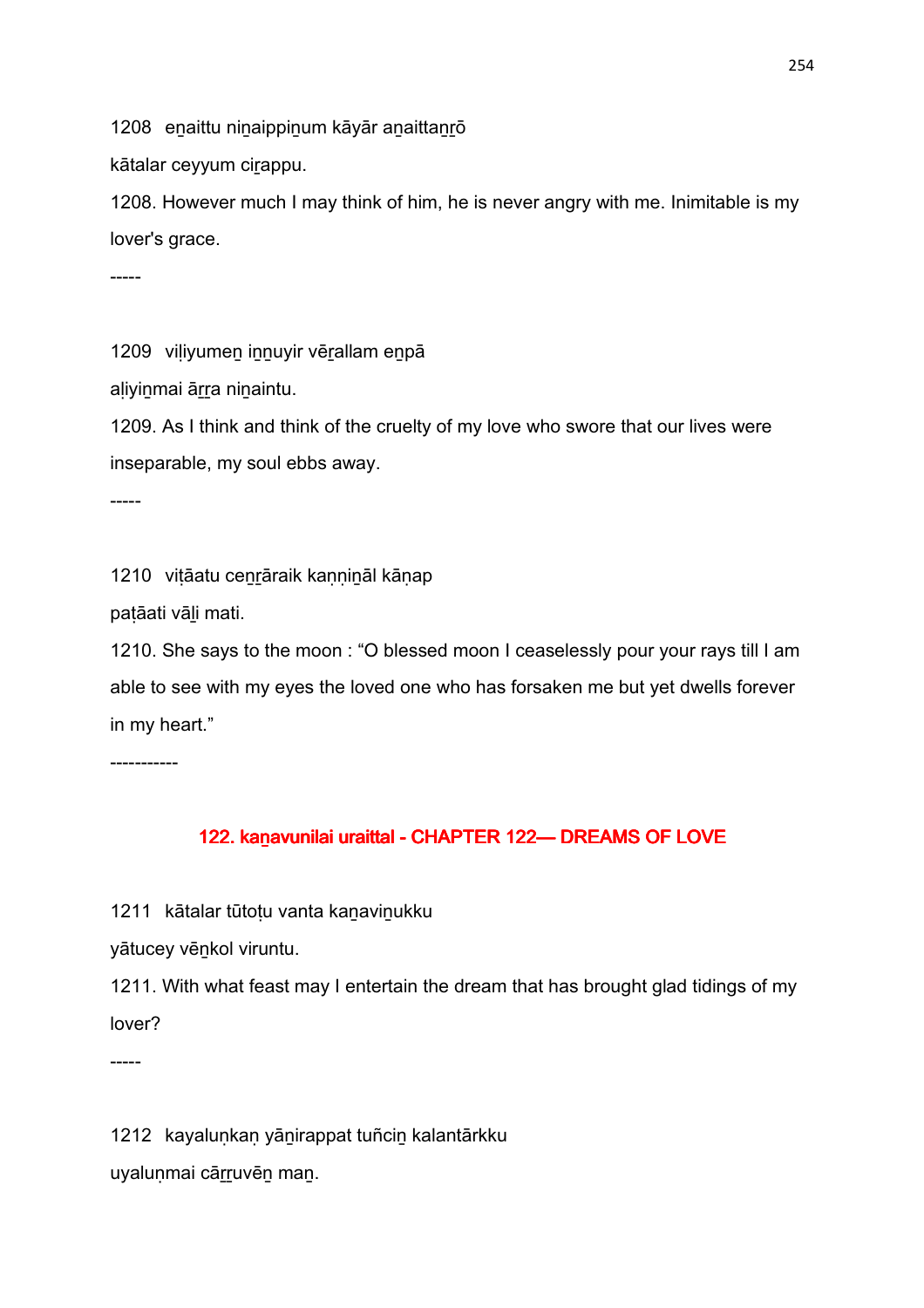1212. If only my eyes would close in sleep at my request, how I would meet him in dreams!

-----

1213 nanavināl nalkā tavaraik kanavināl

kāntalin unten uyir.

1213. The merciless one favours me not in waking hours but in dreams I feast on him and thus manage to live.

-----

1214 kanavinān untākum kāmam nanavināl

nalkārai nāṭit taraṟku.

1214. Why do I love dreams? It is because they bring before me the one who in waking hours favours me not.

-----

1215 nanavināl kantatūum āṅkē kanavuntān

kanta polutē initu.

1215. Sweet is his presence in the waking hours; sweet too is his appearance in a dream. What then do I miss in seeing him in my dreams?

-----

1216 nanavena onruillai āyin kanavināl

kātalar nīṅkalar maṉ.

1216. If only there was no such thing as waking hours, my lover would never desert me in my dreams.

-----

1217 nanavināl nalkāk kotiyār kanavināl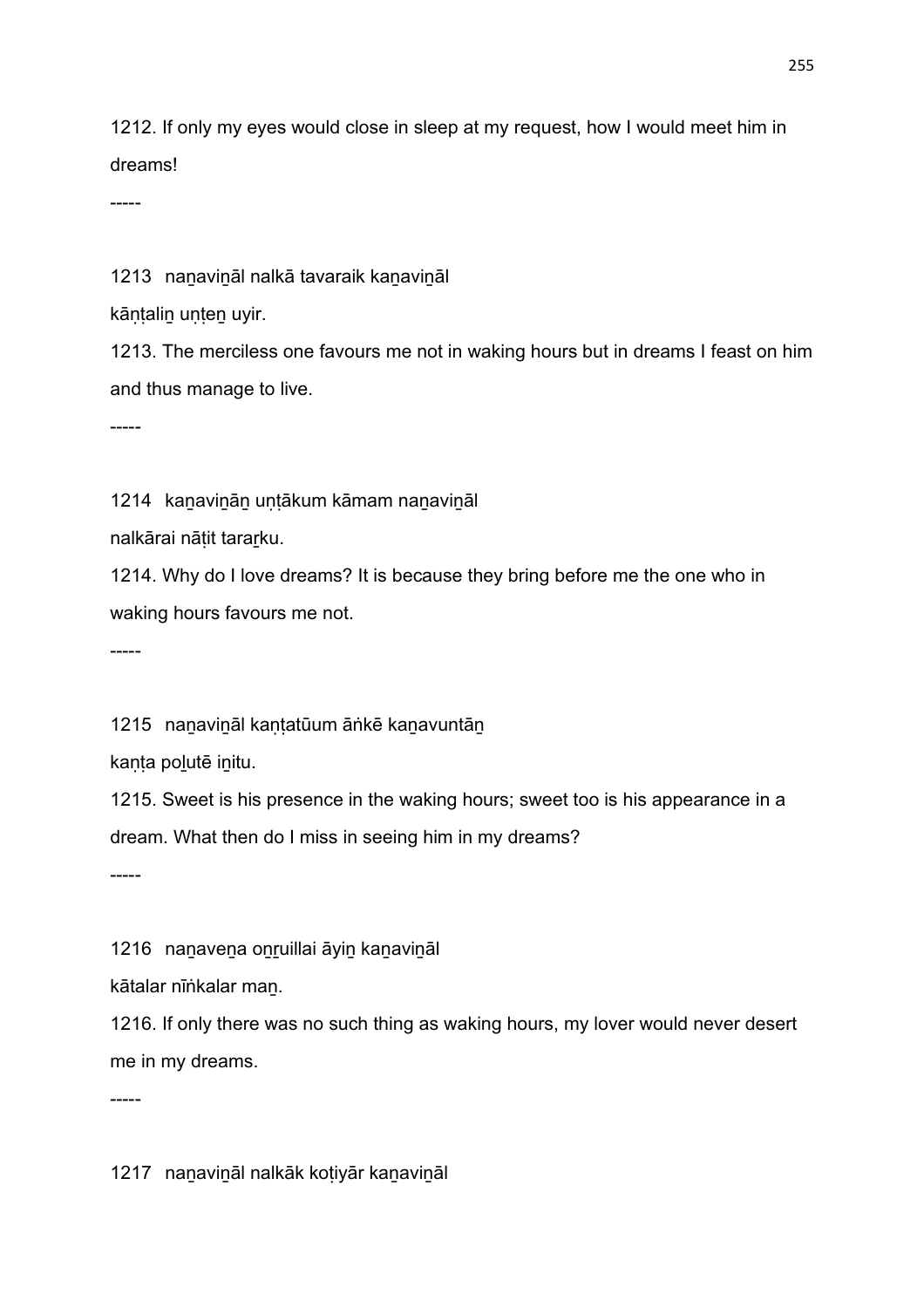enemmaip pīlip patu.

1217. Why does the cruel one plague me in my dreams when he shows no compassion on me in my waking state?

-----

1218 tuñcuṅkāl tōlmēlar āki vilikkuṅkāl

neñcattar āvar viraintu.

1218. She says to her companion: "He embraces me in my dreams but the moment I awake he quickly vanishes into my heart."

-----

1219 naṉaviṉāl nalkārai nōvar kaṉaviṉāl

kātalark kāṇā tavar.

1219. Only those women who do not see their lovers in dreams, blame them for their cruelty in walking hours.

-----

1220 nanavināl namnīttār enpar kanavināl

kāṇārkol ivvū ravar.

1220. Folk say: "He has abandoned her in sooth." Verily they do not know how he visits me in my dreams.

--------

# 123. polutukaṇṭu iraṅkal - CHAPTER 123— SUNSET AND SORROW

1221 mālaiyō allai maṇantār uyiruṇṇum

vēlainī vāḻi poḻutu.

1221. O blessed twilight! You are not the twilight of the joyous old times; you are the end of the world devouring the lives of the parted lovers.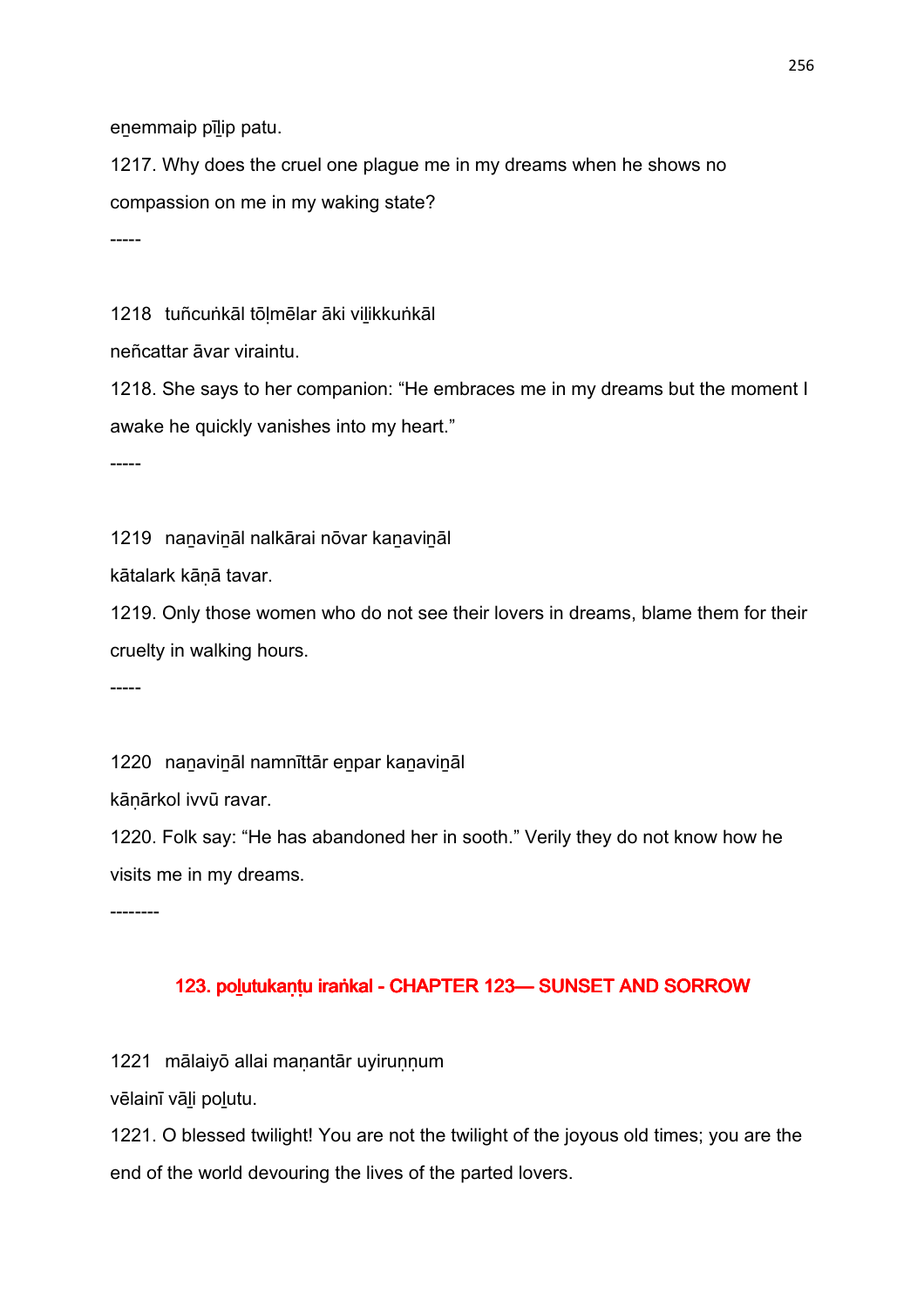1222 punkannai vāli marulmālai eṅkēlpōl

vaṉkaṇṇa tōniṉ tuṇai.

1222. "Blest be thou, O twilight! You are pale and your eyes are lustreless. Is your sweet one as cruel as mine?"

-----

1223 paniarumpip paitalkol mālai tuniarumpit

tunpam valara varum.

1223. O Evening! In those joyous days with my beloved you approached me timidly with drops of dew on you and sadness written in your face. Your advance now brings with it only distaste and sorrow.

-----

1224 kātalar ilvaḻi mālai kolaikkaḷattu

ētilar pōla varum.

1224. My lover away, evening comes murderously like a hangman rushing to the place of slaughter.

-----

1225 kālaikkuc ceytananru enkol evankolyān

mālaikkuc ceyta pakai.

1225. Morning, Evening, why should these alternately assuage and afflict me in this separation? What good have I done to morn and what harm to even?

-----

1226 mālainōy ceytal maṇantār akalāta kālam aṟintatu ilēṉ.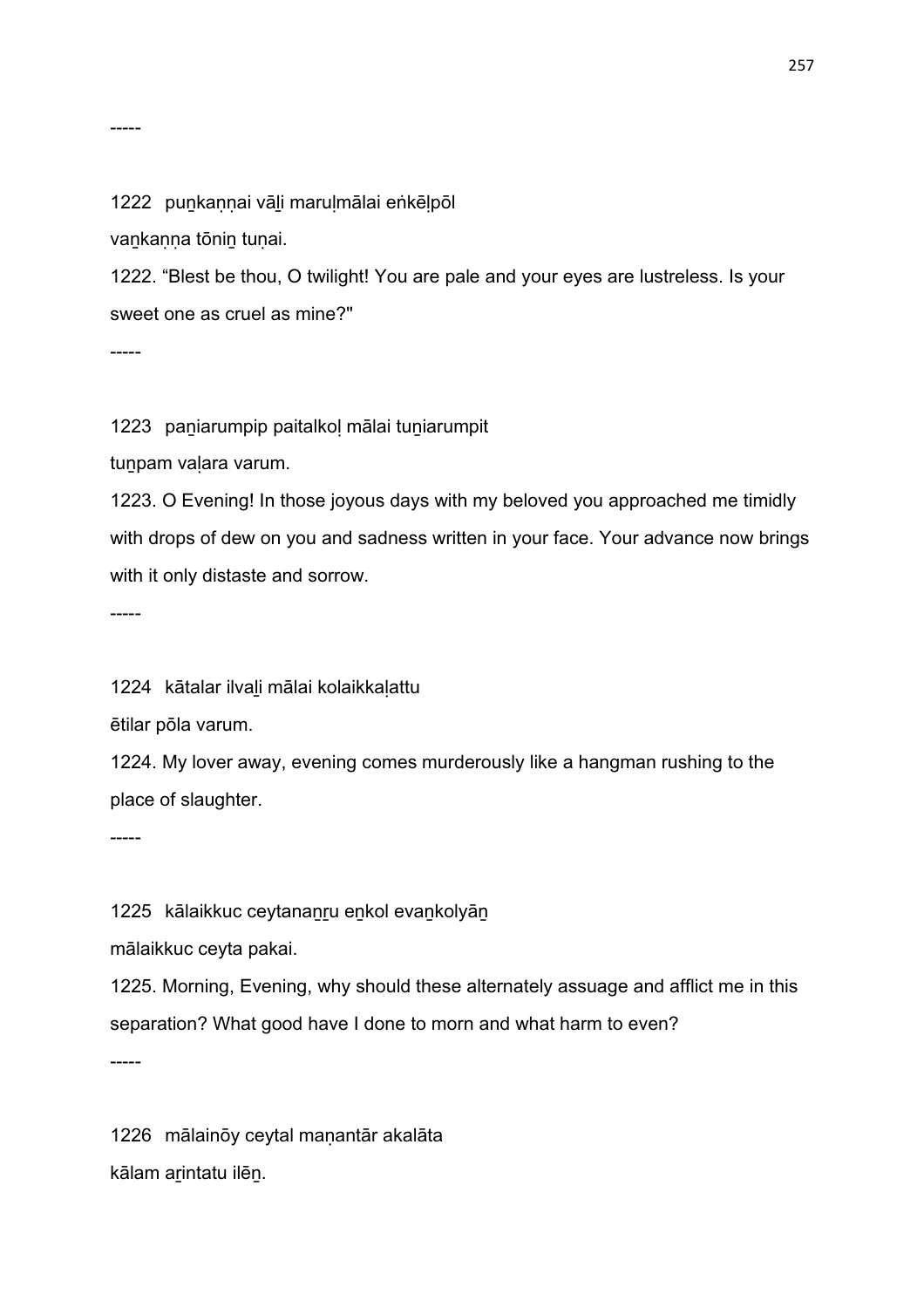1226. With my lover by my side, never for once, did I taste the bitterness that eventide can cause.

-----

1227 kālai arumpip pakalellām pōtāki

mālai malarumin nōy.

1227. This disease of love buds in the morning, grows and grows all day long and flowers into full bloom at eventide.

-----

1228 alalpōlum mālaikkut tūtāki āyan

kuḻalpōlum kollum paṭai.

1228. The note of the shepherd's pipe, which sounded so pleasant in the happy days, has now become a message of the hot evening — verily a weapon forging my death.

-----

1229 patimaruntu paital ulakkum matimaruntu

mālai paṭartarum pōḻtu.

1229. When senseless evening creeps painfully along, the whole village feels dizzy and is plunged in the anguish of separation.

-----

1230 poruḷmālai yāḷarai uḷḷi maruḷmālai

māyumeṉ māyā uyir.

1230. This life of mine which has survived this bitter separation is very near to death in this treacherous evening, as I think of my lord who values riches far above love.

------------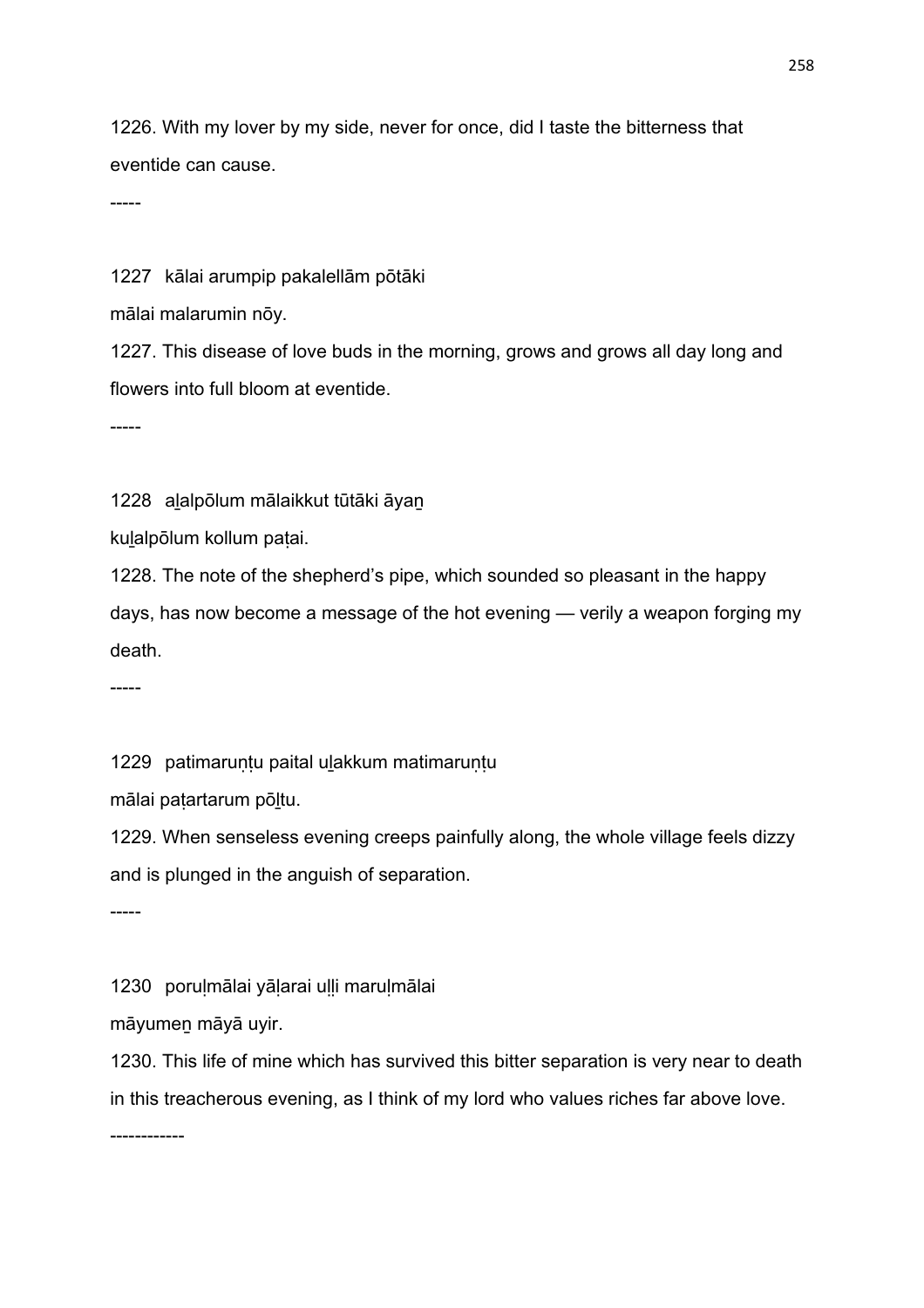#### 124. uruppu nalan alital - CHAPTER 124— WASTING AWAY

1231 cirumai namakkoliyac cēncenrār ulli

narumalar nānina kan.

1231. Companion to lady-love: "Stop tins weeping and wailing. The thought of the one gone far away has made your eyes pale and lustreless."

-----

1232 nayantavar nalkāmai colluva pōlum

pacantu paṉivārum kaṇ.

1232. "Your pallid eyes streaming with tears proclaim the callousness of your lord." -----

1233 taṇantamai cāla aṟivippa pōlum

maṇantanāḷ vīṅkiya tōḷ.

1233. "Your shoulders that swelled with joy on the day of your marriage are thin today; they proclaim how your lord has cruelly forsaken you."

-----

1234 paṇainīṅkap paintoṭi cōrum tuṇainīṅkit

tolkavin vātiya tōl.

1234. "Since your separation from your lord your shoulders have lost their innate grace; worse still they have become lanky; and the bangles too slip on your slender arms."

-----

1235 koṭiyār koṭumai uraikkum toṭiyoṭu tolkaviṉ vāṭiya tōḷ.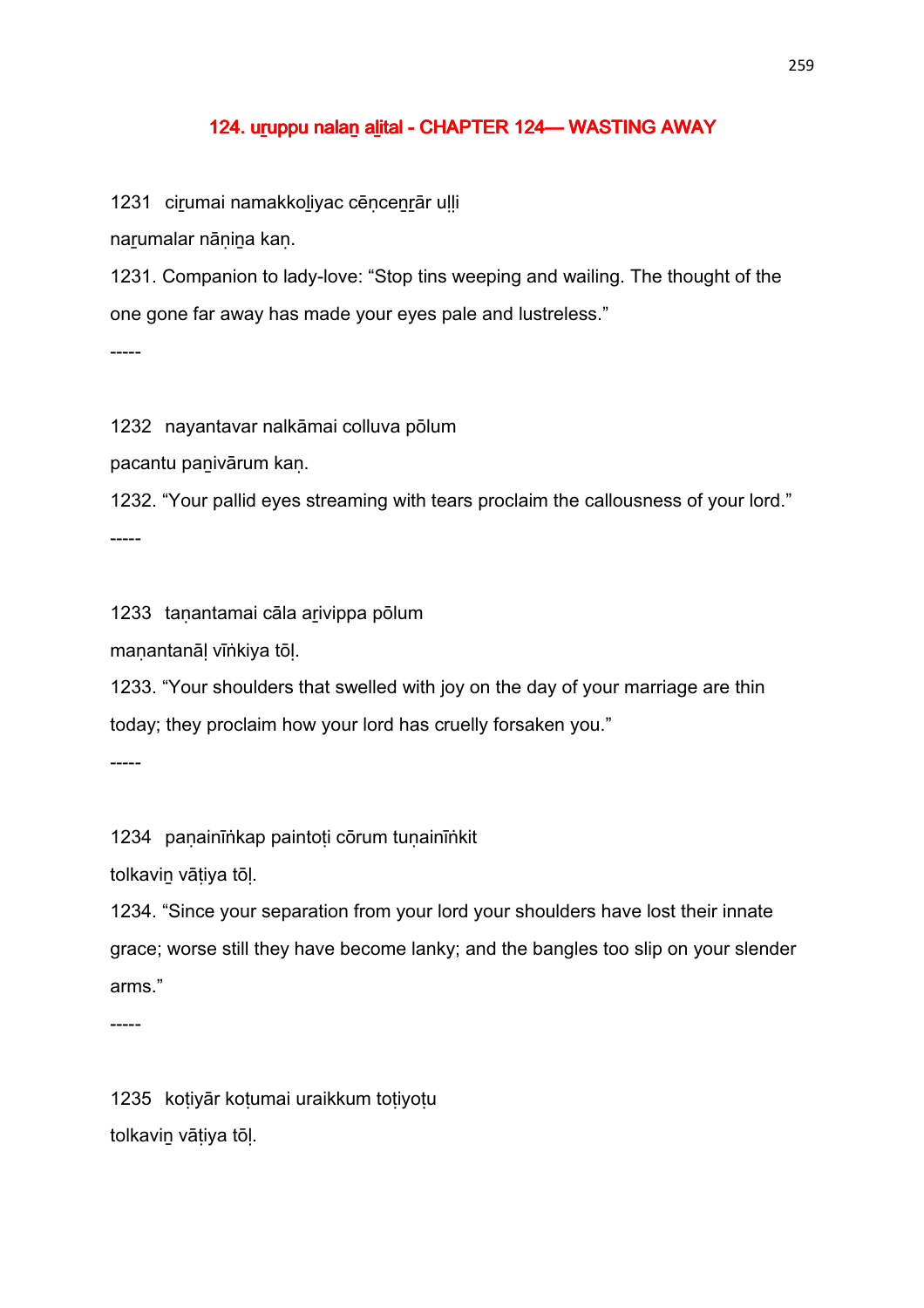1235. My bracelets slip; the charm of my shoulders withers away. It proclaims the cruelty of the heartless one.

-----

1236 toṭiyoṭu tōḷnekiḻa nōval avaraik

kotiyar enakkūral nontu.

1236. With loose bangles and leaner shoulders, I still feel pained to hear him called cruel; I cannot bear any affront to my lord's fair name.

-----

1237 pāṭu per̯utiyō neñcē koṭiyārkken

vāṭutōḷ pūcal uraittu.

1237. "O my heart, do you desire to cover yourself with glory? Then go to the cruel one and tell him the wasting away of my shoulders and these rumours of cruelty abroad."

-----

1238 muyaṅkiya kaikaḷai ūkkap pacantatu

paintotip pētai nutal.

1238. He soliloquising: "once when I gently loosened my hands from an ecstatic embrace, the forehead of my love suddenly turned pale. I wonder how she bears my separation in these long days."

-----

1239 muyakkitait tanvali pōlap pacappurra

pētai perumaḻaik kaṇ.

1239. "The still eyes of my love dark as the rain bearing cloud turned sickly pale the moment a gust of wind crept in between our locked arms; how does she bear the estranging seas and mountains hurled in between us now?"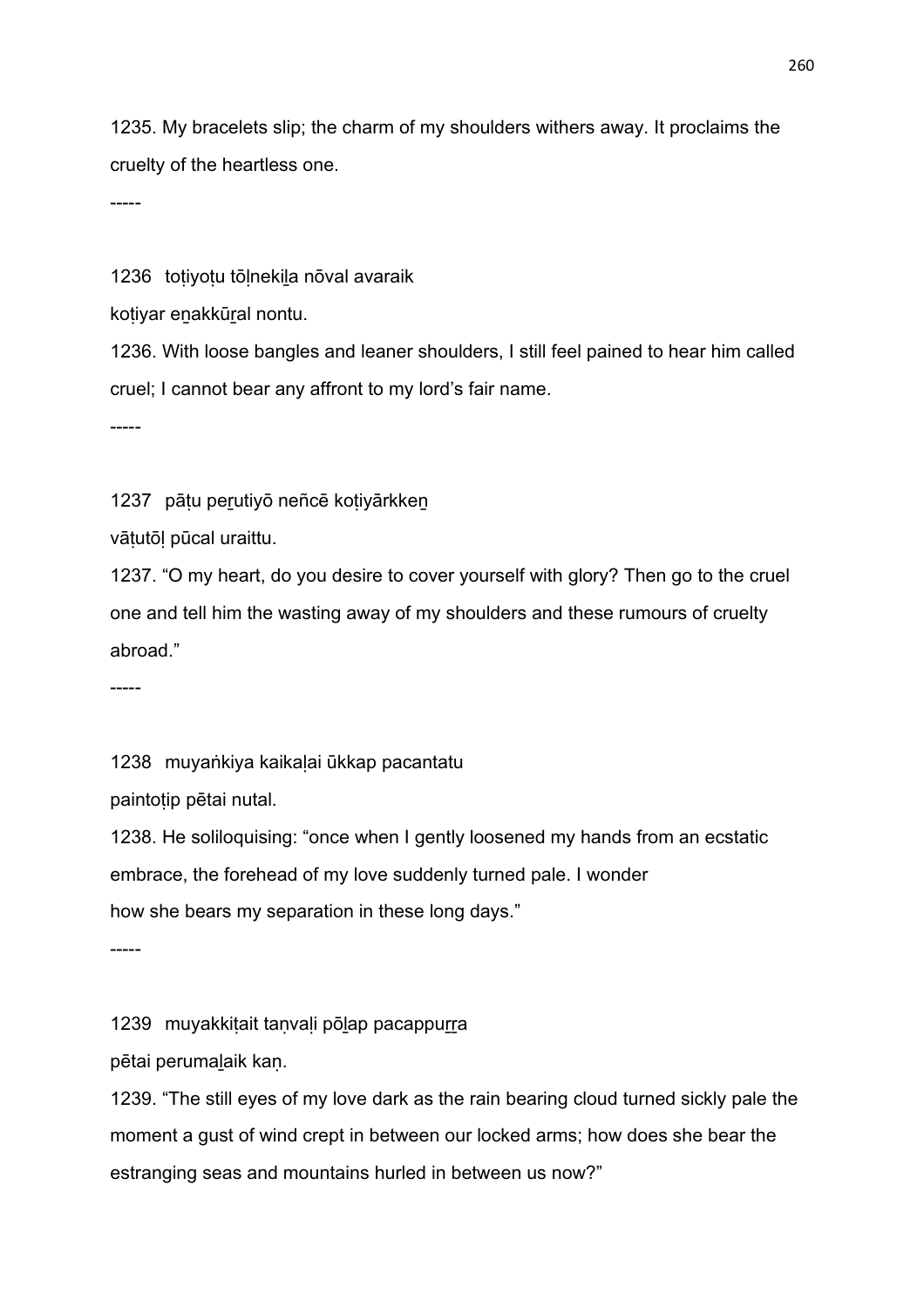-----

1240 kannin pacappō paruvaral eytinrē

oṇṇutal ceytatu kaṇṭu.

1240. "Her eyes turned lustreless at the release of my arms from their close embrace; was it in sympathy with the fading brightness of her forehead?" --------

# 125. neñcoțu kilattal - CHAPTER 125 - SOLILOQUY OF THE LADY-LOVE

1241 ninaittuonru collāyō neñcē enaittonrum evvanōy tīrkkum maruntu.

1241. O heart! can you not cast about and find a remedy for my lovesickness which causes me such sorrow?

-----

1242 kātal avarilar ākanī nōvatu

pētamai vāḻieṉ neñcu.

1242. 'Blessed may you be O heart! how foolish of you to bemoan separation when he has no love for you!'

-----

1243 iruntuḷḷi enparital neñcē parintuḷḷal

paitalnōy ceytārkaṇ il.

1243. 'O heart! Why stay in vain here and feel wretched? There is no sympathy in the heart of him who has caused you this wasting disease.'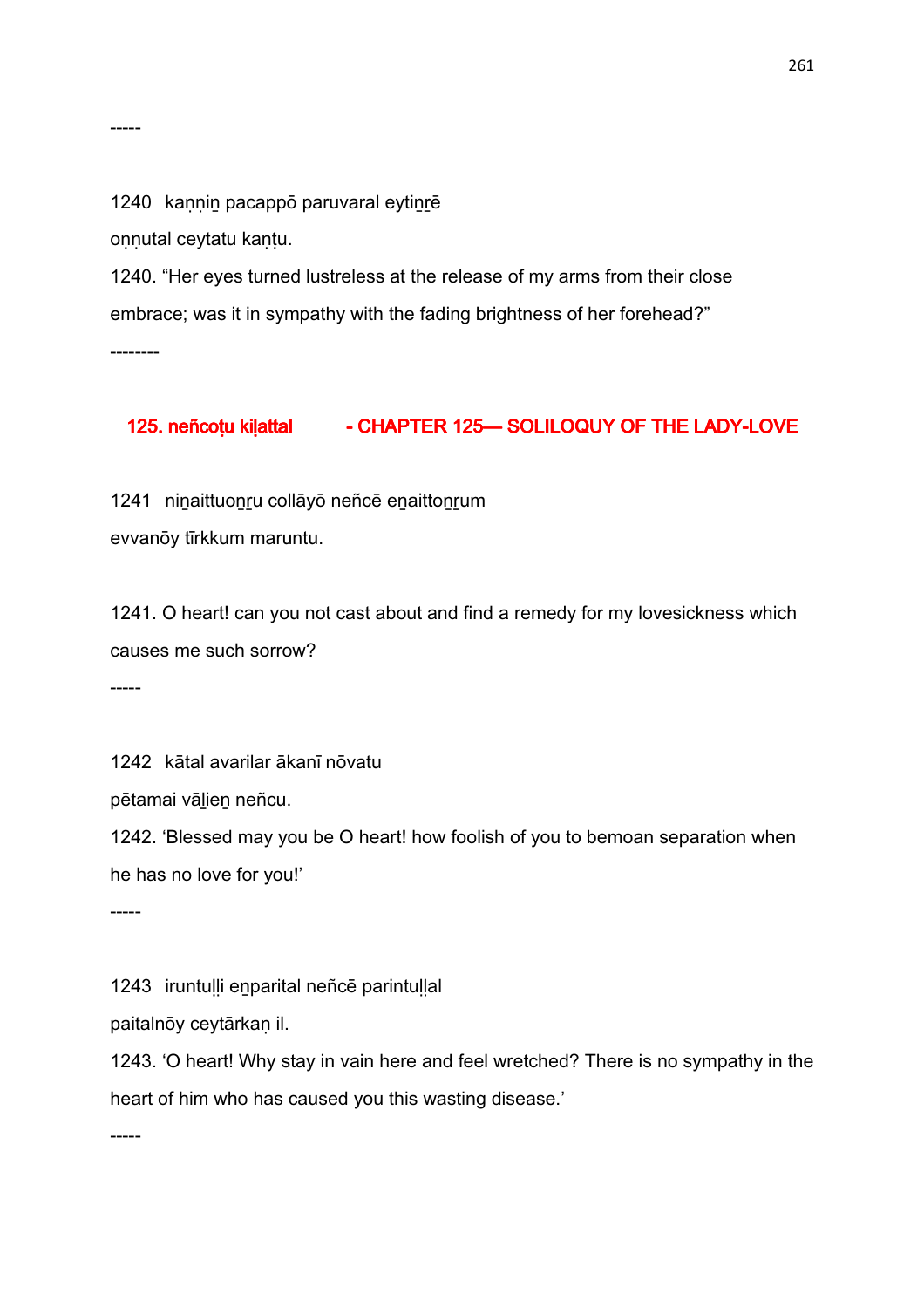1244 kannum kolaccēri neñcē ivaiyennait

tinnum avarkānal urru.

1244. 'O my heart! if you go to him, take my eyes also with you. They eat into my being in their craving to see him.'

-----

1245 cerrār enakkai vitaluntō neñcēyām

urrāl urāa tavar.

1245. 'O heart! can I really forsake him as cruel though he has used me cruelly when I clung to him.'

-----

1246 kalantuṇarntum kātalark kaṇṭāl pulantuṇarāy

poykkāyvu kāytieṉ neñcu.

1246. 'O my heart I could you ever bear even a mock quarrel with your lover to sweeten his company Then why call him cruel now for your own fault?'

-----

1247 kāmam vituonrō nānvitu nanneñcē

yāṉō poṟēṉiv viraṇṭu.

1247. My good heart I cast off one of the two - love or bashfulness. I cannot bear the insupportable weight of them both.

-----

1248 parintavar nalkārenru ēṅkip pirintavar

pincelvāy pētaien neñcu.

1248. 'You go seeking with a hopeless aching heart after the far-off lover, because he has not understood and favoured you with his mercy. O foolish heart!'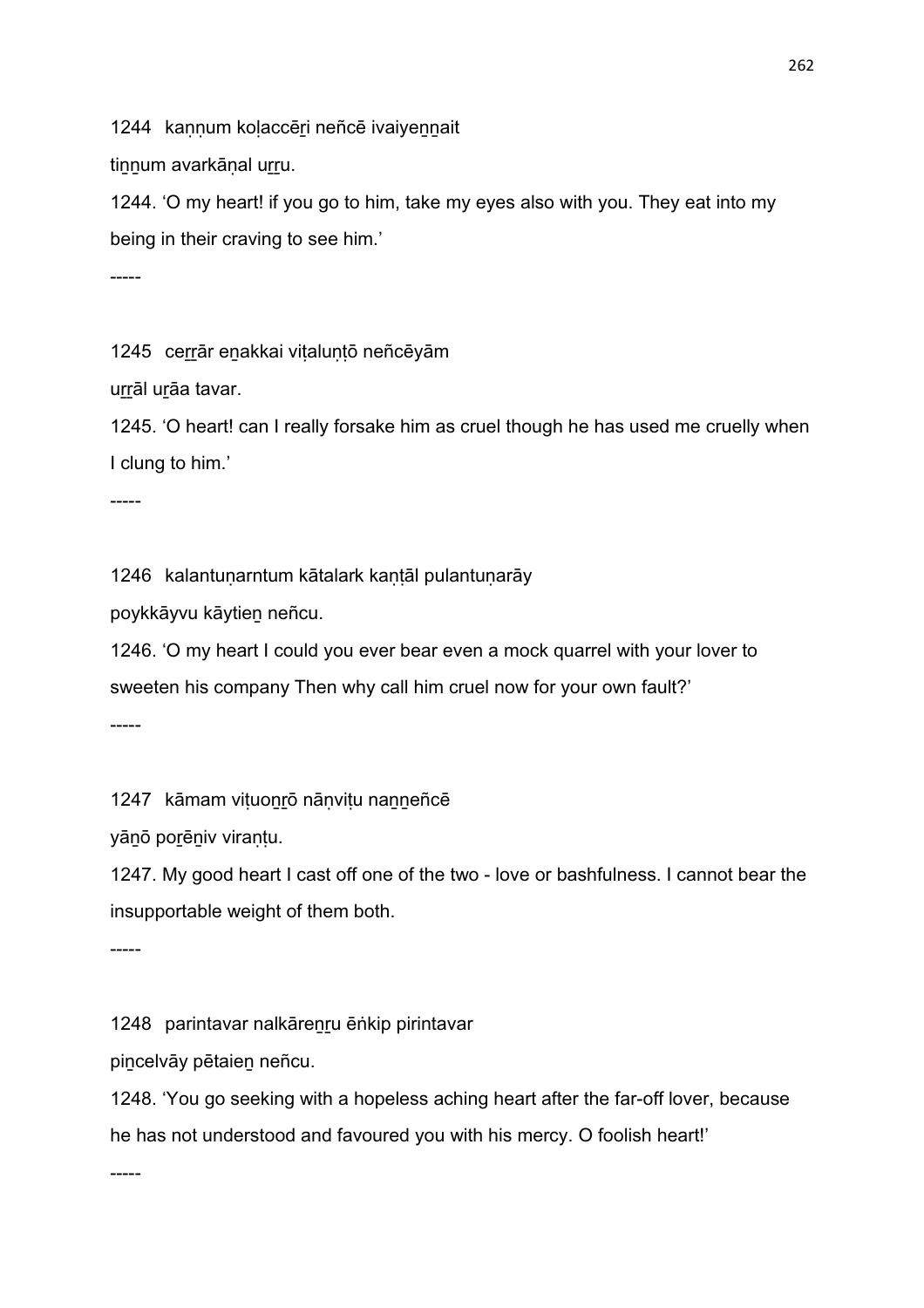1249 ullattār kāta lavarāka ullinī

yārulaic cērien neñcu.

1249. 'O my heart, is it you keep your lover within you? Then whom do you search in your thoughts? Why search for him outside? Whom do you hope to reach?'

-----

1250 tunnāt turantārai neñcattu utaiyēmā

innum ilantum kavin.

1250. The more I have him in my heart who has left me never to come back, the more my beauty wastes away.

-------

# 126. nirূai alital - CHAPTER 126-ON LOSS OF MODESTY

1251 kāmak kanicci utaikkum niraiyennum

nānuttāl vīltta katavu.

1251. The door of my maidenly grace and the bolt and bars of modesty are hewn by the weapon of restless love.

-----

1252 kāmam enaonrō kanninruen neñcattai

yāmattum ālum tolil.

1252. Verily the thing called love has no grace; even at dead of night it rules my heart and keeps it awake when all the world is in slumber.

-----

1253 maṟaippēṉmaṉ kāmattai yāṉō kuṟippuiṉṟit tummalpōl tōṉṟi viṭum.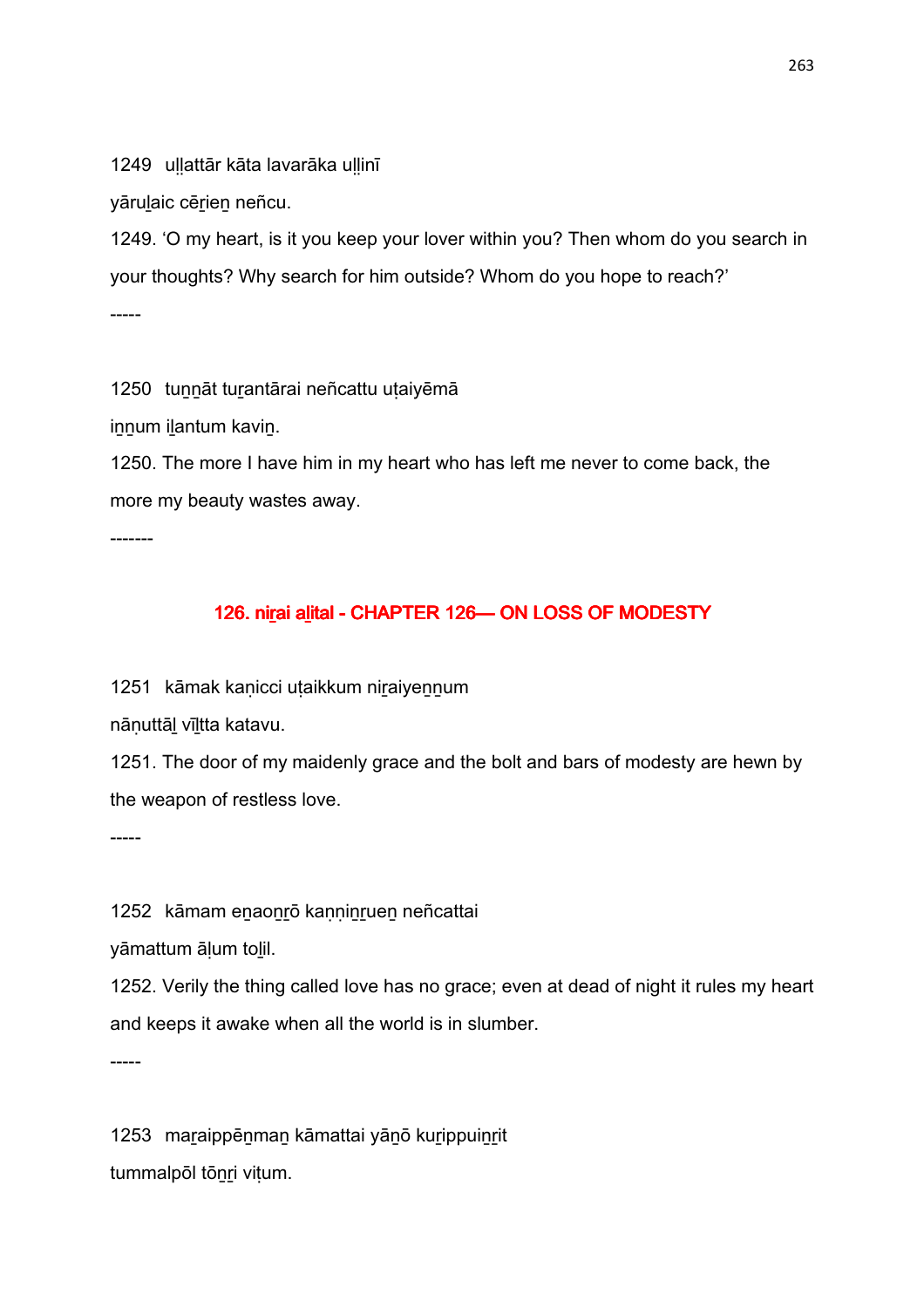1253. I strive to hide this - my passion. Yet it breaks out against my wish like a sudden sneeze.

-----

1254 niraiyutaiyēn enpēnman yānōen kāmam

maraiyirantu manru patum.

1254. I pride myself on my modesty. But my passion breaks all barriers and brings me out into the open.

-----

1255 cerrārpin cellāp peruntakaimai kāmanōy

urrār arivatonru anru.

1255. Victims of passion can never understand the nobility of giving up the pursuit of unrequited love.

-----

1256 cerravar pincēral vēnti alittarō

errennai urra tuyar.

1256. How cruel is the malady which sends me after the heartless one! Mine is indeed a pitiable lot.

-----

1257 nānena onrō ariyalam kāmattāl

pēṇiyār peṭpa ceyiṉ.

1257. When the loved one, after all his vagaries, took me into his loving embraces all my bashfulness fled away.

-----

1258 paṉmāyak kaḷvaṉ paṇimoḻi aṉṟōnam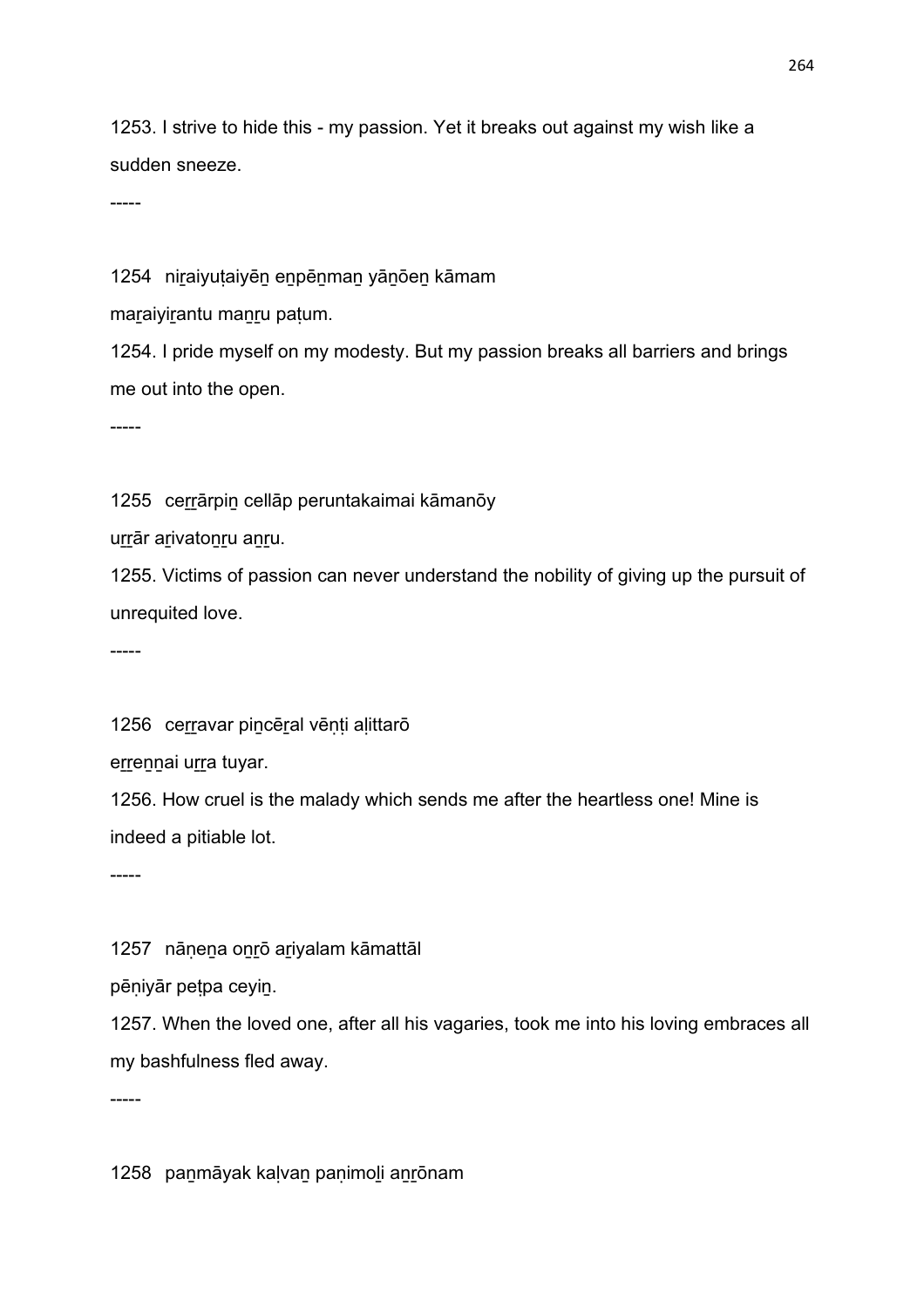penmai utaikkum patai.

1258. The weapon that shatters our maidenly reserve is none other than the talk of the artful lover.

-----

1259 pulappal enaccenrēn pullinēn neñcam

kalattal uruvatu kantu.

1259. With the fixed resolve of forsaking him I went, but my heart yielded to his embrace.

-----

1260 niṇamtīyil iṭṭaṉṉa neñciṉārkku uṇṭō

puṇarntatuūṭi niṟpōm eṉal.

1260. People with hearts melting like fat at the touch of fire — how can they reject the offered love and stand aloof?

----------

#### 127. avarvayin vitumpal –

### CHAPTER 127— ON DISTRESS OF EACH TOWARDS THE OTHER

1261 vāļarrup purkeņra kaņņum avarceņra

nālorrit tēynta viral.

1261. Counting the days of his separation, my fingers have become wasted and worn out; my eyes have grown dim and faint.

-----

1262 ilaṅkilāy inru marappinen tōļmēl

kalaṅkaḻiyum kārikai nīttu.

1262. O! bright girl, if I forget my lord today, then my shoulders will become thin and my bangles loose.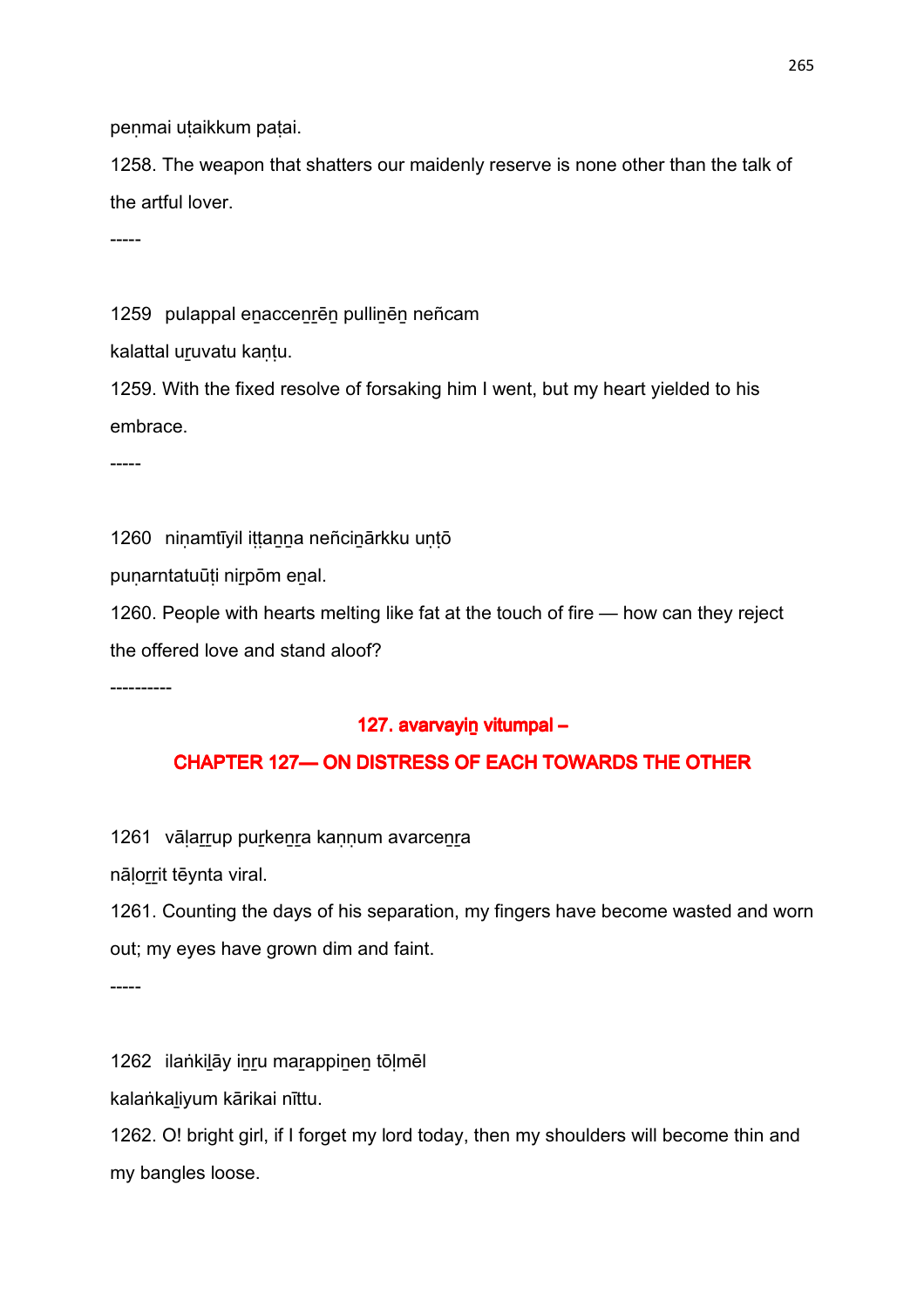#### -----

1263 urannacaii uḷḷam tuṇaiyākac cenrār

varalnacaii iṉṉum uḷēṉ.

1263. I continue to live in eager expectation of the return of my lover. He took with him as his friend his own brave heart.

-----

1264 kūṭiya kāmam pirintār varavuḷḷik

kōṭukoṭu ēṟumeṉ neñcu.

1264. With the thought of my lover's return anxious for reunion, my heart goes on climbing higher and higher.

-----

1265 kāṇkaman koṇkanaik kaṇṇārak kaṇṭapin

nīṅkumeṉ meṉtōḷ pacappu.

1265. After feasting my eyes with the sight of my husband, my soft shoulders will lose their pallor.

-----

1266 varukaman konkan orunāl parukuvan

paitalnōy ellām keṭa.

1266. Let my husband come here one day. Then my wasting disease will be completely cured.

-----

1267 pulappēṉkol pulluvēṉ kollō kalappēṉkol kaṇanna kēḷir varin.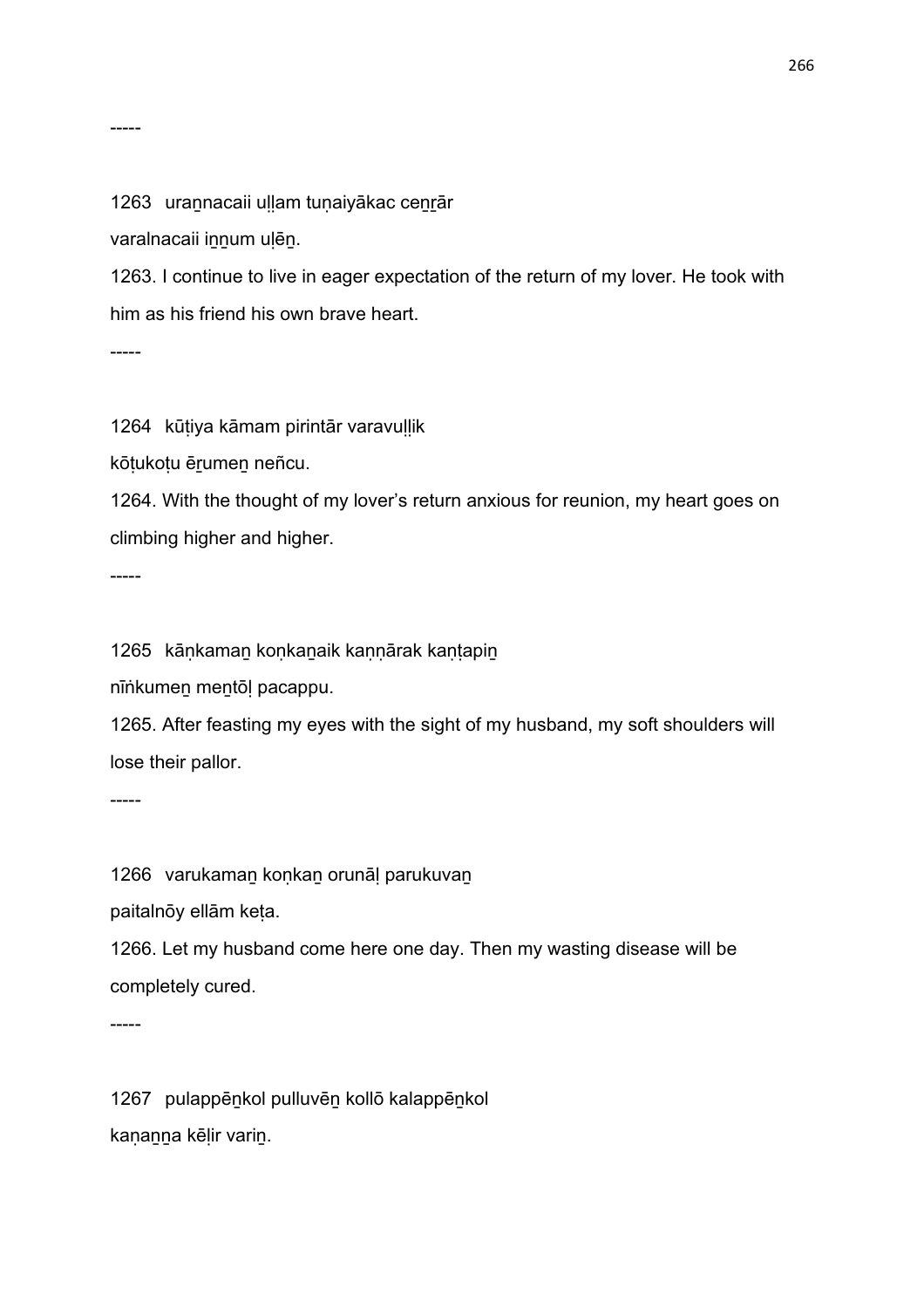1267. When my husband, dear to me as my eyes, returns, shall I be indifferent or complaining? Shall I not be one with him?

-----

1268 vinaikalantu venrīka vēntan manaikalantu

mālai ayarkam viruntu.

1268. May my lord be victorious in action and may I also go home to enjoy my evening repast with a guest.

-----

1269 orunāl elunālpōl cellumcēn cenrār

varunāḷvaittu ēṅku pavarkku.

1269. To one who awaits the day of arrival of her husband, one day appears as long as seven.

-----

1270 perinennām perrakkāl ennām unennām

ullam utaintuukkak kāl.

1270. If her heart has been broken, of what avail is it if I become available to her, reach her or even join her?

-----------

# 128. kurippu arivuruttal - CHAPTER 128-ON SPEAKING ON THE SIGNS

1271 karappiṇum kaiyikantu ollānin unkan

uraikkal uṟuvatoṉṟu uṇṭu.

1271. Though you hide it, your uncontrolled eyes reveal a secret to me.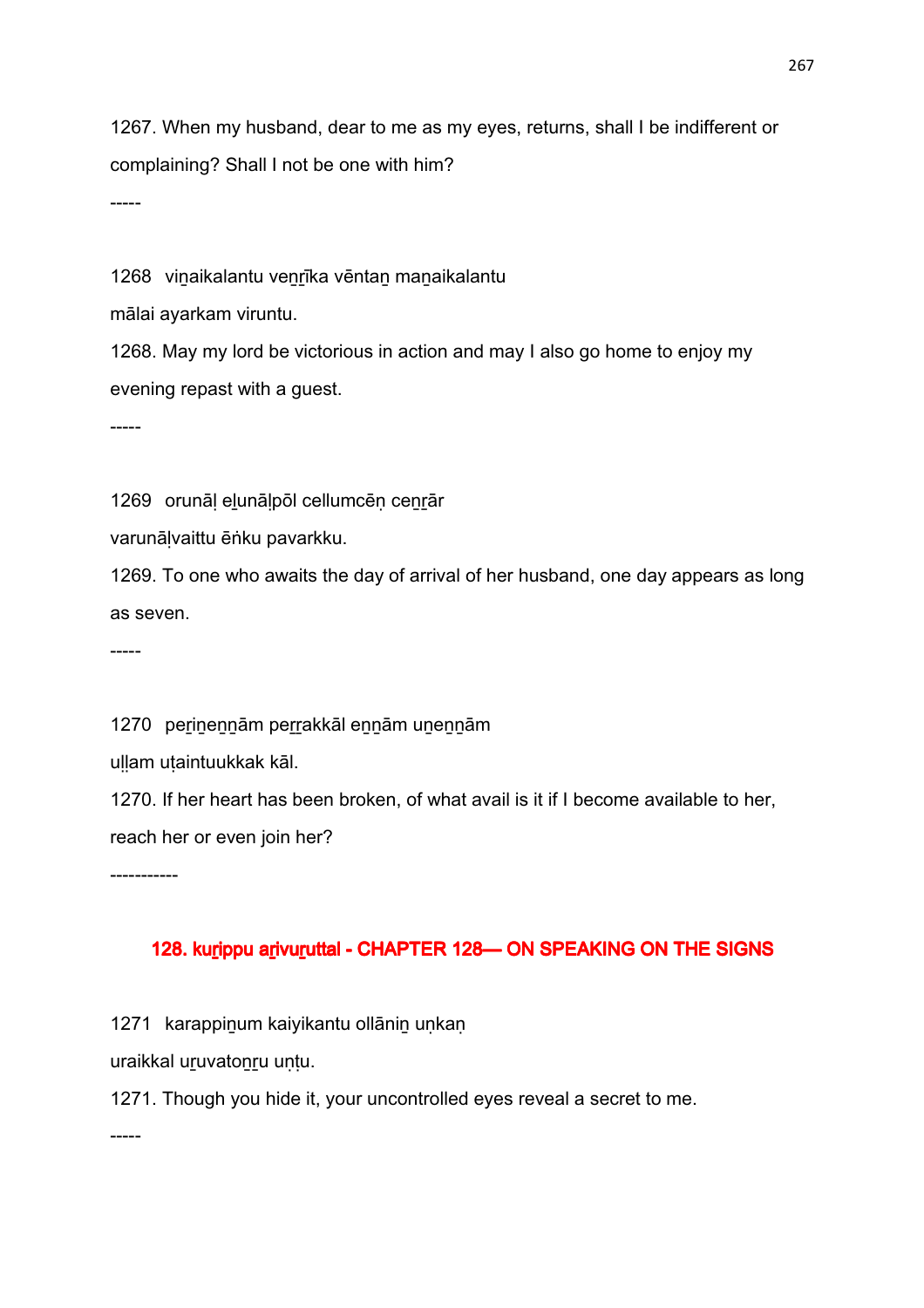1272 kannirainta kārikaik kāmpuērtōl pētaikkup

pennirainta nīrmai peritu.

1272. This girl of long eyes and bamboo shoulders has too much womanly modesty. -----

1273 maṇiyil tikaḻtaru nūlpōl maṭantai

aniyil tikalvatonru untu.

1273. Just like the thread concealed by the beads there is something lying beneath this damsel's beauty.

-----

1274 mukaimokkuļ uļļatu nārrampōl pētai

nakaimokkuļ uļļatonru untu.

1274. Even as the fragrance that is locked up in the bud, there is something hidden in this damsel's smile.

-----

1275 ceritoti ceytiranta kallam urutuyar

tīrkkum maruntonru utaittu.

1275. The tactful departure of my bangled lady serves as soothing balm for my excruciating pain.

-----

1276 peritārrip petpak kalattal aritārri

anpinmai cūlvatu uțaittu.

1276. The pleasant union after the distress of separation still reminds one of the past indifference of the lover.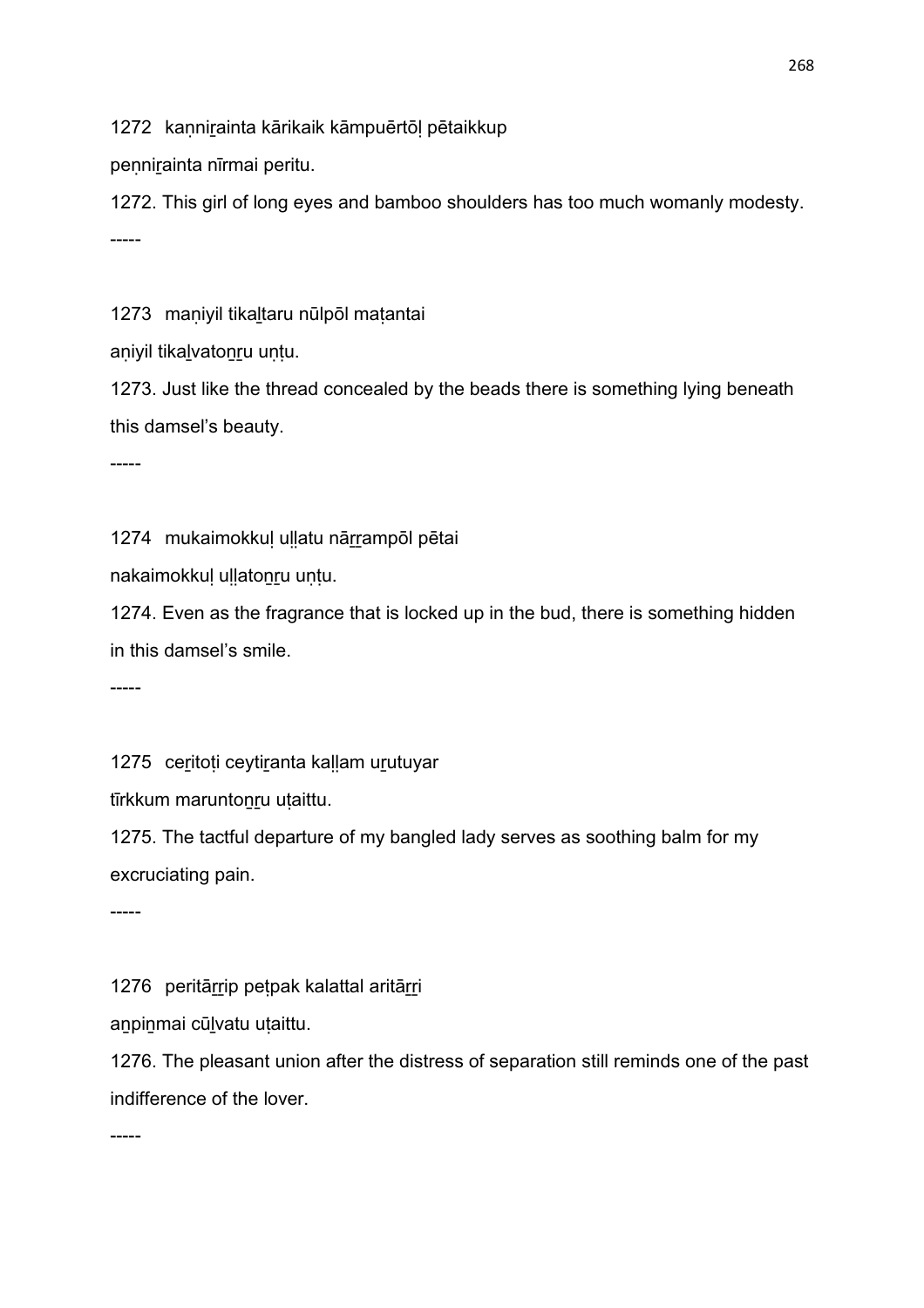1277 tannam turaivan tanantamai namminum

munnam unarnta valai.

1277. My bangles betrayed even before I did my lover's separation from me. -----

1278 nerunarruc cenrārem kātalar yāmum

elunālēm mēni pacantu.

1278. It was only yesterday that my lover went, but I have acquired seven days' pallor.

-----

1279 toṭinōkki meṉtōḷum nōkki aṭinōkki

aḵtāṇṭu avaḷcey tatu.

1279. She looks at her bangles; she looks at her beautiful shoulders and she looks down at her feet. This is her present occupation.

-----

1280 pennināl penmai utaittenpa kannināral

kāmanōy colli iravu.

1280. The eyes seek the cure of passion. It is the modesty of a modest woman.

-----------

# 129. puṇ arcci vitumpal - CHAPTER 129 CHAPTER DN YEARNING AFTER UNION

1281 uḷḷak kaḷittalum kāṇa makiḷtalum

kaḷḷukkuil kāmattiṟku uṇṭu.

1281. To become pleased with the thought and happy at the sight of the lover, these are the fruits not of wine but of love.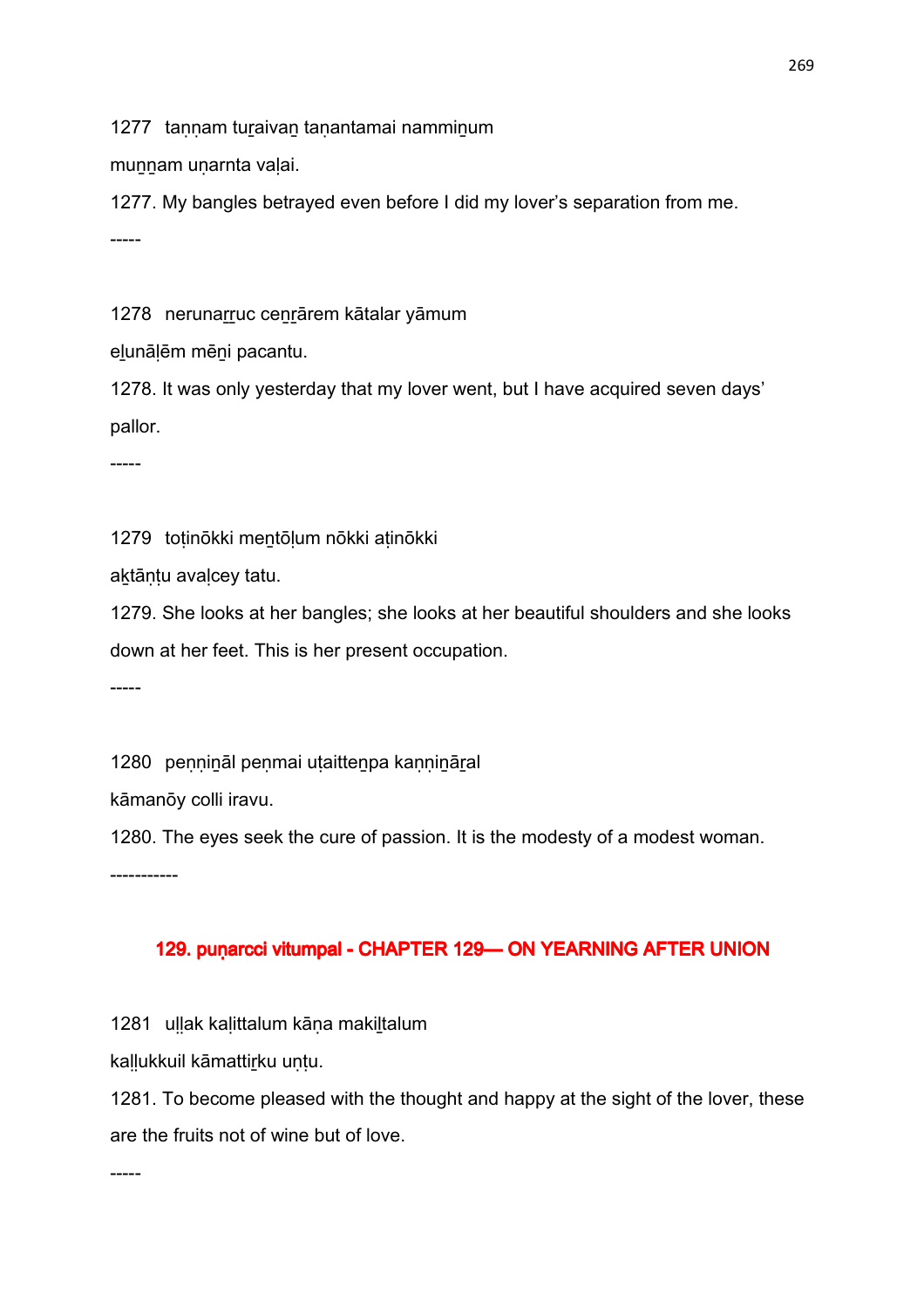1282 tinaittunaiyum ūtāmai vēntum panaittunaiyum

kāmam niraiya varin.

1282. If a woman's passion becomes excessive, she should avoid even slight misunderstanding.

-----

1283 pēnātu petpavē ceyyinum konkanaik

kāṇātu amaiyala kaṇ.

1283. Though my husband acts regardless of me, yet my eyes cannot be satisfied without seeing him.

-----

1284 ūṭalkaṇ ceṉṟēṉmaṉ tōḻi atumaṟantu

kūțarkan cenratuen neñcu.

1284. O Friend! I went to quarrel with him; but forgetting it my heart sought for reconciliation.

-----

1285 eḻutuṅkāl kōlkāṇāk kaṇṇēpōl koṇkaṉ

palikānēn kanta vitattu.

1285. Just as our eyes do not see the pen when writing I could not see my lover's faults when I saw him.

-----

1286 kāṇuṅkāl kāṇēṉ tavaṟāya kāṇākkāl

kāṇēṉ tavaṟual lavai.

1286. When I see my husband I cannot see his faults. In his absence I cannot see anything else.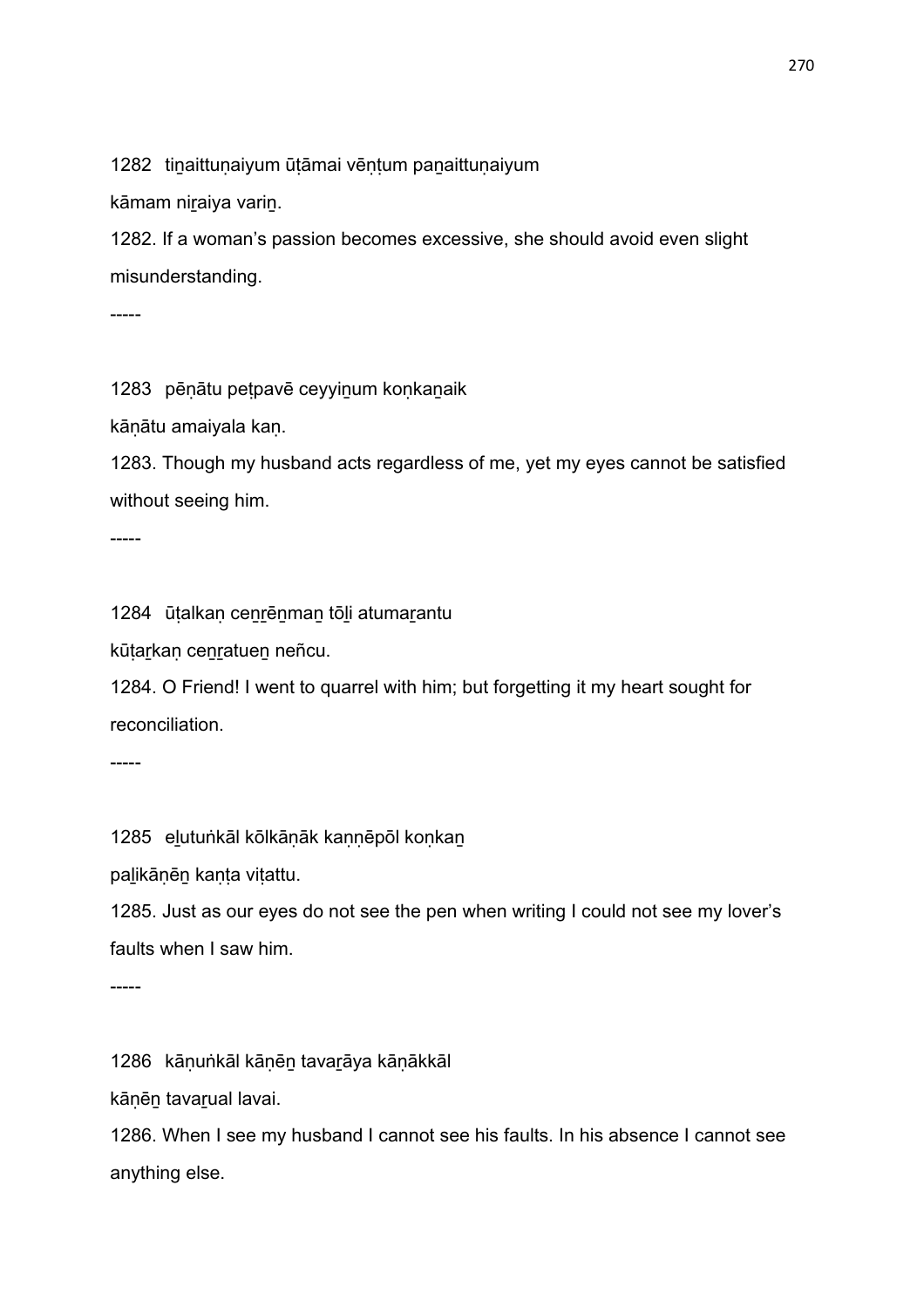#### 1287 uyttal arintu punalpāy pavarēpōl

poyttal arinten pulantu.

1287. Of what avail is it to sift all the lies of one's husband! It is as ineffectual as a diver battling with an irresistible current.

-----

-----

1288 iḷittakka iṉṉā ceyiṉum kaḷittārkkuk

kaļļarrē kaļvanin mārpu.

1288. O cheat! your breast is coveted more and more even as liquor with all its harm is by the drunkard.

-----

1289 malarinum mellitu kāmam cilaratan

cevvi talaippaṭu vār.

1289. More tender than a flower is love and few are they who enjoy it fully.

-----

1290 kaṇṇiṉ tuṉittē kalaṅkiṉāḷ pullutal

enninum tānvitup purru.

1290. With resentful eyes, my lady complained: but eager for reconciliation she forgets her anger.

----------

### 130. neñcoțu pulattal - CHAPTER 130 CHAPTER 130 CHARTEAKING WITH THE MIND

1291 avarneñcu avarkkātal kaṇṭum evaṉneñcē nīemakku ākā tatu.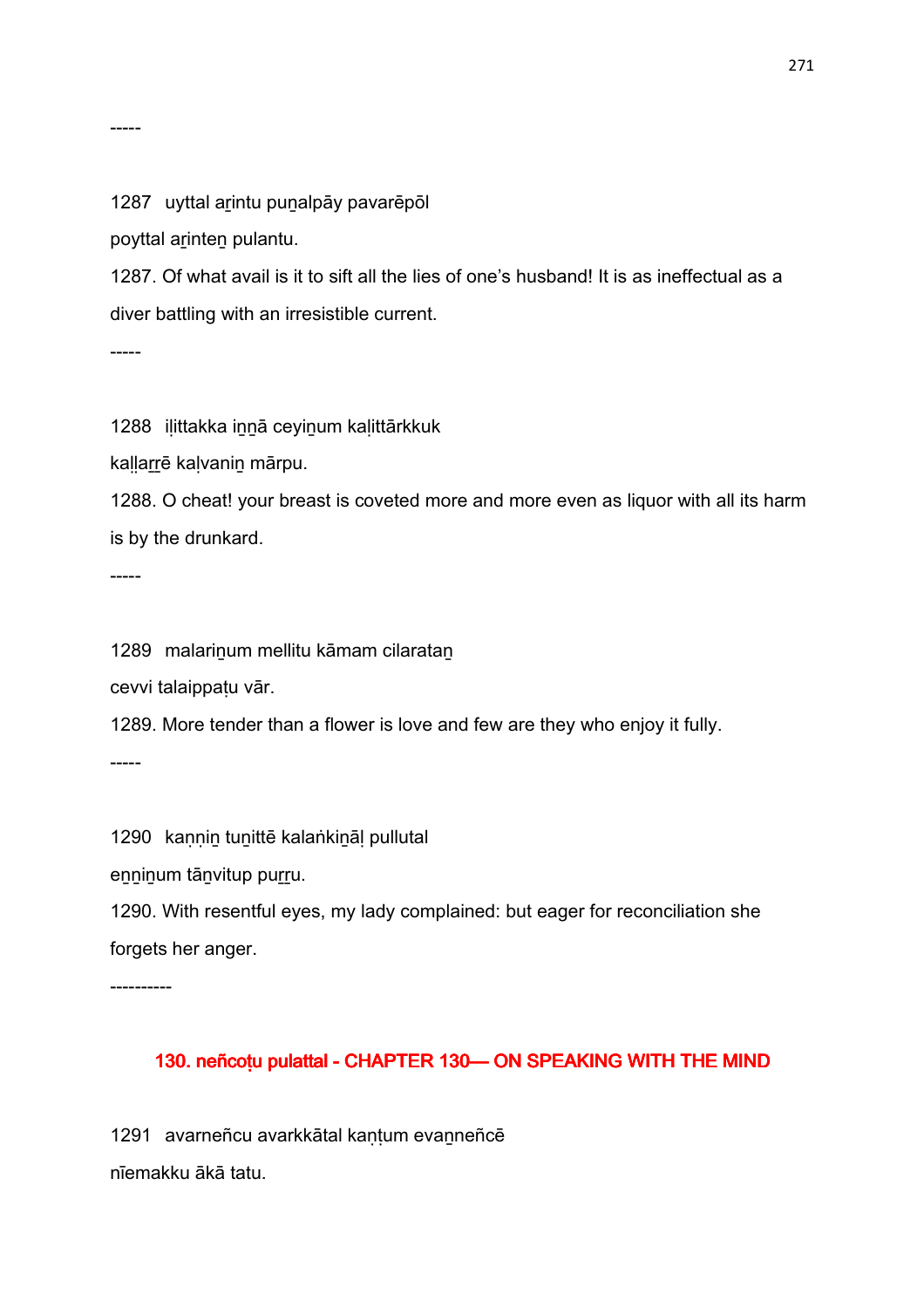1291. O! My heart, though you know that my husband's heart thinks only o^ himself, how is it you think of him and not of me?

-----

1292 urāa tavarkanta kannum avaraic

cerāarenac cērien neñcu.

1292. O! My heart, knowing that he has no thought for you, still you run after him expecting no refusal.

-----

1293 kettārkku nattāril enpatō neñcēnī

peṭṭāṅku avarpiṉ celal.

1293. 0! My heart, you go after him without my permission. Is it because none will befriend those in adversity?

-----

1294 inianna ninnotu cūlvāryār neñcē

tuniceytu tuvvāykān marru.

1294. O! My heart, if you see him, you do not resent his faults. Who can consult you for advice?

-----

1295 perāamai añcum perinpirivu añcum

arāa itumpaittuen neñcu.

1295. My mind can have only endless anxiety; for I fear both when he is with me and also without me.

-----

1296 taniyē iruntu ninaittakkāl ennait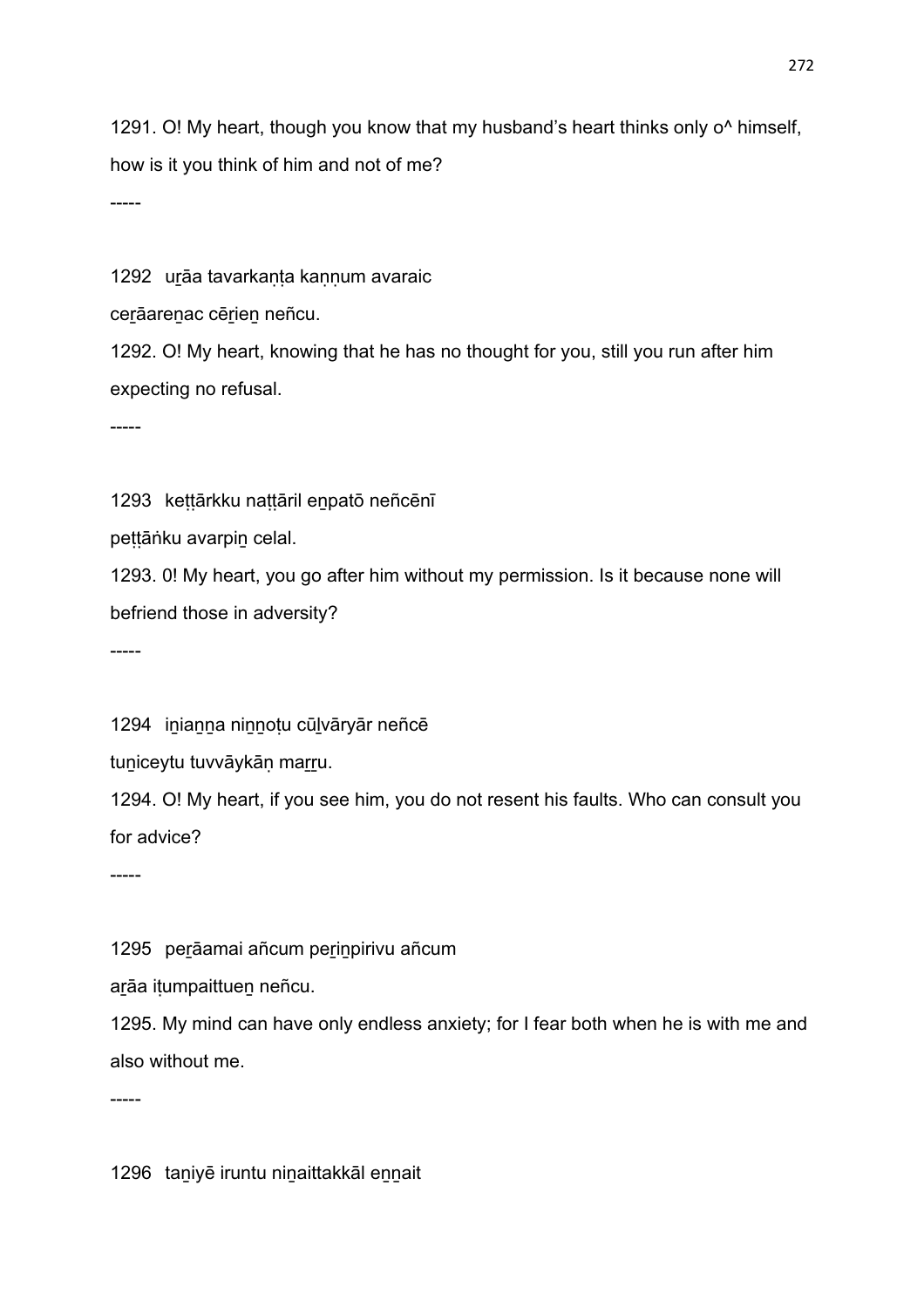tiniya iruntatuen neñcu.

1296. My heart eats me up when I think of him in my loneliness.

-----

1297 nānum marantēn avarmarak kallāen

mānā mataneñcil pattu.

1297. With my foolish heart remembering him who has forgotten me, I have forgotten even my sense of shame.

-----

1298 ellin ilivāmenru enni avartiram

uḷḷum uyirkkātal neñcu.

1298. My heart that loves life and views it ignoble to blame and to deny access to him, ever thinks of his success.

-----

1299 tunpattirku yārē tunaiyāvār tāmutaiya

neñcam tunaiyal vali.

1299. Who will be a friend in misery but one's own heart?

-----

1300 tañcam tamarallar ētilār tāmutaiya neñcam tamaral vali. tiran kāttuka 1300. If one's own heart turns against one, how can one expect anything but hostility from others?

----------

### 131. pulavi - CHAPTER 131- ON LOVERS' MISUNDERSTANDING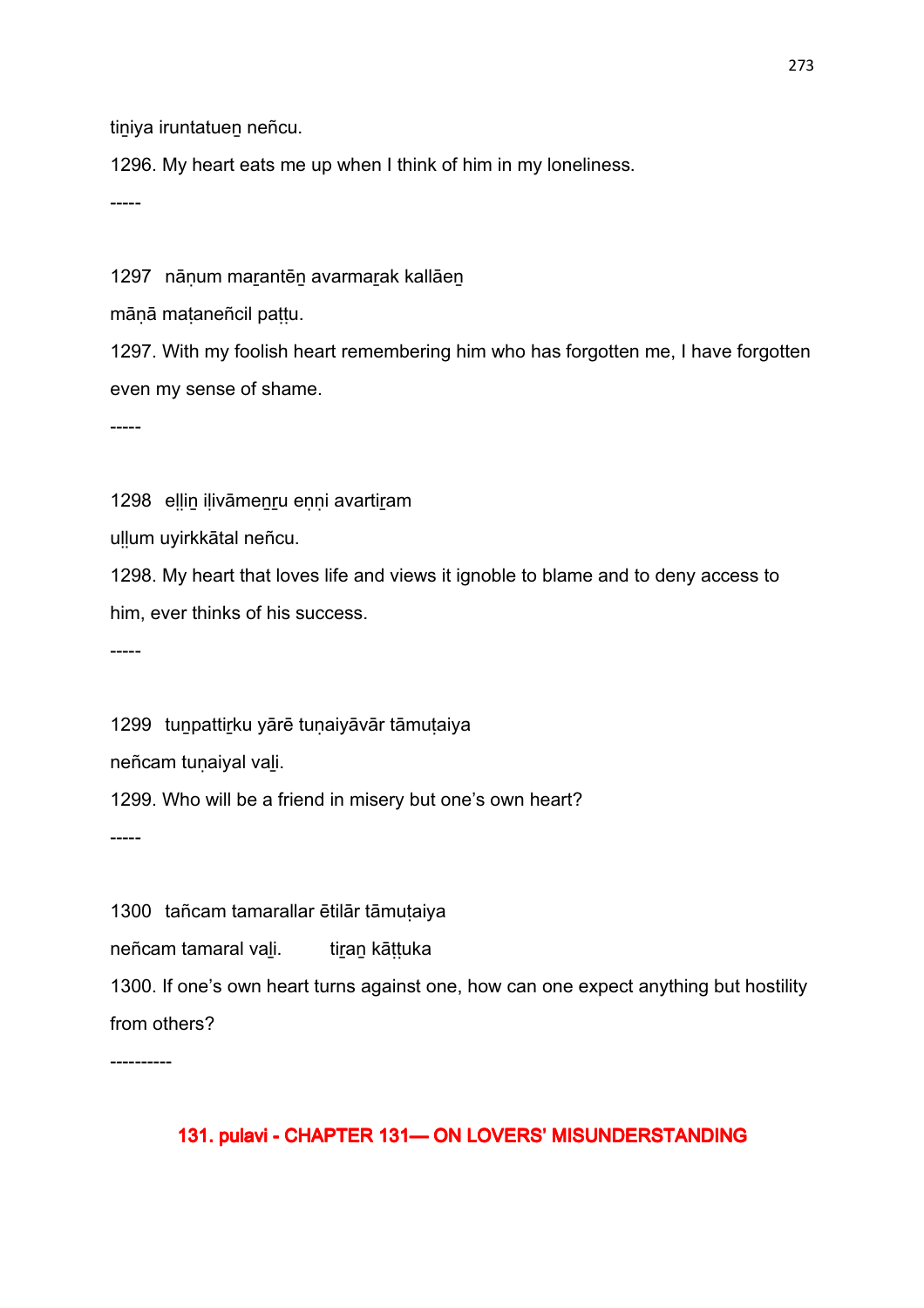1301 pullātu irāap pulattai avarurum

allalnōy kānkam ciritu.

1301. Let us see a little his distress in passion, by showing reserve. ^

-----

1302 uppamain tarrāl pulavi atuciritu

mikkarrāl nīla vital.

1302. Reserve like a pinch of salt adds to enjoyment, If excessive, it spoils the taste. -----

1303 alantārai allalnōy ceytarrāl tammaip

pulantāraip pullā viṭal.

1303. If men do not pacify women who feign coolness, it is like causing more pain to those who already suffer.

-----

1304 ūti yavarai unarāmai vātiya

valli mutalarin tarru.

1304. Not to pacify the lady who feigns coolness is to cut the withering creeper away at the root.

-----

1305 nalattakai nallavarkku ēer pulattakai

pūaṉṉa kaṇṇār akattu.

1305. The beauty of a loyal lover is only enhanced by the reserve of his flower-eyed lady.

-----

1306 tuṉiyum pulaviyum illāyiṉ kāmam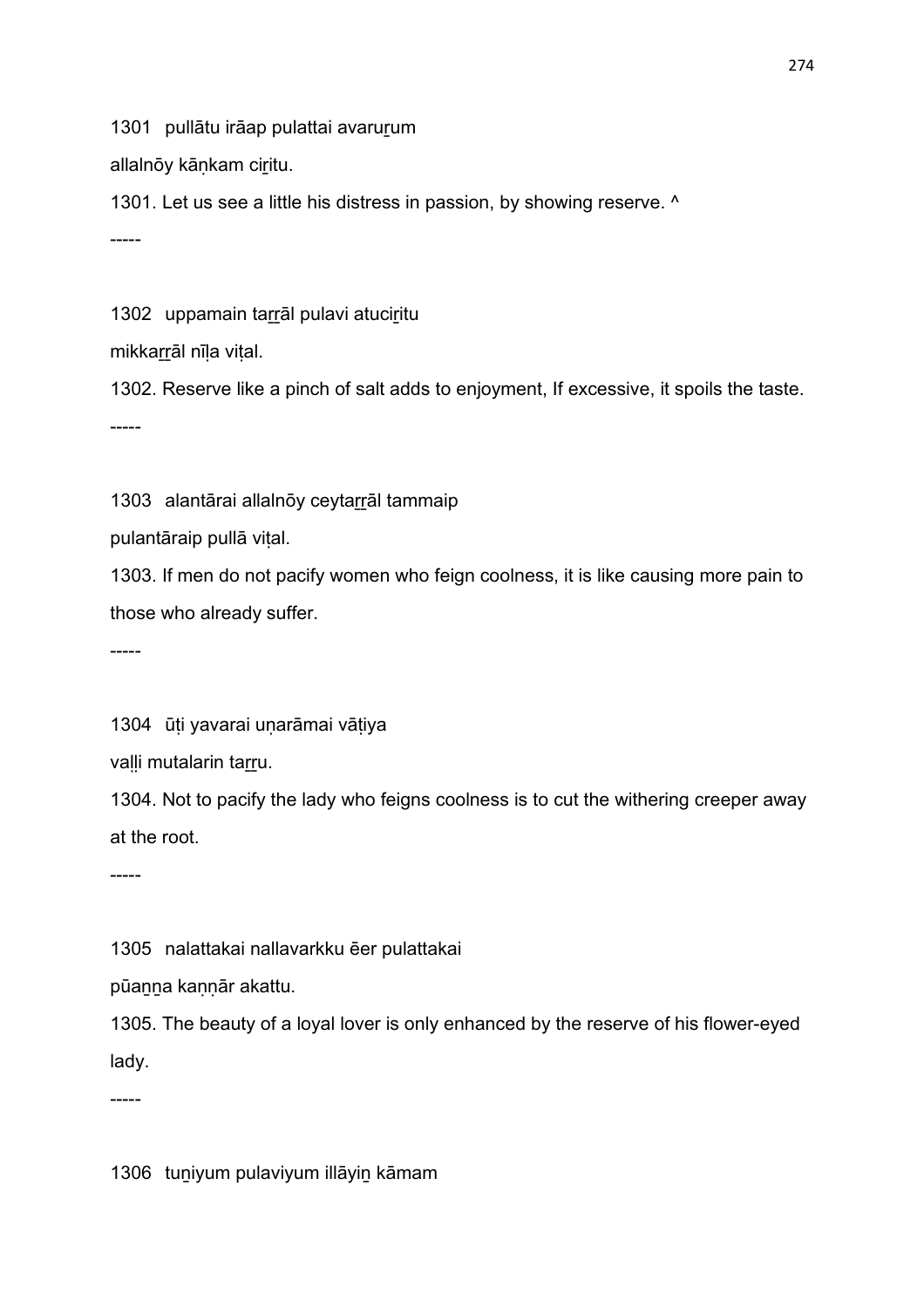kaniyum karukkāyum arru.

1306. If indignation and gentle resentment are absent, love will be like fruit over-ripe or unripe.

-----

1307 ūtalin untāṅkōr tunpam punarvatu

nītuvatu anrukol enru.

1307. There is anxiety and pain in lovers' uncertain quarrels.

-----

1308 nōtal evanmarru nontārenru aktariyum

kātalar illā vaḻi.

1308. If a lover were to be blind to the suffering of the lady-love, then the suffering would be in vain.

-----

1309 nīrum nilalatu initē pulaviyum

vīlunar kannē initu.

1309. Just as water in the shade is sweet, so lovers' quarrels become sweet only to people deep-rooted in love.

-----

1310 ūtal unaṅka vituvārōtu enneñcam

kūṭuvēm eṉpatu avā.

1310. My heart longs for reunion with him who cares not for my sufferings in the quarrel.

-----------

# 132. pulavi nuṇukkam –

# **CHAPTER 132— ON SUBTLETY OF LOVERS' MISUNDERSTANDING**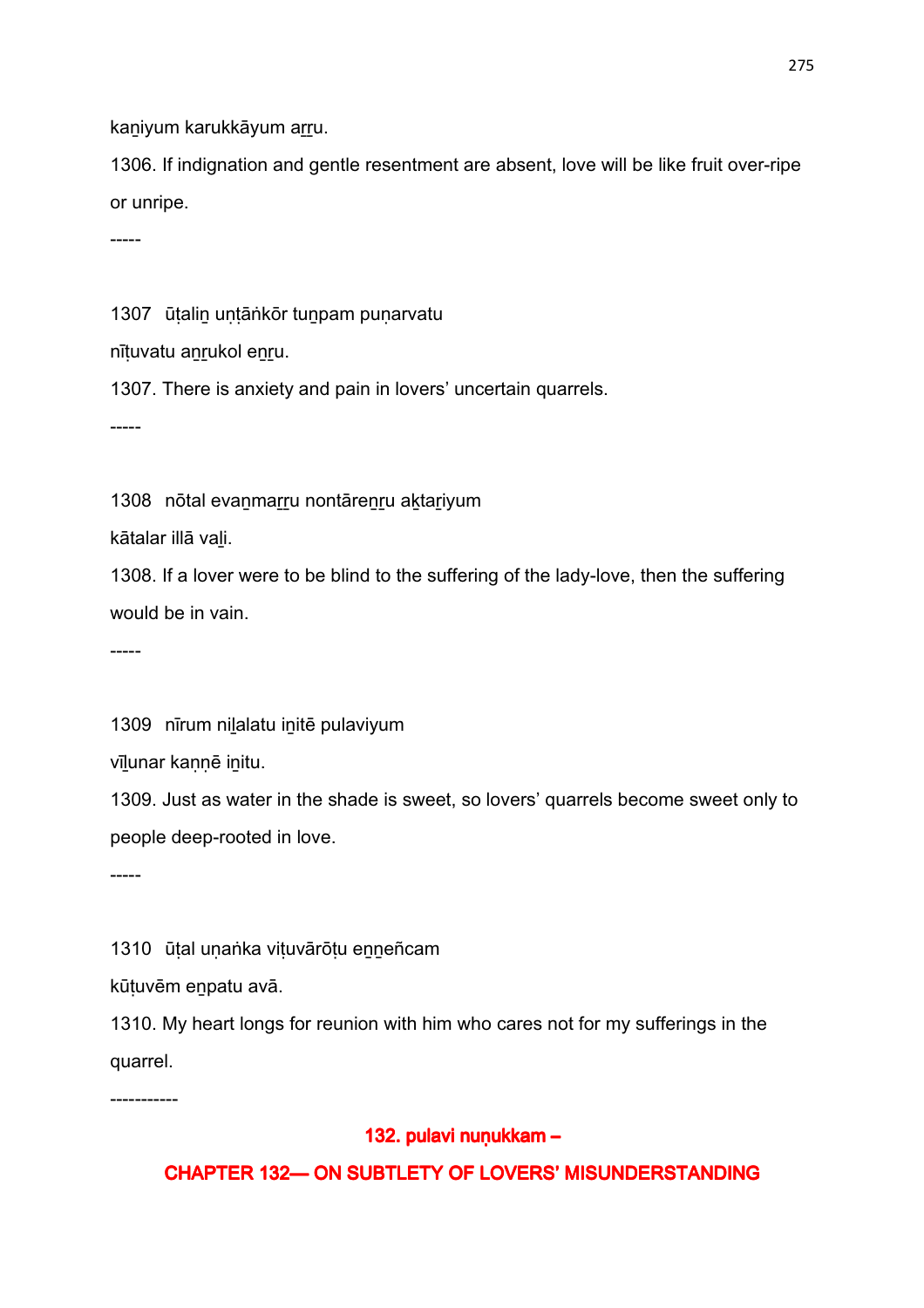1311 peniyalār ellārum kannin potuunpar

nannēn parattanin mārpu.

1311. You yielded yourself to all sorts of women to look at you with their eyes.

Therefore I shall not approach your breast.

-----

1312 ūṭi iruntēmāt tummiṉār yāmtammai

nīṭuvāḻ keṉpākku aṟintu.

1312. When I sat away from him, he sneezed knowing that I would bless him, saying "May you live long."

-----

1313 kōṭṭuppūc cūṭiṉum kāyum oruttiyaik

kāṭṭiya cūṭiṉīr eṉṟu.

1313. Even if I put on a garland of hill-flowers, my sweetheart will say "You wore this to please some mistress of yours."

-----

1314 yāriṉum kātalam eṉṟēṉā ūṭiṉāḷ

yārinum yārinum enru.

1314. When I said my beloved was greater than anybody else, she grew angry and repeatedly asked me "Greater than whom?"

-----

1315 immaip pirappil piriyalam enrēnāk

kaṇniṟai nīrkoṇ ṭaṉaḷ.

1315. When I said "We shall not separate in this life", her eyes were full of tears meaning that I would separate from her in the next life.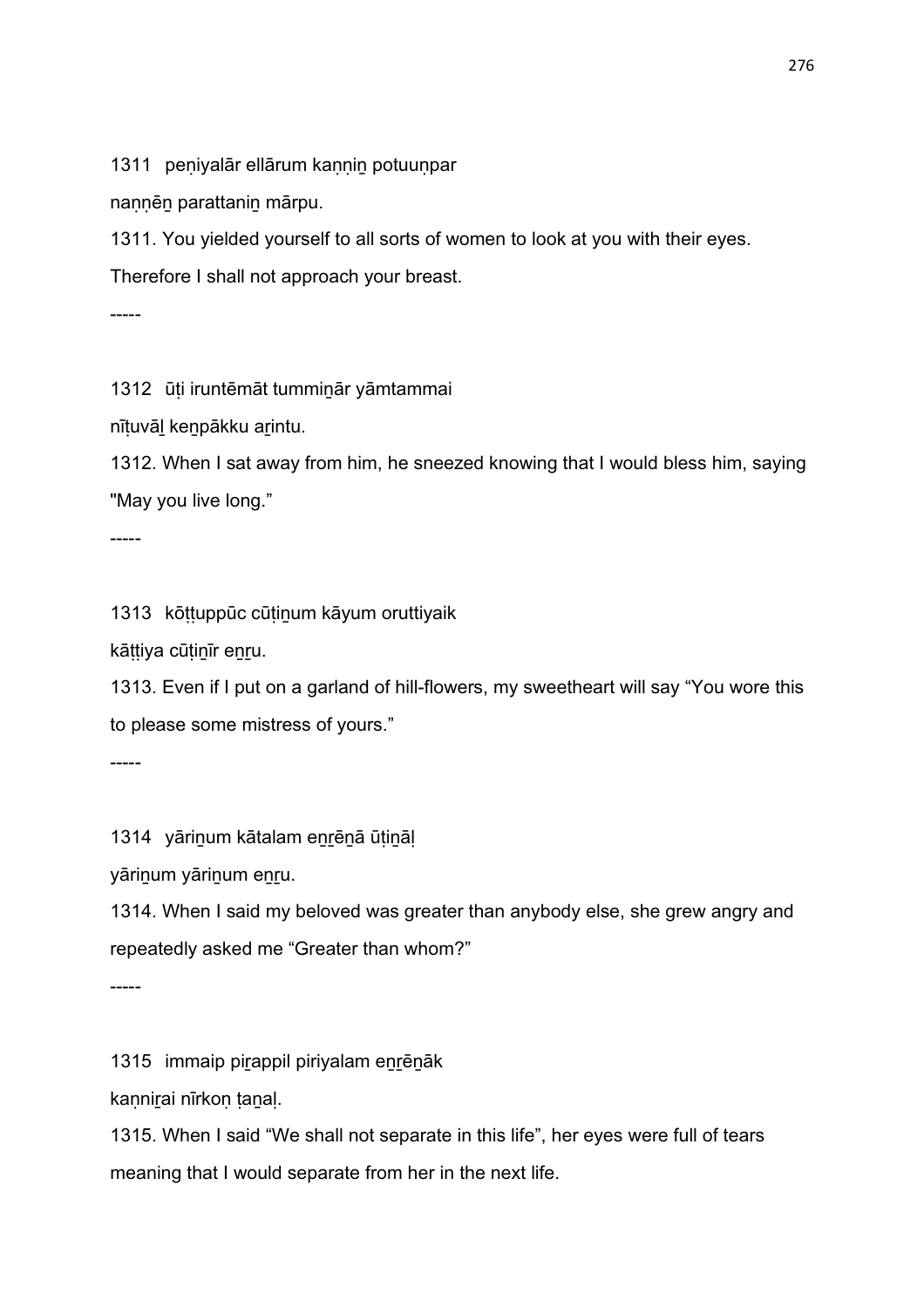1316 ullinēn enrēnmarru enmarantīr enremmaip

pullāḷ pulattak kaṉaḷ.

1316. When I said 'I thought of you', she replied "So you forgot me before" and felt displeased.

-----

1317 vaḻuttiṉāḷ tummiṉēṉ āka aḻittaḻutāḷ

yāruḷḷit tummiṉīr eṉṟu.

1317. When I sneezed she blessed me; but she wept and asked me which maiden thought of me when I sneezed.

-----

1318 tummuc ceṟuppa aḻutāḷ numaruḷḷal

emmai maraittirō enru.

1318. When I controlled sneezing, she shed fretful tears and asked whether I tried to conceal the fact that others think of me.

-----

1319 tannai unarttinum kāyum pirarkkunīr

innīrar ākutir enru.

1319. She will quarrel with me even if I fully satisfy her, saying "You will behave thus to every woman."

-----

1320 niṉaittiruntu nōkkiṉum kāyum aṉaittunīr yāruḷḷi nōkkiṉīr eṉṟu.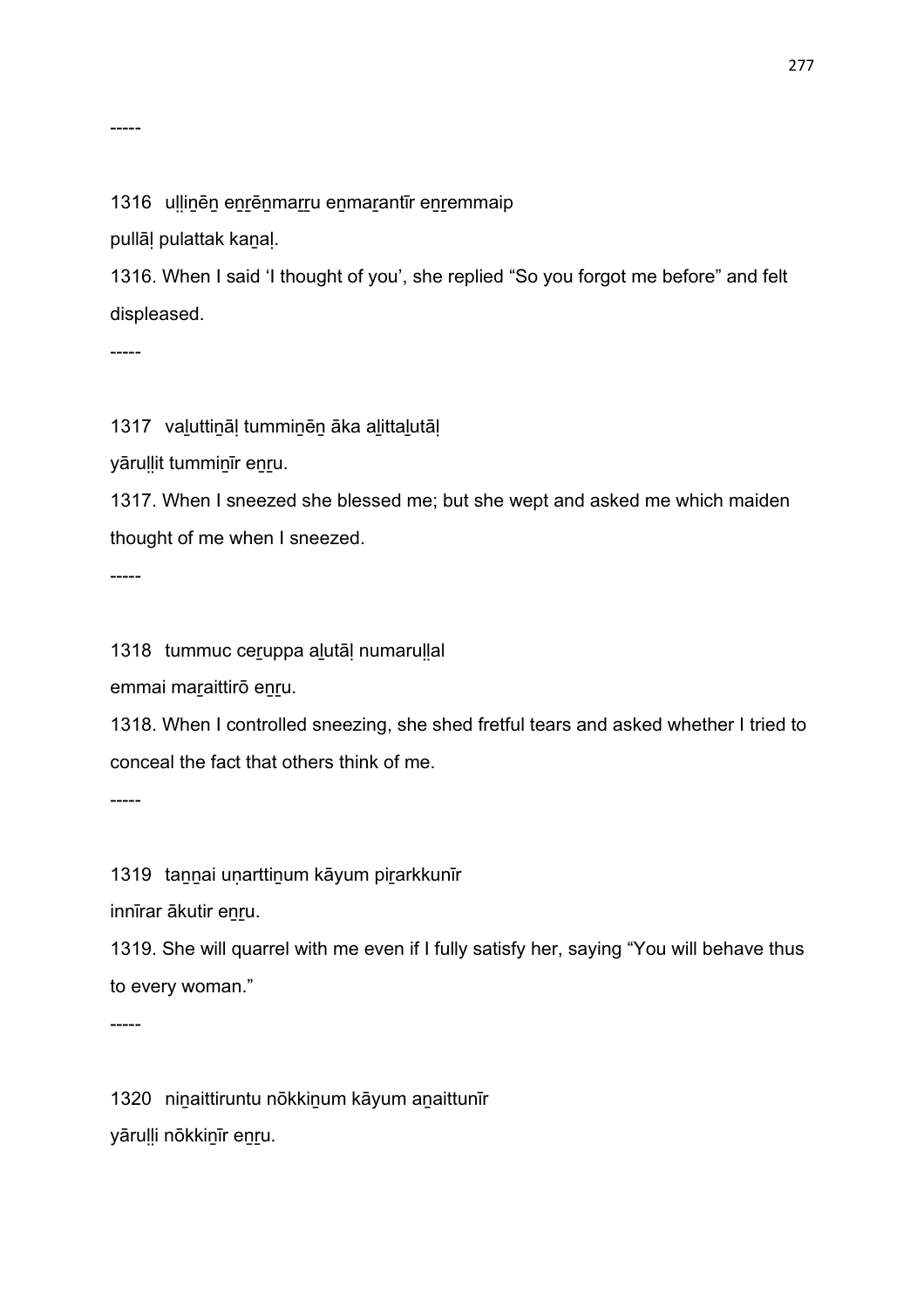1320. If I look at her silently and appreciate her beauty, she will ask me querulously, "whom you are thinking of?"

----------

#### 133. ūtal uvakai

#### CHAPTER 133-ON THE PLEASURES OF LOVERS' MISUNDERSTANDING

1321 illai tavaruavarkku āyinum ūtutal

vallatu avaralikkum āru.

1321. Though he is guiltless, false accusations make him more attached.

-----

1322 ūṭalil tōṉṟum ciṟutuṉi nalaḷi

vāṭiṉum pāṭu peṟum.

1322. The little resentment resulting from lover's quarrels yields delight in the end,

though it may for the moment seem to cause pain.

-----

1323 pulattalin puttēlnātu untō nilattotu

nīriyain tannār akattu.

1323. Is there any other heaven than the quarrel between lovers whose minds are united even as earth and water?

-----

1324 pulli viṭāap pulaviyuḷ tōnrumen

ullam utaikkum patai.

1324. The weapon that breaks my obstinate heart lies in the quarrel itself.

-----

1325 tavarilar āyinum tāmvīlvār mentōl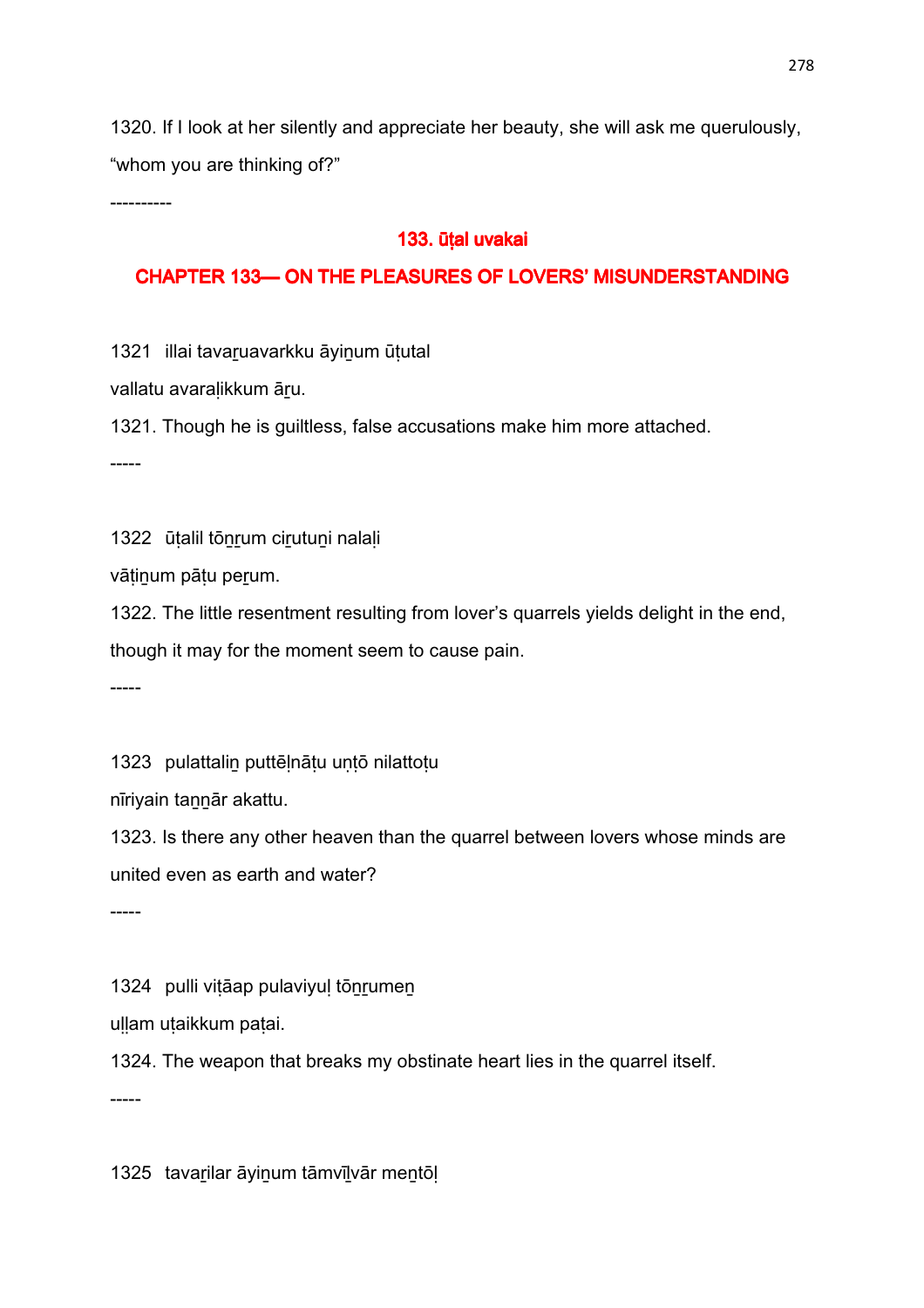akaralin āṅkonru utaittu.

1325. Though guiltless being denied, there is a pleasure in the embrace of the soft beautiful shoulders of the sweetheart.

-----

1326 unalinum untatu aralinitu kāmam

punartalin ūtal initu.

1326. Sweeter than eating is the pause in the process. Likewise misunderstanding by lovers affords more joy than union itself.

-----

1327 ūṭalil tōrravar venrār atumannum

kūṭalil kāṇap paṭum.

1327. In a lovers' quarrel, the vanquished becomes the victor; this is revealed when they reunite.

-----

1328 ūṭip peṟukuvam kollō nutalveyarppak

kūṭalil tōṉṟiya uppu.

1328. Am I likely to gain, after a friendly quarrel, the delight now experienced in the union with her moistened forehead?

-----

1329 ūṭuka maṉṉō oḷiyiḻai yāmirappa

nīṭuka maṉṉō irā.

1329. May the jewelled lady-love go on quarrelling; may also the night be long enough to conciliate her!